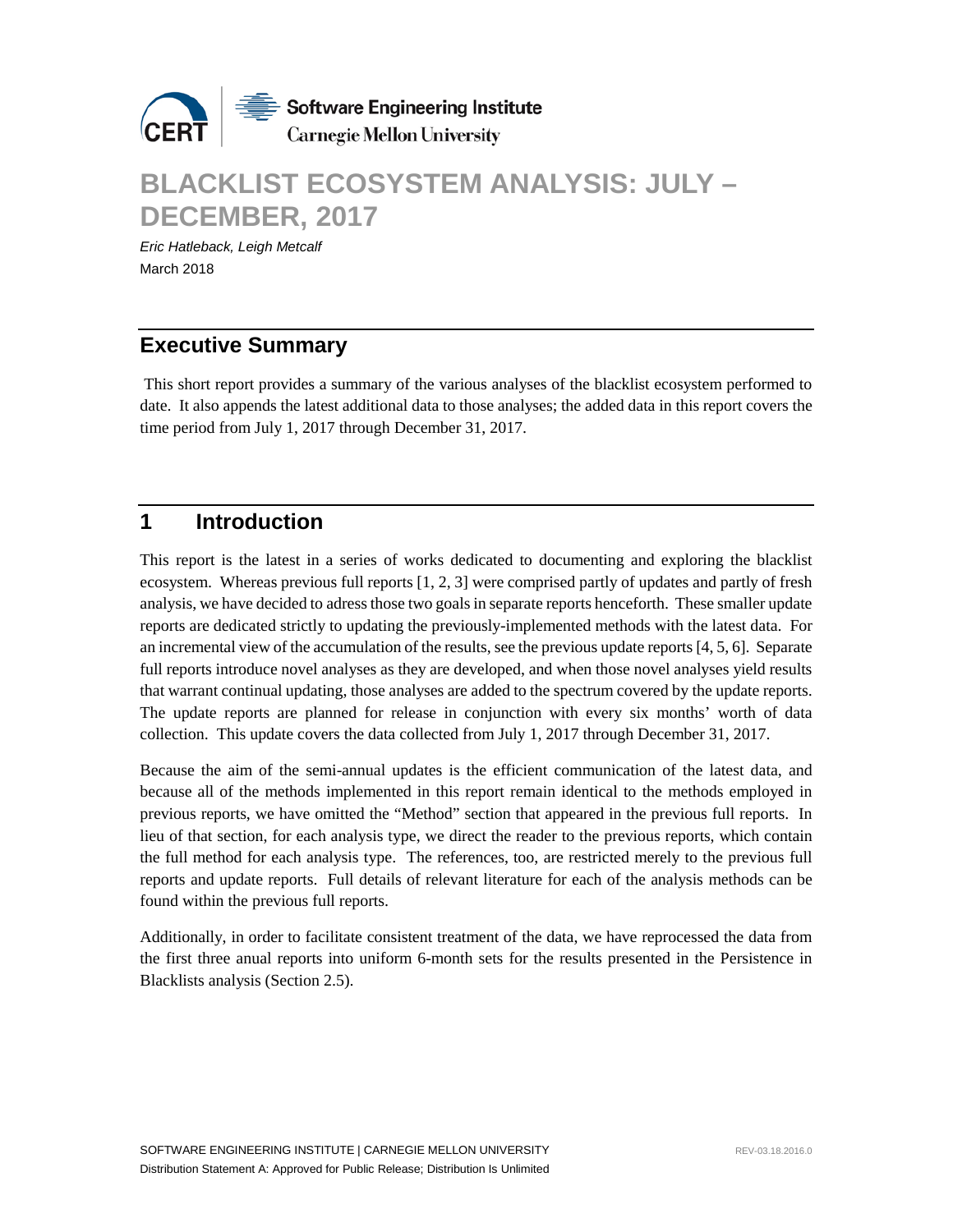## **2 Results**

The tables below present the latetest results for the Reverse Counts analysis (subsection 2.1), the List Counts analysis (subsection 2.2), the Pairwise Intersections analysis (subsection 2.3), the Reverse Lookup analysis (subsection 2.4), and the Persistence in Blacklists analysis (subsection 2.5). A brief conceptual summary of each analysis precedes the results in each of the following subsections.

#### **2.1 Reverse Counts**

The *reverse count* refers to the number of lists on which a particular indicator (IP address or domain name) appears. The minimum number of lists on which an indicator can appear is one, and the maximum number (in accordance with the lists surveyed for this update) is either 131 (for IP address indicators) or 26 (for domain name indicators). For a full description of the method for the Reverse Counts analysis, see [2].

Table 1 provides the results of the Reverse Counts analysis for IP-address-based lists, and Table 2 provides the results of the Reverse Counts analysis for domain-name-based lists.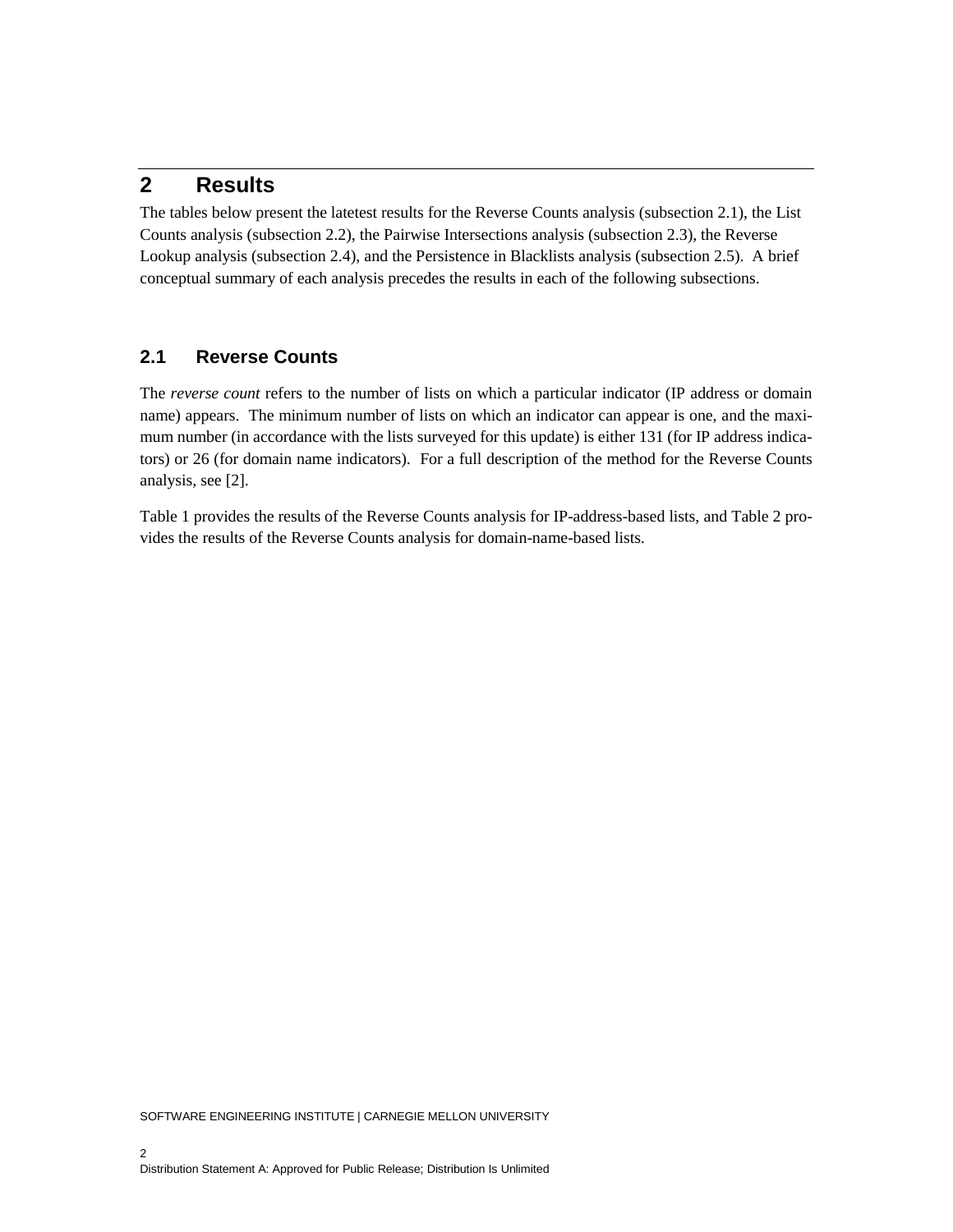| Lists          | Count    | Percentage | Lists | Count | Percentage | Lists | Count          | Percentage |
|----------------|----------|------------|-------|-------|------------|-------|----------------|------------|
| $\mathbf{1}$   | 38347459 | 84.25      | 30    | 8471  | 0.02       | 59    | 189            | 0.00       |
| $\overline{2}$ | 2168938  | 4.77       | 31    | 7797  | $0.02\,$   | 60    | 158            | 0.00       |
| 3              | 1201525  | 2.64       | 32    | 7160  | $0.02\,$   | 61    | 138            | 0.00       |
| $\overline{4}$ | 836277   | 1.84       | 33    | 6442  | 0.01       | 62    | 88             | 0.00       |
| 5              | 604185   | 1.33       | 34    | 5872  | 0.01       | 63    | 83             | 0.00       |
| 6              | 450011   | 0.99       | 35    | 5386  | 0.01       | 64    | 83             | 0.00       |
| $\tau$         | 340155   | 0.75       | 36    | 4851  | 0.01       | 65    | 67             | 0.00       |
| 8              | 263109   | 0.58       | 37    | 4392  | 0.01       | 66    | 58             | 0.00       |
| 9              | 208329   | 0.46       | 38    | 4053  | 0.01       | 67    | 40             | 0.00       |
| 10             | 167840   | 0.37       | 39    | 3603  | 0.01       | 68    | 32             | 0.00       |
| 11             | 136110   | 0.30       | 40    | 3236  | 0.01       | 69    | 36             | 0.00       |
| 12             | 113018   | 0.25       | 41    | 2877  | 0.01       | 70    | 18             | 0.00       |
| 13             | 93762    | 0.21       | 42    | 2585  | 0.01       | 71    | 19             | 0.00       |
| 14             | 78445    | 0.17       | 43    | 2297  | 0.01       | 72    | 17             | 0.00       |
| 15             | 66306    | 0.15       | 44    | 1959  | 0.00       | 73    | 15             | 0.00       |
| 16             | 56058    | 0.12       | 45    | 1801  | 0.00       | 74    | 15             | 0.00       |
| 17             | 47465    | 0.10       | 46    | 1525  | 0.00       | 75    | 6              | 0.00       |
| 18             | 40936    | 0.09       | 47    | 1345  | $0.00\,$   | 76    | $\overline{4}$ | 0.00       |
| 19             | 35015    | 0.08       | 48    | 1279  | 0.00       | 77    | 8              | 0.00       |
| 20             | 29898    | 0.07       | 49    | 1070  | 0.00       | 78    | $\overline{2}$ | 0.00       |
| 21             | 26053    | 0.06       | 50    | 893   | 0.00       | 79    | $\mathbf{1}$   | 0.00       |
| 22             | 22880    | 0.05       | 51    | 763   | 0.00       | 80    | $\mathbf{1}$   | 0.00       |
| 23             | 19548    | 0.04       | 52    | 734   | 0.00       | 81    | $\overline{3}$ | 0.00       |
| 24             | 17514    | 0.04       | 53    | 612   | 0.00       | 85    | $\mathbf{1}$   | 0.00       |
| 25             | 15288    | 0.03       | 54    | 498   | 0.00       |       |                |            |
| 26             | 13352    | 0.03       | 55    | 421   | 0.00       |       |                |            |
| 27             | 11944    | 0.03       | 56    | 373   | 0.00       |       |                |            |
| 28             | 10774    | $0.02\,$   | 57    | 307   | 0.00       |       |                |            |
| 29             | 9666     | $0.02\,$   | 58    | 256   | $0.00\,$   |       |                |            |

**Table 1** For the set of unique indicators that appear on any of the surveyed IP-address-based blacklists, the table displays the number of different blacklists that contain the listed number of indicators.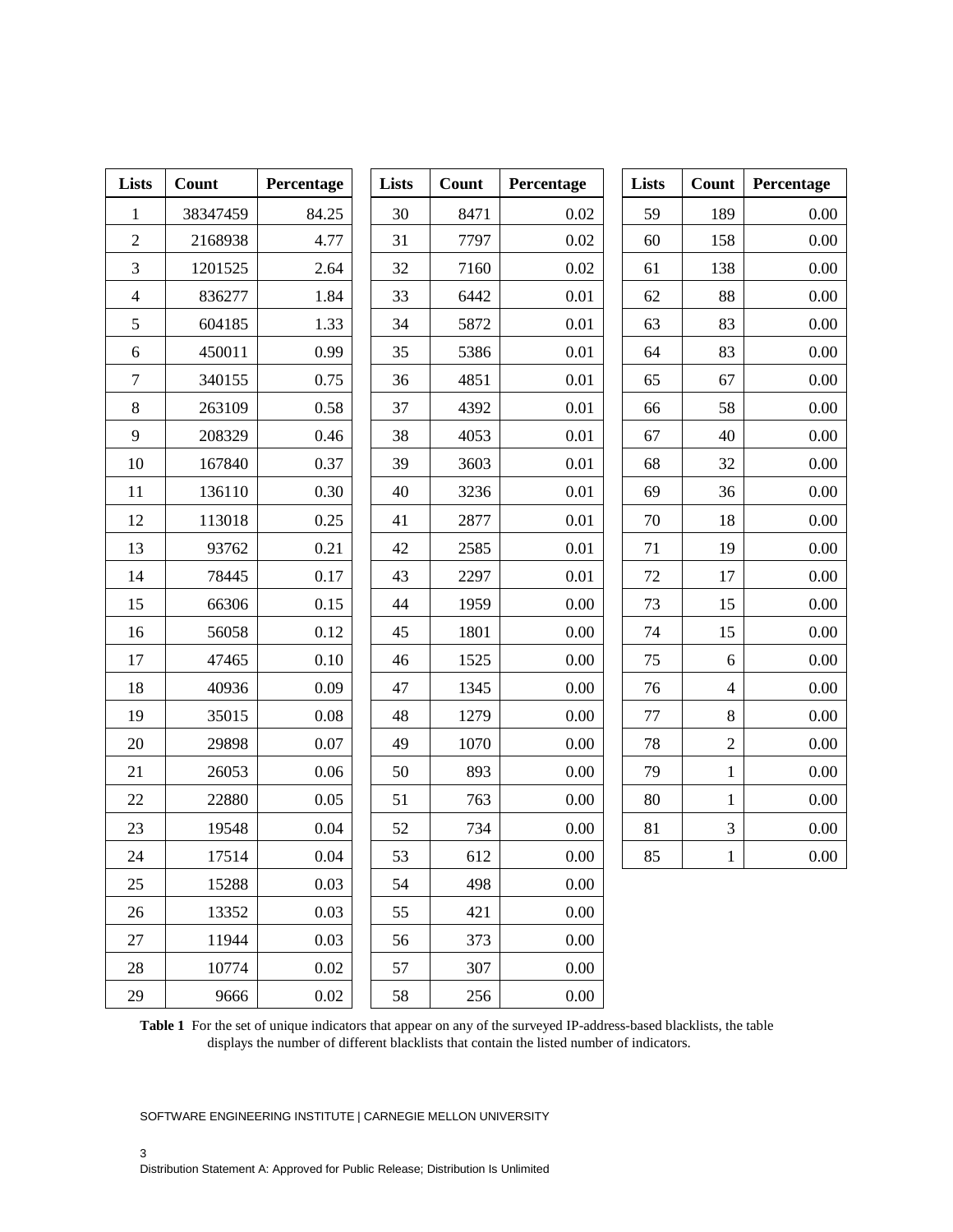| <b>Lists</b> | Count    | Percentage |
|--------------|----------|------------|
| 1            | 39921011 | 97.74      |
| 2            | 725387   | 1.78       |
| 3            | 133892   | 0.33       |
| 4            | 37629    | 0.09       |
| 5            | 15395    | 0.04       |
| 6            | 7161     | 0.02       |
| 7            | 2658     | 0.01       |
| 8            | 526      | 0.00       |
| 9            | 115      | 0.00       |
| 10           | 26       | 0.00       |
| 11           | 2        | 0.00       |

**Table 2** For the set of unique indicators that appear on any of the surveyed domain-name-based blacklists, the table displays the number of different blacklists that contain the listed number of indicators.

#### **2.2 List Counts**

The *list count* for each list refers to the size of each list; it is the cardinality of the set of unique indicators found on that list at any time during the surveyed time period. See the "List Counts" sections in [1, 2, 3] for details about the method involved in generating the results. Table 3 provides the results for IPaddress-based lists and Table 4 provides the results for domain-name-based lists.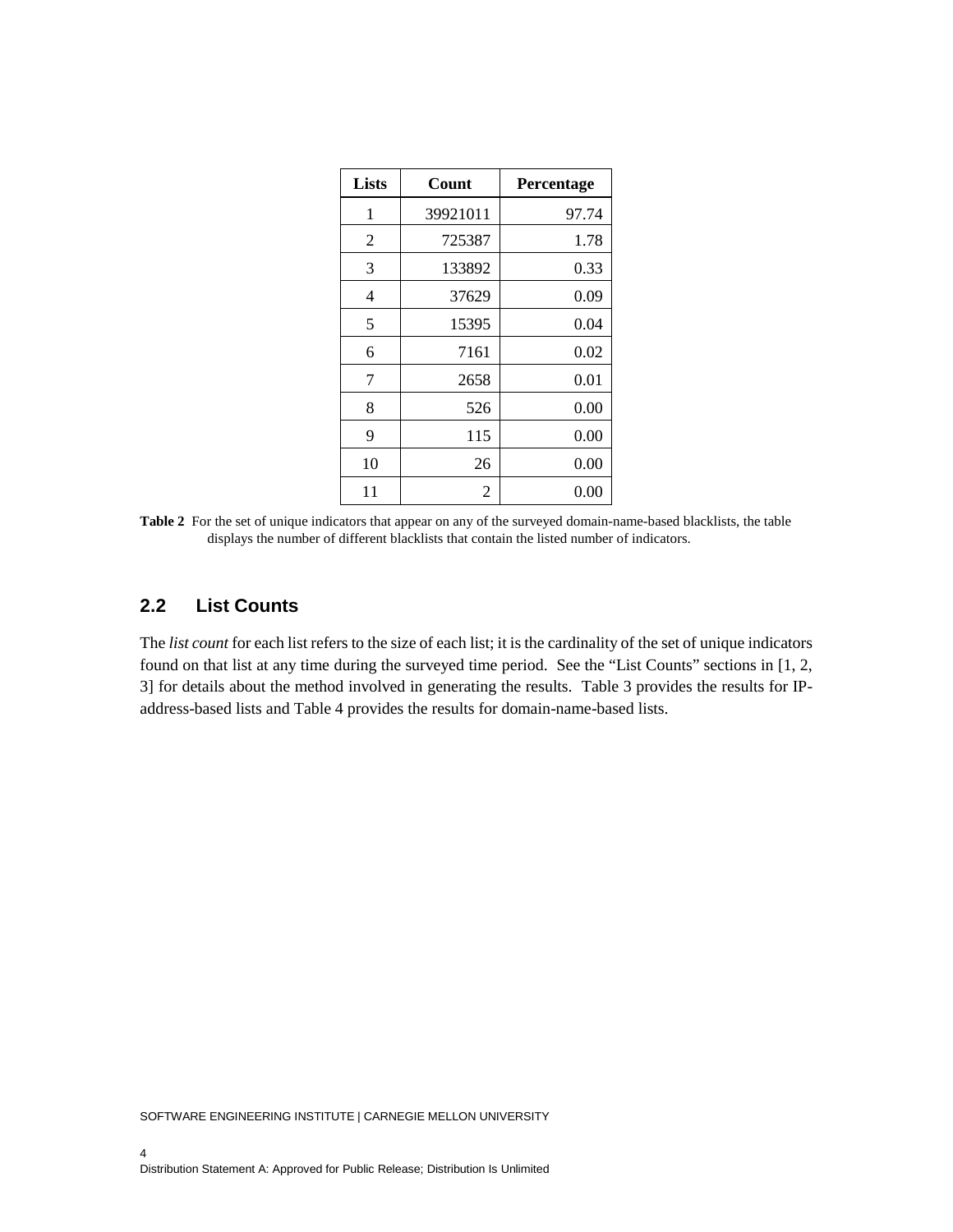| List     | <b>Unique</b><br><b>Entries</b> | List     | Unique<br><b>Entries</b> | List                | Unique<br><b>Entries</b> | List                | Unique<br><b>Entries</b> | List                | Unique<br><b>Entries</b> |
|----------|---------------------------------|----------|--------------------------|---------------------|--------------------------|---------------------|--------------------------|---------------------|--------------------------|
| LI 01    | 2237                            | LI 28    | 115773                   | $LI$ 55             | 1342648                  | $LI_82$             | 642259                   | LI_109              | 15699                    |
| $LI_02$  | 4460                            | $LI_29$  | 21518                    | $LI_56$             | 248                      | $LI_83$             | 1032468                  | $LI_110$            | 1808                     |
| $LI_03$  | 2111                            | $LI_30$  | 396367                   | $LI_57$             | 567601                   | $LI_84$             | 1580781                  | $LI_111$            | 411                      |
| $LI_04$  | 204257                          | $LI_31$  | 329521                   | LI_58               | 2258839                  | $LI_85$             | 1019                     | $LI_112$            | 273343                   |
| LI 05    | 393088                          | $LI_32$  | 1915                     | LI 59               | 5243                     | $LI_86$             | 14901                    | $LI_113$            | 102029                   |
| $LI_0$ 6 | 6493                            | $LI_33$  | 1548269                  | $LI_60$             | 137576                   | $LI_87$             | 1024283                  | $LI_114$            | 539                      |
| $LI_07$  | 27409664                        | $LI_34$  | 16566                    | $LI_61$             | 26172                    | $LI_88$             | 94929                    | $LI_115$            | 274307                   |
| $LI_08$  | 35313                           | $LI_35$  | 152652                   | $LI_62$             | 414938                   | LI_89               | 194491                   | LI 116              | 75936                    |
| LI_09    | 100306                          | $LI_36$  | 91110                    | $LI$ 63             | 1026809                  | $LI_90$             | 1094                     | $LI$ <sup>117</sup> | 28959                    |
| $LI_1$   | 48057                           | $LI_37$  | 1571266                  | $LI_64$             | 2407823                  | $LI_91$             | 5277278                  | $LI$ 118            | 3430                     |
| $LI_11$  | 200955                          | $LI_38$  | 333474                   | $LI$ 65             | 15629                    | $LI_92$             | 32239                    | $LI$ <sup>119</sup> | 1805                     |
| $LI_12$  | 6798                            | LI_39    | 1531724                  | $LI_66$             | 20154                    | $LI_93$             | 257                      | $LI_120$            | 208                      |
| $LI_13$  | 13096                           | $LI_40$  | 490                      | $LI_67$             | 652                      | $LI_94$             | 6031331                  | $LI_121$            | 385221                   |
| $LI_14$  | 2304                            | $LI_41$  | 188756                   | $LI_68$             | 6402                     | $LI_95$             | 4643                     | $LI_122$            | 443574                   |
| $LI_15$  | 2046                            | $LI_42$  | 431998                   | $LI_69$             | 19931                    | $LI_96$             | 524467                   | $LI$ 123            | 35256                    |
| $LI_16$  | 401342                          | $LI_43$  | 15396                    | $LI$ 70             | 236                      | $LI_97$             | 33308                    | $LI_124$            | 429                      |
| $LI_17$  | 152502                          | $LI_44$  | 13476                    | $LI_71$             | 40717                    | LI_98               | 10532                    | $LI$ 125            | 29038                    |
| $LI$ 18  | 266959                          | LI_45    | 3974                     | $LI$ 72             | 29670                    | LI_99               | 260353                   | $LI$ 126            | 38201                    |
| $LI$ 19  | 148262                          | $LI_46$  | 407816                   | $LI$ 73             | 687836                   | $LI_100$            | 1252                     | $LI_127$            | 7996                     |
| $LI_2$   | 141                             | $LI_47$  | 40591                    | $LI$ 74             | 5075                     | $LI_101$            | 310889                   | $LI_128$            | 1968                     |
| $LI_21$  | 705911                          | LI_48    | 9491                     | $LI$ 75             | 1443                     | $LI_102$            | 78871                    | $LI_129$            | 76818                    |
| LI 22    | 4328434                         | $LI_49$  | 3097670                  | $LI$ 76             | 1809703                  | $LI$ 103            | 258798                   | $LI$ 130            | 1027506                  |
| $LI_23$  | 3188                            | $LI_50$  | 171696                   | $LI$ 77             | 1893                     | $LI_104$            | 96039                    | $LI$ <sup>131</sup> | 332                      |
| $LI_24$  | 253002                          | $LI_51$  | 25736                    | $LI$ <sub>-78</sub> | 775                      | $LI$ <sub>105</sub> | 34095                    |                     |                          |
| $LI_25$  | 120525                          | $LI_52$  | 23798                    | LI_79               | 40777                    | $LI$ 106            | 662599                   |                     |                          |
| $LI_26$  | 1580099                         | $LI$ _53 | 25031                    | $LI_80$             | 2290                     | $LI$ <sub>107</sub> | 10672                    |                     |                          |
| $LI_27$  | 162381                          | $LI_54$  | 38905                    | $LI_81$             | 710368                   | $LI$ <sub>108</sub> | 192232                   |                     |                          |

**Table 3** The number of unique entries included during the observation period for each list of IP addresses.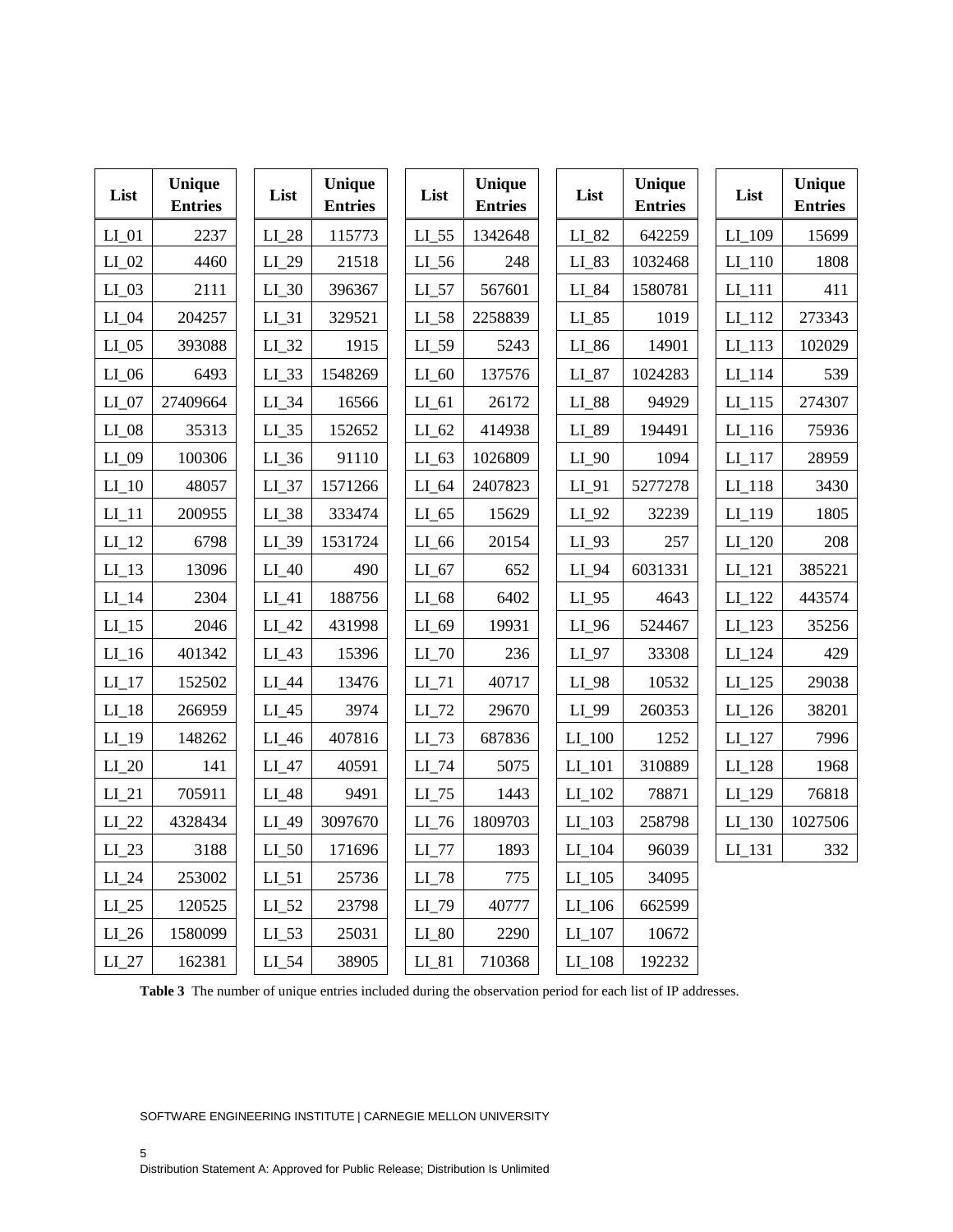| List    | <b>Unique Entries</b> | List             | <b>Unique Entries</b> |
|---------|-----------------------|------------------|-----------------------|
| $LD_01$ | 77652                 | $LD_14$          | 6062606               |
| $LD_02$ | 1151                  | $LD_15$          | 15860494              |
| $LD_03$ | 3701                  | $LD_16$          | 240                   |
| $LD_04$ | 34120                 | $LD_17$          | 3066383               |
| $LD_05$ | 251483                | $LD_18$          | 1156                  |
| $LD_06$ | 8128                  | $LD_19$          | 390                   |
| $LD_07$ | 1844                  | $LD_20$          | 972389                |
| $LD_08$ | 6148                  | $LD_21$          | 5570                  |
| $LD_09$ | 15296239              | $LD_22$          | 47153                 |
| $LD_10$ | 63130                 | $LD_23$          | 988                   |
| $LD_11$ | 82995                 | $LD_24$          | 20986                 |
| $LD_12$ | 119628                | $LD_25$          | 4414                  |
| $LD_13$ | 3489                  | LD <sub>26</sub> | 75572                 |

**Table 4** The number of unique entries included during the observation period for each list of domain names.

#### **2.3 Pairwise Intersections**

The *pairwise intersection* count for any pair of lists describes the overlap between those two lists. Formally, the pairwise intersection count for each pair of lists is the cardinality of the intersection of the indicators contained on those two lists. IP-address-based lists are paired only with other IP-addressbased lists, and domain-name-based lists are paired only with other domain-name-based lists. Given the 131 IP-address-based lists and 26 domain-name-based lists, there are  $\binom{131}{2} = 8515$  IP-addressbased list pairs and  $\binom{26}{2}$  = 325 domain-name-based list pairs.

The full results of the Pairwise Intersection analysis are contained in Appendix A (for IP-address-based lists) and Appendix B (for domain-name-based lists).

#### **2.4 Reverse Lookup**

The *reverse lookup* analysis provides a sense of what proportion of a domain-name-based blacklist's contents are "active." Each blacklist is examined to determine how many of the domains on the list had active A records in a passive DNS data source we used for our study. A domain is deemed active if, for any time in the observation period, a sensor in our source's sensor network observed a host successfully doing the resolution. See subsection 2.4 of [3] for further details about the Reverse Lookup analysis; Table 5 provides the results.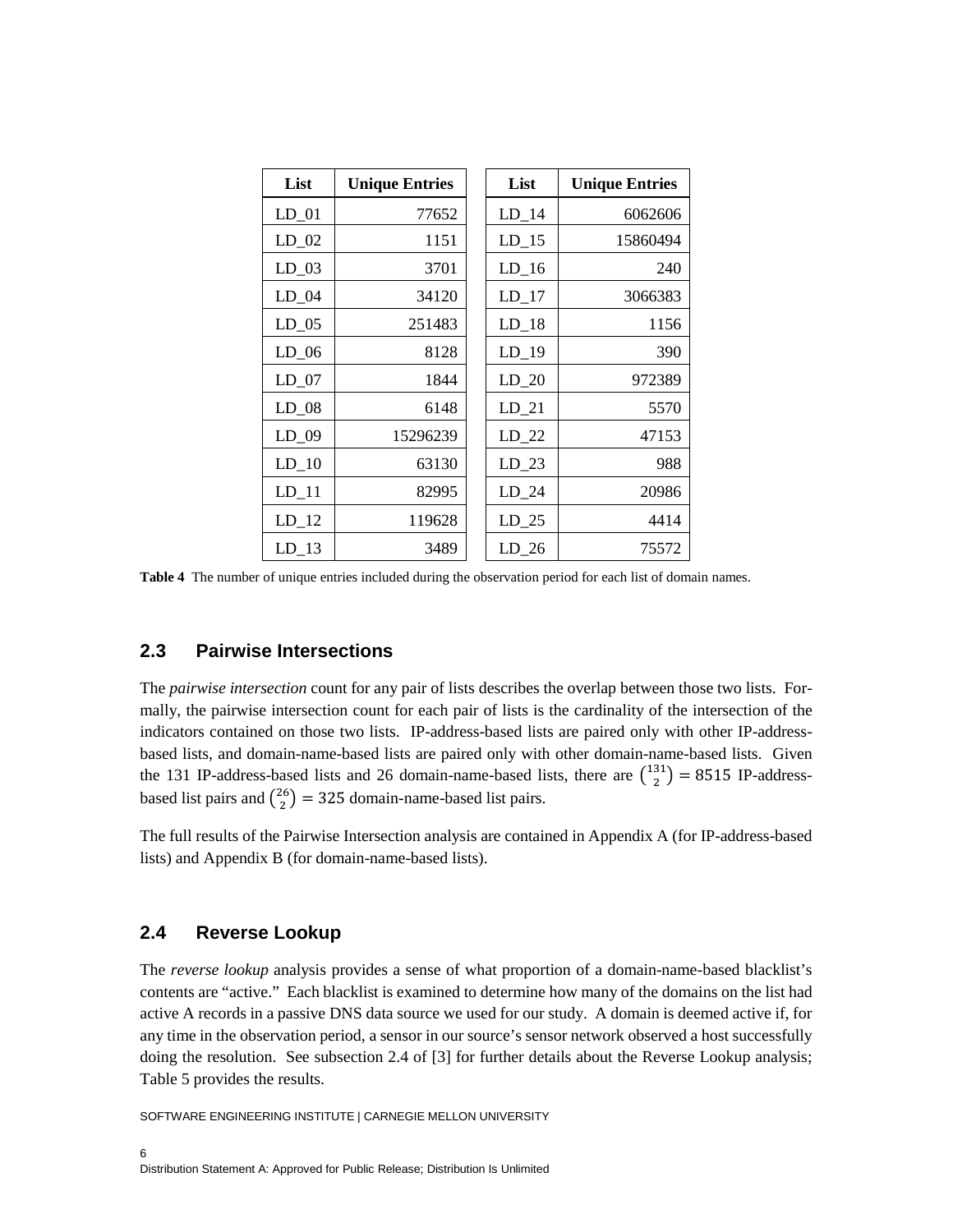| List    | <b>Active Domains</b> | Percentage | List    | <b>Active Domains</b> | Percentage |
|---------|-----------------------|------------|---------|-----------------------|------------|
| $LD_24$ | 20119                 | 95.8687    | $LD_04$ | 26553                 | 77.8224    |
| $LD_20$ | 894656                | 92.0060    | $LD_22$ | 36687                 | 77.8042    |
| $LD_26$ | 69457                 | 91.9084    | $LD_02$ | 886                   | 76.9765    |
| $LD_13$ | 3199                  | 91.6882    | $LD_03$ | 2840                  | 76.7360    |
| $LD_25$ | 3917                  | 88.7404    | $LD_18$ | 883                   | 76.3841    |
| $LD_12$ | 104186                | 87.0917    | $LD_21$ | 3865                  | 69.3896    |
| $LD_05$ | 217348                | 86.4265    | $LD_08$ | 3670                  | 59.6942    |
| $LD_16$ | 206                   | 85.8333    | $LD_10$ | 33507                 | 53.0762    |
| $LD_01$ | 66242                 | 85.3062    | $LD_14$ | 3118846               | 51.4440    |
| $LD_07$ | 1570                  | 85.1410    | $LD_19$ | 174                   | 44.6154    |
| $LD_17$ | 2549118               | 83.1311    | $LD_15$ | 2351634               | 14.8270    |
| $LD_11$ | 68532                 | 82.5736    | $LD_09$ | 235980                | 1.5427     |
| $LD_06$ | 6561                  | 80.7210    | $LD_23$ | 9                     | 0.9109     |

**Table 5** The number of active domains (and corresponding percentage of active list indicators) included in each list of domain names.

#### **2.5 Persistence in Blacklists**

To maintain a holistic view of the project to date, we implement a *persistence in blacklists* analysis. It is an index of the lists lost, lists gained, and number of unique indicators involved in each six-month chunk of the blacklist data. Additionally, we intersect each six-month dataset with the six-month datasets immediately preceding and succeeding it, like links in a chain, to provide a glimpse of the continuity present in the blacklist ecosystem. This analysis was introduced in [3]; see subsections 2.5 and 3.5 of that work for further details.

Tables 6 and 7 provide the information about number of incorporated lists and unique indicators for IPaddress-based lists and domain-name-based lists, respectively. The ".1" and ".2" notation identifies the dataset as the first six months (.1) or second six months (.2) of the year in question.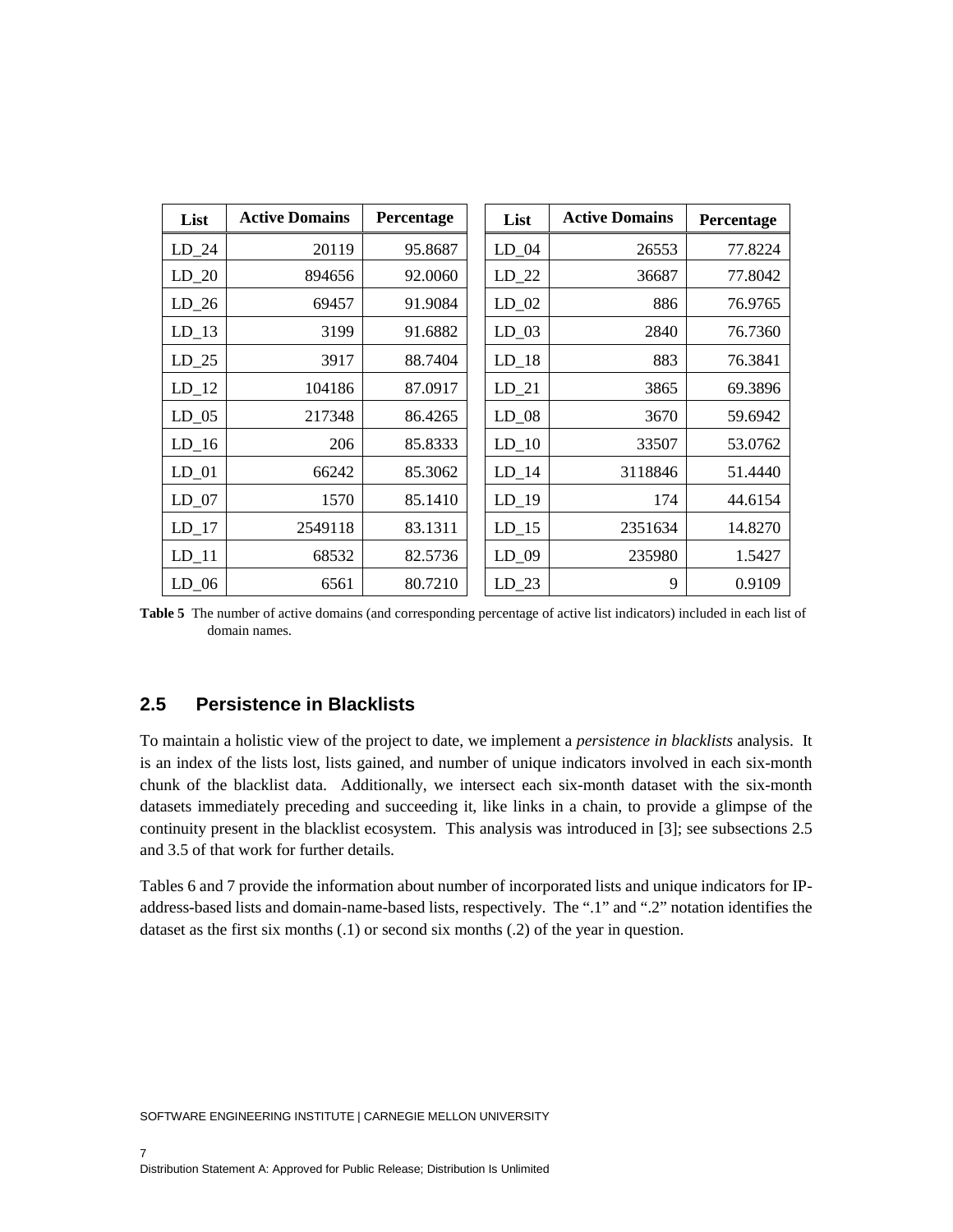| <b>IP Address-based Blacklists</b> |                    |                     |                   |                          |  |  |  |  |  |
|------------------------------------|--------------------|---------------------|-------------------|--------------------------|--|--|--|--|--|
| <b>Report</b>                      | <b>Total Lists</b> | <b>Lists Gained</b> | <b>Lists Lost</b> | <b>Unique Indicators</b> |  |  |  |  |  |
| 2012.1                             | 17                 | --                  | --                | 41881159                 |  |  |  |  |  |
| 2012.2                             | 17                 | $\theta$            | 0                 | 33994898                 |  |  |  |  |  |
| 2013.1                             | 60                 | 52                  | 9                 | 28142299                 |  |  |  |  |  |
| 2013.2                             | 60                 | $\theta$            | $\boldsymbol{0}$  | 9030462                  |  |  |  |  |  |
| 2014.1                             | 60                 | $\Omega$            | 0                 | 25070971                 |  |  |  |  |  |
| 2014.2                             | 60                 | $\Omega$            | $\theta$          | 29993242                 |  |  |  |  |  |
| 2015.1                             | 88                 | 37                  | 9                 | 30376096                 |  |  |  |  |  |
| 2015.2                             | 88                 | $\theta$            | $\theta$          | 24742452                 |  |  |  |  |  |
| 2016.1                             | 87                 | 8                   | 9                 | 34644658                 |  |  |  |  |  |
| 2016.2                             | 96                 | 19                  | 10                | 29444874                 |  |  |  |  |  |
| 2017.1                             | 125                | 41                  | 12                | 44384952                 |  |  |  |  |  |
| 2017.2                             | 131                | 28                  | 22                | 45515800                 |  |  |  |  |  |

Table 6 The total number of included lists, lists gained from the previous data period, lists lost from the previous data period, and the number of unique IP address indicators appearing in the dataset for each data period.

|               | <b>Domain Name-based Blacklists</b> |                     |                   |                          |  |  |  |  |  |  |
|---------------|-------------------------------------|---------------------|-------------------|--------------------------|--|--|--|--|--|--|
| <b>Report</b> | <b>Total Lists</b>                  | <b>Lists Gained</b> | <b>Lists Lost</b> | <b>Unique Indicators</b> |  |  |  |  |  |  |
| 2012.1        | 11                                  | --                  | $ -$              | 6468501                  |  |  |  |  |  |  |
| 2012.2        | 11                                  | 0                   | 0                 | 9235902                  |  |  |  |  |  |  |
| 2013.1        | 20                                  | 10                  | 1                 | 12592250                 |  |  |  |  |  |  |
| 2013.2        | 20                                  | 0                   | $\theta$          | 5027066                  |  |  |  |  |  |  |
| 2014.1        | 20                                  | 0                   | 0                 | 2772391                  |  |  |  |  |  |  |
| 2014.2        | 20                                  | 0                   | $\theta$          | 10446624                 |  |  |  |  |  |  |
| 2015.1        | 35                                  | 19                  | 4                 | 12231742                 |  |  |  |  |  |  |
| 2015.2        | 35                                  | 0                   | $\theta$          | 13051429                 |  |  |  |  |  |  |
| 2016.1        | 31                                  | $\overline{7}$      | 11                | 24359712                 |  |  |  |  |  |  |
| 2016.2        | 26                                  | 4                   | 9                 | 26274848                 |  |  |  |  |  |  |
| 2017.1        | 27                                  | 4                   | 3                 | 26805987                 |  |  |  |  |  |  |
| 2017.2        | 26                                  | 5                   | 6                 | 40857873                 |  |  |  |  |  |  |

**Table 7** The total number of included lists, lists gained from the previous data period, lists lost from the previous data period, and the number of unique domain name indicators appearing in the dataset for each data period.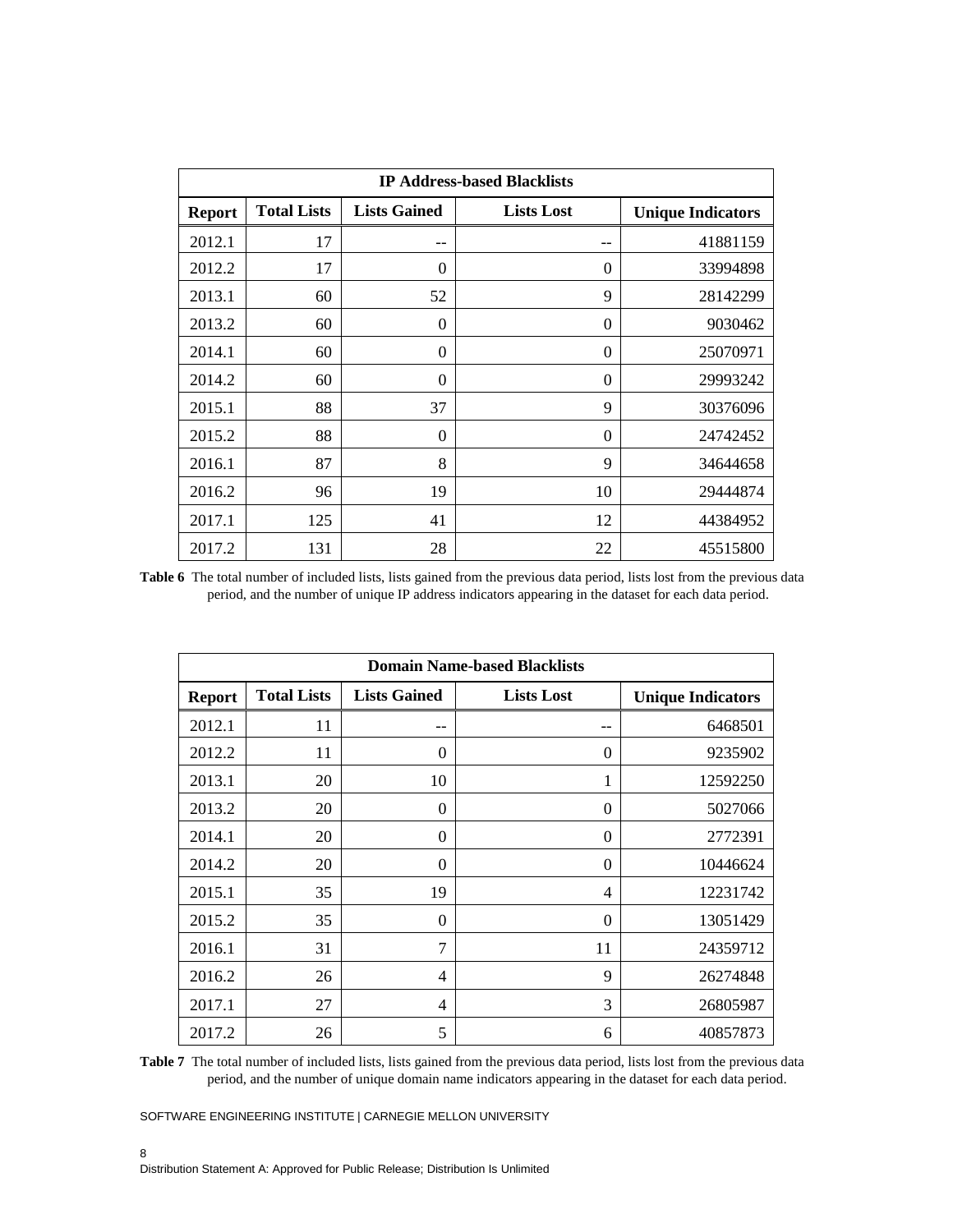Table 8 provides continuity measures, in terms of shared number of indicators and the corresponding percentage of shared indicators, for each pair of six-month datasets that are temporally adjacent to each other. The "percentage overlap" is the number of shared indicators divided by the smaller of the two datasets involved. Additionally, the final row of Table 8 provides the number of indicators of each type that have been present for the entire duration of the project; these indicators have appeared in *every* six-month dataset to date.

|                      |                     | <b>Unique Indicators</b> | <b>Percentage Overlap</b> |                     |  |
|----------------------|---------------------|--------------------------|---------------------------|---------------------|--|
| <b>Report</b>        | <b>IP Addresses</b> | <b>Domain Names</b>      | <b>IP Addresses</b>       | <b>Domain Names</b> |  |
| 2012.1 0 2012.2      | 3502145             | 114023                   | 10.3020                   | 1.7627              |  |
| 2012.2 0 2013.1      | 5656501             | 499397                   | 20.0996                   | 5.4071              |  |
| 2013.1 ∩ 2013.2      | 2811458             | 1201806                  | 31.1330                   | 23.9067             |  |
| $2013.2 \cap 2014.1$ | 1908176             | 1260123                  | 21.1304                   | 45.4526             |  |
| 2014.1 ∩ 2014.2      | 5586854             | 771729                   | 22.2842                   | 27.8362             |  |
| $2014.2 \cap 2015.1$ | 6715056             | 8673600                  | 22.3886                   | 83.0278             |  |
| 2015.1 ∩ 2015.2      | 5748149             | 9130457                  | 23.2319                   | 74.6456             |  |
| $2015.2 \cap 2016.1$ | 5653256             | 2711476                  | 22.8484                   | 20.7753             |  |
| 2016.1 ∩ 2016.2      | 8050606             | 4332426                  | 27.3413                   | 17.7852             |  |
| $2016.2 \cap 2017.1$ | 5230364             | 4310235                  | 17.7632                   | 16.4044             |  |
| $2017.1 \cap 2017.2$ | 29794677            | 18572503                 | 67.1279                   | 69.2849             |  |
| $2012.1 - 2017.2$    | 4503                | 25727                    | N/A                       | N/A                 |  |

**Table 8** The "Unique Indicators" column provides the cardinality of the set created by intersecting the sets of unique indicators of each respective type (IP address or domain name) over the indicated datasets. The "Percentage Overlap" column provides the percentage of overlap between the unique indicators appearing in the indicated datasets for each respective type (IP address or domain name).

## **Errata**

This errata section contains a list of errors and corrections found in the previous reports in the project.

In Section 2.3 of the 2014 report, the number of pairings for the pairwise intersection counts is listed incorrectly [2]. For the domain-name-based lists, 152 (not 162) list pairs were analyzed, and for IPaddress-based lists, 2211 (not 2244) list pairs were analyzed.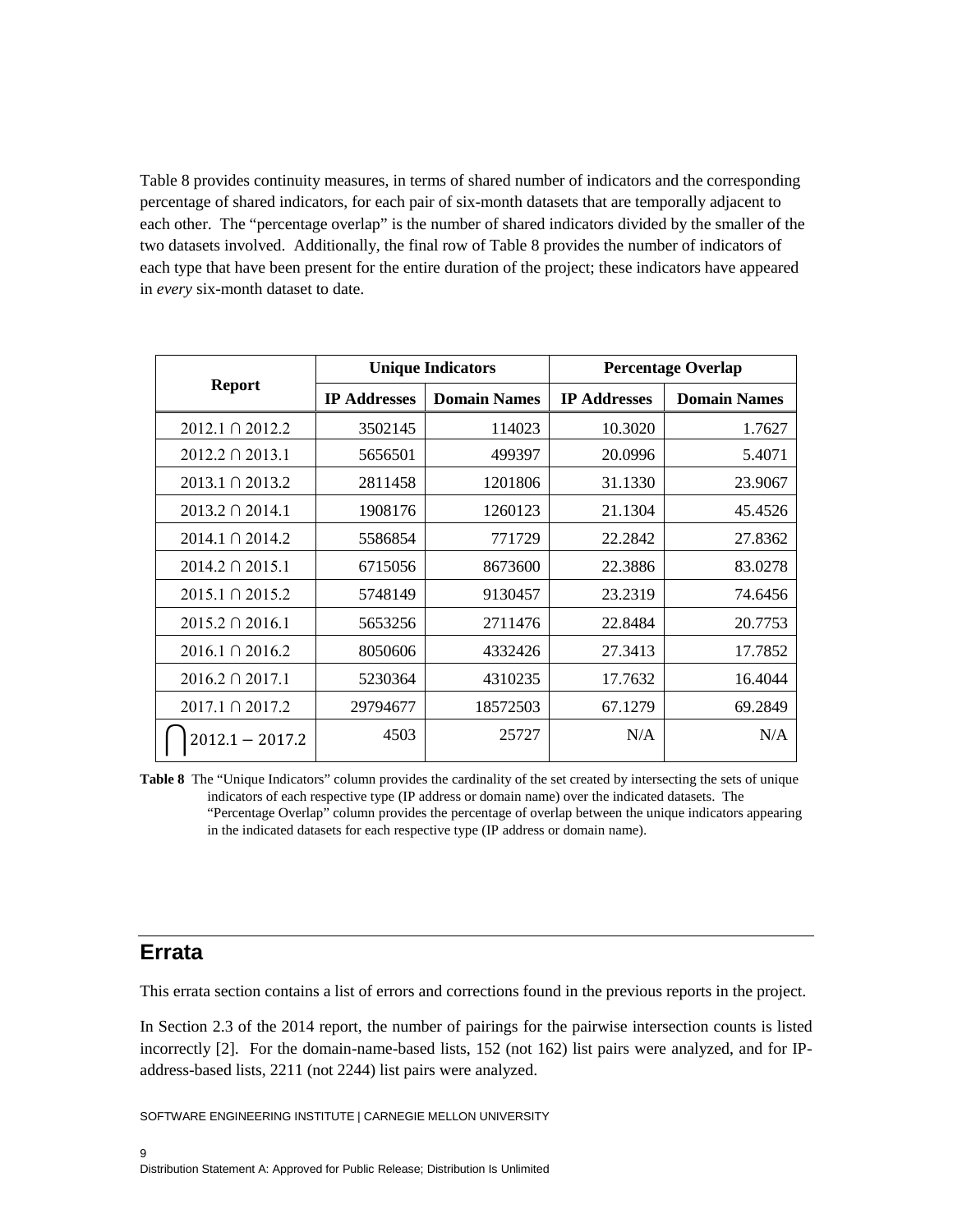In the 2014 report, the caption for Table 4 is incorrect [2]. It should read "Unique entries over the observation period for each list of IP addresses."

In the 2016 July – December Report [5], the value in Table 8 for percentage overlap for Domain Names in the 2016.1 ∩ 2016.2 row is incorrect. It should read 17.7852, not 16.4888.

In the 2016 July – December Report [5], the References list includes an incorrect title and publication year for Reference [4]. The title should read "Blacklist Ecosystem Analysis: January – June, 2016." The publication year should read "2016."

In the 2017 January – June Report [6], the value in Table 8 for the intersection of all Domain Names (⋂ 2012.1 − 2017.1) is incorrect. It should read 26934, not 24945.

In the 2017 January – June Report [6], the value in Table 8 for  $2016.2 \cap 2017.1$  for Domain Names is incorrect. It should read 4310235, not 9879126. Correspondingly, the percentage overlap for that intersection should read 16.4044, not 37.5991.

## **Acknowledgements**

Copyright 2018 Carnegie Mellon University. All Rights Reserved.

This material is based upon work funded and supported by the Department of Defense under Contract No. FA8702-15-D-0002 with Carnegie Mellon University for the operation of the Software Engineering Institute, a federally funded research and development center.

The view, opinions, and/or findings contained in this material are those of the author(s) and should not be construed as an official Government position, policy, or decision, unless designated by other documentation.

NO WARRANTY. THIS CARNEGIE MELLON UNIVERSITY AND SOFTWARE ENGINEERING INSTITUTE MATERIAL IS FURNISHED ON AN "AS-IS" BASIS. CARNEGIE MELLON UNIVERSITY MAKES NO WARRANTIES OF ANY KIND, EITHER EXPRESSED OR IMPLIED, AS TO ANY MATTER INCLUDING, BUT NOT LIMITED TO, WARRANTY OF FITNESS FOR PURPOSE OR MERCHANTABILITY, EXCLUSIVITY, OR RESULTS OBTAINED FROM USE OF THE MATERIAL. CARNEGIE MELLON UNIVERSITY DOES NOT MAKE ANY WARRANTY OF ANY KIND WITH RESPECT TO FREEDOM FROM PATENT, TRADEMARK, OR COPYRIGHT INFRINGEMENT.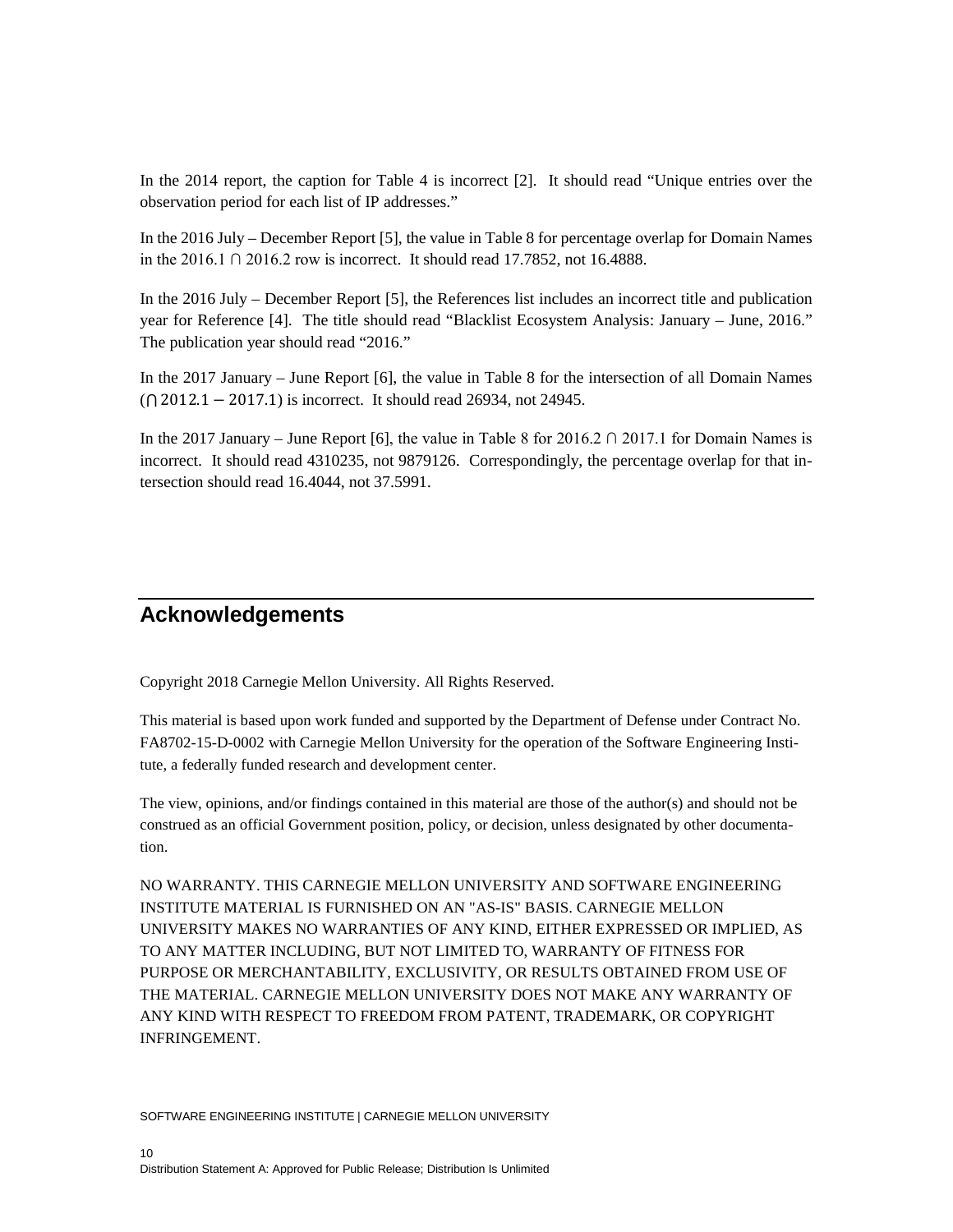[DISTRIBUTION STATEMENT A] This material has been approved for public release and unlimited distribution. Please see Copyright notice for non-US Government use and distribution.

Internal use:\* Permission to reproduce this material and to prepare derivative works from this material for internal use is granted, provided the copyright and "No Warranty" statements are included with all reproductions and derivative works.

External use:\* This material may be reproduced in its entirety, without modification, and freely distributed in written or electronic form without requesting formal permission. Permission is required for any other external and/or commercial use. Requests for permission should be directed to the Software Engineering Institute at permission@sei.cmu.edu.

\* These restrictions do not apply to U.S. government entities.

DM18-0516

## **References**

- [1] B. L. Metcalf and J. M. Spring, "Everything you wanted to know about blacklists but were afraid to ask," Software Engineering Institute, CERT Coordination Center, Pittsburgh, PA, Tech. Rep. CERTCC-2013-39, 2013. [Online]. Available: http://resources.sei.cmu.edu/library/assetview.cfm?assetID=83438.
- [2] L. Metcalf and J. M. Spring, "Blacklist Ecosystem Analysis Update: 2014," Software Engineering Institute, CERT Coordination Center, Pittsburgh, PA, Tech. Rep. CERTCC-2014-82, 2014. [Online]. Available: http://resources.sei.cmu.edu/library/asset-view.cfm?assetid=428609.
- [3] L. B. Metcalf, E. Hatleback and J. M. Spring, "Blacklist Ecosystem Analysis: 2016 Update," Software Engineering Institute, CERT Coordination Center, Pittsburgh, PA, 2016. [Online]. Available: http://resources.sei.cmu.edu/library/asset-view.cfm?assetid=466027.
- [4] L. Metcalf and E. Hatleback, "Blacklist Ecosystem Analysis: January June, 2016," Software Engineering Institute, CERT Coordination Center, Pittsburgh, PA, 2016. [Online]. Available: http://resources.sei.cmu.edu/library/asset-view.cfm?assetid=485283.
- [5] E. Hatleback and L. B. Metcalf, "Blacklist Ecosystem Analysis: July December, 2016," Software Engineering Institute, CERT Coordination Center, Pittsburgh, PA, 2017. [Online]. Available: http://resources.sei.cmu.edu/library/asset-view.cfm?assetID=499684.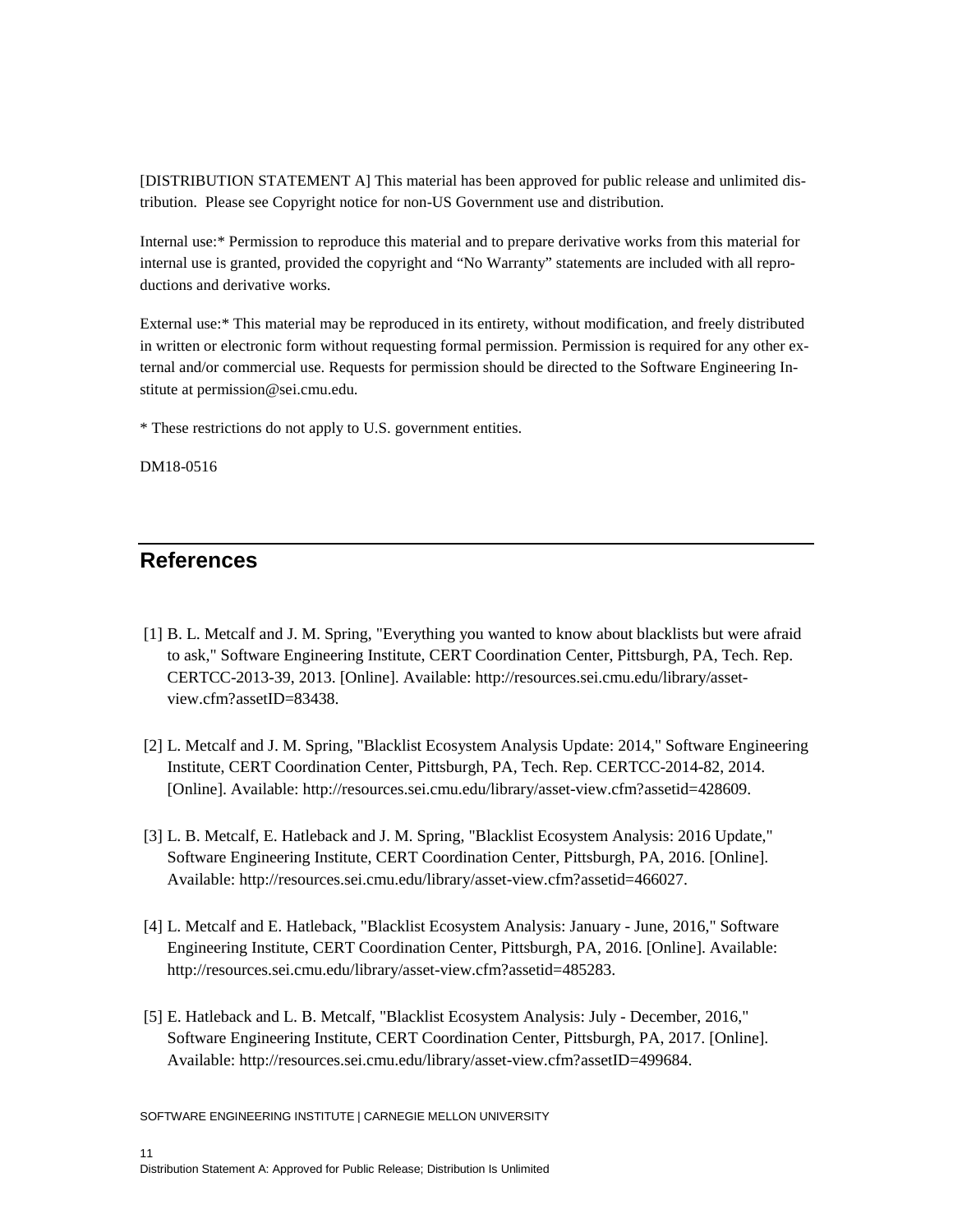[6] E. Hatleback and L. B. Metcalf, "Blacklist Ecosystem Analysis: January - June, 2017," Software Engineering Institute, CERT Coordination Center, Pittsburgh, PA, 2017. [Online]. Available: https://resources.sei.cmu.edu/library/asset-view.cfm?assetid=503434.

### **Contact Us**

Software Engineering Institute 4500 Fifth Avenue, Pittsburgh, PA 15213-2612

**Phone**: 412/268.5800 | 888.201.4479 Web: [www.sei.cmu.edu](http://www.sei.cmu.edu/) | [www.cert.org](http://www.cert.org/) **Email**: [info@sei.cmu.edu](mailto:info@sei.cmu.edu)

Please use Internet Explorer to visit the [Document Marking/Pre-Release Document Review SharePoint site](https://collaboration.sei.cmu.edu/forms/dm/default.aspx) and obtain the proper markings for this document. Replace this text and the text in the next paragraph with the markings generated by the form. If you have a question about document markings, please contact the document marking team at [DMARR-Team@sei.cmu.edu.](mailto:DMARR-Team@sei.cmu.edu?subject=Document%20Marking%20Question) 

Important: A notification that your markings have been validated does not mean that your document is approved for publication. You may need to complete extra steps to obtain RRO approval. Please follow the instructions in the automated messages you receive from the system.

If you have a question about whether or not your work is subject to a pre-release review, please contact the Release Review Office at [release-review-office@sei.cmu.edu.](mailto:release-review-office@sei.cmu.edu)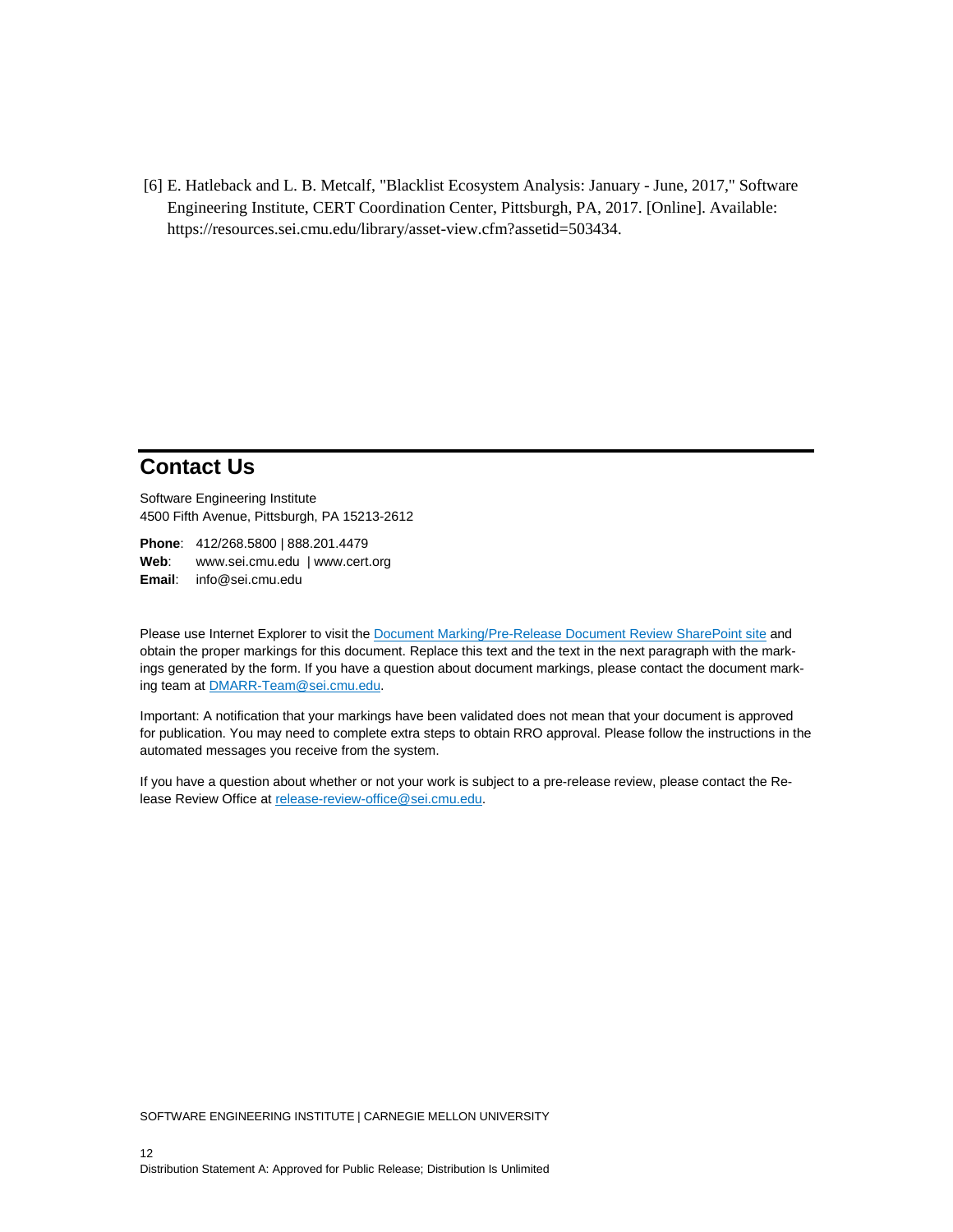## Appendix A

| List 1  | List 2     | Count          | Percentage |
|---------|------------|----------------|------------|
| $LI_01$ | $LI_02$    | 36             | 1.6093     |
| $LI_01$ | $LI_03$    | $\mathbf{1}$   | 0.0474     |
| $LI_01$ | $LI_04$    | 297            | 13.2767    |
| $LI_01$ | $LI_05$    | 497            | 22.2173    |
| $LI_01$ | $LI_06$    | 40             | 1.7881     |
| $LI_01$ | $LI_07$    | 3              | 0.1341     |
| $LI_01$ | $LI_08$    | 41             | 1.8328     |
| $LI_01$ | $LI_09$    | 327            | 14.6178    |
| $LI_01$ | $LI_10$    | 129            | 5.7667     |
| $LI_01$ | $LI_11$    | 406            | 18.1493    |
| $LI_01$ | $LI_12$    | 11             | 0.4917     |
| $LI_01$ | $LI_13$    | 333            | 14.8860    |
| $LI_01$ | $LI_14$    | 100            | 4.4703     |
| $LI_01$ | $LI_15$    | 47             | 2.2972     |
| $LI_01$ | $LI_16$    | 224            | 10.0134    |
| $LI_01$ | $LI_17$    | 266            | 11.8909    |
| $LI_01$ | $LI_18$    | 369            | 16.4953    |
| $LI_01$ | $LI_19$    | 671            | 29.9955    |
| $LI_01$ | $LI_20$    | $\overline{0}$ | 0.0000     |
| $LI_01$ | $LI_21$    | 8              | 0.3576     |
| $LI_01$ | $LI_22$    | 1282           | 57.3089    |
| $LI_01$ | $LI_23$    | 52             | 2.3245     |
| $LI_01$ | $LI_24$    | 310            | 13.8578    |
| $LI_01$ | $LI_25$    | 1107           | 49.4859    |
| $LI_01$ | $LI_26$    | 652            | 29.1462    |
| $LI_01$ | $LI_27$    | 616            | 27.5369    |
| $LI_01$ | $LI_28$    | 469            | 20.9656    |
| $LI_01$ | $LI_29$    | 223            | 9.9687     |
| $LI_01$ | $LI_30$    | 245            | 10.9522    |
| $LI_01$ | $LI_31$    | 690            | 30.8449    |
| $LI_01$ | $LL_{.32}$ | $\overline{0}$ | 0.0000     |
| $LI_01$ | $LL_{.33}$ | 1025           | 45.8203    |
| $LI_01$ | $LI_34$    | 79             | 3.5315     |
| $LI_01$ | LL35       | 257            | 11.4886    |
| $LI_01$ | LI.36      | 242            | 10.8181    |
| $LI_01$ | LL37       | 663            | 29.6379    |

SOFTWARE ENGINEERING INSTITUTE — CARNEGIE MELLON UNIVERSITY Distribution Statement A: Approved for Public Release; Distribution Is Unlimited.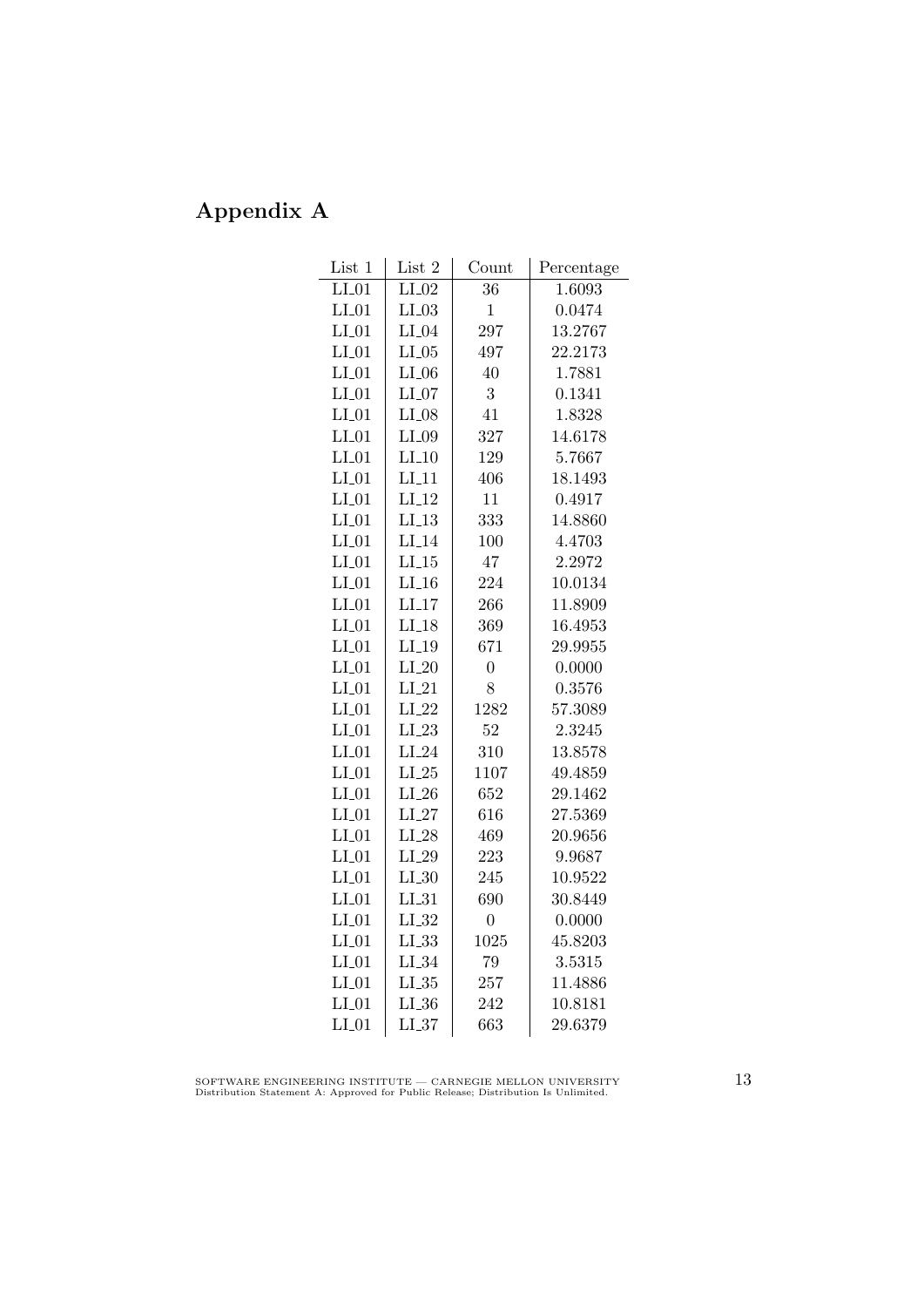| $LI_01$ | $LI_38$             | 446              | 19.9374 |
|---------|---------------------|------------------|---------|
| $LI_01$ | $LI_39$             | 1033             | 46.1779 |
| $LI_01$ | $LI_40$             | 25               | 5.1020  |
| $LI_01$ | $LI_41$             | 1046             | 46.7591 |
| $LI_01$ | LI.42               | 422              | 18.8646 |
| $LI_01$ | $LI_43$             | 235              | 10.5051 |
| $LI_01$ | LI <sub>-44</sub>   | 106              | 4.7385  |
| $LI_01$ | $LI_45$             | 348              | 15.5565 |
| $LI_01$ | $LI_46$             | 367              | 16.4059 |
| $LI_01$ | $LI_47$             | 606              | 27.0899 |
| $LI_01$ | $LI_48$             | 74               | 3.3080  |
| $LI_01$ | LI <sub>49</sub>    | 1690             | 75.5476 |
| $LI_01$ | $LI_50$             | 350              | 15.6460 |
| $LI_01$ | $LI_51$             | 123              | 5.4984  |
| $LI_01$ | $LI_52$             | 132              | 5.9008  |
| $LI_01$ | $LL-53$             | 1076             | 48.1001 |
| $LI_01$ | $LI_54$             | 105              | 4.6938  |
| $LI_01$ | $LL_{.55}$          | 922              | 41.2159 |
| $LI_01$ | $LL_{.56}$          | $\boldsymbol{0}$ | 0.0000  |
| $LI_01$ | LL57                | 471              | 21.0550 |
| $LI_01$ | $LI_58$             | 1322             | 59.0970 |
| $LI_01$ | $LI_59$             | $\overline{7}$   | 0.3129  |
| $LI_01$ | $LI_60$             | 437              | 19.5351 |
| $LI_01$ | $LI_61$             | 179              | 8.0018  |
| $LI_01$ | $LI_62$             | 385              | 17.2105 |
| $LI_01$ | $LI_63$             | 678              | 30.3084 |
| $LI_01$ | $LI_64$             | 694              | 31.0237 |
| $LI_01$ | LL 65               | 72               | 3.2186  |
| $LI_01$ | $LI_66$             | 87               | 3.8891  |
| $LI_01$ | $LI_67$             | $\sqrt{2}$       | 0.3067  |
| $LI_01$ | LI_68               | 14               | 0.6258  |
| $LI_01$ | $LI_69$             | $\overline{0}$   | 0.0000  |
| $LI_01$ | $LI$ <sub>-70</sub> | $\overline{2}$   | 0.8475  |
| $LI_01$ | $LI$ <sub>-71</sub> | $\boldsymbol{0}$ | 0.0000  |
| $LI_01$ | $LI$ <sub>-72</sub> | 95               | 4.2468  |
| $LI_01$ | $LL-73$             | 197              | 8.8064  |
| $LI_01$ | LI_74               | 202              | 9.0300  |
| $LI_01$ | LL75                | 6                | 0.4158  |
| $LI_01$ | $LI$ <sub>-76</sub> | 1086             | 48.5472 |
| $LI_01$ | $LL$ <sub>77</sub>  | 42               | 2.2187  |

SOFTWARE ENGINEERING INSTITUTE — CARNEGIE MELLON UNIVERSITY Distribution Statement A: Approved for Public Release; Distribution Is Unlimited.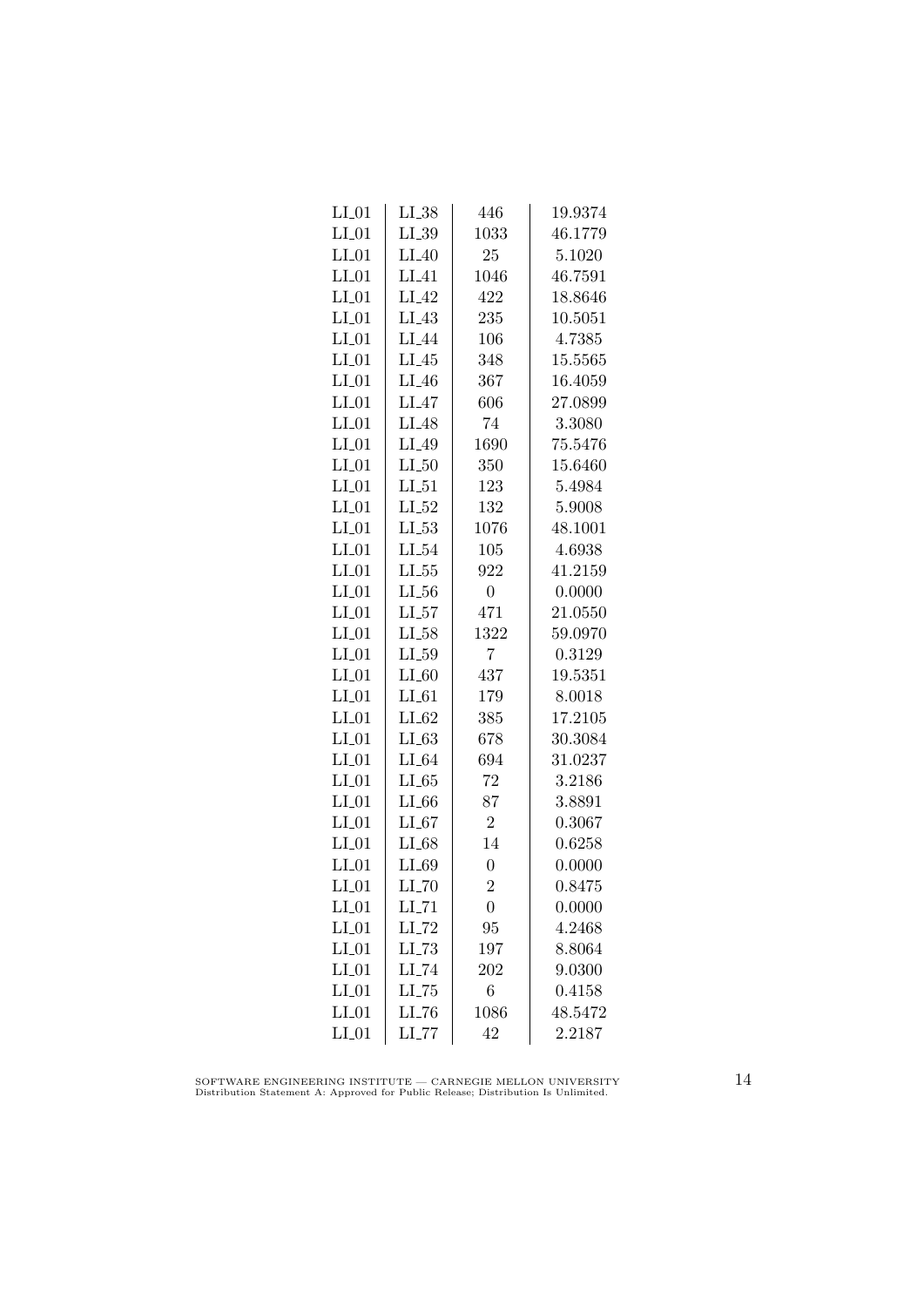| $LI_01$ | $LI$ <sub>-78</sub>  | 42               | 5.4194  |
|---------|----------------------|------------------|---------|
| $LI_01$ | LI_79                | 242              | 10.8181 |
| $LI_01$ | $LI_80$              | 37               | 1.6540  |
| $LI_01$ | $LI_81$              | 449              | 20.0715 |
| $LI_01$ | LI_82                | 647              | 28.9227 |
| $LI_01$ | LI_83                | 820              | 36.6562 |
| $LI_01$ | $LI_84$              | 658              | 29.4144 |
| $LI_01$ | $LI_85$              | 100              | 9.8135  |
| $LI_01$ | $LI_86$              | 127              | 5.6772  |
| $LI_01$ | $LI_87$              | 708              | 31.6495 |
| $LI_01$ | LI_88                | 199              | 8.8958  |
| $LI_01$ | LI_89                | 968              | 43.2722 |
| $LI_01$ | $LI_0$               | 166              | 15.1737 |
| $LI_01$ | $LI_01$              | 863              | 38.5785 |
| $LI_01$ | $LI_02$              | 34               | 1.5199  |
| $LI_01$ | $LI_03$              | $\overline{0}$   | 0.0000  |
| $LI_01$ | $LI_04$              | 1162             | 51.9446 |
| $LI_01$ | $LI_05$              | 5                | 0.2235  |
| $LI_01$ | $LI_0$               | 904              | 40.4113 |
| $LI_01$ | $LI_97$              | $\overline{0}$   | 0.0000  |
| $LI_01$ | $LI_98$              | 3                | 0.1341  |
| $LI_01$ | $LI_099$             | 294              | 13.1426 |
| $LI_01$ | $LI_100$             | $\overline{0}$   | 0.0000  |
| $LI_01$ | LI <sub>-101</sub>   | 418              | 18.6857 |
| $LI_01$ | LI <sub>-102</sub>   | 167              | 7.4654  |
| $LI_01$ | $LI_103$             | 686              | 30.6661 |
| $LI_01$ | LI <sub>-104</sub>   | 227              | 10.1475 |
| $LI_01$ | $LI_105$             | 125              | 5.5878  |
| $LI_01$ | $LI$ <sub>-106</sub> | 1289             | 57.6218 |
| $LI_01$ | LI <sub>-107</sub>   | 20               | 0.8941  |
| $LI_01$ | LI <sub>-108</sub>   | 158              | 7.0630  |
| $LI_01$ | LI <sub>-109</sub>   | 167              | 7.4654  |
| $LI_01$ | LI <sub>-110</sub>   | 8                | 0.4425  |
| $LI_01$ | $LI_111$             | 12               | 2.9197  |
| $LI_01$ | LI <sub>-112</sub>   | 9                | 0.4023  |
| $LI_01$ | LI <sub>-113</sub>   | 73               | 3.2633  |
| $LI_01$ | LI <sub>-114</sub>   | $\boldsymbol{0}$ | 0.0000  |
| $LI_01$ | LI <sub>-115</sub>   | 1072             | 47.9213 |
| $LI_01$ | LI <sub>116</sub>    | 94               | 4.2021  |
| $LI_01$ | LI <sub>-117</sub>   | 298              | 13.3214 |
|         |                      |                  |         |

SOFTWARE ENGINEERING INSTITUTE — CARNEGIE MELLON UNIVERSITY Distribution Statement A: Approved for Public Release; Distribution Is Unlimited.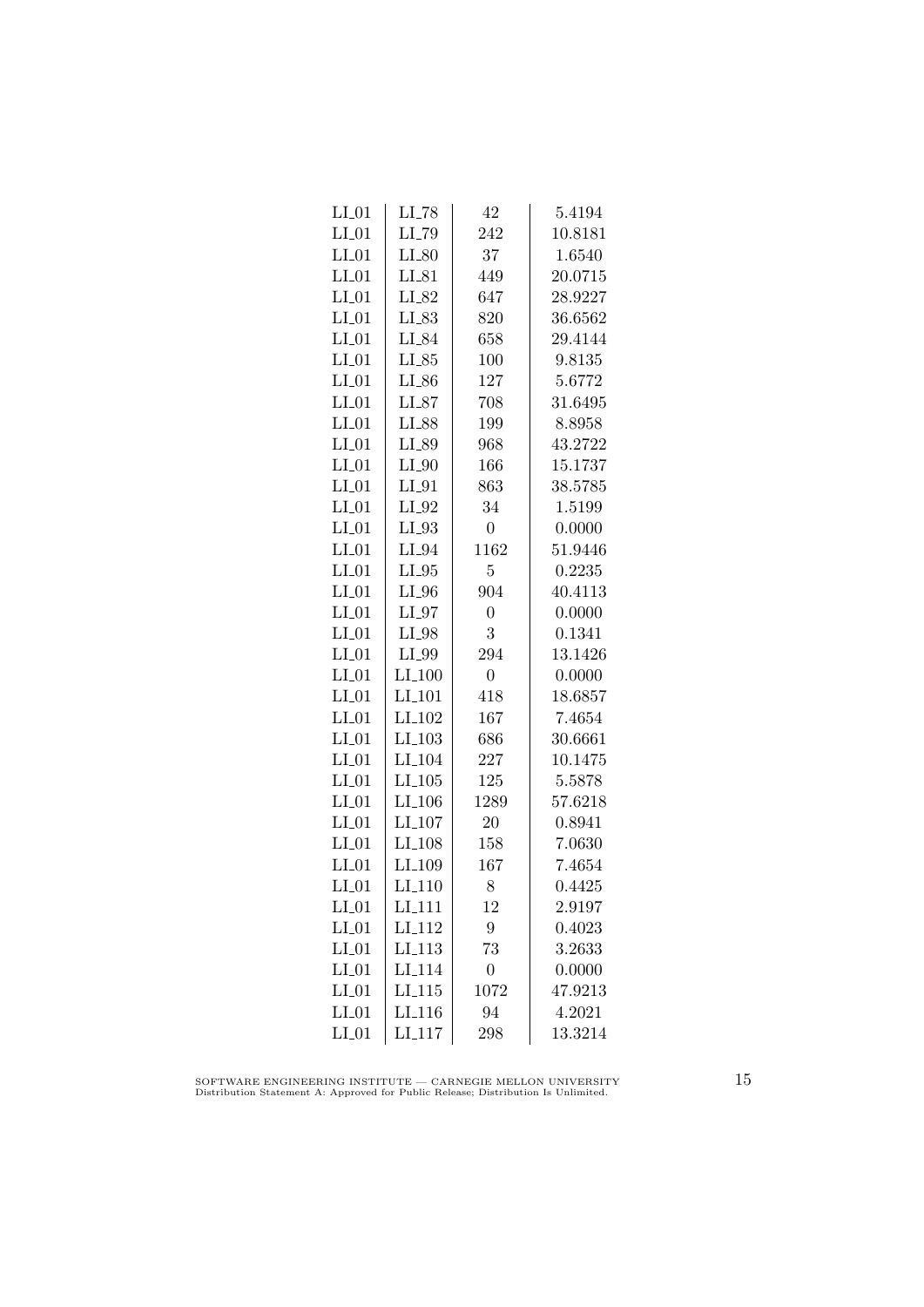| $LI_01$ | LI <sub>-118</sub> | $\overline{0}$ | 0.0000  |
|---------|--------------------|----------------|---------|
| $LI_01$ | LI <sub>-119</sub> | 60             | 3.3241  |
| $LI_01$ | $LI_120$           | $\overline{0}$ | 0.0000  |
| $LI_01$ | $LI_121$           | 222            | 9.9240  |
| $LI_01$ | LI <sub>-122</sub> | 863            | 38.5785 |
| $LI_01$ | LI <sub>-123</sub> | 166            | 7.4207  |
| $LI_01$ | LI <sub>-124</sub> | 60             | 13.9860 |
| $LI_01$ | $LI_125$           | 194            | 8.6723  |
| $LI_01$ | LI <sub>-126</sub> | 493            | 22.0384 |
| $LI_01$ | LI <sub>-127</sub> | 9              | 0.4023  |
| $LI_01$ | LI <sub>-128</sub> | $\overline{0}$ | 0.0000  |
| $LI_01$ | LI <sub>-129</sub> | 175            | 7.8230  |
| $LI_01$ | LI <sub>-130</sub> | 676            | 30.2190 |
| $LI_01$ | $LI_131$           | 33             | 9.9398  |
| $LI_02$ | $LI_03$            | 10             | 0.4737  |
| $LI_02$ | $LI_04$            | 893            | 20.0224 |
| $LI_02$ | $LI_05$            | 985            | 22.0852 |
| $LI_02$ | $LI_06$            | 119            | 2.6682  |
| $LI_02$ | $LI_07$            | $\mathbf 1$    | 0.0224  |
| $LI_02$ | $LI_08$            | 86             | 1.9283  |
| $LI_02$ | $LI_09$            | 1259           | 28.2287 |
| $LI_02$ | $LI_10$            | 475            | 10.6502 |
| $LI_02$ | $LI-11$            | 612            | 13.7220 |
| $LI_02$ | $LI-12$            | 48             | 1.0762  |
| $LI_02$ | LI.13              | 409            | 9.1704  |
| $LI_02$ | $LI-14$            | 223            | 9.6788  |
| $LI_02$ | $LI_15$            | 15             | 0.7331  |
| $LI_02$ | $LI_16$            | 523            | 11.7265 |
| $LI_02$ | $LI_17$            | 825            | 18.4978 |
| $LI_02$ | $LI_18$            | 415            | 9.3049  |
| $LI_02$ | $LI_19$            | 542            | 12.1525 |
| $LI_02$ | $LI_20$            | $\overline{0}$ | 0.0000  |
| $LI_02$ | $LI_21$            | 27             | 0.6054  |
| $LI_02$ | $LI_22$            | 2360           | 52.9148 |
| $LI_02$ | $LI_23$            | 23             | 0.7215  |
| $LI_02$ | $LI_24$            | 649            | 14.5516 |
| $LI_02$ | $LI_25$            | 1008           | 22.6009 |
| $LI_02$ | $LI_26$            | 1232           | 27.6233 |
| $LI_02$ | $LI_27$            | 669            | 15.0000 |
| $LI_02$ | $LI_28$            | 513            | 11.5022 |
|         |                    |                |         |

SOFTWARE ENGINEERING INSTITUTE — CARNEGIE MELLON UNIVERSITY Distribution Statement A: Approved for Public Release; Distribution Is Unlimited.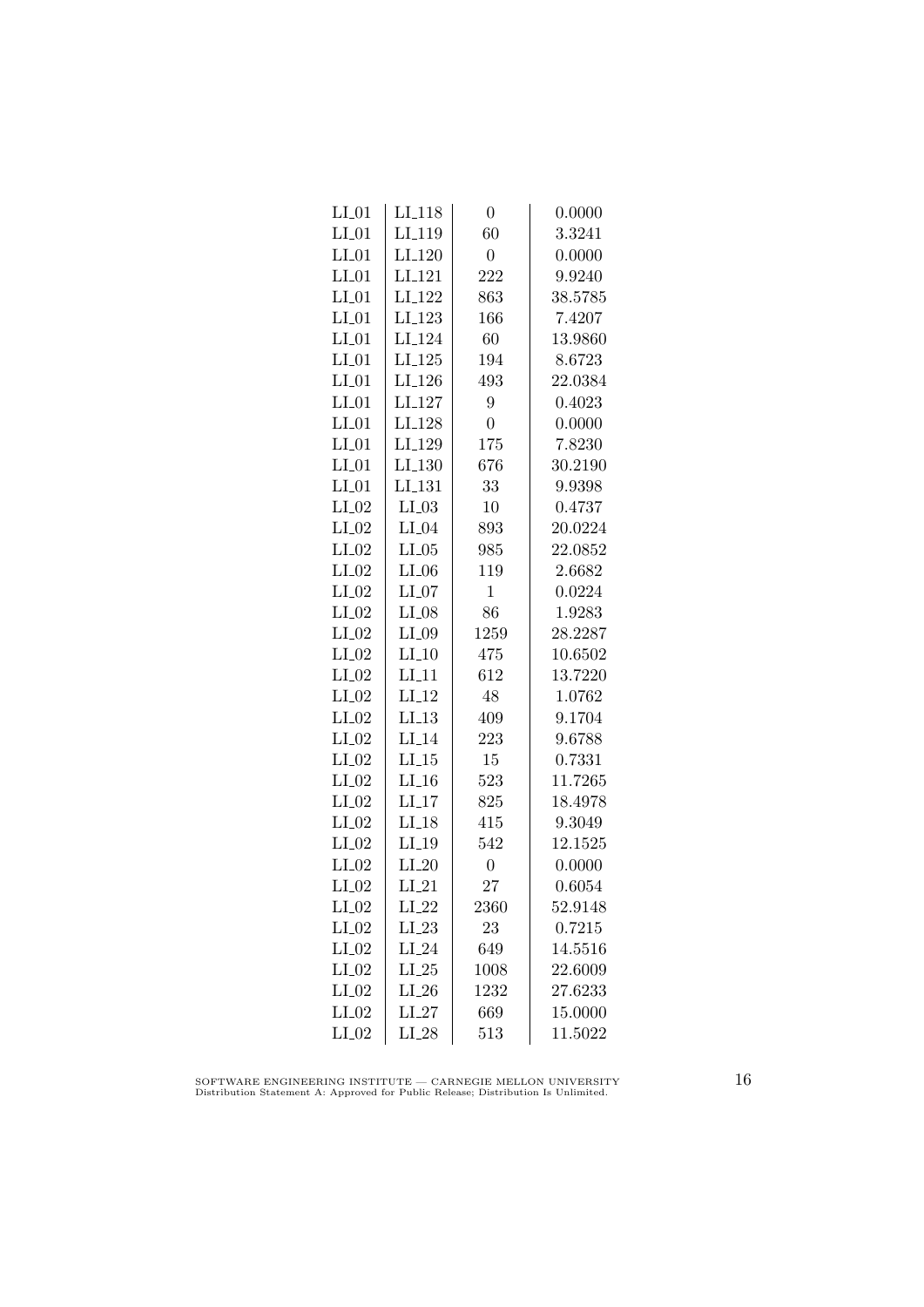| $LI_02$ | $LI_29$    | 75               | 1.6816  |
|---------|------------|------------------|---------|
| $LI_02$ | $LI_30$    | 527              | 11.8161 |
| $LI_02$ | $LI_31$    | 1173             | 26.3004 |
| $LI_02$ | $LI_32$    | 0                | 0.0000  |
| $LI_02$ | LL33       | 1499             | 33.6099 |
| $LI_02$ | $LI_34$    | 178              | 3.9910  |
| $LI_02$ | $LL_{.35}$ | 804              | 18.0269 |
| $LI_02$ | $LI_36$    | 596              | 13.3632 |
| $LI_02$ | $LL_{.37}$ | 1236             | 27.7130 |
| $LI_02$ | $LI_38$    | 778              | 17.4439 |
| $LI_02$ | $LI_39$    | 1918             | 43.0045 |
| $LI_02$ | LI.40      | 7                | 1.4286  |
| $LI_02$ | $LI_41$    | 1511             | 33.8789 |
| $LI_02$ | $LI_42$    | 1036             | 23.2287 |
| $LI_02$ | $LI_43$    | 130              | 2.9148  |
| $LI_02$ | $LI_44$    | 348              | 7.8027  |
| $LI_02$ | $LI_45$    | 44               | 1.1072  |
| $LI_02$ | $LI_46$    | 1043             | 23.3857 |
| $LI_02$ | LI.47      | 160              | 3.5874  |
| $LI_02$ | $LI_48$    | 219              | 4.9103  |
| $LI_02$ | $LI_49$    | 3398             | 76.1883 |
| $LI_02$ | $LI_50$    | 733              | 16.4350 |
| $LI_02$ | $LI_51$    | 524              | 11.7489 |
| $LI_02$ | $LI_52$    | 523              | 11.7265 |
| $LI_02$ | $LI_53$    | 153              | 3.4305  |
| $LI_02$ | $LL_{.54}$ | 276              | 6.1883  |
| $LI_02$ | $LL_{.55}$ | 1579             | 35.4036 |
| $LI_02$ | $LL_{.56}$ | 12               | 4.8387  |
| $LI_02$ | $LI_57$    | 1298             | 29.1031 |
| $LI_02$ | $LI_58$    | 2526             | 56.6368 |
| $LI_02$ | $LL_{.59}$ | $\overline{0}$   | 0.0000  |
| $LI_02$ | $LI_60$    | 698              | 15.6502 |
| $LI_02$ | $LI_61$    | 405              | 9.0807  |
| $LI_02$ | $LI_62$    | 1037             | 23.2511 |
| $LI_02$ | $LI_63$    | 1342             | 30.0897 |
| $LI_02$ | $LI_64$    | 1719             | 38.5426 |
| $LI_02$ | $LI_65$    | 107              | 2.3991  |
| $LI_02$ | $LI_66$    | 475              | 10.6502 |
| $LI_02$ | LL67       | $\boldsymbol{0}$ | 0.0000  |
| $LI_02$ | $LI_68$    | 13               | 0.2915  |

SOFTWARE ENGINEERING INSTITUTE — CARNEGIE MELLON UNIVERSITY Distribution Statement A: Approved for Public Release; Distribution Is Unlimited.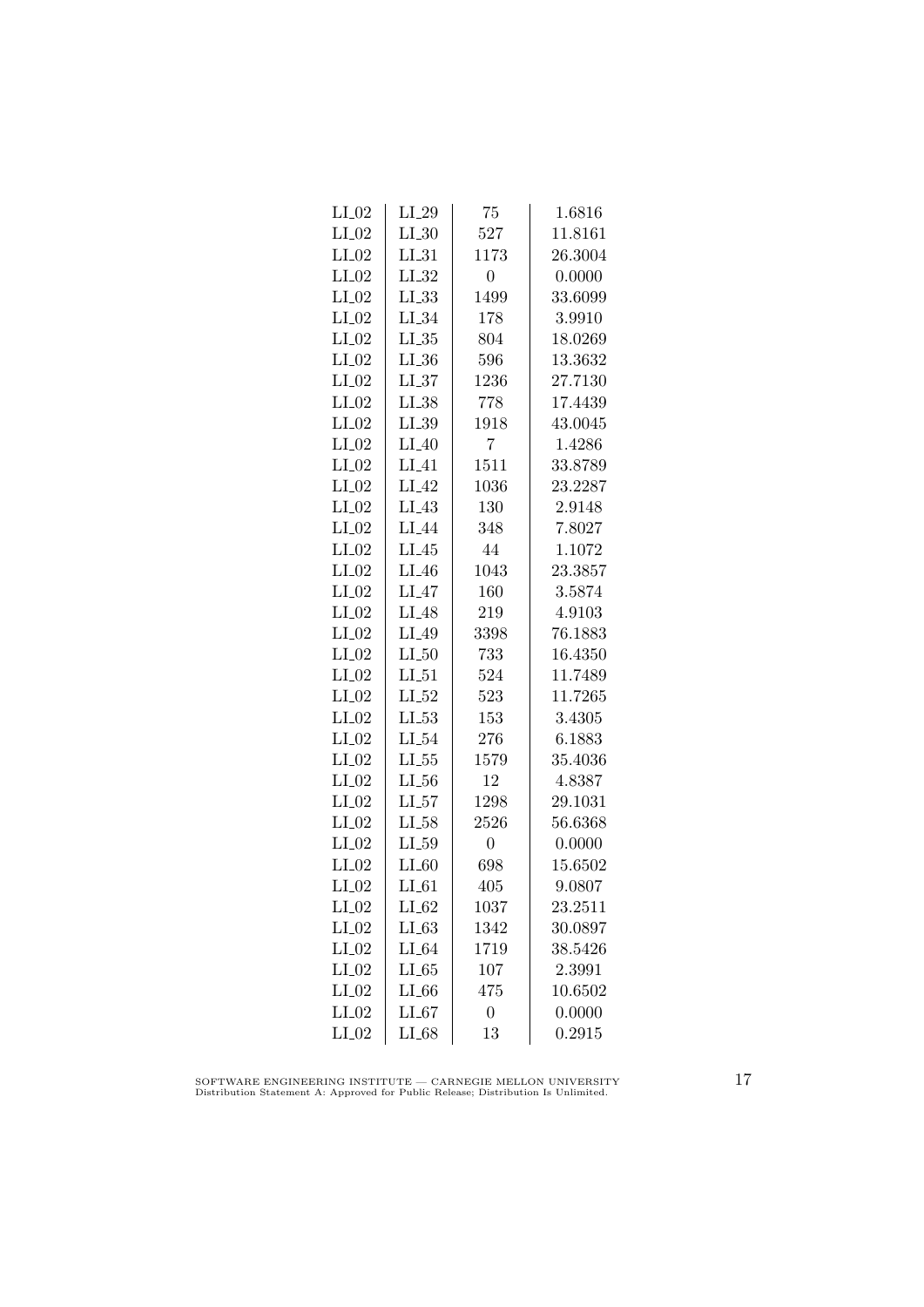| $LI_02$ | LL69                | 61             | 1.3677  |
|---------|---------------------|----------------|---------|
| $LI_02$ | $LI$ <sub>-70</sub> | $\overline{0}$ | 0.0000  |
| $LI_02$ | $LI$ <sub>-71</sub> | $\overline{0}$ | 0.0000  |
| $LI_02$ | $LI$ <sub>-72</sub> | 143            | 3.2063  |
| $LI_02$ | $LLI-73$            | 237            | 5.3139  |
| $LI_02$ | $LI$ <sub>-74</sub> | 132            | 2.9596  |
| $LI_02$ | $LL-75$             | 5              | 0.3465  |
| $LI_02$ | $LI$ <sub>-76</sub> | 1956           | 43.8565 |
| $LI_02$ | $LI$ <sub>-77</sub> | 29             | 1.5320  |
| $LI_02$ | LI_78               | 18             | 2.3226  |
| $LI_02$ | LI_79               | 427            | 9.5740  |
| $LI_02$ | $LI_80$             | 17             | 0.7424  |
| $LI_02$ | $LI_81$             | 1297           | 29.0807 |
| $LI_02$ | LI_82               | 1213           | 27.1973 |
| $LI_02$ | $LI_83$             | 2773           | 62.1749 |
| $LI_02$ | $LI_84$             | 1222           | 27.3991 |
| $LI_02$ | $LI_85$             | 18             | 1.7664  |
| $LI_02$ | $LI_86$             | 134            | 3.0045  |
| $LI_02$ | $LI_87$             | 1362           | 30.5381 |
| $LI_02$ | LI_88               | 702            | 15.7399 |
| $LI_02$ | LI_89               | 1513           | 33.9238 |
| $LI_02$ | $LI_0$              | 27             | 2.4680  |
| $LI_02$ | $LI_01$             | 979            | 21.9507 |
| $LI_02$ | $LI_02$             | 149            | 3.3408  |
| $LI_02$ | $LI_93$             | $\overline{2}$ | 0.7782  |
| $LI_02$ | $LI_04$             | 2337           | 52.3991 |
| $LI_02$ | $LI_05$             | 37             | 0.8296  |
| $LI_02$ | $LI_0$              | 2030           | 45.5157 |
| $LI_02$ | $LI_07$             | $\overline{0}$ | 0.0000  |
| $LI_02$ | $LI_98$             | $\mathbf 1$    | 0.0224  |
| $LI_02$ | LI_99               | 334            | 7.4888  |
| $LI_02$ | LI <sub>-100</sub>  | $\overline{0}$ | 0.0000  |
| $LI_02$ | LI <sub>-101</sub>  | 1119           | 25.0897 |
| $LI_02$ | $LI_102$            | 284            | 6.3677  |
| $LI_02$ | $LI_103$            | 981            | 21.9955 |
| $LI_02$ | LI <sub>-104</sub>  | 1059           | 23.7444 |
| $LI_02$ | $LI_105$            | 137            | 3.0717  |
| $LI_02$ | LI <sub>-106</sub>  | 2797           | 62.7130 |
| $LI_02$ | $LI_107$            | 126            | 2.8251  |
| $LI_02$ | $LI_108$            | 724            | 16.2332 |

SOFTWARE ENGINEERING INSTITUTE — CARNEGIE MELLON UNIVERSITY Distribution Statement A: Approved for Public Release; Distribution Is Unlimited.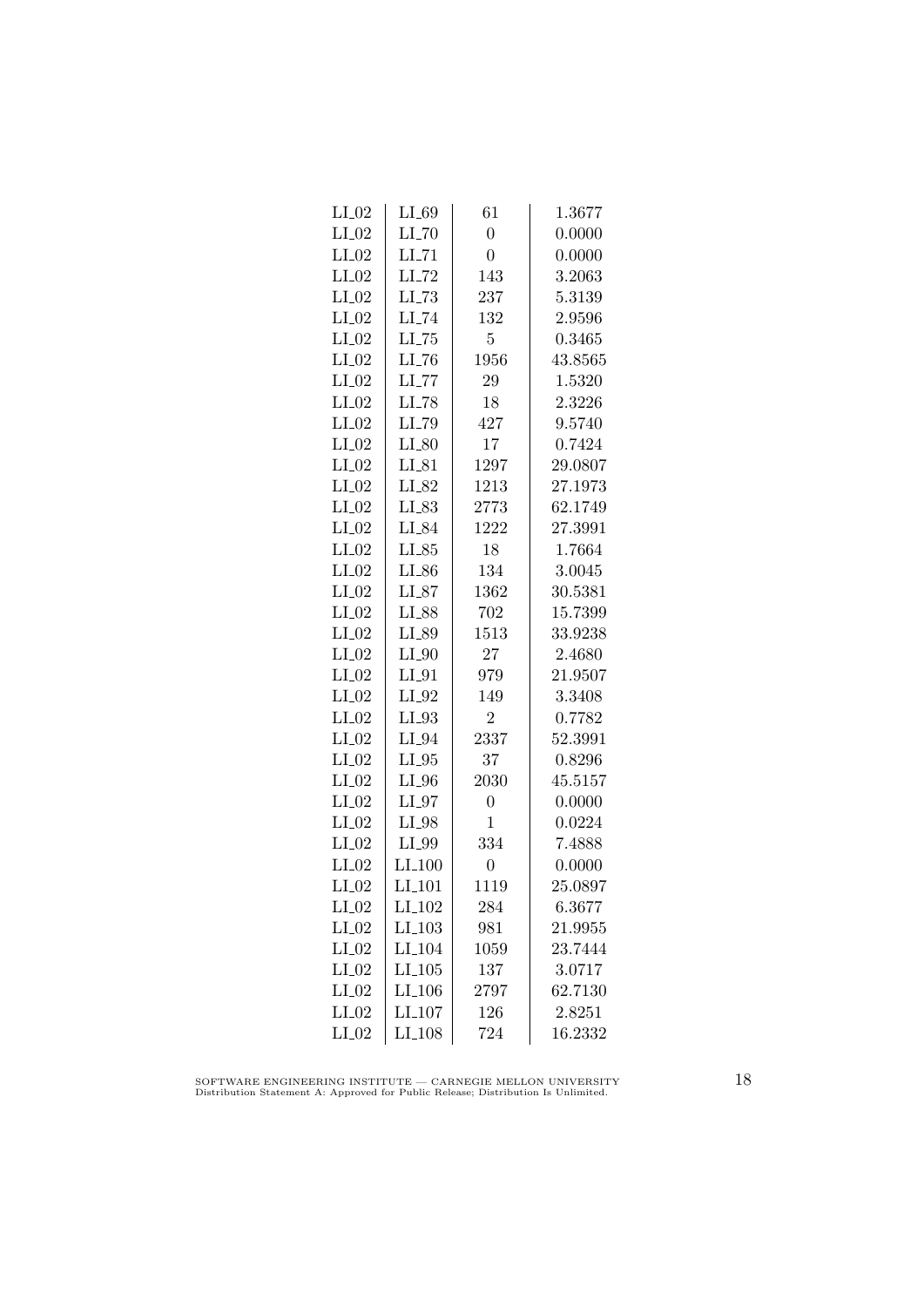| LI <sub>-109</sub> | 115                  | $\phantom{-}2.5785$ |
|--------------------|----------------------|---------------------|
| $LI-110$           | 24                   | 1.3274              |
| LI <sub>-111</sub> | $\overline{5}$       | 1.2165              |
| LI <sub>112</sub>  | 18                   | 0.4036              |
| LI <sub>-113</sub> | 72                   | 1.6143              |
| LI <sub>-114</sub> | $\boldsymbol{0}$     | 0.0000              |
| $LI_115$           | 1880                 | 42.1525             |
| $LI_116$           | 177                  | 3.9686              |
| $LI_117$           | 244                  | 5.4709              |
| LI <sub>-118</sub> | $\overline{0}$       | 0.0000              |
| LI <sub>119</sub>  | 141                  | 7.8116              |
| LI <sub>-120</sub> | $\overline{0}$       | 0.0000              |
| LI <sub>-121</sub> | 458                  | 10.2691             |
| $LI_122$           | 2231                 | 50.0224             |
| $LI_123$           | 371                  | 8.3184              |
| LI <sub>-124</sub> | 114                  | 26.5734             |
| LI <sub>-125</sub> | 235                  | 5.2691              |
| LI <sub>-126</sub> | 135                  | 3.0269              |
| LI <sub>-127</sub> | 42                   | 0.9417              |
| LI <sub>-128</sub> | 6                    | 0.3049              |
| LI <sub>-129</sub> | 586                  | 13.1390             |
|                    | 1354                 | 30.3587             |
| LI <sub>-131</sub> | 14                   | 4.2169              |
| $LI_04$            | 118                  | 5.5898              |
| $LI_05$            | 1137                 | 53.8607             |
| $LI_06$            | 21                   | 0.9948              |
| $LI_07$            | $\mathbf 1$          | 0.0474              |
| $LI_08$            | 27                   | 1.2790              |
| $LI_09$            | 220                  | 10.4216             |
| $LI_10$            | 284                  | 13.4533             |
| LI11               | 448                  | 21.2222             |
| $LI-12$            | $\overline{0}$       | 0.0000              |
| LI.13              | $\overline{0}$       | 0.0000              |
| $LI_14$            | 1                    | 0.0474              |
| $LI_15$            | $\mathbf 1$          | 0.0489              |
| $LI_16$            | 738                  | 34.9597             |
| $LI-17$            | 557                  | 26.3856             |
| $LI-18$            | 180                  | 8.5268              |
| $LI-19$            | 352                  | 16.6746             |
| $LI_20$            | $\overline{0}$       | 0.0000              |
|                    | $LI$ <sub>-130</sub> |                     |

SOFTWARE ENGINEERING INSTITUTE — CARNEGIE MELLON UNIVERSITY Distribution Statement A: Approved for Public Release; Distribution Is Unlimited.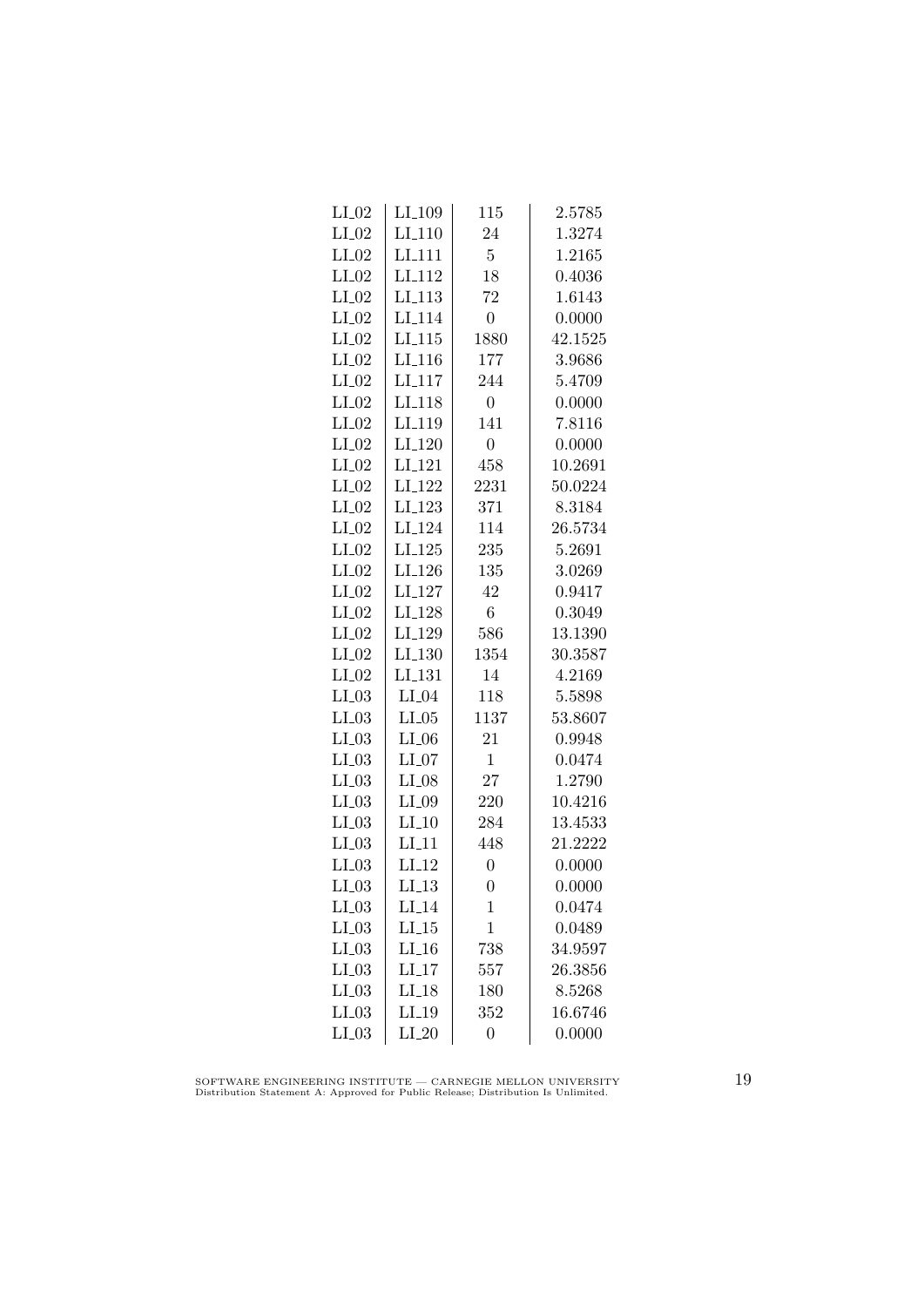| $LI_03$ | $LI_21$    | 13               | 0.6158  |
|---------|------------|------------------|---------|
| $LI_03$ | $LI_22$    | 1981             | 93.8418 |
| $LI_03$ | $LI_23$    | $\overline{5}$   | 0.2369  |
| $LI_03$ | $LI_24$    | 540              | 25.5803 |
| $LI_03$ | $LI_25$    | 183              | 8.6689  |
| $LI_03$ | $LI_26$    | 1239             | 58.6926 |
| $LI_03$ | $LI_27$    | 607              | 28.7541 |
| $LI_03$ | $LI_28$    | 406              | 19.2326 |
| $LI_03$ | $LI_29$    | 44               | 2.0843  |
| $LI_03$ | $LI_30$    | 744              | 35.2440 |
| $LI_03$ | $LI_31$    | 664              | 31.4543 |
| $LI_03$ | $LI_32$    | $\overline{0}$   | 0.0000  |
| $LI_03$ | $LI_33$    | 1662             | 78.7305 |
| $LI_03$ | $LI_34$    | 88               | 4.1686  |
| $LI_03$ | $LL_{.35}$ | 579              | 27.4278 |
| $LI_03$ | $LL_{.36}$ | 354              | 16.7693 |
| $LI_03$ | LL37       | 1233             | 58.4083 |
| $LI_03$ | $LI_38$    | 1082             | 51.2553 |
| $LI_03$ | $LI_39$    | 1765             | 83.6097 |
| $LI_03$ | $LI_40$    | $\boldsymbol{0}$ | 0.0000  |
| $LI_03$ | $LI_41$    | 111              | 5.2582  |
| $LI_03$ | $LI_42$    | 1202             | 56.9398 |
| $LI_03$ | $LI_43$    | 77               | 3.6476  |
| $LI_03$ | LI_44      | $\overline{0}$   | 0.0000  |
| $LI_03$ | $LI_45$    | $\overline{2}$   | 0.0947  |
| $LI_03$ | $LI_46$    | 1099             | 52.0606 |
| $LI_03$ | $LI_47$    | 9                | 0.4263  |
| $LI_03$ | $LI_48$    | 51               | 2.4159  |
| $LI_03$ | LI_49      | 1864             | 88.2994 |
| $LI_03$ | LL50       | 745              | 35.2913 |
| $LI_03$ | LL51       | 54               | 2.5580  |
| $LI_03$ | $LI_52$    | $\overline{0}$   | 0.0000  |
| $LI_03$ | $LI_53$    | 45               | 2.1317  |
| $LI_03$ | $LI_54$    | 250              | 11.8427 |
| $LI_03$ | $LI_55$    | 1571             | 74.4197 |
| $LI_03$ | $LL_{-56}$ | $\overline{0}$   | 0.0000  |
| $LI_03$ | $LI_57$    | 1158             | 54.8555 |
| $LI_03$ | $LI_58$    | 1826             | 86.4993 |
| $LI_03$ | LL59       | $\boldsymbol{0}$ | 0.0000  |
| $LI_03$ | $LI_60$    | 611              | 28.9436 |

SOFTWARE ENGINEERING INSTITUTE — CARNEGIE MELLON UNIVERSITY Distribution Statement A: Approved for Public Release; Distribution Is Unlimited.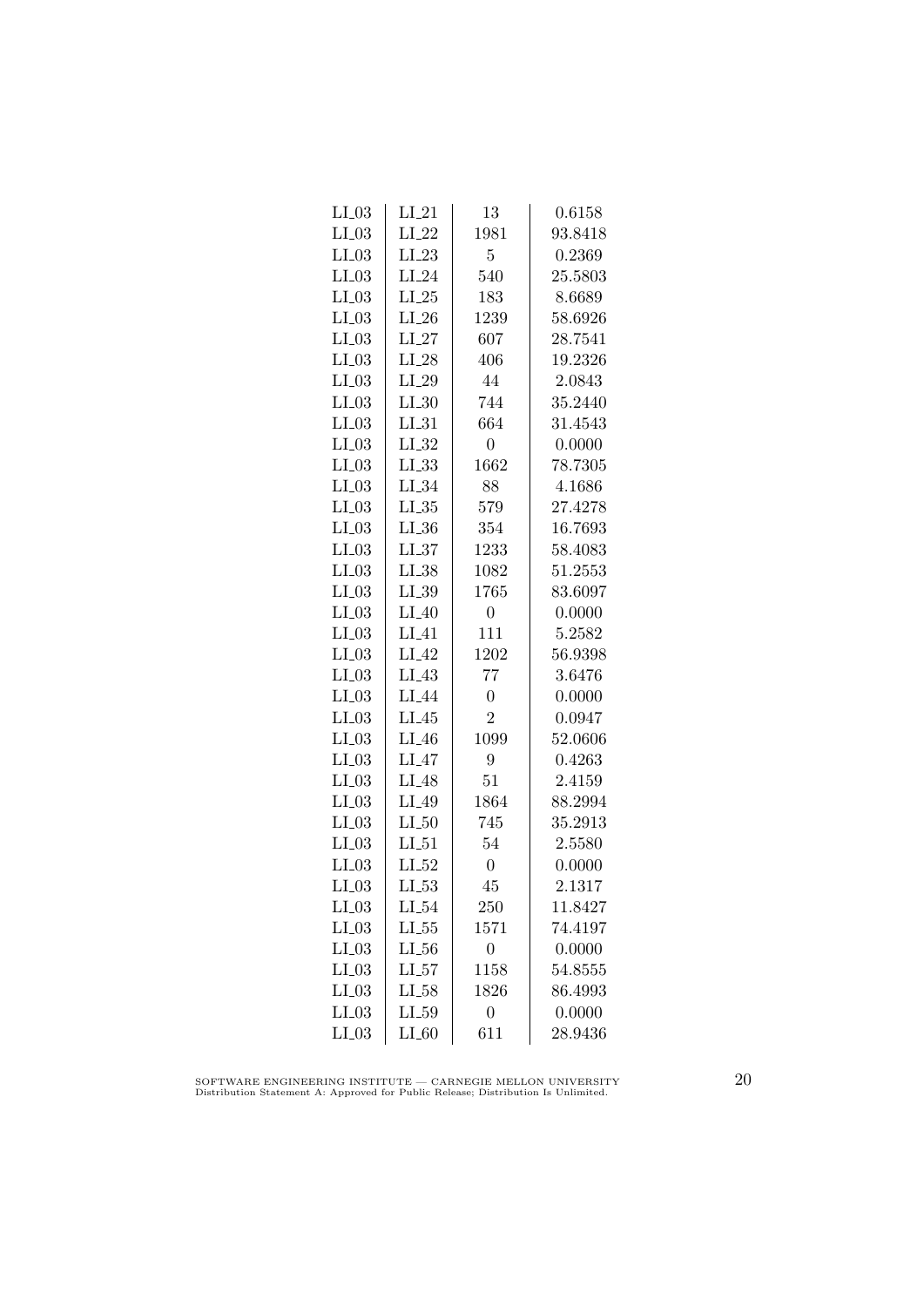| $LI_03$ | $LI_61$             | 157              | 7.4372  |
|---------|---------------------|------------------|---------|
| $LI_03$ | $LI_62$             | 1080             | 51.1606 |
| $LI_03$ | $LI_63$             | 1379             | 65.3245 |
| $LI_03$ | $LI_64$             | 1405             | 66.5561 |
| $LI_03$ | LL65                | 48               | 2.2738  |
| $LI_03$ | $LI_66$             | 23               | 1.0895  |
| $LI_03$ | $LI_67$             | $\overline{0}$   | 0.0000  |
| $LI_03$ | $LI_68$             | 9                | 0.4263  |
| $LI_03$ | $LI_69$             | $\overline{0}$   | 0.0000  |
| $LI_03$ | $LI$ <sub>-70</sub> | $\overline{0}$   | 0.0000  |
| $LI_03$ | $LI$ <sub>-71</sub> | $\overline{0}$   | 0.0000  |
| $LI_03$ | $LI$ <sub>-72</sub> | 207              | 9.8058  |
| $LI_03$ | $LLI-73$            | 242              | 11.4638 |
| $LI_03$ | $LI$ <sub>-74</sub> | $\mathbf{1}$     | 0.0474  |
| $LI_03$ | $LI$ <sub>-75</sub> | $\overline{0}$   | 0.0000  |
| $LI_03$ | $LI$ <sub>-76</sub> | 1745             | 82.6622 |
| $LI_03$ | $LLI-77$            | $\mathbf 1$      | 0.0528  |
| $LI_03$ | LI_78               | $\overline{0}$   | 0.0000  |
| $LI_03$ | LI_79               | 254              | 12.0322 |
| $LI_03$ | $LI_80$             | 6                | 0.2842  |
| $LI_03$ | $LI_81$             | 1457             | 69.0194 |
| $LI_03$ | $LI_82$             | 1277             | 60.4927 |
| $LI_03$ | $LI_83$             | 1599             | 75.7461 |
| $LI_03$ | LI_84               | 1224             | 57.9820 |
| $LI_03$ | $LI_85$             | $\overline{0}$   | 0.0000  |
| $LI_03$ | $LI_86$             | 90               | 4.2634  |
| $LI_03$ | $LI_87$             | 1381             | 65.4192 |
| $LI_03$ | LI_88               | 691              | 32.7333 |
| $LI_03$ | $LI_89$             | 243              | 11.5111 |
| $LI_03$ | $LI_0$              | $\boldsymbol{0}$ | 0.0000  |
| $LI_03$ | $LI_01$             | 466              | 22.0748 |
| $LI_03$ | $LI_02$             | 125              | 5.9214  |
| $LI_03$ | $LI_93$             | $\overline{0}$   | 0.0000  |
| $LI_03$ | $LI_04$             | 1996             | 94.5523 |
| $LI_03$ | $LI_05$             | $\overline{0}$   | 0.0000  |
| $LI_03$ | $LI_0$              | 899              | 42.5865 |
| $LI_03$ | $LI_97$             | $\overline{0}$   | 0.0000  |
| $LI_03$ | $LI_98$             | $\overline{0}$   | 0.0000  |
| $LI_03$ | LI_99               | 193              | 9.1426  |
| $LI_03$ | $LI_100$            | $\overline{0}$   | 0.0000  |

SOFTWARE ENGINEERING INSTITUTE — CARNEGIE MELLON UNIVERSITY Distribution Statement A: Approved for Public Release; Distribution Is Unlimited.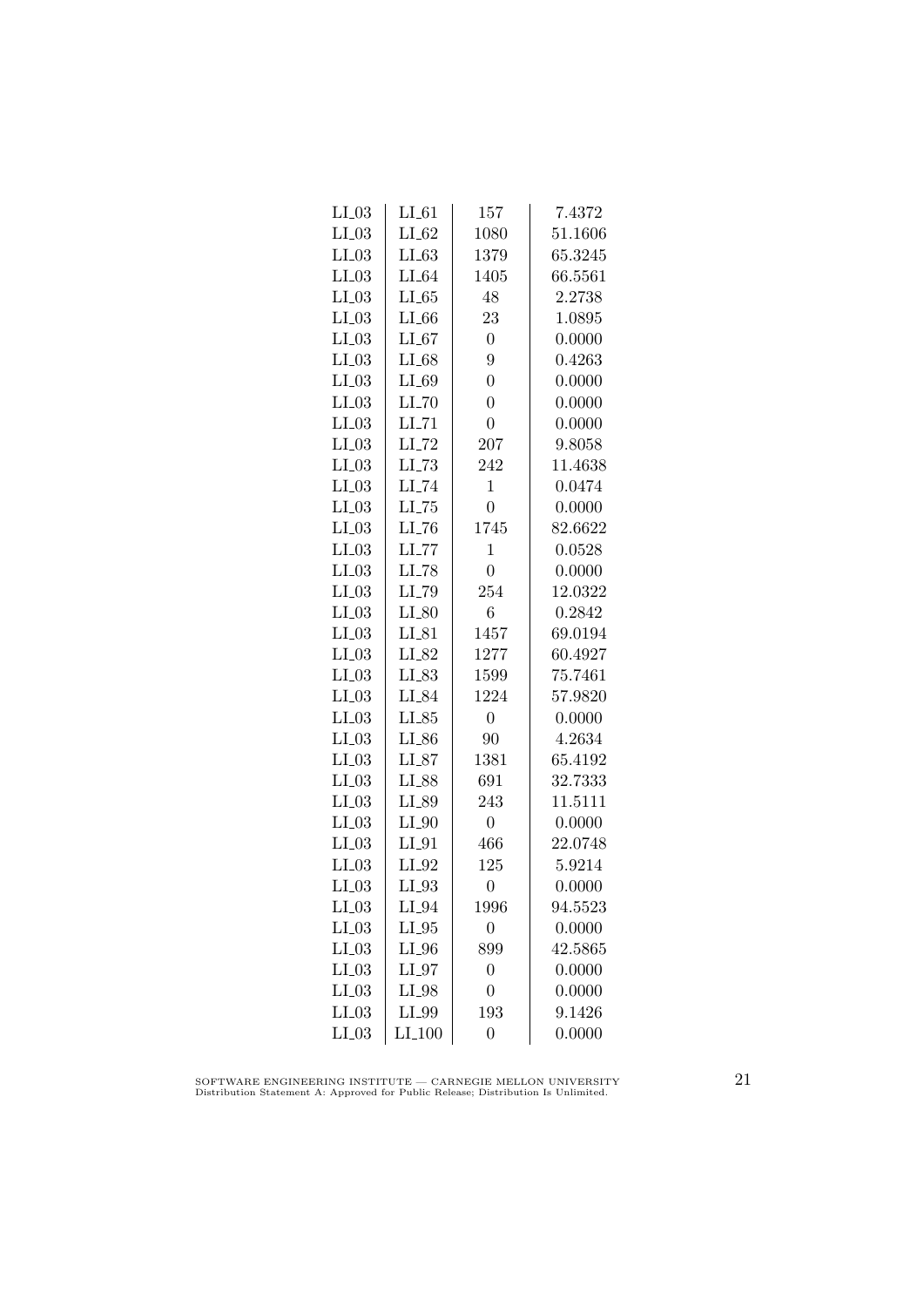| $LI_03$ | $LI_101$             | 1007           | 47.7025 |
|---------|----------------------|----------------|---------|
| $LI_03$ | LI <sub>-102</sub>   | 162            | 7.6741  |
| $LI_03$ | $LI$ <sub>-103</sub> | 845            | 40.0284 |
| $LI_03$ | LI <sub>-104</sub>   | 465            | 22.0275 |
| $LI_03$ | LI.105               | 63             | 2.9844  |
| $LI_03$ | LI <sub>-106</sub>   | 1201           | 56.8925 |
| $LI_03$ | $LI_107$             | $\overline{0}$ | 0.0000  |
| $LI_03$ | LI <sub>-108</sub>   | 845            | 40.0284 |
| $LI_03$ | LI <sub>-109</sub>   | 9              | 0.4263  |
| $LI_03$ | LI <sub>-110</sub>   | 53             | 2.9314  |
| $LI_03$ | LI <sub>111</sub>    | $\overline{0}$ | 0.0000  |
| $LI_03$ | LI <sub>-112</sub>   | $\overline{7}$ | 0.3316  |
| $LI_03$ | $LI_113$             | 37             | 1.7527  |
| $LI_03$ | LI <sub>-114</sub>   | $\overline{0}$ | 0.0000  |
| $LI_03$ | $LI$ <sub>-115</sub> | 273            | 12.9323 |
| $LI_03$ | $LI$ <sub>-116</sub> | 269            | 12.7428 |
| $LI_03$ | LI <sub>-117</sub>   | 143            | 6.7740  |
| $LI_03$ | LI <sub>118</sub>    | $\overline{0}$ | 0.0000  |
| $LI_03$ | LI <sub>-119</sub>   | $\overline{0}$ | 0.0000  |
| $LI_03$ | LI <sub>-120</sub>   | $\overline{0}$ | 0.0000  |
| $LI_03$ | $LI_121$             | 17             | 0.8053  |
| $LI_03$ | LI <sub>-122</sub>   | 1478           | 70.0142 |
| $LI_03$ | LI <sub>-123</sub>   | 264            | 12.5059 |
| $LI_03$ | LI <sub>-124</sub>   | $\overline{0}$ | 0.0000  |
| $LI_03$ | LI <sub>-125</sub>   | $\overline{5}$ | 0.2369  |
| $LI_03$ | LI <sub>-126</sub>   | 77             | 3.6476  |
| $LI_03$ | LI <sub>-127</sub>   | $\overline{0}$ | 0.0000  |
| $LI_03$ | $LI_128$             | $\overline{0}$ | 0.0000  |
| $LI_03$ | LI <sub>-129</sub>   | 548            | 25.9593 |
| $LI_03$ | LI.130               | 1381           | 65.4192 |
| $LI_03$ | LI <sub>-131</sub>   | $\overline{0}$ | 0.0000  |
| $LI_04$ | $LI_05$              | 17507          | 8.5711  |
| $LI_04$ | $LI_06$              | 1697           | 26.1358 |
| $LI_04$ | $LI_07$              | 365            | 0.1787  |
| $LI_04$ | $LI_08$              | 4681           | 13.2557 |
| $LI_04$ | $LI_09$              | 26377          | 26.2965 |
| $LI_04$ | $LI_10$              | 7281           | 15.1508 |
| $LI_04$ | LI11                 | 11463          | 5.7043  |
| $LI_04$ | $LI-12$              | 2186           | 32.1565 |
| $LI_04$ | LI.13                | 5447           | 41.5929 |
|         |                      |                |         |

SOFTWARE ENGINEERING INSTITUTE — CARNEGIE MELLON UNIVERSITY Distribution Statement A: Approved for Public Release; Distribution Is Unlimited.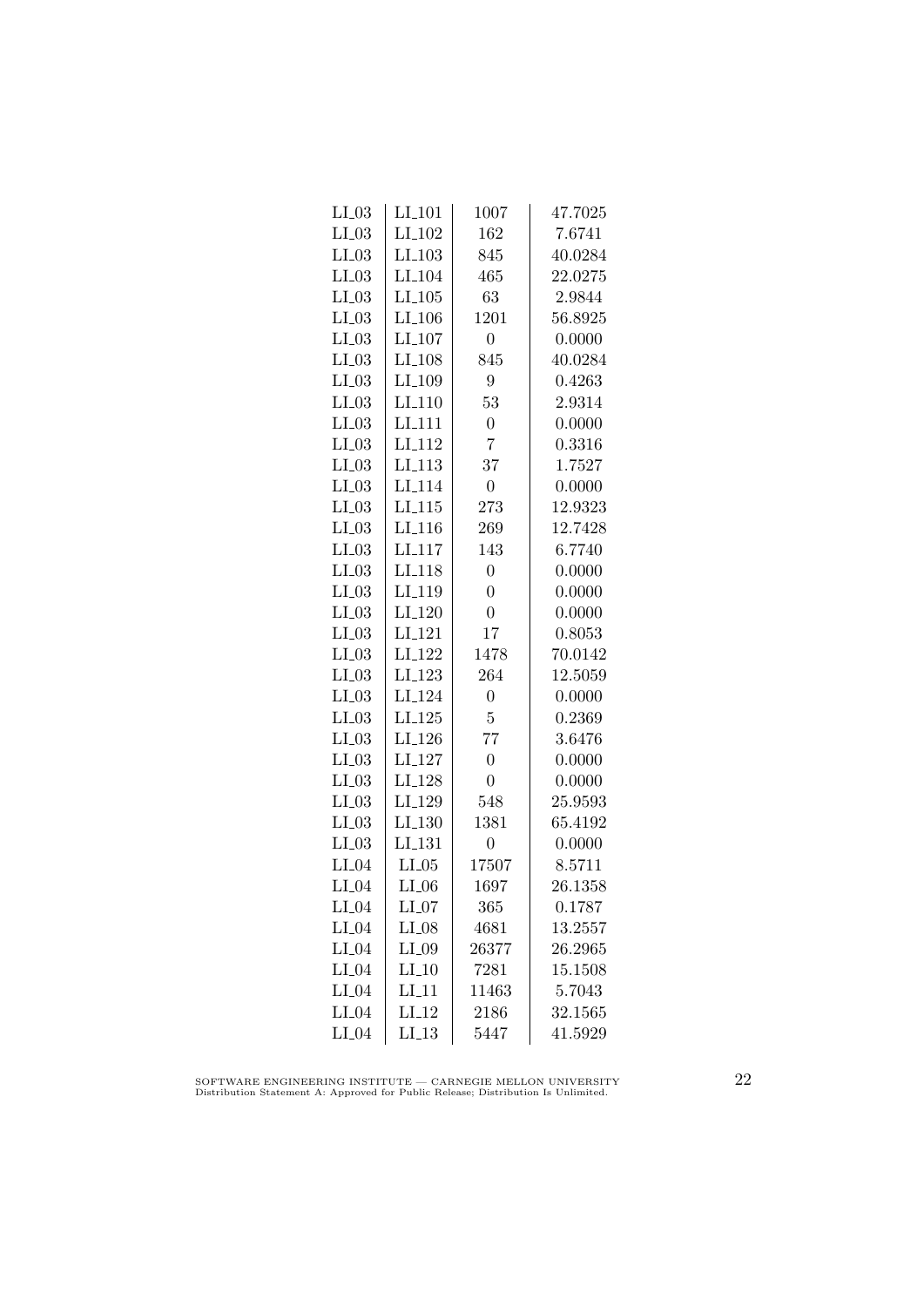| $LI_04$ | $LI_14$            | 1319           | 57.2483 |
|---------|--------------------|----------------|---------|
| $LI_04$ | $LI_15$            | 661            | 32.3069 |
| $LI_04$ | $LI_16$            | 7817           | 3.8270  |
| $LI_04$ | $LI-17$            | 14663          | 9.6150  |
| $LI_04$ | $LI-18$            | 8944           | 4.3788  |
| $LI_04$ | $LI_19$            | 15939          | 10.7506 |
| $LI_04$ | $LI_20$            | $\overline{0}$ | 0.0000  |
| $LI_04$ | $LI_21$            | 588            | 0.2879  |
| $LI_04$ | $LI_22$            | 68261          | 33.4192 |
| $LI_04$ | $LI_23$            | 1069           | 33.5320 |
| $LI_04$ | $LI_24$            | 17100          | 8.3718  |
| $LI_04$ | $LI_25$            | 14682          | 12.1817 |
| $LI_04$ | $LI_26$            | 33459          | 16.3808 |
| $LI_04$ | $LI_27$            | 12238          | 7.5366  |
| $LI_04$ | $LI_28$            | 9806           | 8.4700  |
| $LI_04$ | $LI_29$            | 2600           | 12.0829 |
| $LI_04$ | LL30               | 7849           | 3.8427  |
| $LI_04$ | $LI_31$            | 28472          | 13.9393 |
| $LI_04$ | $LI_32$            | $\overline{0}$ | 0.0000  |
| $LI_04$ | LL33               | 39400          | 19.2894 |
| $LI_04$ | $LI_34$            | 3836           | 23.1559 |
| $LI_04$ | $LI_35$            | 14732          | 9.6507  |
| $LI_04$ | $LI_36$            | 10260          | 11.2611 |
| $LI_04$ | LL37               | 32816          | 16.0660 |
| $LI_04$ | $LI_38$            | 19014          | 9.3089  |
| $LI_04$ | $LI_39$            | 48361          | 23.6765 |
| $LI_04$ | $LI_40$            | 210            | 42.8571 |
| $LI_04$ | LI <sub>-</sub> 41 | 40043          | 21.2142 |
| $LI_04$ | $LI_42$            | 11947          | 5.8490  |
| $LI_04$ | $LI_43$            | 2668           | 17.3292 |
| $LI_04$ | LI <sub>-44</sub>  | 5756           | 42.7130 |
| $LI_04$ | $LI_45$            | 388            | 9.7635  |
| $LI_04$ | $LI_46$            | 12843          | 6.2877  |
| $LI_04$ | $LI_47$            | 4052           | 9.9825  |
| $LI_04$ | $LI_48$            | 4312           | 45.4325 |
| $LI_04$ | $LI_49$            | 94495          | 46.2628 |
| $LI_04$ | $LI_50$            | 12611          | 7.3450  |
| $LI_04$ | LL51               | 5580           | 21.6817 |
| $LI_04$ | $LI_52$            | 12532          | 52.6599 |
| $LI_04$ | $LL_{.53}$         | 2661           | 10.6308 |

SOFTWARE ENGINEERING INSTITUTE — CARNEGIE MELLON UNIVERSITY Distribution Statement A: Approved for Public Release; Distribution Is Unlimited.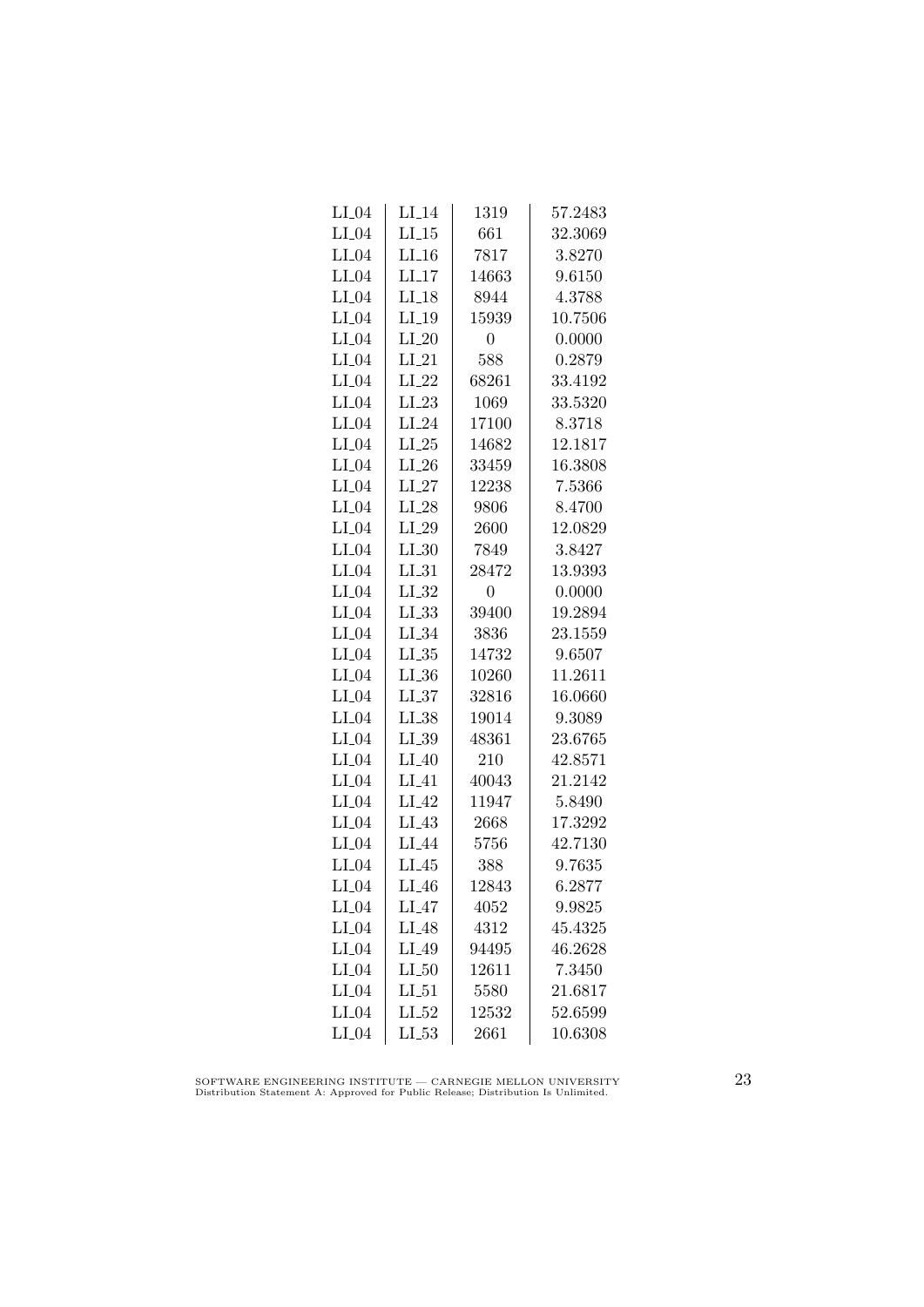| $LI_04$ | $LI_54$             | 6756  | 17.3654 |
|---------|---------------------|-------|---------|
| $LI_04$ | $LL_{.55}$          | 42432 | 20.7738 |
| $LI_04$ | $LL_{.56}$          | 138   | 55.6452 |
| $LI_04$ | LL57                | 35022 | 17.1460 |
| $LI_04$ | $LI_58$             | 55057 | 26.9548 |
| $LI_04$ | $LI_59$             | 223   | 4.2533  |
| $LI_04$ | $LI_60$             | 13621 | 9.9007  |
| $LI_04$ | $LI_0$              | 7161  | 27.3613 |
| $LI_04$ | $LI_62$             | 12813 | 6.2730  |
| $LI_04$ | $LI_63$             | 29196 | 14.2938 |
| $LI_04$ | $LI_64$             | 32743 | 16.0303 |
| $LI_04$ | LL65                | 3022  | 19.3359 |
| $LI_04$ | $LI_66$             | 7667  | 38.0421 |
| $LI_04$ | $LI_67$             | 62    | 9.5092  |
| $LI_04$ | $LI_68$             | 1839  | 28.7254 |
| $LI_04$ | LI_69               | 6692  | 33.5758 |
| $LI_04$ | $LL$ <sub>-70</sub> | 80    | 33.8983 |
| $LI_04$ | $LI$ <sub>-71</sub> | 3     | 0.0074  |
| $LI_04$ | $LI$ <sub>-72</sub> | 1984  | 6.6869  |
| $LI_04$ | $LL-73$             | 21659 | 10.6038 |
| $LI_04$ | $LI$ <sub>-74</sub> | 634   | 12.4926 |
| $LI_04$ | $LI$ <sub>-75</sub> | 200   | 13.8600 |
| $LI_04$ | $LL-76$             | 45876 | 22.4599 |
| $LI_04$ | LL77                | 896   | 47.3323 |
| $LI_04$ | LI_78               | 84    | 10.8387 |
| $LI_04$ | LI_79               | 7604  | 18.6478 |
| $LI_04$ | $LI_80$             | 1020  | 44.5415 |
| $LI_04$ | $LI_81$             | 17912 | 8.7693  |
| $LI_04$ | LI_82               | 33750 | 16.5233 |
| $LI_04$ | $LL_{.83}$          | 50965 | 24.9514 |
| $LI_04$ | LI_84               | 32886 | 16.1003 |
| $LI_04$ | $LI_85$             | 248   | 24.3376 |
| $LI_04$ | $LI_86$             | 2445  | 16.4083 |
| $LI_04$ | LL87                | 29176 | 14.2840 |
| $LI_04$ | LI_88               | 9238  | 9.7315  |
| $LI_04$ | $LI_89$             | 33927 | 17.4440 |
| $LI_04$ | $LI_0$              | 60    | 5.4845  |
| $LI_04$ | $LI_01$             | 18219 | 8.9196  |
| $LI_04$ | LI_92               | 2490  | 7.7236  |
| $LI_04$ | $LI_93$             | 19    | 7.3930  |

SOFTWARE ENGINEERING INSTITUTE — CARNEGIE MELLON UNIVERSITY Distribution Statement A: Approved for Public Release; Distribution Is Unlimited.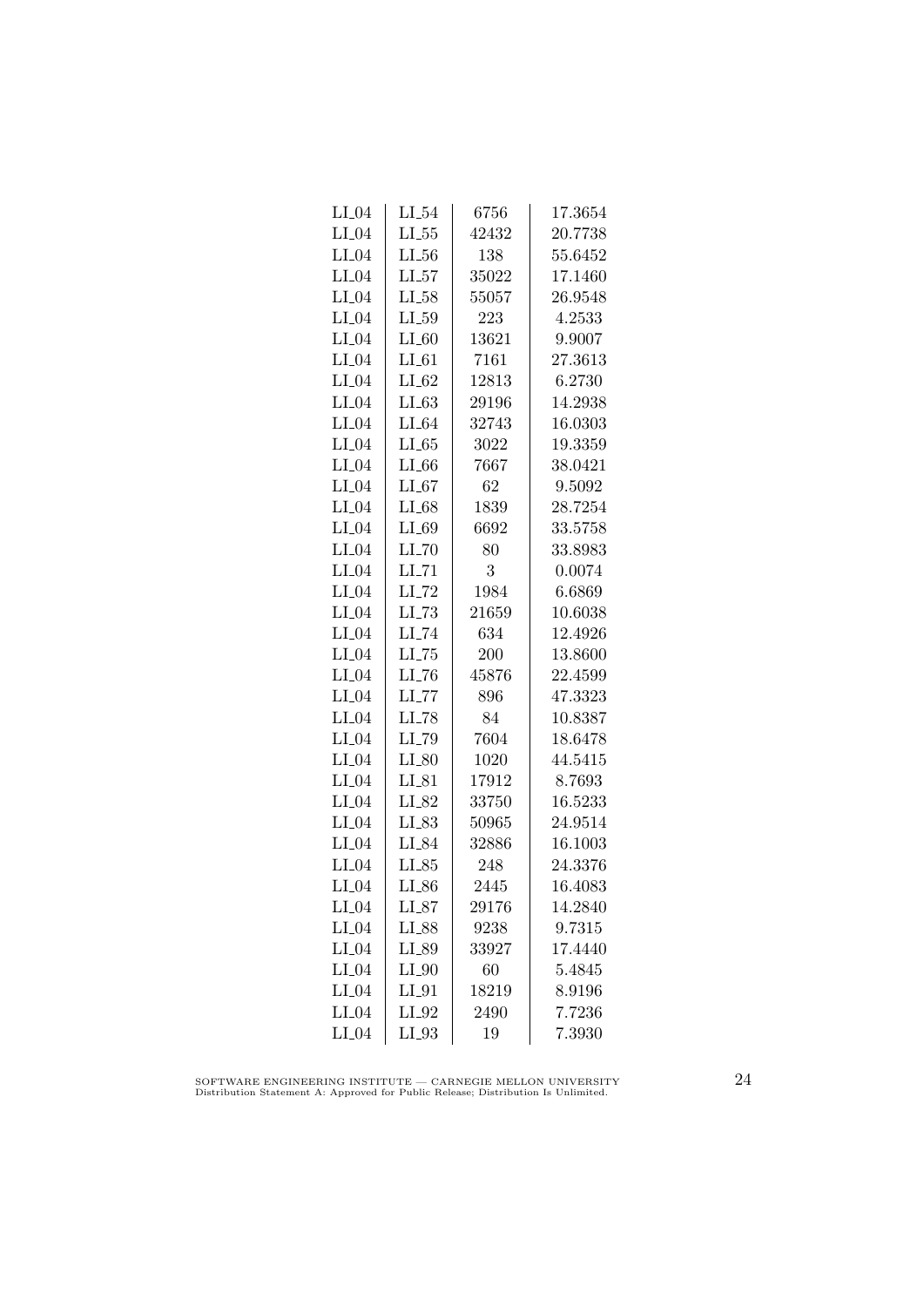| $LI_04$ | $LI_04$              | 97577          | 47.7717 |
|---------|----------------------|----------------|---------|
| $LI_04$ | $LI_05$              | 2210           | 47.5985 |
| $LI_04$ | $LI_0$               | 44951          | 22.0071 |
| $LI_04$ | $LI_07$              | 6              | 0.0180  |
| $LI_04$ | LI_98                | 120            | 1.1394  |
| $LI_04$ | LI_99                | 6500           | 3.1823  |
| $LI_04$ | $LI_100$             | 62             | 4.9521  |
| $LI_04$ | $LI_101$             | 16361          | 8.0100  |
| $LI_04$ | LI <sub>-102</sub>   | 6665           | 8.4505  |
| $LI_04$ | $LI$ <sub>-103</sub> | 12429          | 6.0850  |
| $LI_04$ | LI <sub>-104</sub>   | 9747           | 10.1490 |
| $LI_04$ | LI.105               | 8048           | 23.6046 |
| $LI_04$ | $LI_106$             | 67111          | 32.8562 |
| $LI_04$ | $LI_107$             | 5602           | 52.4925 |
| $LI_04$ | $LI_108$             | 13627          | 7.0888  |
| $LI_04$ | LI_109               | 2669           | 17.0011 |
| $LI_04$ | LI <sub>-110</sub>   | 167            | 9.2367  |
| $LI_04$ | LI <sub>-111</sub>   | 200            | 48.6618 |
| $LI_04$ | LI <sub>-112</sub>   | 1327           | 0.6497  |
| $LI_04$ | $LI$ <sub>113</sub>  | 1648           | 1.6152  |
| $LI_04$ | LI <sub>-114</sub>   | 0              | 0.0000  |
| $LI_04$ | $LI$ <sub>-115</sub> | 47558          | 23.2834 |
| $LI_04$ | $LI$ <sub>-116</sub> | 5619           | 7.3997  |
| $LI_04$ | LI <sub>-117</sub>   | 5186           | 17.9081 |
| $LI_04$ | LI <sub>118</sub>    | 7              | 0.2041  |
| $LI_04$ | LI <sub>-119</sub>   | 1059           | 58.6704 |
| $LI_04$ | LI <sub>-120</sub>   | $\overline{0}$ | 0.0000  |
| $LI_04$ | $LI_121$             | 10576          | 5.1778  |
| $LI_04$ | $LI_122$             | 37910          | 18.5600 |
| $LI_04$ | $LI_123$             | 2697           | 7.6498  |
| $LI_04$ | LI <sub>-124</sub>   | 349            | 81.3520 |
| $LI_04$ | $LI_125$             | 2831           | 9.7493  |
| $LI_04$ | LI <sub>-126</sub>   | 2792           | 7.3087  |
| $LI_04$ | LI <sub>-127</sub>   | 3014           | 37.6938 |
| $LI_04$ | LI_128               | 835            | 42.4289 |
| $LI_04$ | LI <sub>-129</sub>   | 7981           | 10.3895 |
| $LI_04$ | LI.130               | 29377          | 14.3824 |
| $LI_04$ | LI <sub>-131</sub>   | 64             | 19.2771 |
| $LI_05$ | $LI_06$              | 1818           | 27.9994 |
| $LI_05$ | $LI_07$              | 258            | 0.0656  |

SOFTWARE ENGINEERING INSTITUTE — CARNEGIE MELLON UNIVERSITY Distribution Statement A: Approved for Public Release; Distribution Is Unlimited.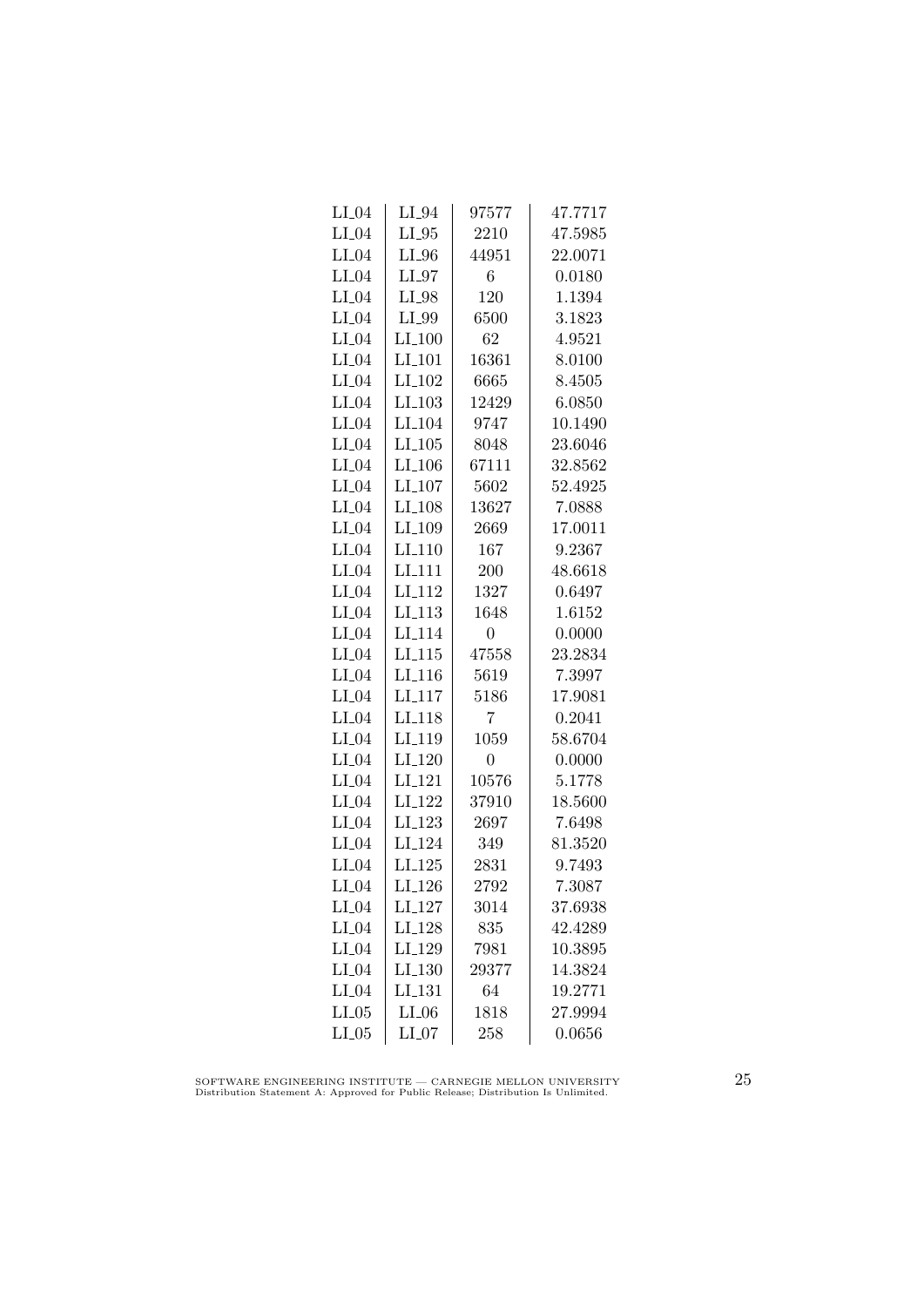| $LI_05$ | $LI_08$            | 6351           | 17.9849 |
|---------|--------------------|----------------|---------|
| $LI_05$ | $LI_09$            | 24698          | 24.6227 |
| $LI_05$ | $LI_10$            | 19255          | 40.0670 |
| $LI_05$ | $LI$ <sub>11</sub> | 43388          | 21.5909 |
| $LI_05$ | $LI-12$            | 9              | 0.1324  |
| $LI_05$ | LI.13              | 46             | 0.3513  |
| $LI_05$ | $LI_14$            | 786            | 34.1146 |
| $LI_05$ | $LI_15$            | 729            | 35.6305 |
| $LI_05$ | $LI_16$            | 57533          | 14.6362 |
| $LI_05$ | $LI_17$            | 48300          | 31.6717 |
| $LI_05$ | $LI-18$            | 43930          | 16.4557 |
| $LI_05$ | LI.19              | 39153          | 26.4080 |
| $LI_05$ | $LI_20$            | $\overline{0}$ | 0.0000  |
| $LI_05$ | $LI_21$            | 750            | 0.1908  |
| $LI_05$ | $LI_22$            | 328686         | 83.6164 |
| $LI_05$ | $LI_23$            | 1537           | 48.2120 |
| $LI_05$ | $LI_24$            | 57142          | 22.5856 |
| $LI_05$ | $LI_25$            | 24825          | 20.5974 |
| $LI_05$ | $LI_26$            | 136338         | 34.6838 |
| $LI_05$ | $LI_27$            | 51440          | 31.6786 |
| $LI_05$ | $LI_28$            | 37826          | 32.6726 |
| $LI_05$ | $LI_29$            | 5215           | 24.2355 |
| $LI_05$ | $LL_{.30}$         | 57124          | 14.5321 |
| $LI_05$ | $LI_31$            | 61843          | 18.7675 |
| $LI_05$ | $LI_32$            | $\overline{0}$ | 0.0000  |
| $LI_05$ | $LL_{.33}$         | 204367         | 51.9901 |
| $LI_05$ | $LI_34$            | 6988           | 42.1828 |
| $LI_05$ | $LL_{.35}$         | 48289          | 31.6334 |
| $LI_05$ | $LI_36$            | 27750          | 30.4577 |
| $LI_05$ | $LL_{.37}$         | 135593         | 34.4943 |
| $LI_05$ | LL38               | 86619          | 25.9747 |
| $LI_05$ | $LI_39$            | 261976         | 66.6456 |
| $LI_05$ | $LI_40$            | 189            | 38.5714 |
| $LI_05$ | $LI_41$            | 22961          | 12.1644 |
| $LI_05$ | $LI_42$            | 95852          | 24.3844 |
| $LI_05$ | $LI_43$            | 6539           | 42.4721 |
| $LI_05$ | LI <sub>-44</sub>  | 775            | 5.7510  |
| $LI_05$ | $LI_45$            | 751            | 18.8978 |
| $LI_05$ | $LI_46$            | 125036         | 31.8087 |
| $LI_05$ | $LI_47$            | 4121           | 10.1525 |

SOFTWARE ENGINEERING INSTITUTE — CARNEGIE MELLON UNIVERSITY Distribution Statement A: Approved for Public Release; Distribution Is Unlimited.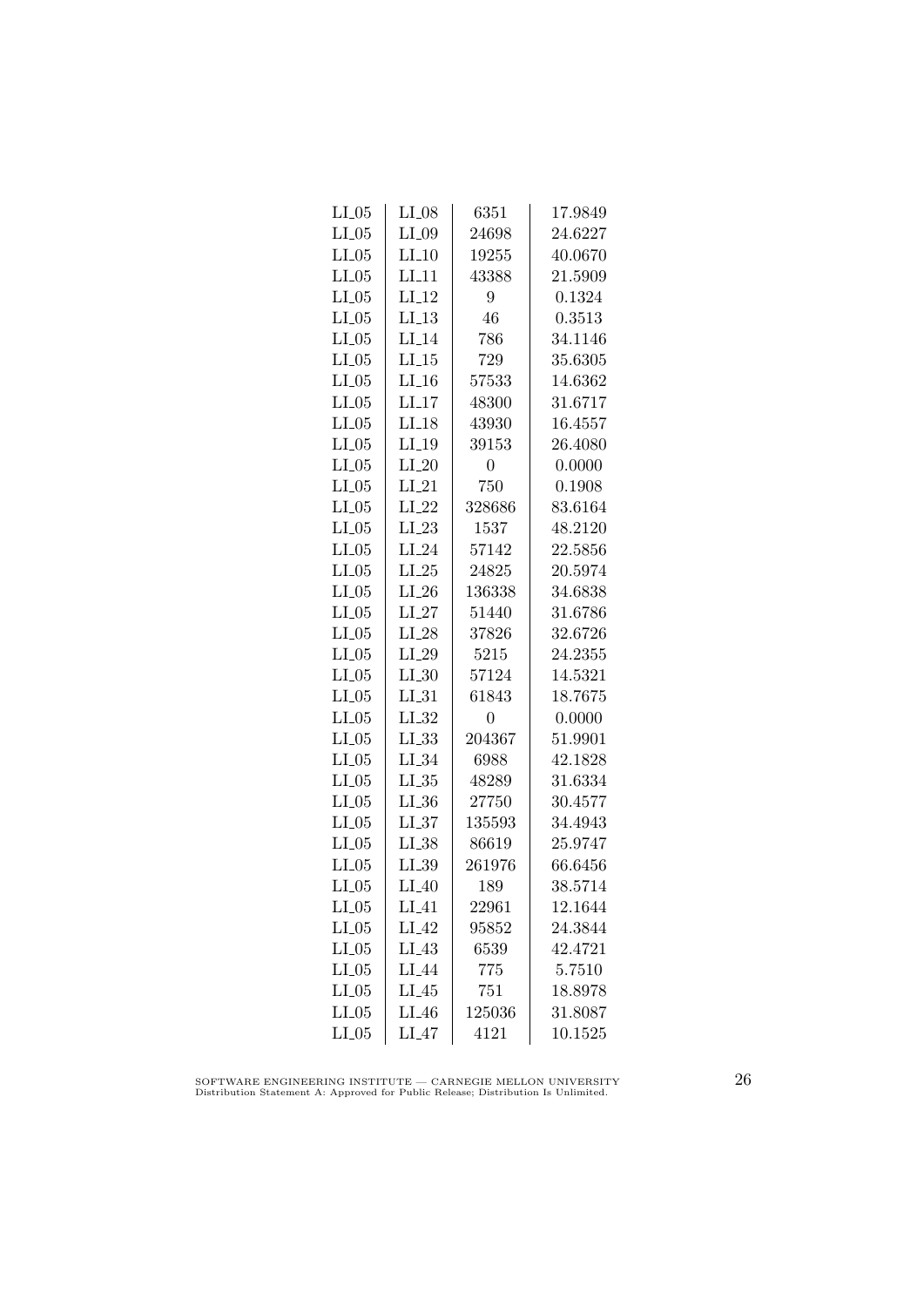| $LI_05$ | $LI_48$             | 2990           | 31.5035 |
|---------|---------------------|----------------|---------|
| $LI_05$ | LI_49               | 263561         | 67.0489 |
| $LI_05$ | LL50                | 61375          | 35.7463 |
| $LI_05$ | $LI_51$             | 4191           | 16.2846 |
| $LI_05$ | LL52                | 57             | 0.2395  |
| $LI_05$ | $LI_53$             | 7378           | 29.4755 |
| $LI_05$ | $LI_54$             | 12840          | 33.0035 |
| $LI_05$ | $LI_55$             | 203657         | 51.8095 |
| $LI_05$ | $LI_56$             | 15             | 6.0484  |
| $LI_05$ | $LI_57$             | 134357         | 34.1799 |
| $LI_05$ | $LI_58$             | 269255         | 68.4974 |
| $LI_05$ | LL59                | 608            | 11.5964 |
| $LI_05$ | $LI_60$             | 58612          | 42.6034 |
| $LI_05$ | $LI_61$             | 10241          | 39.1296 |
| $LI_05$ | $LI_02$             | 125502         | 31.9272 |
| $LI_05$ | LL63                | 209803         | 53.3730 |
| $LI_05$ | $LI_64$             | 207615         | 52.8164 |
| $LI_05$ | LL65                | 4774           | 30.5458 |
| $LI_05$ | $LI_66$             | 3431           | 17.0239 |
| $LI_05$ | LL67                | 51             | 7.8221  |
| $LI_05$ | $LI_68$             | 1693           | 26.4449 |
| $LI_05$ | $LI_69$             | 2768           | 13.8879 |
| $LI_05$ | $LI$ <sub>-70</sub> | 63             | 26.6949 |
| $LI_05$ | $LI$ <sub>-71</sub> | $\overline{0}$ | 0.0000  |
| $LI_05$ | $LI$ <sub>-72</sub> | 15172          | 51.1358 |
| $LI_05$ | $LL-73$             | 20128          | 5.1205  |
| $LI_05$ | LI_74               | 1043           | 20.5517 |
| $LI_05$ | $LI$ <sub>-75</sub> | 284            | 19.6812 |
| $LI_05$ | $LI$ <sub>-76</sub> | 237251         | 60.3557 |
| $LI_05$ | $LI$ <sub>-77</sub> | 197            | 10.4068 |
| $LI_05$ | LI_78               | 198            | 25.5484 |
| $LI_05$ | LI_79               | 13056          | 32.0180 |
| $LI_05$ | $LI_80$             | 1157           | 50.5240 |
| $LI_05$ | $LI_81$             | 145370         | 36.9815 |
| $LI_05$ | LI_82               | 135388         | 34.4422 |
| $LI_05$ | $LL_{.83}$          | 181233         | 46.1049 |
| $LI_05$ | LI_84               | 135775         | 34.5406 |
| $LI_05$ | LL85                | 23             | 2.2571  |
| $LI_05$ | $LI_86$             | 6961           | 46.7150 |
| $LI_05$ | $LI_87$             | 209666         | 53.3382 |

SOFTWARE ENGINEERING INSTITUTE — CARNEGIE MELLON UNIVERSITY Distribution Statement A: Approved for Public Release; Distribution Is Unlimited.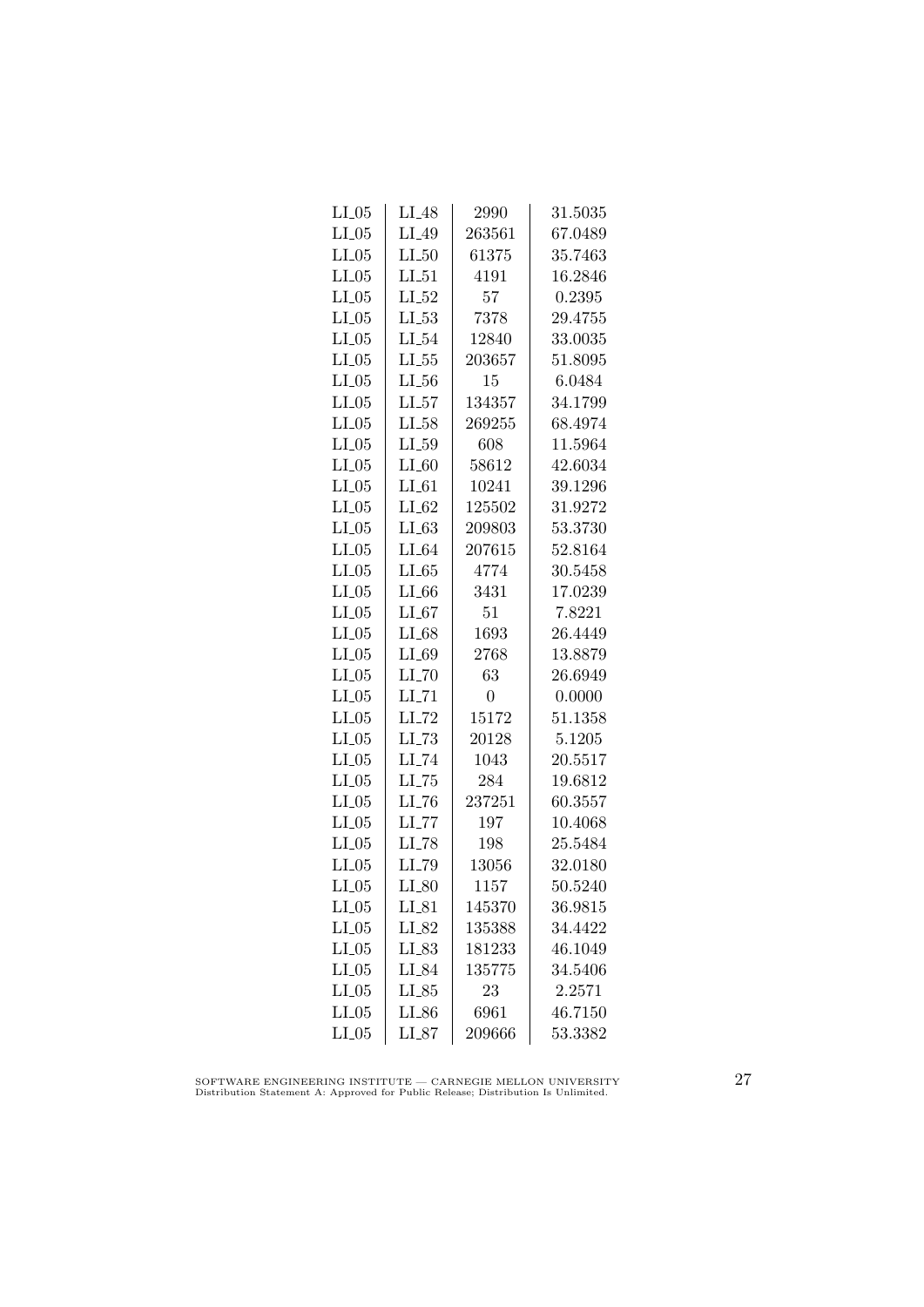| $LI_05$ | LI_88                | 48426          | 51.0129 |
|---------|----------------------|----------------|---------|
| $LI_05$ | LI_89                | 31812          | 16.3565 |
| LL05    | $LI_0$               | 174            | 15.9049 |
| $LI_05$ | $LI_01$              | 29587          | 7.5268  |
| $LI_05$ | $LI_02$              | 7765           | 24.0857 |
| $LI_05$ | $LI_93$              | 10             | 3.8911  |
| $LI_05$ | $LI_04$              | 346584         | 88.1696 |
| $LI_05$ | $LI_05$              | 1              | 0.0215  |
| $LI_05$ | $LI_0$               | 105302         | 26.7884 |
| LL05    | $LI_97$              | $\overline{2}$ | 0.0060  |
| $LI_05$ | LI_98                | 105            | 0.9970  |
| $LI_05$ | LI_99                | 37555          | 14.4246 |
| $LI_05$ | $LI_100$             | 127            | 10.1438 |
| $LI_05$ | $LI_101$             | 86461          | 27.8109 |
| $LI_05$ | LI <sub>-102</sub>   | 22878          | 29.0069 |
| LL05    | $LI_103$             | 77029          | 29.7641 |
| LL05    | LI <sub>-104</sub>   | 28131          | 29.2912 |
| $LI_05$ | $LI$ <sub>-105</sub> | 10347          | 30.3476 |
| $LI_05$ | LI <sub>-106</sub>   | 135316         | 34.4238 |
| $LI_05$ | $LI_107$             | 409            | 3.8325  |
| $LI_05$ | $LI_108$             | 64177          | 33.3852 |
| $LI_05$ | LI <sub>-109</sub>   | 2655           | 16.9119 |
| $LL-05$ | $LI_110$             | 980            | 54.2035 |
| $LI_05$ | $LI$ <sub>111</sub>  | 220            | 53.5280 |
| $LI_05$ | LI <sub>-112</sub>   | 1087           | 0.3977  |
| $LI_05$ | LI <sub>-113</sub>   | 11612          | 11.3811 |
| $LI_05$ | LI <sub>-114</sub>   | $\overline{0}$ | 0.0000  |
| $LI_05$ | $LI_115$             | 37420          | 13.6416 |
| $LI_05$ | $LI-116$             | 16365          | 21.5510 |
| $LL-05$ | LI <sub>-117</sub>   | 13917          | 48.0576 |
| LL05    | LI <sub>118</sub>    | $\overline{4}$ | 0.1166  |
| $LI_05$ | LI <sub>-119</sub>   | 21             | 1.1634  |
| $LI_05$ | $LI_120$             | $\overline{0}$ | 0.0000  |
| $LI_05$ | $LI_121$             | 79649          | 20.6762 |
| $LI_05$ | LI <sub>-122</sub>   | 132858         | 33.7985 |
| $LI_05$ | $LI-123$             | 17209          | 48.8115 |
| $LI_05$ | LI <sub>-124</sub>   | 12             | 2.7972  |
| $LI_05$ | $LI_125$             | 2235           | 7.6968  |
| $LI_05$ | LI <sub>-126</sub>   | 7820           | 20.4707 |
| $LI_05$ | LI <sub>-127</sub>   | 3              | 0.0375  |
|         |                      |                |         |

SOFTWARE ENGINEERING INSTITUTE — CARNEGIE MELLON UNIVERSITY Distribution Statement A: Approved for Public Release; Distribution Is Unlimited.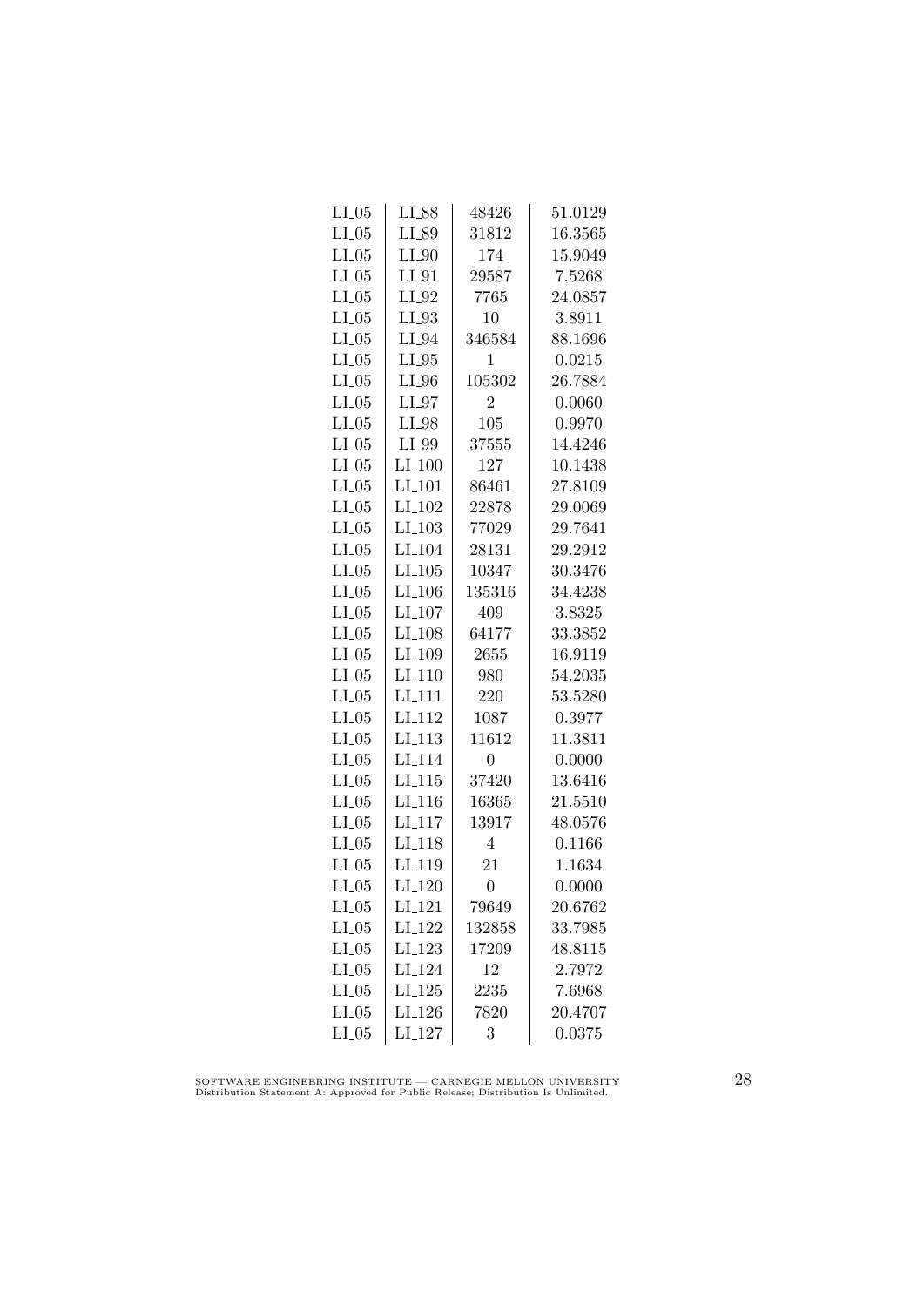| $LI_05$ | LI <sub>-128</sub> | 141            | 7.1646  |
|---------|--------------------|----------------|---------|
| $LI_05$ | LI <sub>-129</sub> | 40666          | 52.9381 |
| $LI_05$ | LI <sub>-130</sub> | 209672         | 53.3397 |
| $LI_05$ | LL131              | 8              | 2.4096  |
| $LI_06$ | $LI_07$            | $\overline{0}$ | 0.0000  |
| $LI_06$ | $LI_08$            | 27             | 0.4158  |
| $LI_06$ | $LI_09$            | 2373           | 36.5471 |
| $LI_06$ | $LI_10$            | 586            | 9.0251  |
| $LI_06$ | $LI_11$            | 2013           | 31.0026 |
| $LI_06$ | $LI_12$            | 71             | 1.0935  |
| $LI_06$ | LL13               | 667            | 10.2726 |
| $LI_06$ | $LI_14$            | 277            | 12.0226 |
| $LI_06$ | $LI_15$            | 76             | 3.7146  |
| $LI_06$ | $LI_16$            | 1341           | 20.6530 |
| $LI_06$ | $LI_17$            | 1461           | 22.5012 |
| $LI_06$ | $LI-18$            | 416            | 6.4069  |
| $LI_06$ | $LI_19$            | 1692           | 26.0588 |
| $LI_06$ | $LI_20$            | $\overline{0}$ | 0.0000  |
| $LI_06$ | $LI_21$            | 17             | 0.2618  |
| $LI_06$ | $LI_22$            | 3954           | 60.8963 |
| $LI_06$ | $LI_23$            | 135            | 4.2346  |
| $LI_06$ | $LI_24$            | 1131           | 17.4188 |
| $LI_06$ | $LI_25$            | 1669           | 25.7046 |
| $LI_06$ | $LI_26$            | 2376           | 36.5933 |
| $LI_06$ | $LI_27$            | 1693           | 26.0742 |
| $LI_06$ | $LI_28$            | 1599           | 24.6265 |
| $LI_06$ | $LI_29$            | 235            | 3.6193  |
| $LI_06$ | $LI_30$            | 1316           | 20.2680 |
| $LI_06$ | $LI_31$            | 2427           | 37.3787 |
| $LI_06$ | $LI_32$            | $\overline{0}$ | 0.0000  |
| $LI_06$ | LL33               | 2949           | 45.4181 |
| $LI_06$ | $LI_34$            | 298            | 4.5896  |
| $LI_06$ | $LI_35$            | 1458           | 22.4550 |
| $LI_06$ | $LI_36$            | 1700           | 26.1820 |
| $LI_06$ | LL37               | 2321           | 35.7462 |
| $LI_06$ | $LI_38$            | 2131           | 32.8200 |
| $LI_06$ | $LI_39$            | 3582           | 55.1671 |
| $LI_06$ | $LI_40$            | 61             | 12.4490 |
| $LI_06$ | $LI_41$            | 2412           | 37.1477 |
| $LI_06$ | $LI_42$            | 1704           | 26.2436 |

SOFTWARE ENGINEERING INSTITUTE — CARNEGIE MELLON UNIVERSITY Distribution Statement A: Approved for Public Release; Distribution Is Unlimited.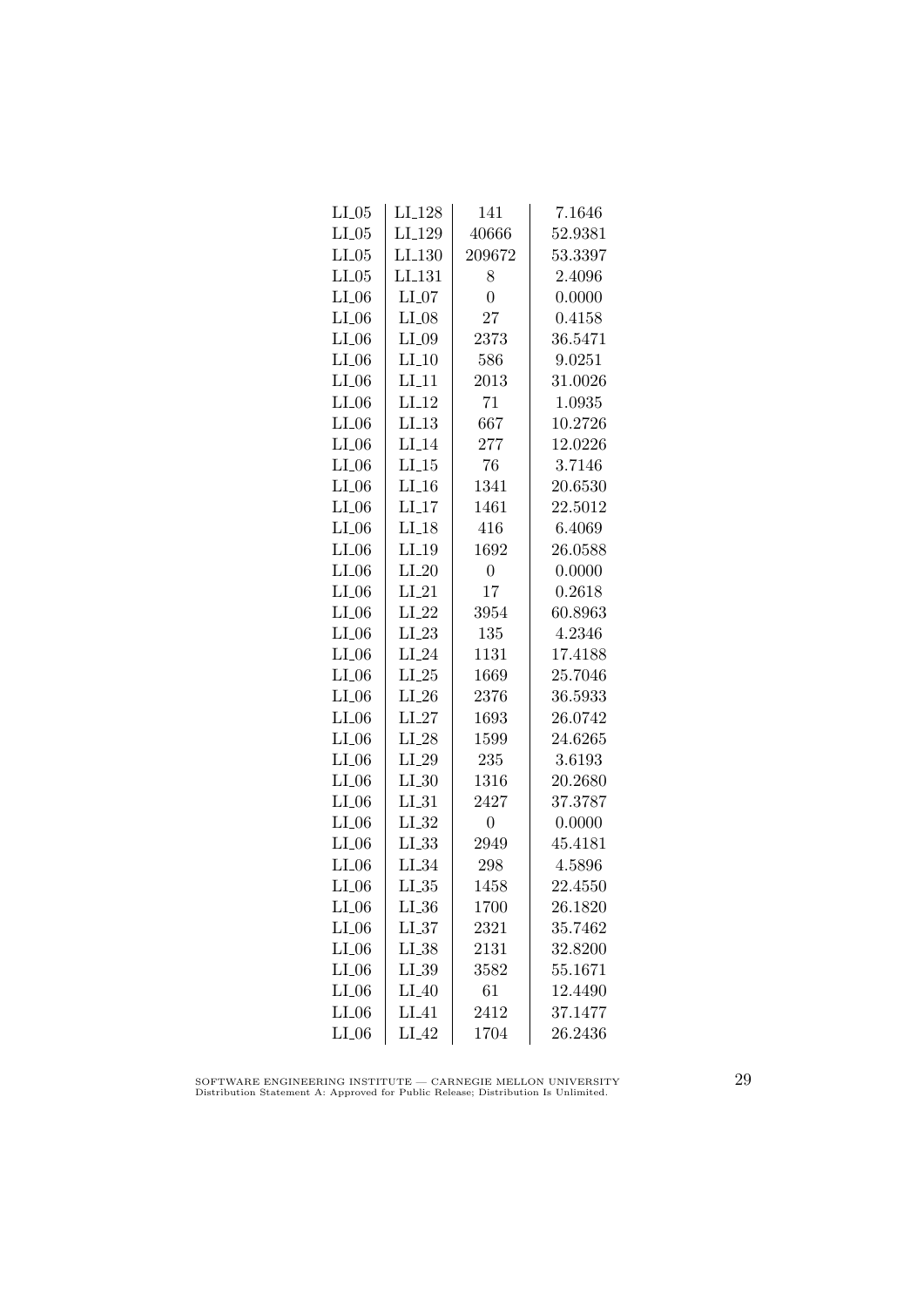| $LI_06$ | $LI_43$             | 399            | 6.1451  |
|---------|---------------------|----------------|---------|
| $LI_06$ | $LI_44$             | 457            | 7.0383  |
| $LI_06$ | $LI_45$             | 32             | 0.8052  |
| $LI_06$ | $LI_46$             | 1562           | 24.0567 |
| $LI_06$ | $LI_47$             | 310            | 4.7744  |
| $LI_06$ | $LI_48$             | 984            | 15.1548 |
| $LI_06$ | $LI_49$             | 5598           | 86.2159 |
| $LI_06$ | $LI_50$             | 2133           | 32.8508 |
| $LI_06$ | $LI_51$             | 401            | 6.1759  |
| $LI_06$ | $LL_{-52}$          | 806            | 12.4134 |
| $LI_06$ | $LL_{.53}$          | 303            | 4.6666  |
| $LI_06$ | $LI_54$             | 1345           | 20.7146 |
| $LI_06$ | $LL_{.55}$          | 3142           | 48.3906 |
| $LI_06$ | $LL_{.56}$          | 17             | 6.8548  |
| $LI_06$ | $LI_57$             | 1969           | 30.3250 |
| $LI_06$ | $LI_58$             | 4689           | 72.2162 |
| $LI_06$ | $LI_59$             | $\overline{5}$ | 0.0954  |
| $LI_06$ | $LI_60$             | 1788           | 27.5373 |
| $LI_06$ | $LI_61$             | 711            | 10.9503 |
| $LI_06$ | $LI_62$             | 1576           | 24.2723 |
| $LI_06$ | $LI_63$             | 2223           | 34.2369 |
| $LI_06$ | $LI_64$             | 3221           | 49.6073 |
| $LI_06$ | $LL-65$             | 669            | 10.3034 |
| $LI_06$ | $LI_66$             | 747            | 11.5047 |
| $LI_06$ | $LI_67$             | $\overline{5}$ | 0.7669  |
| $LI_06$ | $LI_68$             | 212            | 3.3115  |
| $LI_06$ | $LI_69$             | 15             | 0.2310  |
| $LI_06$ | $LI$ <sub>-70</sub> | $\overline{0}$ | 0.0000  |
| $LI_06$ | $LI$ <sub>-71</sub> | $\overline{0}$ | 0.0000  |
| $LI_06$ | $LI$ <sub>-72</sub> | 182            | 2.8030  |
| $LI_06$ | $LL-73$             | 1133           | 17.4496 |
| $LI_06$ | LI_74               | 227            | 4.4729  |
| LL06    | $LI$ <sub>-75</sub> | 12             | 0.8316  |
| $LI_06$ | $LI$ <sub>-76</sub> | 3300           | 50.8240 |
| $LI_06$ | $LI$ <sub>-77</sub> | 154            | 8.1352  |
| $LI_06$ | $LI$ <sub>-78</sub> | 39             | 5.0323  |
| $LI_06$ | LI_79               | 1612           | 24.8267 |
| $LI_06$ | $LI_80$             | 125            | 5.4585  |
| $LI_06$ | $LI_81$             | 2388           | 36.7781 |
| $LI_06$ | LI_82               | 2499           | 38.4876 |
|         |                     |                |         |

SOFTWARE ENGINEERING INSTITUTE — CARNEGIE MELLON UNIVERSITY Distribution Statement A: Approved for Public Release; Distribution Is Unlimited.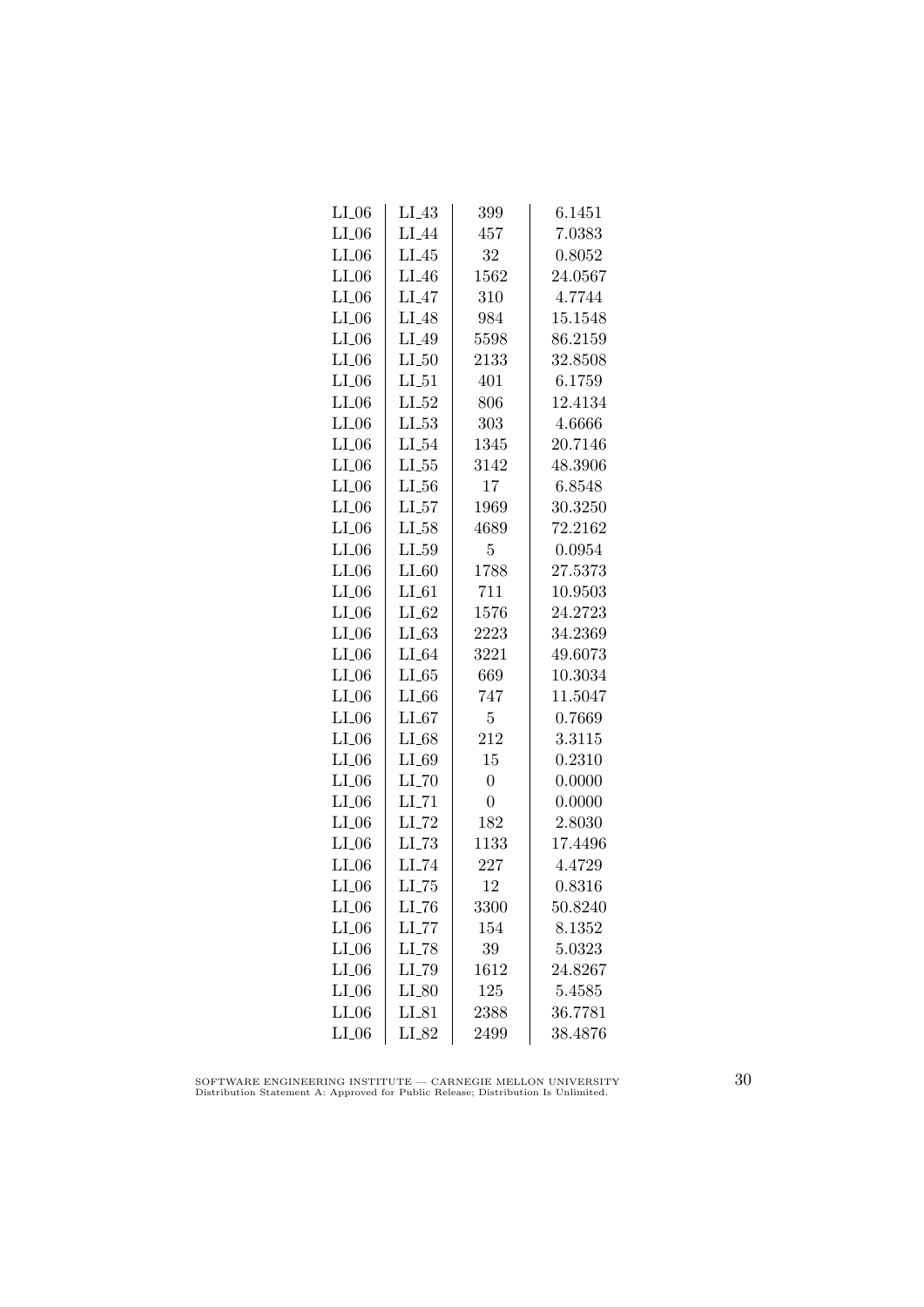| $LI_06$ | $LI_83$              | 3620            | 55.7523 |
|---------|----------------------|-----------------|---------|
| $LI_06$ | LI_84                | 2356            | 36.2852 |
| $LI_06$ | $LI_85$              | 14              | 1.3739  |
| $LI_06$ | LI_86                | 430             | 6.6225  |
| $LI_06$ | $LI_87$              | 2215            | 34.1137 |
| $LI_06$ | LI_88                | 1238            | 19.0667 |
| $LI_06$ | LI_89                | 2620            | 40.3511 |
| $LI_06$ | $LI_0$               | $\overline{4}$  | 0.3656  |
| $LI_06$ | $LI_0$               | 1163            | 17.9116 |
| $LI_06$ | $LI_02$              | 271             | 4.1737  |
| $LI_06$ | $LI_93$              | 1               | 0.3891  |
| $LI_06$ | $LI_04$              | 3666            | 56.4608 |
| $LI_06$ | $LI_05$              | 41              | 0.8830  |
| $LI_06$ | $LI_0$               | 3876            | 59.6951 |
| $LI_06$ | $LI_0$               | $\overline{0}$  | 0.0000  |
| $LI_06$ | LI_98                | 5               | 0.0770  |
| $LI_06$ | LI_99                | 310             | 4.7744  |
| $LI_06$ | LI <sub>-100</sub>   | $\mathbf 1$     | 0.0799  |
| $LI_06$ | LI <sub>-101</sub>   | 2403            | 37.0091 |
| $LI_06$ | $LI_102$             | 491             | 7.5620  |
| $LI_06$ | $LI_103$             | 1892            | 29.1391 |
| $LI_06$ | LI <sub>-104</sub>   | 1004            | 15.4628 |
| $LI_06$ | $LI$ <sub>-105</sub> | 1008            | 15.5244 |
| $LI_06$ | LI <sub>-106</sub>   | 5118            | 78.8233 |
| $LI_06$ | LI <sub>-107</sub>   | 165             | 2.5412  |
| $LI_06$ | LI <sub>-108</sub>   | 1030            | 15.8632 |
| $LI_06$ | LI <sub>-109</sub>   | 396             | 6.0989  |
| $LI_06$ | LI <sub>-110</sub>   | 34              | 1.8805  |
| $LI_06$ | LI <sub>-111</sub>   | 19              | 4.6229  |
| $LI_06$ | LI <sub>-112</sub>   | $9\phantom{.0}$ | 0.1386  |
| $LI_06$ | LI <sub>113</sub>    | 400             | 6.1605  |
| $LI_06$ | LI <sub>-114</sub>   | $\overline{0}$  | 0.0000  |
| $LI_06$ | $LI_115$             | 3025            | 46.5886 |
| $LI_06$ | LI <sub>-116</sub>   | 479             | 7.3772  |
| $LI_06$ | $LI_117$             | 770             | 11.8589 |
| $LI_06$ | LI <sub>-118</sub>   | $\overline{0}$  | 0.0000  |
| $LI_06$ | LI <sub>-119</sub>   | 110             | 6.0942  |
| $LI_06$ | LI <sub>-120</sub>   | $\overline{0}$  | 0.0000  |
| $LI_06$ | LI <sub>-121</sub>   | 888             | 13.6763 |
| $LI_06$ | LI_122               | 4302            | 66.2560 |

SOFTWARE ENGINEERING INSTITUTE — CARNEGIE MELLON UNIVERSITY Distribution Statement A: Approved for Public Release; Distribution Is Unlimited.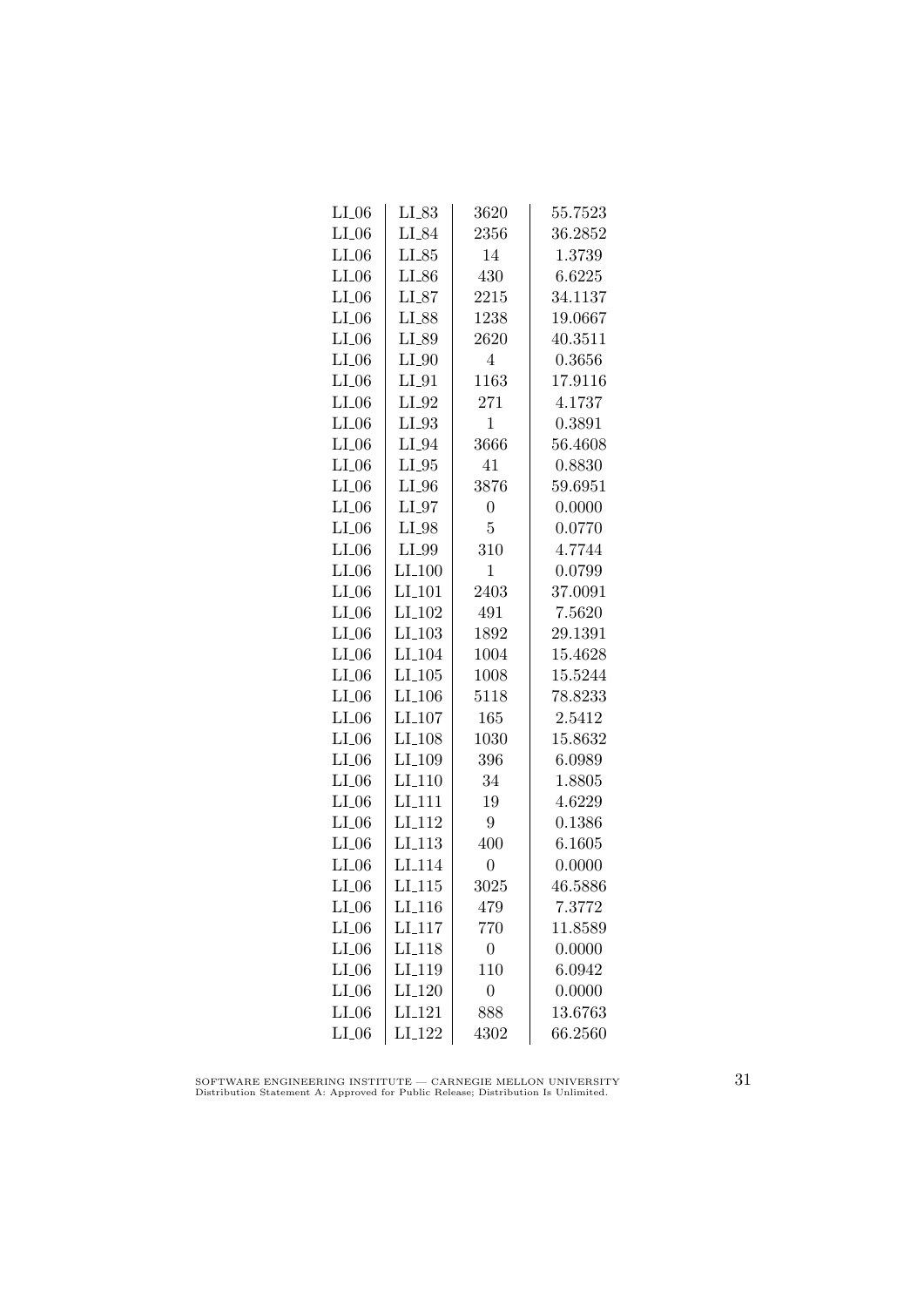| $_{\rm LI.06}$ | $LI_123$           | 727              | 11.1967 |
|----------------|--------------------|------------------|---------|
| $LI_06$        | LI <sub>-124</sub> | 38               | 8.8578  |
| $LI_06$        | LI <sub>-125</sub> | 237              | 3.6501  |
| $LI_06$        | LI <sub>-126</sub> | 981              | 15.1086 |
| $LI_06$        | LI <sub>-127</sub> | 49               | 0.7547  |
| $LI_06$        | LI <sub>-128</sub> | $\overline{2}$   | 0.1016  |
| $LI_06$        | LI_129             | 1201             | 18.4968 |
| $LI_06$        | $LI_130$           | 2229             | 34.3293 |
| $LI_06$        | LI <sub>-131</sub> | 13               | 3.9157  |
| $LI_07$        | $LI_08$            | 102              | 0.2888  |
| $LI_07$        | $LI_09$            | 106              | 0.1057  |
| $LI_07$        | $LI_10$            | 51               | 0.1061  |
| $LI_07$        | $LI_11$            | 145              | 0.0722  |
| $LI_07$        | $LI_12$            | $\overline{0}$   | 0.0000  |
| $LI_07$        | $LI-13$            | $\overline{0}$   | 0.0000  |
| $LI_07$        | $LI_14$            | $\overline{0}$   | 0.0000  |
| $LI_07$        | LL15               | $\overline{4}$   | 0.1955  |
| $LI_07$        | $LI_16$            | 335              | 0.0835  |
| $LI_07$        | $LI-17$            | 138              | 0.0905  |
| $LI_07$        | $LI-18$            | 50               | 0.0187  |
| $LI_07$        | $LI_19$            | 308              | 0.2077  |
| $LI_07$        | $LI_20$            | $\overline{0}$   | 0.0000  |
| $LI_07$        | $LI_21$            | 212              | 0.0300  |
| $LI_07$        | $LI_22$            | 5583             | 0.1290  |
| $LI_07$        | $LI_23$            | $\overline{2}$   | 0.0627  |
| $LI_07$        | $LI_24$            | 132              | 0.0522  |
| $LI_07$        | $LI_25$            | 113              | 0.0938  |
| $LI_07$        | $LI_26$            | 3388             | 0.2144  |
| $LI_07$        | $LI_27$            | 661              | 0.4071  |
| $LI_07$        | $LI_28$            | 234              | 0.2021  |
| $LI_07$        | $LI_29$            | 39               | 0.1812  |
| $LI_07$        | $LI_30$            | 324              | 0.0817  |
| $LI_07$        | $LI_31$            | 515              | 0.1563  |
| $LI_07$        | $LI_32$            | $\boldsymbol{0}$ | 0.0000  |
| $LI_07$        | $LL_{.33}$         | 653              | 0.0422  |
| $LI_07$        | $LI_34$            | 103              | 0.6218  |
| $LI_07$        | $LL_{.35}$         | 135              | 0.0884  |
| $LI_07$        | $LL_{.36}$         | 40               | 0.0439  |
| $LI_07$        | LL37               | 3358             | 0.2137  |
| $LI_07$        | $LI_38$            | 294              | 0.0882  |

SOFTWARE ENGINEERING INSTITUTE — CARNEGIE MELLON UNIVERSITY Distribution Statement A: Approved for Public Release; Distribution Is Unlimited.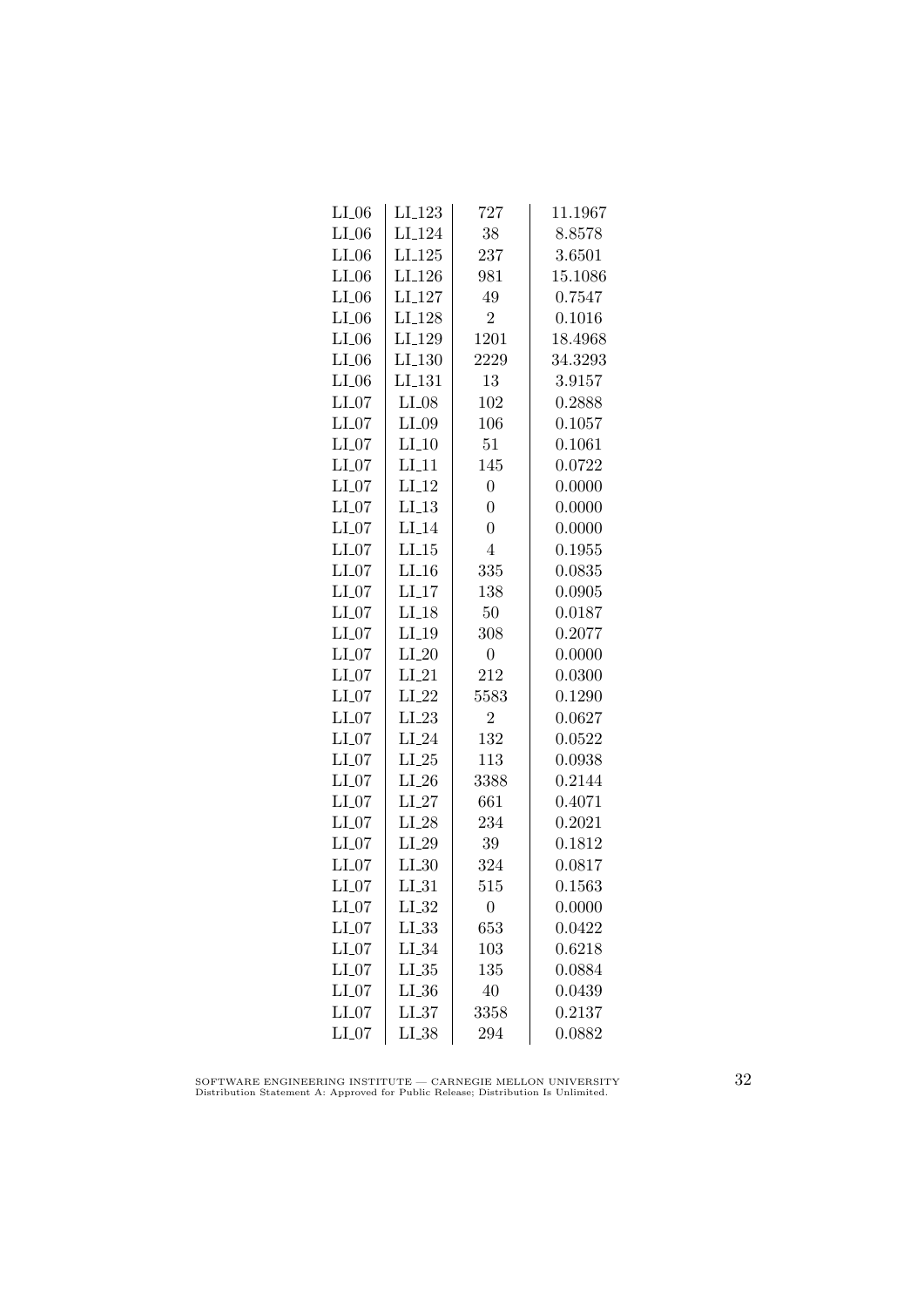| $LI_07$ | LI_39               | 1226           | 0.0800 |
|---------|---------------------|----------------|--------|
| $LI_07$ | $LI_40$             | $\overline{2}$ | 0.4082 |
| $LI_07$ | $LI_41$             | 199            | 0.1054 |
| $LI_07$ | LI <sub>-42</sub>   | 51             | 0.0118 |
| $LI_07$ | LI <sub>43</sub>    | 29             | 0.1884 |
| $LI_07$ | LI <sub>-44</sub>   | $\overline{5}$ | 0.0371 |
| $LI_07$ | $LI_45$             | 19             | 0.4781 |
| $LI_07$ | $LI_46$             | 114            | 0.0280 |
| $LI_07$ | $LI_47$             | 149            | 0.3671 |
| $LI_07$ | $LI_48$             | $\overline{2}$ | 0.0211 |
| $LI_07$ | LI_49               | 2014           | 0.0650 |
| $LI_07$ | $LI_50$             | 93             | 0.0542 |
| $LI_07$ | $LI_51$             | 82             | 0.3186 |
| $LI_07$ | $LI_52$             | $\overline{0}$ | 0.0000 |
| $LI_07$ | $LL-53$             | 36             | 0.1438 |
| $LI_07$ | $LI_54$             | 50             | 0.1285 |
| $LI_07$ | $LL_{.55}$          | 1663           | 0.1239 |
| $LI_07$ | $LL_{.56}$          | $\overline{0}$ | 0.0000 |
| $LI_07$ | LL57                | 2246           | 0.3957 |
| $LI_07$ | $LI_58$             | 1131           | 0.0501 |
| $LI_07$ | $LI_59$             | 9              | 0.1717 |
| $LI_07$ | $LI_60$             | 137            | 0.0996 |
| $LI_07$ | $LI_61$             | 106            | 0.4050 |
| $LI_07$ | $LI_62$             | 107            | 0.0258 |
| $LI_07$ | LL63                | 304            | 0.0296 |
| $LI_07$ | $LI_64$             | 1451           | 0.0603 |
| $LI_07$ | LL65                | 22             | 0.1408 |
| $LI_07$ | $LI_66$             | 11             | 0.0546 |
| $LI_07$ | $LI_67$             | $\overline{0}$ | 0.0000 |
| $LI_07$ | $LI_68$             | $\overline{7}$ | 0.1093 |
| $LI_07$ | LI_69               | 85             | 0.4265 |
| $LI_07$ | $LI$ <sub>-70</sub> | $\overline{0}$ | 0.0000 |
| $LI_07$ | $LI$ <sub>-71</sub> | 256            | 0.6287 |
| $LI_07$ | $LI$ <sub>-72</sub> | 17             | 0.0573 |
| $LI_07$ | $LI$ <sub>-73</sub> | 1051           | 0.1528 |
| $LI_07$ | $LI$ <sub>-74</sub> | 20             | 0.3941 |
| $LI_07$ | $LL-75$             | $\overline{0}$ | 0.0000 |
| $LI_07$ | LL76                | 820            | 0.0453 |
| $LI_07$ | LL77                | $\mathbf 1$    | 0.0528 |
| $LI_07$ | $LI$ <sub>-78</sub> | 3              | 0.3871 |

SOFTWARE ENGINEERING INSTITUTE — CARNEGIE MELLON UNIVERSITY Distribution Statement A: Approved for Public Release; Distribution Is Unlimited.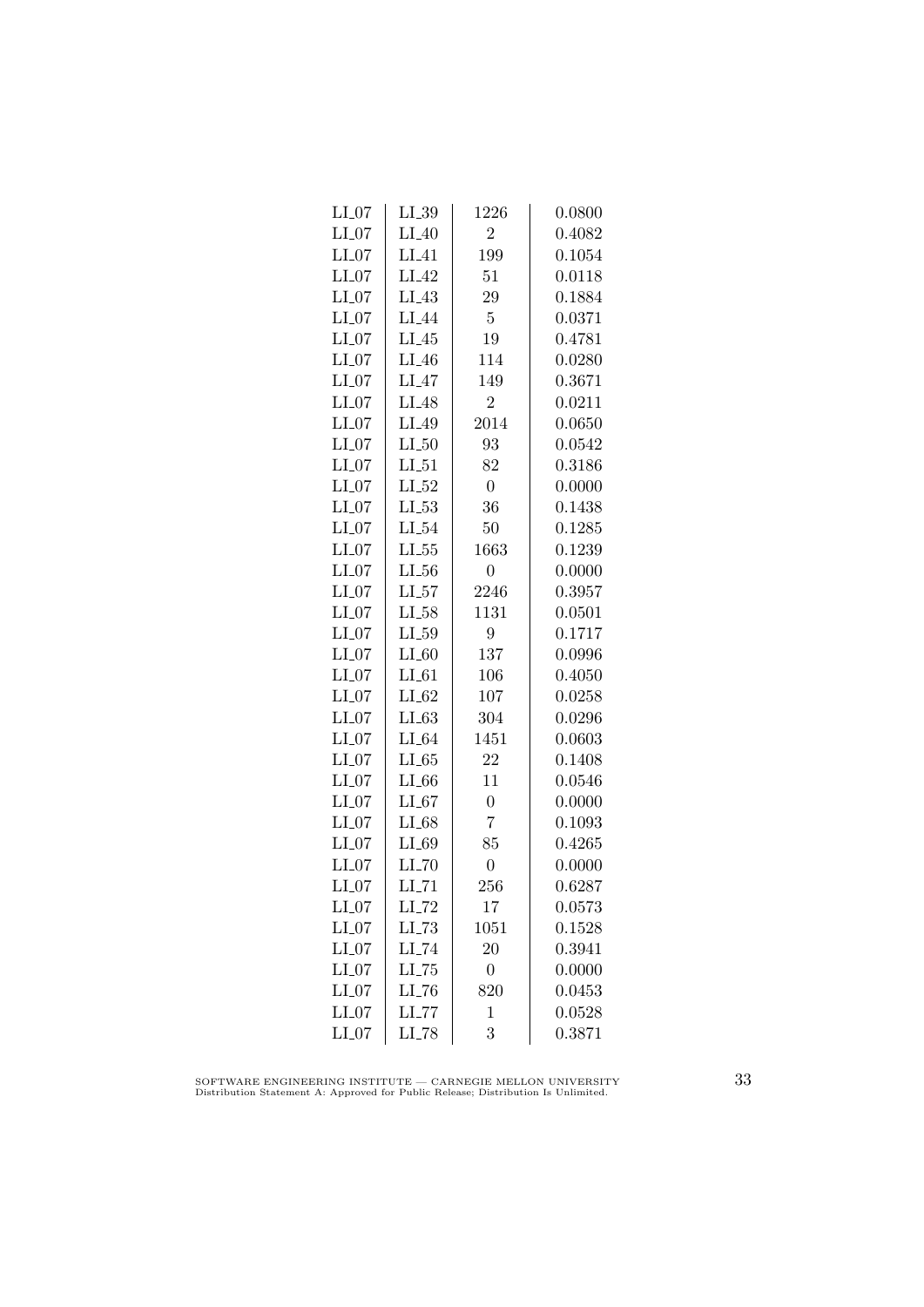| $LI_07$ | LI_79              | 42             | 0.1030  |
|---------|--------------------|----------------|---------|
| $LI_07$ | $LI_80$            | $\overline{2}$ | 0.0873  |
| $LI_07$ | $LI_{-}81$         | 162            | 0.0228  |
| $LI_07$ | LI_82              | 1126           | 0.1753  |
| $LI_07$ | LI_83              | 627            | 0.0607  |
| $LI_07$ | LI_84              | 3270           | 0.2069  |
| $LI_07$ | $LI_85$            | $\overline{2}$ | 0.1963  |
| $LI_07$ | $LI_86$            | 45             | 0.3020  |
| $LI_07$ | $LI_87$            | 323            | 0.0315  |
| $LI_07$ | LI_88              | 131            | 0.1380  |
| $LI_07$ | LI_89              | 359            | 0.1846  |
| $LI_07$ | $LI_0$             | $\overline{4}$ | 0.3656  |
| $LI_07$ | $LI_01$            | 646            | 0.0122  |
| $LI_07$ | $LI_02$            | 33             | 0.1024  |
| $LI_07$ | $LI_03$            | 28             | 10.8949 |
| $LI_07$ | $LI_04$            | 16447          | 0.2727  |
| $LI_07$ | $LI_05$            | $\overline{0}$ | 0.0000  |
| $LI_07$ | $LI_0$             | 517            | 0.0986  |
| $LI_07$ | $LI_97$            | 40             | 0.1201  |
| $LI_07$ | $LI_98$            | 77             | 0.7311  |
| $LI_07$ | LI_99              | 27             | 0.0104  |
| $LI_07$ | $LI_100$           | 6              | 0.4792  |
| $LI_07$ | LI <sub>-101</sub> | 104            | 0.0335  |
| $LI_07$ | LI <sub>-102</sub> | 261            | 0.3309  |
| $LI_07$ | LI <sub>-103</sub> | 86             | 0.0332  |
| $LI_07$ | LI <sub>-104</sub> | 21             | 0.0219  |
| $LI_07$ | $LI_105$           | 112            | 0.3285  |
| $LI_07$ | $LI_106$           | 921            | 0.1390  |
| $LI_07$ | $LI_107$           | 18             | 0.1687  |
| $LI_07$ | LI <sub>-108</sub> | 190            | 0.0988  |
| $LI_07$ | LI <sub>-109</sub> | $\overline{4}$ | 0.0255  |
| $LI_07$ | LI <sub>-110</sub> | $\overline{0}$ | 0.0000  |
| $LI_07$ | LI <sub>-111</sub> | $\overline{0}$ | 0.0000  |
| $LI_07$ | $LI_112$           | 586            | 0.2144  |
| $LI_07$ | LI <sub>-113</sub> | $\overline{0}$ | 0.0000  |
| $LI_07$ | LI <sub>-114</sub> | $\overline{2}$ | 0.3711  |
| $LI_07$ | LI.115             | 554            | 0.2020  |
| $LI_07$ | LI <sub>-116</sub> | 535            | 0.7045  |
| $LI_07$ | LI <sub>117</sub>  | 48             | 0.1658  |
| $LI_07$ | $LI_118$           | 36             | 1.0496  |

SOFTWARE ENGINEERING INSTITUTE — CARNEGIE MELLON UNIVERSITY Distribution Statement A: Approved for Public Release; Distribution Is Unlimited.

34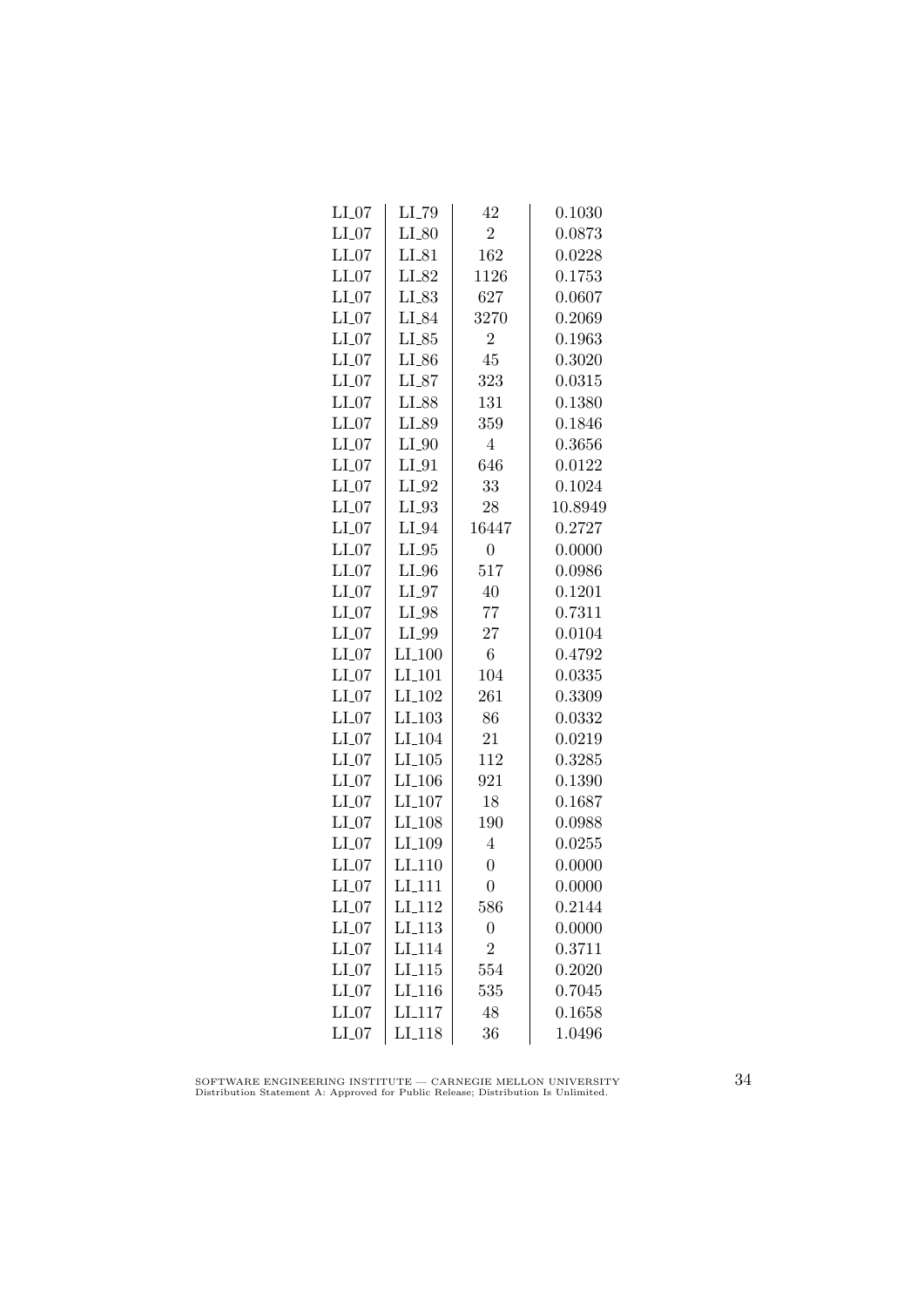| $LI_07$ | $LI_119$           | 0                | 0.0000  |
|---------|--------------------|------------------|---------|
| $LI_07$ | $LI_120$           | 3                | 1.4423  |
| $LI_07$ | LI <sub>-121</sub> | 59               | 0.0153  |
| $LI_07$ | LI <sub>-122</sub> | 347              | 0.0782  |
| $LI_07$ | LI <sub>-123</sub> | 11               | 0.0312  |
| $LI_07$ | LI <sub>-124</sub> | $\overline{0}$   | 0.0000  |
| $LI_07$ | $LI_125$           | 86               | 0.2962  |
| $LI_07$ | LI <sub>-126</sub> | 31               | 0.0811  |
| $LI_07$ | LI <sub>-127</sub> | $\boldsymbol{0}$ | 0.0000  |
| $LI_07$ | LI <sub>-128</sub> | 15               | 0.7622  |
| $LI_07$ | LI <sub>-129</sub> | 14               | 0.0182  |
| $LI_07$ | LI <sub>-130</sub> | 316              | 0.0308  |
| $LI_07$ | LI <sub>-131</sub> | $\overline{0}$   | 0.0000  |
| $LI_08$ | $LI_09$            | 4879             | 13.8164 |
| $LI_08$ | $LI_10$            | 2614             | 7.4024  |
| $LI_08$ | $LI-11$            | 3774             | 10.6873 |
| $LI_08$ | $LI-12$            | $\boldsymbol{0}$ | 0.0000  |
| $LI_08$ | $LI_13$            | 27               | 0.2062  |
| $LI_08$ | $LI_14$            | 96               | 4.1667  |
| $LI_08$ | LL15               | 37               | 1.8084  |
| $LI_08$ | $LI_16$            | 3618             | 10.2455 |
| $LI_08$ | $LI_17$            | 7065             | 20.0068 |
| $LI_08$ | $LI-18$            | 2976             | 8.4275  |
| $LI_08$ | $LI_19$            | 5319             | 15.0624 |
| $LI_08$ | $LI_20$            | $\overline{0}$   | 0.0000  |
| $LI_08$ | $LI_21$            | 57               | 0.1614  |
| $LI_08$ | $LI_22$            | 23371            | 66.1824 |
| $LI_08$ | $LI_23$            | 165              | 5.1757  |
| $LI_08$ | $LI_24$            | 4853             | 13.7428 |
| $LI_08$ | $LI_25$            | 2167             | 6.1366  |
| $LI_08$ | $LI_26$            | 13966            | 39.5492 |
| $LI_08$ | $LI_27$            | 2385             | 6.7539  |
| $LI_08$ | $LI_28$            | 2019             | 5.7174  |
| $LI_08$ | $LI_29$            | 676              | 3.1416  |
| $LI_08$ | $LL_{.30}$         | 3633             | 10.2880 |
| $LI_08$ | $LI_31$            | 11718            | 33.1832 |
| $LI_08$ | $LI_32$            | $\overline{0}$   | 0.0000  |
| $LI_08$ | $LL_{.33}$         | 10280            | 29.1111 |
| $LI_08$ | $LI_34$            | 3022             | 18.2422 |
| $LI_08$ | $LL_{.35}$         | 7152             | 20.2532 |

SOFTWARE ENGINEERING INSTITUTE — CARNEGIE MELLON UNIVERSITY Distribution Statement A: Approved for Public Release; Distribution Is Unlimited.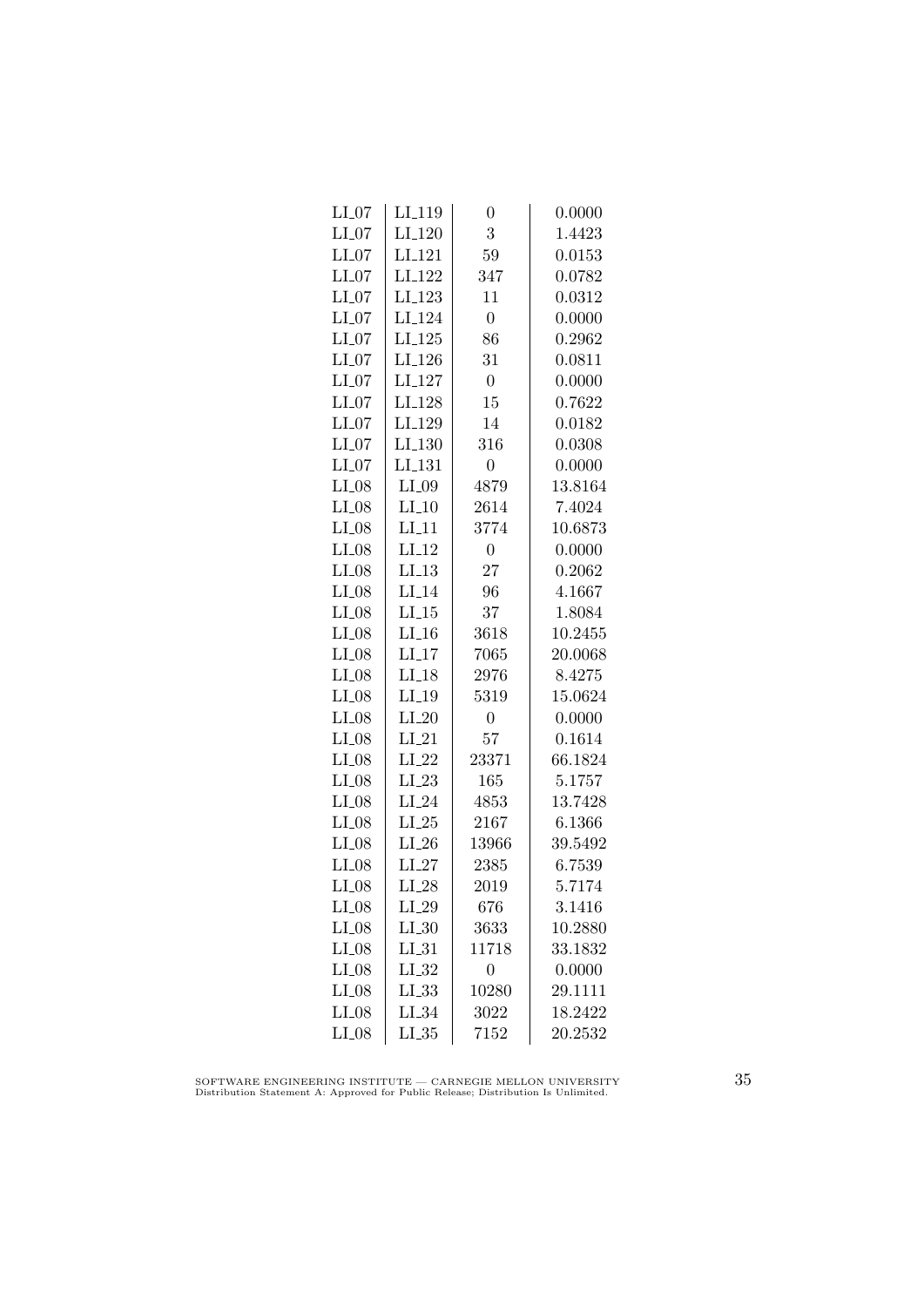| $LI_08$ | $LI_36$             | 2759           | 7.8130  |
|---------|---------------------|----------------|---------|
| $LI_08$ | $LI_37$             | 13540          | 38.3428 |
| $LI_08$ | $LI_38$             | 4609           | 13.0519 |
| $LI_08$ | $LI_39$             | 16058          | 45.4733 |
| $LI_08$ | $LI_40$             | 18             | 3.6735  |
| $LI_08$ | $LI_41$             | 8736           | 24.7388 |
| $LI_08$ | $LI_42$             | 3863           | 10.9393 |
| $LI_08$ | $LI_43$             | 963            | 6.2549  |
| $LI_08$ | $LI_44$             | 435            | 3.2280  |
| $LI_08$ | $LI_45$             | 62             | 1.5601  |
| $LI_08$ | $LI_46$             | 3916           | 11.0894 |
| $LI_08$ | $LI_47$             | 316            | 0.8949  |
| $LI_08$ | $LI_48$             | 323            | 3.4032  |
| $LI_08$ | $LI_49$             | 17984          | 50.9274 |
| $LI_08$ | $LI_50$             | 4314           | 12.2165 |
| $LI_08$ | $LI_51$             | 3603           | 13.9998 |
| $LI_08$ | $LI_52$             | 8              | 0.0336  |
| $LI_08$ | LL53                | 443            | 1.7698  |
| $LI_08$ | $LI_54$             | 2137           | 6.0516  |
| $LI_08$ | $LL_{.55}$          | 4842           | 13.7117 |
| $LI_08$ | $LL_{.56}$          | 3              | 1.2097  |
| $LI_08$ | $LI_57$             | 16228          | 45.9547 |
| $LI_08$ | $LI_58$             | 20012          | 56.6703 |
| $LI_08$ | $LL_{.59}$          | 66             | 1.2588  |
| $LI_08$ | $LI_60$             | 3126           | 8.8523  |
| $LI_08$ | $LI_61$             | 3124           | 11.9364 |
| $LI_08$ | $LI_62$             | 3898           | 11.0384 |
| $LI_08$ | $LI_63$             | 7615           | 21.5643 |
| $LI_08$ | $LI_64$             | 17351          | 49.1349 |
| $LI_08$ | $LL-65$             | 991            | 6.3408  |
| $LI_08$ | $LI_66$             | 1259           | 6.2469  |
| $LI_08$ | LL67                | $\overline{0}$ | 0.0000  |
| $LI_08$ | $LI_68$             | 95             | 1.4839  |
| $LI_08$ | LI_69               | 7401           | 37.1331 |
| $LI_08$ | $LI$ <sub>-70</sub> | $\overline{0}$ | 0.0000  |
| $LI_08$ | $LI$ <sub>-71</sub> | $\overline{0}$ | 0.0000  |
| $LI_08$ | $LI$ <sub>-72</sub> | 610            | 2.0559  |
| $LI_08$ | $LL-73$             | 1185           | 3.3557  |
| $LI_08$ | LI_74               | 111            | 2.1872  |
| $LI_08$ | $LI$ <sub>-75</sub> | 86             | 5.9598  |

SOFTWARE ENGINEERING INSTITUTE — CARNEGIE MELLON UNIVERSITY Distribution Statement A: Approved for Public Release; Distribution Is Unlimited.

36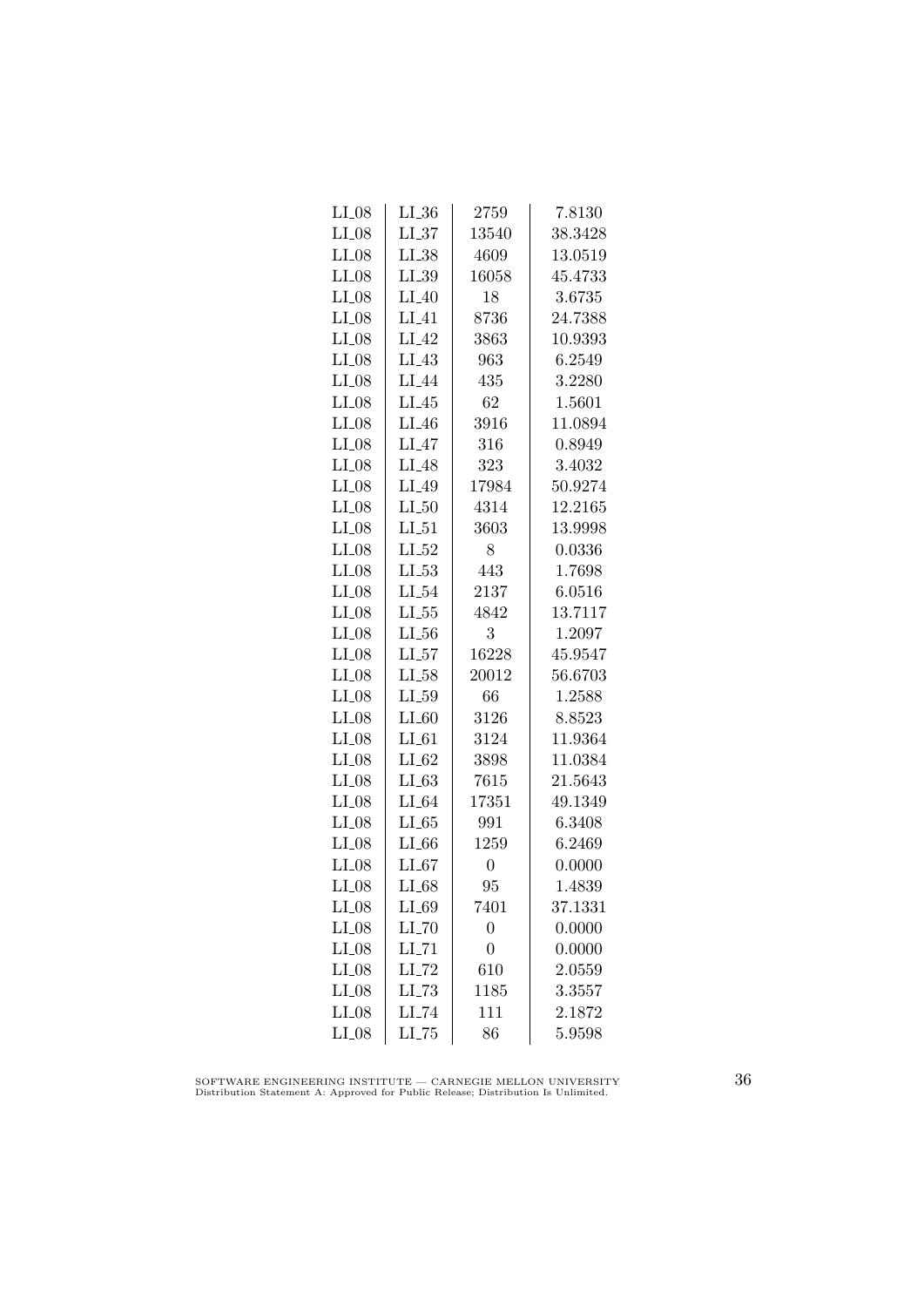| $LI_08$ | LL76                 | 17580          | 49.7834 |
|---------|----------------------|----------------|---------|
| $LI_08$ | $LI$ <sub>-77</sub>  | 114            | 6.0222  |
| $LI_08$ | $LI$ <sub>-78</sub>  | 3              | 0.3871  |
| $LI_08$ | LI_79                | 1216           | 3.4435  |
| $LI_08$ | $LI_80$              | 72             | 3.1441  |
| $LI_08$ | $LI_81$              | 5827           | 16.5010 |
| $LI_08$ | LI_82                | 14360          | 40.6649 |
| $LI_08$ | $LI_83$              | 18425          | 52.1763 |
| $LI_08$ | LI_84                | 13620          | 38.5694 |
| $LI_08$ | $LI_85$              | 6              | 0.5888  |
| $LI_08$ | LI_86                | 551            | 3.6977  |
| $LI_08$ | $LI_87$              | 7561           | 21.4114 |
| $LI_08$ | LI_88                | 2122           | 6.0091  |
| $LI_08$ | LI_89                | 9869           | 27.9472 |
| $LI_08$ | $LI_0$               | 10             | 0.9141  |
| $LI_08$ | $LI_01$              | 4021           | 11.3867 |
| $LI_08$ | $LI_02$              | 1405           | 4.3581  |
| $LI_08$ | $LI_93$              | $\overline{4}$ | 1.5564  |
| $LI_08$ | LI_94                | 30033          | 85.0480 |
| $LI_08$ | $LI_05$              | 0              | 0.0000  |
| $LI_08$ | $LI_0$               | 14309          | 40.5205 |
| $LI_08$ | $LI_97$              | $\overline{0}$ | 0.0000  |
| $LI_08$ | $LI_98$              | 13             | 0.1234  |
| $LI_08$ | LI_99                | 1589           | 4.4998  |
| $LI_08$ | $LI_100$             | 25             | 1.9968  |
| $LI_08$ | LI <sub>-101</sub>   | 5317           | 15.0568 |
| $LI_08$ | LI <sub>-102</sub>   | 941            | 2.6647  |
| $LI_08$ | $LI_103$             | 3702           | 10.4834 |
| $LI_08$ | LI <sub>-104</sub>   | 1705           | 4.8283  |
| $LI_08$ | $LI$ <sub>-105</sub> | 899            | 2.6368  |
| $LI_08$ | LI <sub>-106</sub>   | 17947          | 50.8226 |
| $LI_08$ | LI <sub>-107</sub>   | 2626           | 24.6064 |
| $LI_08$ | LI <sub>-108</sub>   | 5869           | 16.6199 |
| $LI_08$ | LI_109               | 116            | 0.7389  |
| $LI_08$ | $LI_110$             | 41             | 2.2677  |
| $LI_08$ | LI <sub>-111</sub>   | 58             | 14.1119 |
| $LI_08$ | LI <sub>-112</sub>   | 1363           | 3.8598  |
| $LI_08$ | LI <sub>113</sub>    | 312            | 0.8835  |
| $LI_08$ | LI <sub>114</sub>    | $\overline{0}$ | 0.0000  |
| $LI_08$ | $LI$ <sub>-115</sub> | 10649          | 30.1560 |

SOFTWARE ENGINEERING INSTITUTE — CARNEGIE MELLON UNIVERSITY Distribution Statement A: Approved for Public Release; Distribution Is Unlimited.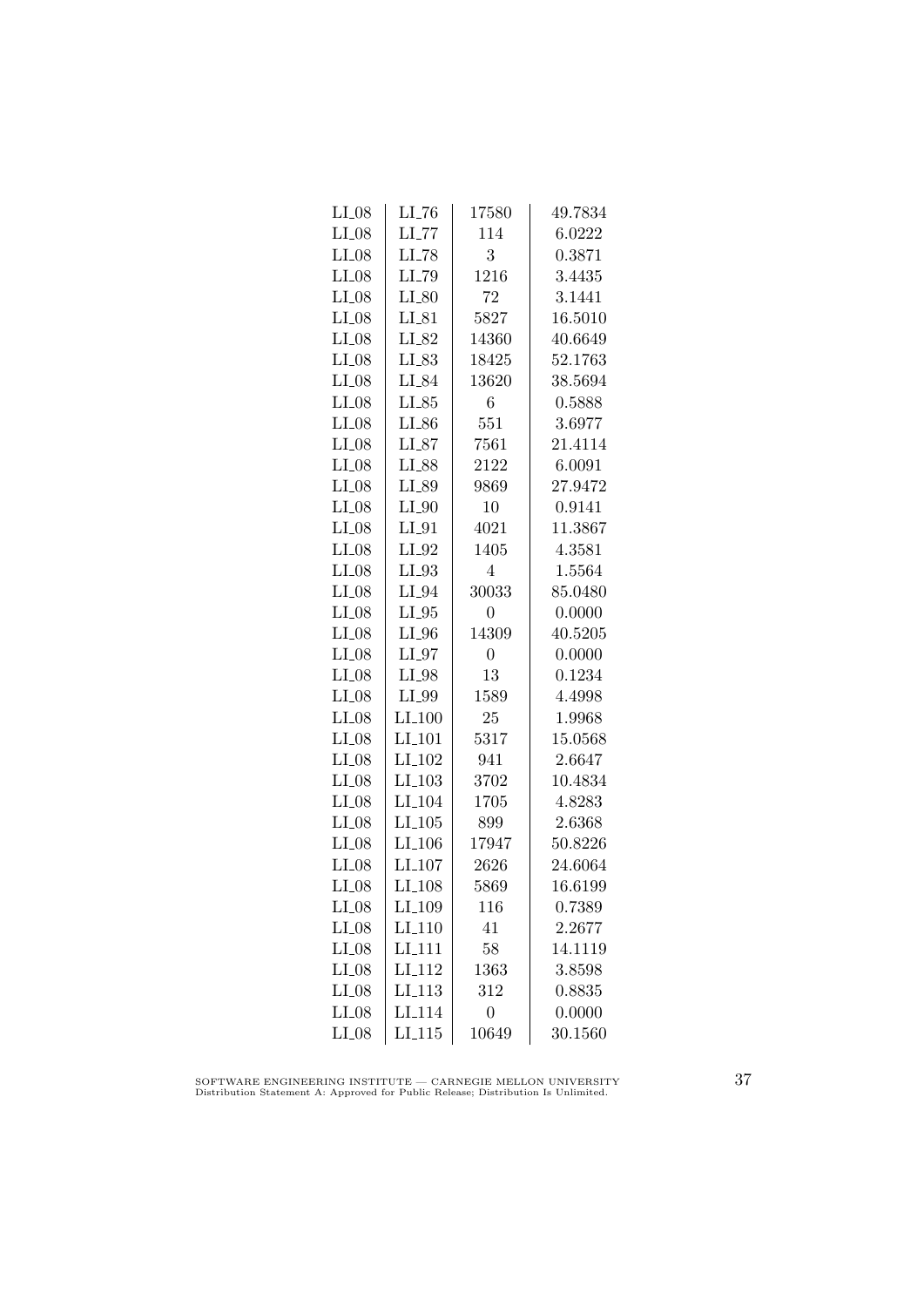| $LI_08$ | $LI_116$           | 440            | 1.2460  |
|---------|--------------------|----------------|---------|
| $LI_08$ | LI <sub>-117</sub> | 1146           | 3.9573  |
| $LI_08$ | LI <sub>-118</sub> | $\overline{2}$ | 0.0583  |
| $LI_08$ | LI <sub>-119</sub> | $\overline{2}$ | 0.1108  |
| $LI_08$ | LI <sub>-120</sub> | $\overline{0}$ | 0.0000  |
| $LI_08$ | LI <sub>-121</sub> | 3685           | 10.4353 |
| $LI_08$ | LI <sub>-122</sub> | 7707           | 21.8248 |
| $LI_08$ | $LI_123$           | 532            | 1.5090  |
| $LI_08$ | LI <sub>-124</sub> | $\mathbf 1$    | 0.2331  |
| $LI_08$ | LI.125             | 973            | 3.3508  |
| $LI_08$ | LI <sub>-126</sub> | 409            | 1.1582  |
| $LI_08$ | LI <sub>-127</sub> | $\overline{0}$ | 0.0000  |
| $LI_08$ | LI <sub>-128</sub> | 795            | 40.3963 |
| $LI_08$ | LI_129             | 1403           | 3.9730  |
| $LI_08$ | LI <sub>-130</sub> | 7547           | 21.3717 |
| $LI_08$ | LI <sub>-131</sub> | $\mathbf{1}$   | 0.3012  |
| $LI_09$ | $LI_10$            | 10308          | 21.4495 |
| $LI_09$ | $LI$ <sub>11</sub> | 18180          | 18.1245 |
| $LI_09$ | $LI-12$            | 1359           | 19.9912 |
| $LI_09$ | LL13               | 5391           | 41.1652 |
| $LI_09$ | $LI_14$            | 1631           | 70.7899 |
| $LI_09$ | $LI_15$            | 676            | 33.0401 |
| $LI_09$ | $LI_16$            | 12727          | 12.6882 |
| $LI_09$ | LI17               | 21335          | 21.2699 |
| $LI_09$ | $LI-18$            | 10498          | 10.4660 |
| $LI_09$ | $LI_19$            | 19764          | 19.7037 |
| $LI_09$ | $LI_20$            | $\overline{0}$ | 0.0000  |
| $LI_09$ | $LI_21$            | 374            | 0.3729  |
| $LI_09$ | $LI_22$            | 61000          | 60.8139 |
| $LI_09$ | $LI_23$            | 1117           | 35.0376 |
| $LI_09$ | $LI_24$            | 21730          | 21.6637 |
| $LI_09$ | $LI_25$            | 15965          | 15.9163 |
| $LI_09$ | $LI_26$            | 34070          | 33.9661 |
| $LI_09$ | $LI_27$            | 17757          | 17.7028 |
| $LI_09$ | $LI_28$            | 13871          | 13.8287 |
| $LI_09$ | $LI_29$            | 2574           | 11.9621 |
| $LI_09$ | $LI_30$            | 12658          | 12.6194 |
| $LI_09$ | $LI_31$            | 33101          | 33.0000 |
| $LI_09$ | LL32               | $\overline{0}$ | 0.0000  |
| $LI_09$ | $LI_33$            | 38816          | 38.6976 |

SOFTWARE ENGINEERING INSTITUTE — CARNEGIE MELLON UNIVERSITY Distribution Statement A: Approved for Public Release; Distribution Is Unlimited.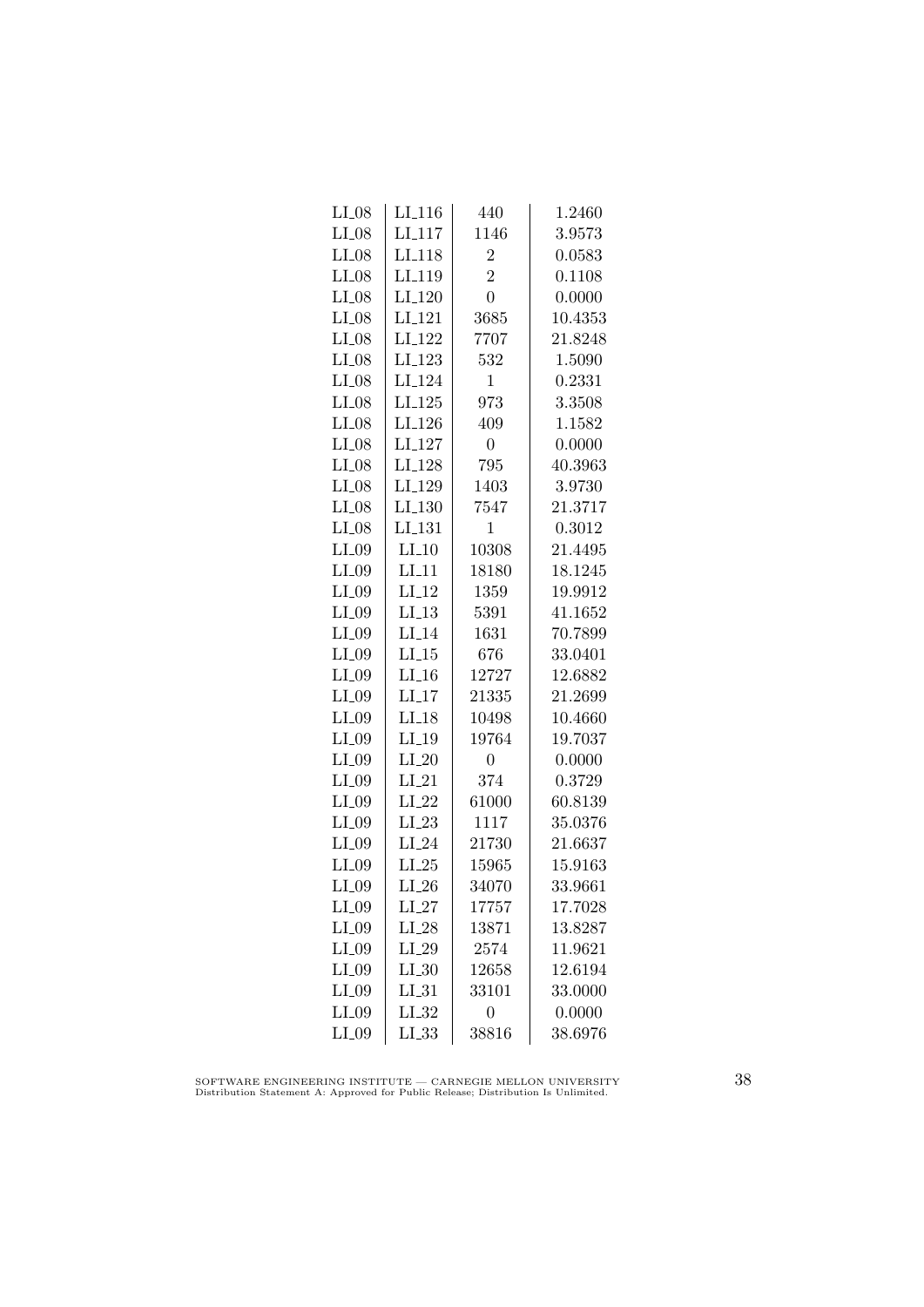| $LI_09$ | $LI_34$             | 5588           | 33.7317 |
|---------|---------------------|----------------|---------|
| $LI_09$ | $LL_{.35}$          | 21184          | 21.1194 |
| $LI_09$ | $LI_36$             | 15841          | 17.3867 |
| $LI_09$ | LL37                | 33405          | 33.3031 |
| $LI_09$ | $LI_38$             | 25159          | 25.0822 |
| $LI_09$ | $LI_39$             | 53727          | 53.5631 |
| $LI_09$ | $LI_40$             | 242            | 49.3878 |
| $LI_09$ | $LI_41$             | 34457          | 34.3519 |
| $LI_09$ | $LI_42$             | 19820          | 19.7595 |
| $LI_09$ | $LI_43$             | 4022           | 26.1237 |
| $LI_09$ | LI_44               | 4501           | 33.4001 |
| $LI_09$ | $LI_45$             | 399            | 10.0403 |
| $LI_09$ | $LI_46$             | 20769          | 20.7056 |
| $LI_09$ | $LI_47$             | 2871           | 7.0730  |
| $LI_09$ | $LI_48$             | 4802           | 50.5953 |
| $LI_09$ | $LI_49$             | 73452          | 73.2279 |
| $LI_09$ | $LI_50$             | 19547          | 19.4874 |
| $LI_09$ | $LI_51$             | 6919           | 26.8845 |
| $LI_09$ | $LI_52$             | 7235           | 30.4017 |
| $LI_09$ | $LL_{.53}$          | 3136           | 12.5285 |
| $LI_09$ | $LI_54$             | 9635           | 24.7655 |
| $LI_09$ | $LL_{.55}$          | 44167          | 44.0323 |
| $LI_09$ | $LL_{.56}$          | 140            | 56.4516 |
| $LI_09$ | LL57                | 38798          | 38.6796 |
| $LI_09$ | LL58                | 63300          | 63.1069 |
| $LI_09$ | $LL_{.59}$          | 68             | 1.2970  |
| $LI_09$ | $LI_60$             | 21049          | 20.9848 |
| $LI_09$ | $LI_61$             | 10418          | 39.8059 |
| $LI_09$ | $LI_02$             | 21005          | 20.9409 |
| $LI_09$ | $LI_63$             | 31390          | 31.2942 |
| $LI_09$ | $LI_64$             | 41374          | 41.2478 |
| $LI_09$ | LL65                | 4411           | 28.2232 |
| $LI_09$ | $LI_66$             | 7630           | 37.8585 |
| $LI_09$ | $LI_67$             | 41             | 6.2883  |
| $LI_09$ | $LI_68$             | 2128           | 33.2396 |
| $LI_09$ | $LI_69$             | 6077           | 30.4902 |
| $LI_09$ | $LI$ <sub>-70</sub> | 64             | 27.1186 |
| $LI_09$ | $LI$ <sub>-71</sub> | $\overline{0}$ | 0.0000  |
| $LI_09$ | LI_72               | 3093           | 10.4247 |
| $LI_09$ | $LL-73$             | 13064          | 13.0241 |
|         |                     |                |         |

SOFTWARE ENGINEERING INSTITUTE — CARNEGIE MELLON UNIVERSITY Distribution Statement A: Approved for Public Release; Distribution Is Unlimited.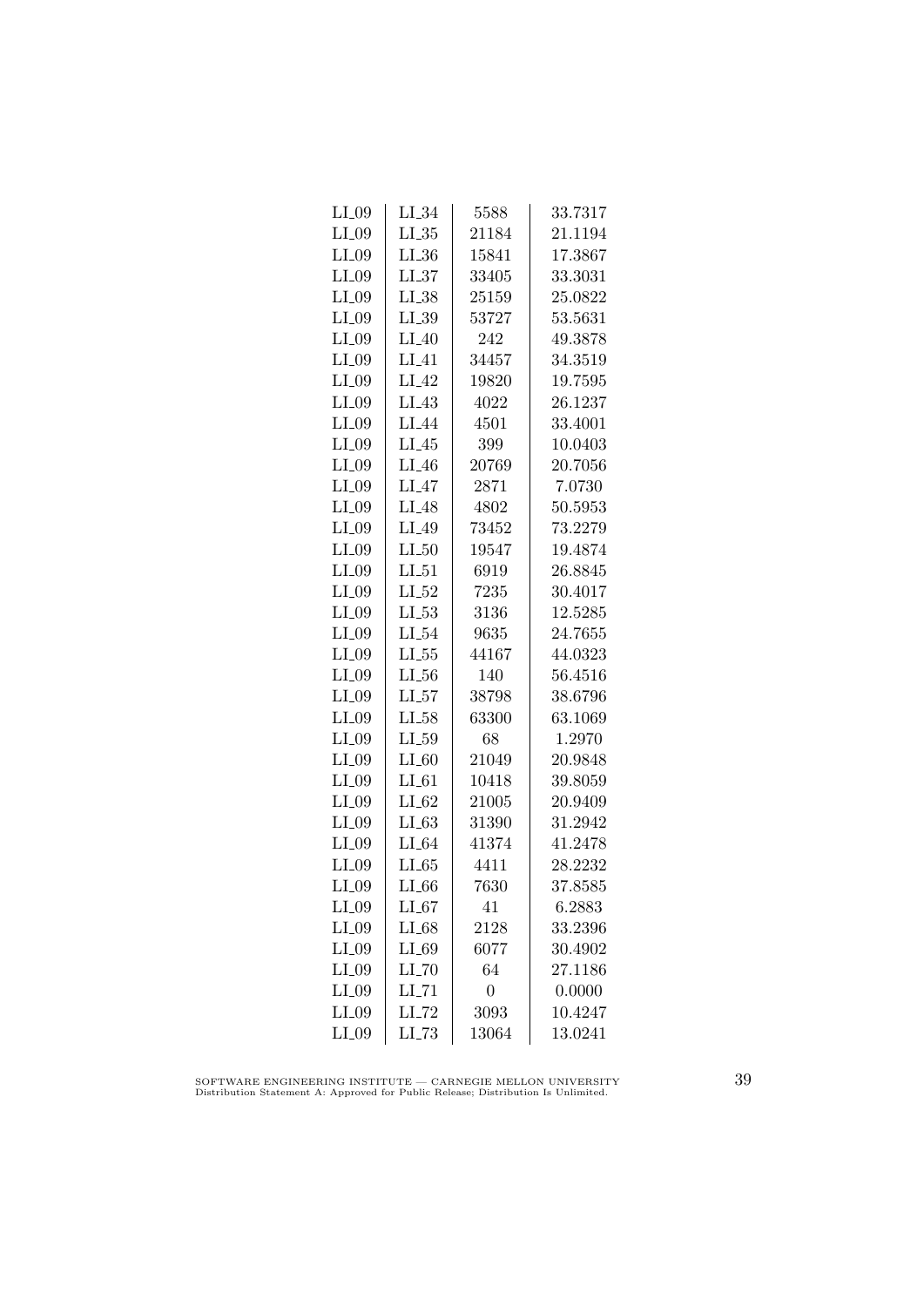| $LI_09$ | $LI$ <sub>-74</sub> | 1620  | 31.9212 |
|---------|---------------------|-------|---------|
| $LI_09$ | $LI$ <sub>-75</sub> | 204   | 14.1372 |
| $LI_09$ | $LI$ <sub>-76</sub> | 52617 | 52.4565 |
| $LI_09$ | $LL$ <sub>77</sub>  | 901   | 47.5964 |
| $LI_09$ | LI_78               | 143   | 18.4516 |
| $LI_09$ | LI_79               | 9981  | 24.4770 |
| $LI_09$ | $LI_80$             | 1049  | 45.8079 |
| $LI_09$ | $LI_{-}81$          | 27861 | 27.7760 |
| $LI_09$ | LI_82               | 37123 | 37.0098 |
| $LI_09$ | $LI_83$             | 56796 | 56.6227 |
| $LI_09$ | LI_84               | 33475 | 33.3729 |
| $LI_09$ | $LI_85$             | 114   | 11.1874 |
| $LI_09$ | $LI_86$             | 3770  | 25.3003 |
| $LI_09$ | $LI_87$             | 31344 | 31.2484 |
| $LI_09$ | LI_88               | 16283 | 17.1528 |
| $LI_09$ | LI_89               | 36242 | 36.1314 |
| $LI_09$ | $LI_0$              | 91    | 8.3181  |
| $LI_09$ | $LI_01$             | 16404 | 16.3540 |
| $LI_09$ | LI_92               | 3788  | 11.7497 |
| $LI_09$ | $LI_93$             | 5     | 1.9455  |
| $LI_09$ | $LI_04$             | 66168 | 65.9661 |
| $LI_09$ | $LI_05$             | 1690  | 36.3989 |
| $LI_09$ | $LI_0$              | 50923 | 50.7677 |
| $LI_09$ | $LI_07$             | 7     | 0.0210  |
| $LI_09$ | $LI_98$             | 68    | 0.6457  |
| $LI_09$ | LI_99               | 8798  | 8.7712  |
| $LI_09$ | $LI_100$            | 172   | 13.7380 |
| $LI_09$ | $LI_101$            | 27181 | 27.0981 |
| $LI_09$ | LI <sub>-102</sub>  | 6393  | 8.1056  |
| $LI_09$ | $LI_103$            | 20542 | 20.4793 |
| $LI_09$ | LI <sub>-104</sub>  | 13915 | 14.4889 |
| $LI_09$ | LI.105              | 10654 | 31.2480 |
| $LI_09$ | LI <sub>-106</sub>  | 64747 | 64.5495 |
| $LI_09$ | LI <sub>-107</sub>  | 4889  | 45.8115 |
| $LI_09$ | LI <sub>-108</sub>  | 18744 | 18.6868 |
| $LI_09$ | LI <sub>-109</sub>  | 2581  | 16.4405 |
| $LI_09$ | LI <sub>-110</sub>  | 411   | 22.7323 |
| $LI_09$ | LI <sub>111</sub>   | 227   | 55.2311 |
| $LI_09$ | LI <sub>-112</sub>  | 1058  | 1.0548  |
| $LI_09$ | LI <sub>-113</sub>  | 2300  | 2.2930  |

SOFTWARE ENGINEERING INSTITUTE — CARNEGIE MELLON UNIVERSITY Distribution Statement A: Approved for Public Release; Distribution Is Unlimited.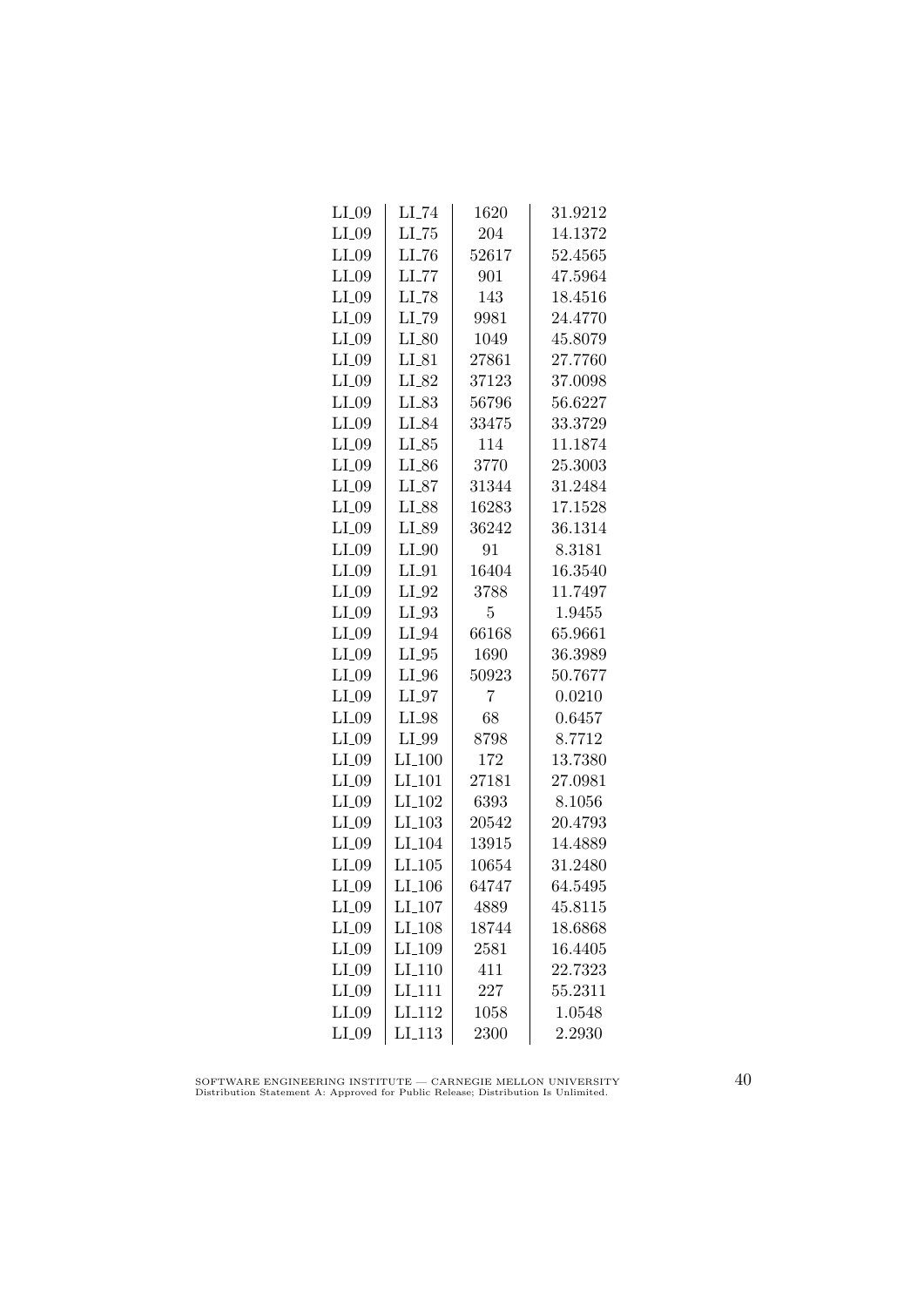| $LI_09$ | $LI_114$            | 0              | 0.0000  |
|---------|---------------------|----------------|---------|
| $LI_09$ | LI.115              | 44111          | 43.9764 |
| $LI_09$ | LI <sub>-116</sub>  | 5723           | 7.5366  |
| $LI_09$ | LI <sub>117</sub>   | 6385           | 22.0484 |
| $LI_09$ | LI <sub>118</sub>   | 3              | 0.0875  |
| $LI_09$ | LI <sub>-119</sub>  | 889            | 49.2521 |
| $LI_09$ | $LI_120$            | $\overline{0}$ | 0.0000  |
| $LI_09$ | $LI-121$            | 15689          | 15.6411 |
| $LI_09$ | LI <sub>-122</sub>  | 44779          | 44.6424 |
| $LI_09$ | LI <sub>-123</sub>  | 6209           | 17.6112 |
| $LI_09$ | LI <sub>-124</sub>  | 360            | 83.9161 |
| $LI_09$ | LI <sub>-125</sub>  | 3587           | 12.3528 |
| $LI_09$ | LI <sub>-126</sub>  | 3385           | 8.8610  |
| $LI_09$ | $LI_127$            | 1848           | 23.1116 |
| $LI_09$ | LI <sub>-128</sub>  | 678            | 34.4512 |
| $LI_09$ | LI <sub>-129</sub>  | 13754          | 17.9047 |
| $LI_09$ | $LI_130$            | 31397          | 31.3012 |
| $LI_09$ | LL131               | 56             | 16.8675 |
| $LI_10$ | $LI-11$             | 11673          | 24.2899 |
| $LI_10$ | $LI_12$             | 71             | 1.0444  |
| $LI_10$ | $LI_13$             | 519            | 3.9630  |
| $LI_0$  | $LI_14$             | 523            | 22.6997 |
| $LI_10$ | $LI_15$             | 325            | 15.8847 |
| $LI_10$ | $LI$ <sub>-16</sub> | 10178          | 21.1790 |
| $LI_10$ | $LI-17$             | 14486          | 30.1434 |
| $LI_10$ | $LI-18$             | 7378           | 15.3526 |
| $LI_10$ | $LI_19$             | 10423          | 21.6888 |
| $LI_10$ | $LI_20$             | $\overline{0}$ | 0.0000  |
| $LI_10$ | $LI_21$             | 174            | 0.3621  |
| $LI_10$ | $LI_22$             | 39660          | 82.5270 |
| $LI_10$ | $LI_23$             | 649            | 20.3576 |
| $LI_10$ | $LI_24$             | 11906          | 24.7747 |
| $LI_10$ | $LI_25$             | 6558           | 13.6463 |
| $LI_10$ | $LI_26$             | 21879          | 45.5272 |
| $LI_10$ | $LI_27$             | 12451          | 25.9088 |
| $LI_10$ | $LI_28$             | 8647           | 17.9932 |
| $LI_10$ | $LI_29$             | 1689           | 7.8492  |
| $LI_10$ | $LI_30$             | 10186          | 21.1957 |
| $LI_10$ | $LI_31$             | 17358          | 36.1196 |
| $LI_10$ | $LI_32$             | $\overline{0}$ | 0.0000  |

SOFTWARE ENGINEERING INSTITUTE — CARNEGIE MELLON UNIVERSITY Distribution Statement A: Approved for Public Release; Distribution Is Unlimited.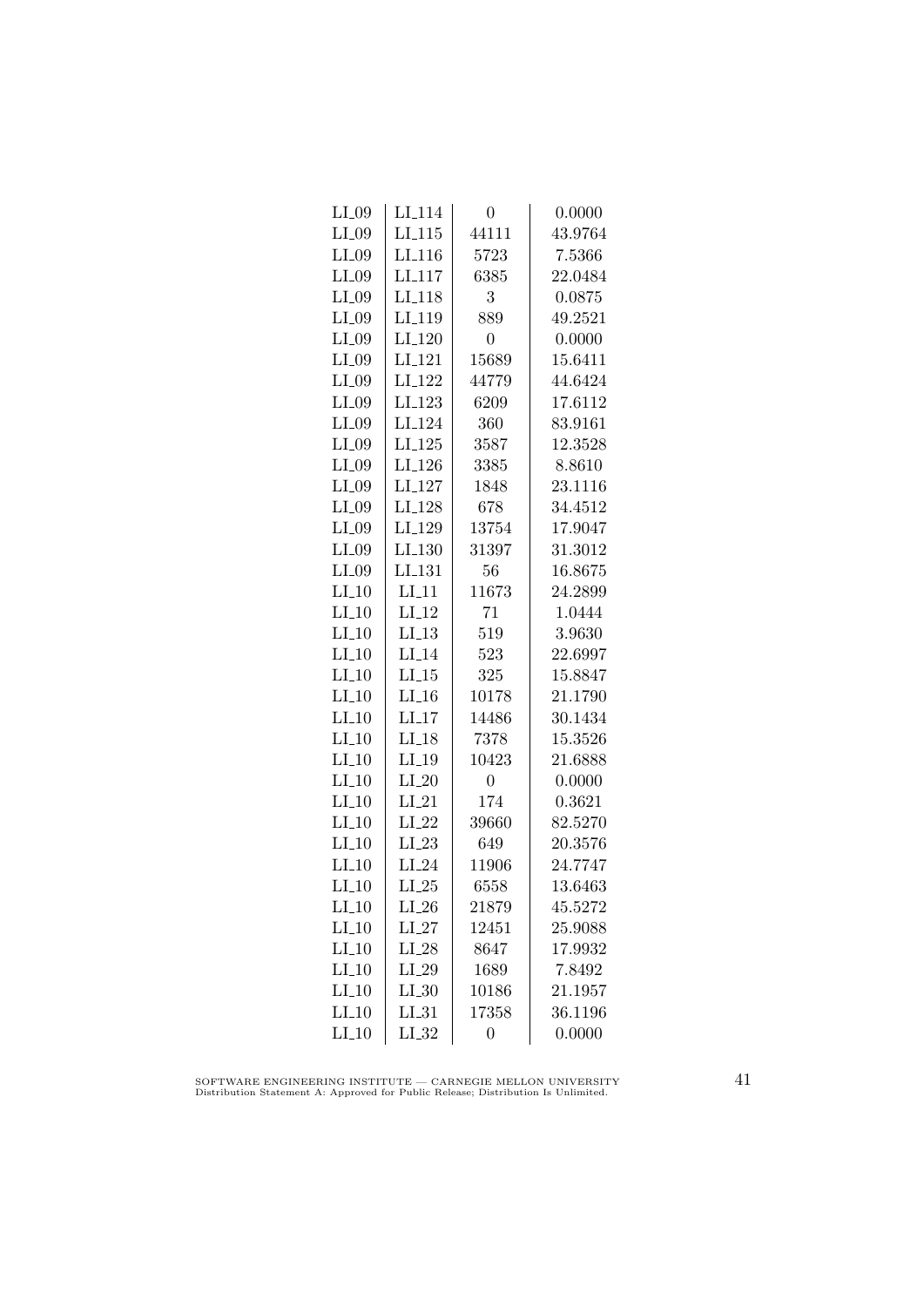| $LI_10$ | $LL_{.33}$          | 28480          | 59.2630 |
|---------|---------------------|----------------|---------|
| $LI_10$ | $LI_34$             | 3513           | 21.2061 |
| $LI_10$ | $LL_{.35}$          | 14564          | 30.3057 |
| $LI_10$ | $LL_{.36}$          | 8318           | 17.3086 |
| $LI_10$ | $LL_{.37}$          | 21601          | 44.9487 |
| $LI_10$ | $LI_38$             | 16409          | 34.1449 |
| $LI_10$ | $LI_39$             | 33737          | 70.2021 |
| $LI_10$ | $LI_40$             | 60             | 12.2449 |
| $LI_10$ | $LI_41$             | 10642          | 22.1445 |
| $LI_10$ | $LI_42$             | 18108          | 37.6803 |
| $LI_10$ | $LI_43$             | 2361           | 15.3352 |
| $LI_10$ | LI <sub>-44</sub>   | 635            | 4.7121  |
| $LI_10$ | $LI_45$             | 121            | 3.0448  |
| $LI_10$ | $LI_46$             | 17651          | 36.7293 |
| $LI_10$ | $LI_47$             | 930            | 2.2911  |
| $LI_10$ | $LI_48$             | 1522           | 16.0362 |
| $LI_10$ | LI <sub>-49</sub>   | 39118          | 81.3992 |
| $LI_10$ | $LI_50$             | 13056          | 27.1677 |
| $LI_10$ | $LI_51$             | 2887           | 11.2177 |
| $LI_10$ | $LI_52$             | 728            | 3.0591  |
| $LI_10$ | $LL_{.53}$          | 1424           | 5.6889  |
| $LI_10$ | $LI_54$             | 4611           | 11.8519 |
| $LI_10$ | $LL_{.55}$          | 29262          | 60.8902 |
| $LI_10$ | $LL_{.56}$          | 34             | 13.7097 |
| $LI_10$ | LL57                | 25074          | 52.1755 |
| $LI_10$ | $LI_58$             | 36233          | 75.3959 |
| $LI_10$ | $LI_59$             | 29             | 0.5531  |
| $LI_10$ | $LI_60$             | 12121          | 25.2221 |
| $LI_10$ | $LI_61$             | 5812           | 22.2069 |
| $LI_10$ | $LI_02$             | 17706          | 36.8437 |
| $LI_10$ | LL63                | 24730          | 51.4597 |
| $LI_10$ | $LI_64$             | 26825          | 55.8191 |
| $LI_10$ | LL 65               | 2045           | 13.0847 |
| $LI_10$ | $LI_66$             | 2640           | 13.0991 |
| $LI_10$ | $LI_67$             | 21             | 3.2209  |
| $LI_10$ | $LI_68$             | 553            | 8.6379  |
| $LI_10$ | $LI_69$             | 2872           | 14.4097 |
| $LI_10$ | $LI$ <sub>-70</sub> | 16             | 6.7797  |
| $LI_10$ | $LI$ <sub>-71</sub> | $\overline{0}$ | 0.0000  |
| $LI_10$ | $LI$ <sub>-72</sub> | 3191           | 10.7550 |

SOFTWARE ENGINEERING INSTITUTE — CARNEGIE MELLON UNIVERSITY Distribution Statement A: Approved for Public Release; Distribution Is Unlimited.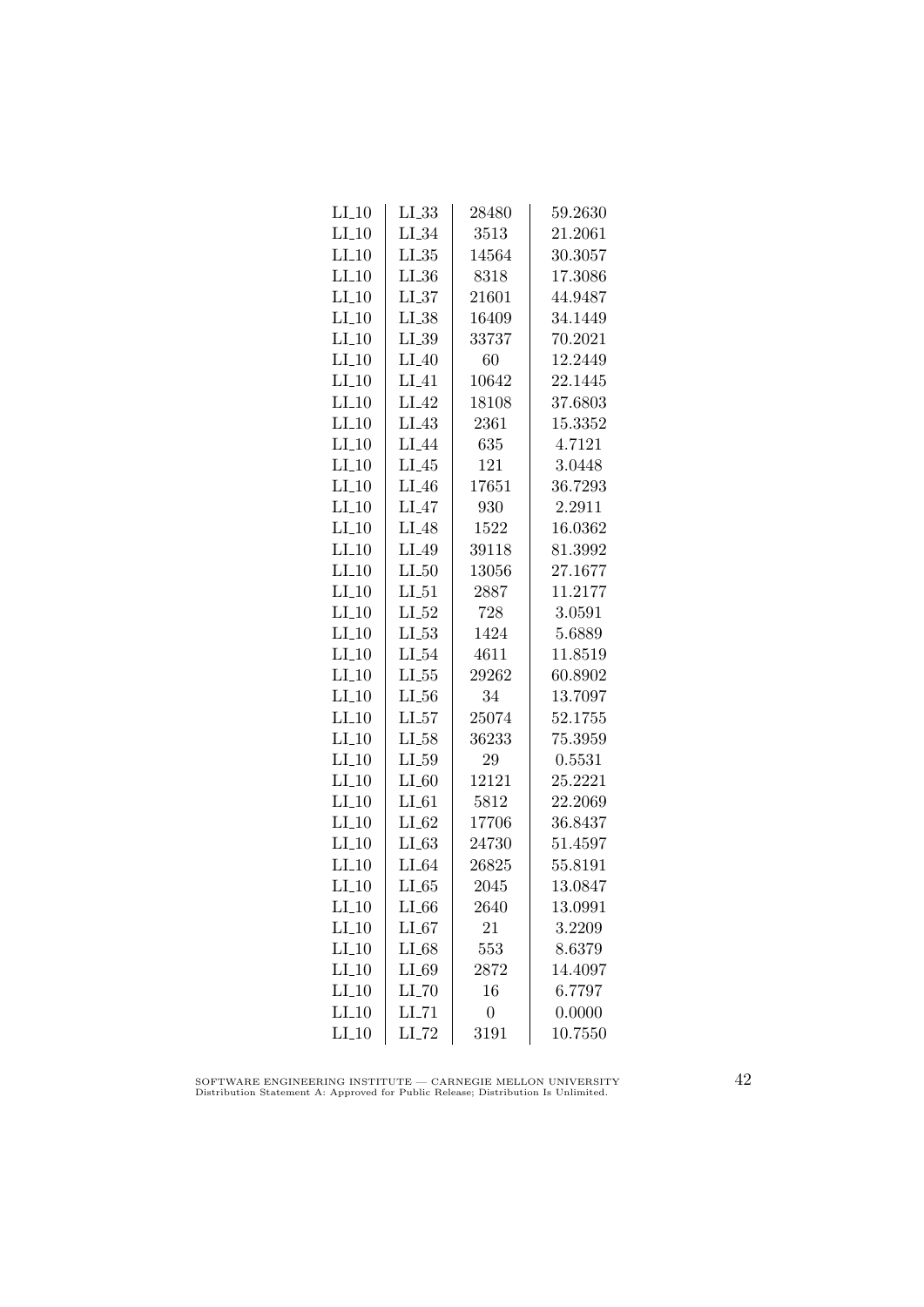| $LI_10$ | $LI$ <sub>-73</sub>  | 4694           | 9.7676  |
|---------|----------------------|----------------|---------|
| $LI_10$ | $LI$ <sub>-74</sub>  | 385            | 7.5862  |
| $LI_10$ | $LL-75$              | 74             | 5.1282  |
| $LI_10$ | LL76                 | 35153          | 73.1486 |
| $LI_10$ | $LL$ <sub>77</sub>   | 127            | 6.7089  |
| $LI_10$ | $LI$ <sub>-78</sub>  | 39             | 5.0323  |
| $LI_10$ | LI_79                | 4293           | 10.5280 |
| $LI_10$ | $LI_80$              | 423            | 18.4716 |
| $LI_10$ | $LI_81$              | 22784          | 47.4104 |
| $LI_10$ | LI_82                | 26221          | 54.5623 |
| $LI_10$ | LI_83                | 31769          | 66.1069 |
| $LI_10$ | LI_84                | 21605          | 44.9570 |
| $LI_10$ | $LI_85$              | 17             | 1.6683  |
| $LI_10$ | $LI_86$              | 2655           | 17.8176 |
| $LI_10$ | $LI_87$              | 24677          | 51.3494 |
| $LI_10$ | $LI_88$              | 11688          | 24.3211 |
| $LI_10$ | LI_89                | 12632          | 26.2855 |
| $LI_10$ | $LI_0$               | $\overline{2}$ | 0.1828  |
| $LI_10$ | $LI_01$              | 7171           | 14.9219 |
| $LI_10$ | $LI_02$              | 2635           | 8.1733  |
| $LI_10$ | $LI_93$              | 5              | 1.9455  |
| $LI_10$ | $LI_04$              | 42071          | 87.5440 |
| $LI_10$ | $LI_05$              | 324            | 6.9782  |
| $LI_10$ | $LI_0$               | 23819          | 49.5641 |
| $LI_10$ | $LI_97$              | $\overline{0}$ | 0.0000  |
| $LI_10$ | LI_98                | 23             | 0.2184  |
| $LI_10$ | LI_99                | 6117           | 12.7286 |
| $LI_10$ | $LI_100$             | 100            | 7.9872  |
| $LI_10$ | LI <sub>-101</sub>   | 17831          | 37.1039 |
| $LI_10$ | LI <sub>-102</sub>   | 4420           | 9.1974  |
| $LI_10$ | $LI$ <sub>-103</sub> | 15719          | 32.7091 |
| $LI_10$ | LI <sub>-104</sub>   | 8736           | 18.1784 |
| $LI_10$ | $LI_105$             | 2835           | 8.3150  |
| $LI_10$ | LI <sub>-106</sub>   | 28561          | 59.4315 |
| $LI_10$ | $LI_107$             | 1558           | 14.5990 |
| $LI_10$ | $LI_108$             | 14534          | 30.2433 |
| $LI_10$ | LI <sub>-109</sub>   | 647            | 4.1213  |
| $LI_10$ | LI <sub>-110</sub>   | 374            | 20.6858 |
| $LI_10$ | LI <sub>111</sub>    | 144            | 35.0365 |
| $LI_10$ | LI <sub>-112</sub>   | 638            | 1.3276  |

SOFTWARE ENGINEERING INSTITUTE — CARNEGIE MELLON UNIVERSITY Distribution Statement A: Approved for Public Release; Distribution Is Unlimited.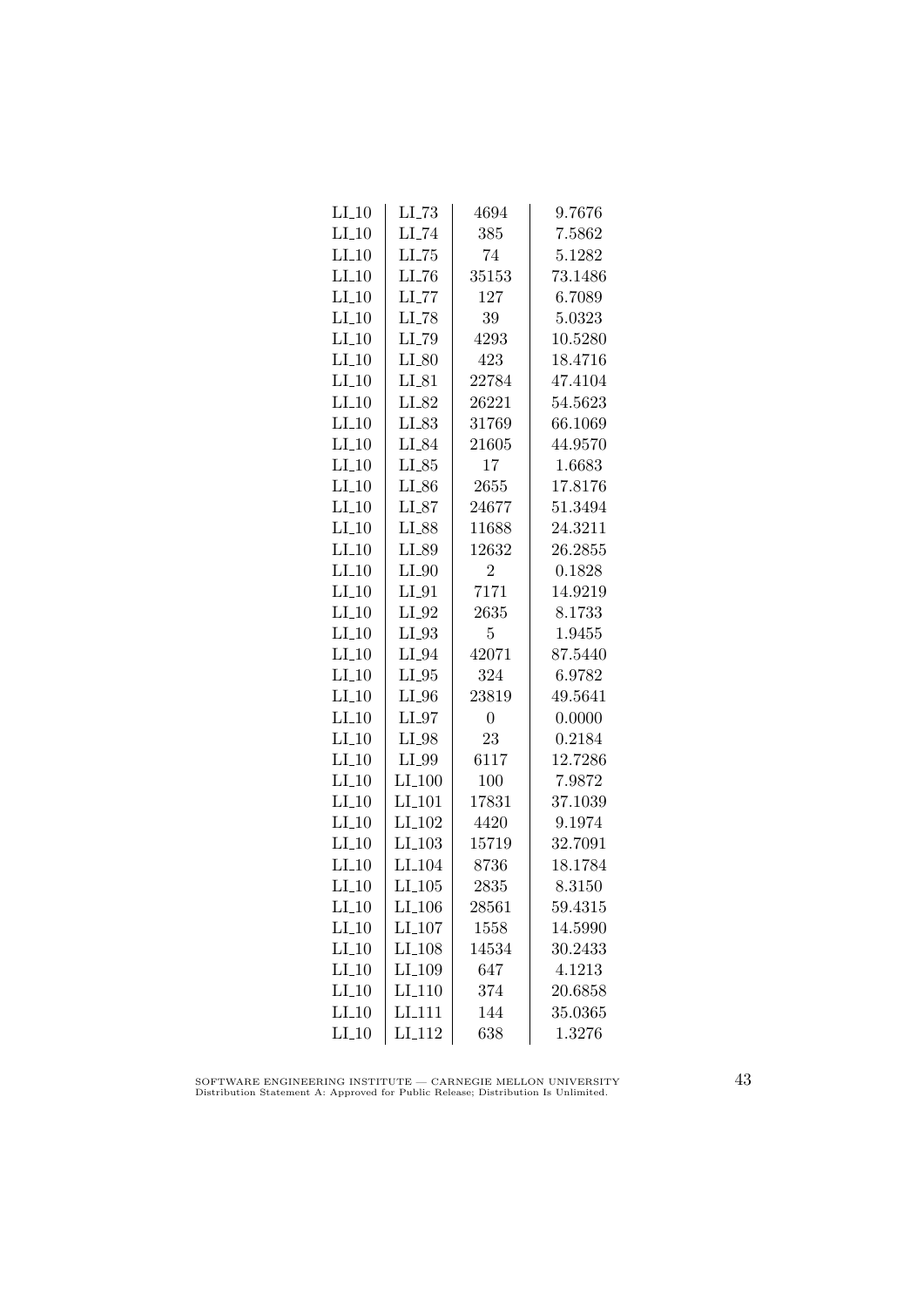| $LI_10$            | LI <sub>-113</sub>  | 1727             | 3.5936  |
|--------------------|---------------------|------------------|---------|
| $LI_10$            | LI <sub>-114</sub>  | $\overline{0}$   | 0.0000  |
| $LI_10$            | LI.115              | 14556            | 30.2890 |
| $LI_10$            | LI <sub>-116</sub>  | 2950             | 6.1385  |
| $LI_10$            | LI <sub>-117</sub>  | 4210             | 14.5378 |
| $LI_10$            | LI <sub>-118</sub>  | $\overline{0}$   | 0.0000  |
| $LI_10$            | LI <sub>-119</sub>  | 56               | 3.1025  |
| $LI_10$            | LI <sub>-120</sub>  | $\overline{0}$   | 0.0000  |
| $LI_10$            | LI <sub>-121</sub>  | 11422            | 23.7676 |
| $LI_10$            | LI <sub>-122</sub>  | 23399            | 48.6901 |
| $LI_10$            | LI <sub>-123</sub>  | 5448             | 15.4527 |
| $LI_10$            | LI <sub>-124</sub>  | 22               | 5.1282  |
| $LI_10$            | $LI_125$            | 1336             | 4.6009  |
| $LI_10$            | $LI_126$            | 1962             | 5.1360  |
| $LI_10$            | LI <sub>-127</sub>  | 336              | 4.2021  |
| $LI_10$            | LI <sub>-128</sub>  | 396              | 20.1220 |
| $LI_10$            | LI <sub>-129</sub>  | 9499             | 19.7661 |
| $LI_10$            | $LI_130$            | 24775            | 51.5534 |
| $LI_10$            | LI <sub>-131</sub>  | $\overline{2}$   | 0.6024  |
| $LI_11$            | $LI_12$             | 8                | 0.1177  |
| $LI_11$            | $LI_13$             | 357              | 2.7260  |
| $LI-11$            | $LI_14$             | 707              | 30.6858 |
| $LI_11$            | $LI_15$             | 680              | 33.2356 |
| $LI$ <sub>11</sub> | $LI$ <sub>-16</sub> | 28068            | 13.9673 |
| $LI_11$            | $LI$ <sub>17</sub>  | 28460            | 18.6621 |
| $LI-11$            | $LI_18$             | 35170            | 17.5014 |
| $LI_11$            | $LI_19$             | 27218            | 18.3580 |
| $LI_11$            | $LI_20$             | $\boldsymbol{0}$ | 0.0000  |
| $LI_11$            | $LI_21$             | 438              | 0.2180  |
| $LI-11$            | $LI_22$             | 127313           | 63.3540 |
| $LI_11$            | $LI_23$             | 1552             | 48.6826 |
| LI.11              | $LI_24$             | 27263            | 13.5667 |
| $LI_11$            | $LI_25$             | 18523            | 15.3686 |
| $LI_11$            | $LI_26$             | 61778            | 30.7422 |
| $LI_11$            | $LI_27$             | 35647            | 21.9527 |
| $LI_11$            | $LI_28$             | 30214            | 26.0976 |
| $LI_11$            | $LI_29$             | 5003             | 23.2503 |
| $LI_11$            | $LI_30$             | 27968            | 13.9175 |
| $LI_11$            | LL31                | 43708            | 21.7501 |
| $LI_11$            | $LI_32$             | $\overline{0}$   | 0.0000  |

SOFTWARE ENGINEERING INSTITUTE — CARNEGIE MELLON UNIVERSITY Distribution Statement A: Approved for Public Release; Distribution Is Unlimited.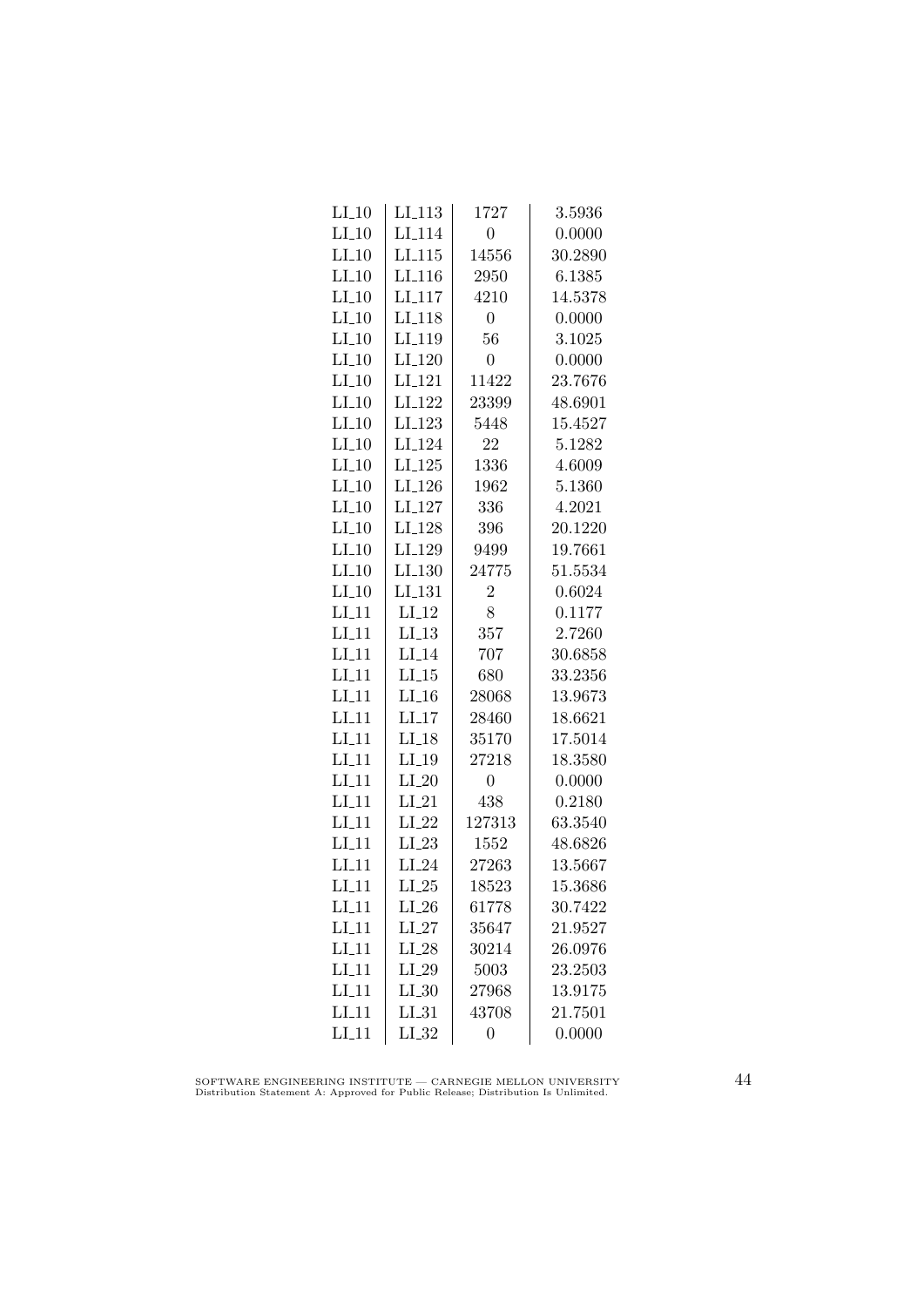| $LI_11$            | LL33                | 113598      | 56.5291 |
|--------------------|---------------------|-------------|---------|
| $LI-11$            | $LI_34$             | 5473        | 33.0375 |
| $LI-11$            | $LL_{.35}$          | 28507       | 18.6745 |
| $LI-11$            | LL36                | 19880       | 21.8198 |
| $LI_11$            | LL37                | 61576       | 30.6417 |
| LL11               | $LI_38$             | 41245       | 20.5245 |
| $LI_11$            | $LI_39$             | 115495      | 57.4731 |
| $LI_11$            | $LI_40$             | 184         | 37.5510 |
| $LI-11$            | $LI_41$             | 22130       | 11.7241 |
| $LI-11$            | $LI_42$             | 45254       | 22.5195 |
| $LI$ <sub>11</sub> | $LI_43$             | 5841        | 37.9384 |
| $LI-11$            | LI <sub>-44</sub>   | 875         | 6.4930  |
| $LI_11$            | $LI_45$             | 823         | 20.7096 |
| $LI_11$            | $LI_46$             | 40470       | 20.1388 |
| $LI_11$            | $LI_47$             | 3709        | 9.1375  |
| $LI_11$            | $LI_48$             | 2714        | 28.5955 |
| $LI-11$            | $LI_49$             | 124778      | 62.0925 |
| $LI$ <sub>11</sub> | $LI_50$             | 34875       | 20.3121 |
| $LI-11$            | $LI_51$             | 4276        | 16.6149 |
| $LI_11$            | $LI_52$             | 503         | 2.1136  |
| $LI_11$            | $LI_53$             | 4454        | 17.7939 |
| $LI-11$            | $LI_54$             | 11371       | 29.2276 |
| $LI_11$            | $LL_{.55}$          | 96162       | 47.8525 |
| $LI-11$            | $LL_{.56}$          | 31          | 12.5000 |
| $LI-11$            | LL57                | 51004       | 25.3808 |
| $LI-11$            | $LL_{.58}$          | 123386      | 61.3998 |
| $LI_11$            | $LI_59$             | 176         | 3.3569  |
| $LI_11$            | $LI_60$             | 32920       | 23.9286 |
| $LI_11$            | $LI_61$             | 9277        | 35.4463 |
| $LI-11$            | $LI_62$             | 40669       | 20.2379 |
| $LI-11$            | LL63                | 63711       | 31.7041 |
| $LI_11$            | $LI_64$             | 94553       | 47.0518 |
| $LI_11$            | $LI_65$             | 11090       | 70.9578 |
| $LI_11$            | $LI_66$             | 3625        | 17.9865 |
| $LI_11$            | $LI_67$             | 44          | 6.7485  |
| $LI_11$            | $LI_68$             | 1482        | 23.1490 |
| $LI-11$            | $LI_69$             | 2952        | 14.8111 |
| $LI_11$            | LL70                | 88          | 37.2881 |
| $LI_11$            | LL71                | $\mathbf 1$ | 0.0025  |
| $LI-11$            | $LI$ <sub>-72</sub> | 4941        | 16.6532 |

SOFTWARE ENGINEERING INSTITUTE — CARNEGIE MELLON UNIVERSITY Distribution Statement A: Approved for Public Release; Distribution Is Unlimited.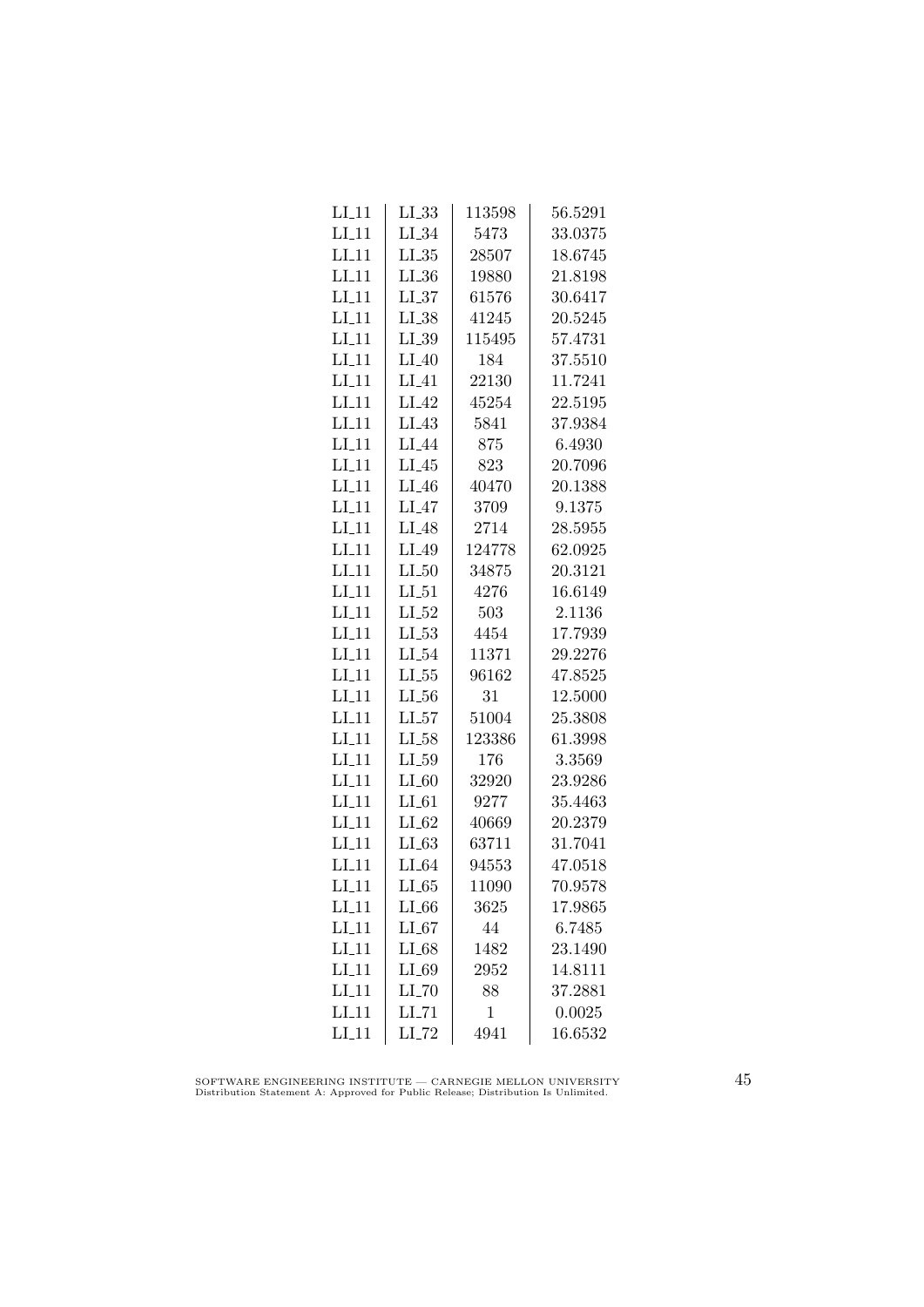| $LI_11$            | $LI$ <sub>-73</sub>  | 13995  | 6.9642  |
|--------------------|----------------------|--------|---------|
| $LI-11$            | $LI$ <sub>-74</sub>  | 724    | 14.2660 |
| $LI-11$            | $LL-75$              | 163    | 11.2959 |
| LI11               | $LI$ <sub>-76</sub>  | 104289 | 51.8967 |
| $LI$ <sub>11</sub> | $LL$ <sub>77</sub>   | 185    | 9.7728  |
| $LI_11$            | $LI$ <sub>-78</sub>  | 119    | 15.3548 |
| $LI_11$            | LI_79                | 11267  | 27.6308 |
| $LI_11$            | $LI_80$              | 1157   | 50.5240 |
| $LI-11$            | $LI_81$              | 59379  | 29.5484 |
| $LI-11$            | $LI_82$              | 60076  | 29.8953 |
| $LI-11$            | LI_83                | 71840  | 35.7493 |
| LI <sub>11</sub>   | LI_84                | 61964  | 30.8348 |
| $LI_11$            | $LI_85$              | 20     | 1.9627  |
| $LI_11$            | $LI_86$              | 5766   | 38.6954 |
| $LI-11$            | $LI_87$              | 63540  | 31.6190 |
| $LI-11$            | $LI_88$              | 26056  | 27.4479 |
| $LI-11$            | LI_89                | 25610  | 13.1677 |
| $LI-11$            | $LI_0$               | 96     | 8.7751  |
| $LI-11$            | $LI_01$              | 16129  | 8.0262  |
| $LI_11$            | $LI_02$              | 5888   | 18.2636 |
| $LI_11$            | $LI_93$              | 65     | 25.2918 |
| $LI_11$            | $LI_0.94$            | 143556 | 71.4369 |
| $LI-11$            | $LI_05$              | 98     | 2.1107  |
| $LI-11$            | $LI_0$               | 59621  | 29.6688 |
| $LI-11$            | $LI_97$              | 6      | 0.0180  |
| $LI-11$            | $LI_98$              | 90     | 0.8545  |
| $LI_11$            | LI_99                | 34667  | 17.2511 |
| $LI_11$            | $LI_100$             | 245    | 19.5687 |
| $LI_11$            | $LI$ <sub>-101</sub> | 44555  | 22.1716 |
| $LI-11$            | LI <sub>-102</sub>   | 9613   | 12.1883 |
| $LI-11$            | LI <sub>-103</sub>   | 45625  | 22.7041 |
| LI.11              | LI <sub>-104</sub>   | 16967  | 17.6668 |
| $LI_11$            | $LI_105$             | 7617   | 22.3405 |
| $LI_11$            | LI <sub>-106</sub>   | 70445  | 35.0551 |
| $LI_11$            | LI_107               | 1601   | 15.0019 |
| $LI-11$            | $LI_108$             | 27792  | 14.4575 |
| $LI-11$            | LI <sub>-109</sub>   | 2741   | 17.4597 |
| LI11               | LI <sub>-110</sub>   | 674    | 37.2788 |
| $LI$ <sub>11</sub> | LI <sub>-111</sub>   | 197    | 47.9319 |
| $LI-11$            | $LI_112$             | 915    | 0.4553  |

SOFTWARE ENGINEERING INSTITUTE — CARNEGIE MELLON UNIVERSITY Distribution Statement A: Approved for Public Release; Distribution Is Unlimited.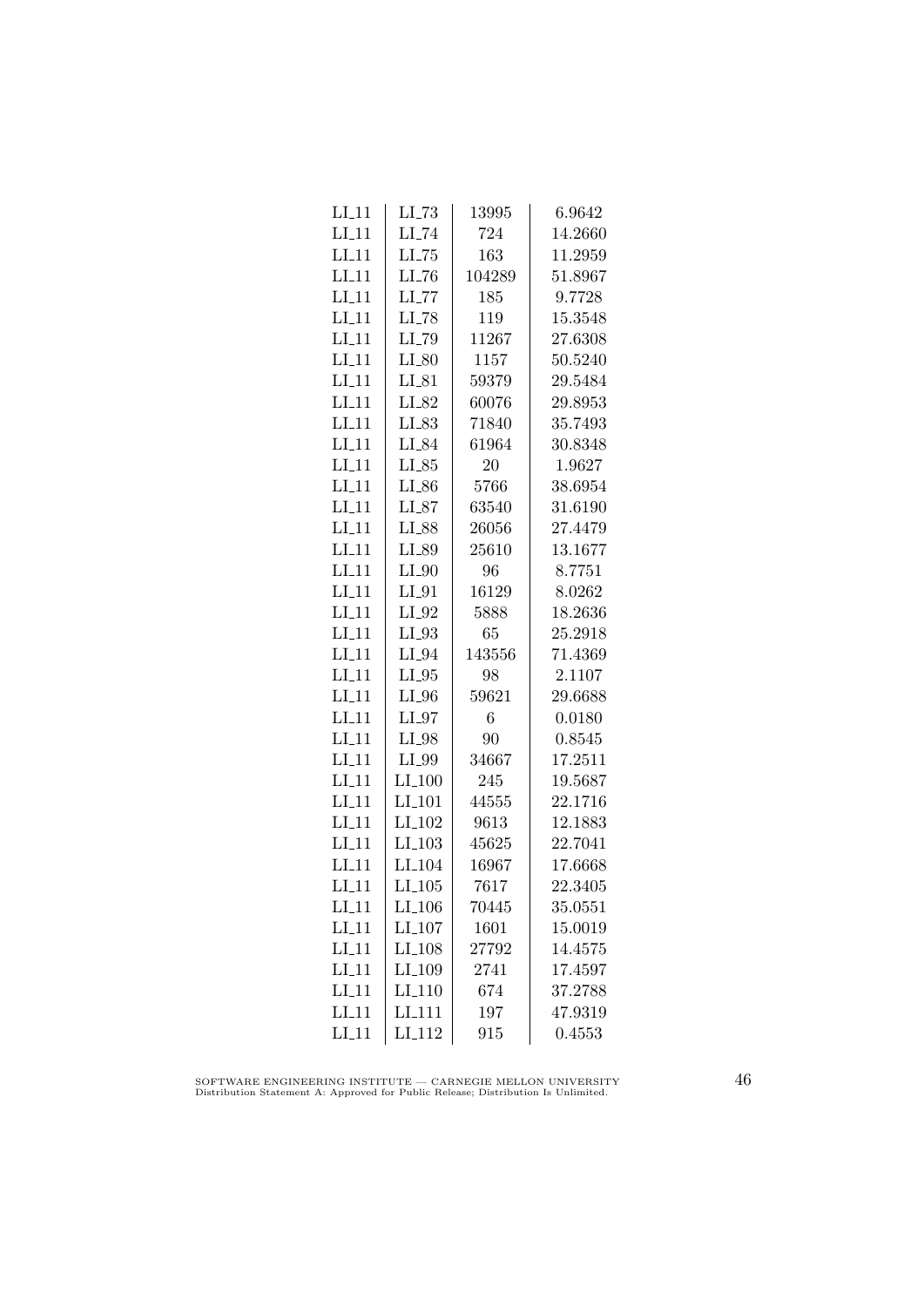| $LI_11$ | LI <sub>-113</sub> | 12501            | 12.2524 |
|---------|--------------------|------------------|---------|
| $LI_11$ | LI <sub>-114</sub> | $\overline{0}$   | 0.0000  |
| $LI-11$ | LI.115             | 28825            | 14.3440 |
| $LI-11$ | LI <sub>-116</sub> | 8956             | 11.7941 |
| $LI-11$ | LI <sub>117</sub>  | 9066             | 31.3063 |
| $LI_11$ | LI <sub>-118</sub> | 5                | 0.1458  |
| $LI_11$ | LI <sub>-119</sub> | 72               | 3.9889  |
| $LI_11$ | $LI_120$           | $\overline{0}$   | 0.0000  |
| $LI_11$ | LI <sub>-121</sub> | 32421            | 16.1335 |
| $LI-11$ | $LI_122$           | 57978            | 28.8512 |
| LI11    | LI <sub>-123</sub> | 11998            | 34.0311 |
| $LI-11$ | LI <sub>-124</sub> | 13               | 3.0303  |
| $LI_11$ | $LI_125$           | 2345             | 8.0756  |
| $LI_11$ | $LI_126$           | 6569             | 17.1959 |
| $LI_11$ | $LI_127$           | 105              | 1.3132  |
| $LI_11$ | LI <sub>-128</sub> | 410              | 20.8333 |
| $LI-11$ | LI <sub>-129</sub> | 20184            | 26.2751 |
| $LI-11$ | LI <sub>-130</sub> | 63689            | 31.6932 |
| $LI-11$ | $LI_131$           | 9                | 2.7108  |
| $LI_12$ | $LI-13$            | 537              | 7.8994  |
| $LI_12$ | $LI_14$            | 44               | 1.9097  |
| $LI-12$ | $LI_15$            | $\overline{5}$   | 0.2444  |
| $LI_12$ | $LI_16$            | 43               | 0.6325  |
| $LI-12$ | $LI-17$            | 21               | 0.3089  |
| $LI-12$ | $LI$ <sub>18</sub> | 1319             | 19.4028 |
| $LI_12$ | LI.19              | 42               | 0.6178  |
| $LI_12$ | $LI_20$            | $\boldsymbol{0}$ | 0.0000  |
| $LI_12$ | $LI_21$            | $\overline{6}$   | 0.0883  |
| $LI_12$ | $LI_22$            | 1439             | 21.1680 |
| $LI_12$ | $LI_23$            | $\overline{0}$   | 0.0000  |
| $LI-12$ | $LI_24$            | 294              | 4.3248  |
| $LI-12$ | $LI_25$            | 657              | 9.6646  |
| $LI_12$ | $LI_26$            | 1101             | 16.1959 |
| $LI_12$ | $LI_27$            | 267              | 3.9276  |
| $LI_12$ | $LI_28$            | 77               | 1.1327  |
| $LI_12$ | $LI_29$            | 27               | 0.3972  |
| $LI-12$ | $LL_{.30}$         | 47               | 0.6914  |
| $LI-12$ | $LI_31$            | 379              | 5.5752  |
| $LI_12$ | $LI_32$            | $\overline{0}$   | 0.0000  |
| $LI-12$ | $LL_{.33}$         | $\overline{4}$   | 0.0588  |
|         |                    |                  |         |

SOFTWARE ENGINEERING INSTITUTE — CARNEGIE MELLON UNIVERSITY Distribution Statement A: Approved for Public Release; Distribution Is Unlimited.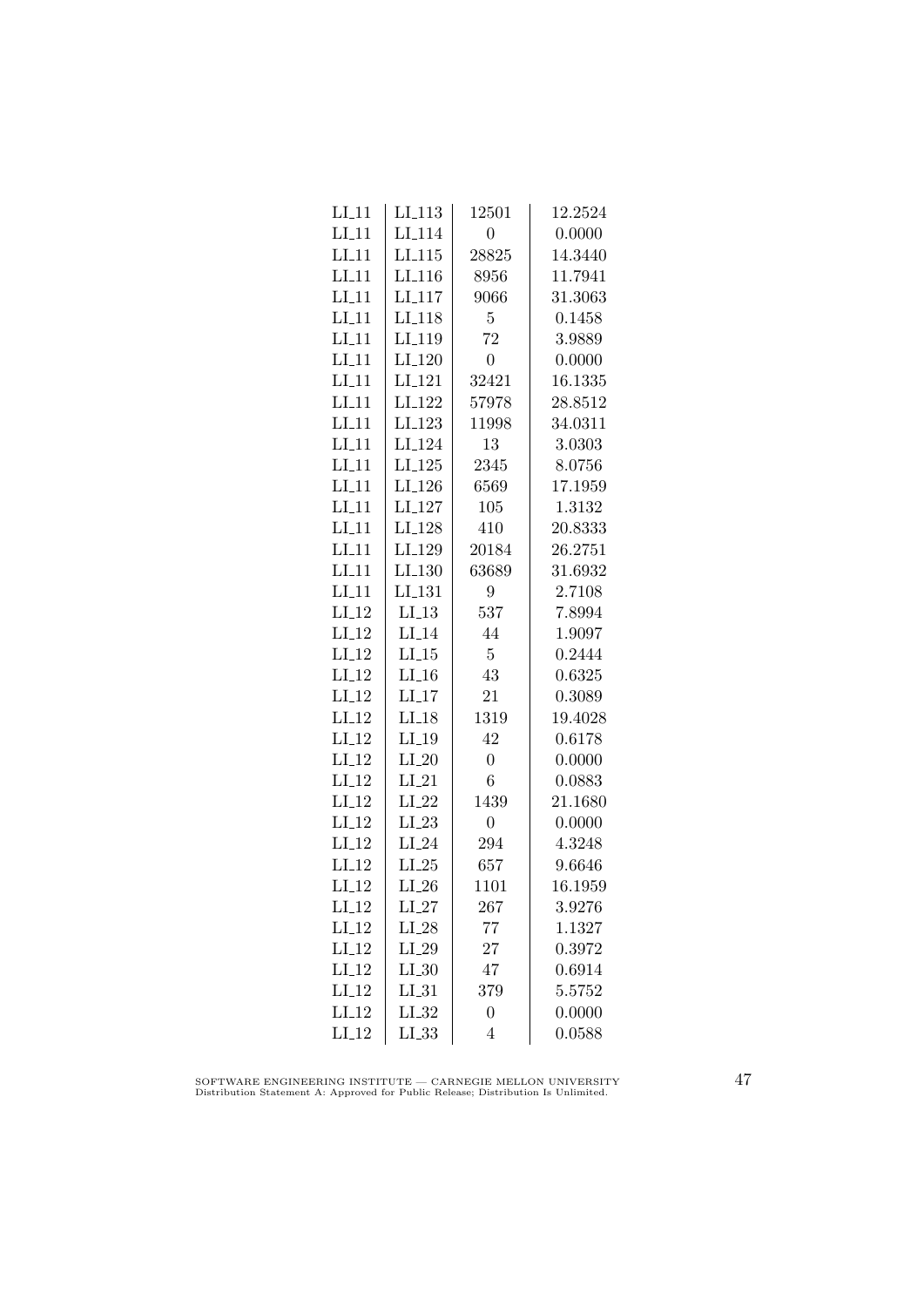| $LI_12$ | $LI_34$             | 105              | 1.5446  |
|---------|---------------------|------------------|---------|
| $LI_12$ | $LI_35$             | 23               | 0.3383  |
| $LI_12$ | $LI_36$             | 42               | 0.6178  |
| $LI-12$ | LL37                | 1099             | 16.1665 |
| $LI-12$ | $LI_38$             | 3                | 0.0441  |
| $LI_12$ | $LI_39$             | 1189             | 17.4904 |
| $LI_12$ | $LI_40$             | $\overline{2}$   | 0.4082  |
| $LI-12$ | $LI_41$             | 2854             | 41.9829 |
| $LI_12$ | $LI_42$             | $\overline{0}$   | 0.0000  |
| $LI-12$ | $LI_43$             | $\overline{5}$   | 0.0736  |
| $LI_12$ | LI_44               | 288              | 4.2365  |
| $LI-12$ | $LI_45$             | 15               | 0.3775  |
| $LI_12$ | $LI_46$             | $\overline{0}$   | 0.0000  |
| $LI_12$ | $LI_47$             | 48               | 0.7061  |
| $LI_12$ | $LI_48$             | 557              | 8.1936  |
| $LI_12$ | $LI_49$             | 3958             | 58.2230 |
| $LI-12$ | $LI_50$             | 628              | 9.2380  |
| $LI_12$ | $LI_51$             | 172              | 2.5302  |
| $LI-12$ | $LI_52$             | 635              | 9.3410  |
| $LI_12$ | $LL_{53}$           | 49               | 0.7208  |
| $LI_12$ | $LI_54$             | 243              | 3.5746  |
| $LI-12$ | $LL_{-55}$          | 1302             | 19.1527 |
| $LI-12$ | $LL_{.56}$          | $\overline{2}$   | 0.8065  |
| $LI-12$ | LL57                | 450              | 6.6196  |
| $LI-12$ | $LI_58$             | 195              | 2.8685  |
| $LI_12$ | $LL_{.59}$          | $\overline{0}$   | 0.0000  |
| $LI_12$ | $LI_60$             | 85               | 1.2504  |
| $LI_12$ | $LI_61$             | 465              | 6.8402  |
| $LI_12$ | $LI_62$             | $\overline{0}$   | 0.0000  |
| $LI-12$ | $LL-63$             | $\overline{2}$   | 0.0294  |
| $LI-12$ | $LI_64$             | 125              | 1.8388  |
| $LI-12$ | LL65                | 7                | 0.1030  |
| $LI_12$ | LL66                | 270              | 3.9718  |
| $LI_12$ | $LI_67$             | $\boldsymbol{0}$ | 0.0000  |
| $LI_12$ | $LI_68$             | 15               | 0.2343  |
| $LI_12$ | $LI_69$             | $\overline{0}$   | 0.0000  |
| $LI_12$ | $LI$ <sub>-70</sub> | $\overline{0}$   | 0.0000  |
| $LI-12$ | $LI$ <sub>-71</sub> | $\overline{0}$   | 0.0000  |
| $LI_12$ | $LI$ <sub>-72</sub> | 3                | 0.0441  |
| $LI_12$ | $LL-73$             | $\overline{0}$   | 0.0000  |
|         |                     |                  |         |

SOFTWARE ENGINEERING INSTITUTE — CARNEGIE MELLON UNIVERSITY Distribution Statement A: Approved for Public Release; Distribution Is Unlimited.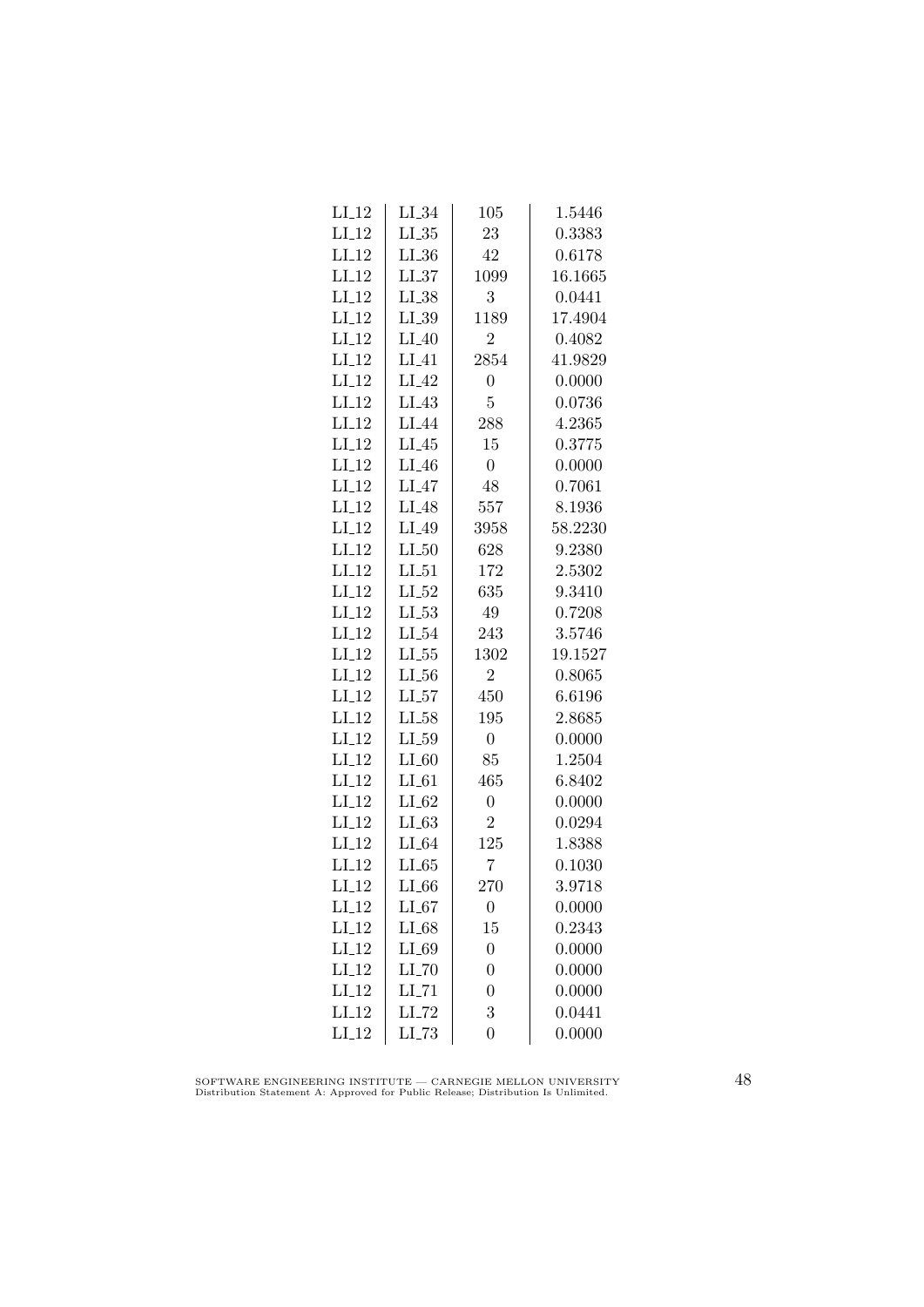| $LI_12$ | $LI$ <sub>-74</sub> | $\mathbf 1$    | 0.0197  |
|---------|---------------------|----------------|---------|
| $LI_12$ | $LI$ <sub>-75</sub> | $\overline{0}$ | 0.0000  |
| $LI-12$ | $LI$ <sub>-76</sub> | 116            | 1.7064  |
| $LI-12$ | LL77                | 95             | 5.0185  |
| $LI_12$ | LI_78               | 3              | 0.3871  |
| $LI_12$ | LI_79               | 252            | 3.7070  |
| $LI_12$ | $LI_80$             | $\overline{1}$ | 0.0437  |
| $LI_12$ | $LI_81$             | 21             | 0.3089  |
| $LI-12$ | $LI_82$             | 94             | 1.3828  |
| $LI-12$ | $LI_83$             | 1764           | 25.9488 |
| $LI-12$ | LI_84               | 1090           | 16.0341 |
| $LI-12$ | $LI_85$             | 20             | 1.9627  |
| $LI_12$ | $LI_86$             | $\overline{0}$ | 0.0000  |
| $LI_12$ | $LI_87$             | $\overline{2}$ | 0.0294  |
| $LI_12$ | $LI_88$             | 24             | 0.3530  |
| $LI_12$ | LI_89               | 1319           | 19.4028 |
| $LI-12$ | $LI_0$              | $\overline{2}$ | 0.1828  |
| $LI-12$ | $LI_01$             | 699            | 10.2824 |
| $LI_12$ | $LI_02$             | $\overline{2}$ | 0.0294  |
| $LI_12$ | $LI_93$             | $\overline{0}$ | 0.0000  |
| $LI_12$ | $LI_04$             | 775            | 11.4004 |
| $LI_12$ | $LI_05$             | 40             | 0.8615  |
| $LI-12$ | $LI_0$              | 2447           | 35.9959 |
| $LI-12$ | $LI_97$             | $\overline{0}$ | 0.0000  |
| $LI-12$ | $LI_98$             | $\overline{0}$ | 0.0000  |
| $LI-12$ | LI_99               | 1823           | 26.8167 |
| $LI_12$ | $LI_100$            | $\overline{0}$ | 0.0000  |
| $LI_12$ | $LI_101$            | 52             | 0.7649  |
| $LI_12$ | LI <sub>-102</sub>  | 12             | 0.1765  |
| $LI-12$ | LI <sub>-103</sub>  | 294            | 4.3248  |
| $LI_12$ | LI <sub>-104</sub>  | 339            | 4.9868  |
| $LI-12$ | LL105               | $\overline{2}$ | 0.0294  |
| $LI-12$ | LI <sub>-106</sub>  | 3458           | 50.8679 |
| $LI_12$ | LI <sub>-107</sub>  | 524            | 7.7081  |
| $LI_12$ | LI <sub>-108</sub>  | 1              | 0.0147  |
| $LI_12$ | LI <sub>-109</sub>  | 228            | 3.3539  |
| $LI-12$ | LI <sub>-110</sub>  | $\overline{0}$ | 0.0000  |
| $LI-12$ | LI <sub>-111</sub>  | $\overline{0}$ | 0.0000  |
| $LI-12$ | LI <sub>-112</sub>  | $\overline{0}$ | 0.0000  |
| $LI_12$ | LI <sub>113</sub>   | $\overline{0}$ | 0.0000  |

SOFTWARE ENGINEERING INSTITUTE — CARNEGIE MELLON UNIVERSITY Distribution Statement A: Approved for Public Release; Distribution Is Unlimited.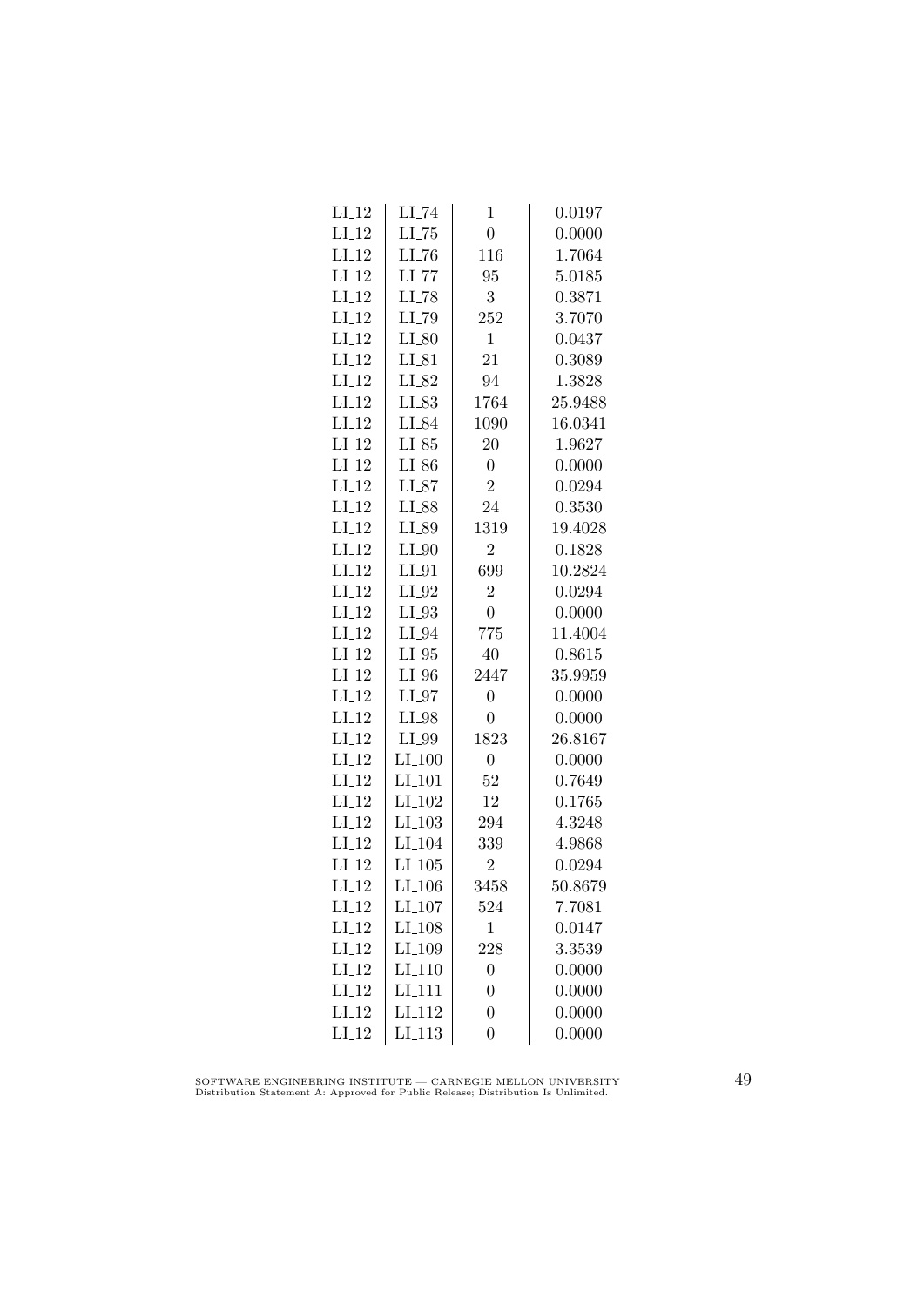| LI <sub>-114</sub> | 0                                 | 0.0000  |
|--------------------|-----------------------------------|---------|
| LI <sub>-115</sub> | 2261                              | 33.2598 |
| LI <sub>-116</sub> | $\overline{0}$                    | 0.0000  |
| LI <sub>117</sub>  | 3                                 | 0.0441  |
| LI <sub>-118</sub> | $\overline{0}$                    | 0.0000  |
| LI <sub>-119</sub> | 27                                | 1.4958  |
| LI <sub>-120</sub> | $\overline{0}$                    | 0.0000  |
| LI <sub>-121</sub> | $\overline{0}$                    | 0.0000  |
| LI <sub>-122</sub> | 2420                              | 35.5987 |
| LI <sub>-123</sub> | $\boldsymbol{0}$                  | 0.0000  |
| LI <sub>-124</sub> | 10                                | 2.3310  |
| LI <sub>-125</sub> | 109                               | 1.6034  |
| LI <sub>-126</sub> | $\overline{0}$                    | 0.0000  |
| $LI_127$           | 53                                | 0.7796  |
| LI <sub>-128</sub> | $\overline{0}$                    | 0.0000  |
| LI <sub>-129</sub> | 31                                | 0.4560  |
| LI <sub>-130</sub> | $\overline{2}$                    | 0.0294  |
| LI <sub>-131</sub> | $\overline{5}$                    | 1.5060  |
| $LI_14$            | 647                               | 28.0816 |
| $LI_15$            | 16                                | 0.7820  |
| $LI_16$            | 53                                | 0.4047  |
|                    | 58                                | 0.4429  |
| $LI-18$            | 1073                              | 8.1933  |
| $LI-19$            | 696                               | 5.3146  |
| $LI_20$            | $\boldsymbol{0}$                  | 0.0000  |
| $LI_21$            | 52                                | 0.3971  |
| $LI_22$            | 1189                              | 9.0791  |
| $LI_23$            | 44                                | 1.3802  |
| $LI_24$            | 219                               | 1.6723  |
| $LI_25$            | 5290                              | 40.3940 |
| $LI_26$            | 873                               | 6.6662  |
| $LI_27$            | 607                               | 4.6350  |
| $LI_28$            | 371                               | 2.8329  |
| $LI_29$            | 194                               | 1.4814  |
| $LI_30$            | 55                                | 0.4200  |
| $LI_31$            | 1438                              | 10.9805 |
| $LI_32$            | $\overline{0}$                    | 0.0000  |
| $LL_{.33}$         | 118                               | 0.9010  |
| $LI_34$            | 242                               | 1.8479  |
|                    | 54                                | 0.4123  |
|                    | $LI$ <sub>-17</sub><br>$LL_{.35}$ |         |

SOFTWARE ENGINEERING INSTITUTE — CARNEGIE MELLON UNIVERSITY Distribution Statement A: Approved for Public Release; Distribution Is Unlimited.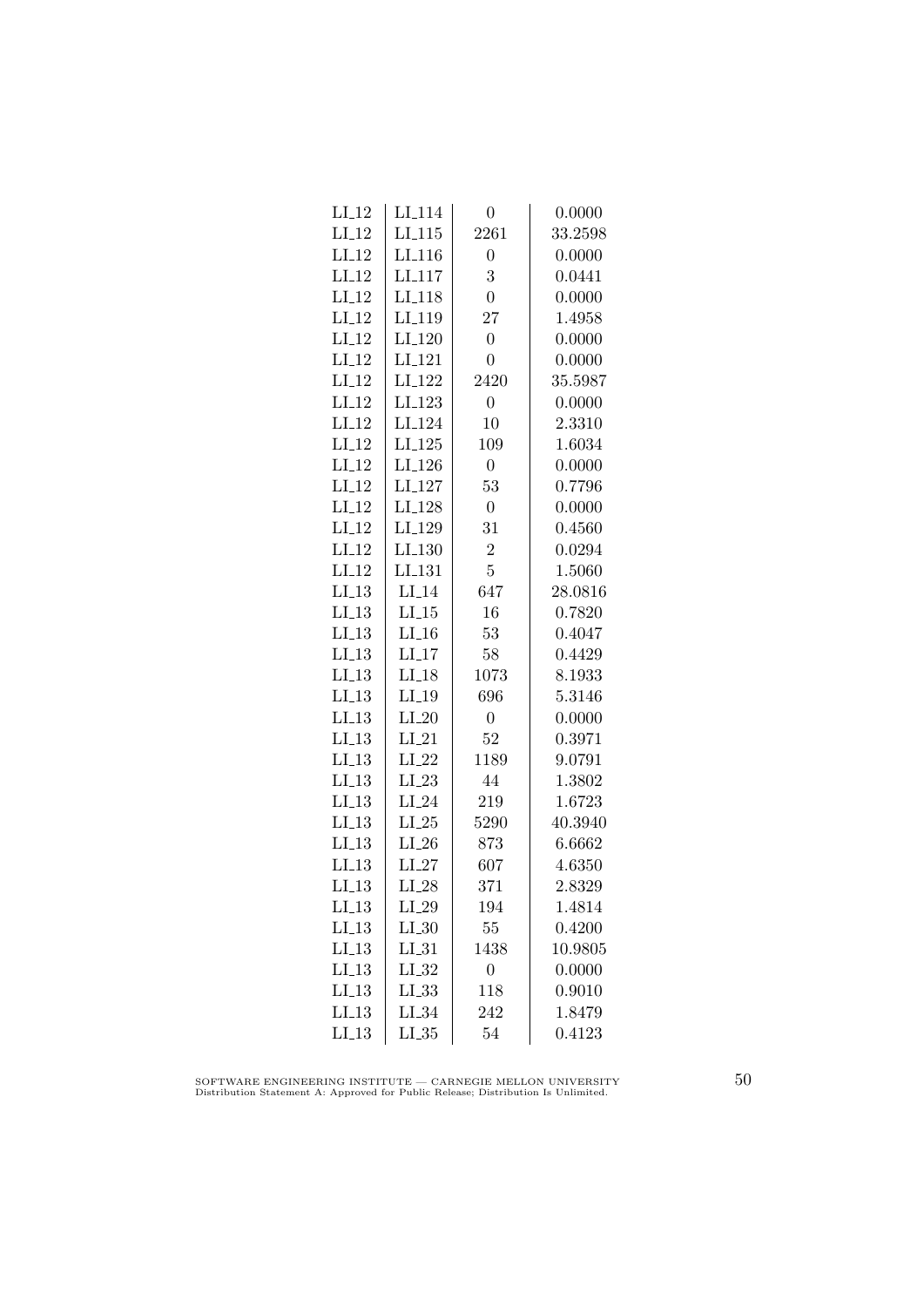| $LI_13$ | $LI_36$             | 787            | 6.0095  |
|---------|---------------------|----------------|---------|
| $LI_13$ | $LL_{.37}$          | 850            | 6.4905  |
| LL13    | $LI_38$             | 13             | 0.0993  |
| LL13    | $LI_39$             | 1650           | 12.5993 |
| LL13    | $LI_40$             | 106            | 21.6327 |
| $LI_13$ | $LI_41$             | 9643           | 73.6332 |
| $LI_13$ | $LI_42$             | 8              | 0.0611  |
| $LI_13$ | $LI_43$             | 250            | 1.9090  |
| LL13    | $LI_44$             | 2064           | 15.7605 |
| $LI_13$ | $LI_45$             | 642            | 16.1550 |
| LL13    | $LI_46$             | $\overline{0}$ | 0.0000  |
| LL13    | $LI_47$             | 1325           | 10.1176 |
| $LI_13$ | $LI_48$             | 1555           | 16.3839 |
| $LI_13$ | $LI_49$             | 12130          | 92.6237 |
| $LI_13$ | $LI_50$             | 1128           | 8.6133  |
| LL13    | $LI_51$             | 1618           | 12.3549 |
| LL13    | $LI_52$             | 4166           | 31.8112 |
| LL13    | $LI_53$             | 1460           | 11.1484 |
| $LI_13$ | $LI_54$             | 532            | 4.0623  |
| $LI_13$ | $LL_{.55}$          | 274            | 2.0922  |
| $LI_13$ | $LL_{.56}$          | 61             | 24.5968 |
| $LI_13$ | $LI_57$             | 84             | 0.6414  |
| LL13    | $LI_58$             | 5987           | 45.7162 |
| LL13    | $LL_{.59}$          | $\overline{0}$ | 0.0000  |
| LI.13   | $LI_60$             | 186            | 1.4203  |
| LL13    | $LI_61$             | 1344           | 10.2627 |
| $LI_13$ | $LI_62$             | $\overline{0}$ | 0.0000  |
| $LI_13$ | $LI_63$             | 5              | 0.0382  |
| $LI_13$ | $LI_64$             | 863            | 6.5898  |
| LL13    | $LL-65$             | 281            | 2.1457  |
| LL13    | LL66                | 1882           | 14.3708 |
| $LI_13$ | LL67                | $\overline{0}$ | 0.0000  |
| $LI-13$ | $LI_68$             | $\mathbf{1}$   | 0.0156  |
| $LI_13$ | LI_69               | 48             | 0.3665  |
| $LI_13$ | $LI$ <sub>-70</sub> | $\overline{0}$ | 0.0000  |
| $LI_13$ | $LI$ <sub>-71</sub> | $\mathbf{1}$   | 0.0076  |
| LI.13   | $LI$ <sub>-72</sub> | 104            | 0.7941  |
| LL13    | $LL-73$             | $\mathbf 1$    | 0.0076  |
| LI.13   | LI_74               | 526            | 10.3645 |
| LI.13   | $LI$ <sub>-75</sub> | 36             | 2.4948  |

SOFTWARE ENGINEERING INSTITUTE — CARNEGIE MELLON UNIVERSITY Distribution Statement A: Approved for Public Release; Distribution Is Unlimited.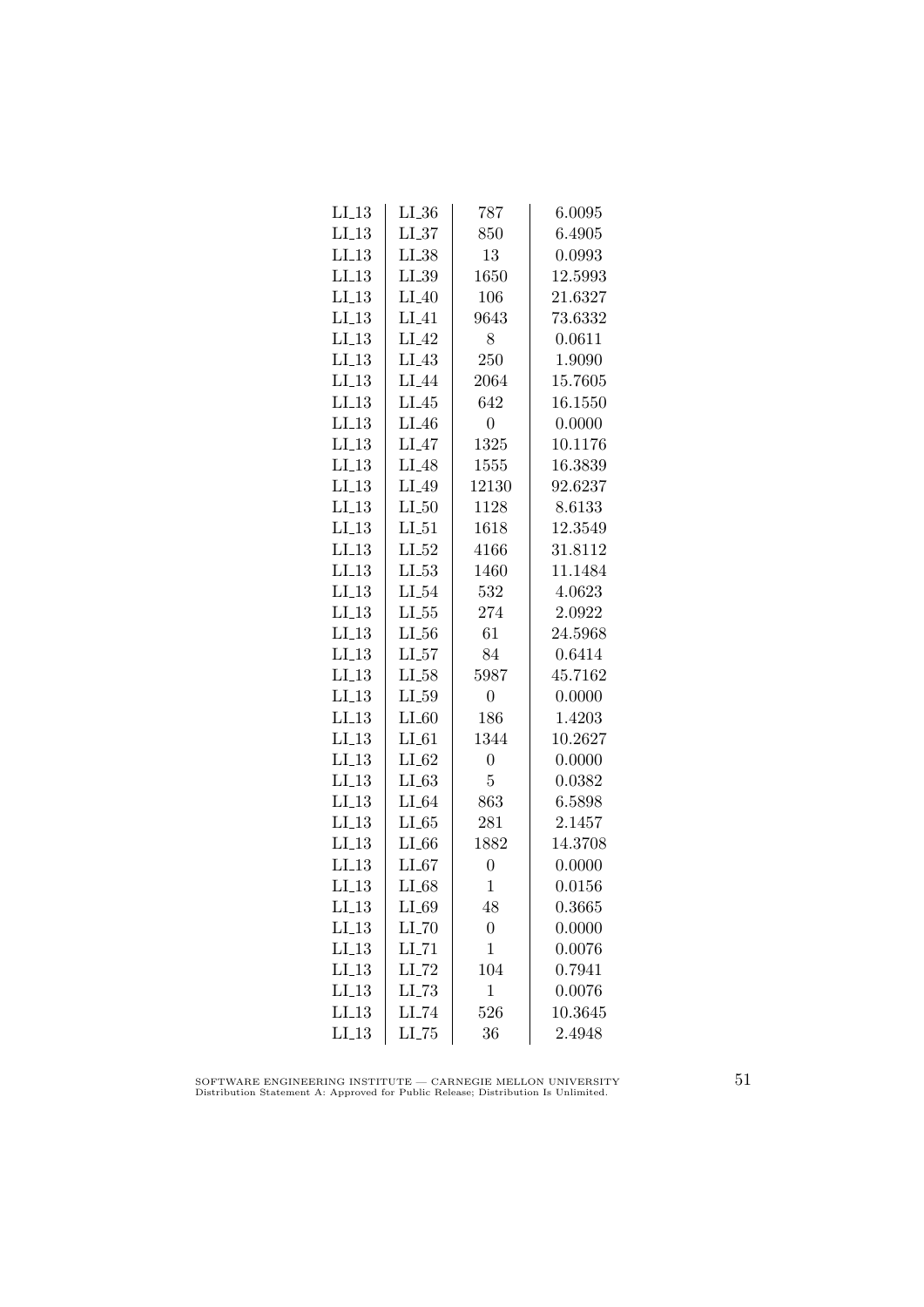| $LI_13$ | $LI$ <sub>-76</sub>  | 1018           | 7.7734  |
|---------|----------------------|----------------|---------|
| $LI_13$ | $LI$ <sub>-77</sub>  | 534            | 28.2092 |
| LL13    | $LI$ <sub>-78</sub>  | 112            | 14.4516 |
| LL13    | LI_79                | 1505           | 11.4921 |
| LL13    | $LI_80$              | $\overline{2}$ | 0.0873  |
| $LI_13$ | $LI_81$              | 3              | 0.0229  |
| $LI_13$ | LI_82                | 42             | 0.3207  |
| $LI_13$ | $LI_83$              | 8802           | 67.2114 |
| $LI_13$ | LI_84                | 859            | 6.5593  |
| LL13    | $LI_85$              | 276            | 27.0854 |
| LL13    | LI_86                | 5              | 0.0382  |
| LL13    | $LI_87$              | 7              | 0.0535  |
| $LI_13$ | LI_88                | 61             | 0.4658  |
| $LI_13$ | LI_89                | 7272           | 55.5284 |
| $LI_13$ | $LI_0$               | 393            | 35.9232 |
| LL13    | $LI_01$              | 4976           | 37.9963 |
| LL13    | $LI_02$              | 5              | 0.0382  |
| LI.13   | $LI_93$              | $\overline{0}$ | 0.0000  |
| $LI_13$ | $LI_04$              | 285            | 2.1762  |
| $LI_13$ | $LI_05$              | 1000           | 21.5378 |
| $LI_13$ | $LI_0$               | 6302           | 48.1216 |
| $LI_13$ | $LI_97$              | $\overline{2}$ | 0.0153  |
| LL13    | $LI_98$              | $\overline{0}$ | 0.0000  |
| LL13    | LI_99                | 977            | 7.4603  |
| $LI-13$ | $LI_100$             | $\overline{0}$ | 0.0000  |
| LI.13   | LI <sub>-101</sub>   | 1003           | 7.6588  |
| $LI_13$ | LI <sub>-102</sub>   | 434            | 3.3140  |
| $LI_13$ | $LI_103$             | 602            | 4.5968  |
| $LI_13$ | LI <sub>-104</sub>   | 2254           | 17.2114 |
| LL13    | $LI$ <sub>-105</sub> | 65             | 0.4963  |
| LL13    | LI <sub>-106</sub>   | 11396          | 87.0189 |
| $LI_13$ | LI <sub>-107</sub>   | 739            | 6.9247  |
| $LI-13$ | LI <sub>-108</sub>   | 28             | 0.2138  |
| $LI_13$ | LI <sub>-109</sub>   | 1139           | 8.6973  |
| $LI_13$ | LI <sub>-110</sub>   | $\mathbf{1}$   | 0.0553  |
| $LI_13$ | LI <sub>-111</sub>   | $\mathbf 1$    | 0.2433  |
| $LI_13$ | LI <sub>-112</sub>   | $\overline{0}$ | 0.0000  |
| LI13    | LI <sub>-113</sub>   | 1              | 0.0076  |
| $LI_13$ | LI <sub>114</sub>    | $\overline{0}$ | 0.0000  |
| $LI_13$ | LI.115               | 9709           | 74.1371 |

SOFTWARE ENGINEERING INSTITUTE — CARNEGIE MELLON UNIVERSITY Distribution Statement A: Approved for Public Release; Distribution Is Unlimited.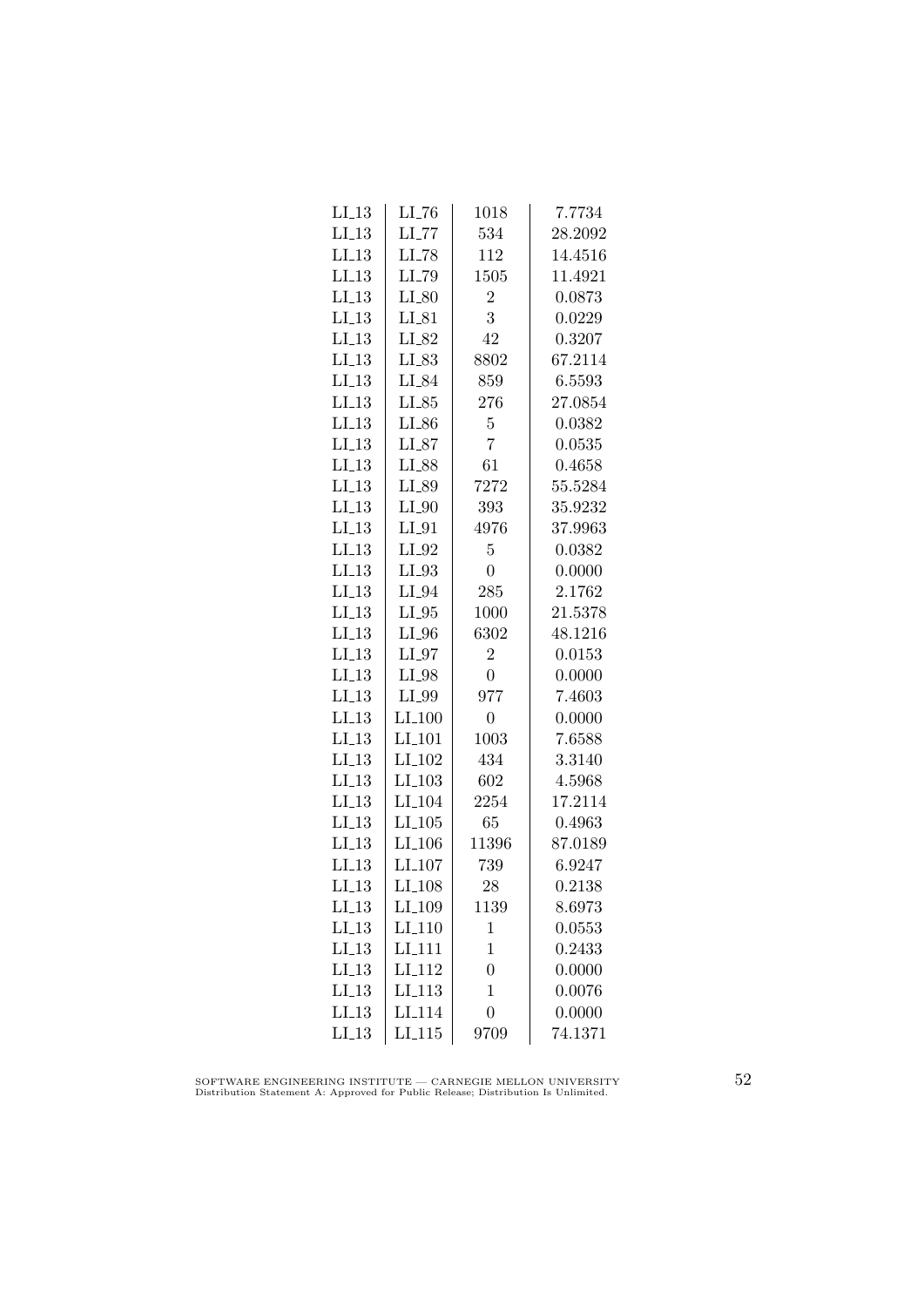| $LI_13$ | $LI_116$           | 4              | 0.0305  |
|---------|--------------------|----------------|---------|
| LL13    | LI <sub>-117</sub> | 62             | 0.4734  |
| LL13    | LI <sub>-118</sub> | $\overline{0}$ | 0.0000  |
| LL13    | LI <sub>-119</sub> | 617            | 34.1828 |
| $LI_13$ | LI <sub>-120</sub> | $\overline{0}$ | 0.0000  |
| $LI_13$ | LI <sub>-121</sub> | $\overline{0}$ | 0.0000  |
| $LI_13$ | LI <sub>-122</sub> | 7442           | 56.8265 |
| $LI_13$ | LI <sub>-123</sub> | 14             | 0.1069  |
| $LI_13$ | LI <sub>-124</sub> | 316            | 73.6597 |
| $LI_13$ | $LI_125$           | 994            | 7.5901  |
| LI.13   | LI <sub>-126</sub> | 290            | 2.2144  |
| LL13    | LI <sub>-127</sub> | 1109           | 13.8694 |
| LL13    | LI <sub>-128</sub> | $\overline{0}$ | 0.0000  |
| $LI_13$ | LI <sub>-129</sub> | 236            | 1.8021  |
| $LI_13$ | $LI_130$           | 6              | 0.0458  |
| LL13    | LI <sub>-131</sub> | 21             | 6.3253  |
| $LI_14$ | $LI_15$            | 159            | 7.7713  |
| $LI-14$ | $LI_16$            | 378            | 16.4062 |
| $LI_14$ | $LI-17$            | 782            | 33.9410 |
| $LI_14$ | $LI_18$            | 162            | 7.0312  |
| $LI_14$ | $LI_19$            | 1014           | 44.0104 |
| $LI_14$ | $LI_20$            | $\overline{0}$ | 0.0000  |
| $LI_14$ | $LI_21$            | 5              | 0.2170  |
| $LI-14$ | $LI_22$            | 1310           | 56.8576 |
| $LI_14$ | $LI_23$            | 233            | 10.1128 |
| $LI_14$ | $LI_24$            | 608            | 26.3889 |
| $LI_14$ | $LI_25$            | 1257           | 54.5573 |
| $LI_14$ | $LI_26$            | 748            | 32.4653 |
| $LI_14$ | $LI_27$            | 769            | 33.3767 |
| $LI_14$ | $LI_28$            | 731            | 31.7274 |
| $LI_14$ | $LI_29$            | 304            | 13.1944 |
| $LI_14$ | $LI_30$            | 398            | 17.2743 |
| $LI-14$ | $LI_31$            | 1461           | 63.4115 |
| $LI_14$ | $LI_32$            | 0              | 0.0000  |
| $LI_14$ | $LL_{.33}$         | 874            | 37.9340 |
| $LI_14$ | $LI_34$            | 406            | 17.6215 |
| $LI_14$ | $LL_{.35}$         | 796            | 34.5486 |
| $LI_14$ | $LI_36$            | 1042           | 45.2257 |
| $LI_14$ | LL37               | 738            | 32.0312 |
| $LI_14$ | $LI_38$            | 793            | 34.4184 |

SOFTWARE ENGINEERING INSTITUTE — CARNEGIE MELLON UNIVERSITY Distribution Statement A: Approved for Public Release; Distribution Is Unlimited.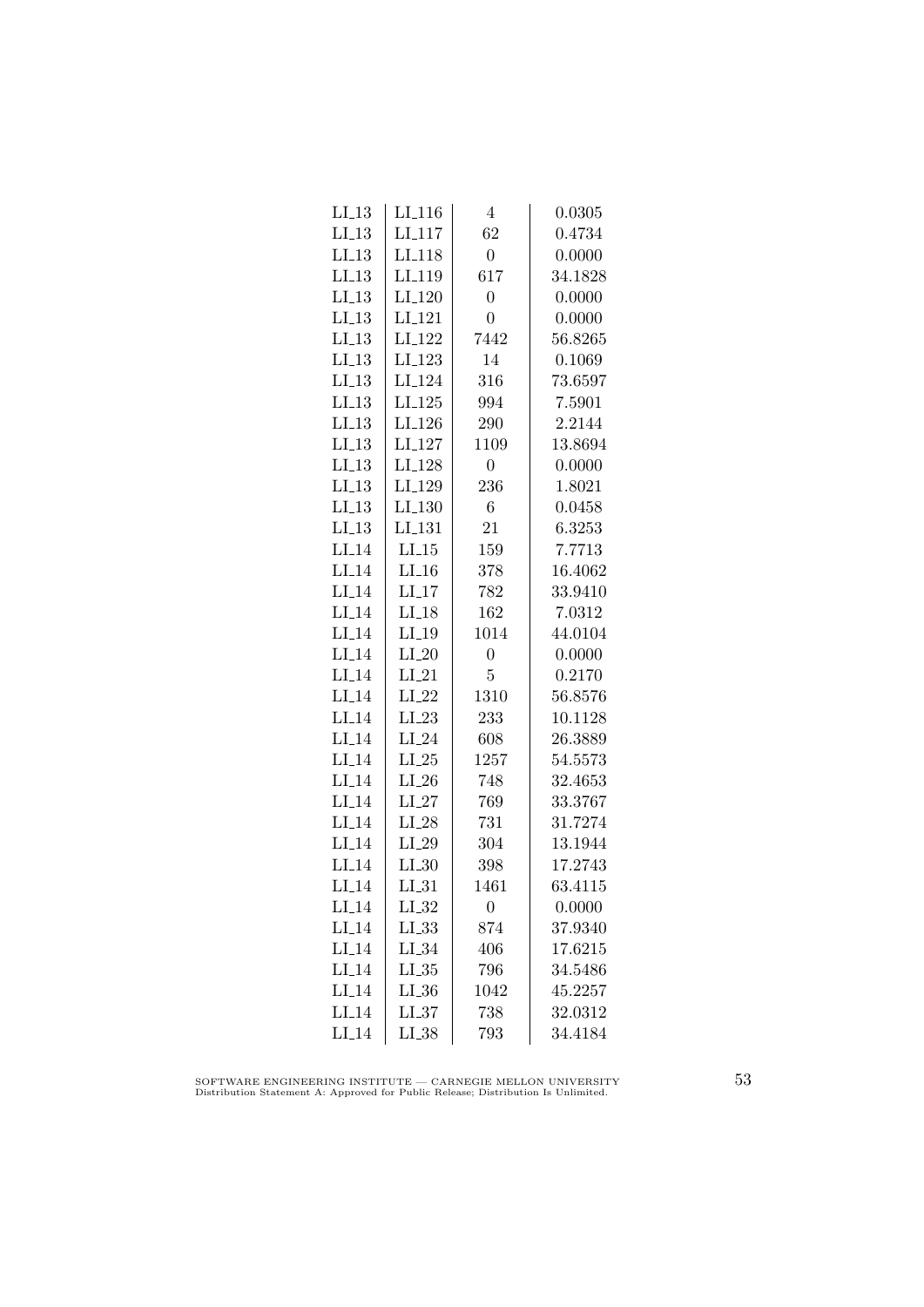| $LI_14$ | $LI_39$             | 1305           | 56.6406 |
|---------|---------------------|----------------|---------|
| $LI_14$ | $LI_40$             | 55             | 11.2245 |
| $LI_14$ | $LI_41$             | 1700           | 73.7847 |
| $LI-14$ | LI <sub>-42</sub>   | 514            | 22.3090 |
| $LI_14$ | LI.43               | 379            | 16.4497 |
| $LI_14$ | LI_44               | 674            | 29.2535 |
| $LI_14$ | $LI_45$             | 155            | 6.7274  |
| $LI_14$ | $LI_46$             | 600            | 26.0417 |
| $LI_14$ | $LI_47$             | 528            | 22.9167 |
| $LI_14$ | $LI_48$             | 544            | 23.6111 |
| $LI_14$ | LI_49               | 2104           | 91.3194 |
| $LI_14$ | LL50                | 687            | 29.8177 |
| $LI_14$ | $LI_51$             | 578            | 25.0868 |
| $LI_14$ | $LI_52$             | 659            | 28.6024 |
| $LI_14$ | $LL-53$             | 479            | 20.7899 |
| $LI_14$ | $LI_54$             | 483            | 20.9635 |
| $LI-14$ | $LL_{.55}$          | 1053           | 45.7031 |
| $LI_14$ | $LL_{.56}$          | 14             | 5.6452  |
| $LI_14$ | LL57                | 927            | 40.2344 |
| $LI_14$ | $LI_58$             | 1983           | 86.0677 |
| $LI_14$ | $LI_59$             | 0              | 0.0000  |
| $LI_14$ | $LI_60$             | 853            | 37.0226 |
| $LI_14$ | $LI_61$             | 868            | 37.6736 |
| $LI-14$ | $LI_62$             | 605            | 26.2587 |
| $LI_14$ | $LI_63$             | 780            | 33.8542 |
| $LI_14$ | $LI_64$             | 1205           | 52.3003 |
| $LI_14$ | LL 65               | 272            | 11.8056 |
| $LI_14$ | $LI_66$             | 671            | 29.1233 |
| $LI_14$ | $LI_67$             | 11             | 1.6871  |
| $LI_14$ | $LI_68$             | 224            | 9.7222  |
| $LI_14$ | $LI_69$             | 172            | 7.4653  |
| $LI_14$ | LL70                | $\overline{0}$ | 0.0000  |
| $LI-14$ | $LI$ <sub>-71</sub> | $\overline{0}$ | 0.0000  |
| $LI_14$ | $LI$ <sub>-72</sub> | 91             | 3.9497  |
| $LI_14$ | $LL-73$             | 605            | 26.2587 |
| $LI_14$ | $LI$ <sub>-74</sub> | 256            | 11.1111 |
| $LI_14$ | $LI$ <sub>-75</sub> | 14             | 0.9702  |
| $LI-14$ | LL76                | 1204           | 52.2569 |
| $LI_14$ | LL77                | 120            | 6.3391  |
| $LI_14$ | $LL-78$             | 44             | 5.6774  |
|         |                     |                |         |

SOFTWARE ENGINEERING INSTITUTE — CARNEGIE MELLON UNIVERSITY Distribution Statement A: Approved for Public Release; Distribution Is Unlimited.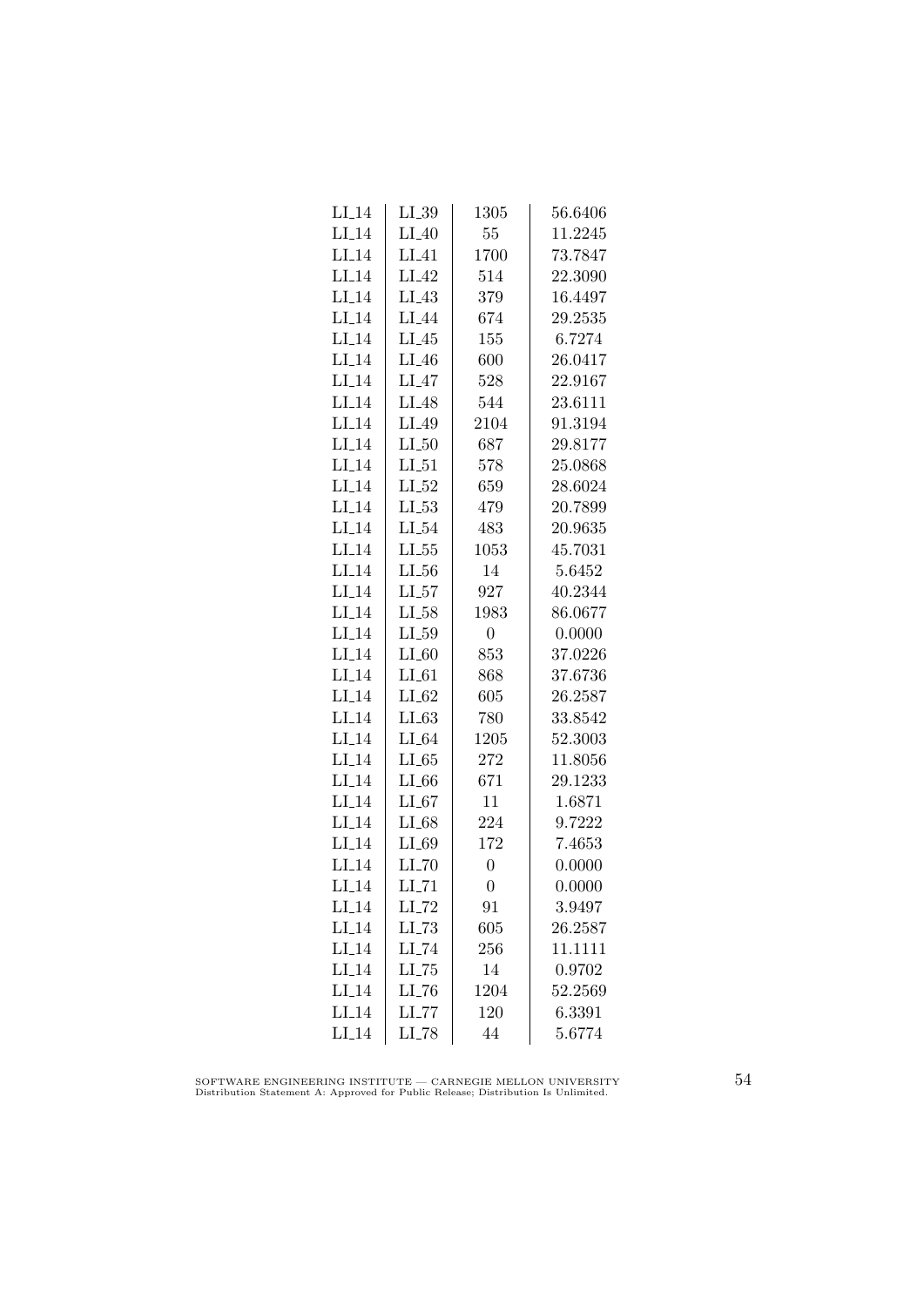| LI <sub>-</sub> 14 | LI_79               | 923              | 40.0608 |
|--------------------|---------------------|------------------|---------|
| $LI_14$            | $LI_{-}80$          | 216              | 9.4323  |
| $LI_14$            | $LI_81$             | 705              | 30.5990 |
| $LI-14$            | LI_82               | 979              | 42.4913 |
| $LI_14$            | LI_83               | 1881             | 81.6406 |
| $LI_14$            | LI_84               | 745              | 32.3351 |
| $LI_14$            | $LI_85$             | 40               | 3.9254  |
| $LI_14$            | $LI_{-86}$          | 314              | 13.6285 |
| $LI_14$            | $LI_87$             | 786              | 34.1146 |
| $LI_14$            | LI_88               | 694              | 30.1215 |
| $LI-14$            | LI_89               | 1839             | 79.8177 |
| $LI_14$            | $LI_0$              | 51               | 4.6618  |
| $LI_14$            | $LI_01$             | 1091             | 47.3524 |
| $LI_14$            | $LI_02$             | 121              | 5.2517  |
| $LI_14$            | $LI_033$            | $\overline{0}$   | 0.0000  |
| $LI_14$            | $LI_04$             | 1273             | 55.2517 |
| $LI_14$            | $LI_05$             | 32               | 1.3889  |
| $LI-14$            | $LI_0$              | 1955             | 84.8524 |
| $LI_14$            | $LI_97$             | $\overline{0}$   | 0.0000  |
| $LI_14$            | LI_98               | $\mathbf{1}$     | 0.0434  |
| $LI_14$            | LI_99               | 64               | 2.7778  |
| $LI_14$            | $LI_100$            | $\boldsymbol{0}$ | 0.0000  |
| $LI_14$            | LI <sub>-101</sub>  | 1173             | 50.9115 |
| $LI-14$            | LI <sub>-102</sub>  | 178              | 7.7257  |
| $LI_14$            | $LI$ <sub>103</sub> | 736              | 31.9444 |
| $LI_14$            | LI <sub>-104</sub>  | 872              | 37.8472 |
| $LI_14$            | $LI_105$            | 771              | 33.4635 |
| $LI_14$            | $LI_106$            | 2021             | 87.7170 |
| $LI_14$            | $LI_107$            | 136              | 5.9028  |
| $LI_14$            | LI <sub>-108</sub>  | 648              | 28.1250 |
| $LI_14$            | LI_109              | 212              | 9.2014  |
| $LI_14$            | LI <sub>-110</sub>  | 15               | 0.8296  |
| $LI_14$            | LI <sub>-111</sub>  | 66               | 16.0584 |
| $LI_14$            | LI <sub>-112</sub>  | 15               | 0.6510  |
| $LI_14$            | $LI_113$            | 60               | 2.6042  |
| $LI_14$            | LI <sub>-114</sub>  | $\overline{0}$   | 0.0000  |
| $LI_14$            | LI.115              | 1911             | 82.9427 |
| $LI-14$            | LI <sub>-116</sub>  | 324              | 14.0625 |
| $LI-14$            | LI <sub>117</sub>   | 581              | 25.2170 |
| $LI_14$            | LI <sub>118</sub>   | $\overline{0}$   | 0.0000  |

SOFTWARE ENGINEERING INSTITUTE — CARNEGIE MELLON UNIVERSITY Distribution Statement A: Approved for Public Release; Distribution Is Unlimited.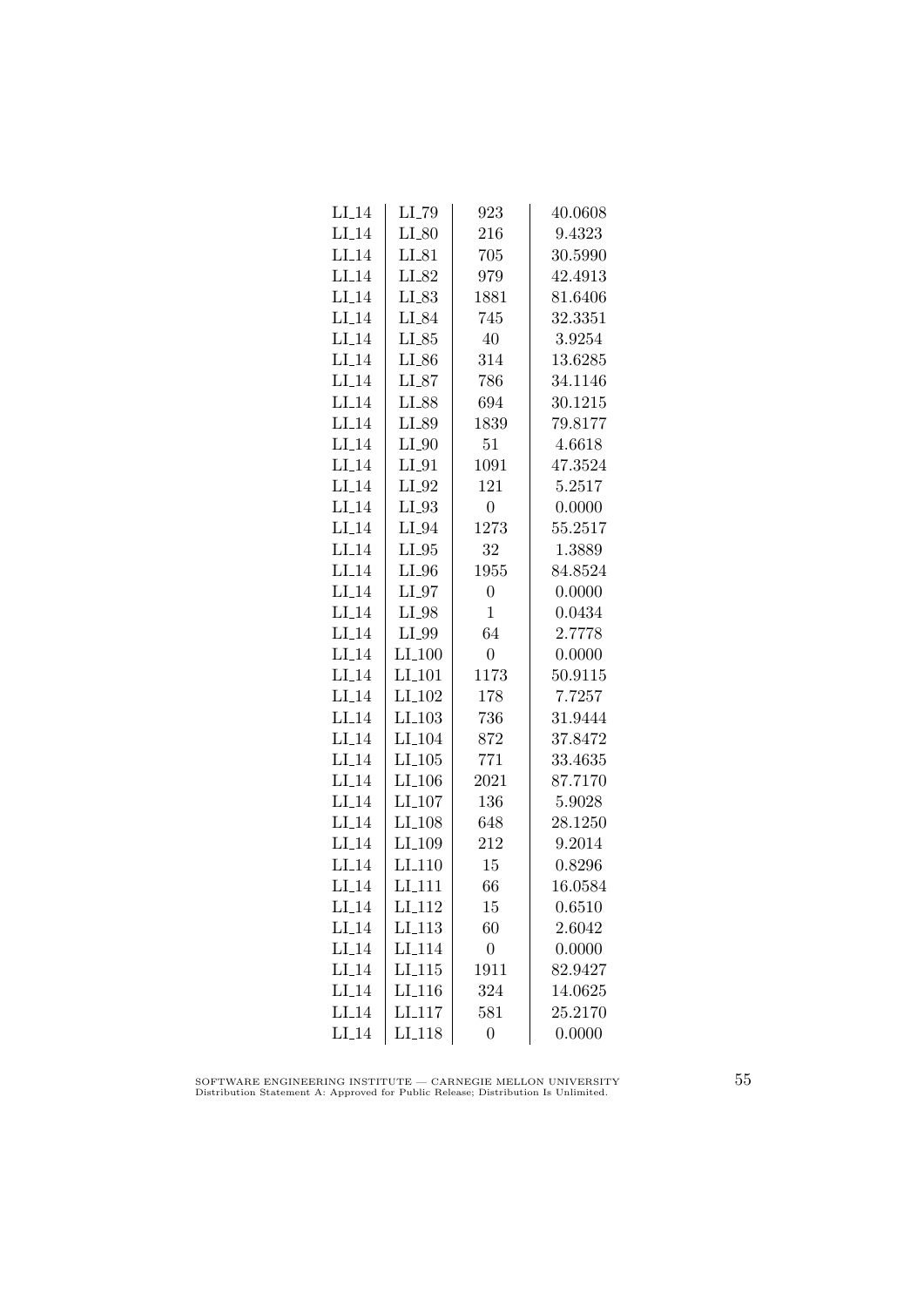| $LI_14$ | LI_119               | 367            | 20.3324 |
|---------|----------------------|----------------|---------|
| $LI_14$ | $LI_120$             | $\overline{0}$ | 0.0000  |
| $LI_14$ | $LI_121$             | 262            | 11.3715 |
| $LI-14$ | LI <sub>-122</sub>   | 1834           | 79.6007 |
| LI.14   | LI <sub>-123</sub>   | 334            | 14.4965 |
| $LI_14$ | $LI_124$             | 243            | 56.6434 |
| $LI_14$ | $LI_125$             | 386            | 16.7535 |
| $LI_14$ | LI <sub>-126</sub>   | 251            | 10.8941 |
| $LI_14$ | LI <sub>-127</sub>   | 32             | 1.3889  |
| $LI_14$ | LI <sub>-128</sub>   | 25             | 1.2703  |
| $LI_14$ | LI <sub>-129</sub>   | 832            | 36.1111 |
| $LI-14$ | LI <sub>-130</sub>   | 780            | 33.8542 |
| $LI_14$ | $LI$ <sub>-131</sub> | 12             | 3.6145  |
| $LI_15$ | $LI_16$              | 282            | 13.7830 |
| $LI_15$ | $LI_17$              | 613            | 29.9609 |
| $LI_15$ | $LI_18$              | 210            | 10.2639 |
| LL15    | $LI_19$              | 785            | 38.3675 |
| $LI_15$ | $LI_20$              | $\overline{0}$ | 0.0000  |
| $LI_15$ | $LI_21$              | 29             | 1.4174  |
| $LI_15$ | $LI_22$              | 991            | 48.4360 |
| $LI_15$ | $LI_23$              | 255            | 12.4633 |
| $LI_15$ | $LI_24$              | 448            | 21.8964 |
| $LI_15$ | $LI_25$              | 774            | 37.8299 |
| $LI-15$ | $LI_26$              | 529            | 25.8553 |
| $LI_15$ | $LI_27$              | 958            | 46.8231 |
| $LI_15$ | $\rm L L 28$         | 812            | 39.6872 |
| $LI_15$ | $LI_29$              | 305            | 14.9071 |
| $LI_15$ | $LI_30$              | 281            | 13.7341 |
| $LI_15$ | $LI_31$              | 829            | 40.5181 |
| $LI_15$ | $LL_{.32}$           | $\overline{0}$ | 0.0000  |
| LL15    | LL33                 | 901            | 44.0371 |
| LL15    | $LI_34$              | 177            | 8.6510  |
| $LI_15$ | $LL_{.35}$           | 596            | 29.1300 |
| $LI_15$ | $LL_{.36}$           | 628            | 30.6940 |
| $LI_15$ | LL37                 | 522            | 25.5132 |
| $LI_15$ | $LI_38$              | 1136           | 55.5230 |
| $LI_15$ | $LI_39$              | 976            | 47.7028 |
| $LI-15$ | $LI_40$              | 27             | 5.5102  |
| $LI_15$ | LI.41                | 706            | 34.5064 |
| $LI_15$ | $LI_42$              | 557            | 27.2239 |
|         |                      |                |         |

SOFTWARE ENGINEERING INSTITUTE — CARNEGIE MELLON UNIVERSITY Distribution Statement A: Approved for Public Release; Distribution Is Unlimited.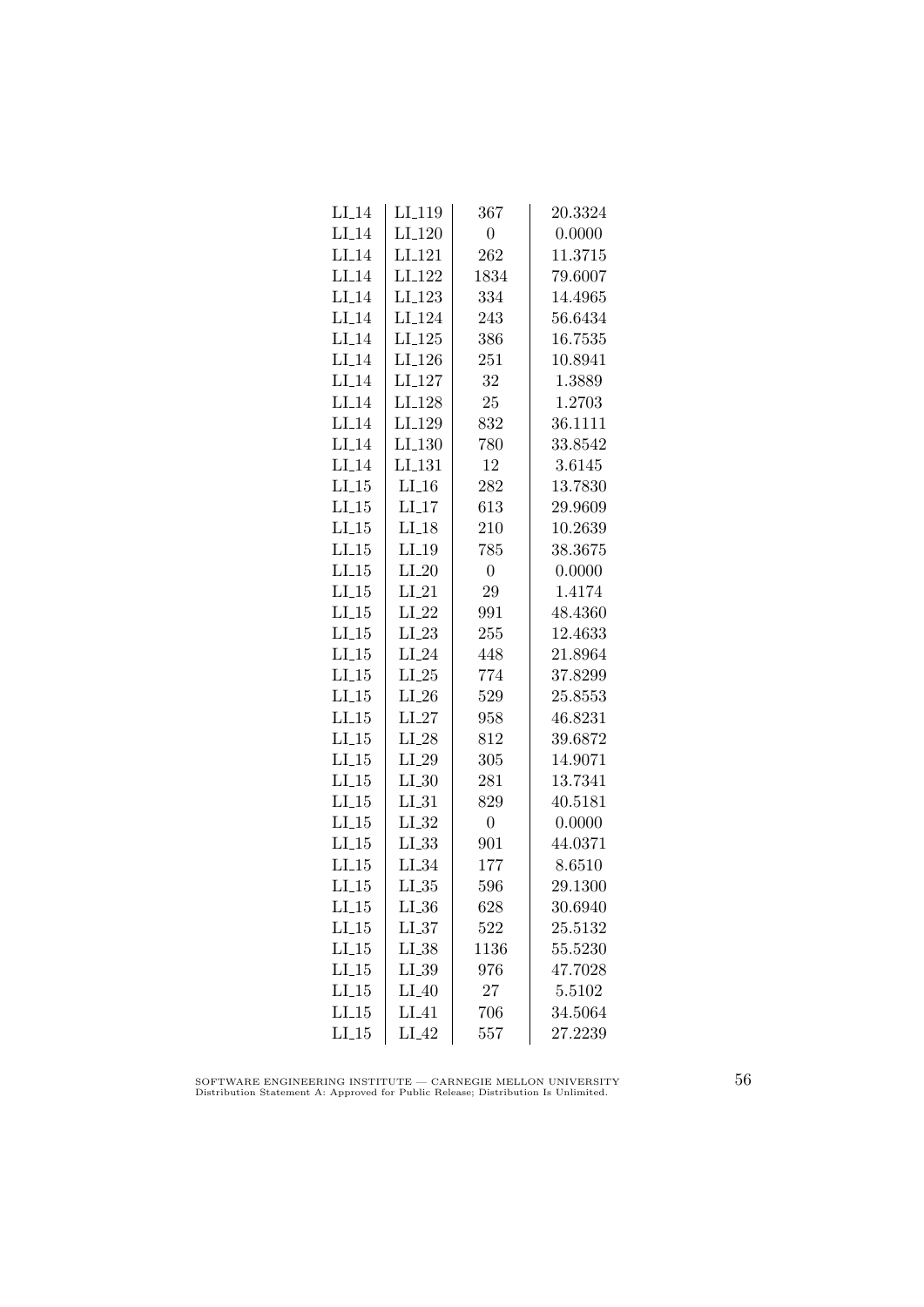| $LI_15$ | $LI_43$             | 418            | 20.4301 |
|---------|---------------------|----------------|---------|
| $LI_15$ | $LI_44$             | 107            | 5.2297  |
| $LI_15$ | $LI_45$             | 106            | 5.1808  |
| LL15    | $LI_46$             | 604            | 29.5210 |
| LL15    | $LI_47$             | 400            | 19.5503 |
| $LI_15$ | $LI_48$             | 161            | 7.8690  |
| $LI_15$ | $LI_49$             | 1016           | 49.6579 |
| $LI_15$ | $LI_50$             | 407            | 19.8925 |
| $LI_15$ | $LI_51$             | 48             | 2.3460  |
| $LI_15$ | $LI_52$             | 23             | 1.1241  |
| LL15    | $LL_{53}$           | 439            | 21.4565 |
| LL15    | $LI_54$             | 180            | 8.7977  |
| $LI_15$ | $LL_{.55}$          | 920            | 44.9658 |
| $LI_15$ | $LI_56$             | $\mathbf{1}$   | 0.4032  |
| $LI_15$ | $LI_57$             | 718            | 35.0929 |
| $LI_15$ | $LI_58$             | 1036           | 50.6354 |
| $LI_15$ | $LL_{.59}$          | $\mathbf{1}$   | 0.0489  |
| LI.15   | $LI_60$             | 700            | 34.2131 |
| $LI_15$ | $LI_61$             | 421            | 20.5767 |
| $LI_15$ | $LI_62$             | 620            | 30.3030 |
| $LI_15$ | $LI_63$             | 774            | 37.8299 |
| $LI_15$ | $LI_64$             | 873            | 42.6686 |
| $LI_15$ | $LL-65$             | 173            | 8.4555  |
| $LI-15$ | $LI_66$             | 165            | 8.0645  |
| LI.15   | $LI_67$             | 132            | 20.2454 |
| LI.15   | $LI_68$             | 134            | 6.5494  |
| $LI_15$ | $LI_69$             | 23             | 1.1241  |
| $LI_15$ | $LI$ <sub>-70</sub> | $\mathbf{1}$   | 0.4237  |
| $LI_15$ | $LI$ <sub>-71</sub> | $\overline{0}$ | 0.0000  |
| $LI_15$ | $LI$ <sub>-72</sub> | 117            | 5.7185  |
| LL15    | $LL-73$             | 1338           | 65.3959 |
| $LI_15$ | LI_74               | 184            | 8.9932  |
| $LI_15$ | $LI$ <sub>-75</sub> | 14             | 0.9702  |
| $LI_15$ | $LL_{-76}$          | 961            | 46.9697 |
| $LI_15$ | $LI$ <sub>-77</sub> | 20             | 1.0565  |
| $LI_15$ | $LI$ <sub>-78</sub> | 16             | 2.0645  |
| $LI_15$ | LI_79               | 189            | 9.2375  |
| LL15    | $LI_80$             | 288            | 14.0762 |
| LL15    | $LI_81$             | 711            | 34.7507 |
| $LI_15$ | $LI_82$             | 825            | 40.3226 |

SOFTWARE ENGINEERING INSTITUTE — CARNEGIE MELLON UNIVERSITY Distribution Statement A: Approved for Public Release; Distribution Is Unlimited.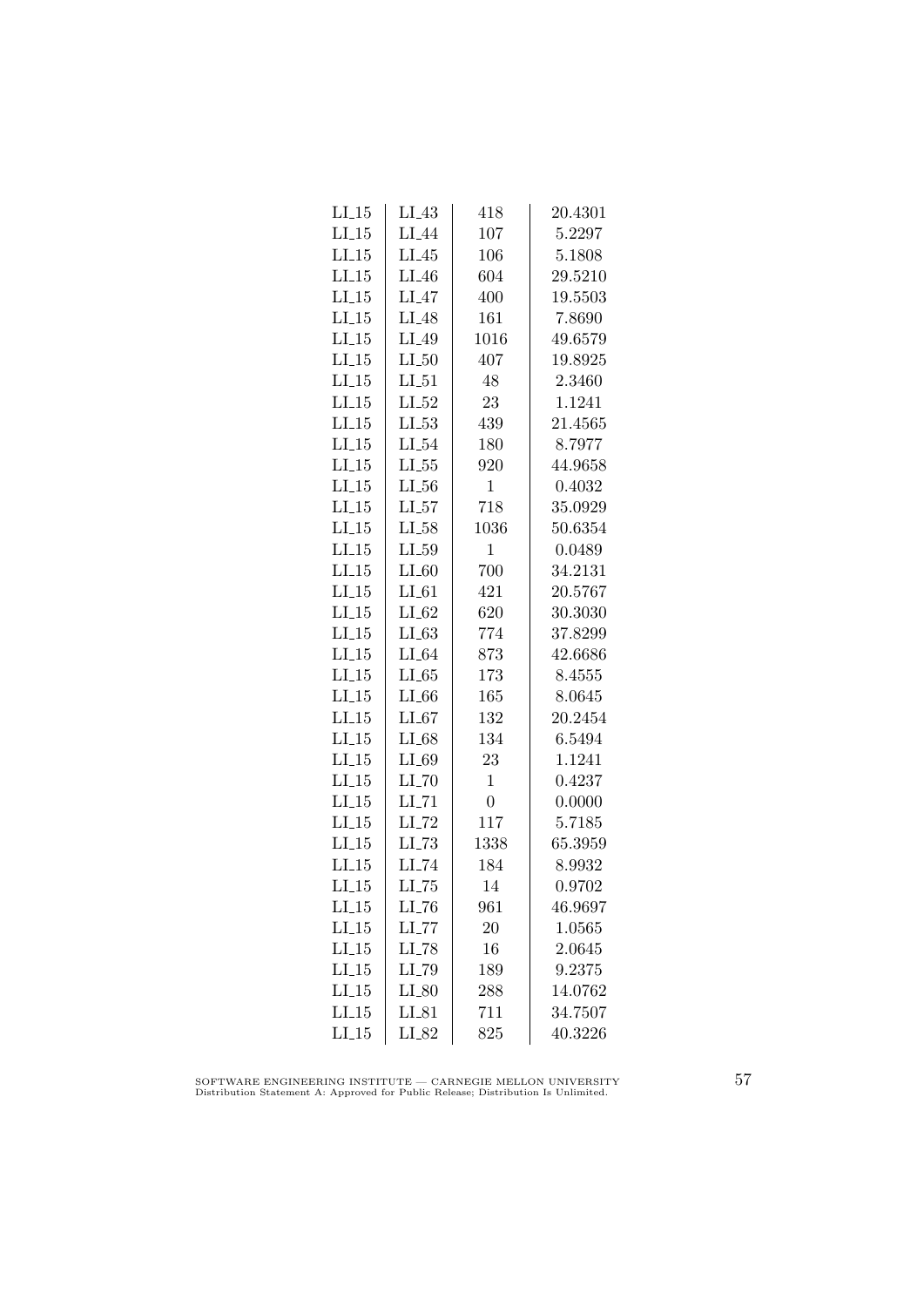| $LI_15$ | $LI_83$              | 802            | 39.1984 |
|---------|----------------------|----------------|---------|
| LL15    | $LI_84$              | 528            | 25.8065 |
| $LI_15$ | $LI_85$              | 3              | 0.2944  |
| LL15    | $LI_86$              | 469            | 22.9228 |
| LL15    | $LI_87$              | 777            | 37.9765 |
| $LI_15$ | LI_88                | 605            | 29.5699 |
| $LI_15$ | LI_89                | 1038           | 50.7331 |
| $LI_15$ | $LI_0$               | $\mathbf{1}$   | 0.0914  |
| $LI_15$ | $LI_01$              | 699            | 34.1642 |
| $LI_15$ | $LI_02$              | 109            | 5.3275  |
| $LI_15$ | $LI_93$              | $\overline{0}$ | 0.0000  |
| LL15    | $LI_04$              | 1629           | 79.6188 |
| $LI_15$ | $LI_05$              | 1              | 0.0489  |
| $LI_15$ | $LI_0$               | 966            | 47.2141 |
| $LI_15$ | $LI_07$              | $\overline{0}$ | 0.0000  |
| $LI_15$ | $LI_98$              | 121            | 5.9140  |
| LL15    | LI_99                | 126            | 6.1584  |
| $LI_15$ | LI.100               | $\mathbf{1}$   | 0.0799  |
| $LI_15$ | LI <sub>-101</sub>   | 790            | 38.6119 |
| $LI_15$ | LI <sub>-102</sub>   | 233            | 11.3881 |
| $LI_15$ | $LI_103$             | 784            | 38.3187 |
| $LI_15$ | LI <sub>-104</sub>   | 320            | 15.6403 |
| $LI_15$ | $LI$ <sub>-105</sub> | 598            | 29.2278 |
| LL15    | LI <sub>-106</sub>   | 963            | 47.0674 |
| LI.15   | LI <sub>-107</sub>   | 29             | 1.4174  |
| $LI_15$ | LI <sub>-108</sub>   | 493            | 24.0958 |
| $LI_15$ | LI <sub>-109</sub>   | 80             | 3.9101  |
| $LI_15$ | $LI_110$             | 20             | 1.1062  |
| $LI_15$ | LI <sub>-111</sub>   | 55             | 13.3820 |
| $LI_15$ | LI <sub>-112</sub>   | 19             | 0.9286  |
| $LI_15$ | LI <sub>-113</sub>   | 36             | 1.7595  |
| LL15    | LI <sub>-114</sub>   | $\overline{0}$ | 0.0000  |
| $LI_15$ | LI <sub>-115</sub>   | 845            | 41.3001 |
| $LI_15$ | LI <sub>-116</sub>   | 1354           | 66.1779 |
| $LI_15$ | LI <sub>-117</sub>   | 562            | 27.4682 |
| $LI_15$ | LI <sub>-118</sub>   | $\mathbf 1$    | 0.0489  |
| $LI_15$ | LI <sub>-119</sub>   | 3              | 0.1662  |
| LL15    | LI <sub>-120</sub>   | $\overline{0}$ | 0.0000  |
| $LI_15$ | LI <sub>-121</sub>   | 239            | 11.6813 |
| $LI_15$ | LI <sub>-122</sub>   | 926            | 45.2590 |

SOFTWARE ENGINEERING INSTITUTE — CARNEGIE MELLON UNIVERSITY Distribution Statement A: Approved for Public Release; Distribution Is Unlimited.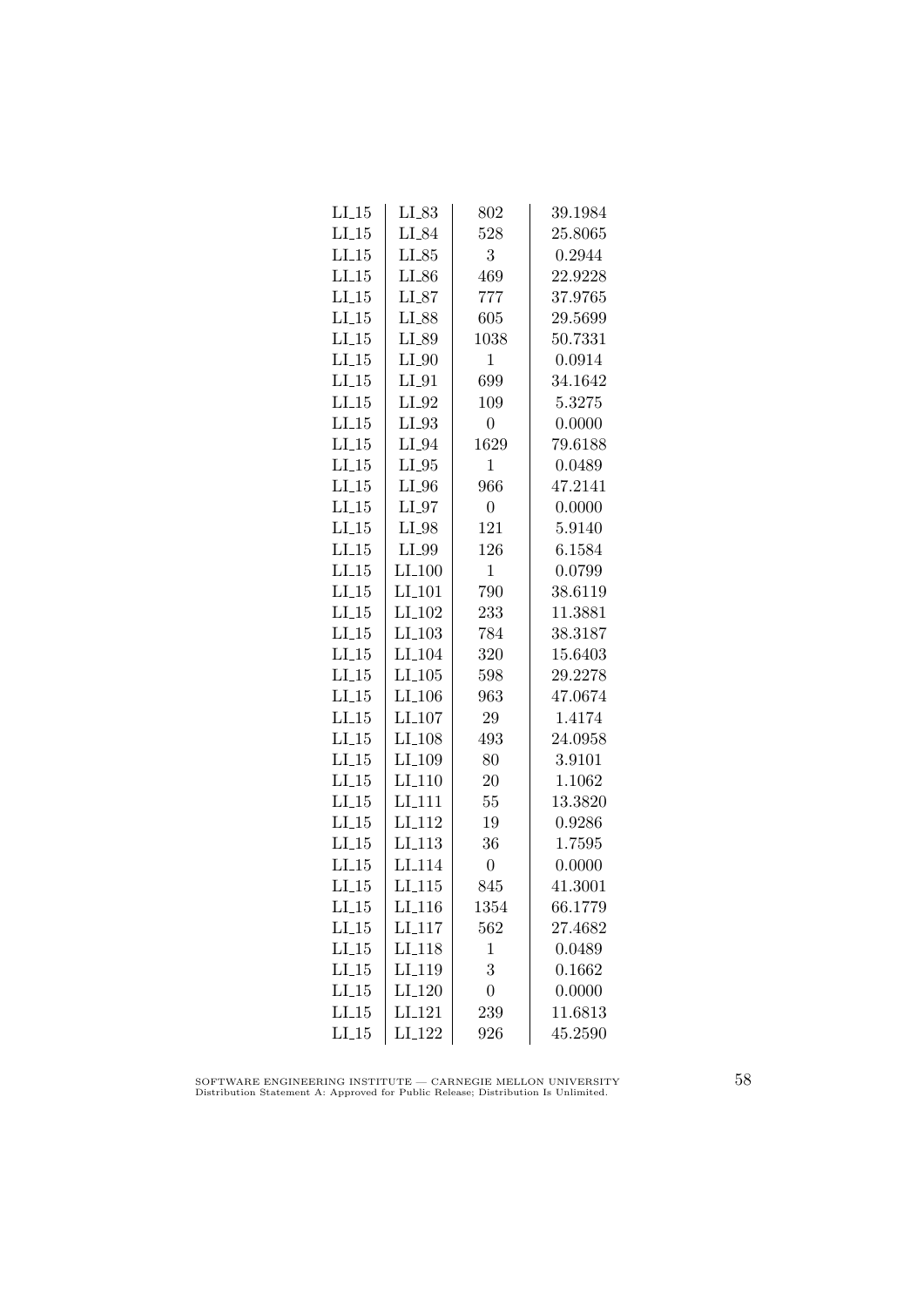| $LI_15$            | $LI_123$           | 392              | 19.1593 |
|--------------------|--------------------|------------------|---------|
| $LI_15$            | LI <sub>-124</sub> | 1                | 0.2331  |
| LL15               | LI <sub>-125</sub> | 98               | 4.7898  |
| LL15               | LI <sub>-126</sub> | 382              | 18.6706 |
| LI.15              | LI <sub>-127</sub> | 1                | 0.0489  |
| $LI_15$            | LI <sub>-128</sub> | $\overline{4}$   | 0.2033  |
| $LI_15$            | LI <sub>-129</sub> | 573              | 28.0059 |
| LL15               | LI <sub>-130</sub> | 786              | 38.4164 |
| $LI_15$            | LI <sub>-131</sub> | $\overline{2}$   | 0.6024  |
| LL16               | $LI-17$            | 26568            | 17.4214 |
| $LI_16$            | $LI-18$            | 31660            | 11.8595 |
| $LI_16$            | $LI-19$            | 19129            | 12.9022 |
| $LI_16$            | $LI_20$            | $\boldsymbol{0}$ | 0.0000  |
| $LI_16$            | $LI_21$            | 412              | 0.1027  |
| $LI_16$            | $LI_22$            | 316242           | 78.7961 |
| $LI_16$            | $LI_23$            | 617              | 19.3538 |
| $LI_16$            | $LI_24$            | 33292            | 13.1588 |
| $LI_16$            | $LI_25$            | 11515            | 9.5540  |
| $LI_16$            | $LI_26$            | 195023           | 48.5927 |
| $LI_16$            | $LI_27$            | 25484            | 15.6940 |
| $LI_16$            | $LI_28$            | 21581            | 18.6408 |
| $LI_16$            | $LI_29$            | 2514             | 11.6832 |
| $LI_16$            | $LL_{.30}$         | 98729            | 24.9085 |
| LL16               | $LI_31$            | 34611            | 10.5034 |
| $LI_16$            | $LI_32$            | $\overline{0}$   | 0.0000  |
| $LI_16$            | $LL_{.33}$         | 140808           | 35.0843 |
| $LI_16$            | $LI_34$            | 3927             | 23.7052 |
| $LI_16$            | $LI_35$            | 26582            | 17.4135 |
| $LI_16$            | $LI_36$            | 18197            | 19.9726 |
| $LI_16$            | $LL_{.37}$         | 194971           | 48.5798 |
| LL16               | LL38               | 50244            | 15.0668 |
| $LI_16$            | LL39               | 160406           | 39.9674 |
| $LI_16$            | $LI_40$            | 66               | 13.4694 |
| $LI_16$            | $LI_41$            | 11197            | 5.9320  |
| $LI_16$            | $LI_42$            | 67582            | 16.8390 |
| $LI_16$            | $LI_43$            | 2992             | 19.4336 |
| $LI_16$            | LI <sub>-44</sub>  | 459              | 3.4061  |
| $LI$ <sub>16</sub> | $LI_45$            | 205              | 5.1585  |
| $LI_16$            | $LI_46$            | 42516            | 10.5935 |
| $LI_16$            | $LI_47$            | 1571             | 3.8703  |

SOFTWARE ENGINEERING INSTITUTE — CARNEGIE MELLON UNIVERSITY Distribution Statement A: Approved for Public Release; Distribution Is Unlimited.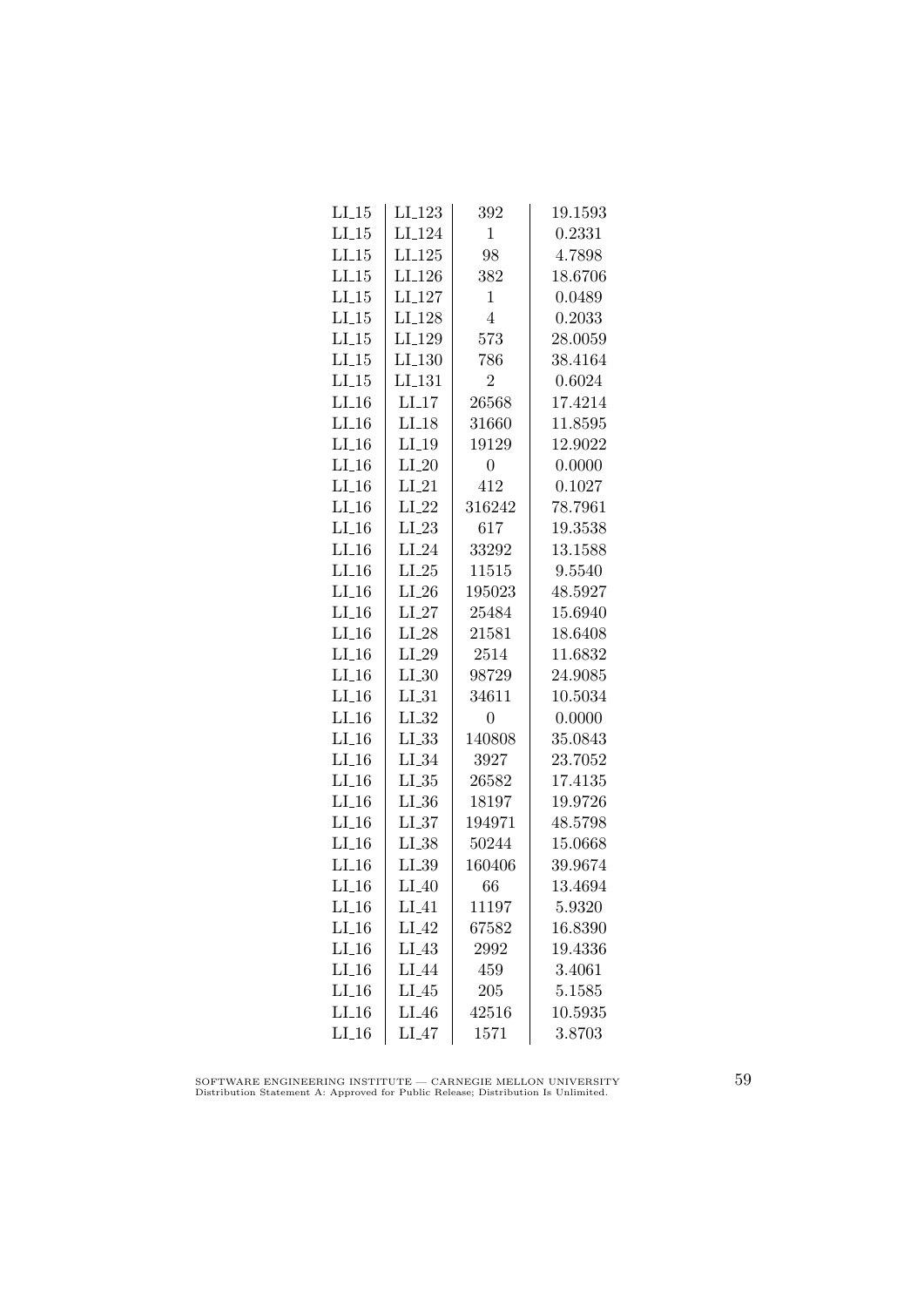| $LI_16$             | $LI_48$             | 2157           | 22.7268 |
|---------------------|---------------------|----------------|---------|
| $LI_16$             | LI_49               | 197908         | 49.3116 |
| $LI_16$             | LL50                | 46874          | 27.3006 |
| $LI_16$             | $LI_51$             | 2639           | 10.2541 |
| $LI$ <sub>-16</sub> | $LI_52$             | 118            | 0.4958  |
| $LI_16$             | $LI_53$             | 2414           | 9.6440  |
| $LI_16$             | $LI_54$             | 10442          | 26.8397 |
| $LI_16$             | $LL-55$             | 118575         | 29.5446 |
| $LI_16$             | $LL_{.56}$          | 7              | 2.8226  |
| $LI_16$             | $LI_57$             | 64612          | 16.0990 |
| $LI_16$             | $LI_58$             | 176605         | 44.0036 |
| $LI_16$             | $LI_59$             | 21             | 0.4005  |
| $LI_16$             | $LI_60$             | 28354          | 20.6097 |
| $LI_16$             | $LI_61$             | 6382           | 24.3848 |
| $LI_16$             | $LI_62$             | 42864          | 10.6802 |
| $LI_16$             | LL63                | 72799          | 18.1389 |
| $LI_16$             | $LI_64$             | 134230         | 33.4453 |
| $LI_16$             | LL65                | 2755           | 17.6275 |
| $LI_16$             | $LI_66$             | 2266           | 11.2434 |
| $LI_16$             | $LI_67$             | 19             | 2.9141  |
| $LI_16$             | $LI_68$             | 841            | 13.1365 |
| $LI_16$             | $LI_69$             | 1719           | 8.6248  |
| $LI_16$             | $LL$ <sub>-70</sub> | 3              | 1.2712  |
| $LI$ <sub>16</sub>  | $LI$ <sub>-71</sub> | $\mathbf 1$    | 0.0025  |
| $LI_16$             | LI_72               | 6672           | 22.4874 |
| $LI_16$             | $LL-73$             | 12370          | 3.0822  |
| $LI_16$             | LI_74               | 461            | 9.0837  |
| $LI_16$             | $LI$ <sub>-75</sub> | 108            | 7.4844  |
| $LI_16$             | $LI$ <sub>-76</sub> | 184446         | 45.9573 |
| $LI_16$             | $LL$ <sub>-77</sub> | 145            | 7.6598  |
| $LI_16$             | LI_78               | 66             | 8.5161  |
| $LI_16$             | LI_79               | 10579          | 25.9435 |
| LL16                | $LI_80$             | 404            | 17.6419 |
| $LI_16$             | $LI_81$             | 96099          | 23.9444 |
| $LI_16$             | $LI_82$             | 76884          | 19.1567 |
| $LI_16$             | $LI_83$             | 113615         | 28.3088 |
| $LI_16$             | LI_84               | 195092         | 48.6099 |
| LI16                | LL85                | $\overline{2}$ | 0.1963  |
| $LI$ <sub>16</sub>  | $LI_86$             | 4145           | 27.8169 |
| $LI_16$             | $LI_87$             | 72629          | 18.0965 |

SOFTWARE ENGINEERING INSTITUTE — CARNEGIE MELLON UNIVERSITY Distribution Statement A: Approved for Public Release; Distribution Is Unlimited.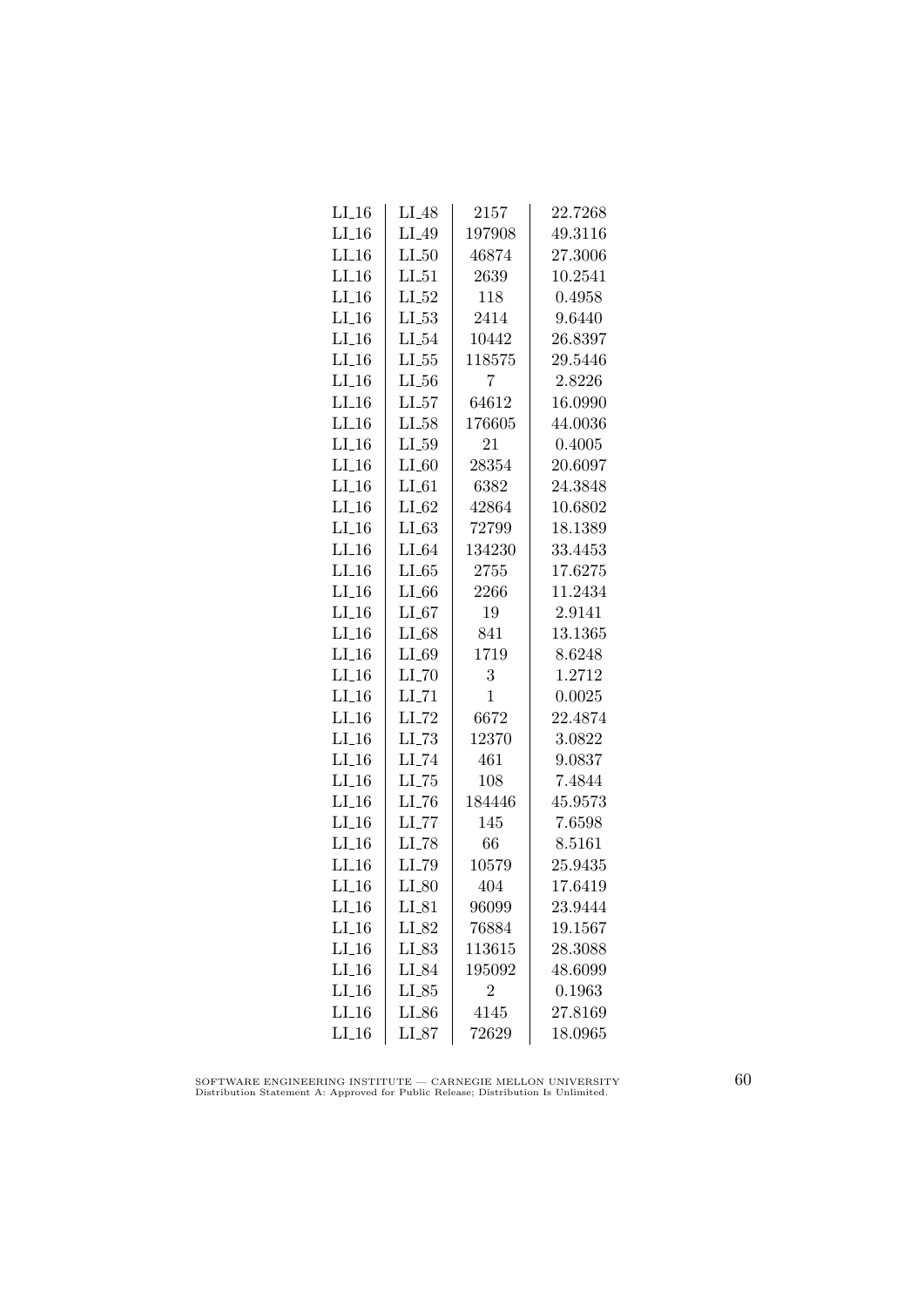| $LI_16$             | LI_88              | 26113            | 27.5079 |
|---------------------|--------------------|------------------|---------|
| $LI_16$             | LI_89              | 16190            | 8.3243  |
| $LI_16$             | $LI_0$             | 34               | 3.1079  |
| $LI_16$             | $LI_01$            | 17912            | 4.4630  |
| $LI$ <sub>-16</sub> | $LI_02$            | 5976             | 18.5366 |
| $LI_16$             | $LI_93$            | 6                | 2.3346  |
| $LI_16$             | $LI_04$            | 282185           | 70.3104 |
| $LI_16$             | $LI_05$            | 1                | 0.0215  |
| $LI_16$             | $LI_0$             | 66727            | 16.6260 |
| $LI_16$             | $LI_97$            | $\boldsymbol{0}$ | 0.0000  |
| $LI$ <sub>-16</sub> | LI_98              | 60               | 0.5697  |
| $LI_16$             | LI_99              | 27387            | 10.5192 |
| $LI_16$             | $LI_100$           | 9                | 0.7188  |
| $LI_16$             | $LI_101$           | 52574            | 16.9109 |
| $LI-16$             | $LI_102$           | 8340             | 10.5742 |
| $LI_16$             | $LI_103$           | 44841            | 17.3266 |
| $LI_16$             | LI <sub>-104</sub> | 17855            | 18.5914 |
| $LI_16$             | LI.105             | 5120             | 15.0169 |
| $LI_16$             | LI <sub>-106</sub> | 74356            | 18.5268 |
| $LI_16$             | $LI_107$           | 400              | 3.7481  |
| $LI_16$             | $LI_108$           | 38538            | 20.0477 |
| $LI_16$             | LI <sub>-109</sub> | 1500             | 9.5547  |
| $LI_16$             | $LI_110$           | 546              | 30.1991 |
| $LI_16$             | LI <sub>-111</sub> | 99               | 24.0876 |
| $LI_16$             | LI <sub>-112</sub> | 751              | 0.2747  |
| $LI_16$             | LI <sub>-113</sub> | 6880             | 6.7432  |
| $LI_16$             | LI <sub>-114</sub> | $\overline{0}$   | 0.0000  |
| $LI_16$             | $LI_115$           | 18356            | 6.6918  |
| $LI_16$             | LI <sub>-116</sub> | 6817             | 8.9773  |
| $LI_16$             | LI <sub>-117</sub> | 6344             | 21.9068 |
| $LI_16$             | LI <sub>-118</sub> | 7                | 0.2041  |
| $LI$ <sub>-16</sub> | LI <sub>-119</sub> | 20               | 1.1080  |
| $LI_16$             | $LI_120$           | $\overline{0}$   | 0.0000  |
| $LI_16$             | LI <sub>-121</sub> | 48195            | 12.5110 |
| $LI_16$             | LI <sub>-122</sub> | 69628            | 17.3488 |
| $LI_16$             | $LI-123$           | 9539             | 27.0564 |
| $LI_16$             | LI <sub>-124</sub> | $\mathbf 1$      | 0.2331  |
| $LI_16$             | $LI_125$           | 844              | 2.9065  |
| LL16                | LI <sub>-126</sub> | 4736             | 12.3976 |
| $LI_16$             | $LI_127$           | $\mathbf 1$      | 0.0125  |

SOFTWARE ENGINEERING INSTITUTE — CARNEGIE MELLON UNIVERSITY Distribution Statement A: Approved for Public Release; Distribution Is Unlimited.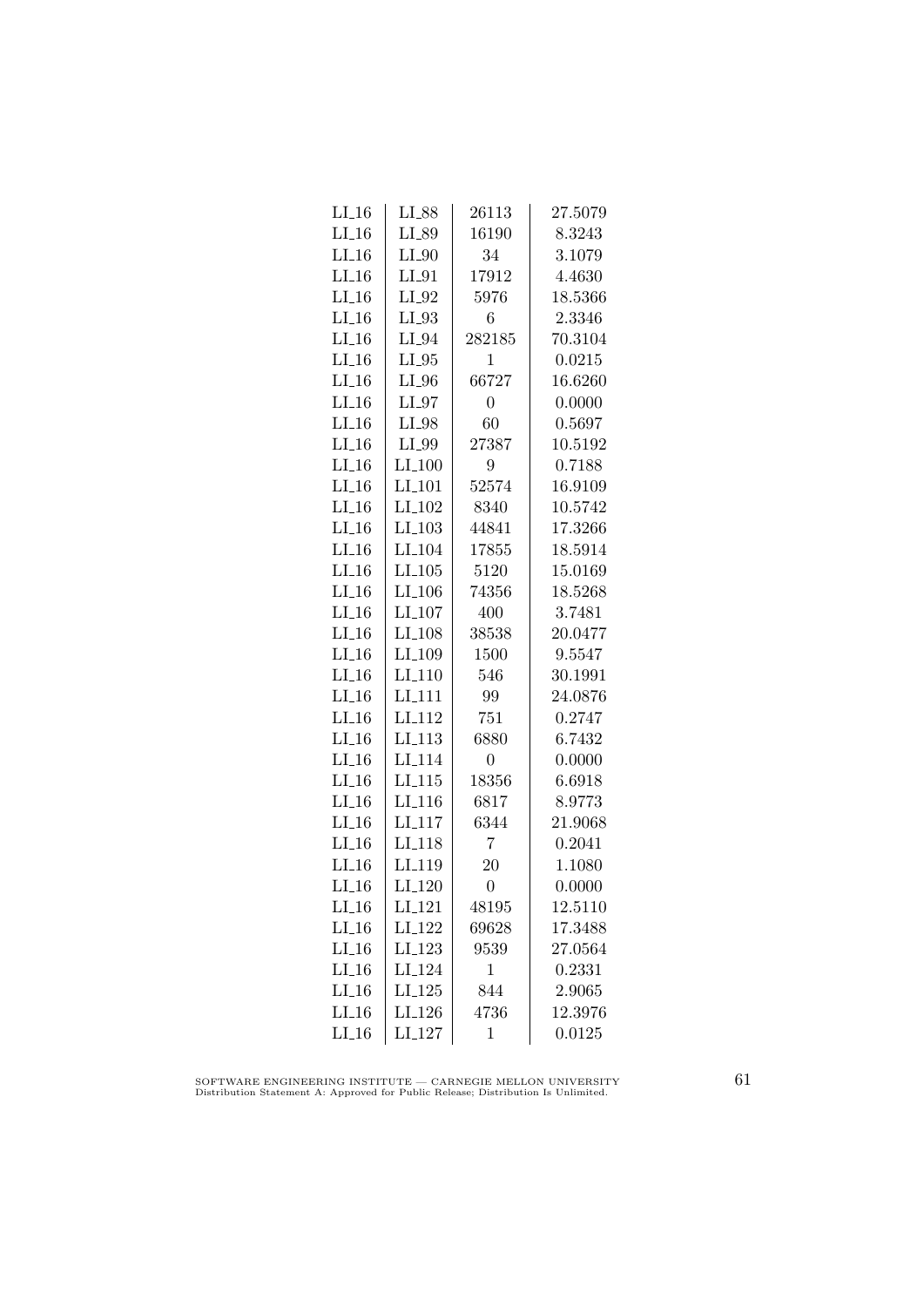| $LI_16$            | $LI_128$           |                |                   |
|--------------------|--------------------|----------------|-------------------|
| $LI_16$            | LI <sub>-129</sub> | 115<br>20451   | 5.8435<br>26.6227 |
| $LI_16$            | LI <sub>-130</sub> | 72790          | 18.1367           |
|                    |                    |                |                   |
| $LI_16$            | LI <sub>-131</sub> | 5              | 1.5060            |
| $LI_17$<br>$LI_17$ | $LI-18$            | 19846          | 13.0136           |
|                    | $LI_19$            | 26820          | 18.0896           |
| $LI_17$            | $LI_20$            | $\overline{0}$ | 0.0000            |
| $LI_17$            | $LI_21$            | 400            | 0.2623            |
| $LI-17$            | $LI_22$            | 120549         | 79.0475           |
| $LI_17$            | $LI_23$            | 1225           | 38.4253           |
| $LI-17$            | $LI_24$            | 29854          | 19.5761           |
| $LI$ <sub>17</sub> | $LI_25$            | 15832          | 13.1359           |
| $LI_17$            | $LI_26$            | 60239          | 39.5005           |
| $LI_17$            | $LI_27$            | 29863          | 19.5820           |
| $LI_17$            | $LI_28$            | 21893          | 18.9103           |
| $LI_17$            | $LI_29$            | 3631           | 16.8742           |
| $LI-17$            | $LI_30$            | 26461          | 17.3512           |
| $LI-17$            | $LI_31$            | 46733          | 30.6442           |
| $LI-17$            | $LI_32$            | 0              | 0.0000            |
| $LI_17$            | $LL_{.33}$         | 82895          | 54.3567           |
| $LI_17$            | $LI_34$            | 7344           | 44.3318           |
| $LI_17$            | $LL_{.35}$         | 71022          | 46.5712           |
| $LI-17$            | $LL_{.36}$         | 21832          | 23.9622           |
| $LI-17$            | LL37               | 59029          | 38.7070           |
| $LI-17$            | $LI_38$            | 42632          | 27.9550           |
| $LI-17$            | $LI_39$            | 100934         | 66.1854           |
| $LI_17$            | $LI_40$            | 132            | 26.9388           |
| $LI_17$            | $LI_41$            | 20682          | 13.5618           |
| $LI_17$            | $LI_42$            | 48570          | 31.8488           |
| $LI-17$            | $LI_43$            | 4851           | 31.5082           |
| $LI-17$            | LI_44              | 854            | 6.3372            |
| $LI$ <sub>17</sub> | $LI_45$            | 338            | 8.5053            |
| $LI_17$            | $LI_46$            | 47280          | 31.0029           |
| $LI_17$            | $LI_47$            | 2580           | 6.3561            |
| $LI_17$            | $LI_48$            | 2850           | 30.0284           |
| $LI-17$            | $LI_49$            | 107413         | 70.4338           |
| $LI-17$            | $LI_50$            | 34860          | 22.8587           |
| $LI-17$            | $LI_51$            | 6506           | 25.2798           |
| $LI$ <sub>17</sub> | $LI_52$            | 45             | 0.1891            |
| $LI-17$            | LL53               | 3515           | 14.0426           |

SOFTWARE ENGINEERING INSTITUTE — CARNEGIE MELLON UNIVERSITY Distribution Statement A: Approved for Public Release; Distribution Is Unlimited.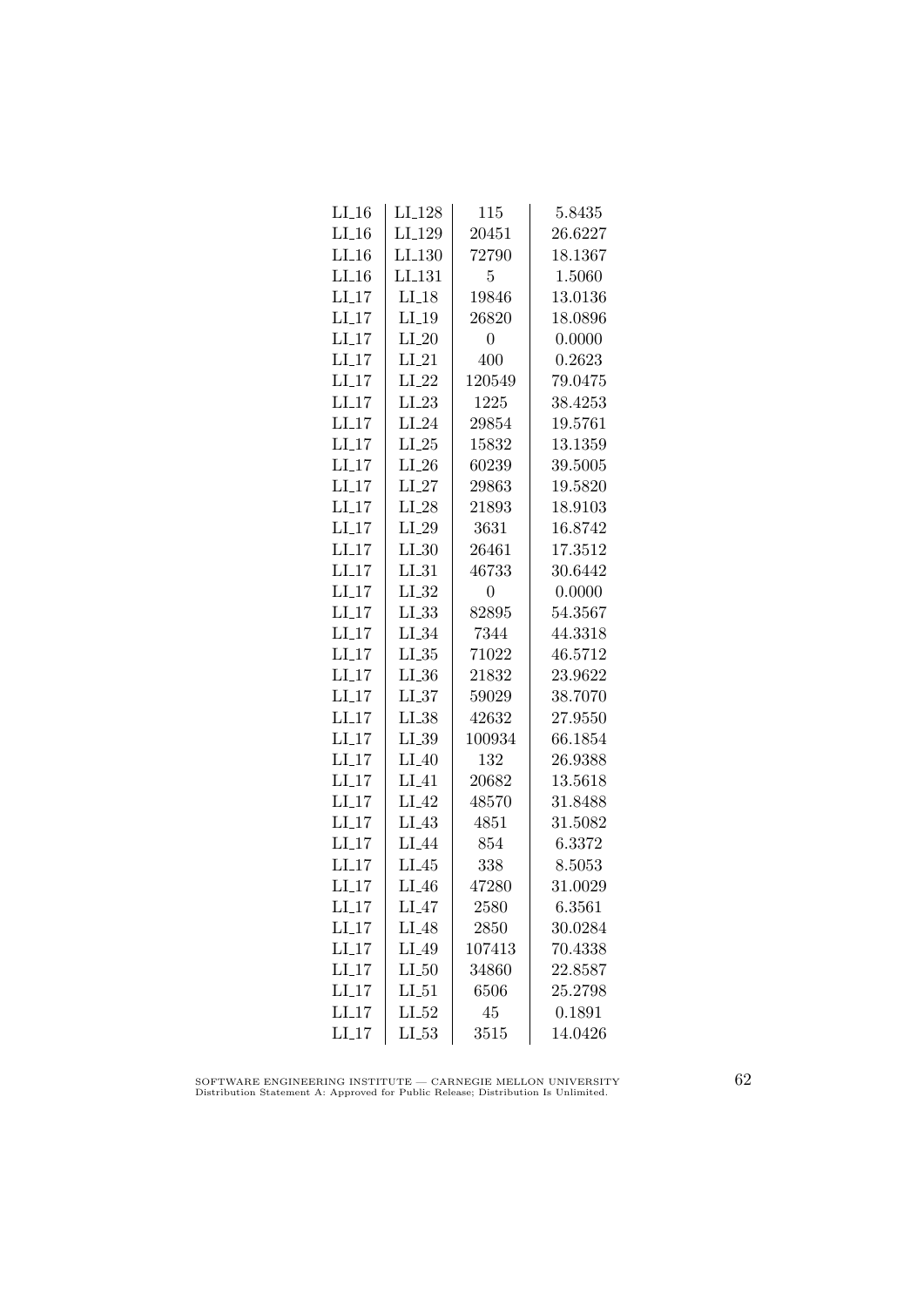| $LI_17$            | $LI_54$             | 10424          | 26.7935 |
|--------------------|---------------------|----------------|---------|
| $LI_17$            | $LL_{.55}$          | 80341          | 52.6819 |
| $LI-17$            | $LL_{.56}$          | 15             | 6.0484  |
| LI17               | LL57                | 68779          | 45.1004 |
| LI17               | $LI_58$             | 106356         | 69.7407 |
| $LI-17$            | $LI_59$             | 180            | 3.4331  |
| $LI_17$            | $LI_60$             | 31914          | 23.1974 |
| $LI_17$            | $LI_0$              | 11204          | 42.8091 |
| $LI-17$            | $LI_62$             | 47357          | 31.0534 |
| $LI-17$            | $LI_63$             | 69833          | 45.7915 |
| $LI_17$            | $LI_64$             | 89489          | 58.6805 |
| $LI-17$            | $LI_65$             | 3611           | 23.1045 |
| $LI_17$            | $LI_66$             | 4439           | 22.0254 |
| $LI_17$            | $LI_67$             | 33             | 5.0613  |
| $LI_17$            | $LI_68$             | 1392           | 21.7432 |
| $LI-17$            | LI_69               | 7362           | 36.9374 |
| LI17               | $LL$ <sub>-70</sub> | 96             | 40.6780 |
| $LI-17$            | $LI$ <sub>-71</sub> | $\overline{0}$ | 0.0000  |
| $LI_17$            | $LI$ <sub>-72</sub> | 6102           | 20.5662 |
| $LI_17$            | $LL-73$             | 13254          | 8.6910  |
| $LI_17$            | $LI$ <sub>-74</sub> | 623            | 12.2759 |
| $LI_17$            | $LI$ <sub>-75</sub> | 190            | 13.1670 |
| $LI-17$            | $LI$ <sub>-76</sub> | 100381         | 65.8227 |
| LI17               | LL77                | 232            | 12.2557 |
| LI17               | LL78                | 68             | 8.7742  |
| $LI-17$            | LI_79               | 9931           | 24.3544 |
| $LI_17$            | $LI_80$             | 1000           | 43.6681 |
| $LI_17$            | $LI_81$             | 64102          | 42.0335 |
| $LI_17$            | LI_82               | 69240          | 45.4027 |
| $LI-17$            | $LI_83$             | 82522          | 54.1121 |
| LI17               | LI_84               | 59517          | 39.0270 |
| $LI-17$            | $LI_85$             | 7              | 0.6869  |
| $LI_17$            | $LI_86$             | 5560           | 37.3129 |
| $LI_17$            | $LI_87$             | 69561          | 45.6132 |
| $LI_17$            | LI_88               | 29569          | 31.1485 |
| $LI-17$            | $LI_89$             | 28285          | 18.5473 |
| $LI-17$            | $LI_0$              | 37             | 3.3821  |
| $LI-17$            | $LI_01$             | 15973          | 10.4740 |
| $LI$ <sub>17</sub> | LI_92               | 7333           | 22.7457 |
| $LI-17$            | $LI_03$             | 8              | 3.1128  |

SOFTWARE ENGINEERING INSTITUTE — CARNEGIE MELLON UNIVERSITY Distribution Statement A: Approved for Public Release; Distribution Is Unlimited.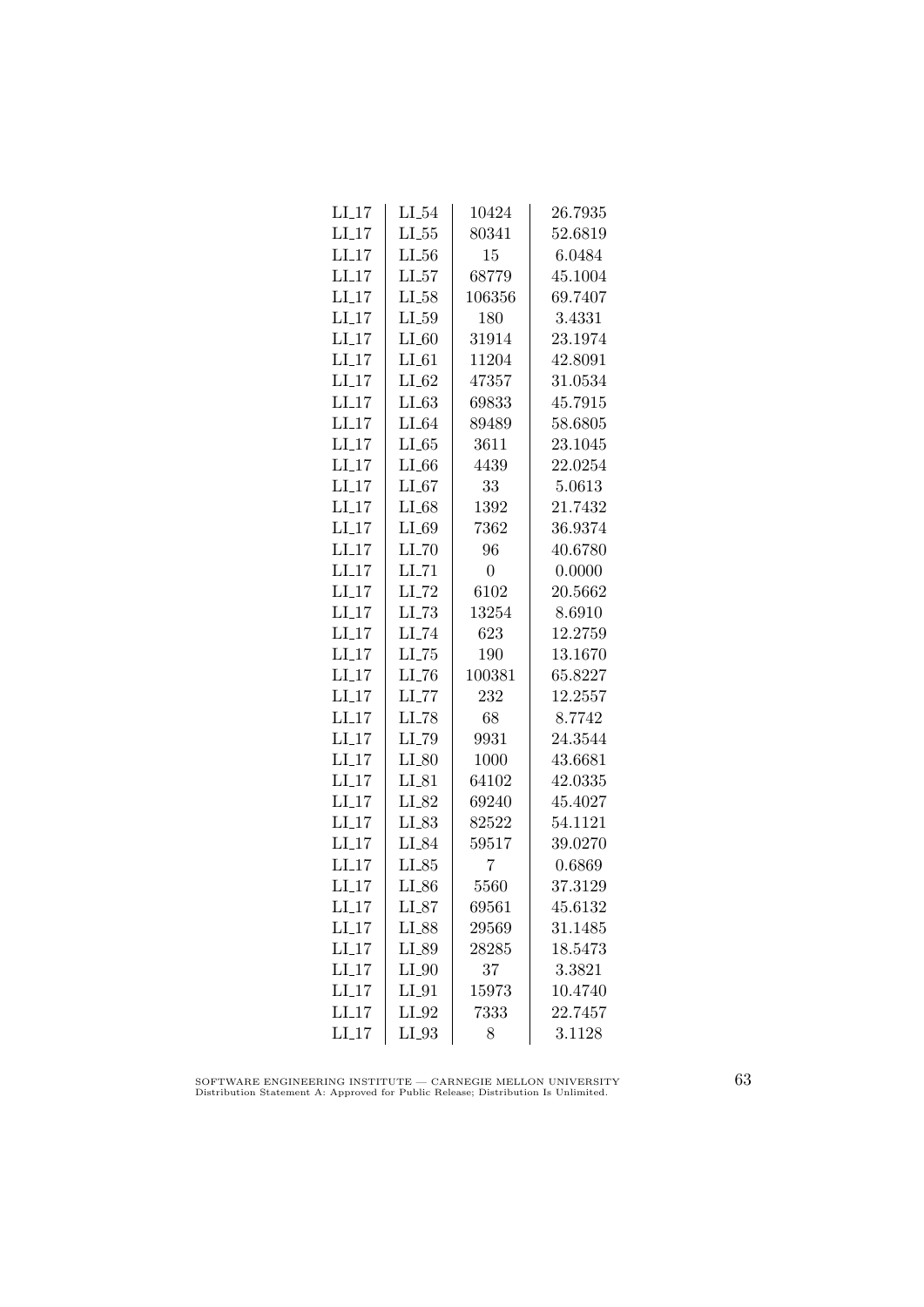| $LI_17$ | $LI_04$              | 134234         | 88.0211 |
|---------|----------------------|----------------|---------|
| $LI_17$ | $LI_05$              | 10             | 0.2154  |
| $LI-17$ | LI_96                | 58003          | 38.0343 |
| LI17    | $LI_97$              | 3              | 0.0090  |
| $LI-17$ | LI_98                | 87             | 0.8261  |
| $LI_17$ | LI_99                | 16935          | 11.1048 |
| $LI_17$ | $LI_100$             | 42             | 3.3546  |
| $LI_17$ | $LI_101$             | 48511          | 31.8101 |
| $LI-17$ | LI <sub>-102</sub>   | 10632          | 13.4802 |
| $LI-17$ | $LI$ <sub>-103</sub> | 41780          | 27.3964 |
| $LI-17$ | LI <sub>-104</sub>   | 19593          | 20.4011 |
| $LI-17$ | LI.105               | 7199           | 21.1145 |
| $LI_17$ | $LI_106$             | 68526          | 44.9345 |
| $LI_17$ | $LI_107$             | 3181           | 29.8070 |
| $LI_17$ | $LI_108$             | 34495          | 22.6194 |
| $LI-17$ | LI <sub>-109</sub>   | 1533           | 9.7650  |
| $LI-17$ | LI <sub>-110</sub>   | 697            | 38.5509 |
| $LI-17$ | LI <sub>-111</sub>   | 206            | 50.1217 |
| $LI_17$ | LI <sub>-112</sub>   | 1334           | 0.8747  |
| $LI_17$ | $LI$ <sub>113</sub>  | 5654           | 5.5416  |
| $LI_17$ | LI <sub>-114</sub>   | 0              | 0.0000  |
| $LI_17$ | LI.115               | 31869          | 20.8974 |
| $LI-17$ | $LI$ <sub>-116</sub> | 8357           | 11.0053 |
| $LI-17$ | LI <sub>-117</sub>   | 9022           | 31.1544 |
| LI17    | LI <sub>118</sub>    | 3              | 0.0875  |
| $LI-17$ | LI <sub>-119</sub>   | 8              | 0.4432  |
| $LI_17$ | LI <sub>-120</sub>   | $\overline{0}$ | 0.0000  |
| $LI_17$ | $LI_121$             | 31451          | 20.6233 |
| $LI_17$ | $LI_122$             | 61287          | 40.1877 |
| $LI_17$ | $LI_123$             | 12354          | 35.0408 |
| $LI-17$ | LI <sub>-124</sub>   | 1              | 0.2331  |
| $LI-17$ | LI.125               | 1859           | 6.4020  |
| $LI-17$ | LI <sub>-126</sub>   | 5017           | 13.1332 |
| $LI_17$ | LI <sub>-127</sub>   | 10             | 0.1251  |
| $LI_17$ | LI_128               | 763            | 38.7703 |
| $LI_17$ | LI <sub>-129</sub>   | 23043          | 29.9969 |
| $LI-17$ | LI.130               | 70031          | 45.9214 |
| $LI-17$ | LI <sub>-131</sub>   | 3              | 0.9036  |
| $LI-18$ | $LI_19$              | 18999          | 12.8145 |
| $LI_18$ | $LI_20$              | 0              | 0.0000  |

SOFTWARE ENGINEERING INSTITUTE — CARNEGIE MELLON UNIVERSITY Distribution Statement A: Approved for Public Release; Distribution Is Unlimited.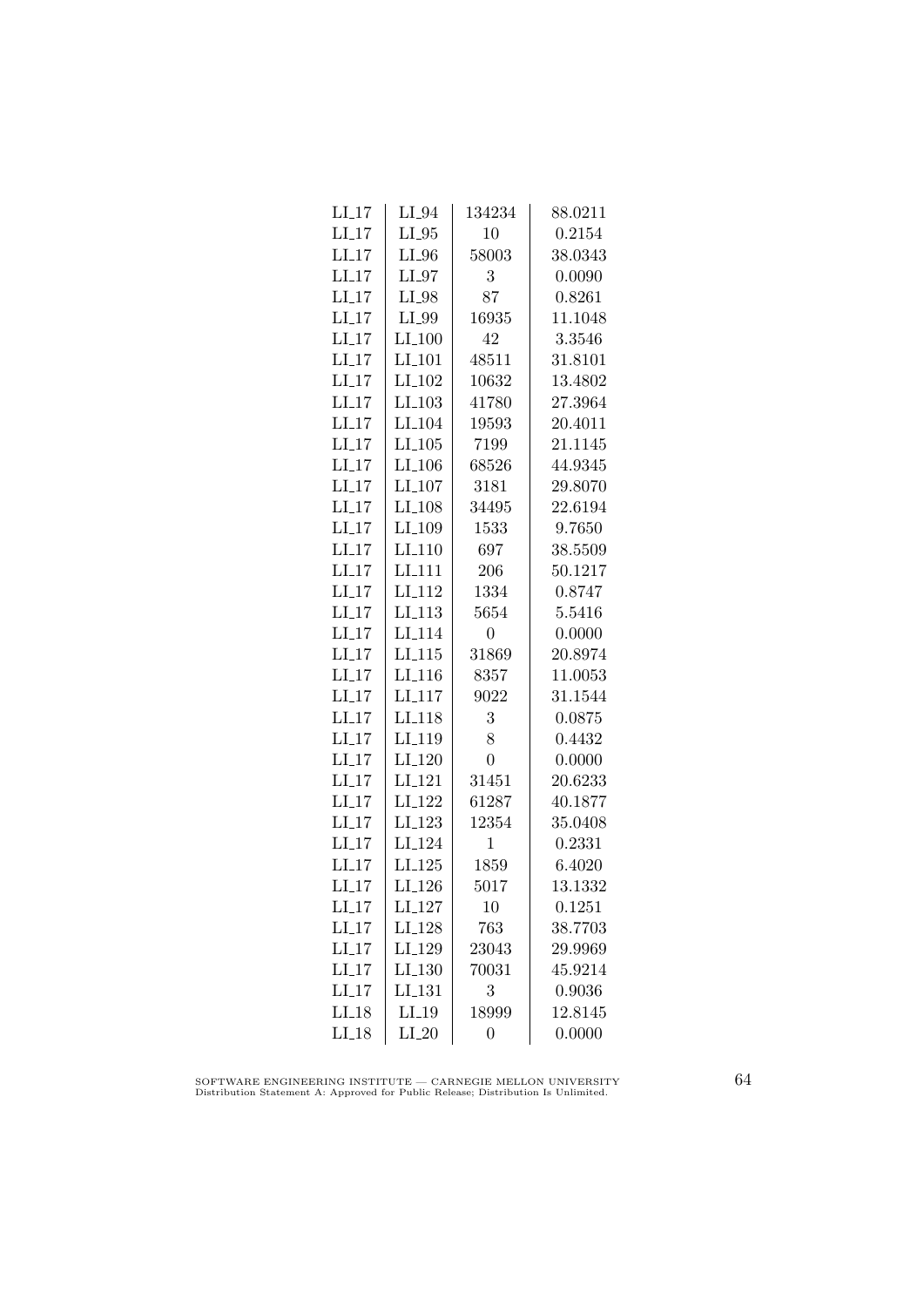| $LI_18$ | $LI_21$           | 372            | 0.1393  |
|---------|-------------------|----------------|---------|
| $LI_18$ | $LI_22$           | 168886         | 63.2629 |
| $LI-18$ | $LI_23$           | 408            | 12.7980 |
| $LI-18$ | $LI_24$           | 21260          | 8.4031  |
| $LI-18$ | $LI_25$           | 16704          | 13.8594 |
| $LI_18$ | $LI_26$           | 77827          | 29.1532 |
| $LI_18$ | $LI_27$           | 32820          | 20.2117 |
| $LI-18$ | $LI_28$           | 31192          | 26.9424 |
| $LI_18$ | $LI_29$           | 4614           | 21.4425 |
| $LI-18$ | $LI_30$           | 31553          | 11.8194 |
| $LI-18$ | LL31              | 35720          | 13.3803 |
| $LI-18$ | $LI_32$           | $\overline{0}$ | 0.0000  |
| $LI_18$ | $LL_{.33}$        | 149323         | 55.9348 |
| $LI_18$ | $LI_34$           | 3012           | 18.1818 |
| $LI-18$ | $LL_{-35}$        | 19680          | 12.8921 |
| $LI-18$ | $LI_36$           | 13088          | 14.3651 |
| $LI_18$ | LL37              | 77227          | 28.9284 |
| $LI-18$ | $LI_38$           | 31184          | 11.6812 |
| $LI-18$ | LI_39             | 153954         | 57.6695 |
| $LI-18$ | $LI_40$           | 49             | 10.0000 |
| $LI_18$ | $LI_41$           | 21763          | 11.5297 |
| $LI-18$ | $LI_42$           | 44027          | 16.4920 |
| $LI-18$ | $LI_43$           | 2843           | 18.4658 |
| $LI-18$ | LI <sub>-44</sub> | 597            | 4.4301  |
| $LI_18$ | LI.45             | 299            | 7.5239  |
| $LI_18$ | $LI_46$           | 41609          | 15.5863 |
| $LI_18$ | $LI_47$           | 3618           | 8.9133  |
| $LI_18$ | $LI_48$           | 2783           | 29.3225 |
| $LI_18$ | $LI_49$           | 164937         | 61.7836 |
| $LI-18$ | $LL_{.50}$        | 27503          | 16.0184 |
| $LI-18$ | $LI_51$           | 3513           | 13.6501 |
| $LI-18$ | $LI_52$           | 1671           | 7.0216  |
| $LI_18$ | $LL_{.53}$        | 2902           | 11.5936 |
| $LI_18$ | $LI_54$           | 5458           | 14.0290 |
| $LI_18$ | $LL_{.55}$        | 105495         | 39.5173 |
| $LI_18$ | $LI_56$           | 17             | 6.8548  |
| $LI-18$ | $LI_57$           | 52604          | 19.7049 |
| $LI-18$ | LI_58             | 149662         | 56.0618 |
| $LI-18$ | $LI_59$           | 36             | 0.6866  |
| $LI-18$ | $LI_60$           | 25568          | 18.5846 |

SOFTWARE ENGINEERING INSTITUTE — CARNEGIE MELLON UNIVERSITY Distribution Statement A: Approved for Public Release; Distribution Is Unlimited.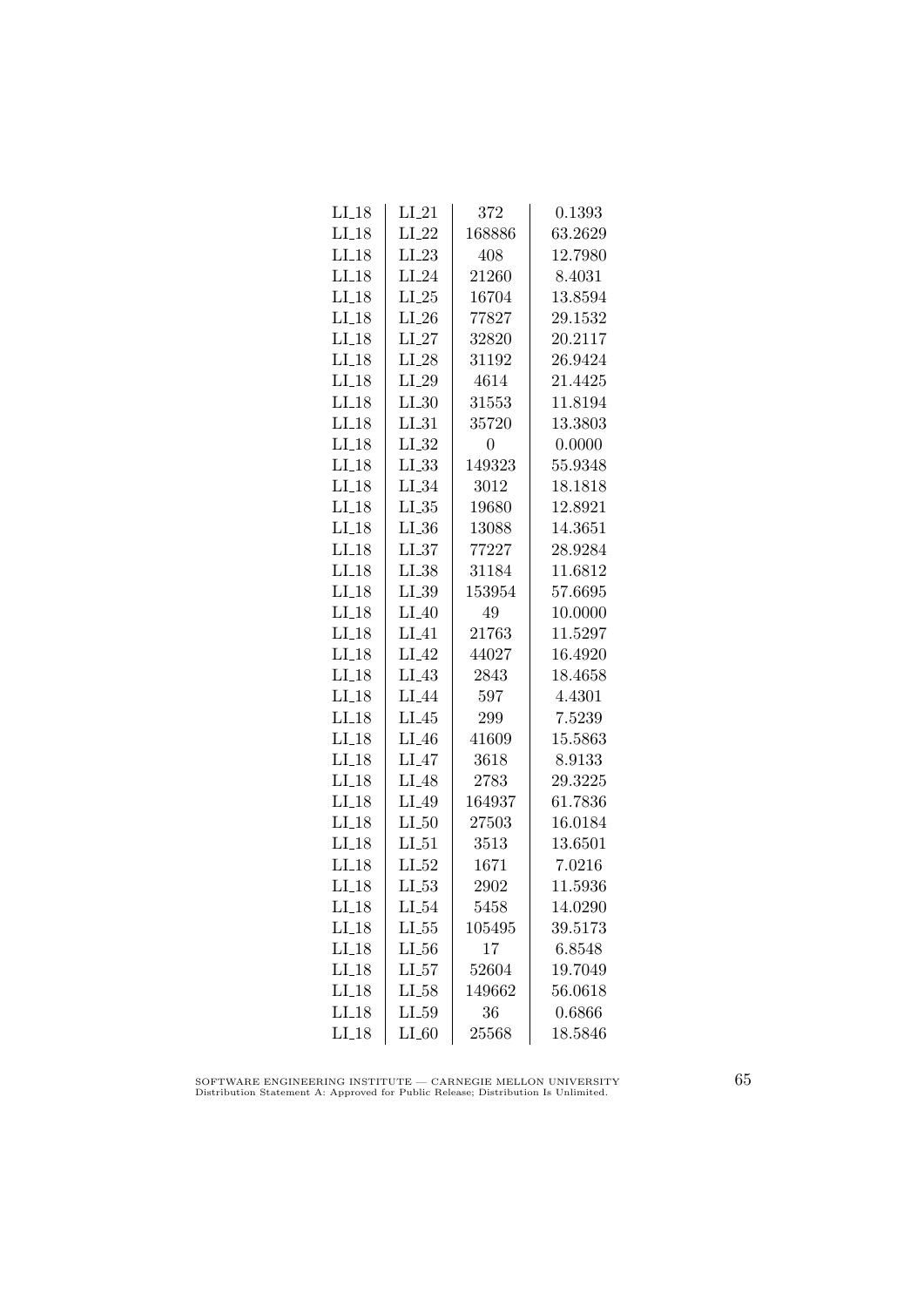| $LI_18$            | $LI_61$             | 5723             | 21.8669 |
|--------------------|---------------------|------------------|---------|
| $LI_18$            | $LI_62$             | 41930            | 15.7065 |
| $LI_18$            | LL63                | 73787            | 27.6398 |
| $LI-18$            | $LI_64$             | 113920           | 42.6732 |
| $LI-18$            | LL65                | 786              | 5.0291  |
| $LI-18$            | $LI_66$             | 2139             | 10.6133 |
| $LI_18$            | $LI_67$             | 19               | 2.9141  |
| $LI-18$            | $LI_68$             | 423              | 6.6073  |
| $LI-18$            | $LI_69$             | 2136             | 10.7170 |
| $LI-18$            | $LI$ <sub>-70</sub> | $\overline{7}$   | 2.9661  |
| $LI-18$            | $LI$ <sub>-71</sub> | $\overline{2}$   | 0.0049  |
| $LI-18$            | $LI$ <sub>-72</sub> | 4575             | 15.4196 |
| $LI-18$            | $LL-73$             | 8037             | 3.0106  |
| $LI_18$            | $LI$ <sub>-74</sub> | 303              | 5.9704  |
| $LI-18$            | $LI$ <sub>-75</sub> | 99               | 6.8607  |
| $LI-18$            | $LI$ <sub>-76</sub> | 126563           | 47.4092 |
| $LI-18$            | $LL$ <sub>-77</sub> | 499              | 26.3603 |
| $LI-18$            | LI_78               | 77               | 9.9355  |
| $LI_18$            | LI_79               | 5366             | 13.1594 |
| $LI_18$            | $LI_80$             | 301              | 13.1441 |
| $LI_18$            | $LI_81$             | 68797            | 25.7706 |
| $LI_18$            | LI_82               | 55049            | 20.6208 |
| $LI-18$            | $LI_83$             | 82092            | 30.7508 |
| $LI-18$            | LI_84               | 77405            | 28.9951 |
| $LI-18$            | $LI_85$             | 40               | 3.9254  |
| $LI$ <sub>18</sub> | $LI_86$             | 2525             | 16.9452 |
| $LI_18$            | $LI_87$             | 73653            | 27.5896 |
| $LI_18$            | LI_88               | 17953            | 18.9120 |
| $LI_18$            | $LI_89$             | 17772            | 9.1377  |
| $LI_18$            | $LI_0$              | 72               | 6.5814  |
| $LI-18$            | $LI_01$             | 16210            | 6.0721  |
| $LI-18$            | $LI_02$             | 5216             | 16.1792 |
| $LI-18$            | $LI_93$             | 13               | 5.0584  |
| $LI_18$            | $LI_04$             | 184939           | 69.2762 |
| $LI_18$            | $LI_05$             | 69               | 1.4861  |
| $LI_18$            | $LI_0$              | 62365            | 23.3613 |
| $LI_18$            | $LI_97$             | $\boldsymbol{0}$ | 0.0000  |
| $LI$ <sub>18</sub> | $LI_98$             | 26               | 0.2469  |
| $LI-18$            | LI_99               | 102114           | 39.2214 |
| $LI_18$            | $LI_100$            | 5                | 0.3994  |

SOFTWARE ENGINEERING INSTITUTE — CARNEGIE MELLON UNIVERSITY Distribution Statement A: Approved for Public Release; Distribution Is Unlimited.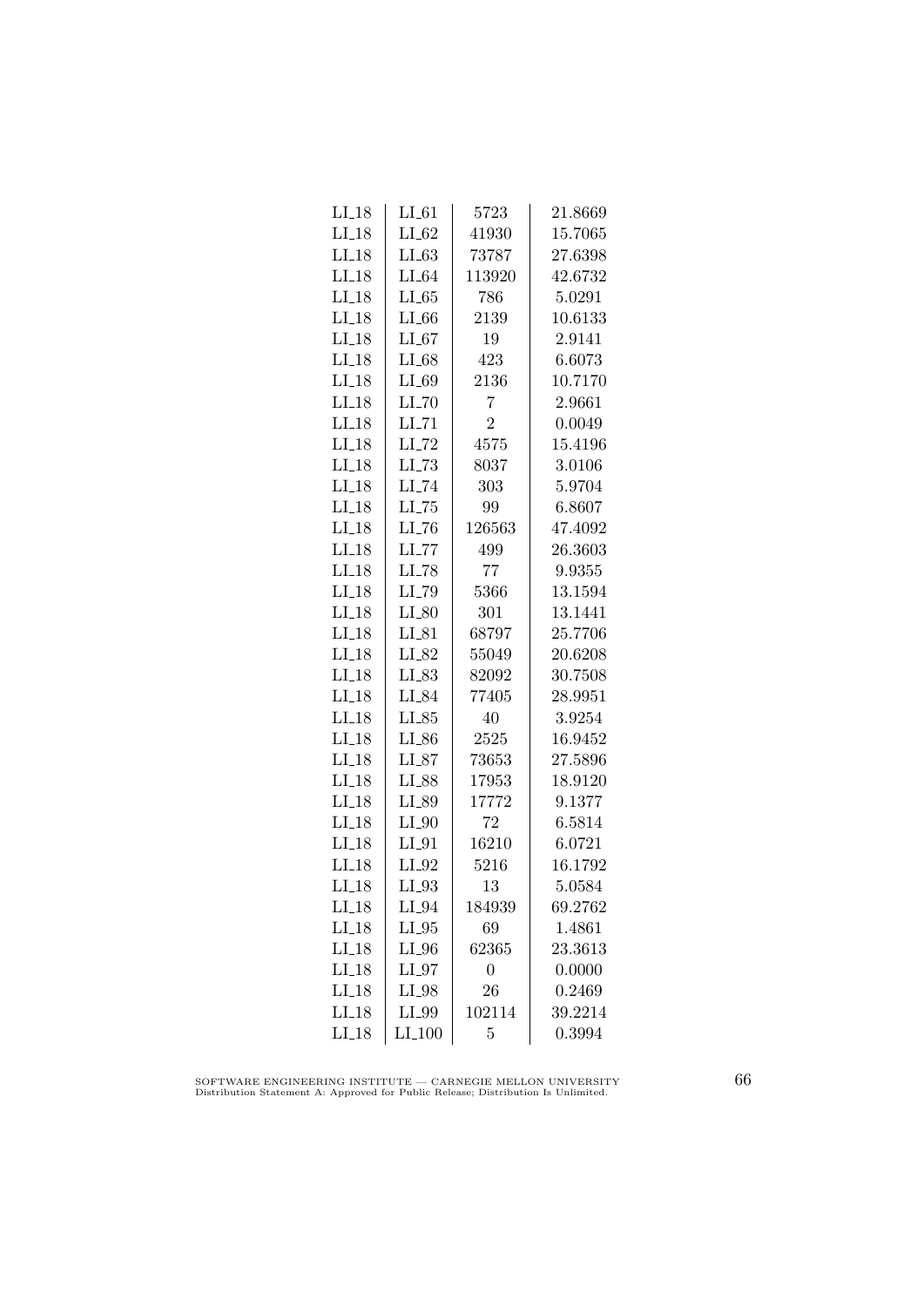| $LI_18$            | $LI_101$             | 37883          | 14.1906 |
|--------------------|----------------------|----------------|---------|
| $LI_18$            | LI <sub>-102</sub>   | 6180           | 7.8356  |
| $LI-18$            | $LI$ <sub>-103</sub> | 68287          | 26.3862 |
| $LI-18$            | LI <sub>-104</sub>   | 13630          | 14.1922 |
| $LI-18$            | $LI_105$             | 1847           | 5.4172  |
| $LI_18$            | LI <sub>-106</sub>   | 62401          | 23.3748 |
| $LI_18$            | $LI_107$             | 2234           | 20.9333 |
| $LI-18$            | $LI_108$             | 22645          | 11.7800 |
| $LI-18$            | LI <sub>-109</sub>   | 3839           | 24.4538 |
| $LI_18$            | $LI-110$             | 477            | 26.3827 |
| $LI$ <sub>18</sub> | LI <sub>111</sub>    | 33             | 8.0292  |
| $LI-18$            | LI <sub>112</sub>    | 618            | 0.2315  |
| $LI-18$            | $LI_113$             | 15679          | 15.3672 |
| $LI_18$            | $LI$ <sub>-114</sub> | $\overline{0}$ | 0.0000  |
| $LI_18$            | $LI-115$             | 21604          | 8.0926  |
| $LI-18$            | LI <sub>-116</sub>   | 6503           | 8.5638  |
| $LI-18$            | LI <sub>-117</sub>   | 4801           | 16.5786 |
| $LI_18$            | LI <sub>118</sub>    | $\overline{2}$ | 0.0583  |
| $LI-18$            | LI <sub>-119</sub>   | 13             | 0.7202  |
| $LI_18$            | $LI_120$             | $\overline{0}$ | 0.0000  |
| $LI_18$            | LI <sub>-121</sub>   | 40743          | 15.2619 |
| $LI_18$            | $LI_122$             | 55210          | 20.6811 |
| $LI-18$            | LI <sub>-123</sub>   | 8967           | 25.4340 |
| $LI-18$            | LI <sub>-124</sub>   | 6              | 1.3986  |
| $LI$ <sub>18</sub> | $LI_125$             | 666            | 2.2935  |
| $LI-18$            | LI <sub>-126</sub>   | 4254           | 11.1358 |
| $LI_18$            | LI <sub>-127</sub>   | 81             | 1.0130  |
| $LI_18$            | LI <sub>-128</sub>   | 107            | 5.4370  |
| $LI-18$            | LI <sub>-129</sub>   | 14191          | 18.4735 |
| $LI-18$            | LI.130               | 74039          | 27.7342 |
| $LI-18$            | LI <sub>-131</sub>   | 21             | 6.3253  |
| $LI_19$            | $LI_20$              | $\overline{0}$ | 0.0000  |
| $LI_19$            | $LI_21$              | 268            | 0.1808  |
| $LI_19$            | $LI_22$              | 103107         | 69.5438 |
| $LI_19$            | $LI_23$              | 1626           | 51.0038 |
| $LI_19$            | $LI_24$              | 26653          | 17.9770 |
| $LI_19$            | $LI_25$              | 20918          | 17.3557 |
| $LI-19$            | $LI_26$              | 50823          | 34.2792 |
| $LI-19$            | $LI_27$              | 27797          | 18.7486 |
| $LI_19$            | $LI_28$              | 35822          | 30.9416 |

SOFTWARE ENGINEERING INSTITUTE — CARNEGIE MELLON UNIVERSITY Distribution Statement A: Approved for Public Release; Distribution Is Unlimited.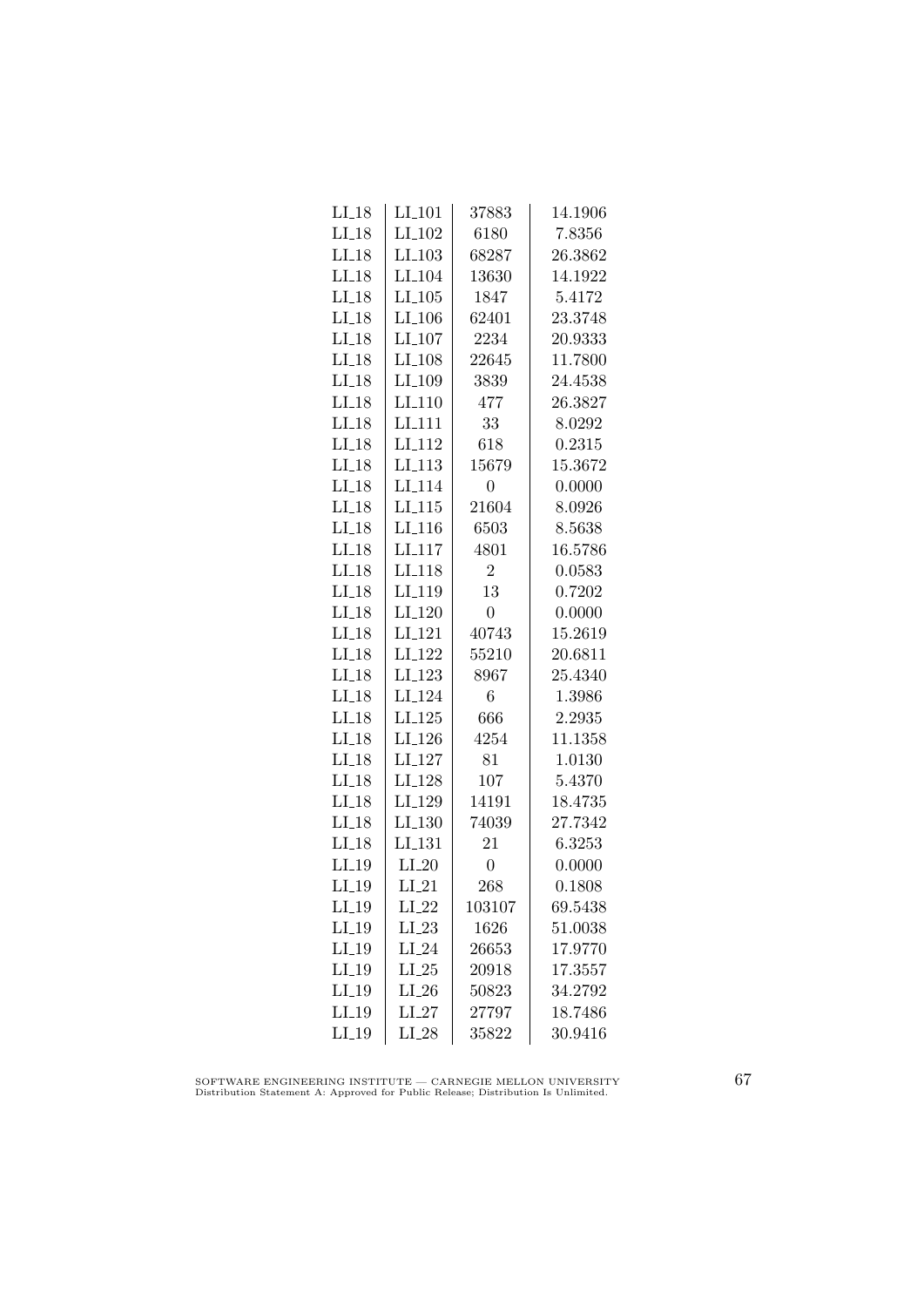| $LI_19$ | $LI_29$    | 5358   | 24.9001 |
|---------|------------|--------|---------|
| $LI_19$ | $LI_30$    | 19047  | 12.8469 |
| $LI_19$ | $LI_31$    | 42463  | 28.6405 |
| $LI_19$ | $LI_32$    | 0      | 0.0000  |
| $LI-19$ | LL33       | 86580  | 58.3966 |
| $LI_19$ | $LI_34$    | 4839   | 29.2104 |
| $LI_19$ | $LL_{.35}$ | 26970  | 18.1908 |
| $LI_19$ | $LL_{-36}$ | 23217  | 25.4824 |
| $LI_19$ | $LI_37$    | 49903  | 33.6587 |
| $LI_19$ | $LI_38$    | 40089  | 27.0393 |
| $LI_19$ | $LL_{.39}$ | 102306 | 69.0035 |
| $LI_19$ | $LI_40$    | 245    | 50.0000 |
| $LI_19$ | $LI_41$    | 27015  | 18.2211 |
| $LI_19$ | $LI_42$    | 33241  | 22.4204 |
| $LI_19$ | $LI_43$    | 5232   | 33.9829 |
| $LI_19$ | $LI_44$    | 1484   | 11.0122 |
| $LI-19$ | LI.45      | 1103   | 27.7554 |
| $LI_19$ | $LI_46$    | 30571  | 20.6196 |
| $LI_19$ | $LI_47$    | 5718   | 14.0869 |
| $LI_19$ | LI_48      | 3436   | 36.2027 |
| $LI_19$ | $LI_49$    | 93605  | 63.1349 |
| $LI_19$ | $LI_50$    | 23238  | 15.6736 |
| $LI_19$ | $LI_51$    | 3911   | 15.1966 |
| $LI-19$ | LL52       | 530    | 2.2271  |
| $LI_19$ | $LI_53$    | 7295   | 29.1439 |
| $LI_19$ | $LI_54$    | 9539   | 24.5187 |
| $LI_19$ | $LL_{.55}$ | 77242  | 52.0983 |
| $LI_19$ | $LL_{.56}$ | 29     | 11.6935 |
| $LI_19$ | $LI_57$    | 52443  | 35.3718 |
| $LI_19$ | $LI_58$    | 106248 | 71.6623 |
| $LI-19$ | $LL_{.59}$ | 1866   | 35.5903 |
| $LI_19$ | $LI_60$    | 34862  | 25.3402 |
| $LI_19$ | $LI_61$    | 12232  | 46.7370 |
| $LI_19$ | $LI_62$    | 30626  | 20.6567 |
| $LI_19$ | $LI_63$    | 53082  | 35.8028 |
| $LI_19$ | $LI_64$    | 76887  | 51.8589 |
| $LI-19$ | $LI_65$    | 4638   | 29.6756 |
| $LI_19$ | $LI_66$    | 3565   | 17.6888 |
| $LI-19$ | $LI_67$    | 62     | 9.5092  |
| $LI_19$ | LI_68      | 2003   | 31.2871 |

SOFTWARE ENGINEERING INSTITUTE — CARNEGIE MELLON UNIVERSITY Distribution Statement A: Approved for Public Release; Distribution Is Unlimited.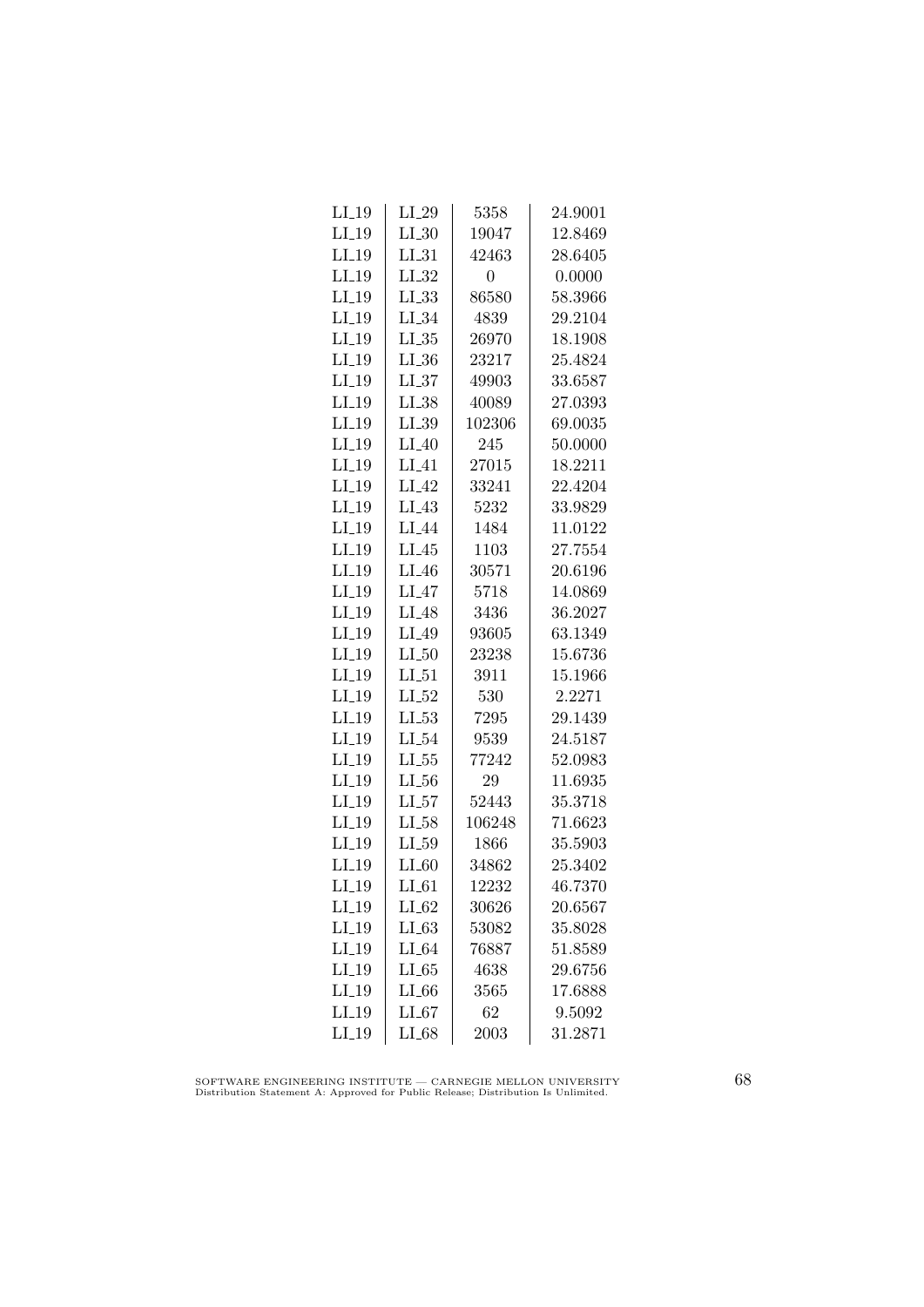| $LI_19$ | $LI_69$              | 5392         | 27.0533 |
|---------|----------------------|--------------|---------|
| $LI_19$ | $LI$ <sub>-70</sub>  | 124          | 52.5424 |
| $LI_19$ | $LI$ <sub>-71</sub>  | 1            | 0.0025  |
| $LI-19$ | $LI$ <sub>-72</sub>  | 3745         | 12.6222 |
| $LI-19$ | $LLI-73$             | 19083        | 12.8711 |
| $LI_19$ | LI_74                | 1480         | 29.1626 |
| $LI_19$ | $LL-75$              | 217          | 15.0381 |
| $LI_19$ | $LL-76$              | 88711        | 59.8339 |
| $LI_19$ | $LI$ <sub>-77</sub>  | 427          | 22.5568 |
| $LI_19$ | $LI$ <sub>-78</sub>  | 275          | 35.4839 |
| $LI_19$ | LI_79                | 9390         | 23.0277 |
| $LI-19$ | $LI_80$              | 1415         | 61.7904 |
| $LI_19$ | $LI_81$              | 41423        | 27.9391 |
| $LI_19$ | LI_82                | 57379        | 38.7011 |
| $LI_19$ | $LI_83$              | 64711        | 43.6464 |
| $LI_19$ | $LI_84$              | 49907        | 33.6614 |
| $LI_19$ | $LI_85$              | 76           | 7.4583  |
| $LI_19$ | $LI_86$              | 5014         | 33.6487 |
| $LI_19$ | $LI_87$              | 53090        | 35.8082 |
| $LI_19$ | LI_88                | 22734        | 23.9484 |
| $LI_19$ | $LI_89$              | 29947        | 20.1987 |
| $LI_19$ | $LI_0$               | 320          | 29.2505 |
| $LI_19$ | $LI_01$              | 15387        | 10.3782 |
| $LI-19$ | $LI_02$              | 5024         | 15.5836 |
| $LI_19$ | $LI_93$              | 6            | 2.3346  |
| $LI_19$ | LI_94                | 124678       | 84.0930 |
| $LI_19$ | $LI_05$              | 107          | 2.3045  |
| $LI_19$ | $LI_0$               | 55173        | 37.2132 |
| $LI_19$ | $LI_07$              | $\mathbf{1}$ | 0.0030  |
| $LI_19$ | $LI_98$              | 99           | 0.9400  |
| $LI-19$ | LI_99                | 16276        | 10.9779 |
| $LI_19$ | LI <sub>-100</sub>   | 48           | 3.8339  |
| $LI_19$ | LI <sub>-101</sub>   | 42298        | 28.5292 |
| $LI_19$ | LI <sub>-102</sub>   | 11498        | 14.5782 |
| $LI_19$ | $LI_103$             | 33928        | 22.8838 |
| $LI_19$ | $LI$ <sub>-104</sub> | 13427        | 13.9808 |
| $LI_19$ | $LI$ <sub>-105</sub> | 11373        | 33.3568 |
| $LI-19$ | LI <sub>-106</sub>   | 69262        | 46.7159 |
| $LI-19$ | LI <sub>-107</sub>   | 1886         | 17.6724 |
| $LI_19$ | $LI_108$             | 21386        | 14.4245 |

SOFTWARE ENGINEERING INSTITUTE — CARNEGIE MELLON UNIVERSITY Distribution Statement A: Approved for Public Release; Distribution Is Unlimited.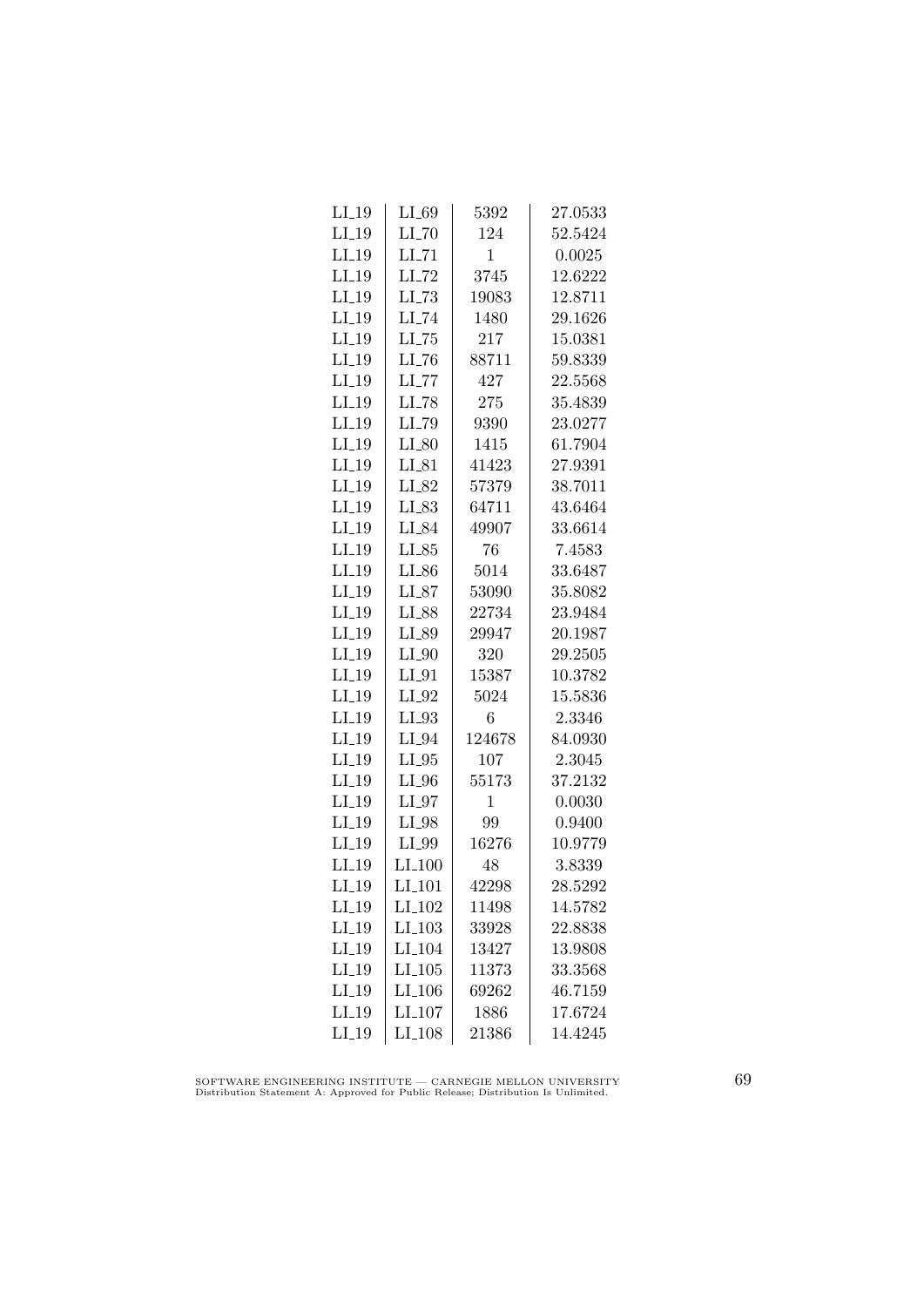| $LI_19$             | LI <sub>-109</sub> | 7426             | 47.3024 |
|---------------------|--------------------|------------------|---------|
| $LI_19$             | LI <sub>-110</sub> | 935              | 51.7146 |
| $LI_19$             | LI <sub>-111</sub> | 254              | 61.8005 |
| $LI-19$             | LI <sub>112</sub>  | 1141             | 0.7696  |
| $LI_19$             | LI <sub>113</sub>  | 5521             | 5.4112  |
| $LI_19$             | LI <sub>-114</sub> | $\boldsymbol{0}$ | 0.0000  |
| $LI_19$             | $LI_115$           | 35267            | 23.7869 |
| $LI_19$             | $LI_116$           | 8348             | 10.9935 |
| $LI_19$             | LI <sub>-117</sub> | 11475            | 39.6250 |
| $LI_19$             | LI <sub>-118</sub> | 8                | 0.2332  |
| $LI-19$             | LI <sub>-119</sub> | 51               | 2.8255  |
| LI.19               | LI <sub>-120</sub> | $\overline{0}$   | 0.0000  |
| $LI_19$             | LI <sub>-121</sub> | 28218            | 19.0325 |
| $LI_19$             | LI <sub>-122</sub> | 47076            | 31.7519 |
| $LI_19$             | LI <sub>-123</sub> | 9142             | 25.9303 |
| $LI_19$             | LI <sub>-124</sub> | 7                | 1.6317  |
| $LI_19$             | LI <sub>-125</sub> | 2118             | 7.2939  |
| $LI_19$             | LI <sub>-126</sub> | 8146             | 21.3240 |
| $LI-19$             | LI <sub>-127</sub> | 137              | 1.7134  |
| $LI_19$             | LI <sub>-128</sub> | 347              | 17.6321 |
| $LI_19$             | LI <sub>-129</sub> | 16174            | 21.0550 |
| $LI_19$             | LI <sub>-130</sub> | 53309            | 35.9559 |
| $LI_19$             | LI <sub>-131</sub> | 63               | 18.9759 |
| $LI_20$             | $LI_21$            | $\overline{5}$   | 3.5461  |
| $LI_20$             | $LI_22$            | $\overline{0}$   | 0.0000  |
| $LI_20$             | $LI_23$            | $\overline{0}$   | 0.0000  |
| $LI_20$             | $LI_24$            | $\overline{0}$   | 0.0000  |
| $LI_20$             | $LI_25$            | $\overline{0}$   | 0.0000  |
| $LI_20$             | $LI_26$            | $\overline{0}$   | 0.0000  |
| $LI_20$             | $LI_27$            | $\overline{0}$   | 0.0000  |
| $LI_20$             | $LI_28$            | $\overline{0}$   | 0.0000  |
| $LI_20$             | $LI_29$            | $\overline{0}$   | 0.0000  |
| $LI_2$ <sup>0</sup> | $LI_30$            | $\overline{0}$   | 0.0000  |
| $LI_20$             | $LI_31$            | $\boldsymbol{0}$ | 0.0000  |
| $LI_20$             | $LI_32$            | 27               | 19.1489 |
| $LI_20$             | $LI_33$            | $\overline{0}$   | 0.0000  |
| $LI_20$             | $LI_34$            | $\overline{0}$   | 0.0000  |
| $LI_20$             | $LL_{.35}$         | $\overline{0}$   | 0.0000  |
| $LI_20$             | $LI_36$            | $\overline{0}$   | 0.0000  |
| $LI_20$             | $LL_{.37}$         | $\overline{0}$   | 0.0000  |

SOFTWARE ENGINEERING INSTITUTE — CARNEGIE MELLON UNIVERSITY Distribution Statement A: Approved for Public Release; Distribution Is Unlimited.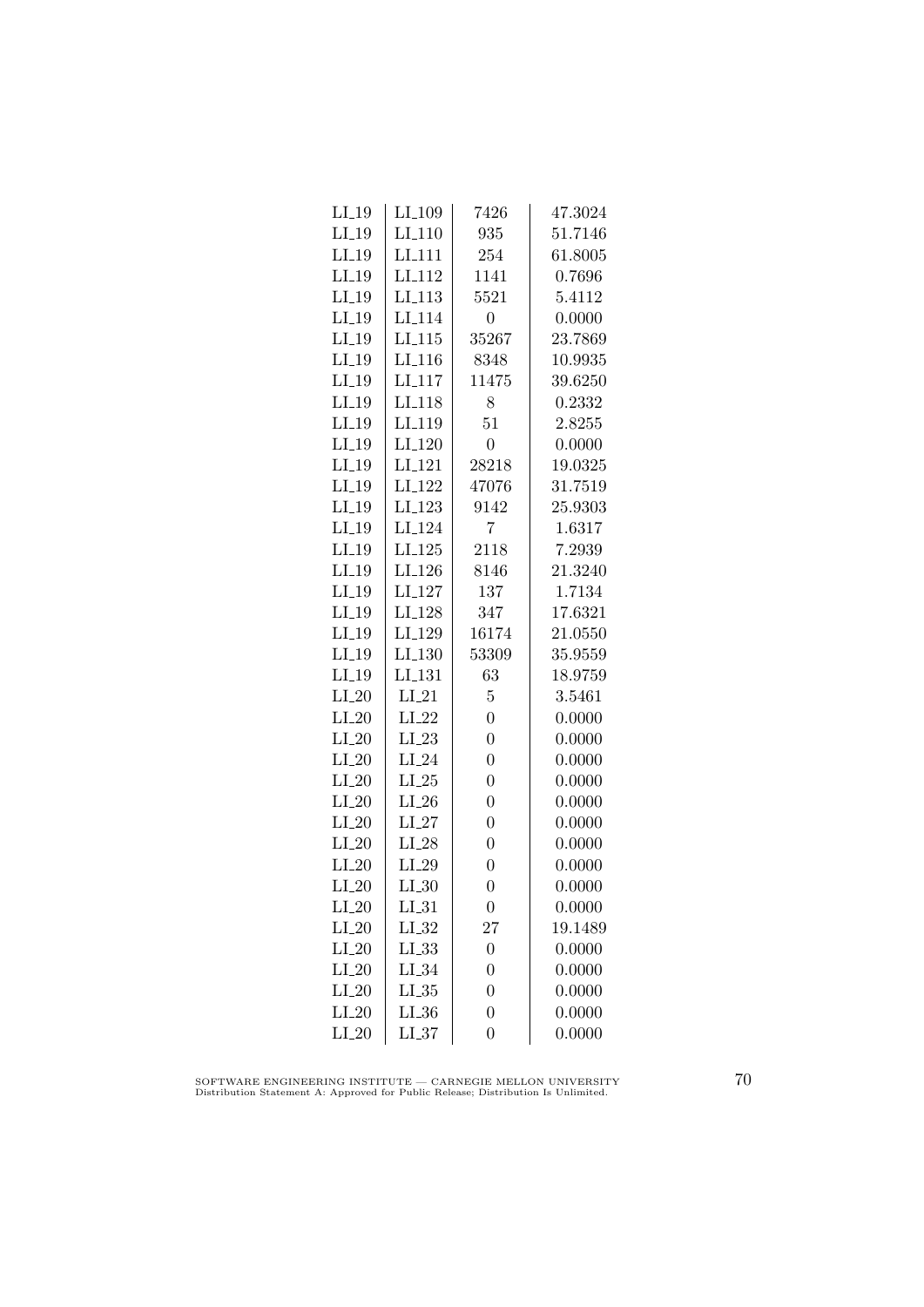| $LI_20$ | $LI_38$             | $\overline{0}$   | 0.0000 |
|---------|---------------------|------------------|--------|
| $LI_20$ | $LI_39$             | $\overline{0}$   | 0.0000 |
| $LI_20$ | $LI_40$             | $\overline{0}$   | 0.0000 |
| $LI_20$ | LI.41               | $\overline{0}$   | 0.0000 |
| $LI_20$ | LI <sub>-42</sub>   | $\overline{0}$   | 0.0000 |
| $LI_20$ | $LI_43$             | $\overline{0}$   | 0.0000 |
| $LI_20$ | LI_44               | $\overline{0}$   | 0.0000 |
| $LI_20$ | $LI_45$             | $\overline{0}$   | 0.0000 |
| $LI_20$ | $LI_46$             | $\overline{0}$   | 0.0000 |
| $LI_20$ | $LI_47$             | $\overline{0}$   | 0.0000 |
| $LI_20$ | LI_48               | $\overline{0}$   | 0.0000 |
| $LI_20$ | LI_49               | $\overline{0}$   | 0.0000 |
| $LI_20$ | $LI_50$             | $\overline{0}$   | 0.0000 |
| $LI_20$ | $LI_51$             | $\overline{0}$   | 0.0000 |
| $LI_20$ | $LI_52$             | $\overline{0}$   | 0.0000 |
| $LI_20$ | $LL_{-53}$          | $\overline{0}$   | 0.0000 |
| $LI_20$ | LI_54               | $\overline{0}$   | 0.0000 |
| $LI_20$ | $LL_{.55}$          | $\overline{0}$   | 0.0000 |
| $LI_20$ | $LL_{.56}$          | $\overline{0}$   | 0.0000 |
| $LI_20$ | LI_57               | $\overline{0}$   | 0.0000 |
| $LI_20$ | LI_58               | $\overline{0}$   | 0.0000 |
| $LI_20$ | $LI_59$             | $\overline{0}$   | 0.0000 |
| $LI_20$ | $LI_60$             | $\overline{0}$   | 0.0000 |
| $LI_20$ | $LI_61$             | $\overline{0}$   | 0.0000 |
| $LI_20$ | $LI_62$             | $\overline{0}$   | 0.0000 |
| $LI_20$ | LL63                | $\overline{0}$   | 0.0000 |
| $LI_20$ | $LI_64$             | $\overline{0}$   | 0.0000 |
| $LI_20$ | $LI_65$             | $\overline{0}$   | 0.0000 |
| $LI_20$ | $LI_66$             | $\overline{0}$   | 0.0000 |
| $LI_20$ | $LI_67$             | $\overline{0}$   | 0.0000 |
| $LI_20$ | $LI_68$             | $\overline{0}$   | 0.0000 |
| $LI_20$ | $LI_69$             | $\overline{0}$   | 0.0000 |
| $LI_20$ | $LI$ <sub>-70</sub> | $\overline{0}$   | 0.0000 |
| $LI_20$ | $LI$ <sub>-71</sub> | $\boldsymbol{0}$ | 0.0000 |
| $LI_20$ | $LI$ <sub>-72</sub> | $\overline{0}$   | 0.0000 |
| $LI_20$ | $LL-73$             | $\overline{4}$   | 2.8369 |
| $LI_20$ | LI_74               | $\overline{0}$   | 0.0000 |
| $LI_20$ | $LL-75$             | $\overline{0}$   | 0.0000 |
| $LI_20$ | LL76                | $\overline{0}$   | 0.0000 |
| $LI_20$ | $LI$ <sub>-77</sub> | $\overline{0}$   | 0.0000 |

SOFTWARE ENGINEERING INSTITUTE — CARNEGIE MELLON UNIVERSITY Distribution Statement A: Approved for Public Release; Distribution Is Unlimited.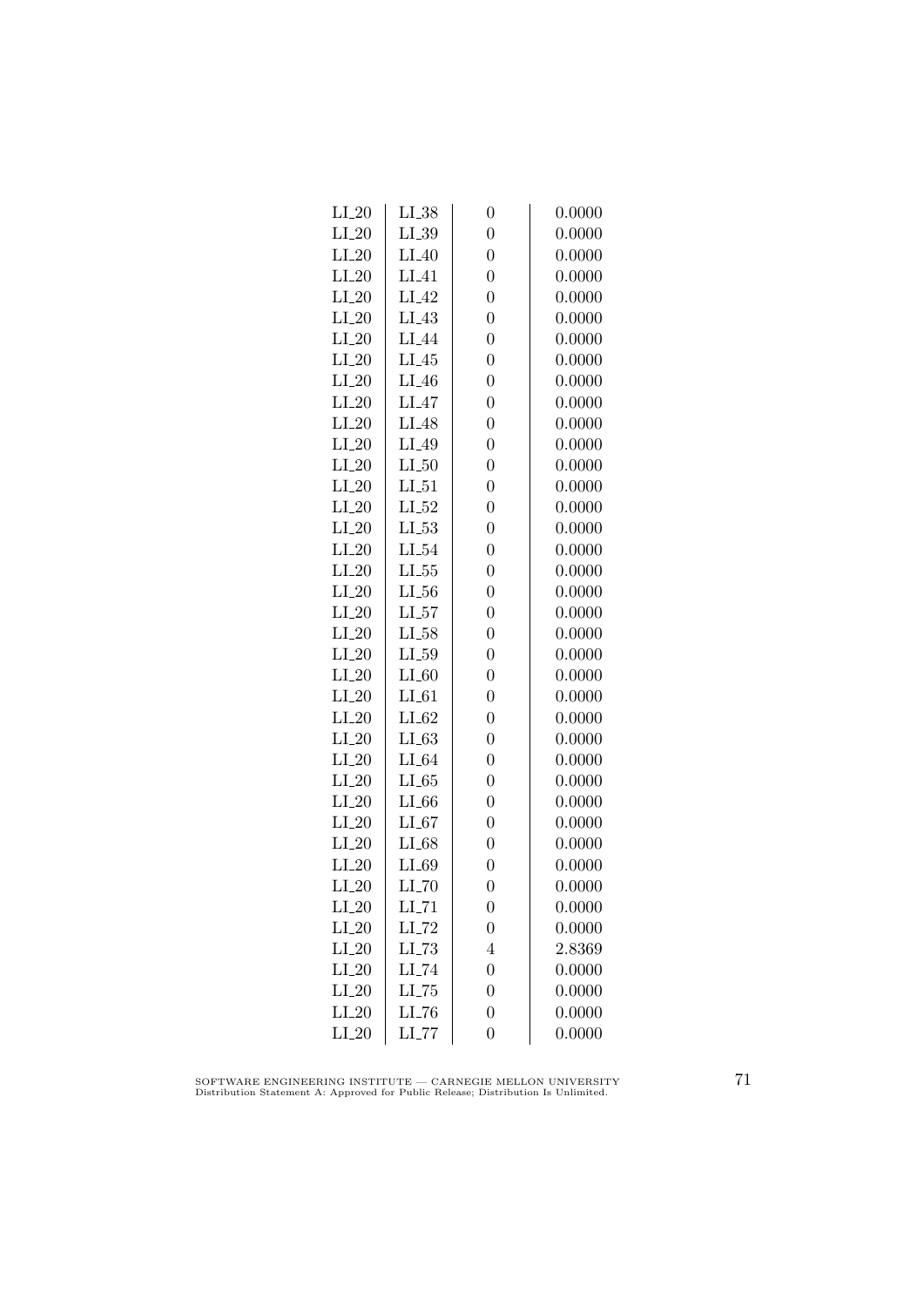| $LI$ <sub>-78</sub> | $\overline{0}$                             | 0.0000 |
|---------------------|--------------------------------------------|--------|
| LI_79               | $\overline{0}$                             | 0.0000 |
| $LI_80$             | $\overline{0}$                             | 0.0000 |
| $LI_81$             | $\overline{0}$                             | 0.0000 |
| LI_82               | $\overline{0}$                             | 0.0000 |
| LI_83               | $\overline{0}$                             | 0.0000 |
| LI_84               | $\overline{0}$                             | 0.0000 |
| $LI_85$             | $\overline{0}$                             | 0.0000 |
| $LI_86$             | $\overline{0}$                             | 0.0000 |
| $LI_87$             | $\overline{0}$                             | 0.0000 |
| LI_88               | $\overline{0}$                             | 0.0000 |
| LI_89               | $\overline{0}$                             | 0.0000 |
| $LI_0$              | $\overline{0}$                             | 0.0000 |
| $LI_01$             | $\overline{0}$                             | 0.0000 |
| $LI_02$             | $\overline{0}$                             | 0.0000 |
| $LI_03$             | $\overline{0}$                             | 0.0000 |
| $LI_04$             | $\overline{0}$                             | 0.0000 |
| $LI_05$             | $\overline{0}$                             | 0.0000 |
| $LI_0$              | $\overline{0}$                             | 0.0000 |
| $LI_0$              | $\mathbf{1}$                               | 0.7092 |
| $LI_98$             | $\overline{0}$                             | 0.0000 |
| $LI_99$             | $\overline{0}$                             | 0.0000 |
| $LI_100$            | $\overline{0}$                             | 0.0000 |
| LI <sub>-101</sub>  | $\overline{0}$                             | 0.0000 |
| $LI_102$            | $\mathbf{1}$                               | 0.7092 |
| LI <sub>-103</sub>  | $\overline{0}$                             | 0.0000 |
| LI <sub>-104</sub>  | $\overline{0}$                             | 0.0000 |
| $LI_105$            | $\overline{0}$                             | 0.0000 |
|                     | $\overline{0}$                             | 0.0000 |
| LI <sub>-107</sub>  | $\overline{0}$                             | 0.0000 |
| LI <sub>-108</sub>  | $\overline{0}$                             | 0.0000 |
| LI <sub>-109</sub>  | $\overline{0}$                             | 0.0000 |
| LI <sub>-110</sub>  | $\overline{0}$                             | 0.0000 |
| LI <sub>-111</sub>  | $\boldsymbol{0}$                           | 0.0000 |
| LI <sub>-112</sub>  | 3                                          | 2.1277 |
| $LI_113$            | $\overline{0}$                             | 0.0000 |
| LI <sub>-114</sub>  | $\overline{0}$                             | 0.0000 |
| LI <sub>-115</sub>  | 1                                          | 0.7092 |
| LI <sub>-116</sub>  | $\overline{0}$                             | 0.0000 |
|                     | $\overline{0}$                             | 0.0000 |
|                     | $LI$ <sub>-106</sub><br>LI <sub>-117</sub> |        |

SOFTWARE ENGINEERING INSTITUTE — CARNEGIE MELLON UNIVERSITY Distribution Statement A: Approved for Public Release; Distribution Is Unlimited.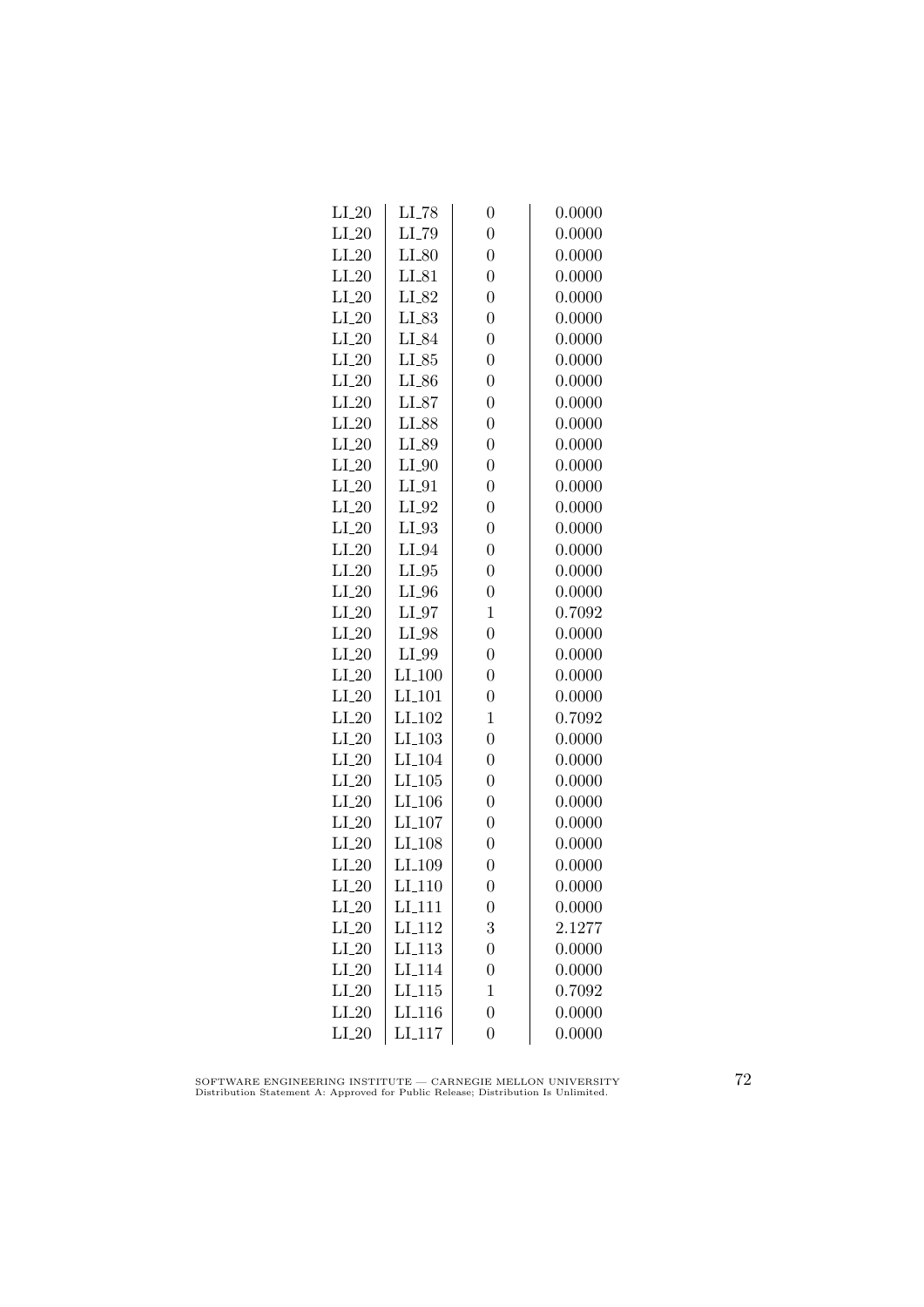| $LI_20$ | LI <sub>-118</sub> | $\mathbf 1$    | 0.7092 |
|---------|--------------------|----------------|--------|
| $LI_20$ | LI <sub>-119</sub> | $\overline{0}$ | 0.0000 |
| $LI_20$ | LI <sub>-120</sub> | $\overline{0}$ | 0.0000 |
| $LI_20$ | LI <sub>-121</sub> | $\overline{0}$ | 0.0000 |
| $LI_20$ | LI <sub>-122</sub> | $\overline{0}$ | 0.0000 |
| $LI_20$ | $LI_123$           | $\overline{0}$ | 0.0000 |
| $LI_20$ | LI <sub>-124</sub> | $\overline{0}$ | 0.0000 |
| $LI_20$ | $LI-125$           | $\overline{0}$ | 0.0000 |
| $LI_20$ | LI <sub>-126</sub> | $\overline{0}$ | 0.0000 |
| $LI_20$ | LI <sub>-127</sub> | $\overline{0}$ | 0.0000 |
| $LI_20$ | LI <sub>-128</sub> | $\overline{0}$ | 0.0000 |
| $LI_20$ | LI <sub>-129</sub> | $\overline{0}$ | 0.0000 |
| $LI_20$ | LI <sub>-130</sub> | $\overline{0}$ | 0.0000 |
| $LI_20$ | LI <sub>-131</sub> | $\overline{0}$ | 0.0000 |
| $LI_21$ | $LI_22$            | 3342           | 0.4734 |
| $LI_21$ | $LI_23$            | 14             | 0.4391 |
| $LI_21$ | $LI_24$            | 444            | 0.1755 |
| $LI_21$ | $LI_25$            | 352            | 0.2921 |
| $LI_21$ | $LI_26$            | 1608           | 0.2278 |
| $LI_21$ | $LI_27$            | 771            | 0.4748 |
| $LI_21$ | $LI_28$            | 317            | 0.2738 |
| $LI_21$ | $LI_29$            | 36             | 0.1673 |
| $LI_21$ | $LI_30$            | 436            | 0.1100 |
| $LI_21$ | LL31               | 1045           | 0.3171 |
| $LI_21$ | $LI_32$            | $\overline{2}$ | 0.1044 |
| $LI_21$ | $LI_33$            | 1895           | 0.2684 |
| $LI_21$ | $LI_34$            | 54             | 0.3260 |
| $LI_21$ | $LL_{.35}$         | 407            | 0.2666 |
| $LI_21$ | $LL_{.36}$         | 215            | 0.2360 |
| $LI_21$ | $LL_{.37}$         | 1595           | 0.2259 |
| $LI_21$ | $LI_38$            | 727            | 0.2180 |
| $LI_21$ | LL39               | 1748           | 0.2476 |
| $LI_21$ | $LI_40$            | $\mathbf 1$    | 0.2041 |
| $LI_21$ | $LI_41$            | 780            | 0.4132 |
| $LI_21$ | $LI_42$            | 764            | 0.1769 |
| $LI_21$ | $LI_43$            | 59             | 0.3832 |
| $LI_21$ | $LI_44$            | 57             | 0.4230 |
| $LI_21$ | $LI_45$            | $\overline{2}$ | 0.0503 |
| $LI_21$ | $LI_46$            | 772            | 0.1893 |
| $LI_21$ | $LI_47$            | 74             | 0.1823 |

SOFTWARE ENGINEERING INSTITUTE — CARNEGIE MELLON UNIVERSITY Distribution Statement A: Approved for Public Release; Distribution Is Unlimited.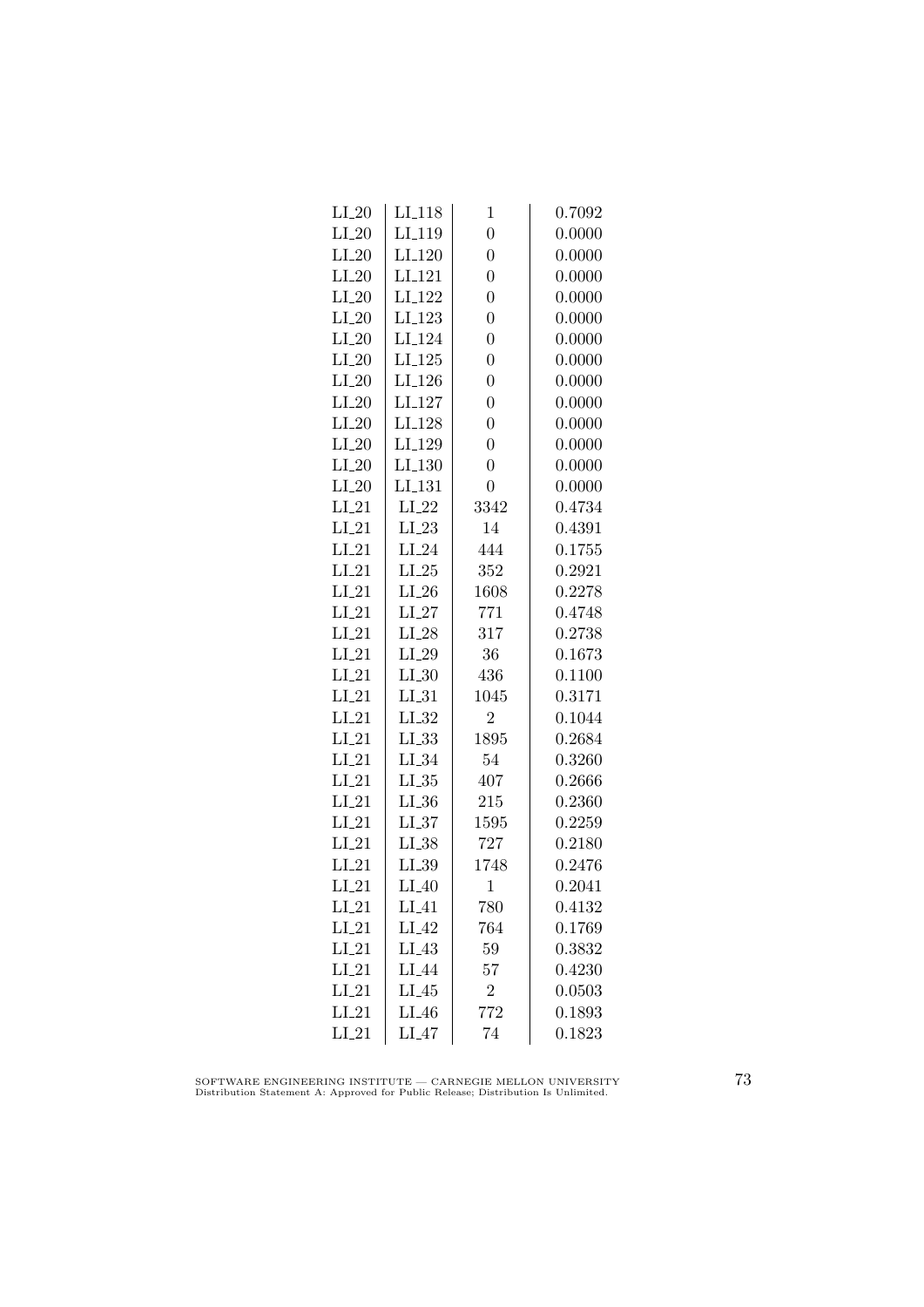| $LI_21$ | $LI_48$             | 32               | 0.3372  |
|---------|---------------------|------------------|---------|
| $LI_21$ | $LI_49$             | 3431             | 0.4860  |
| $LI_21$ | $LI_50$             | 360              | 0.2097  |
| $LI_21$ | $LI_51$             | 195              | 0.7577  |
| $LI_21$ | $LI_52$             | 100              | 0.4202  |
| $LI_21$ | $LI_53$             | 62               | 0.2477  |
| $LI_21$ | $LI_54$             | 110              | 0.2827  |
| $LI_21$ | $LL-55$             | 2050             | 0.2904  |
| $LI_21$ | $LL_{.56}$          | 26               | 10.4839 |
| $LI_21$ | LL57                | 1583             | 0.2789  |
| $LI_21$ | $LI_58$             | 2672             | 0.3785  |
| $LI_21$ | LL59                | $\boldsymbol{0}$ | 0.0000  |
| $LI_21$ | $LI_60$             | 309              | 0.2246  |
| $LI_21$ | $LI_61$             | 107              | 0.4088  |
| $LI_21$ | $LI_62$             | 765              | 0.1844  |
| $LI_21$ | $LI_63$             | 1289             | 0.1826  |
| $LI_21$ | $LI_64$             | 2676             | 0.3791  |
| $LI_21$ | $LI_65$             | 53               | 0.3391  |
| $LI_21$ | $LI_66$             | 77               | 0.3821  |
| $LI_21$ | $LI_67$             | 10               | 1.5337  |
| $LI_21$ | $LI_68$             | 12               | 0.1874  |
| $LI_21$ | $LI_69$             | 17               | 0.0853  |
| $LI_21$ | $LI$ <sub>-70</sub> | $\mathbf{1}$     | 0.4237  |
| $LI_21$ | $LI$ <sub>-71</sub> | 11               | 0.0270  |
| $LI_21$ | LI_72               | 134              | 0.4516  |
| $LI_21$ | $LL-73$             | 987              | 0.1435  |
| $LI_21$ | LI_74               | 20               | 0.3941  |
| $LI_21$ | $LI$ <sub>-75</sub> | $\overline{4}$   | 0.2772  |
| $LI_21$ | $LI$ <sub>-76</sub> | 1957             | 0.2772  |
| $LI_21$ | $LI$ <sub>-77</sub> | 9                | 0.4754  |
| $LI_21$ | LI_78               | 11               | 1.4194  |
| $LI_21$ | LI_79               | 107              | 0.2624  |
| $LI_21$ | $LI_80$             | $\overline{7}$   | 0.3057  |
| $LI_21$ | $LI_81$             | 985              | 0.1395  |
| $LI_21$ | LI_82               | 1029             | 0.1602  |
| $LI_21$ | $LI_83$             | 1963             | 0.2781  |
| $LI_21$ | LI_84               | 1596             | 0.2261  |
| $LI_21$ | LL85                | 6                | 0.5888  |
| $LI_21$ | $LI_86$             | 50               | 0.3355  |
| $LI_21$ | $LI_87$             | 1297             | 0.1837  |

SOFTWARE ENGINEERING INSTITUTE — CARNEGIE MELLON UNIVERSITY Distribution Statement A: Approved for Public Release; Distribution Is Unlimited.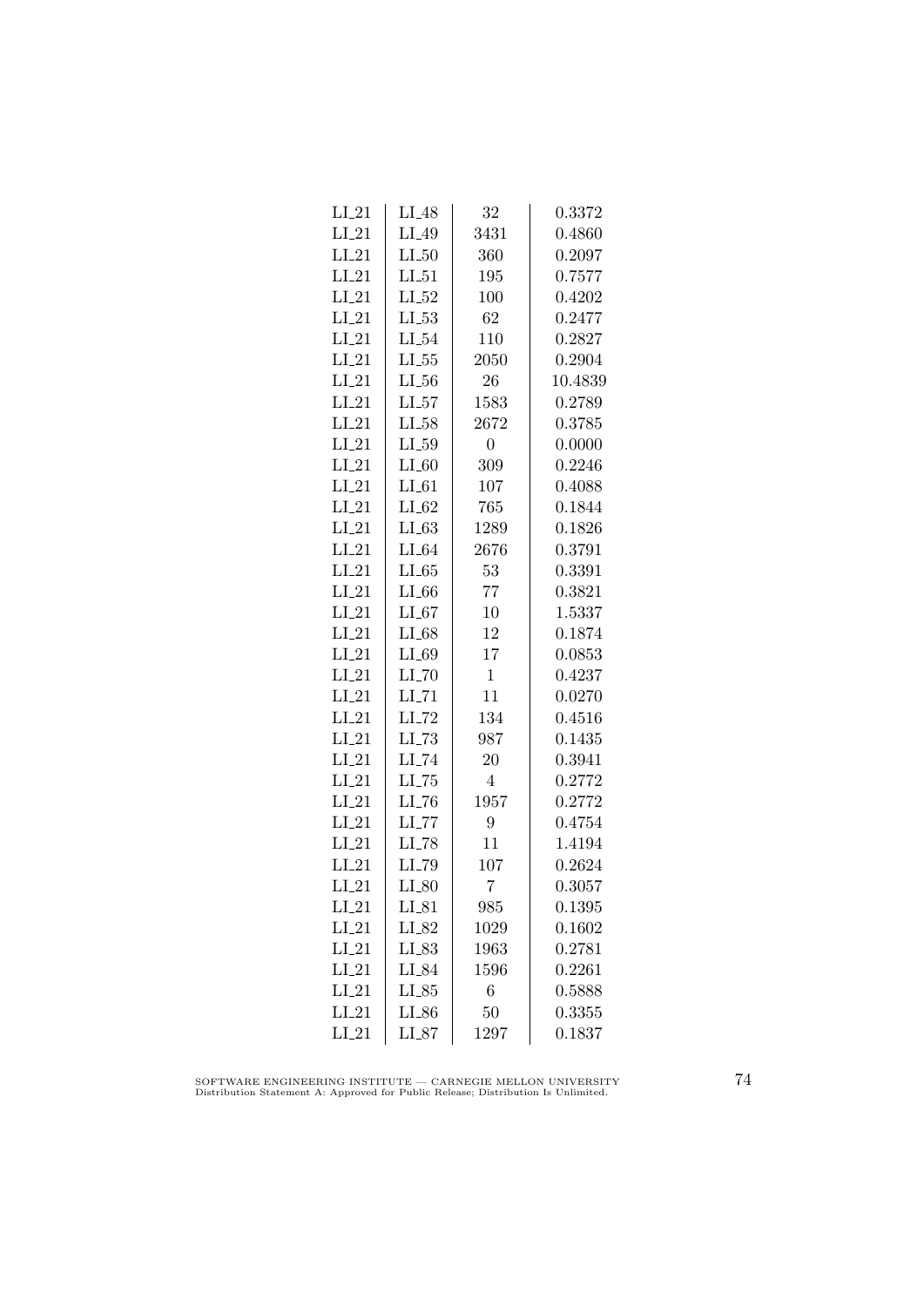| LI_88                | 340                                        | ${ 0.3582}$ |
|----------------------|--------------------------------------------|-------------|
| $LI_89$              | 617                                        | 0.3172      |
| $LI_0$               | $\overline{2}$                             | 0.1828      |
| $LI_01$              | 14595                                      | 2.0675      |
| $LI_02$              | 93                                         | 0.2885      |
| $LI_93$              | $\boldsymbol{0}$                           | 0.0000      |
| $LI_04$              | 8878                                       | 1.2577      |
| $LI_05$              | 22                                         | 0.4738      |
| $LI_0$               | 939                                        | 0.1790      |
| $LI_97$              | 26477                                      | 79.4914     |
| $LI_98$              | 25                                         | 0.2374      |
| LI_99                | 245                                        | 0.0941      |
| $LI_100$             | 11                                         | 0.8786      |
| $LI_101$             | 643                                        | 0.2068      |
| LI <sub>-102</sub>   | 819                                        | 1.0384      |
| $LI$ <sub>-103</sub> | 585                                        | 0.2260      |
| LI <sub>-104</sub>   | 311                                        | 0.3238      |
|                      | 51                                         | 0.1496      |
| $LI_106$             | 1868                                       | 0.2819      |
| $LI_107$             | $\overline{4}$                             | 0.0375      |
| $LI_108$             | 442                                        | 0.2299      |
| LI <sub>-109</sub>   | 30                                         | 0.1911      |
| LI <sub>-110</sub>   | 33                                         | 1.8252      |
| LI <sub>-111</sub>   | $\mathbf{1}$                               | 0.2433      |
| LI <sub>112</sub>    | 683                                        | 0.2499      |
| LI <sub>113</sub>    |                                            | 0.0549      |
| LI <sub>-114</sub>   | $\mathbf 1$                                | 0.1855      |
| $LI_115$             | 1131                                       | 0.4123      |
|                      | 1012                                       | 1.3327      |
| LI <sub>-117</sub>   | 129                                        | 0.4455      |
| LI <sub>-118</sub>   | $\overline{4}$                             | 0.1166      |
| LI_119               | 26                                         | 1.4404      |
| LI <sub>-120</sub>   | $\mathbf{1}$                               | 0.4808      |
| LI <sub>-121</sub>   | 439                                        | 0.1140      |
| LI <sub>-122</sub>   | 1219                                       | 0.2748      |
| LI <sub>-123</sub>   | 229                                        | 0.6495      |
| LI <sub>-124</sub>   | $\boldsymbol{0}$                           | 0.0000      |
| $LI_125$             | 368                                        | 1.2673      |
| LI <sub>-126</sub>   | 113                                        | 0.2958      |
| $LI_127$             | 29                                         | 0.3627      |
|                      | $LI$ <sub>-105</sub><br>LI <sub>-116</sub> | 56          |

SOFTWARE ENGINEERING INSTITUTE — CARNEGIE MELLON UNIVERSITY Distribution Statement A: Approved for Public Release; Distribution Is Unlimited.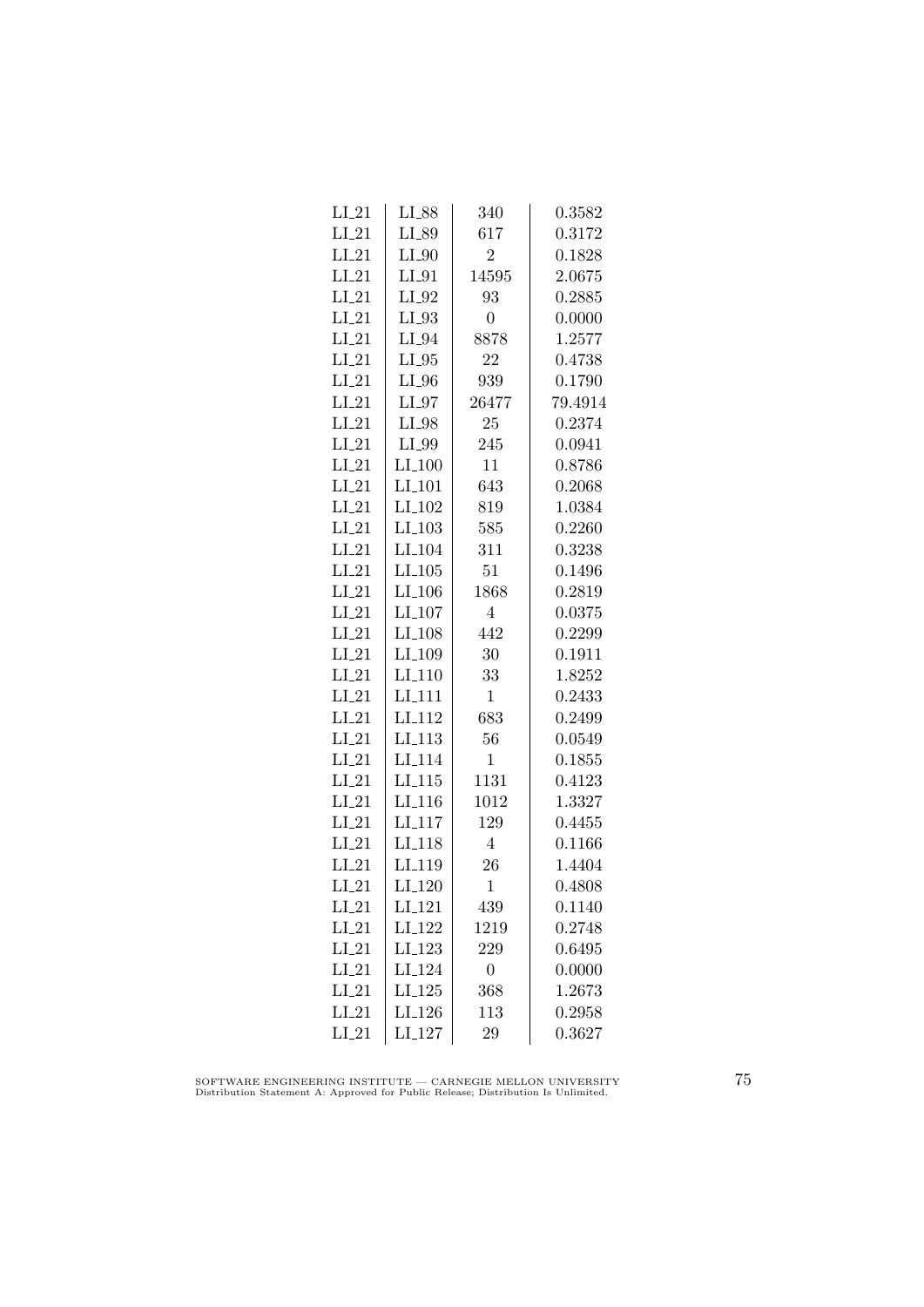| $LI_21$ | LI <sub>-128</sub> | 12             | 0.6098  |
|---------|--------------------|----------------|---------|
| $LI_21$ | LI <sub>-129</sub> | 294            | 0.3827  |
| $LI_21$ | LI <sub>-130</sub> | 1303           | 0.1846  |
| $LI_21$ | LI <sub>-131</sub> | 0              | 0.0000  |
| $LI_22$ | $LI_23$            | 2666           | 83.6261 |
| $LI_22$ | $LI_24$            | 182116         | 71.9820 |
| $LI_22$ | $LI_25$            | 62851          | 52.1477 |
| $LI_22$ | $LI_26$            | 1118232        | 70.7697 |
| $LI_22$ | $LI_27$            | 121153         | 74.6103 |
| $LI_22$ | $LI_28$            | 86155          | 74.4172 |
| $LI_22$ | $LI_29$            | 13307          | 61.8412 |
| $LI_22$ | LL30               | 313655         | 79.1325 |
| $LI_22$ | $LI_31$            | 194326         | 58.9723 |
| $LI_22$ | $LI_32$            | $\overline{2}$ | 0.1044  |
| $LI_22$ | $LI_33$            | 942099         | 60.8485 |
| $LI_22$ | LL34               | 13853          | 83.6231 |
| $LI_22$ | $LL_{.35}$         | 120721         | 79.0825 |
| $LI_22$ | $LI_36$            | 73439          | 80.6048 |
| $LI_22$ | LL37               | 1114288        | 70.9166 |
| $LI_22$ | $LI_38$            | 239031         | 71.6791 |
| $LI_22$ | $LI_39$            | 1114120        | 72.7363 |
| $LI_22$ | $LI_40$            | 283            | 57.7551 |
| $LI_22$ | $LI_41$            | 74431          | 39.4324 |
| $LI_22$ | $LI_42$            | 331046         | 76.6314 |
| $LI_22$ | $LI_43$            | 11881          | 77.1694 |
| $LI_22$ | LI_44              | 3258           | 24.1763 |
| $LI_22$ | $LI_45$            | 1273           | 32.0332 |
| $LI_22$ | $LI_46$            | 372662         | 91.3799 |
| $LI_22$ | $LI_47$            | 11032          | 27.1784 |
| $LI_22$ | LI <sub>-48</sub>  | 5017           | 52.8606 |
| $LI_22$ | LI_49              | 1592510        | 51.4099 |
| $LI_22$ | $LI_50$            | 153983         | 89.6835 |
| $LI_22$ | $LI_51$            | 14006          | 54.4218 |
| $LI_22$ | $LI_52$            | 1904           | 8.0007  |
| $LI_22$ | $LL_{.53}$         | 13682          | 54.6602 |
| $LI_22$ | LL54               | 32850          | 84.4364 |
| $LI_22$ | $LL_{.55}$         | 818498         | 60.9615 |
| $LI_22$ | $LL_{.56}$         | 44             | 17.7419 |
| $LI_22$ | $LL_{57}$          | 412882         | 72.7416 |
| $LI_22$ | $LI_58$            | 1250589        | 55.3642 |

SOFTWARE ENGINEERING INSTITUTE — CARNEGIE MELLON UNIVERSITY Distribution Statement A: Approved for Public Release; Distribution Is Unlimited.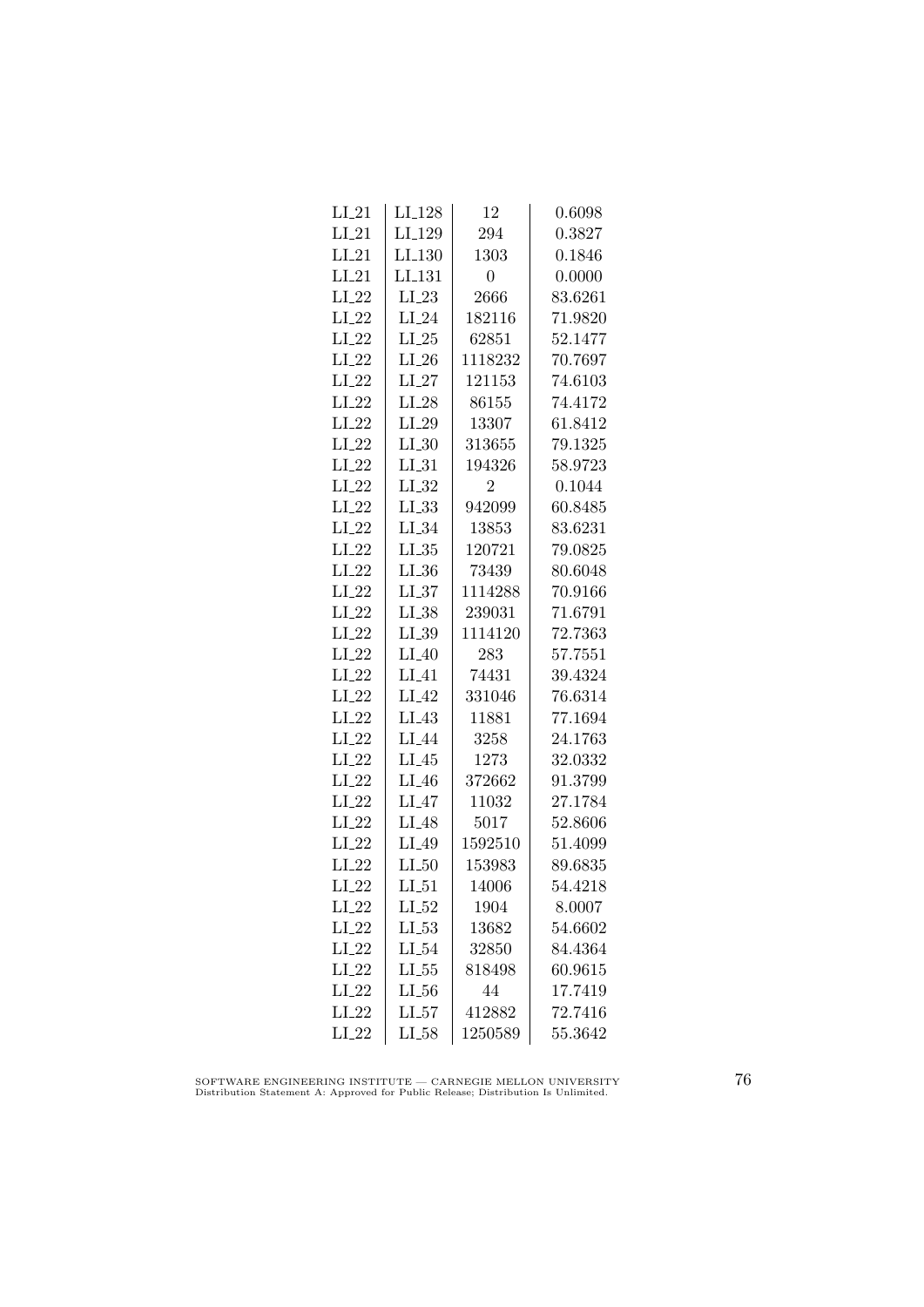| $LI_22$ | $LI_59$             | 1549    | 29.5442 |
|---------|---------------------|---------|---------|
| $LI_22$ | $LI_60$             | 116748  | 84.8607 |
| $LI_22$ | $LI_61$             | 20973   | 80.1353 |
| $LI_22$ | $LI_62$             | 378082  | 91.1177 |
| $LI_22$ | LL63                | 862608  | 84.0086 |
| $LI_22$ | $LI_64$             | 1221445 | 50.7282 |
| $LI_22$ | LL65                | 8898    | 56.9326 |
| $LI_22$ | $LI_66$             | 8237    | 40.8703 |
| $LI_22$ | $LI_67$             | 102     | 15.6442 |
| $LI_22$ | LI_68               | 4762    | 74.3830 |
| $LI_22$ | LI_69               | 11125   | 55.8176 |
| $LI_22$ | $LI$ <sub>-70</sub> | 151     | 63.9831 |
| $LI_22$ | $LI$ <sub>-71</sub> | 33      | 0.0810  |
| $LI_22$ | $LI$ <sub>-72</sub> | 23911   | 80.5898 |
| $LI_22$ | $LL-73$             | 112804  | 16.3998 |
| $LI_22$ | $LI$ <sub>-74</sub> | 2480    | 48.8670 |
| $LI_22$ | $LL-75$             | 823     | 57.0340 |
| $LI_22$ | LL76                | 1214380 | 67.1038 |
| $LI_22$ | LL77                | 589     | 31.1146 |
| $LI_22$ | $LI$ <sub>-78</sub> | 378     | 48.7742 |
| $LI_22$ | $LI$ <sub>-79</sub> | 32765   | 80.3517 |
| $LI_22$ | $LI_80$             | 2023    | 88.3406 |
| $LI_22$ | $LI_81$             | 534732  | 75.2754 |
| $LI_22$ | LI_82               | 447406  | 69.6613 |
| $LI_22$ | $LI_83$             | 681603  | 66.0169 |
| $LI_22$ | LI_84               | 1118262 | 70.7411 |
| $LI_22$ | $LI_85$             | 105     | 10.3042 |
| $LI_22$ | $LI_86$             | 11728   | 78.7061 |
| $LI_22$ | $LI_87$             | 859974  | 83.9586 |
| $LI_22$ | LI_88               | 87661   | 92.3438 |
| $LI_22$ | LI_89               | 89972   | 46.2602 |
| $LI_22$ | $LI_0$              | 318     | 29.0676 |
| $LI_22$ | $LI_01$             | 125912  | 2.9090  |
| $LI_22$ | $LI_02$             | 25791   | 79.9994 |
| $LI_22$ | $LI_03$             | 19      | 7.3930  |
| $LI_22$ | $LI_04$             | 2518803 | 58.1920 |
| $LI_22$ | $LI_05$             | 44      | 0.9477  |
| $LI_22$ | $LI_0$              | 358060  | 68.2712 |
| $LI_22$ | $LI_07$             | 15      | 0.0450  |
| $LI_22$ | LI_98               | 538     | 5.1082  |

SOFTWARE ENGINEERING INSTITUTE — CARNEGIE MELLON UNIVERSITY Distribution Statement A: Approved for Public Release; Distribution Is Unlimited.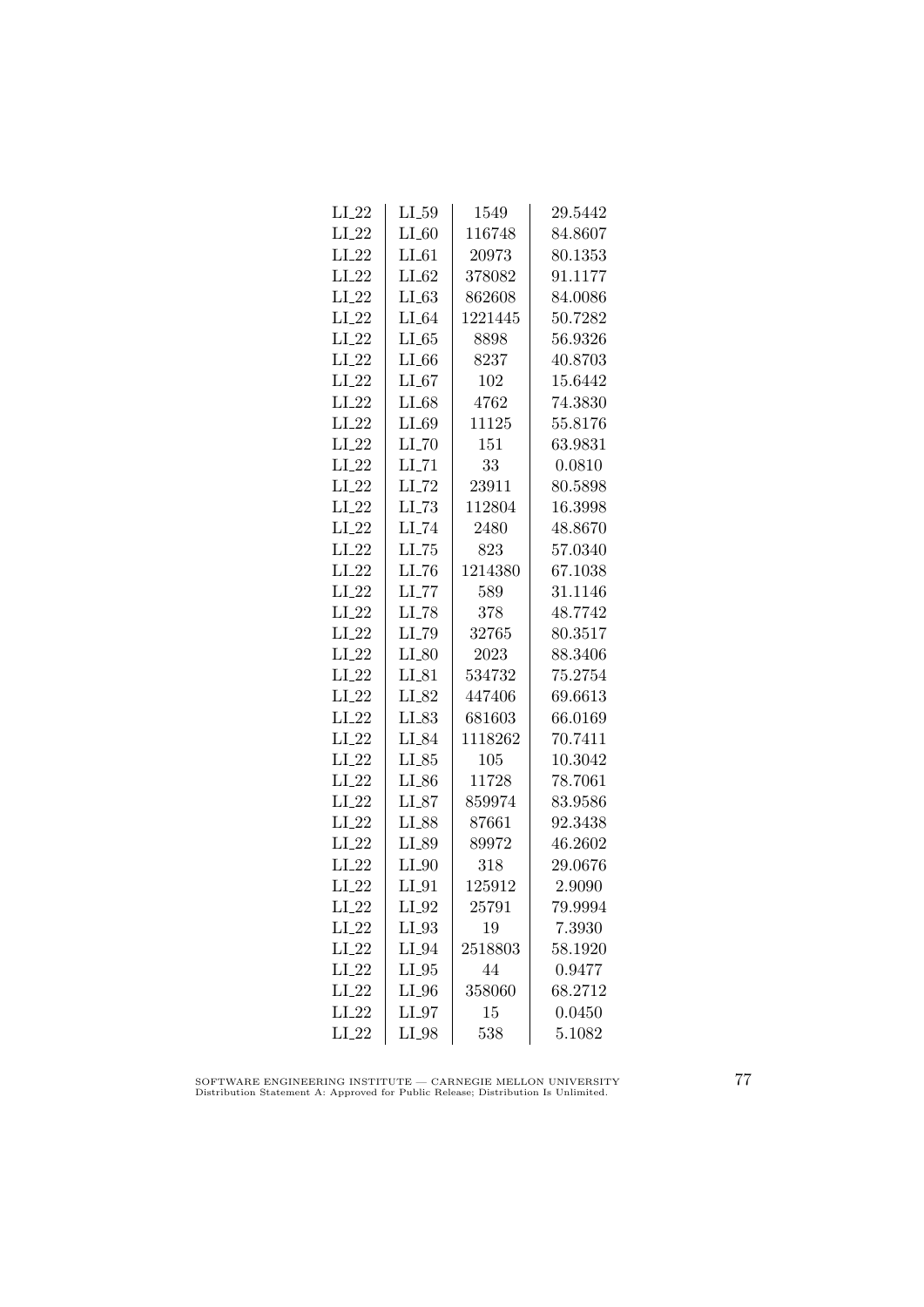| $LI_22$ | $LI_99$              | 153171         | 58.8320 |
|---------|----------------------|----------------|---------|
| $LI_22$ | $LI_100$             | 105            | 8.3866  |
| $LI_22$ | $LI_101$             | 250304         | 80.5123 |
| $LI_22$ | LI <sub>-102</sub>   | 40992          | 51.9735 |
| $LI_22$ | $LI_103$             | 210444         | 81.3159 |
| $LI_22$ | $LI$ <sub>-104</sub> | 71622          | 74.5760 |
| $LI_22$ | $LI_105$             | 25395          | 74.4831 |
| $LI_22$ | $LI_106$             | 422104         | 63.7043 |
| $LI_22$ | LI <sub>-107</sub>   | 4126           | 38.6619 |
| $LI_22$ | LI <sub>-108</sub>   | 160896         | 83.6989 |
| $LI_22$ | LI <sub>-109</sub>   | 6644           | 42.3212 |
| $LI_22$ | LI <sub>-110</sub>   | 1582           | 87.5000 |
| $LI_22$ | $LI-111$             | 318            | 77.3723 |
| $LI_22$ | LI <sub>-112</sub>   | 6328           | 2.3150  |
| $LI_22$ | $LI$ <sub>-113</sub> | 54192          | 53.1143 |
| $LI_22$ | LI <sub>-114</sub>   | 1              | 0.1855  |
| $LI_22$ | LI.115               | 107738         | 39.2764 |
| $LI_22$ | LI <sub>-116</sub>   | 37628          | 49.5523 |
| $LI_22$ | LI <sub>117</sub>    | 24482          | 84.5402 |
| $LI_22$ | LI <sub>-118</sub>   | 47             | 1.3703  |
| $LI_22$ | LI <sub>-119</sub>   | 256            | 14.1828 |
| $LI_22$ | LI <sub>-120</sub>   | $\overline{0}$ | 0.0000  |
| $LI_22$ | LI <sub>-121</sub>   | 281933         | 73.1873 |
| $LI_22$ | LI <sub>-122</sub>   | 338846         | 76.3900 |
| $LI_22$ | LI <sub>-123</sub>   | 31228          | 88.5750 |
| $LI_22$ | $LI_124$             | 26             | 6.0606  |
| $LI_22$ | $LI_125$             | 4994           | 17.1982 |
| $LI_22$ | $LI_126$             | 20043          | 52.4672 |
| $LI_22$ | $LI_127$             | 67             | 0.8379  |
| $LI_22$ | LI <sub>-128</sub>   | 941            | 47.8150 |
| $LI_22$ | LI <sub>-129</sub>   | 72575          | 94.4766 |
| $LI_22$ | LI_130               | 862442         | 83.9355 |
| $LI_22$ | LI.131               | 113            | 34.0361 |
| $LI_23$ | $LI_24$              | 905            | 28.3877 |
| $LI_23$ | $LI_25$              | 1310           | 41.0916 |
| $LI_23$ | $LI_26$              | 1406           | 44.1029 |
| $LI_23$ | $LI_27$              | 1931           | 60.5709 |
| $LI_23$ | $LI_28$              | 1539           | 48.2748 |
| $LI_23$ | $LI_29$              | 482            | 15.1192 |
| $LI_23$ | $LI_30$              | 608            | 19.0715 |

SOFTWARE ENGINEERING INSTITUTE — CARNEGIE MELLON UNIVERSITY Distribution Statement A: Approved for Public Release; Distribution Is Unlimited.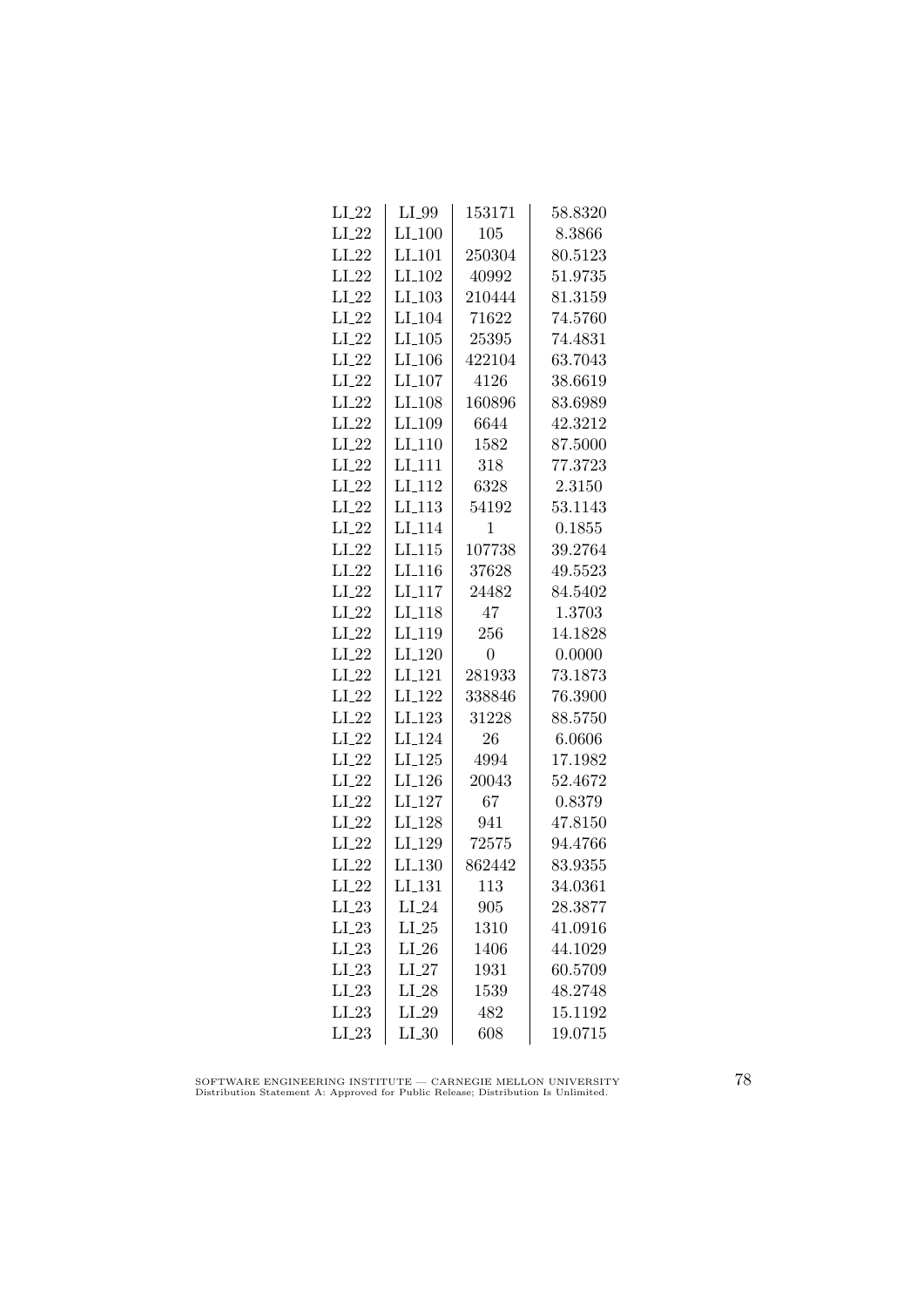| $LI_23$ | $LI_31$           | 1742           | 54.6424 |
|---------|-------------------|----------------|---------|
| $LI_23$ | $LI_32$           | $\overline{0}$ | 0.0000  |
| $LI_23$ | $LL_{.33}$        | 2294           | 71.9573 |
| $LI_23$ | $LI_34$           | 369            | 11.5747 |
| $LI_23$ | $LL_{.35}$        | 1220           | 38.2685 |
| $LI_23$ | $LI_36$           | 1025           | 32.1518 |
| $LI_23$ | $LL_{.37}$        | 1439           | 45.1380 |
| $LI_23$ | $LI_38$           | 1565           | 49.0903 |
| $LI_23$ | $LL_{.39}$        | 2376           | 74.5295 |
| $LI_23$ | $LI_40$           | 102            | 20.8163 |
| $LI_23$ | $LI_41$           | 1266           | 39.7114 |
| $LI_23$ | $LI_42$           | 1124           | 35.2572 |
| $LI_23$ | $LI_43$           | 796            | 24.9686 |
| $LI_23$ | $LI_44$           | 130            | 4.0778  |
| $LI_23$ | $LI_45$           | 164            | 5.1443  |
| $LI_23$ | $LI_46$           | 1113           | 34.9122 |
| $LI_23$ | $LI_47$           | 558            | 17.5031 |
| $LI_23$ | LI <sub>-48</sub> | 271            | 8.5006  |
| $LI_23$ | LI_49             | 2672           | 83.8143 |
| $LI_23$ | $LI_50$           | 782            | 24.5295 |
| $LI_23$ | $LI_51$           | 132            | 4.1405  |
| $LI_23$ | $LI_52$           | 50             | 1.5684  |
| $LI_23$ | $LL-53$           | 584            | 18.3187 |
| $LI_23$ | $LI_54$           | 474            | 14.8683 |
| $LI_23$ | $LI_55$           | 2337           | 73.3061 |
| $LI_23$ | $LL_{.56}$        | 3              | 1.2097  |
| $LI_23$ | $LL_{57}$         | 1533           | 48.0866 |
| $LI_23$ | $LI_58$           | 2538           | 79.6110 |
| $LI_23$ | $LI_59$           | 11             | 0.3450  |
| $LI_23$ | $LI_60$           | 1434           | 44.9812 |
| $LI_23$ | $LI_61$           | 757            | 23.7453 |
| $LI_23$ | $LI_62$           | 1130           | 35.4454 |
| $LI_23$ | $LI_63$           | 1758           | 55.1443 |
| $LI_23$ | $LI_64$           | 1798           | 56.3990 |
| $LI_23$ | $LI_65$           | 280            | 8.7829  |
| $LI_23$ | $LI_66$           | 273            | 8.5634  |
| $LI_23$ | $LI_67$           | 11             | 1.6871  |
| $LI_23$ | $LI_68$           | 219            | 6.8695  |
| $LI_23$ | LI_69             | 118            | 3.7014  |
| $LI_23$ | LI_70             | 16             | 6.7797  |

SOFTWARE ENGINEERING INSTITUTE — CARNEGIE MELLON UNIVERSITY Distribution Statement A: Approved for Public Release; Distribution Is Unlimited.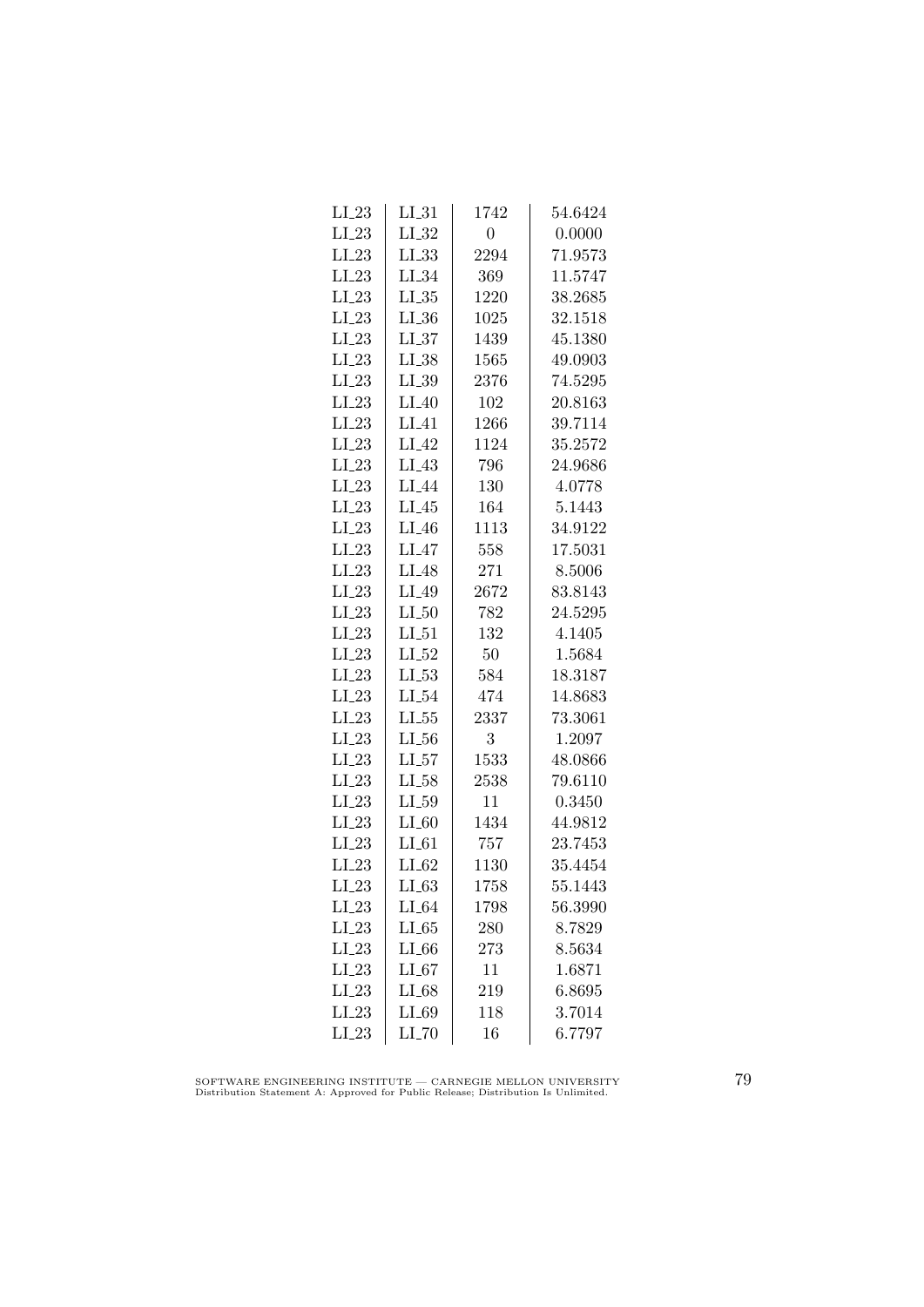| $LI_23$ | $LI$ <sub>-71</sub> | $\overline{0}$   | 0.0000  |
|---------|---------------------|------------------|---------|
| $LI_23$ | $LI$ <sub>-72</sub> | 280              | 8.7829  |
| $LI_23$ | $LL-73$             | 1039             | 32.5910 |
| $LI_23$ | LI_74               | 329              | 10.3199 |
| $LI_23$ | $LLI-75$            | 15               | 1.0395  |
| $LI_23$ | $LI$ <sub>-76</sub> | 2430             | 76.2233 |
| $LI_23$ | $LI$ <sub>-77</sub> | 43               | 2.2715  |
| $LI_23$ | $LI$ <sub>-78</sub> | 40               | 5.1613  |
| $LI_23$ | LI_79               | 513              | 16.0916 |
| $LI_23$ | $LI_80$             | 317              | 13.8428 |
| $LI_23$ | $LI_81$             | 1307             | 40.9975 |
| $LI_23$ | LI_82               | 1978             | 62.0452 |
| $LI_23$ | LI_83               | 1747             | 54.7992 |
| $LI_23$ | LI_84               | 1425             | 44.6989 |
| $LI_23$ | $LI_85$             | 3                | 0.2944  |
| $LI_23$ | $LI_86$             | 590              | 18.5069 |
| $LI_23$ | $LI_87$             | 1796             | 56.3363 |
| $LI_23$ | LI_88               | 948              | 29.7365 |
| $LI_23$ | LI_89               | 1525             | 47.8356 |
| $LI_23$ | $LI_0$              | 28               | 2.5594  |
| $LI_23$ | $LI_01$             | 910              | 28.5445 |
| $LI_23$ | $LI_02$             | 179              | 5.6148  |
| $LI_23$ | $LI_03$             | $\overline{2}$   | 0.7782  |
| $LI_23$ | $LI_04$             | 2722             | 85.3827 |
| $LI_23$ | $LI_05$             | $\boldsymbol{0}$ | 0.0000  |
| $LI_23$ | $LI_0$              | 2326             | 72.9611 |
| $LI_23$ | $LI_97$             | $\overline{0}$   | 0.0000  |
| $LI_23$ | $LI_98$             | 11               | 0.3450  |
| $LI_23$ | LI_99               | 299              | 9.3789  |
| $LI_23$ | $LI_100$            | $\overline{2}$   | 0.1597  |
| $LI_23$ | $LI$ <sub>101</sub> | 1470             | 46.1104 |
| $LI_23$ | LI <sub>-102</sub>  | 445              | 13.9586 |
| $LI_23$ | $LI$ <sub>103</sub> | 1608             | 50.4391 |
| $LI_23$ | LI <sub>-104</sub>  | 683              | 21.4241 |
| $LI_23$ | $LI_105$            | 791              | 24.8118 |
| $LI_23$ | $LI_106$            | 2205             | 69.1656 |
| $LI_23$ | LI <sub>-107</sub>  | 59               | 1.8507  |
| $LI_23$ | LI <sub>-108</sub>  | 939              | 29.4542 |
| $LI_23$ | LI <sub>-109</sub>  | 164              | 5.1443  |
| $LI_23$ | $LI_110$            | 35               | 1.9358  |

SOFTWARE ENGINEERING INSTITUTE — CARNEGIE MELLON UNIVERSITY Distribution Statement A: Approved for Public Release; Distribution Is Unlimited.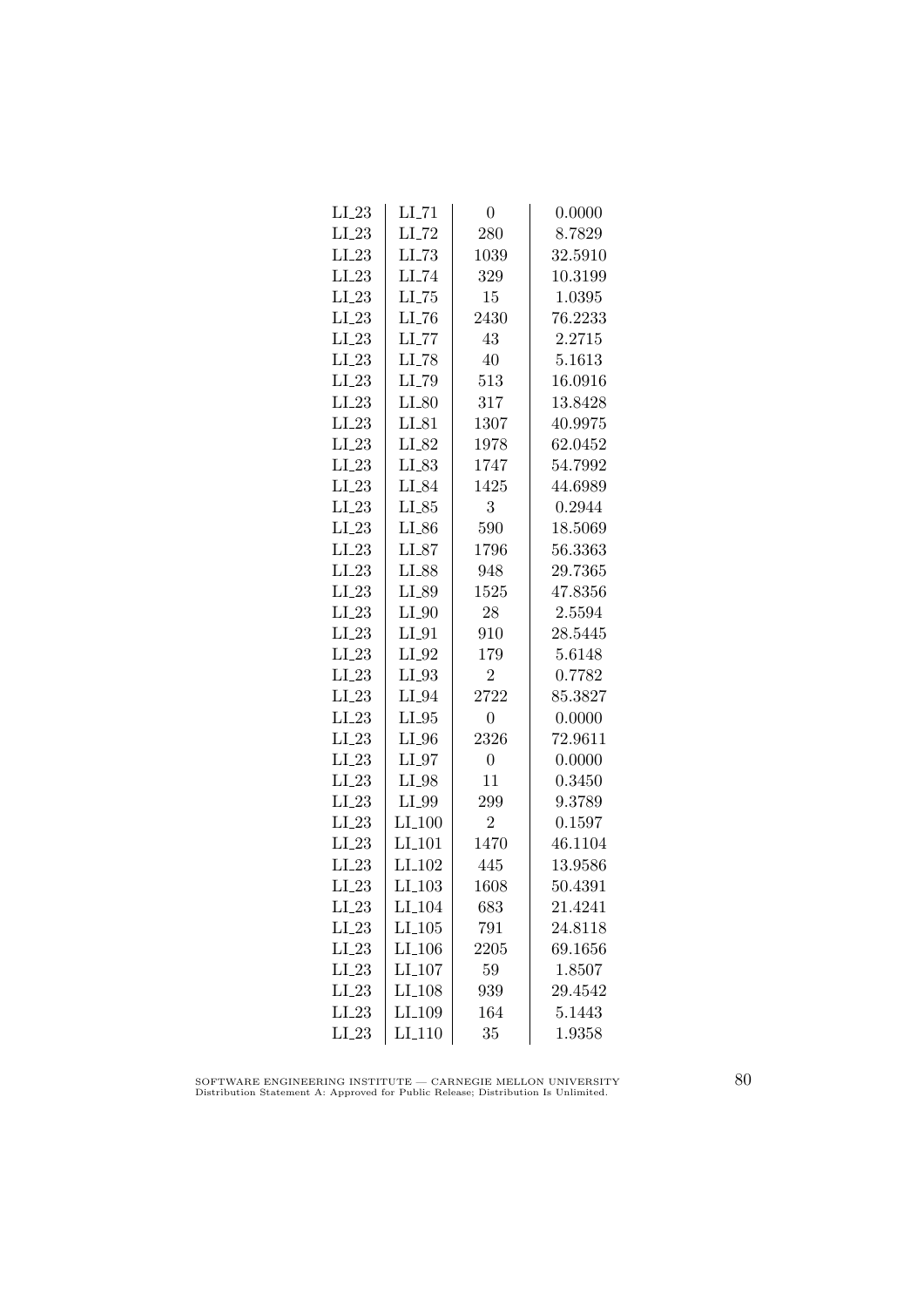| $LI_23$ | LI <sub>-111</sub>  | 102            | 24.8175 |
|---------|---------------------|----------------|---------|
| $LI_23$ | LI <sub>-112</sub>  | 29             | 0.9097  |
| $LI_23$ | LI <sub>-113</sub>  | 139            | 4.3601  |
| $LI_23$ | LI <sub>114</sub>   | $\overline{0}$ | 0.0000  |
| $LI_23$ | LI.115              | 1659           | 52.0389 |
| $LI_23$ | $LI$ <sub>116</sub> | 691            | 21.6750 |
| $LI_23$ | $LI_117$            | 1094           | 34.3162 |
| $LI_23$ | LI <sub>-118</sub>  | $\overline{0}$ | 0.0000  |
| $LI_23$ | LI <sub>-119</sub>  | 11             | 0.6094  |
| $LI_23$ | $LI_120$            | $\overline{0}$ | 0.0000  |
| $LI_23$ | LI <sub>-121</sub>  | 582            | 18.2560 |
| $LI_23$ | LI <sub>-122</sub>  | 1658           | 52.0075 |
| $LI_23$ | $LI_123$            | 777            | 24.3726 |
| $LI_23$ | LI <sub>-124</sub>  | 3              | 0.6993  |
| $LI_23$ | $LI_125$            | 198            | 6.2108  |
| $LI_23$ | LI <sub>-126</sub>  | 621            | 19.4793 |
| $LI_23$ | LI <sub>-127</sub>  | $\overline{0}$ | 0.0000  |
| $LI_23$ | LI <sub>-128</sub>  | 30             | 1.5244  |
| $LI_23$ | LI <sub>-129</sub>  | 883            | 27.6976 |
| $LI_23$ | LI <sub>-130</sub>  | 1800           | 56.4617 |
| $LI_23$ | $LI_131$            | $\overline{2}$ | 0.6024  |
| $LI_24$ | $LI_25$             | 14018          | 11.6308 |
| $LI_24$ | $LI_26$             | 86180          | 34.0630 |
| $LI_24$ | $LI_27$             | 25516          | 15.7137 |
| $LI_24$ | $LI_28$             | 19132          | 16.5254 |
| $LI_24$ | $LI_29$             | 3085           | 14.3368 |
| $LI_24$ | $LI_30$             | 33243          | 13.1394 |
| $LI_24$ | $LI_31$             | 42278          | 16.7105 |
| $LI_24$ | $LI_32$             | 0              | 0.0000  |
| $LI_24$ | $LL_{.33}$          | 111141         | 43.9289 |
| $LI_24$ | $LI_34$             | 4542           | 27.4176 |
| $LI_24$ | LL35                | 30000          | 19.6525 |
| $LI_24$ | $LI_36$             | 22593          | 24.7975 |
| $LI_24$ | $LI_37$             | 85398          | 33.7539 |
| $LI_24$ | $LL_{.38}$          | 50138          | 19.8172 |
| $LI_24$ | LI_39               | 137830         | 54.4778 |
| $LI_24$ | $LI_40$             | 87             | 17.7551 |
| $LI_24$ | $LI_41$             | 22544          | 11.9435 |
| $LI_24$ | LI <sub>-42</sub>   | 49475          | 19.5552 |
| $LI_24$ | $LI_43$             | 4092           | 26.5783 |

SOFTWARE ENGINEERING INSTITUTE — CARNEGIE MELLON UNIVERSITY Distribution Statement A: Approved for Public Release; Distribution Is Unlimited.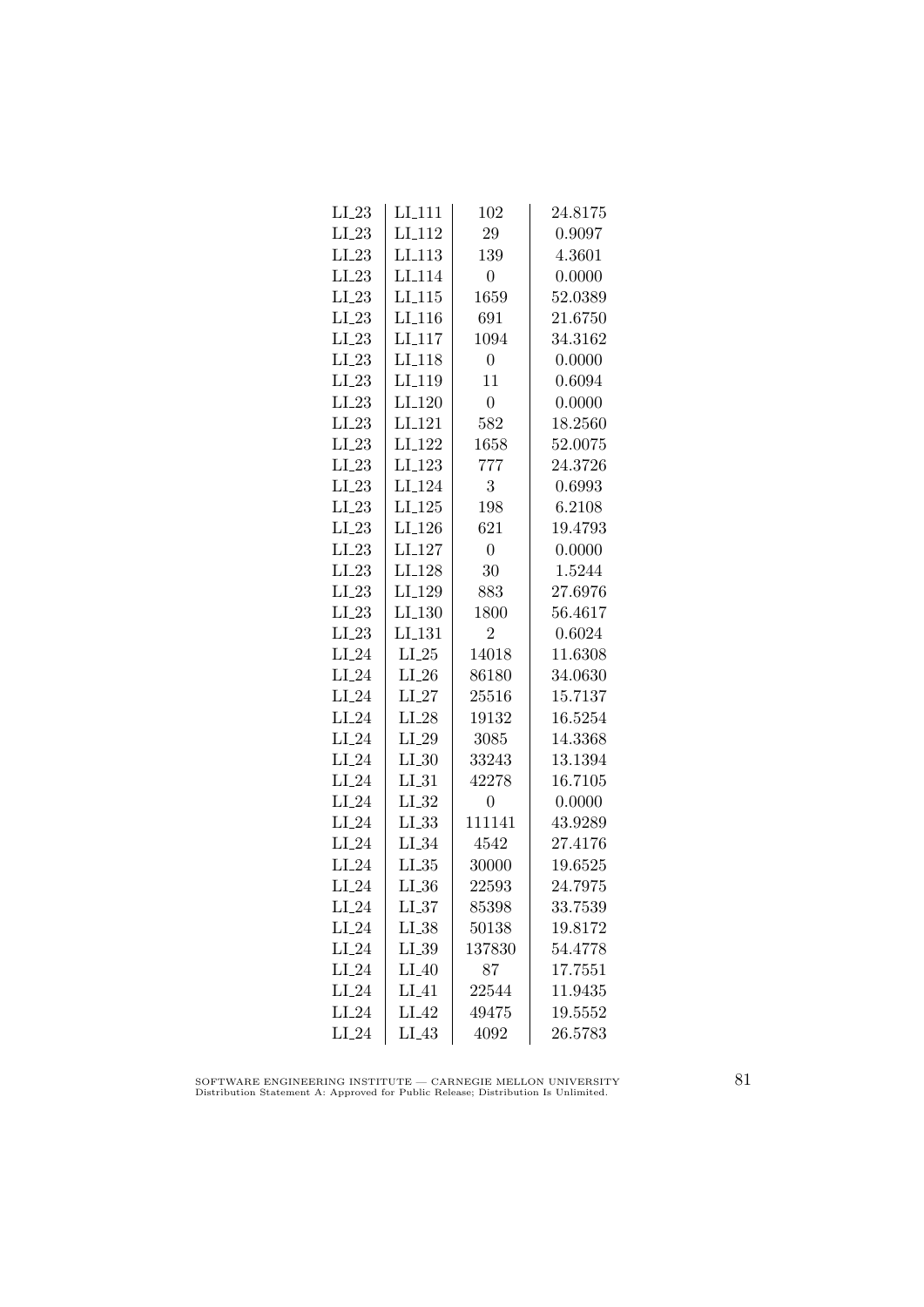| $LI_24$ | LI <sub>-</sub> 44  | 930            | 6.9012  |
|---------|---------------------|----------------|---------|
| $LI_24$ | $LI_45$             | 472            | 11.8772 |
| $LI_24$ | $LI_46$             | 52818          | 20.8765 |
| $LI_24$ | $LI_47$             | 2519           | 6.2058  |
| $LI_24$ | LI <sub>48</sub>    | 1736           | 18.2910 |
| $LI_24$ | LI_49               | 148567         | 58.7217 |
| $LI_24$ | $LI_50$             | 32763          | 19.0820 |
| $LI_24$ | $LI_51$             | 4094           | 15.9077 |
| $LI_24$ | $LI_52$             | 428            | 1.7985  |
| $LI_24$ | $LL_{-53}$          | 3647           | 14.5699 |
| $LI_24$ | $LI_54$             | 9847           | 25.3104 |
| $LI_24$ | $LL_{.55}$          | 105754         | 41.7997 |
| $LI_24$ | $LL_{.56}$          | 11             | 4.4355  |
| $LI_24$ | $LI_57$             | 74452          | 29.4274 |
| $LI_24$ | $LL-58$             | 146162         | 57.7711 |
| $LI_24$ | $LI_59$             | 288            | 5.4930  |
| $LI_24$ | $LI_60$             | 32252          | 23.4430 |
| $LI_24$ | $LI_61$             | 7476           | 28.5649 |
| $LI_24$ | $LI_62$             | 53214          | 21.0330 |
| $LI_24$ | LL63                | 89051          | 35.1977 |
| $LI_24$ | $LI_64$             | 98636          | 38.9863 |
| $LI_24$ | $LL-65$             | 4815           | 30.8081 |
| $LI_24$ | $LI_66$             | 4421           | 21.9361 |
| $LI_24$ | LL67                | 37             | 5.6748  |
| $LI_24$ | $LI_68$             | 2157           | 33.6926 |
| $LI_24$ | LI_69               | 4129           | 20.7165 |
| $LI_24$ | $LI$ <sub>-70</sub> | 13             | 5.5085  |
| $LI_24$ | $LI$ <sub>-71</sub> | $\overline{0}$ | 0.0000  |
| $LI_24$ | $LI$ <sub>-72</sub> | 6096           | 20.5460 |
| $LI_24$ | $LL-73$             | 17284          | 6.8316  |
| $LI_24$ | LI_74               | 683            | 13.4581 |
| $LI_24$ | LL75                | 166            | 11.5038 |
| $LI_24$ | $LI$ <sub>-76</sub> | 137701         | 54.4268 |
| $LI_24$ | $LI$ <sub>-77</sub> | 196            | 10.3539 |
| $LI_24$ | $LI$ <sub>-78</sub> | 99             | 12.7742 |
| $LI_24$ | LI_79               | 9918           | 24.3225 |
| $LI_24$ | $LI_80$             | 705            | 30.7860 |
| $LI_24$ | $LI_81$             | 73475          | 29.0413 |
| $LI_24$ | LI_82               | 74476          | 29.4369 |
| $LI_24$ | LI_83               | 99967          | 39.5123 |

SOFTWARE ENGINEERING INSTITUTE — CARNEGIE MELLON UNIVERSITY Distribution Statement A: Approved for Public Release; Distribution Is Unlimited.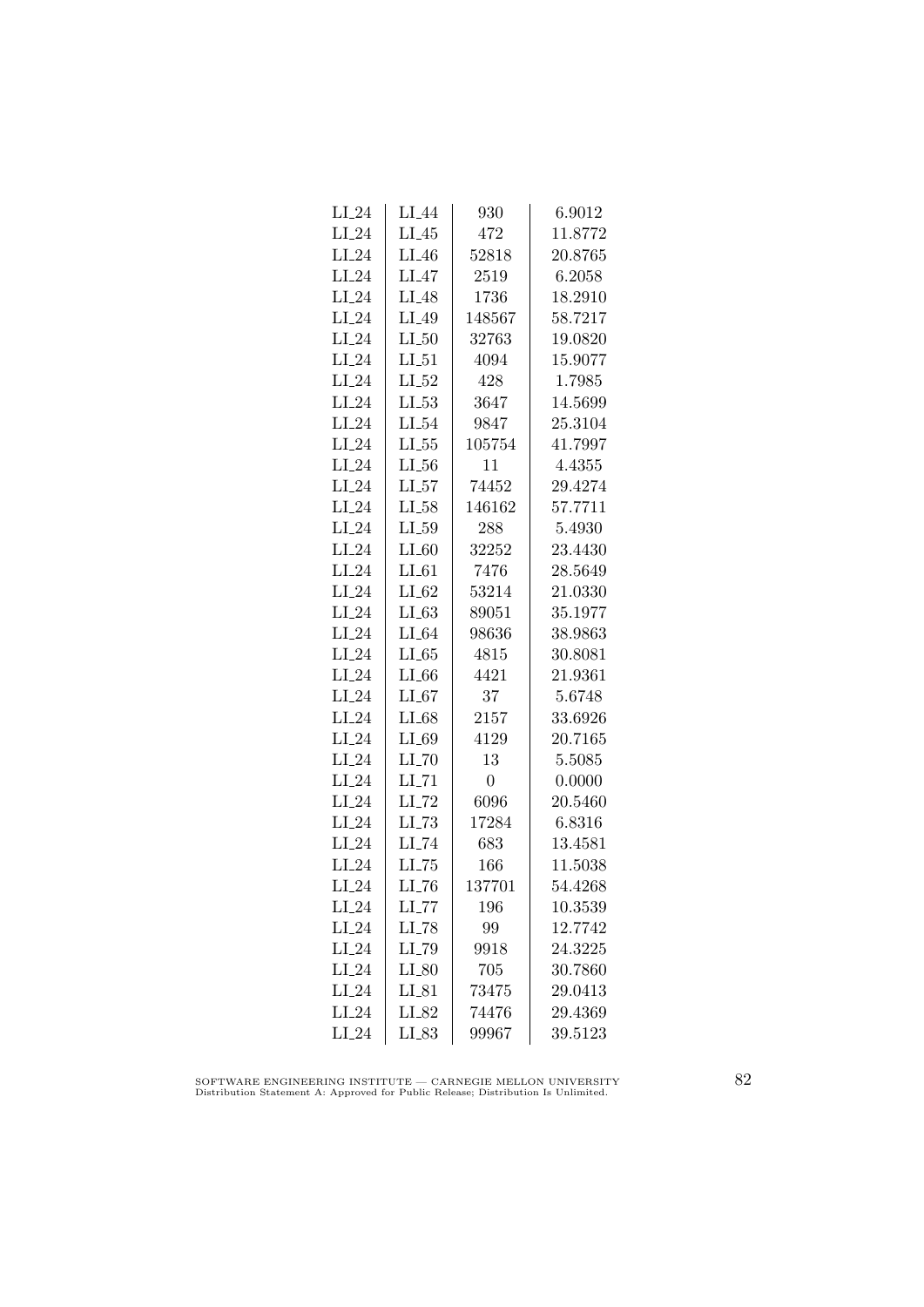| $LI_24$ | LI_84                | $85316\,$      | 33.7215 |
|---------|----------------------|----------------|---------|
| $LI_24$ | $LI_85$              | 72             | 7.0658  |
| $LI_24$ | $LI_86$              | 4027           | 27.0250 |
| $LI_24$ | $LI_87$              | 88672          | 35.0479 |
| $LI_24$ | LI_88                | 26070          | 27.4626 |
| $LI_24$ | LI_89                | 27242          | 14.0068 |
| $LI_24$ | $LI_0$               | 105            | 9.5978  |
| $LI_24$ | $LI_0$               | 15800          | 6.2450  |
| $LI_24$ | $LI_02$              | 5621           | 17.4354 |
| $LI_24$ | $LI_93$              | 8              | 3.1128  |
| $LI_24$ | $LI_04$              | 209102         | 82.6484 |
| $LI_24$ | $LI_05$              | 159            | 3.4245  |
| $LI_24$ | $LI_0$               | 65694          | 25.9658 |
| $LI_24$ | $LI_07$              | 1              | 0.0030  |
| $LI_24$ | $LI_98$              | 92             | 0.8735  |
| $LI_24$ | $LI_99$              | 18366          | 7.2592  |
| $LI_24$ | $LI_100$             | 367            | 29.3131 |
| $LI_24$ | $LI$ <sub>-101</sub> | 51892          | 20.5105 |
| $LI_24$ | $LI_102$             | 9169           | 11.6253 |
| $LI_24$ | LI <sub>-103</sub>   | 39085          | 15.4485 |
| $LI_24$ | $LI_104$             | 16720          | 17.4096 |
| $LI_24$ | $LI_105$             | 12242          | 35.9056 |
| $LI_24$ | $LI_106$             | 106259         | 41.9993 |
| $LI_24$ | $LI_107$             | 2079           | 19.4809 |
| $LI_24$ | LI <sub>-108</sub>   | 35339          | 18.3835 |
| $LI_24$ | LI <sub>-109</sub>   | 1437           | 9.1534  |
| $LI_24$ | $LI_110$             | 474            | 26.2168 |
| $LI_24$ | $LI_111$             | 186            | 45.2555 |
| $LI_24$ | $LI-112$             | 841            | 0.3324  |
| $LI_24$ | $LI-113$             | 6395           | 6.2678  |
| $LI_24$ | LI <sub>-114</sub>   | 0              | 0.0000  |
| $LI_24$ | LL115                | 33587          | 13.2754 |
| $LI_24$ | LI <sub>-116</sub>   | 7283           | 9.5910  |
| $LI_24$ | $LI_117$             | 7422           | 25.6293 |
| $LI_24$ | LI <sub>-118</sub>   | 9              | 0.2624  |
| $LI_24$ | LI <sub>-119</sub>   | 21             | 1.1634  |
| $LI_24$ | LI <sub>-120</sub>   | $\overline{0}$ | 0.0000  |
| $LI_24$ | LI <sub>-121</sub>   | 43266          | 17.1011 |
| $LI_24$ | LI <sub>-122</sub>   | 64236          | 25.3895 |
| $LI_24$ | $LI_123$             | 8958           | 25.4084 |

SOFTWARE ENGINEERING INSTITUTE — CARNEGIE MELLON UNIVERSITY Distribution Statement A: Approved for Public Release; Distribution Is Unlimited.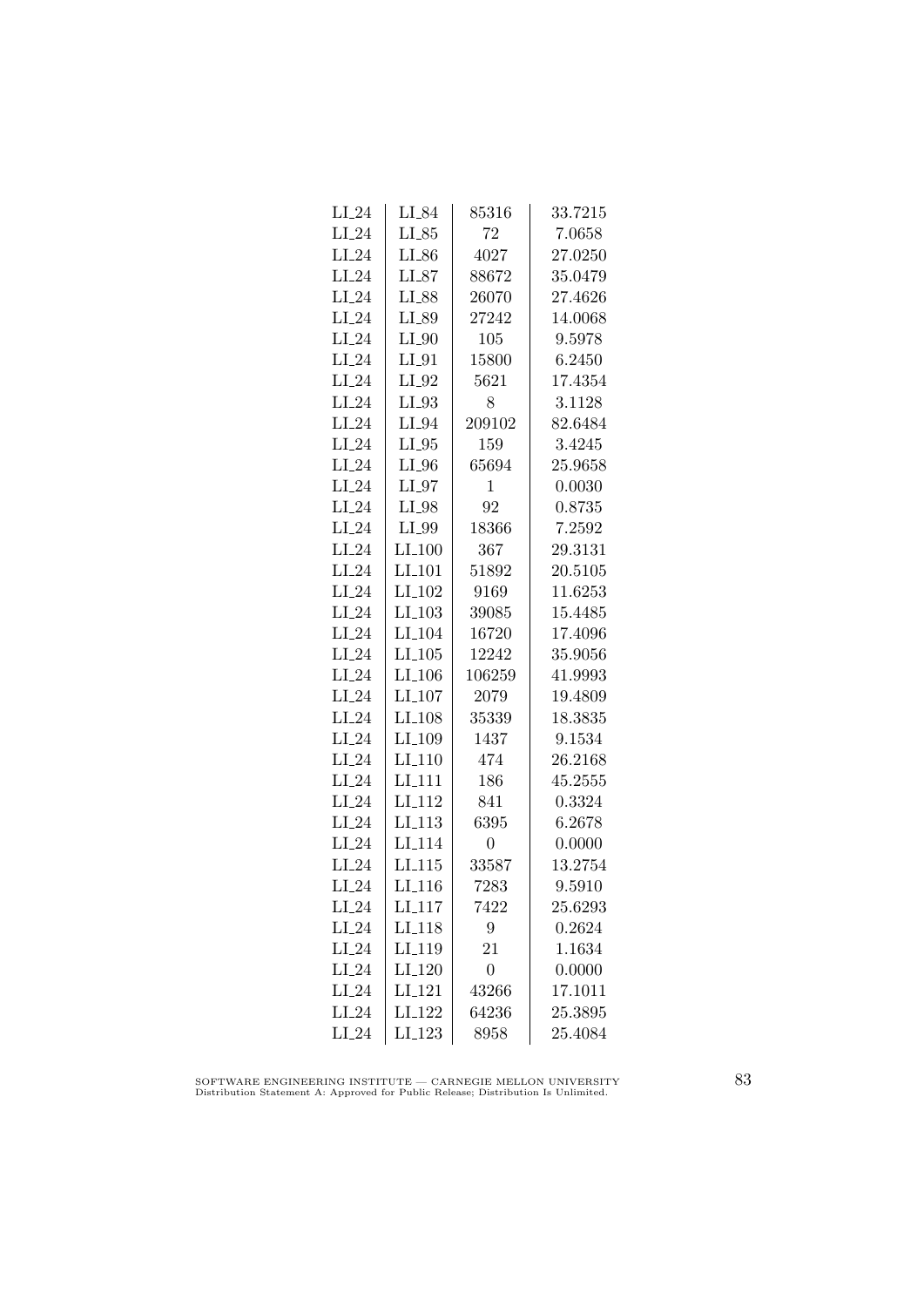| $LI_24$ | LI <sub>-124</sub> | $\overline{2}$ | 0.4662  |
|---------|--------------------|----------------|---------|
| $LI_24$ | $LI_125$           | 3018           | 10.3933 |
| $LI_24$ | LI <sub>-126</sub> | 4796           | 12.5546 |
| $LI_24$ | LI <sub>-127</sub> | 197            | 2.4637  |
| $LI_24$ | LI <sub>-128</sub> | 470            | 23.8821 |
| $LI_24$ | $LI_129$           | 20684          | 26.9260 |
| $LI_24$ | $LI_130$           | 88974          | 35.1673 |
| $LI_24$ | LI <sub>-131</sub> | 8              | 2.4096  |
| $LI_25$ | $LI_26$            | 32539          | 26.9977 |
| $LI_25$ | $LI_27$            | 22376          | 18.5654 |
| $LI_25$ | $LI_28$            | 17595          | 15.1978 |
| $LI_25$ | $LI_29$            | 4754           | 22.0931 |
| $LI_25$ | $LI_30$            | 11452          | 9.5018  |
| $LI_25$ | $LI_31$            | 34841          | 28.9077 |
| $LI_25$ | $LI_32$            | $\overline{0}$ | 0.0000  |
| $LI_25$ | $LL_{.33}$         | 51873          | 43.0392 |
| $LI_25$ | $LI_34$            | 2676           | 16.1536 |
| $LI_25$ | $LI_35$            | 15772          | 13.0861 |
| $LI_25$ | LL36               | 11111          | 12.1951 |
| $LI_25$ | LL37               | 32299          | 26.7986 |
| $LI_25$ | $LI_38$            | 21094          | 17.5018 |
| $LI_25$ | $LI_39$            | 54600          | 45.3018 |
| $LI_25$ | $LI_40$            | 289            | 58.9796 |
| $LI_25$ | LI 41              | 30370          | 25.1981 |
| $LI_25$ | $LI_42$            | 20235          | 16.7890 |
| $LI_25$ | LI <sub>43</sub>   | 4507           | 29.2738 |
| $LI_25$ | LI <sub>-44</sub>  | 2971           | 22.0466 |
| $LI_25$ | LI <sub>-</sub> 45 | 2183           | 54.9321 |
| $LI_25$ | $LI_46$            | 19067          | 15.8200 |
| $LI_25$ | $LI_47$            | 8117           | 19.9970 |
| $LI_25$ | LI_48              | 3178           | 33.4844 |
| $LI_25$ | LI_49              | 78250          | 64.9243 |
| $LI_25$ | $LI_50$            | 15151          | 12.5708 |
| $LI_25$ | $LI_51$            | 3815           | 14.8236 |
| $LI_25$ | $LI_52$            | 4046           | 17.0014 |
| $LI_25$ | $LL_{.53}$         | 8395           | 33.5384 |
| $LI_25$ | LL54               | 6178           | 15.8797 |
| $LI_25$ | $LL_{.55}$         | 46764          | 38.8002 |
| $LI_25$ | $LL_{.56}$         | 71             | 28.6290 |
| $LI_25$ | $LI_57$            | 28308          | 23.4872 |
|         |                    |                |         |

SOFTWARE ENGINEERING INSTITUTE — CARNEGIE MELLON UNIVERSITY Distribution Statement A: Approved for Public Release; Distribution Is Unlimited.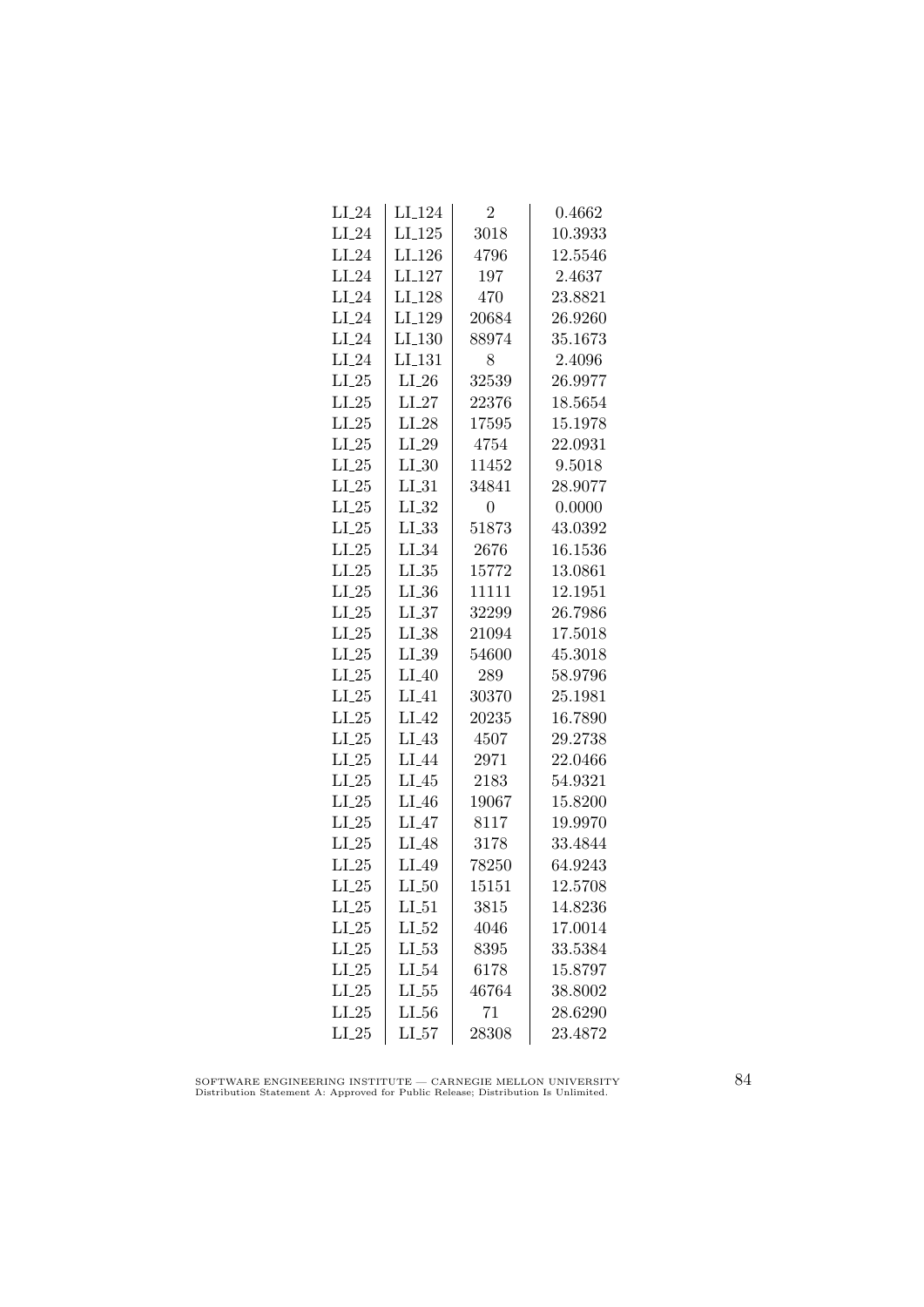| $LI_25$ | $LI_58$             | 61763          | 51.2450 |
|---------|---------------------|----------------|---------|
| $LI_25$ | $LI_59$             | 117            | 2.2315  |
| $LI_25$ | $LI_60$             | 19430          | 16.1211 |
| $LI_25$ | $LI_61$             | 6909           | 26.3984 |
| $LI_25$ | $LI_62$             | 19046          | 15.8025 |
| $LI_25$ | $LI_63$             | 32303          | 26.8019 |
| $LI_25$ | $LI_64$             | 39242          | 32.5592 |
| $LI_25$ | $LL-65$             | 2611           | 16.7061 |
| $LI_25$ | LL66                | 3842           | 19.0632 |
| $LI_25$ | $LI_67$             | 52             | 7.9755  |
| $LI_25$ | $LI_68$             | 1118           | 17.4633 |
| $LI_25$ | $LI_69$             | 1836           | 9.2118  |
| $LI_25$ | $LI$ <sub>-70</sub> | 105            | 44.4915 |
| $LI_25$ | $LI$ <sub>-71</sub> | $\overline{2}$ | 0.0049  |
| $LI_25$ | $LI$ <sub>-72</sub> | 2941           | 9.9124  |
| $LI_25$ | $LI$ <sub>-73</sub> | 10947          | 9.0828  |
| $LI_25$ | $LI$ <sub>-74</sub> | 2159           | 42.5419 |
| $LI_25$ | $LI$ <sub>-75</sub> | 181            | 12.5433 |
| $LI_25$ | LL76                | 50754          | 42.1108 |
| $LI_25$ | $LI$ <sub>-77</sub> | 864            | 45.6418 |
| $LI_25$ | $LI$ <sub>-78</sub> | 441            | 56.9032 |
| $LI_25$ | LI_79               | 7512           | 18.4221 |
| $LI_25$ | $LI_80$             | 1259           | 54.9782 |
| $LI_25$ | $LI_81$             | 24497          | 20.3252 |
| $LI_25$ | LI_82               | 32195          | 26.7123 |
| $LI_25$ | $LI_83$             | 44298          | 36.7542 |
| $LI_25$ | LI_84               | 32430          | 26.9073 |
| $LI_25$ | $LI_85$             | 544            | 53.3857 |
| $LI_25$ | $LI_86$             | 3825           | 25.6694 |
| $LI_25$ | $LI_87$             | 32290          | 26.7911 |
| $LI_25$ | LI_88               | 12223          | 12.8759 |
| $LI_25$ | LI_89               | 27782          | 23.0508 |
| $LI_25$ | $LI_0$              | 813            | 74.3144 |
| $LI_25$ | $LI_01$             | 19270          | 15.9884 |
| $LI_25$ | $LI_02$             | 2786           | 8.6417  |
| $LI_25$ | $LI_03$             | 30             | 11.6732 |
| $LI_25$ | $LI_94$             | 64589          | 53.5897 |
| $LI_25$ | $LI_05$             | 495            | 10.6612 |
| $LI_25$ | $LI_0$              | 39765          | 32.9932 |
| $LI_25$ | $LI_97$             | 3              | 0.0090  |

SOFTWARE ENGINEERING INSTITUTE — CARNEGIE MELLON UNIVERSITY Distribution Statement A: Approved for Public Release; Distribution Is Unlimited.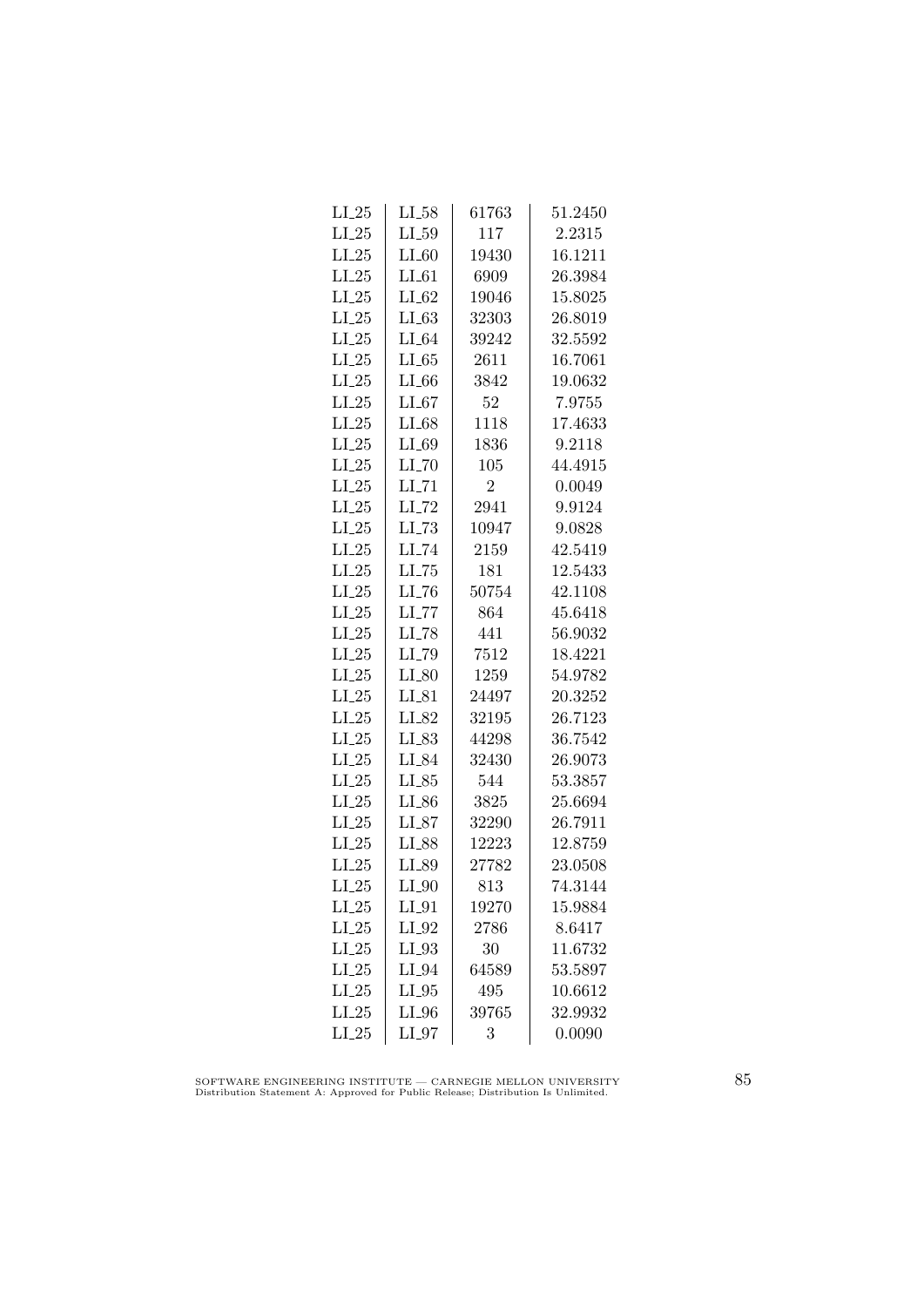| $LI_25$ | $LI_98$              | 103            | 0.9780  |
|---------|----------------------|----------------|---------|
| $LI_25$ | LI_99                | 14351          | 11.9071 |
| $LI_25$ | $LI_100$             | 35             | 2.7955  |
| $LI_25$ | LI <sub>-101</sub>   | 21890          | 18.1622 |
| $LI_25$ | LI <sub>-102</sub>   | 6911           | 8.7624  |
| $LI_25$ | $LI$ <sub>-103</sub> | 25651          | 21.2827 |
| $LI_25$ | LI <sub>-104</sub>   | 11193          | 11.6546 |
| $LI_25$ | $LI_105$             | 4953           | 14.5271 |
| $LI_25$ | $LI$ <sub>-106</sub> | 52895          | 43.8872 |
| $LI_25$ | LI <sub>-107</sub>   | 1783           | 16.7073 |
| $LI_25$ | LI <sub>-108</sub>   | 12289          | 10.1962 |
| $LI_25$ | LI_109               | 4310           | 27.4540 |
| $LI_25$ | $LI_110$             | 348            | 19.2478 |
| $LI_25$ | $LI_111$             | 190            | 46.2287 |
| $LI_25$ | $LI_112$             | 593            | 0.4920  |
| $LI_25$ | LI <sub>-113</sub>   | 4048           | 3.9675  |
| $LI_25$ | LI <sub>-114</sub>   | $\overline{0}$ | 0.0000  |
| $LI_25$ | LI.115               | 34239          | 28.4082 |
| $LI_25$ | LI <sub>-116</sub>   | 5810           | 7.6512  |
| $LI_25$ | $LI_117$             | 7517           | 25.9574 |
| $LI_25$ | LI <sub>-118</sub>   | 9              | 0.2624  |
| $LI_25$ | LI <sub>-119</sub>   | 650            | 36.0111 |
| $LI_25$ | LI <sub>-120</sub>   | $\overline{0}$ | 0.0000  |
| $LI_25$ | LI <sub>-121</sub>   | 12912          | 10.7131 |
| $LI_25$ | LI <sub>-122</sub>   | 37982          | 31.5138 |
| $LI_25$ | LI <sub>-123</sub>   | 6027           | 17.0950 |
| $LI_25$ | LI <sub>-124</sub>   | 307            | 71.5618 |
| $LI_25$ | $LI_125$             | 2446           | 8.4234  |
| $LI_25$ | $LI_126$             | 9458           | 24.7585 |
| $LI_25$ | LI <sub>-127</sub>   | 546            | 6.8284  |
| $LI_25$ | LI <sub>-128</sub>   | 202            | 10.2642 |
| $LI_25$ | LI <sub>-129</sub>   | 10254          | 13.3484 |
| $LI_25$ | LI <sub>-130</sub>   | 32382          | 26.8675 |
| $LI_25$ | LI <sub>-131</sub>   | 219            | 65.9639 |
| $LI_26$ | $LI_27$              | 56457          | 34.7682 |
| $LI_26$ | $LI_28$              | 43927          | 37.9424 |
| $LI_26$ | $LI_29$              | 6476           | 30.0957 |
| $LI_26$ | LL30                 | 193442         | 48.8038 |
| $LI_26$ | $LI_31$              | 90147          | 27.3570 |
| $LI_26$ | $LI_32$              | 1              | 0.0522  |

SOFTWARE ENGINEERING INSTITUTE — CARNEGIE MELLON UNIVERSITY Distribution Statement A: Approved for Public Release; Distribution Is Unlimited.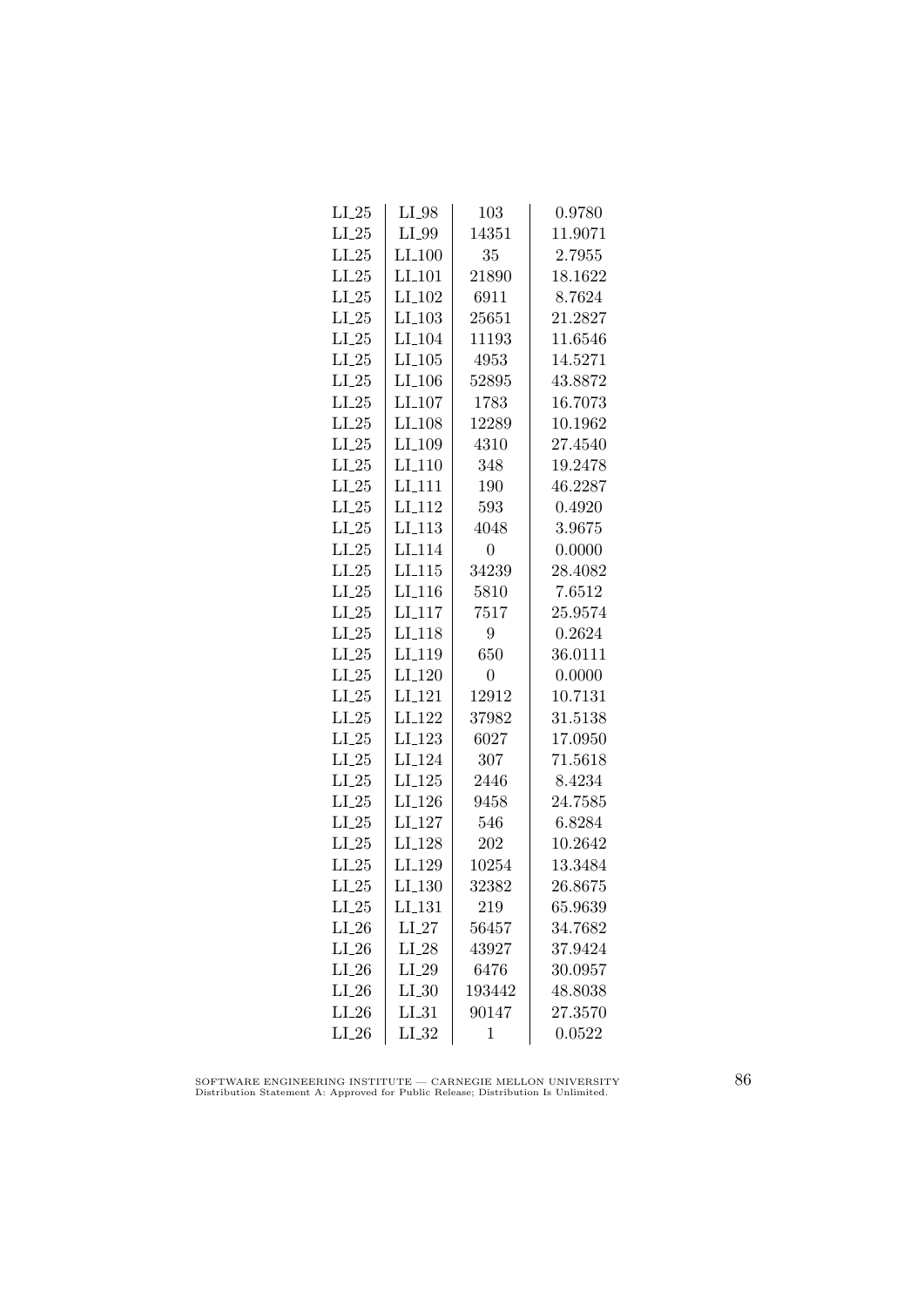| $LI_26$ | LL33                | 374047 | 24.1590 |
|---------|---------------------|--------|---------|
| $LI_26$ | $LI_34$             | 8848   | 53.4106 |
| $LI_26$ | $LL_{.35}$          | 60355  | 39.5376 |
| $LI_26$ | LL36                | 38019  | 41.7287 |
| $LI_26$ | LL37                | 638137 | 40.6129 |
| $LI_26$ | $LI_38$             | 109101 | 32.7165 |
| $LI_26$ | $LI_39$             | 431729 | 28.1858 |
| $LI_26$ | $LI_40$             | 167    | 34.0816 |
| $LI_26$ | $LI_41$             | 47206  | 25.0090 |
| $LI_26$ | $LI_42$             | 146725 | 33.9643 |
| $LI_26$ | $LI_43$             | 6446   | 41.8680 |
| $LI_26$ | LI <sub>44</sub>    | 2335   | 17.3271 |
| $LI_26$ | $LI_45$             | 712    | 17.9165 |
| $LI_26$ | $LI_46$             | 107255 | 26.2999 |
| $LI_26$ | LI <sub>-47</sub>   | 5573   | 13.7296 |
| $LI_26$ | $LI_48$             | 3688   | 38.8579 |
| $LI_26$ | $LI_49$             | 610295 | 38.6238 |
| $LI_26$ | $LI_50$             | 84978  | 49.4933 |
| $LI_26$ | $LI_51$             | 8744   | 33.9758 |
| $LI_26$ | $LI_52$             | 1463   | 6.1476  |
| $LI_26$ | $LI_53$             | 6625   | 26.4672 |
| $LI_26$ | $LI_54$             | 18484  | 47.5106 |
| $LI_26$ | $LL_{.55}$          | 339958 | 25.3200 |
| $LI_26$ | $LL_{.56}$          | 35     | 14.1129 |
| $LI_26$ | $LL_{57}$           | 177626 | 31.2942 |
| $LI_26$ | $LI_58$             | 495709 | 31.3720 |
| $LI_26$ | $LL_{.59}$          | 404    | 7.7055  |
| $LI_26$ | $LI_60$             | 57484  | 41.7835 |
| $LI_26$ | $LI_01$             | 13330  | 50.9323 |
| $LI_26$ | $LI_62$             | 108893 | 26.2432 |
| $LI_26$ | LL63                | 216981 | 21.1316 |
| $LI_26$ | $LI_64$             | 406567 | 25.7305 |
| $LI_26$ | $LI_65$             | 6598   | 42.2164 |
| $LI_26$ | $LI_66$             | 6334   | 31.4280 |
| $LI_26$ | $LI_67$             | 35     | 5.3681  |
| $LI_26$ | $LI_68$             | 2094   | 32.7085 |
| $LI_26$ | $LI_69$             | 9967   | 50.0075 |
| $LI_26$ | $LI$ <sub>-70</sub> | 20     | 8.4746  |
| $LI_26$ | LL71                | 14     | 0.0344  |
| $LI_26$ | $LI$ <sub>-72</sub> | 12696  | 42.7907 |

SOFTWARE ENGINEERING INSTITUTE — CARNEGIE MELLON UNIVERSITY Distribution Statement A: Approved for Public Release; Distribution Is Unlimited.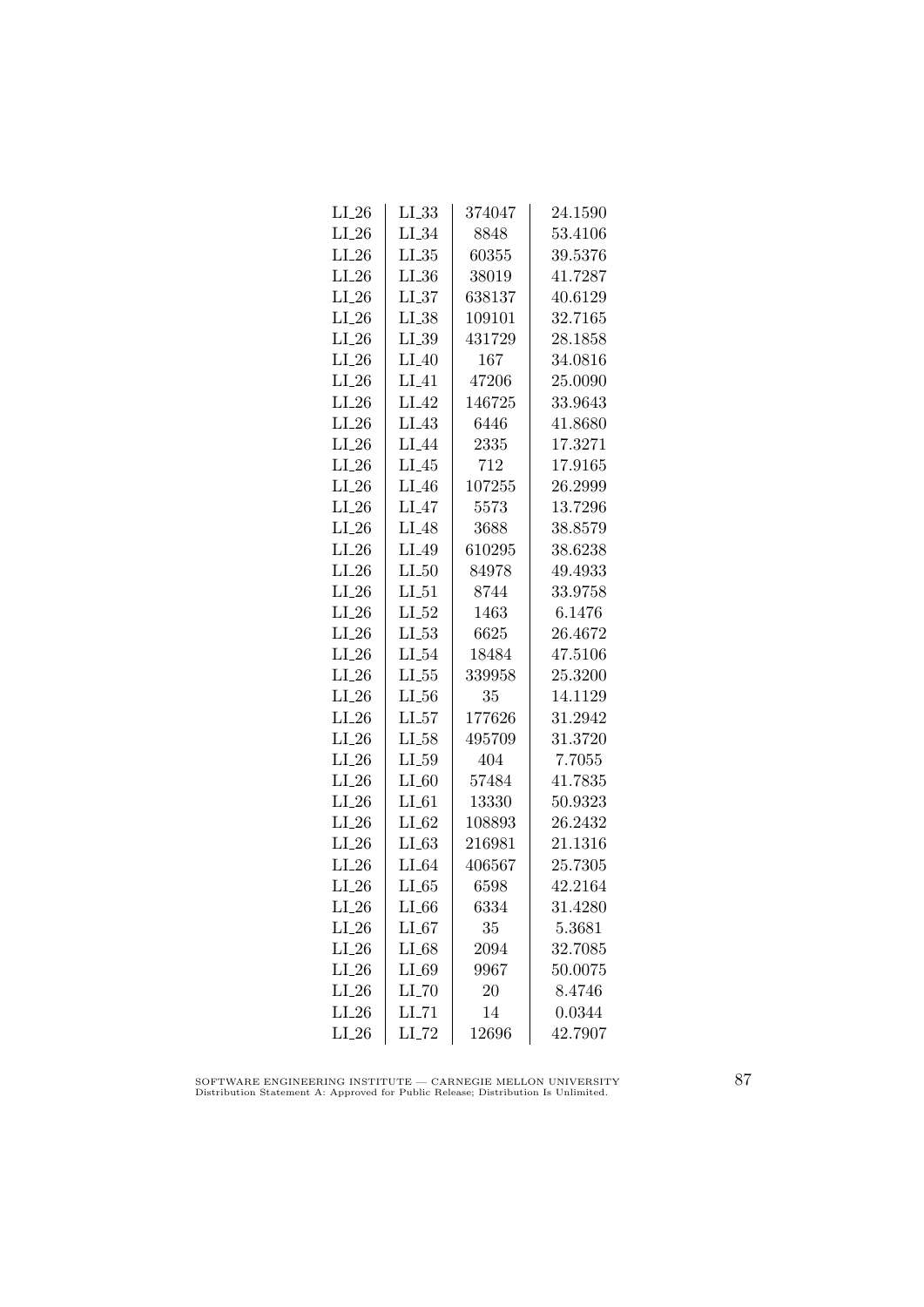| $LI_26$            | $LL-73$              | 41199  | 5.9897             |
|--------------------|----------------------|--------|--------------------|
| $LI_26$            | $LI$ <sub>-74</sub>  | 1692   | 33.3399            |
| $LI_26$            | $LL-75$              | 396    | 27.4428            |
| $LI_26$            | LL76                 | 503620 | 31.8727            |
| $LI_26$            | $LL$ <sub>77</sub>   | 494    | 26.0961            |
| $LI_26$            | $LI$ <sub>-78</sub>  | 274    | 35.3548            |
| $LI_26$            | LI_79                | 18311  | 44.9052            |
| $LI_26$            | $LI_80$              | 927    | 40.4803            |
| $LI_26$            | $LI_81$              | 225091 | 31.6865            |
| $LI_26$            | LI_82                | 197467 | 30.7457            |
| $LI_26$            | LI_83                | 303167 | 29.3633            |
| $LI_26$            | LI_84                | 638061 | 40.3811            |
| $LI_26$            | $LI_85$              | 90     | 8.8322             |
| $LI_26$            | $LI_86$              | 6525   | 43.7890            |
|                    |                      | 217116 |                    |
| $LI_26$<br>$LI_26$ | $LI_87$              |        | 21.1969<br>47.8937 |
|                    | $LI_88$              | 45465  | 26.5241            |
| $LI_26$            | LI_89                | 51587  |                    |
| $LI_26$            | $LI_0$               | 189    | 17.2761            |
| $LI_26$            | $LI_01$              | 53371  | 3.3777             |
| $LI_26$            | $LI_02$              | 12392  | 38.4379            |
| $LI_26$            | $LI_93$              | 13     | 5.0584             |
| $LI_26$            | $LI_04$              | 921511 | 58.3198            |
| $LI_26$            | $LI_05$              | 40     | 0.8615             |
| $LI_26$            | $LI_0$               | 176996 | 33.7478            |
| $LI_26$            | $LI_97$              | 11     | 0.0330             |
| $LI_26$            | $LI_98$              | 235    | 2.2313             |
| $LI_26$            | LI_99                | 67238  | 25.8257            |
| $LI_26$            | $LI_100$             | 77     | 6.1502             |
| $LI_26$            | $LI$ <sub>-101</sub> | 116709 | 37.5404            |
| $LI_26$            | LI <sub>-102</sub>   | 19001  | 24.0912            |
| $LI_26$            | LI <sub>-103</sub>   | 96116  | 37.1394            |
| $LI_26$            | LI <sub>-104</sub>   | 36957  | 38.4812            |
| $LI_26$            | $LI_105$             | 10886  | 31.9284            |
| $LI_26$            | LI <sub>-106</sub>   | 204099 | 30.8028            |
| $LI_26$            | LI_107               | 3189   | 29.8819            |
| $LI_26$            | LI <sub>-108</sub>   | 81664  | 42.4820            |
| $LI_26$            | LI <sub>-109</sub>   | 3672   | 23.3900            |
| $LI_26$            | LI <sub>-110</sub>   | 838    | 46.3496            |
| $LI_26$            | LI <sub>111</sub>    | 176    | 42.8224            |
| $LI_26$            | LI <sub>-112</sub>   | 3149   | 1.1520             |

SOFTWARE ENGINEERING INSTITUTE — CARNEGIE MELLON UNIVERSITY Distribution Statement A: Approved for Public Release; Distribution Is Unlimited.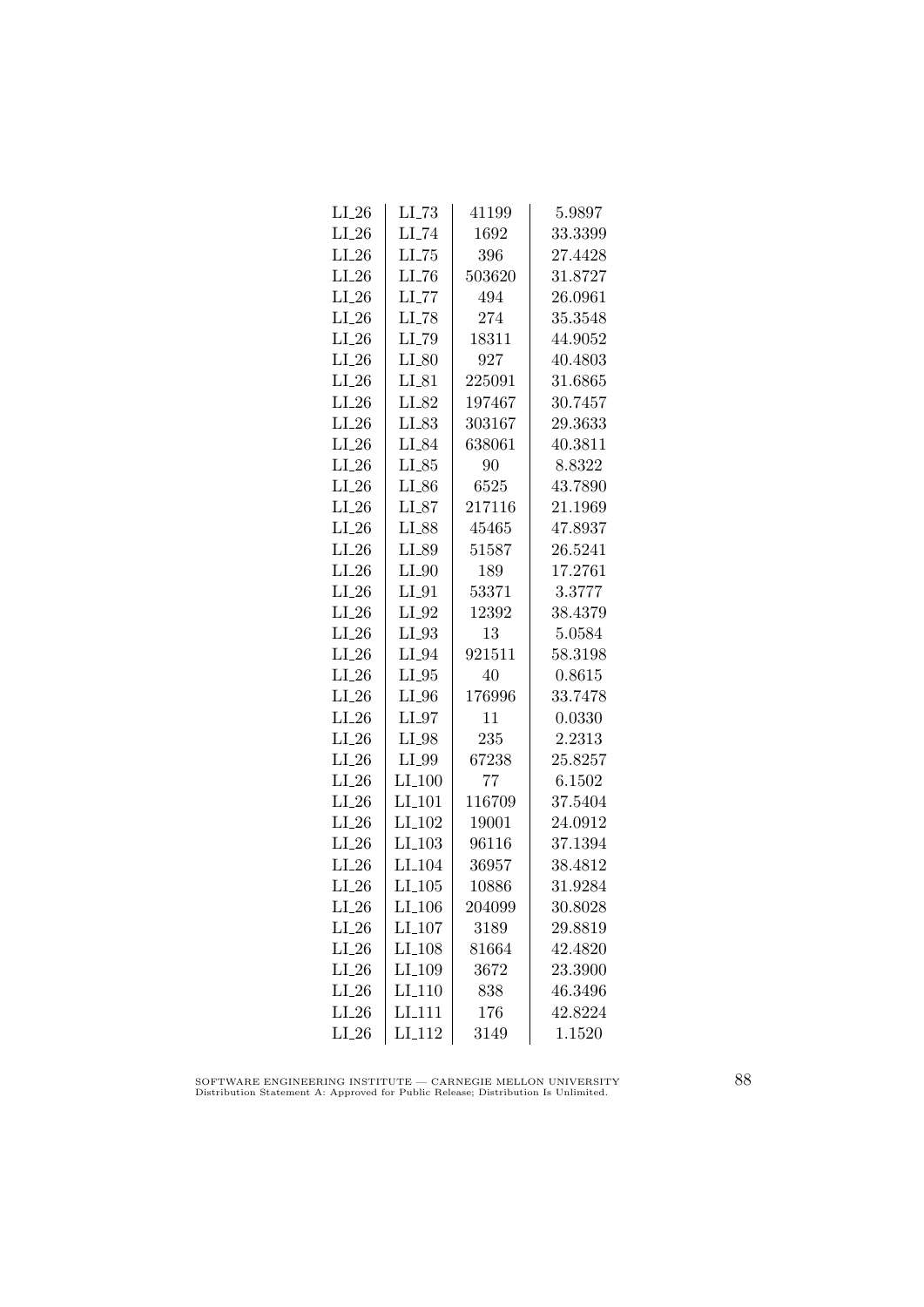| $LI_26$ | LI <sub>-</sub> 113 | 18914          | 18.5379 |
|---------|---------------------|----------------|---------|
| $LI_26$ | LI <sub>-114</sub>  | 1              | 0.1855  |
| $LI_26$ | LL115               | 61555          | 22.4402 |
| $LI_26$ | LI <sub>116</sub>   | 15995          | 21.0638 |
| $LI_26$ | LI <sub>117</sub>   | 15338          | 52.9645 |
| $LI_26$ | LI <sub>-118</sub>  | 29             | 0.8455  |
| $LI_26$ | LI_119              | 204            | 11.3019 |
| $LI_26$ | LI <sub>-120</sub>  | $\overline{0}$ | 0.0000  |
| $LI_26$ | LI <sub>-121</sub>  | 117362         | 30.4661 |
| $LI_26$ | LI <sub>-122</sub>  | 157456         | 35.4971 |
| $LI_26$ | LI <sub>-123</sub>  | 16596          | 47.0728 |
| $LI_26$ | LI <sub>-124</sub>  | 23             | 5.3613  |
| $LI_26$ | $LI_125$            | 3644           | 12.5491 |
| $LI_26$ | $LI_126$            | 10579          | 27.6930 |
| $LI_26$ | LI <sub>-127</sub>  | 59             | 0.7379  |
| $LI_26$ | LI <sub>-128</sub>  | 722            | 36.6870 |
| $LI_26$ | LI <sub>-129</sub>  | 36626          | 47.6789 |
| $LI_26$ | LI <sub>-130</sub>  | 217788         | 21.1958 |
| $LI_26$ | LI <sub>-131</sub>  | 94             | 28.3133 |
| $LI_27$ | $LI_28$             | 44534          | 38.4667 |
| $LI_27$ | $LI_29$             | 5608           | 26.0619 |
| $LI_27$ | $LI_0$              | 25249          | 15.5492 |
| $LI_27$ | $LI_31$             | 45071          | 27.7563 |
| $LI_27$ | LL32                | $\overline{0}$ | 0.0000  |
| $LI_27$ | LL33                | 106132         | 65.3599 |
| $LI_27$ | $LI_34$             | 4603           | 27.7858 |
| $LI_27$ | $LI_35$             | 29801          | 19.5222 |
| $LI_27$ | $LL_{.36}$          | 18946          | 20.7946 |
| $LI_27$ | LL37                | 55963          | 34.4640 |
| $LI_27$ | $LL_{.38}$          | 47739          | 29.3994 |
| $LI_27$ | LL39                | 110889         | 68.2894 |
| $LI_27$ | $LI_40$             | 257            | 52.4490 |
| $LI_27$ | $LI_41$             | 20661          | 12.7238 |
| $LI_27$ | $LI_42$             | 50918          | 31.3571 |
| $LI_27$ | $LI_43$             | 5923           | 38.4710 |
| $LI_27$ | $LI_44$             | 799            | 5.9291  |
| $LI_27$ | $LI_45$             | 1403           | 35.3045 |
| $LI_27$ | $LI_46$             | 48763          | 30.0300 |
| $LI_27$ | $LI_47$             | 5558           | 13.6927 |
| $LI_27$ | $LI_48$             | 3238           | 34.1165 |

SOFTWARE ENGINEERING INSTITUTE — CARNEGIE MELLON UNIVERSITY Distribution Statement A: Approved for Public Release; Distribution Is Unlimited.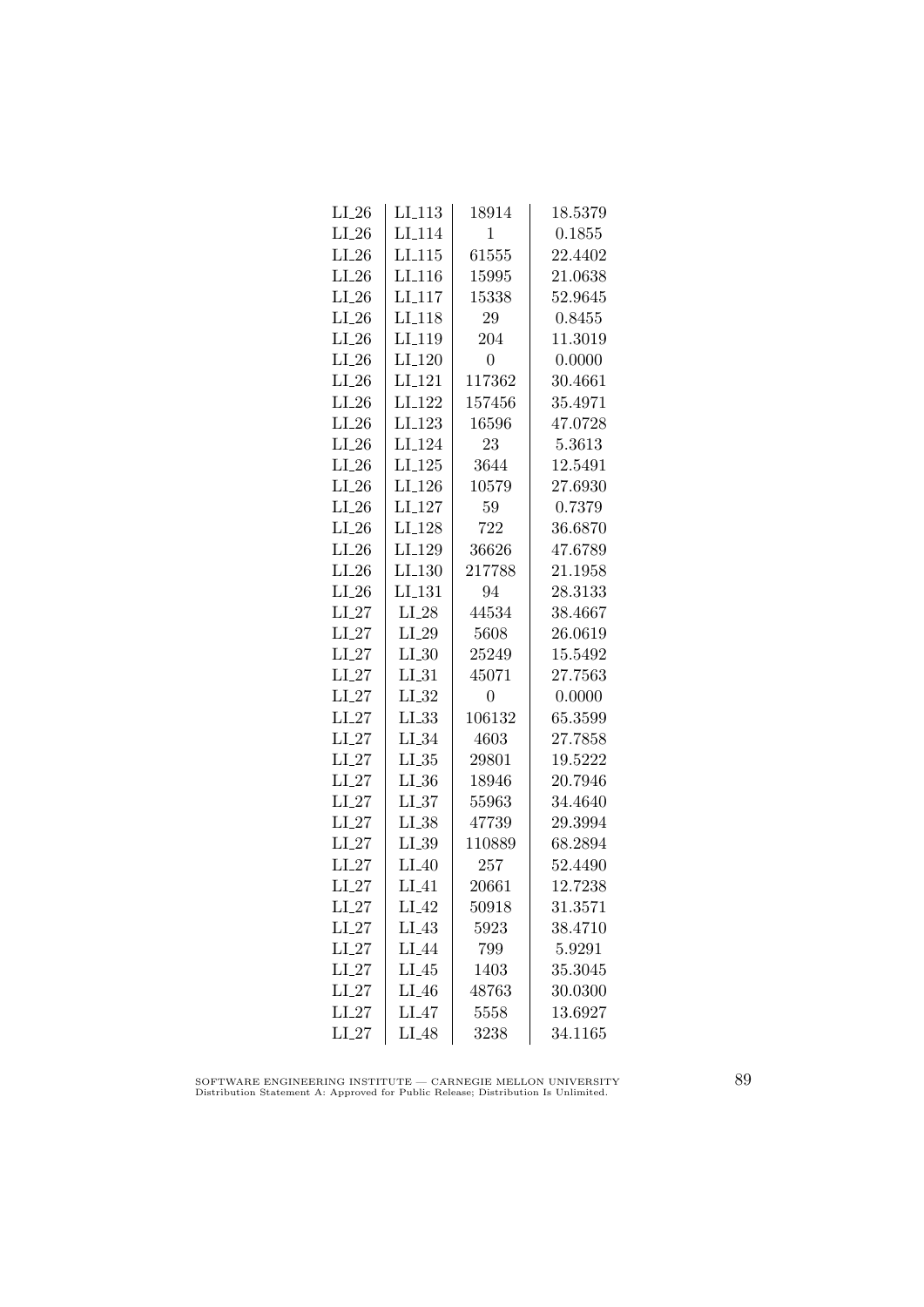| $LI_27$ | $LI_49$             | 121413         | 74.7704 |
|---------|---------------------|----------------|---------|
| $LI_27$ | $LI_50$             | 31067          | 19.1322 |
| $LI_27$ | $LI_51$             | 3451           | 13.4092 |
| $LI_27$ | $LI_52$             | 830            | 3.4877  |
| $LI_27$ | $LL_{.53}$          | 5797           | 23.1593 |
| $LI_27$ | $LI_54$             | 8384           | 21.5499 |
| $LI_27$ | $LL_{.55}$          | 94380          | 58.1226 |
| $LI_27$ | $LI_56$             | 25             | 10.0806 |
| $LI_27$ | $LI_57$             | 58075          | 35.7647 |
| $LI_27$ | LL58                | 111765         | 68.8289 |
| $LI_27$ | $LL_{.59}$          | 111            | 2.1171  |
| $LI_27$ | $LI_60$             | 39114          | 28.4308 |
| $LI_27$ | $LI_61$             | 9413           | 35.9659 |
| $LI_27$ | $LI_62$             | 48916          | 30.1242 |
| $LI_27$ | $LI_63$             | 75188          | 46.3034 |
| $LI_27$ | $LI_64$             | 83066          | 51.1550 |
| $LI_27$ | $LI_65$             | 3229           | 20.6603 |
| $LI_27$ | LL66                | 2644           | 13.1190 |
| $LI_27$ | LL67                | 116            | 17.7914 |
| $LI_27$ | $LI_68$             | 1155           | 18.0412 |
| $LI_27$ | $LI_69$             | 958            | 4.8066  |
| $LI_27$ | $LI$ <sub>-70</sub> | 118            | 50.0000 |
| $LI_27$ | $LI$ <sub>-71</sub> | $\overline{2}$ | 0.0049  |
| $LI_27$ | $LI$ <sub>-72</sub> | 6581           | 22.1807 |
| $LI_27$ | LL73                | 16227          | 9.9932  |
| $LI_27$ | $LI$ <sub>-74</sub> | 1172           | 23.0936 |
| $LI_27$ | $LL-75$             | 190            | 13.1670 |
| $LI_27$ | $LI$ <sub>-76</sub> | 99447          | 61.2430 |
| $LI_27$ | $LI$ <sub>-77</sub> | 348            | 18.3835 |
| $LI_27$ | $LI$ <sub>-78</sub> | 191            | 24.6452 |
| $LI_27$ | LI_79               | 8475           | 20.7838 |
| $LI_27$ | $LI_80$             | 1255           | 54.8035 |
| $LI_27$ | $LI_81$             | 61770          | 38.0402 |
| $LI_27$ | $LI_82$             | 67933          | 41.8356 |
| $LI_27$ | $LL_{.83}$          | 69585          | 42.8529 |
| $LI_27$ | LI_84               | 56182          | 34.5989 |
| $LI_27$ | $LI_85$             | 55             | 5.3974  |
| $LI_27$ | $LI_86$             | 6866           | 46.0774 |
| $LI_27$ | $LI_87$             | 75066          | 46.2283 |
| $LI_27$ | LI_88               | 28534          | 30.0583 |
|         |                     |                |         |

SOFTWARE ENGINEERING INSTITUTE — CARNEGIE MELLON UNIVERSITY Distribution Statement A: Approved for Public Release; Distribution Is Unlimited.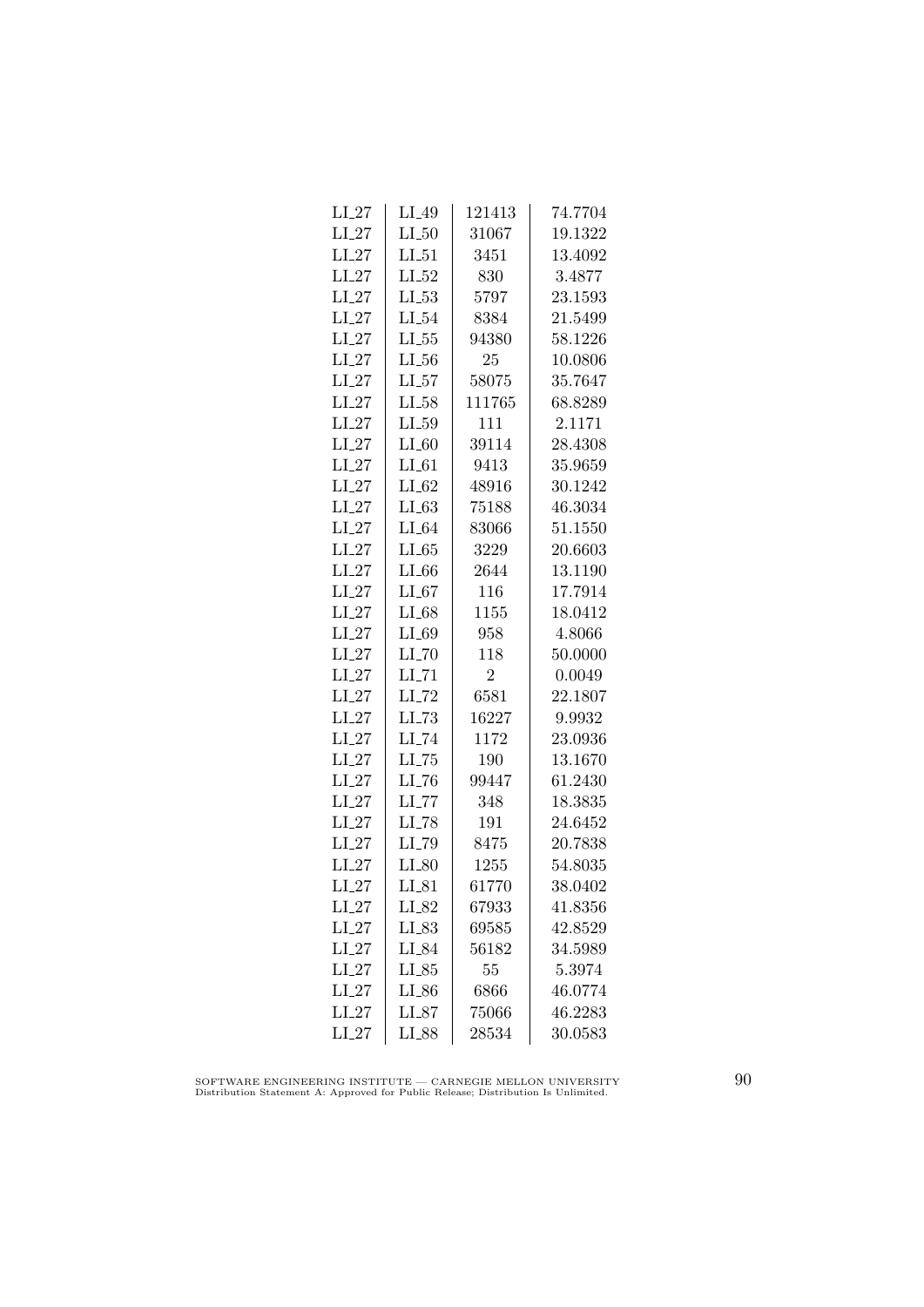| $LI_27$ | LI_89                | 26615          | 16.3905 |
|---------|----------------------|----------------|---------|
| $LI_27$ | $LI_0$               | 241            | 22.0293 |
| $LI_27$ | $LI_01$              | 21414          | 13.1875 |
| $LI_27$ | $LI_02$              | 5709           | 17.7084 |
| $LI_27$ | $LI_93$              | 177            | 68.8716 |
| $LI_27$ | $LI_04$              | 130535         | 80.3881 |
| $LI_27$ | $LI_05$              | 55             | 1.1846  |
| $LI_27$ | $LI_0$               | 68802          | 42.3707 |
| $LI_27$ | $LI_07$              | 3              | 0.0090  |
| $LI_27$ | $LI_98$              | 169            | 1.6046  |
| $LI_27$ | LI_99                | 30224          | 18.6130 |
| $LI_27$ | LI <sub>-100</sub>   | 29             | 2.3163  |
| $LI_27$ | LI <sub>-101</sub>   | 45630          | 28.1006 |
| $LI_27$ | $LI_102$             | 11223          | 14.2296 |
| $LI_27$ | $LI_103$             | 56433          | 34.7535 |
| $LI_27$ | LI <sub>-104</sub>   | 18209          | 18.9600 |
| $LI_27$ | $LI$ <sub>-105</sub> | 7082           | 20.7714 |
| $LI_27$ | LI <sub>-106</sub>   | 71955          | 44.3125 |
| $LI_27$ | LI <sub>-107</sub>   | 1210           | 11.3381 |
| $LI_27$ | LI <sub>-108</sub>   | 28975          | 17.8438 |
| $LI_27$ | LI <sub>-109</sub>   | 2966           | 18.8929 |
| $LI_27$ | $LI-110$             | 793            | 43.8606 |
| $LI_27$ | LI <sub>-111</sub>   | 253            | 61.5572 |
| $LI_27$ | LI <sub>-112</sub>   | 1176           | 0.7242  |
| $LI_27$ | LI <sub>-113</sub>   | 8266           | 8.1016  |
| $LI_27$ | LI <sub>-114</sub>   | $\overline{0}$ | 0.0000  |
| $LI_27$ | $LI_115$             | 27367          | 16.8536 |
| $LI_27$ | $LI_116$             | 12647          | 16.6548 |
| $LI_27$ | $LI$ <sub>-117</sub> | 10701          | 36.9522 |
| $LI_27$ | LI <sub>-118</sub>   | 5              | 0.1458  |
| $LI_27$ | LI <sub>-119</sub>   | 67             | 3.7119  |
| $LI_27$ | $LI_120$             | $\overline{0}$ | 0.0000  |
| $LI_27$ | LI <sub>-121</sub>   | 33668          | 20.7340 |
| $LI_27$ | LI <sub>-122</sub>   | 64032          | 39.4332 |
| $LI_27$ | LI <sub>-123</sub>   | 12968          | 36.7824 |
| $LI_27$ | LI <sub>-124</sub>   | 12             | 2.7972  |
| $LI_27$ | $LI_125$             | 1519           | 5.2311  |
| $LI_27$ | LI <sub>-126</sub>   | 8177           | 21.4052 |
| $LI_27$ | LI <sub>-127</sub>   | 64             | 0.8004  |
| $LI_27$ | LI <sub>-128</sub>   | 93             | 4.7256  |
|         |                      |                |         |

SOFTWARE ENGINEERING INSTITUTE — CARNEGIE MELLON UNIVERSITY Distribution Statement A: Approved for Public Release; Distribution Is Unlimited.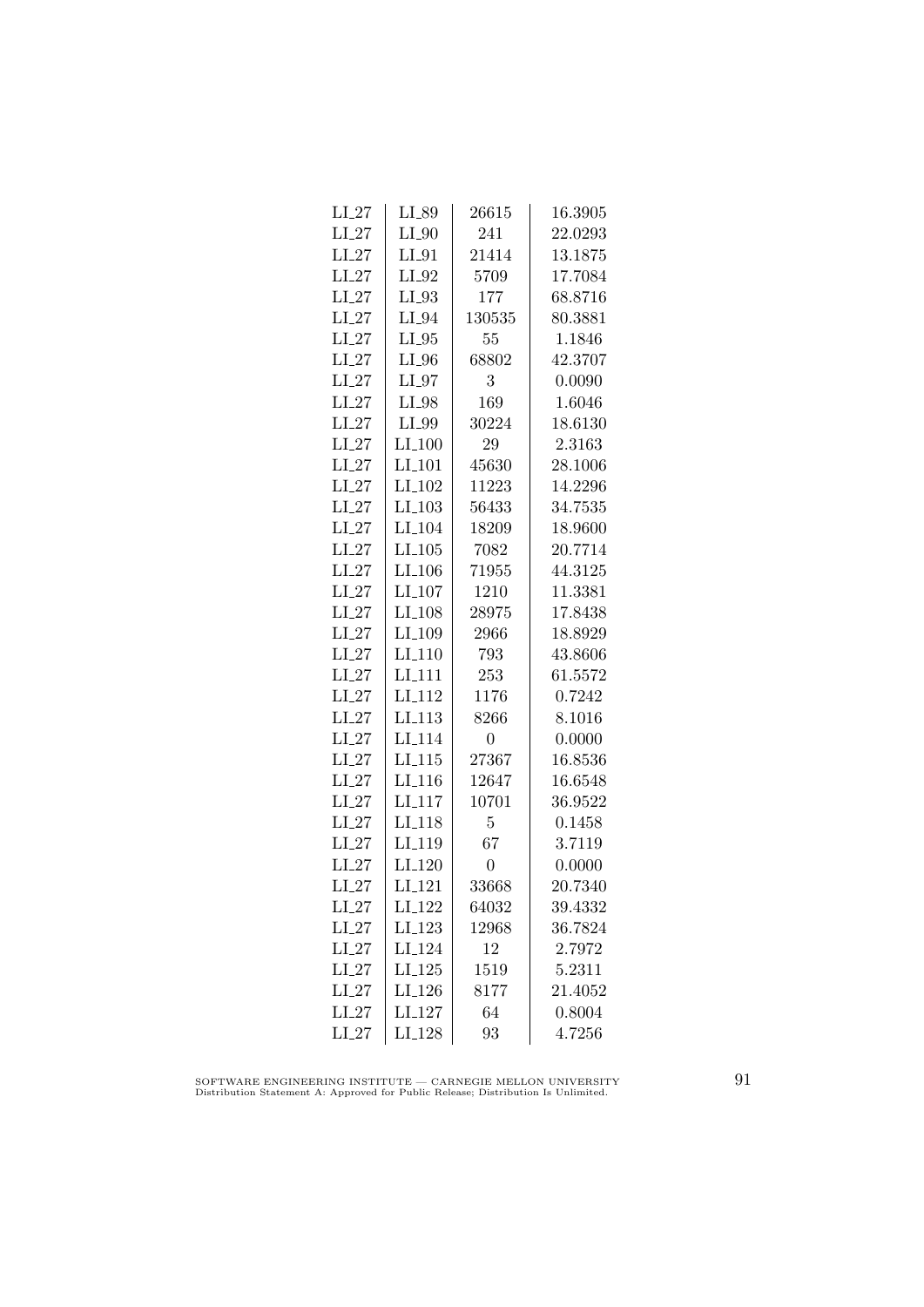| LI <sub>-129</sub> | 23240                 | 30.2533 |
|--------------------|-----------------------|---------|
| LI.130             | 75538                 | 46.5190 |
| LI <sub>-131</sub> | 15                    | 4.5181  |
| $LI_29$            | 4793                  | 22.2744 |
| $LI_30$            | 21200                 | 18.3117 |
| $LI_31$            | 33037                 | 28.5360 |
| $LI_32$            | 0                     | 0.0000  |
| $LL_{.33}$         | 84423                 | 72.9211 |
| $LI_34$            | 3443                  | 20.7835 |
| $LI_35$            | 21927                 | 18.9396 |
| LL36               | 16092                 | 17.6622 |
| LL37               | 43801                 | 37.8335 |
| $LI_38$            | 35301                 | 30.4916 |
| $LL_{.39}$         | 84885                 | 73.3202 |
| $LI_40$            | 187                   | 38.1633 |
| $LI_41$            | 15927                 | 13.7571 |
| $LI_42$            | 35954                 | 31.0556 |
| $LI_43$            | 4903                  | 31.8459 |
| LI_44              | 766                   | 5.6842  |
| $LI_45$            | 794                   | 19.9799 |
| $LI_46$            | 33746                 | 29.1484 |
| $LI_47$            | 4462                  | 10.9926 |
| $LI_48$            | 2779                  | 29.2804 |
| $LI_49$            | 87412                 | 75.5029 |
| $LI_50$            | 23685                 | 20.4581 |
| $LI_51$            | 2425                  | 9.4226  |
| $LI_52$            | 544                   | 2.2859  |
| $LL_{.53}$         | 4903                  | 19.5877 |
|                    | 8173                  | 21.0076 |
|                    |                       | 63.4397 |
| $LL_{.56}$         | 33                    | 13.3065 |
| $LI_57$            | 41019                 | 35.4305 |
| $LL_{58}$          | 90072                 | 77.8005 |
| $LL_{.59}$         | 117                   | 2.2315  |
| $LI_60$            | 31423                 | 27.1419 |
| $LI_61$            | 7152                  | 27.3269 |
| $LI_62$            | 34042                 | 29.4041 |
| LL63               | 51264                 | 44.2798 |
| $LI_64$            | 61947                 | 53.5073 |
| LL65               | 2715                  | 17.3716 |
|                    | $LI_54$<br>$LL_{.55}$ | 73446   |

SOFTWARE ENGINEERING INSTITUTE — CARNEGIE MELLON UNIVERSITY Distribution Statement A: Approved for Public Release; Distribution Is Unlimited.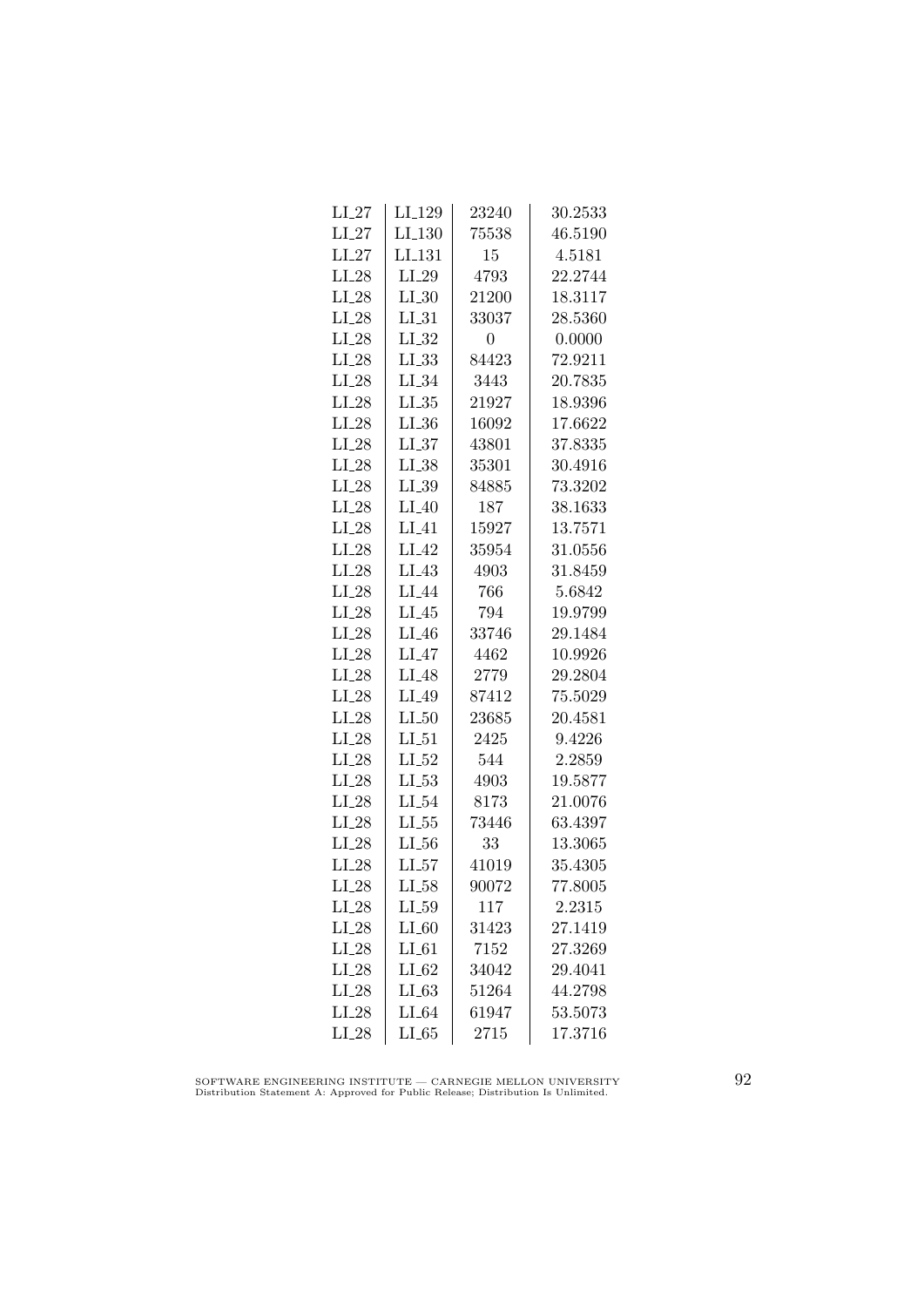| $LI_28$ | LL66                 | 2156         | 10.6976 |
|---------|----------------------|--------------|---------|
| $LI_28$ | $LI_67$              | 58           | 8.8957  |
| $LI_28$ | $LI_68$              | 1406         | 21.9619 |
| $LI_28$ | $LI_69$              | 787          | 3.9486  |
| $LI_28$ | $LI$ <sub>-70</sub>  | 123          | 52.1186 |
| $LI_28$ | $LL$ <sub>-71</sub>  | 3            | 0.0074  |
| $LI_28$ | $LI$ <sub>-72</sub>  | 4651         | 15.6758 |
| $LI_28$ | $LL-73$              | 14679        | 12.6791 |
| $LI_28$ | $LI$ <sub>-74</sub>  | 1053         | 20.7488 |
| $LI_28$ | $LL-75$              | 157          | 10.8801 |
| $LI_28$ | LL76                 | 74453        | 64.3095 |
| $LI_28$ | LL77                 | 240          | 12.6783 |
| $LI_28$ | $LI$ <sub>-78</sub>  | 168          | 21.6774 |
| $LI_28$ | LI_79                | 8258         | 20.2516 |
| $LI_28$ | $LI_80$              | 1449         | 63.2751 |
| $LI_28$ | $LI_81$              | 45980        | 39.7157 |
| $LI_28$ | $LI_82$              | 47052        | 40.6416 |
| $LI_28$ | LI_83                | 52115        | 45.0148 |
| $LI_28$ | LI_84                | 43797        | 37.8301 |
| $LI_28$ | $LI_85$              | 40           | 3.9254  |
| $LI_28$ | $LI_86$              | 5274         | 35.3936 |
| $LI_28$ | $LI_87$              | 51212        | 44.2348 |
| $LI_28$ | LI_88                | 21939        | 23.1110 |
| $LI_28$ | LL89                 | 19876        | 17.1681 |
| $LI_28$ | $LI_0$               | 190          | 17.3675 |
| $LI_28$ | $LI_01$              | 12910        | 11.1511 |
| $LI_28$ | $LI_02$              | 4377         | 13.5767 |
| $LI_28$ | $LI_93$              | 35           | 13.6187 |
| $LI_28$ | $LI_04$              | 92542        | 79.9340 |
| $LI_28$ | $LI_05$              | 14           | 0.3015  |
| $LI_28$ | $LI_0$               | 48904        | 42.2413 |
| $LI_28$ | $LI_97$              | $\mathbf{1}$ | 0.0030  |
| $LI_28$ | $LI_98$              | 120          | 1.1394  |
| $LI_28$ | LI_99                | 28915        | 24.9756 |
| $LI_28$ | $LI_100$             | 14           | 1.1182  |
| $LI_28$ | $LI_101$             | 34884        | 30.1314 |
| $LI_28$ | LI <sub>-102</sub>   | 8785         | 11.1384 |
| $LI_28$ | $LI$ <sub>-103</sub> | 39661        | 34.2576 |
| $LI_28$ | LI <sub>-104</sub>   | 13239        | 13.7850 |
| $LI_28$ | LI.105               | 7650         | 22.4373 |
|         |                      |              |         |

SOFTWARE ENGINEERING INSTITUTE — CARNEGIE MELLON UNIVERSITY Distribution Statement A: Approved for Public Release; Distribution Is Unlimited.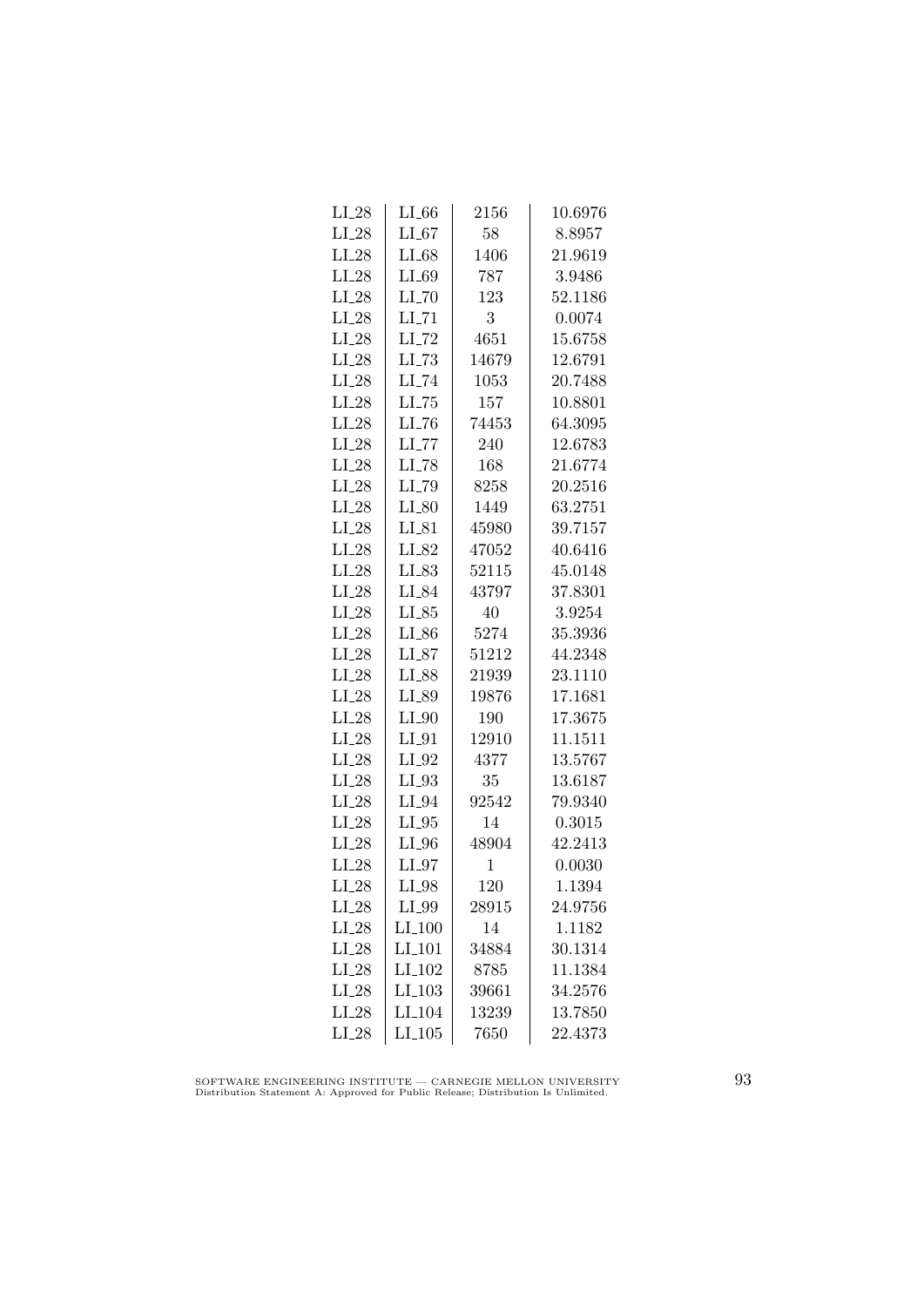| $LI_28$ | $LI_106$             | 52247          | 45.1288 |
|---------|----------------------|----------------|---------|
| $LI_28$ | $LI_107$             | 636            | 5.9595  |
| $LI_28$ | $LI$ <sub>-108</sub> | 21690          | 18.7349 |
| $LI_28$ | LI <sub>-109</sub>   | 5038           | 32.0912 |
| $LI_28$ | LI <sub>-110</sub>   | 571            | 31.5819 |
| $LI_28$ | LI <sub>-111</sub>   | 234            | 56.9343 |
| $LI_28$ | LI <sub>-112</sub>   | 932            | 0.8050  |
| $LI_28$ | $LI_113$             | 8854           | 8.6779  |
| $LI_28$ | LI <sub>-114</sub>   | $\overline{0}$ | 0.0000  |
| $LI_28$ | LL115                | 21749          | 18.7859 |
| $LI_28$ | LI <sub>-116</sub>   | 8975           | 11.8192 |
| $LI_28$ | LI <sub>117</sub>    | 9843           | 33.9894 |
| $LI_28$ | LI <sub>-118</sub>   | $\overline{2}$ | 0.0583  |
| $LI_28$ | $LI_119$             | 60             | 3.3241  |
| $LI_28$ | $LI_120$             | $\overline{0}$ | 0.0000  |
| $LI_28$ | LI <sub>-121</sub>   | 25024          | 21.6147 |
| $LI_28$ | LI <sub>-122</sub>   | 47398          | 40.9405 |
| $LI_28$ | LI <sub>-123</sub>   | 10528          | 29.8616 |
| $LI_28$ | LI <sub>-124</sub>   | 30             | 6.9930  |
| $LI_28$ | $LI_125$             | 1024           | 3.5264  |
| $LI_28$ | $LI_126$             | 6846           | 17.9210 |
| $LI_28$ | $LI_127$             | 14             | 0.1751  |
| $LI_28$ | LI <sub>-128</sub>   | 57             | 2.8963  |
| $LI_28$ | LI <sub>-129</sub>   | 17374          | 22.6171 |
| $LI_28$ | LI.130               | 51338          | 44.3437 |
| $LI_28$ | LI <sub>-131</sub>   | 39             | 11.7470 |
| $LI_29$ | $LI_30$              | 2508           | 11.6554 |
| $LI_29$ | $LI_31$              | 6595           | 30.6488 |
| $LI_29$ | $LI_32$              | $\overline{0}$ | 0.0000  |
| $LI_29$ | $LL_{.33}$           | 12768          | 59.3364 |
| $LI_29$ | $LI_34$              | 815            | 4.9197  |
| $LI_29$ | LL35                 | 3570           | 16.5908 |
| $LI_29$ | $LI_36$              | 2990           | 13.8953 |
| $LI_29$ | LL37                 | 6483           | 30.1283 |
| $LI_29$ | $LI_38$              | 5159           | 23.9753 |
| $LI_29$ | $LI_39$              | 12397          | 57.6122 |
| $LI_29$ | $LI_40$              | 54             | 11.0204 |
| $LI_29$ | $LI_41$              | 5503           | 25.5739 |
| $LI_29$ | LI.42                | 4646           | 21.5912 |
| $LI_29$ | $LI_43$              | 1275           | 8.2814  |

SOFTWARE ENGINEERING INSTITUTE — CARNEGIE MELLON UNIVERSITY Distribution Statement A: Approved for Public Release; Distribution Is Unlimited.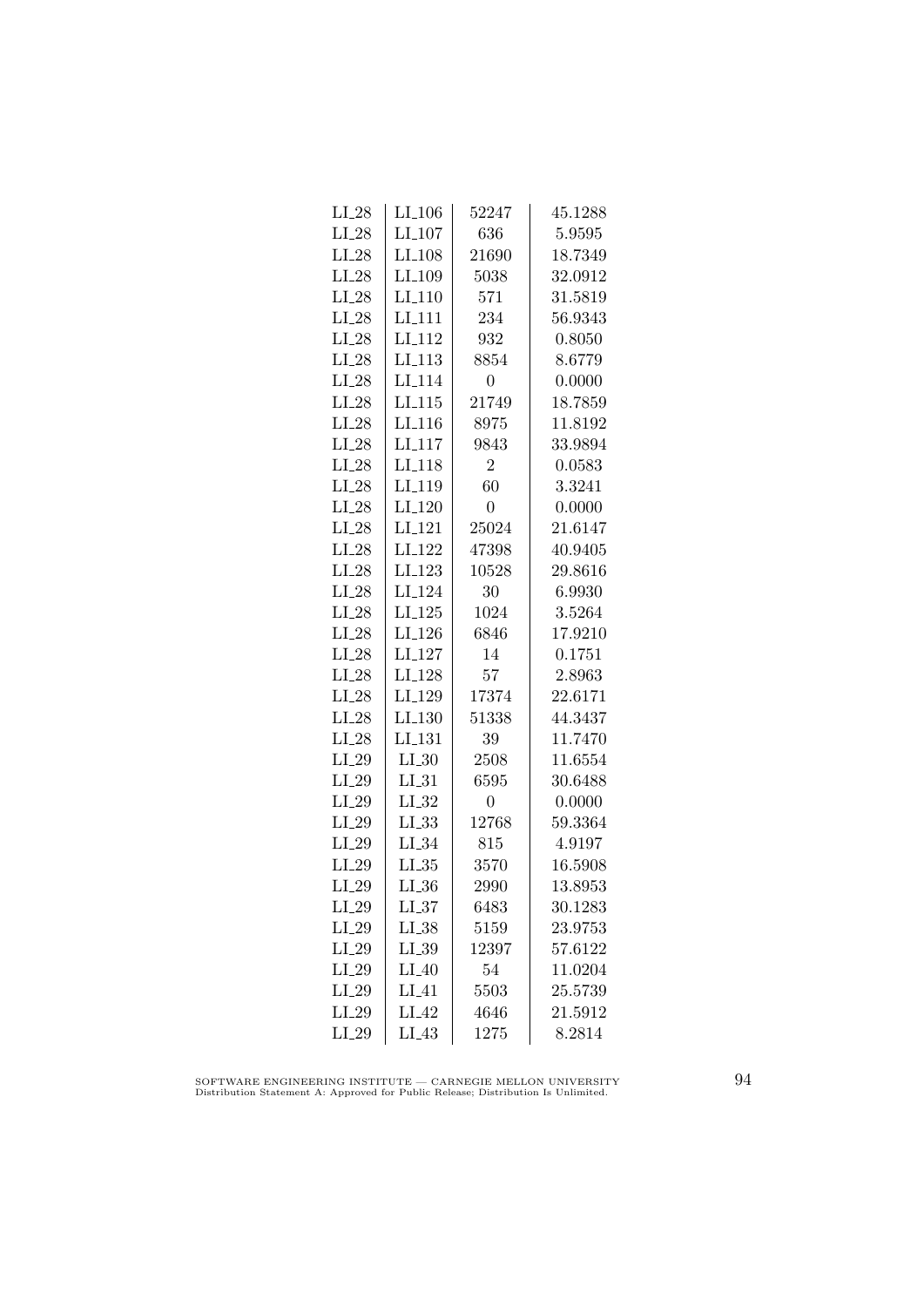| $LI_29$ | LI_44               | 217            | 1.6103  |
|---------|---------------------|----------------|---------|
| $LI_29$ | $LI_45$             | 448            | 11.2733 |
| $LI_29$ | $LI_46$             | 4316           | 20.0576 |
| $LI_29$ | $LI_47$             | 1618           | 7.5193  |
| $LI_29$ | LI <sub>48</sub>    | 528            | 5.5632  |
| $LI_29$ | $LI_49$             | 14265          | 66.2933 |
| $LI_29$ | $LI_50$             | 3202           | 14.8806 |
| $LI_29$ | $LI_51$             | 614            | 2.8534  |
| $LI_29$ | $LI_52$             | 48             | 0.2231  |
| $LI_29$ | $LL_{-53}$          | 1590           | 7.3892  |
| $LI_29$ | $LI_54$             | 1222           | 5.6790  |
| $LI_29$ | $LL_{.55}$          | 10942          | 50.8505 |
| $LI_29$ | $LL_{.56}$          | 1              | 0.4032  |
| $LI_29$ | $LI_57$             | 6216           | 28.8874 |
| $LI_29$ | $LI_58$             | 12834          | 59.6431 |
| $LI_29$ | $LI_59$             | 57             | 1.0872  |
| $LI_29$ | $LI_60$             | 4834           | 22.4649 |
| $LI_29$ | $LI_61$             | 1635           | 7.5983  |
| $LI_29$ | $LI_62$             | 4284           | 19.9089 |
| $LI_29$ | LL63                | 7608           | 35.3564 |
| $LI_29$ | $LI_64$             | 8801           | 40.9006 |
| $LI_29$ | $LL-65$             | 610            | 3.9030  |
| $LI_29$ | $LI_66$             | 517            | 2.5652  |
| $LI_29$ | LL67                | 18             | 2.7607  |
| $LI_29$ | $LI_68$             | 304            | 4.7485  |
| $LI_29$ | LI_69               | 578            | 2.9000  |
| $LI_29$ | $LI$ <sub>-70</sub> | 26             | 11.0169 |
| $LI_29$ | $LI$ <sub>-71</sub> | $\overline{0}$ | 0.0000  |
| $LI_29$ | $LI$ <sub>-72</sub> | 618            | 2.8720  |
| $LI_29$ | $LL-73$             | 2761           | 12.8311 |
| $LI_29$ | LI_74               | 365            | 7.1921  |
| $LI_29$ | $LI$ <sub>-75</sub> | 44             | 3.0492  |
| $LI_29$ | $LI$ <sub>-76</sub> | 11644          | 54.1128 |
| $LI_29$ | LI_77               | 49             | 2.5885  |
| $LI_29$ | $LI$ <sub>-78</sub> | 105            | 13.5484 |
| $LI_29$ | LI_79               | 1233           | 5.7301  |
| $LI_29$ | $LI_80$             | 416            | 18.1659 |
| $LI_29$ | $LI_81$             | 5193           | 24.1333 |
| $LI_29$ | LI_82               | 7638           | 35.4959 |
| $LI_29$ | LI_83               | 7073           | 32.8702 |
|         |                     |                |         |

SOFTWARE ENGINEERING INSTITUTE — CARNEGIE MELLON UNIVERSITY Distribution Statement A: Approved for Public Release; Distribution Is Unlimited.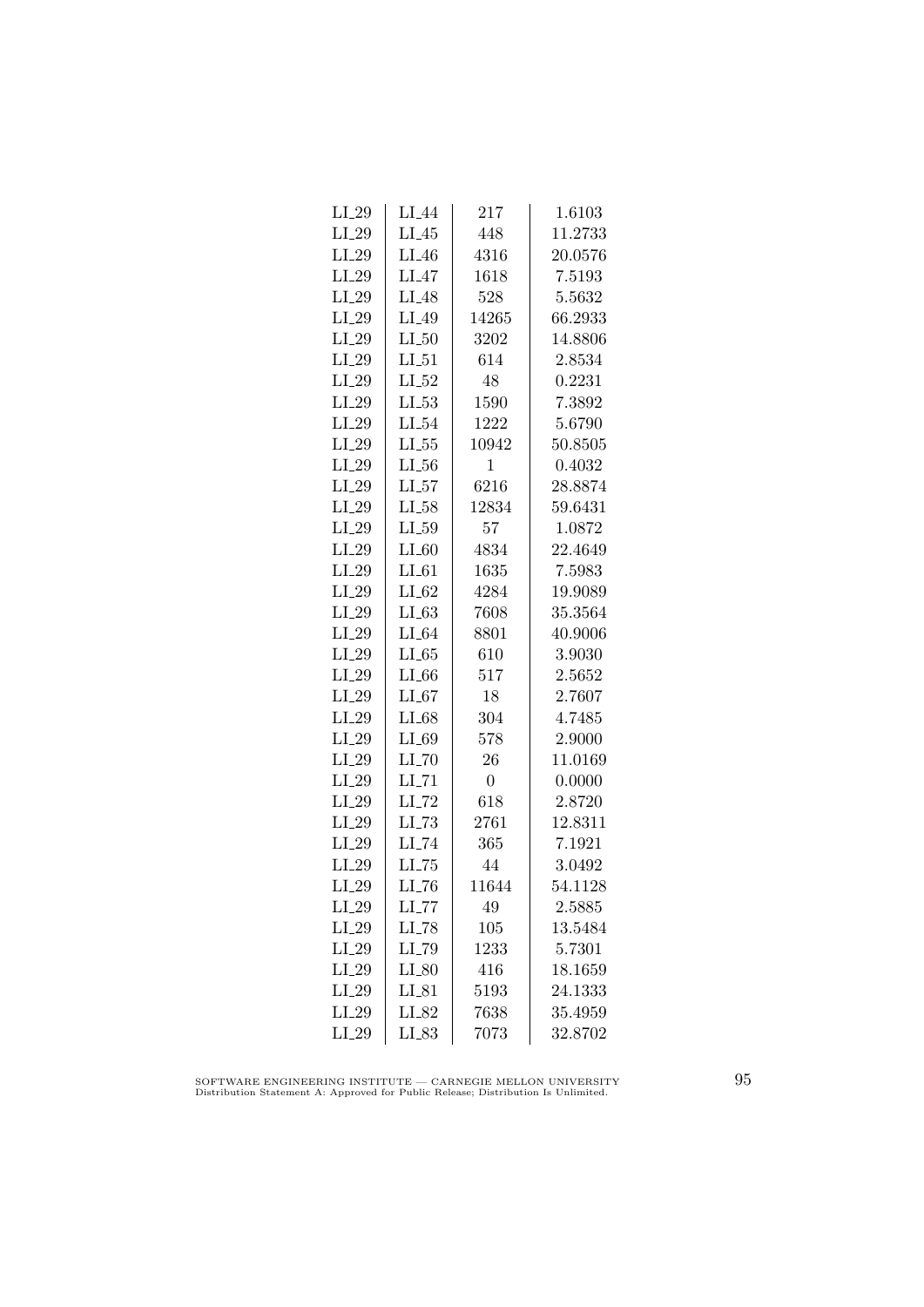| $LI_29$ | LI_84                | 6522           | 30.3095 |
|---------|----------------------|----------------|---------|
| $LI_29$ | $LI_85$              | 66             | 6.4769  |
| $LI_29$ | $LI_86$              | 1119           | 7.5096  |
| $LI_29$ | $LI_87$              | 7613           | 35.3797 |
| $LI_29$ | LI_88                | 2900           | 13.4771 |
| $LI_29$ | LI_89                | 5008           | 23.2735 |
| $LI_29$ | $LI_0$               | 122            | 11.1517 |
| $LI_29$ | $LI_01$              | 2868           | 13.3284 |
| $LI_29$ | $LI_02$              | 759            | 3.5273  |
| $LI_29$ | $LI_93$              | 19             | 7.3930  |
| $LI_29$ | $LI_04$              | 14696          | 68.2963 |
| $LI_29$ | $LI_05$              | 12             | 0.2585  |
| $LI_29$ | $LI_0$               | 8755           | 40.6869 |
| $LI_29$ | $LI_07$              | $\mathbf{1}$   | 0.0046  |
| $LI_29$ | $LI_98$              | 22             | 0.2089  |
| $LI_29$ | $LI_99$              | 4397           | 20.4341 |
| $LI_29$ | $LI_100$             | 9              | 0.7188  |
| $LI_29$ | LI <sub>-101</sub>   | 5111           | 23.7522 |
| $LI_29$ | LI <sub>-102</sub>   | 1486           | 6.9058  |
| $LI_29$ | $LI_103$             | 6446           | 29.9563 |
| $LI_29$ | LI <sub>-104</sub>   | 1913           | 8.8902  |
| $LI_29$ | $LI_105$             | 1421           | 6.6038  |
| $LI_29$ | $LI$ <sub>-106</sub> | 9137           | 42.4621 |
| $LI_29$ | $LI_107$             | 212            | 1.9865  |
| $LI_29$ | LI <sub>-108</sub>   | 3029           | 14.0766 |
| $LI_29$ | LI <sub>-109</sub>   | 790            | 5.0322  |
| $LI_29$ | $LI_110$             | 111            | 6.1394  |
| $LI_29$ | LI_111               | 85             | 20.6813 |
| $LI_29$ | $LI-112$             | 200            | 0.9295  |
| $LI_29$ | LI.113               | 1523           | 7.0778  |
| $LI_29$ | LI <sub>-114</sub>   | $\overline{0}$ | 0.0000  |
| $LI_29$ | LI <sub>-115</sub>   | 5513           | 25.6204 |
| $LI_29$ | $LI_116$             | 1370           | 6.3668  |
| $LI_29$ | LI <sub>-117</sub>   | 2177           | 10.1171 |
| $LI_29$ | LI_118               | 3              | 0.0875  |
| $LI_29$ | LI <sub>-119</sub>   | $\overline{7}$ | 0.3878  |
| $LI_29$ | LI <sub>-120</sub>   | $\overline{0}$ | 0.0000  |
| $LI_29$ | LI <sub>-121</sub>   | 3424           | 15.9123 |
| $LI_29$ | LI <sub>-122</sub>   | 6078           | 28.2461 |
| $LI_29$ | LI <sub>-123</sub>   | 1744           | 8.1048  |
|         |                      |                |         |

SOFTWARE ENGINEERING INSTITUTE — CARNEGIE MELLON UNIVERSITY Distribution Statement A: Approved for Public Release; Distribution Is Unlimited.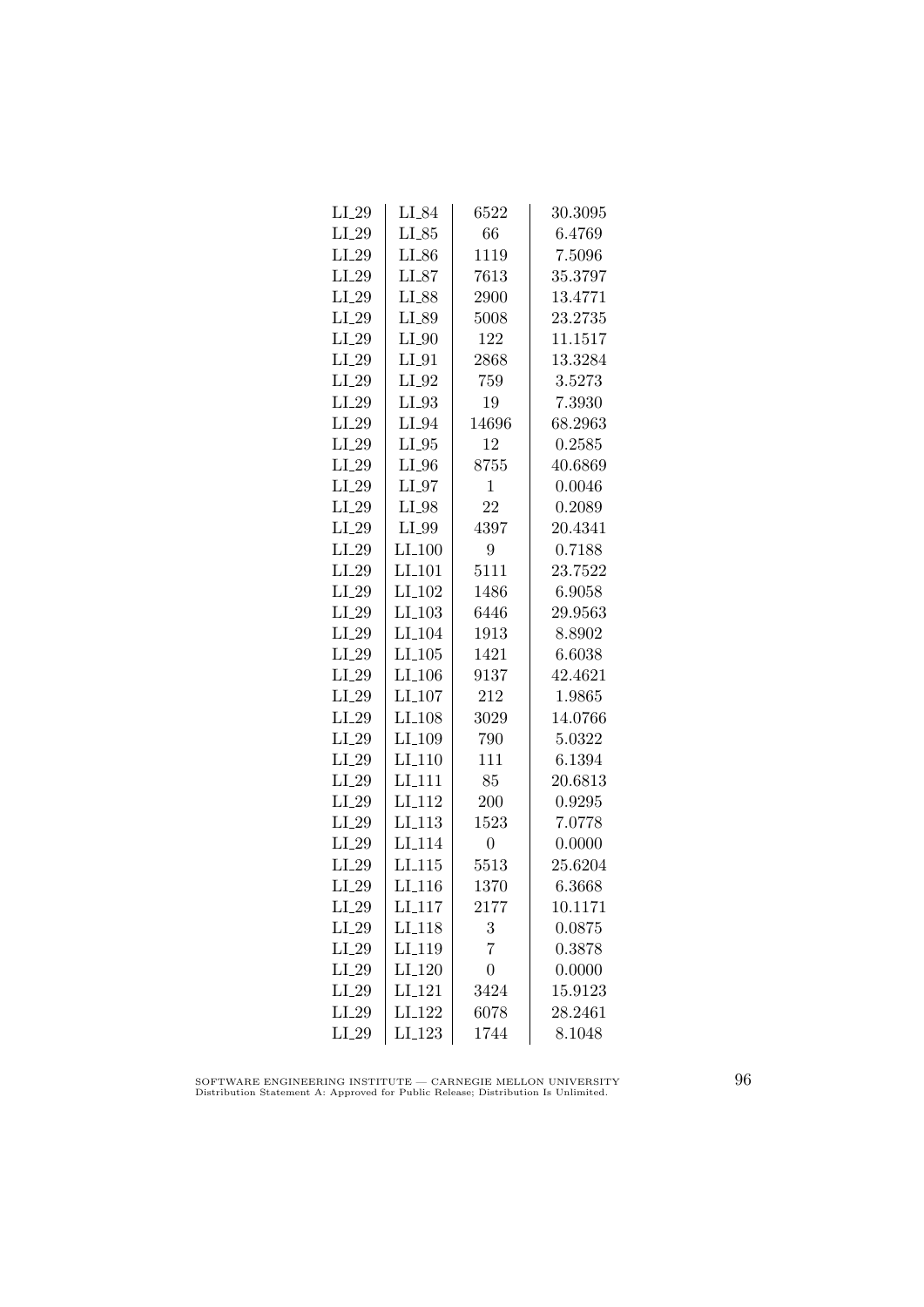| $LI_29$    | LI <sub>-124</sub> | $\overline{0}$ | 0.0000  |
|------------|--------------------|----------------|---------|
| $LI_29$    | $LI_125$           | 390            | 1.8124  |
| $LI_29$    | LI <sub>-126</sub> | 1825           | 8.4813  |
| $LI_29$    | LI <sub>-127</sub> | 11             | 0.1376  |
| $LI_29$    | LI <sub>-128</sub> | 49             | 2.4898  |
| $LI_29$    | LI <sub>-129</sub> | 2263           | 10.5168 |
| $LI_29$    | $LI_130$           | 7547           | 35.0730 |
| $LI_29$    | LI <sub>-131</sub> | 1              | 0.3012  |
| $LI_30$    | $LI_31$            | 34333          | 10.4191 |
| $LI_30$    | $LI_32$            | $\overline{0}$ | 0.0000  |
| $LL_{.30}$ | $LL_{.33}$         | 140130         | 35.3536 |
| LL30       | $LI_34$            | 3958           | 23.8923 |
| $LI_30$    | $LL_{.35}$         | 26548          | 17.3912 |
| $LI_30$    | $LI_36$            | 18092          | 19.8573 |
| $LI_0$     | $LL_{-37}$         | 193084         | 48.7134 |
| $LL_{.30}$ | $LI_38$            | 50353          | 15.0995 |
| LL30       | $LI_39$            | 159626         | 40.2723 |
| $LI_30$    | $LI_40$            | 70             | 14.2857 |
| $LL_{.30}$ | $LI_41$            | 11159          | 5.9119  |
| $LI_30$    | $LI_42$            | 67232          | 16.9621 |
| $LI_30$    | $LI_43$            | 2982           | 19.3687 |
| $LI_0$     | LI <sub>-44</sub>  | 453            | 3.3615  |
| $LL_{.30}$ | $LI_45$            | 234            | 5.8883  |
| $LL_{.30}$ | $LI_46$            | 41986          | 10.5927 |
| $LI_30$    | $LI_47$            | 1581           | 3.8950  |
| $LI_30$    | $LI_48$            | 2161           | 22.7689 |
| $LI_30$    | LI_49              | 196623         | 49.6063 |
| $LI_30$    | $LI_50$            | 46887          | 27.3081 |
| $LL_{.30}$ | $LI_0-51$          | 2570           | 9.9860  |
| $LL_{.30}$ | $LI_52$            | 118            | 0.4958  |
| LL30       | $LL_{.53}$         | 2450           | 9.7879  |
| $LI_30$    | $LI_0.54$          | 10357          | 26.6213 |
| $LI_30$    | $LI_55$            | 118243         | 29.8317 |
| $LI_30$    | $LL_{.56}$         | 8              | 3.2258  |
| $LI_30$    | $LI_57$            | 64111          | 16.1747 |
| $LL_{.30}$ | $LI_58$            | 175617         | 44.3067 |
| $LI_30$    | $LI_59$            | 24             | 0.4578  |
| $LI_30$    | $LI_60$            | 28271          | 20.5494 |
| LL30       | $LI_61$            | 6324           | 24.1632 |
| $LI_30$    | $LI_62$            | 42468          | 10.7143 |

SOFTWARE ENGINEERING INSTITUTE — CARNEGIE MELLON UNIVERSITY Distribution Statement A: Approved for Public Release; Distribution Is Unlimited.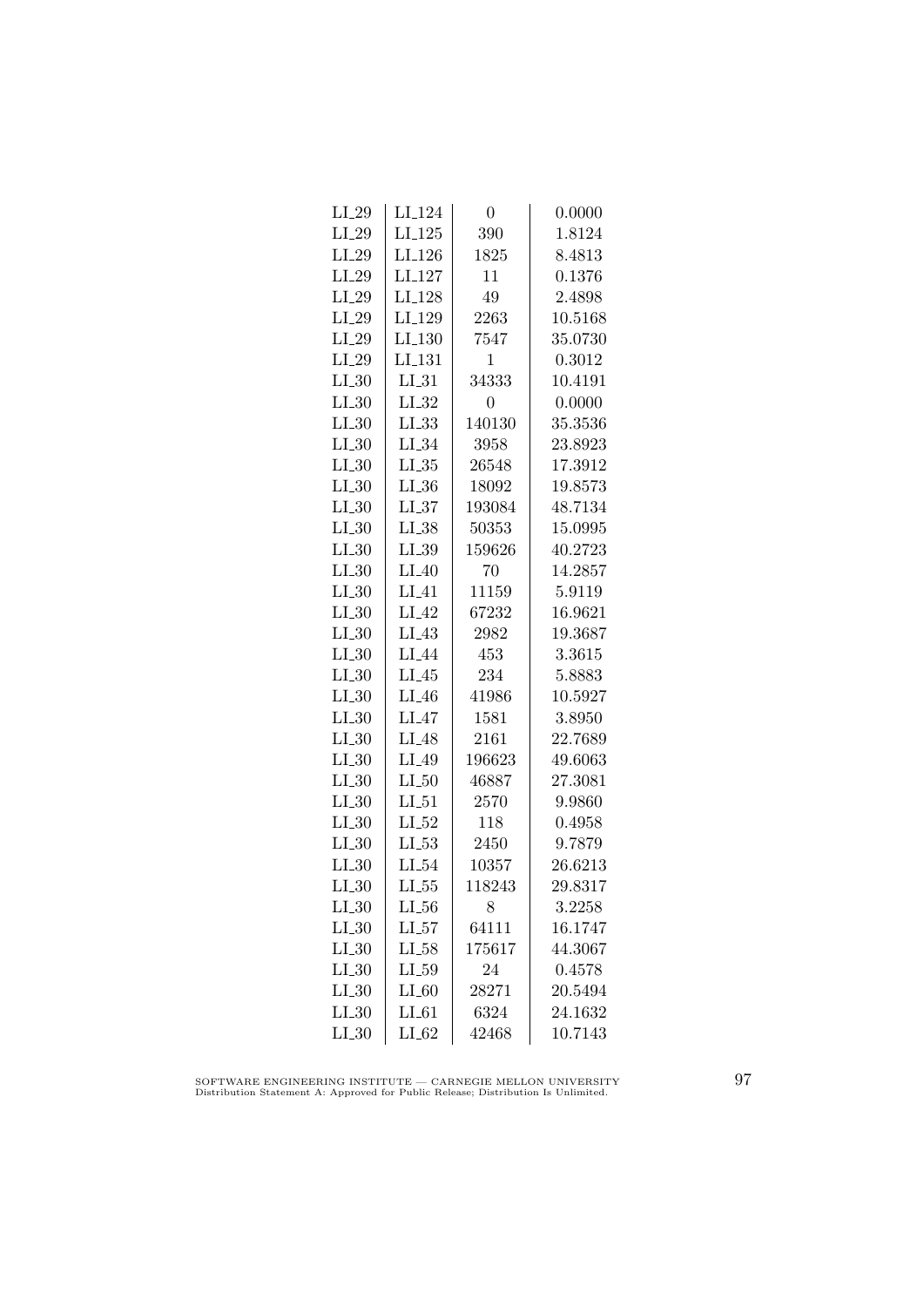| $LL_{.30}$ | LL63                | 72182          | 18.2109 |
|------------|---------------------|----------------|---------|
| $LI_30$    | $LI_64$             | 133000         | 33.5548 |
| $LI_030$   | LL 65               | 2733           | 17.4867 |
| $LI_30$    | $LI_66$             | 2312           | 11.4717 |
| $LI_30$    | LL67                | 20             | 3.0675  |
| $LI_30$    | $LI_68$             | 856            | 13.3708 |
| $LI_30$    | $LI_69$             | 1776           | 8.9107  |
| $LI_30$    | $LI$ <sub>-70</sub> | 3              | 1.2712  |
| $LI_30$    | $LI$ <sub>-71</sub> | $\overline{0}$ | 0.0000  |
| $LI_030$   | $LI$ <sub>-72</sub> | 6749           | 22.7469 |
| $LI_30$    | LL73                | 12209          | 3.0802  |
| $LI_30$    | $LI$ <sub>-74</sub> | 463            | 9.1232  |
| $LI_30$    | $LL-75$             | 115            | 7.9695  |
| $LI_30$    | $LI$ <sub>-76</sub> | 183166         | 46.2112 |
| $LI_0$     | $LI$ <sub>-77</sub> | 133            | 7.0259  |
| LL30       | LI_78               | 79             | 10.1935 |
| $LI_30$    | LI_79               | 10555          | 25.8847 |
| $LI_30$    | $LI_80$             | 389            | 16.9869 |
| $LI_30$    | $LI_81$             | 96160          | 24.2603 |
| $LI_30$    | LI_82               | 76629          | 19.3328 |
| $LI_30$    | $LI_83$             | 114334         | 28.8455 |
| $LI_30$    | LI_84               | 193869         | 48.9115 |
| $LI_30$    | $LI_85$             | 5              | 0.4907  |
| LL30       | $LL_{.86}$          | 4033           | 27.0653 |
| $LI_30$    | $LI_87$             | 71809          | 18.1168 |
| $LL_{.30}$ | LI_88               | 26124          | 27.5195 |
| $LI_30$    | LI_89               | 16055          | 8.2549  |
| $LI_30$    | $LI_0$              | 36             | 3.2907  |
| $LI_30$    | $LI_01$             | 17818          | 4.4953  |
| $LI_0$     | $LI_02$             | 6036           | 18.7227 |
| $LI_30$    | $LI_93$             | 4              | 1.5564  |
| $LI_30$    | $LI_04$             | 280364         | 70.7334 |
| $LI_30$    | $LI_05$             | $\mathbf 1$    | 0.0215  |
| $LI_30$    | $LI_0$              | 66713          | 16.8311 |
| $LI_30$    | $LI_97$             | 1              | 0.0030  |
| $LI_030$   | $LI_98$             | 57             | 0.5412  |
| $LI_30$    | LI_99               | 27379          | 10.5161 |
| $LI_0$     | LI.100              | 6              | 0.4792  |
| $LI_30$    | LI <sub>-101</sub>  | 52491          | 16.8842 |
| $LI_30$    | $LI_102$            | 8285           | 10.5045 |

SOFTWARE ENGINEERING INSTITUTE — CARNEGIE MELLON UNIVERSITY Distribution Statement A: Approved for Public Release; Distribution Is Unlimited.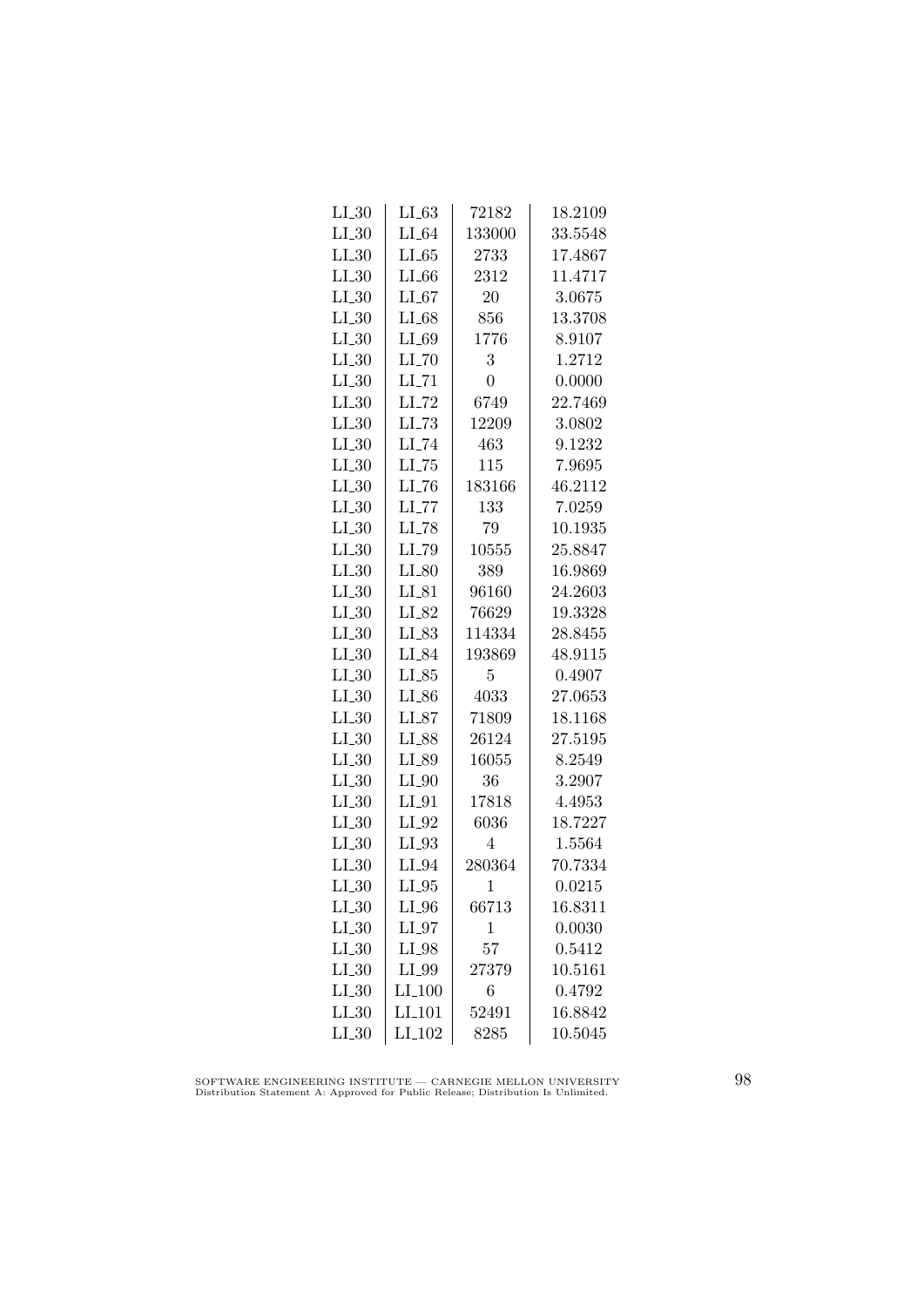| $LI_30$    | $LI_103$             | 44886            | 17.3440 |
|------------|----------------------|------------------|---------|
| $LI_30$    | LI <sub>-104</sub>   | 17968            | 18.7091 |
| $LI_30$    | $LI_105$             | 5045             | 14.7969 |
| $LI_30$    | LI <sub>-106</sub>   | 74437            | 18.7798 |
| $LI_30$    | LI <sub>-107</sub>   | 448              | 4.1979  |
| $LI_30$    | LI <sub>-108</sub>   | 38876            | 20.2235 |
| $LI_30$    | LI_109               | 1491             | 9.4974  |
| $LI_30$    | $LI_110$             | 547              | 30.2544 |
| $LI_30$    | $LI-111$             | 101              | 24.5742 |
| $LI_30$    | LI <sub>-112</sub>   | 728              | 0.2663  |
| $LL_{.30}$ | LI <sub>113</sub>    | 6944             | 6.8059  |
| $LI_30$    | LI <sub>-114</sub>   | 1                | 0.1855  |
| $LI_30$    | $LI$ <sub>-115</sub> | 18343            | 6.6870  |
| $LI_30$    | LI <sub>-116</sub>   | 6723             | 8.8535  |
| $LI_0$     | $LI_117$             | 6349             | 21.9241 |
| $LI_30$    | LI <sub>-118</sub>   | 3                | 0.0875  |
| $LI_30$    | LI <sub>-119</sub>   | 16               | 0.8864  |
| $LI_30$    | $LI-120$             | $\boldsymbol{0}$ | 0.0000  |
| $LI_30$    | LI <sub>-121</sub>   | 48739            | 12.6522 |
| $LI_30$    | LI <sub>-122</sub>   | 69480            | 17.5292 |
| $LI_30$    | $LI_123$             | 9473             | 26.8692 |
| $LI_30$    | LI <sub>-124</sub>   | 3                | 0.6993  |
| $LI_0$     | $LI-125$             | 859              | 2.9582  |
| LL30       | LI <sub>-126</sub>   | 4745             | 12.4211 |
| $LI_30$    | LI <sub>-127</sub>   | $\mathbf 1$      | 0.0125  |
| $LI_30$    | LI <sub>-128</sub>   | 116              | 5.8943  |
| $LI_30$    | LI_129               | 20619            | 26.8414 |
| $LI_30$    | $LI_130$             | 71737            | 18.0986 |
| $LI_30$    | LI <sub>-131</sub>   | 6                | 1.8072  |
| $LI_31$    | $LI_32$              | 0                | 0.0000  |
| $LI_31$    | LL33                 | 146058           | 44.3243 |
| $LI_31$    | $LI_34$              | 9215             | 55.6260 |
| $LI_31$    | $LI_35$              | 46803            | 30.6599 |
| $LI_31$    | $LL_{.36}$           | 27227            | 29.8837 |
| $LI_31$    | LL37                 | 88426            | 26.8347 |
| $LL-31$    | $LI_38$              | 62493            | 18.9648 |
| $LI_31$    | $LI_39$              | 160873           | 48.8203 |
| $LI_31$    | $LI_40$              | 243              | 49.5918 |
| $LI_31$    | $LI_41$              | 41545            | 22.0099 |
| $LI_31$    | $LI_42$              | 62199            | 18.8756 |

SOFTWARE ENGINEERING INSTITUTE — CARNEGIE MELLON UNIVERSITY Distribution Statement A: Approved for Public Release; Distribution Is Unlimited.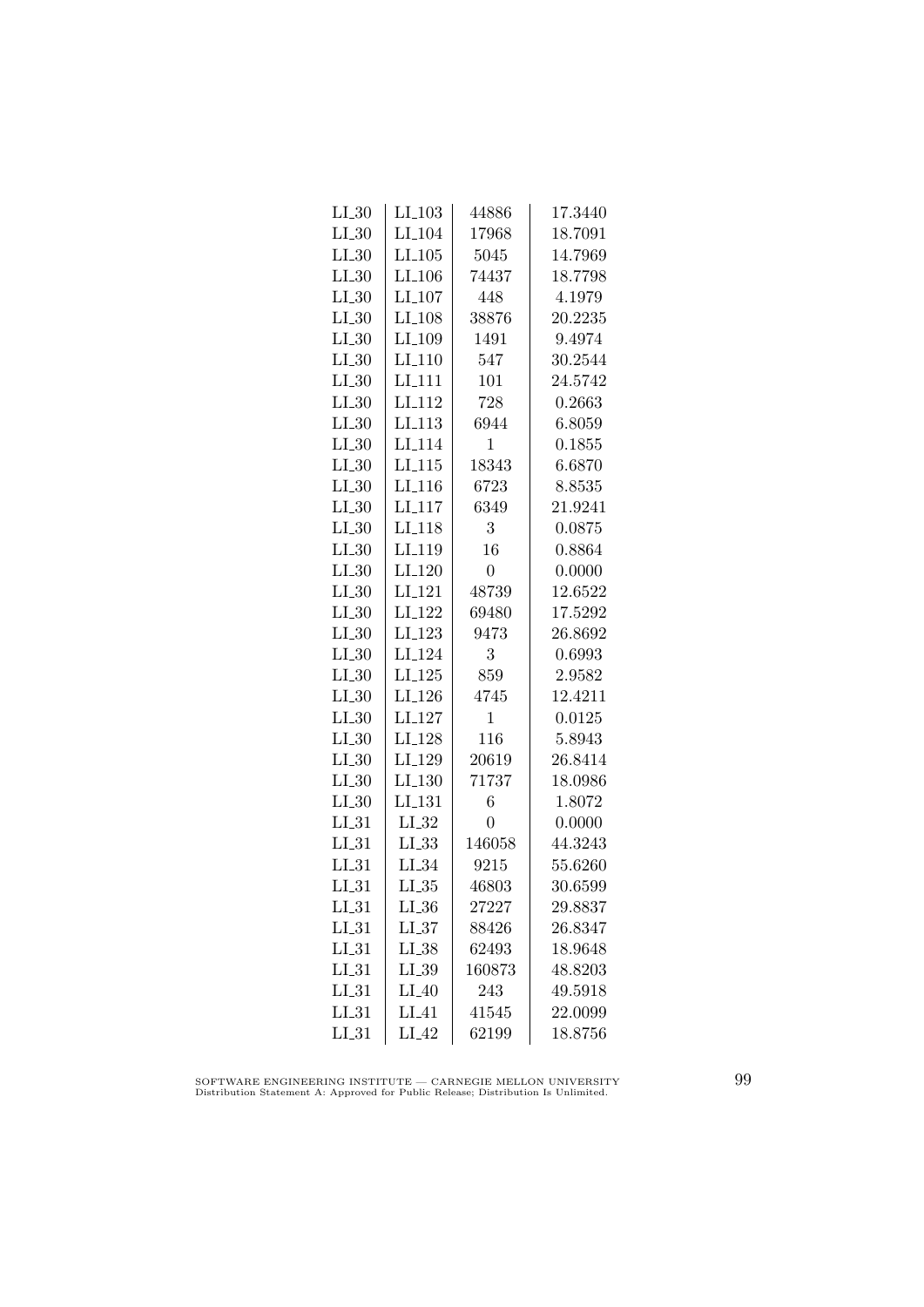| $LI_31$    | LI <sub>-</sub> 43  | 6612           | 42.9462 |
|------------|---------------------|----------------|---------|
| $LI_31$    | $LI_44$             | 2245           | 16.6592 |
| $LI_31$    | $LI_45$             | 1278           | 32.1590 |
| $LI_31$    | LI <sub>-46</sub>   | 59902          | 18.1785 |
| $LI_31$    | $LI_47$             | 6632           | 16.3386 |
| $LI_31$    | $LI_48$             | 4059           | 42.7668 |
| $LI_31$    | LI_49               | 186896         | 56.7175 |
| $LI_31$    | $LI_50$             | 41452          | 24.1427 |
| $LI_31$    | $LI_51$             | 10054          | 39.0659 |
| $LL_{.31}$ | $LI_52$             | 1559           | 6.5510  |
| $LI_31$    | $LL_{.53}$          | 6765           | 27.0265 |
| $LI_31$    | $LI_54$             | 15414          | 39.6196 |
| $LI_31$    | $LL_{.55}$          | 127130         | 38.5802 |
| $LI_31$    | $LI_56$             | 68             | 27.4194 |
| $LI_31$    | $LL_{57}$           | 105796         | 32.1060 |
| $LI_31$    | $LL-58$             | 172266         | 52.2777 |
| $LI_31$    | $LI_59$             | 223            | 4.2533  |
| $LI_31$    | $LI_60$             | 45277          | 32.9105 |
| $LL_{.31}$ | $LI_61$             | 15277          | 58.3715 |
| $LI_31$    | $LI_62$             | 60472          | 18.3515 |
| $LI_31$    | $LI_63$             | 100058         | 30.3647 |
| $LI_31$    | $LI_64$             | 139683         | 42.3897 |
| $LI_31$    | $LL-65$             | 5004           | 32.0174 |
| $LI_31$    | $LI_66$             | 7798           | 38.6921 |
| $LI_31$    | $LI_67$             | 65             | 9.9693  |
| $LL_{.31}$ | $LI_68$             | 2498           | 39.0191 |
| $LI_31$    | LI_69               | 13612          | 68.2956 |
| $LI_31$    | $LI$ <sub>-70</sub> | 96             | 40.6780 |
| $LI_31$    | $LI$ <sub>-71</sub> | $\overline{5}$ | 0.0123  |
| $LI_31$    | $LI$ <sub>-72</sub> | 6608           | 22.2717 |
| $LI_31$    | LL73                | 24820          | 7.5321  |
| $LI_31$    | LI_74               | 1306           | 25.7340 |
| $LI_31$    | $LI$ <sub>-75</sub> | 334            | 23.1462 |
| $LI_31$    | $LI$ <sub>-76</sub> | 153112         | 46.4650 |
| $LI_31$    | $LI$ <sub>-77</sub> | 556            | 29.3714 |
| $LI_31$    | $LI$ <sub>-78</sub> | 149            | 19.2258 |
| $LL_{.31}$ | LI_79               | 15208          | 37.2955 |
| $LI_31$    | $LI_80$             | 1460           | 63.7555 |
| $LI_31$    | $LI_81$             | 80933          | 24.5608 |
| $LI_31$    | LI_82               | 125680         | 38.1402 |

SOFTWARE ENGINEERING INSTITUTE — CARNEGIE MELLON UNIVERSITY Distribution Statement A: Approved for Public Release; Distribution Is Unlimited.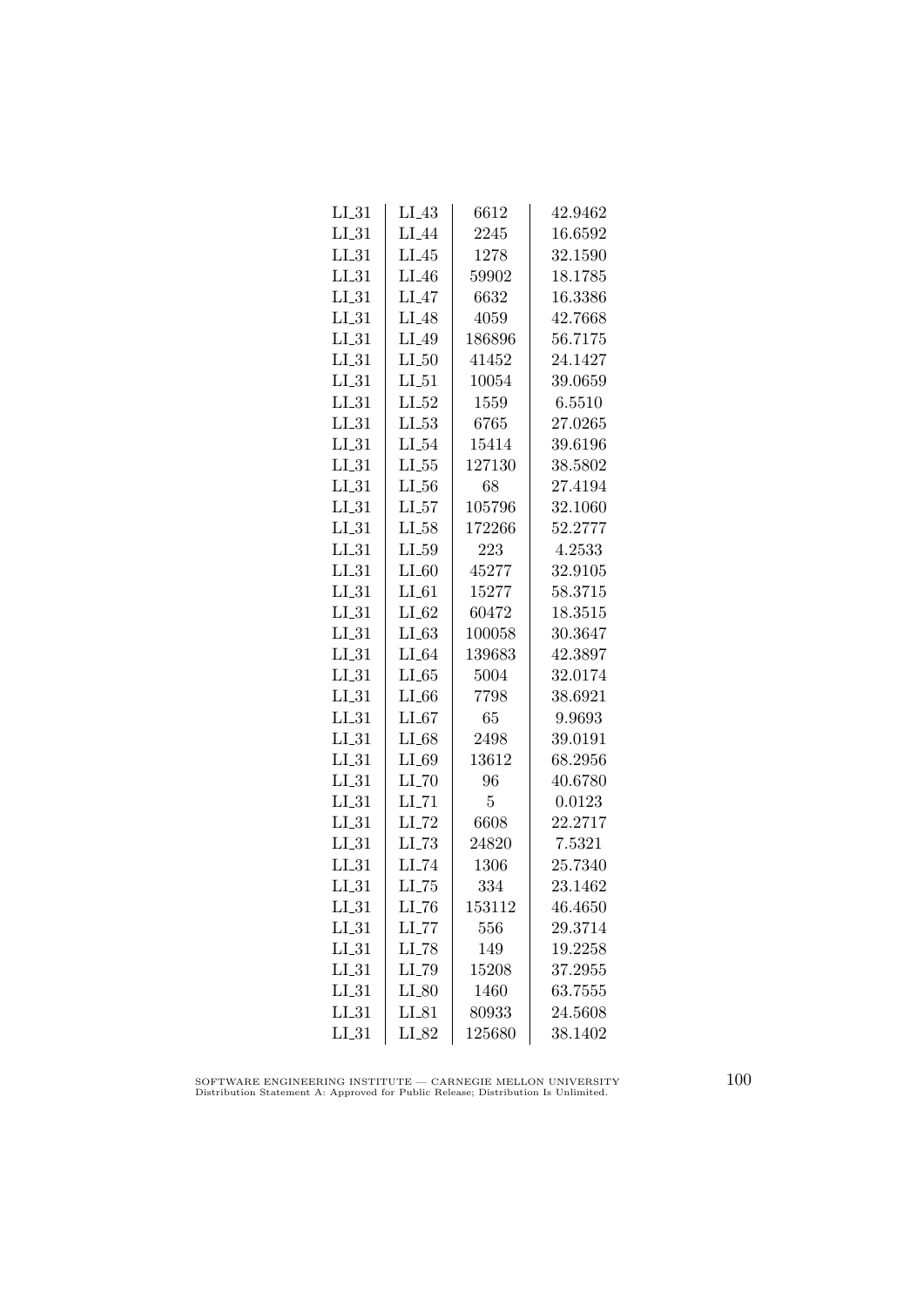| $LI_31$    | $LI_83$              | 113248           | 34.3675 |
|------------|----------------------|------------------|---------|
| $LI_31$    | LI_84                | 88741            | 26.9303 |
| $LI_31$    | $LI_85$              | 72               | 7.0658  |
| $LI_31$    | $LI_86$              | 7243             | 48.6075 |
| $LI_31$    | $LI_87$              | 99578            | 30.2190 |
| $LI_31$    | LI_88                | 34783            | 36.6411 |
| $LI_31$    | LI_89                | 51082            | 26.2645 |
| $LI_31$    | $LI_0$               | 224              | 20.4753 |
| LL31       | $LI_01$              | 28986            | 8.7964  |
| $LI_31$    | $LI_02$              | 8430             | 26.1485 |
| $LI_31$    | $LI_93$              | 169              | 65.7588 |
| $LI_31$    | $LI_04$              | 240213           | 72.8976 |
| $LI_31$    | $LI_05$              | 220              | 4.7383  |
| $LI_31$    | $LI_0$               | 93209            | 28.2862 |
| $LI_31$    | $LI_07$              | 60               | 0.1801  |
| LL31       | $LI_98$              | 169              | 1.6046  |
| $LI_31$    | LI_99                | 32030            | 12.3025 |
| $LI_31$    | $LI_100$             | 47               | 3.7540  |
| $LI_31$    | LI <sub>-101</sub>   | 59852            | 19.2519 |
| $LI_31$    | $LI_102$             | 13827            | 17.5312 |
| $LI_31$    | $LI_103$             | 55937            | 21.6142 |
| $LI_31$    | LI <sub>-104</sub>   | 23581            | 24.5536 |
| $LI_31$    | $LI$ <sub>-105</sub> | 12107            | 35.5096 |
| LL31       | $LI$ <sub>-106</sub> | 107696           | 32.6826 |
| $LI_31$    | LI <sub>-107</sub>   | 7088             | 66.4168 |
| $LI_31$    | LI <sub>-108</sub>   | 43803            | 22.7865 |
| $LI_31$    | LI_109               | 3578             | 22.7913 |
| $LI_31$    | $LI_110$             | 832              | 46.0177 |
| $LI_31$    | LI <sub>-111</sub>   | 300              | 72.9927 |
| $LI_31$    | LI <sub>-112</sub>   | 2748             | 1.0053  |
| $LI_31$    | LI <sub>-113</sub>   | 10676            | 10.4637 |
| $LI_31$    | LI <sub>-114</sub>   | $\overline{0}$   | 0.0000  |
| $LI_31$    | $LI_115$             | 57277            | 20.8806 |
| $LI_31$    | $LI_116$             | 11966            | 15.7580 |
| $LI_31$    | $LI_117$             | 12009            | 41.4690 |
| $LI_31$    | LI <sub>-118</sub>   | 13               | 0.3790  |
| $LI_31$    | LI <sub>-119</sub>   | 386              | 21.3850 |
| $LI_31$    | LI <sub>-120</sub>   | $\boldsymbol{0}$ | 0.0000  |
| $LI_31$    | LI <sub>-121</sub>   | 45128            | 13.6950 |
| $LL_{.31}$ | LI <sub>-122</sub>   | 82289            | 24.9723 |

SOFTWARE ENGINEERING INSTITUTE — CARNEGIE MELLON UNIVERSITY Distribution Statement A: Approved for Public Release; Distribution Is Unlimited.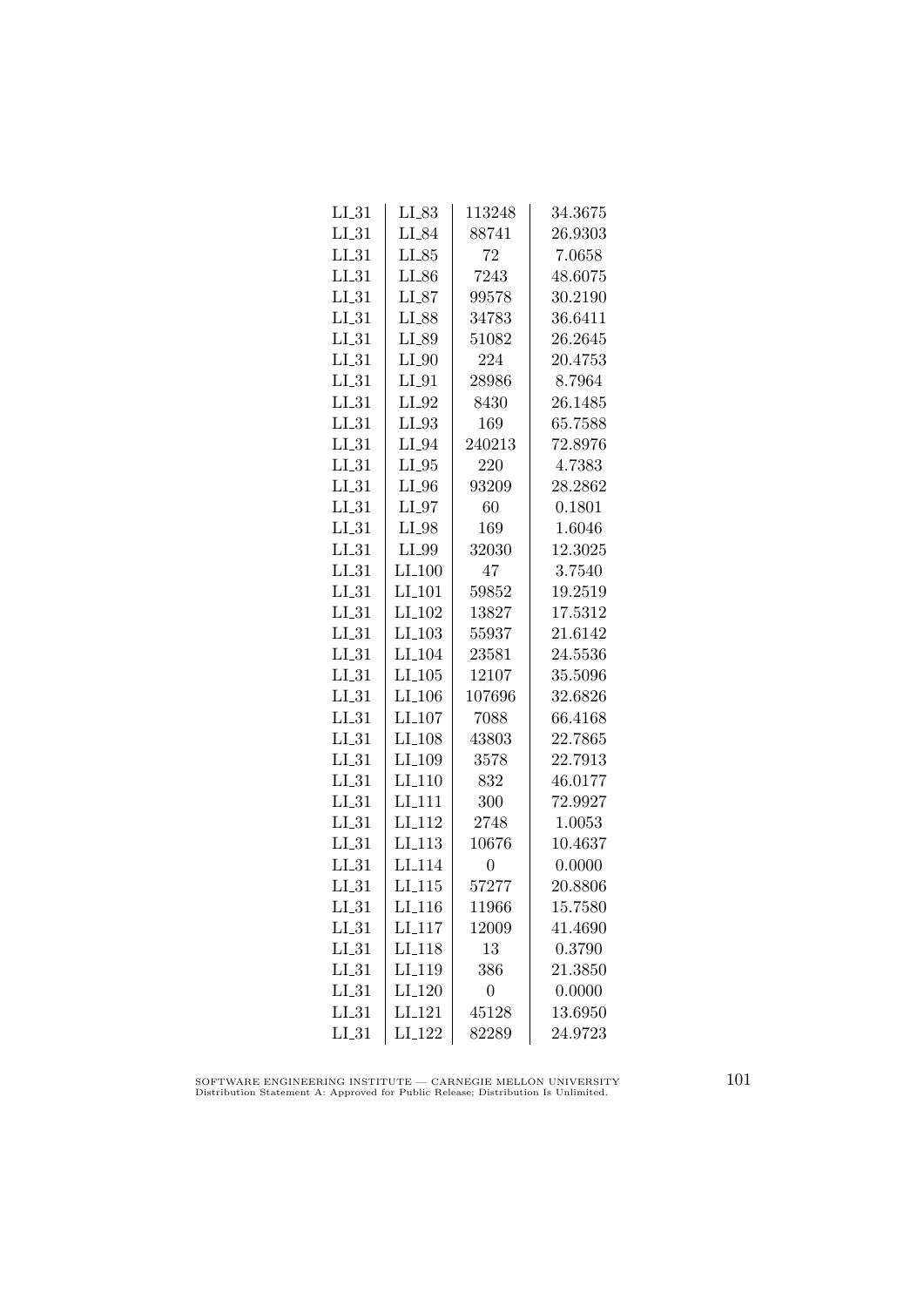| $LI_31$    | LI <sub>-123</sub> | 14313            | 40.5973 |
|------------|--------------------|------------------|---------|
| $LI_31$    | LI <sub>-124</sub> | 264              | 61.5385 |
| $LL_{.31}$ | $LI_125$           | 3289             | 11.3265 |
| $LI_31$    | LI <sub>-126</sub> | 10019            | 26.2271 |
| $LI_31$    | LI <sub>-127</sub> | 254              | 3.1766  |
| $LI_31$    | LI <sub>-128</sub> | 1413             | 71.7988 |
| $LI_31$    | LI_129             | 26126            | 34.0103 |
| $LI_31$    | $LI_130$           | 100396           | 30.4673 |
| $LI_31$    | LI <sub>-131</sub> | 92               | 27.7108 |
| $LI_32$    | LL33               | $\boldsymbol{0}$ | 0.0000  |
| $LI_32$    | $LI_34$            | $\overline{0}$   | 0.0000  |
| $LI_32$    | $LI_35$            | $\overline{0}$   | 0.0000  |
| $LI_32$    | $LL_{.36}$         | $\overline{0}$   | 0.0000  |
| $LI_32$    | $LI_37$            | $\overline{2}$   | 0.1044  |
| $LI_32$    | $LI_38$            | $\overline{0}$   | 0.0000  |
| $LI_32$    | $LI_39$            | $\overline{0}$   | 0.0000  |
| $LI_32$    | $LI_40$            | $\overline{0}$   | 0.0000  |
| $LI_32$    | $LI_41$            | $\mathbf 1$      | 0.0522  |
| $LL_{.32}$ | LI <sub>-42</sub>  | $\overline{0}$   | 0.0000  |
| $LI_32$    | $LI_43$            | $\overline{0}$   | 0.0000  |
| $LI_32$    | LI_44              | $\overline{0}$   | 0.0000  |
| $LI_32$    | $LI_45$            | $\overline{0}$   | 0.0000  |
| $LI_32$    | $LI_46$            | $\overline{0}$   | 0.0000  |
| $LI_32$    | $LI_47$            | $\overline{0}$   | 0.0000  |
| $LI_32$    | LI <sub>48</sub>   | $\overline{0}$   | 0.0000  |
| $LI_32$    | LI.49              | $\overline{2}$   | 0.1044  |
| $LL_{.32}$ | $LI_50$            | $\overline{0}$   | 0.0000  |
| $LI_32$    | $LI_51$            | $\overline{0}$   | 0.0000  |
| $LI_32$    | $LI_52$            | $\overline{0}$   | 0.0000  |
| $LI_32$    | $LI_53$            | $\overline{0}$   | 0.0000  |
| $LI_32$    | $LI_54$            | $\overline{0}$   | 0.0000  |
| $LI_32$    | $LL_{.55}$         | $\overline{0}$   | 0.0000  |
| $LI_32$    | $LL_{.56}$         | $\overline{0}$   | 0.0000  |
| $LI_32$    | $LI_57$            | $\boldsymbol{0}$ | 0.0000  |
| $LI_32$    | $LI_58$            | $\overline{0}$   | 0.0000  |
| $LI_32$    | $LI_59$            | $\overline{0}$   | 0.0000  |
| $LI_32$    | $LI_60$            | $\mathbf{1}$     | 0.0522  |
| $LI_32$    | $LI_61$            | $\overline{0}$   | 0.0000  |
| $LI_32$    | $LI_62$            | $\overline{0}$   | 0.0000  |
| $LL_{.32}$ | LL63               | $\overline{0}$   | 0.0000  |

SOFTWARE ENGINEERING INSTITUTE — CARNEGIE MELLON UNIVERSITY Distribution Statement A: Approved for Public Release; Distribution Is Unlimited.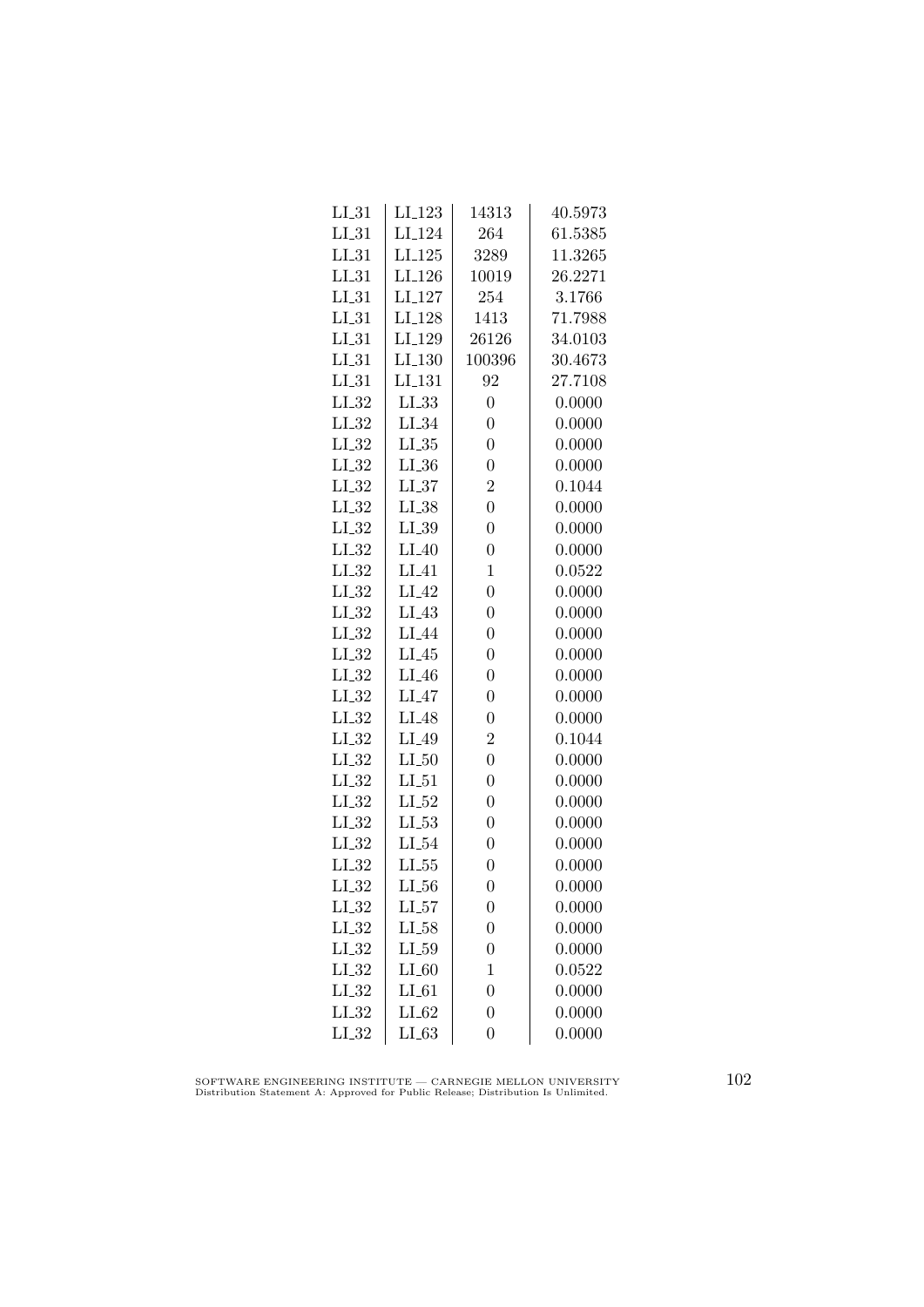| $LI_32$    | $LI_64$             | $\overline{2}$ | 0.1044 |
|------------|---------------------|----------------|--------|
| $LI_32$    | $LI_65$             | $\overline{0}$ | 0.0000 |
| $LI_32$    | $LI_66$             | $\overline{0}$ | 0.0000 |
| LL32       | $LI_67$             | $\overline{0}$ | 0.0000 |
| $LI_32$    | $LI_68$             | $\overline{0}$ | 0.0000 |
| $LI_32$    | $LI_69$             | $\overline{0}$ | 0.0000 |
| $LI_32$    | $LI$ <sub>-70</sub> | $\overline{0}$ | 0.0000 |
| $LI_32$    | $LI$ <sub>-71</sub> | $\overline{0}$ | 0.0000 |
| $LI_32$    | $LI$ <sub>-72</sub> | $\overline{0}$ | 0.0000 |
| $LL_{.32}$ | $LL-73$             | $\overline{2}$ | 0.1044 |
| $LL_{.32}$ | LI_74               | $\overline{0}$ | 0.0000 |
| $LI_32$    | $LL-75$             | $\overline{0}$ | 0.0000 |
| $LI_32$    | $LI$ <sub>-76</sub> | $\overline{0}$ | 0.0000 |
| $LI_32$    | $LI$ <sub>-77</sub> | $\overline{0}$ | 0.0000 |
| $LL_{-32}$ | $LI$ <sub>-78</sub> | $\overline{0}$ | 0.0000 |
| $LI_32$    | LI <sub>-79</sub>   | $\overline{0}$ | 0.0000 |
| $LI_32$    | $LI_80$             | $\overline{0}$ | 0.0000 |
| $LI_32$    | $LI_81$             | $\overline{0}$ | 0.0000 |
| $LI_32$    | LI_82               | $\overline{0}$ | 0.0000 |
| $LI_32$    | LI_83               | $\overline{0}$ | 0.0000 |
| $LI_32$    | LI_84               | $\overline{2}$ | 0.1044 |
| $LI_32$    | $LI_85$             | $\overline{0}$ | 0.0000 |
| $LL_{.32}$ | $LI_86$             | $\overline{0}$ | 0.0000 |
| $LI_32$    | $LI_87$             | $\overline{0}$ | 0.0000 |
| $LI_32$    | LI_88               | $\overline{0}$ | 0.0000 |
| $LI_32$    | LI_89               | $\mathbf{1}$   | 0.0522 |
| $LI_32$    | $LI_0$              | $\overline{0}$ | 0.0000 |
| $LI_32$    | $LI_01$             | $\overline{0}$ | 0.0000 |
| $LI_32$    | $LI_02$             | $\overline{0}$ | 0.0000 |
| $LL_{-32}$ | $LI_03$             | $\overline{0}$ | 0.0000 |
| $LL_{.32}$ | LI_94               | 1              | 0.0522 |
| $LI_32$    | $LI_05$             | $\overline{0}$ | 0.0000 |
| $LI_32$    | $LI_0$              | $\overline{0}$ | 0.0000 |
| $LI_32$    | $LI_0$              | $\mathbf 1$    | 0.0522 |
| $LI_32$    | LI_98               | $\overline{0}$ | 0.0000 |
| $LI_32$    | $LI_099$            | $\overline{0}$ | 0.0000 |
| $LI_32$    | $LI_100$            | $\overline{0}$ | 0.0000 |
| $LL_{.32}$ | LI <sub>-101</sub>  | $\overline{0}$ | 0.0000 |
| $LI_32$    | LI <sub>-102</sub>  | $\overline{0}$ | 0.0000 |
| $LL_{.32}$ | LI <sub>-103</sub>  | $\overline{0}$ | 0.0000 |

SOFTWARE ENGINEERING INSTITUTE — CARNEGIE MELLON UNIVERSITY Distribution Statement A: Approved for Public Release; Distribution Is Unlimited.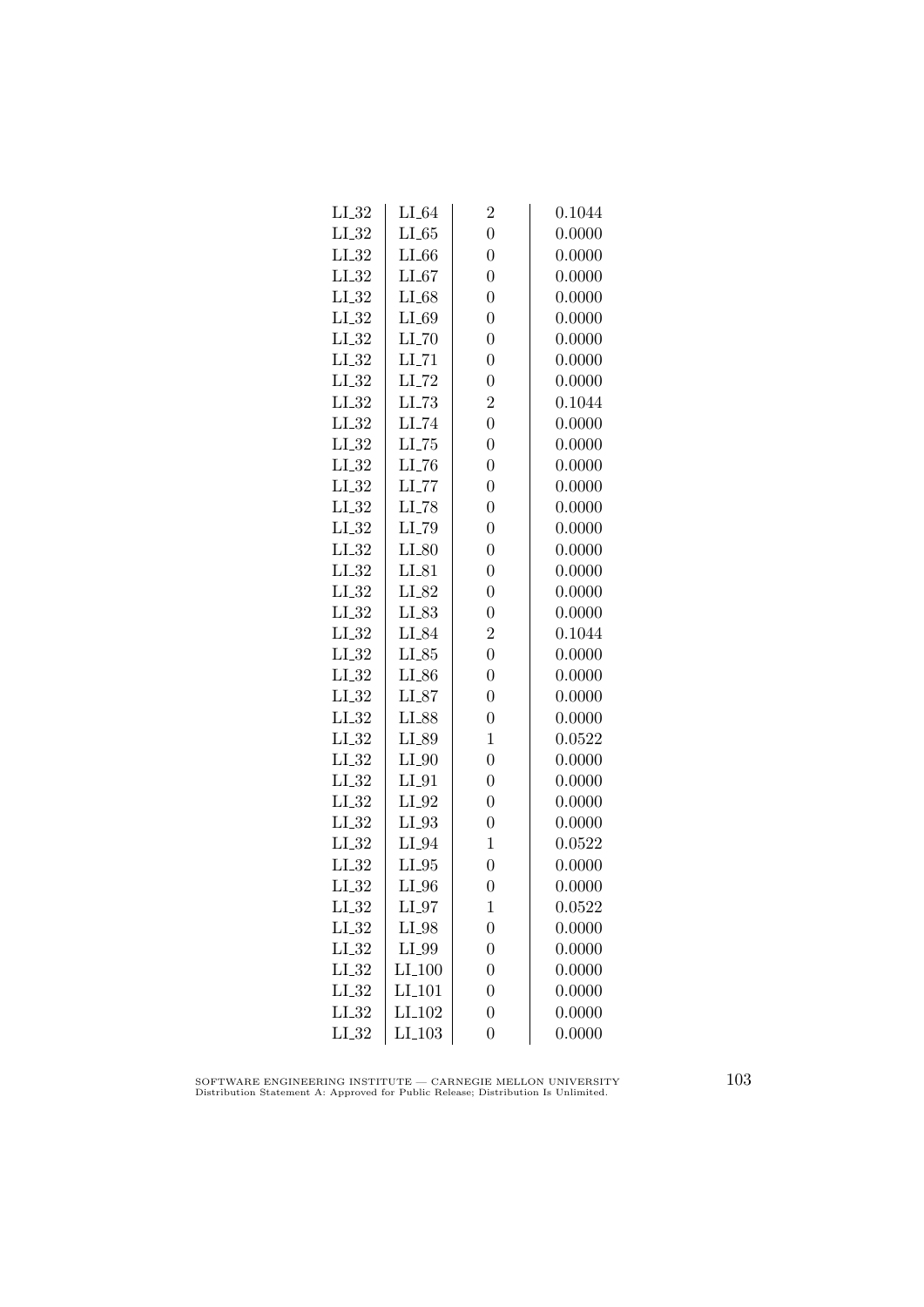| $LI_32$    | $LI_104$           | $\overline{0}$ | 0.0000  |
|------------|--------------------|----------------|---------|
| $LI_32$    | $LI_105$           | $\overline{0}$ | 0.0000  |
| $LI_32$    | LI <sub>-106</sub> | $\overline{0}$ | 0.0000  |
| $LI_32$    | LI <sub>-107</sub> | $\overline{0}$ | 0.0000  |
| $LI_32$    | LI <sub>-108</sub> | $\overline{0}$ | 0.0000  |
| $LI_32$    | LI <sub>-109</sub> | $\overline{0}$ | 0.0000  |
| $LI_32$    | LI <sub>-110</sub> | $\overline{0}$ | 0.0000  |
| $LI_32$    | LI <sub>-111</sub> | $\overline{0}$ | 0.0000  |
| $LL_{-32}$ | LI <sub>-112</sub> | $\overline{2}$ | 0.1044  |
| $LI_32$    | LI <sub>-113</sub> | $\overline{0}$ | 0.0000  |
| $LL_{.32}$ | LI <sub>-114</sub> | $\overline{0}$ | 0.0000  |
| $LI_32$    | LI <sub>-115</sub> | $\overline{0}$ | 0.0000  |
| $LI_32$    | LI <sub>-116</sub> | $\overline{0}$ | 0.0000  |
| $LI_32$    | LI <sub>-117</sub> | $\overline{0}$ | 0.0000  |
| $LI_32$    | LI <sub>-118</sub> | 1              | 0.0522  |
| $LI_32$    | LI <sub>-119</sub> | $\overline{0}$ | 0.0000  |
| LL32       | LI <sub>-120</sub> | $\overline{0}$ | 0.0000  |
| $LI_32$    | LI <sub>-121</sub> | $\overline{0}$ | 0.0000  |
| $LI_32$    | LI <sub>-122</sub> | 3              | 0.1567  |
| $LI_32$    | LI <sub>-123</sub> | $\overline{0}$ | 0.0000  |
| $LI_32$    | LI <sub>-124</sub> | $\overline{0}$ | 0.0000  |
| $LI_32$    | $LI_125$           | $\mathbf 1$    | 0.0522  |
| $LL_{-32}$ | LI <sub>-126</sub> | $\overline{0}$ | 0.0000  |
| $LI_32$    | LI <sub>-127</sub> | $\overline{0}$ | 0.0000  |
| $LI_32$    | LI <sub>-128</sub> | $\overline{0}$ | 0.0000  |
| $LI_32$    | LI <sub>-129</sub> | $\overline{0}$ | 0.0000  |
| $LI_32$    | LI <sub>-130</sub> | $\overline{0}$ | 0.0000  |
| $LI_32$    | LI <sub>-131</sub> | $\overline{0}$ | 0.0000  |
| $LL_{.33}$ | $LI_34$            | 8023           | 48.4305 |
| $LL_{.33}$ | $LL_{.35}$         | 82912          | 54.3144 |
| LL33       | $LL_{.36}$         | 54257          | 59.5511 |
| LL33       | $LL_{.37}$         | 371365         | 23.9858 |
| LL33       | $LI_38$            | 184800         | 55.4166 |
| $LI_33$    | $LI_39$            | 670837         | 43.7962 |
| $LL_{.33}$ | $LI_40$            | 209            | 42.6531 |
| $LL_{.33}$ | $LI_41$            | 44712          | 23.6877 |
| LL33       | $LI_42$            | 212447         | 49.1778 |
| LL33       | $LI_43$            | 9196           | 59.7298 |
| LL33       | LI <sub>-44</sub>  | 1013           | 7.5171  |
| LL33       | $LI_45$            | 1920           | 48.3140 |
|            |                    |                |         |

SOFTWARE ENGINEERING INSTITUTE — CARNEGIE MELLON UNIVERSITY Distribution Statement A: Approved for Public Release; Distribution Is Unlimited.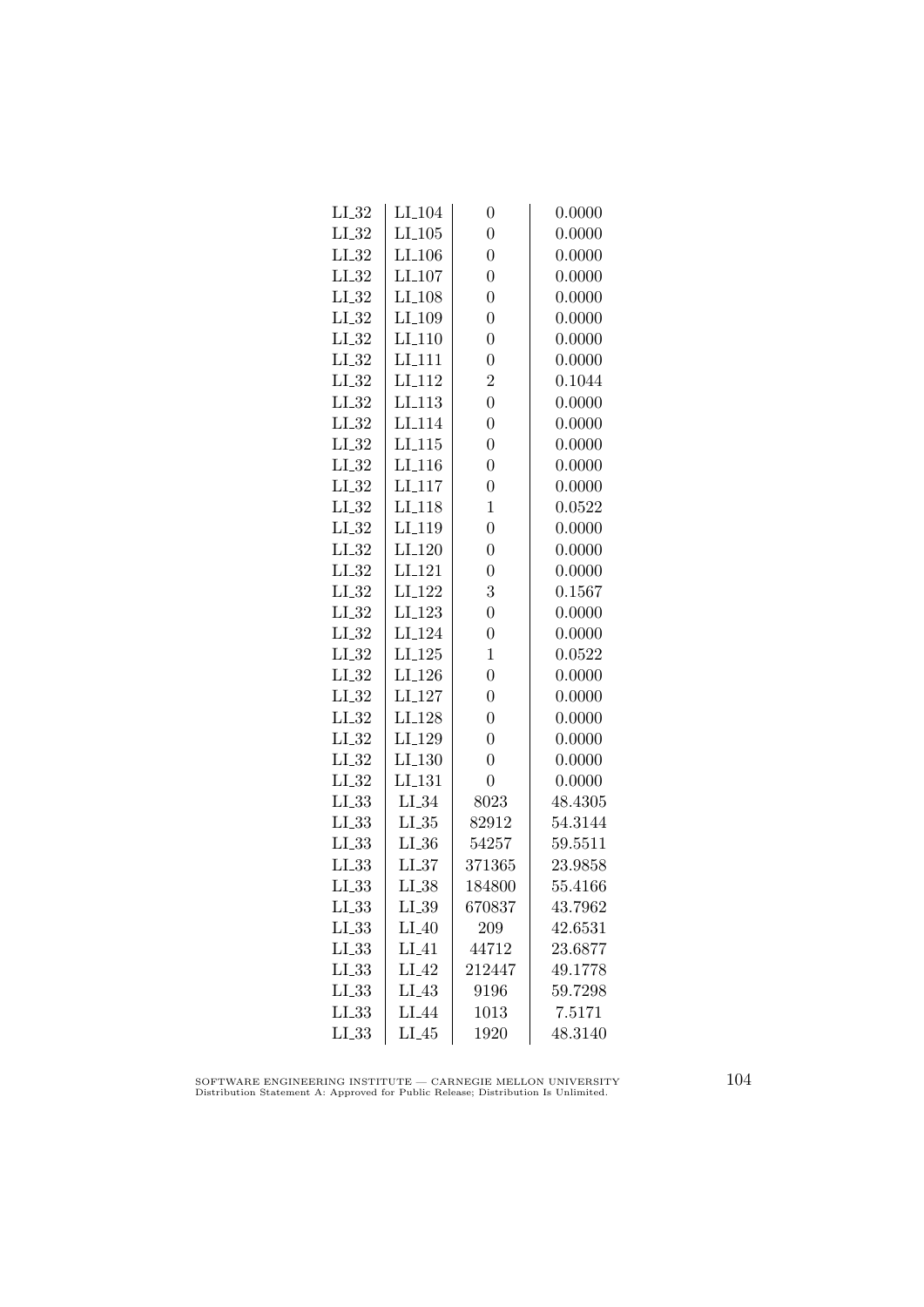| $LI_33$    | $LI_46$             | 214211 | 52.5264 |
|------------|---------------------|--------|---------|
| $LL_{.33}$ | $LI_47$             | 9964   | 24.5473 |
| $LL_{.33}$ | LI <sub>-48</sub>   | 3353   | 35.3282 |
| LL33       | LI_49               | 799685 | 51.6503 |
| $LI_33$    | $LI_50$             | 114934 | 66.9404 |
| $LL_{.33}$ | $LI_51$             | 7217   | 28.0424 |
| $LL_{.33}$ | $LI_52$             | 92     | 0.3866  |
| $LL_{.33}$ | $LL-53$             | 12102  | 48.3480 |
| $LL_{.33}$ | $LI_54$             | 23782  | 61.1284 |
| $LL_{.33}$ | $LL_{.55}$          | 490313 | 36.5184 |
| $LL_{.33}$ | $LL_{.56}$          | 17     | 6.8548  |
| LL33       | LL57                | 236525 | 41.6710 |
| $LL_{.33}$ | $LI_58$             | 700208 | 45.2252 |
| $LL_{.33}$ | $LI_59$             | 1667   | 31.7948 |
| $LL_{-33}$ | $LI_60$             | 101617 | 73.8624 |
| $LL_{.33}$ | $LI_61$             | 14674  | 56.0676 |
| LL33       | $LI_02$             | 216198 | 52.1037 |
| $LI_33$    | $LI_63$             | 422017 | 41.0999 |
| LL33       | $LI_64$             | 532845 | 34.4155 |
| $LL_{.33}$ | LL65                | 6130   | 39.2220 |
| $LL_{.33}$ | $LI_66$             | 3576   | 17.7434 |
| $LL_{-33}$ | $LI_67$             | 99     | 15.1840 |
| $LL_{.33}$ | $LI_68$             | 3780   | 59.0440 |
| LL33       | $LI_69$             | 152    | 0.7626  |
| $LL_{.33}$ | $LI$ <sub>-70</sub> | 152    | 64.4068 |
| LL33       | $LI$ <sub>-71</sub> | 7      | 0.0172  |
| LL33       | $LI$ <sub>-72</sub> | 17928  | 60.4247 |
| $LL_{.33}$ | $LL-73$             | 79541  | 11.5639 |
| $LL_{.33}$ | $LI$ <sub>-74</sub> | 931    | 18.3448 |
| $LL_{.33}$ | $LL-75$             | 515    | 35.6895 |
| LL33       | LL76                | 620005 | 40.0450 |
| $LL_{.33}$ | LL77                | 176    | 9.2974  |
| $LL_{.33}$ | $LI$ <sub>-78</sub> | 152    | 19.6129 |
| $LL_{.33}$ | LI_79               | 24474  | 60.0191 |
| LL33       | $LI_80$             | 1991   | 86.9432 |
| LL33       | $LI_81$             | 313812 | 44.1760 |
| LL33       | $LI_82$             | 294403 | 45.8387 |
| LL33       | LI_83               | 363175 | 35.1754 |
| LL33       | LI_84               | 373118 | 24.0990 |
| $LI_33$    | $LI_85$             | 27     | 2.6497  |
|            |                     |        |         |

SOFTWARE ENGINEERING INSTITUTE — CARNEGIE MELLON UNIVERSITY Distribution Statement A: Approved for Public Release; Distribution Is Unlimited.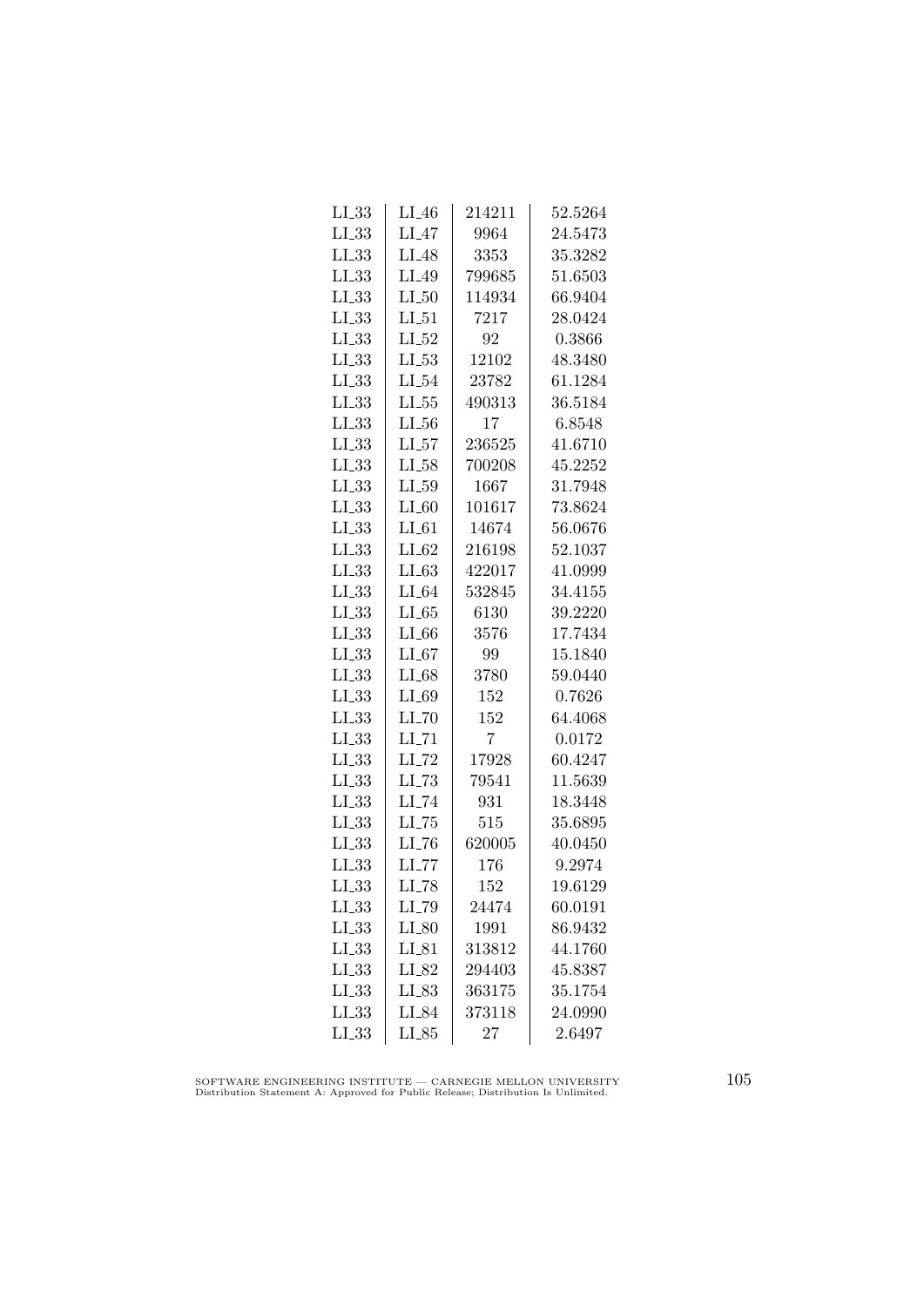| $LI_33$    | $LI_86$              | 12012          | 80.6120 |
|------------|----------------------|----------------|---------|
| $LL_{.33}$ | $LI_87$              | 421117         | 41.1133 |
| $LL_{.33}$ | LI_88                | 74983          | 78.9885 |
| LL33       | LI_89                | 57631          | 29.6317 |
| $LL_{.33}$ | $LI_0$               | 178            | 16.2706 |
| $LI_33$    | $LI_01$              | 72054          | 4.6538  |
| $LL_{.33}$ | $LI_02$              | 17103          | 53.0507 |
| $LL_{.33}$ | $LI_03$              | 219            | 85.2140 |
| $LL_{.33}$ | $LI_04$              | 1089902        | 70.3949 |
| $LL_{.33}$ | $LI_05$              | 3              | 0.0646  |
| $LL_{.33}$ | $LI_0$               | 220585         | 42.0589 |
| LL33       | $LI_97$              | 12             | 0.0360  |
| $LL_{.33}$ | LI_98                | 488            | 4.6335  |
| $LL_{.33}$ | LI_99                | 148696         | 57.1132 |
| $LL_{.33}$ | $LI_100$             | 26             | 2.0767  |
| $LL_{.33}$ | LI <sub>-101</sub>   | 166401         | 53.5242 |
| $LL_{.33}$ | LI <sub>-102</sub>   | 30226          | 38.3233 |
| $LI_33$    | $LI$ <sub>-103</sub> | 159965         | 61.8108 |
| $LL_{.33}$ | LI <sub>-104</sub>   | 49999          | 52.0611 |
| $LL_{.33}$ | $LI_105$             | 23094          | 67.7343 |
| $LL_{.33}$ | $LI_106$             | 276110         | 41.6708 |
| $LL_{.33}$ | $LI_107$             | 138            | 1.2931  |
| $LL_{.33}$ | LI <sub>-108</sub>   | 102000         | 53.0609 |
| LL33       | LI <sub>-109</sub>   | 6164           | 39.2636 |
| $LL_{.33}$ | LI <sub>-110</sub>   | 1462           | 80.8628 |
| LL33       | LI <sub>-111</sub>   | 307            | 74.6959 |
| $LL_{.33}$ | LI <sub>-112</sub>   | 2716           | 0.9936  |
| $LI_33$    | $LI_113$             | 48181          | 47.2228 |
| $LL_{.33}$ | LI <sub>-114</sub>   | 0              | 0.0000  |
| $LL_{.33}$ | LI <sub>-115</sub>   | 66318          | 24.1766 |
| LL33       | LI.116               | 29368          | 38.6747 |
| $LL_{.33}$ | $LI$ <sub>117</sub>  | 16757          | 57.8646 |
| $LL_{.33}$ | LI <sub>-118</sub>   | 25             | 0.7289  |
| $LL_{.33}$ | LI <sub>-119</sub>   | 26             | 1.4404  |
| $LI_33$    | $LI_120$             | $\overline{0}$ | 0.0000  |
| $LL_{.33}$ | $LI_121$             | 181012         | 46.9891 |
| $LL_{.33}$ | LI <sub>-122</sub>   | 232221         | 52.3523 |
| $LL_{.33}$ | LI <sub>-123</sub>   | 28074          | 79.6290 |
| LL33       | LI <sub>-124</sub>   | $\overline{0}$ | 0.0000  |
| LL33       | $LI_125$             | 1336           | 4.6009  |
|            |                      |                |         |

SOFTWARE ENGINEERING INSTITUTE — CARNEGIE MELLON UNIVERSITY Distribution Statement A: Approved for Public Release; Distribution Is Unlimited.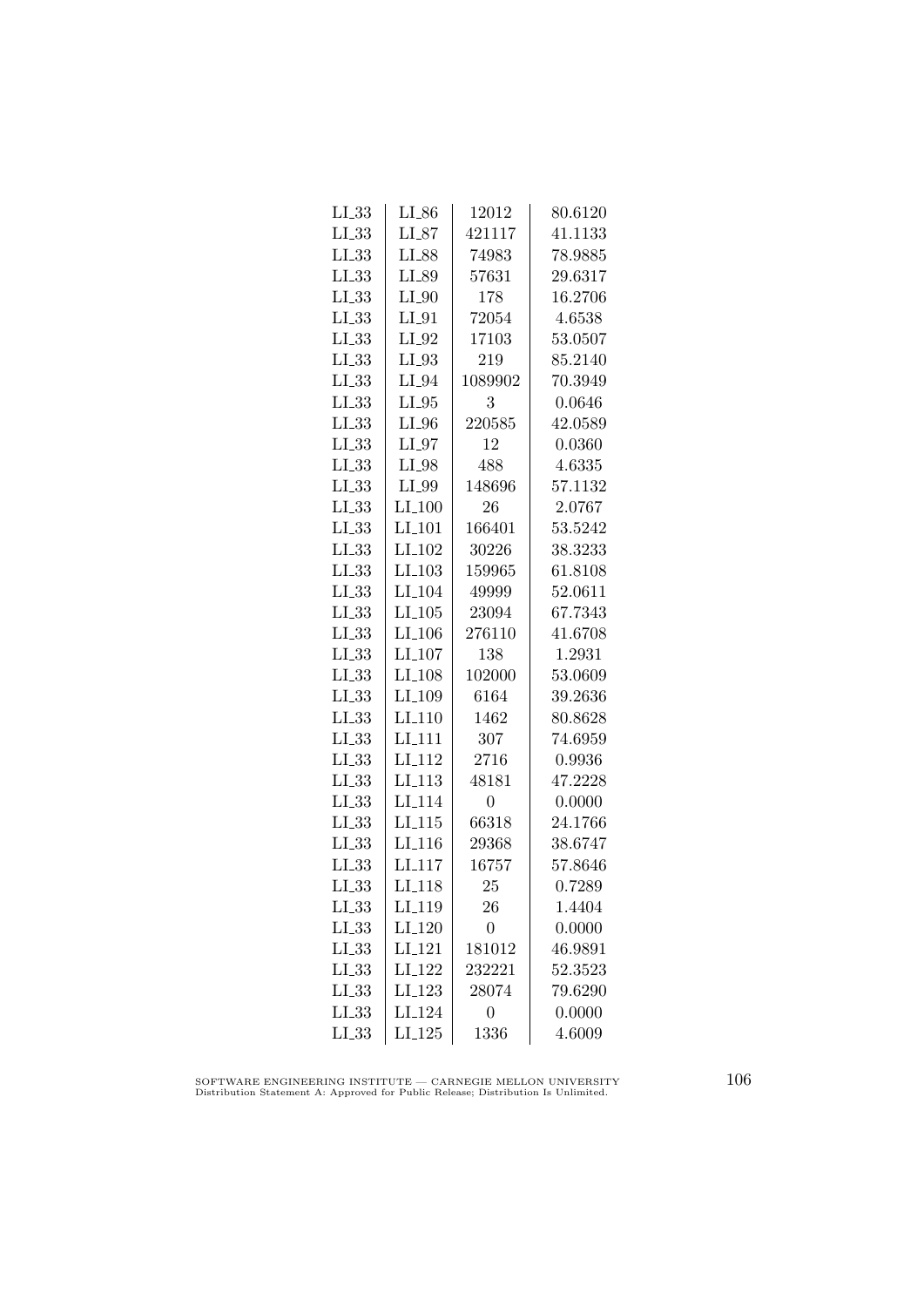| $LI_33$    | LI <sub>-126</sub> | 18981          | 49.6872 |
|------------|--------------------|----------------|---------|
| $LL_{.33}$ | $LI_127$           | $\overline{2}$ | 0.0250  |
| $LL_{.33}$ | LI <sub>-128</sub> | 20             | 1.0163  |
| LL33       | LI <sub>-129</sub> | 59798          | 77.8437 |
| $LI_33$    | $LI_130$           | 422786         | 41.1468 |
| $LL_{.33}$ | LL131              | 5              | 1.5060  |
| $LI_34$    | $LL_{.35}$         | 7413           | 44.7483 |
| $LI_34$    | $LL_{-36}$         | 3316           | 20.0169 |
| $LI_34$    | LL37               | 8912           | 53.7969 |
| $LI_34$    | $LI_38$            | 5375           | 32.4460 |
| $LL_{.34}$ | $LI_39$            | 12577          | 75.9206 |
| $LI_34$    | $LI_40$            | 26             | 5.3061  |
| $LI_34$    | $LI_41$            | 6363           | 38.4100 |
| $LI_34$    | $LI_42$            | 5681           | 34.2931 |
| $LI_34$    | $LI_43$            | 1210           | 7.8592  |
| $LI_34$    | $LI_44$            | 385            | 2.8569  |
| $LI_34$    | $LI_45$            | 153            | 3.8500  |
| $LI_34$    | $LI_46$            | 5540           | 33.4420 |
| $LL_{.34}$ | LI_47              | 665            | 4.0142  |
| $LI_34$    | $LI_48$            | 1014           | 10.6838 |
| $LI_34$    | $LI_49$            | 13142          | 79.3312 |
| $LL_{-34}$ | $LI_50$            | 6557           | 39.5811 |
| $LI_34$    | $LI_51$            | 2661           | 16.0630 |
| $LI_34$    | $LI_52$            | 201            | 1.2133  |
| $LI_34$    | $LI_53$            | 661            | 3.9901  |
| $LL_{.34}$ | $LI_54$            | 4340           | 26.1982 |
| $LI_34$    | $LL_{.55}$         | 9103           | 54.9499 |
| $LI_34$    | $LL_{.56}$         | 17             | 6.8548  |
| $LI_34$    | $LI_57$            | 11247          | 67.8921 |
| $LI_34$    | $LI_58$            | 13419          | 81.0033 |
| $LI_34$    | LI_59              | 8              | 0.1526  |
| $LI_34$    | $LI_60$            | 4903           | 29.5968 |
| $LI_34$    | $LI_61$            | 4187           | 25.2747 |
| $LI_34$    | $LI_62$            | 5475           | 33.0496 |
| $LI_34$    | $LI_63$            | 7050           | 42.5570 |
| LL34       | $LI_64$            | 11318          | 68.3207 |
| $LI_34$    | $LI_65$            | 1134           | 7.2557  |
| $LI_34$    | $LI_66$            | 1521           | 9.1815  |
| $LI_34$    | LL67               | 12             | 1.8405  |
| $LI_34$    | $LI_68$            | 352            | 5.4983  |

SOFTWARE ENGINEERING INSTITUTE — CARNEGIE MELLON UNIVERSITY Distribution Statement A: Approved for Public Release; Distribution Is Unlimited.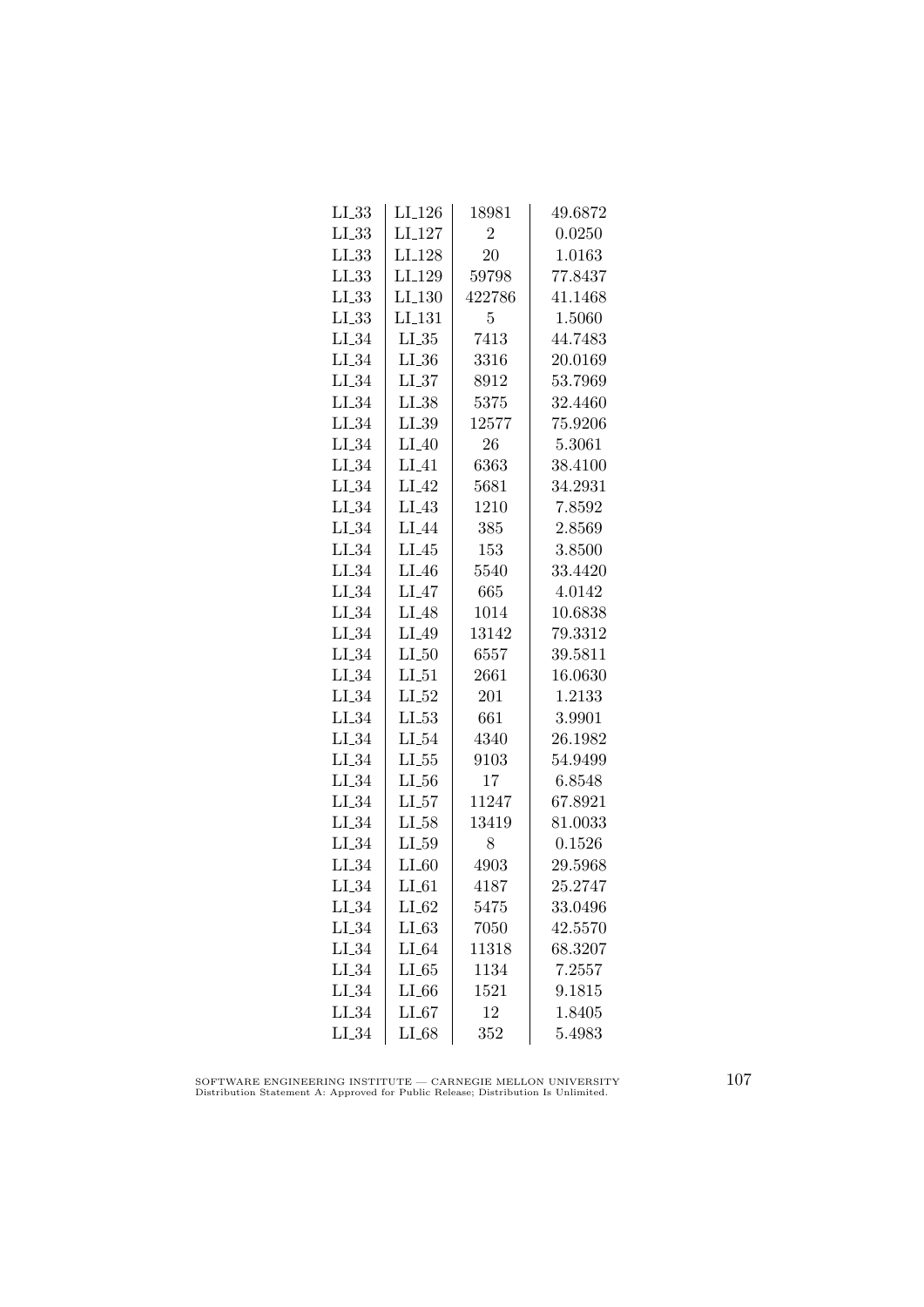| $LI_34$    | $LI_69$             | 3679           | 22.2081 |
|------------|---------------------|----------------|---------|
| $LI_34$    | $LI$ <sub>-70</sub> | $\mathbf{1}$   | 0.4237  |
| $LI_34$    | $LI$ <sub>-71</sub> | $\overline{0}$ | 0.0000  |
| $LL_{.34}$ | $LI$ <sub>-72</sub> | 1253           | 7.5637  |
| $LI_34$    | LL73                | 1462           | 8.8253  |
| $LI_34$    | $LI$ <sub>-74</sub> | 178            | 3.5074  |
| $LI_34$    | $LL-75$             | 67             | 4.6431  |
| $LI_34$    | $LI$ <sub>-76</sub> | 12851          | 77.5746 |
| $LI_34$    | $LI$ <sub>-77</sub> | 168            | 8.8748  |
| $LI_34$    | $LI$ <sub>-78</sub> | 21             | 2.7097  |
| $LI_34$    | LI_79               | 2602           | 15.7069 |
| $LI_34$    | $LI_80$             | 233            | 10.1747 |
| $LI_34$    | $LI_81$             | 7287           | 43.9877 |
| $LI_34$    | LI_82               | 11083          | 66.9021 |
| $LI_34$    | $LI_83$             | 13375          | 80.7377 |
| $LI_34$    | LI_84               | 9004           | 54.3523 |
| $LI_34$    | $LI_85$             | 16             | 1.5702  |
| $LI_34$    | LI_86               | 1182           | 7.9324  |
| $LL_{.34}$ | $LI_87$             | 7068           | 42.6657 |
| $LI_34$    | LI_88               | 4510           | 27.2244 |
| $LI_34$    | LI_89               | 7736           | 46.6981 |
| $LI_34$    | $LI_0$              | 22             | 2.0110  |
| $LI_34$    | $LI_01$             | 3813           | 23.0170 |
| $LI_34$    | $LI_02$             | 1392           | 8.4028  |
| $LI_34$    | LI_93               | 5              | 1.9455  |
| $LL_{.34}$ | LI_94               | 15146          | 91.4282 |
| $LI_34$    | $LI_05$             | 47             | 1.0123  |
| $LI_34$    | $LI_0$              | 10688          | 64.5177 |
| $LI_34$    | $LI_07$             | $\overline{0}$ | 0.0000  |
| $LI_34$    | $LI_98$             | 13             | 0.1234  |
| $LL_{.34}$ | LI_99               | 2054           | 12.3989 |
| $LI_34$    | LI <sub>-100</sub>  | 11             | 0.8786  |
| $LI_34$    | $LI_101$            | 6314           | 38.1142 |
| $LI_34$    | LI <sub>-102</sub>  | 1438           | 8.6804  |
| $LI_34$    | $LI_103$            | 5666           | 34.2026 |
| $LI_34$    | LI <sub>-104</sub>  | 3332           | 20.1135 |
| $LI_34$    | $LI_105$            | 1452           | 8.7649  |
| $LI_34$    | LI <sub>-106</sub>  | 11567          | 69.8237 |
| $LI_34$    | LI <sub>-107</sub>  | 2301           | 21.5611 |
| $LI_34$    | $LI_108$            | 7176           | 43.3176 |
|            |                     |                |         |

SOFTWARE ENGINEERING INSTITUTE — CARNEGIE MELLON UNIVERSITY Distribution Statement A: Approved for Public Release; Distribution Is Unlimited.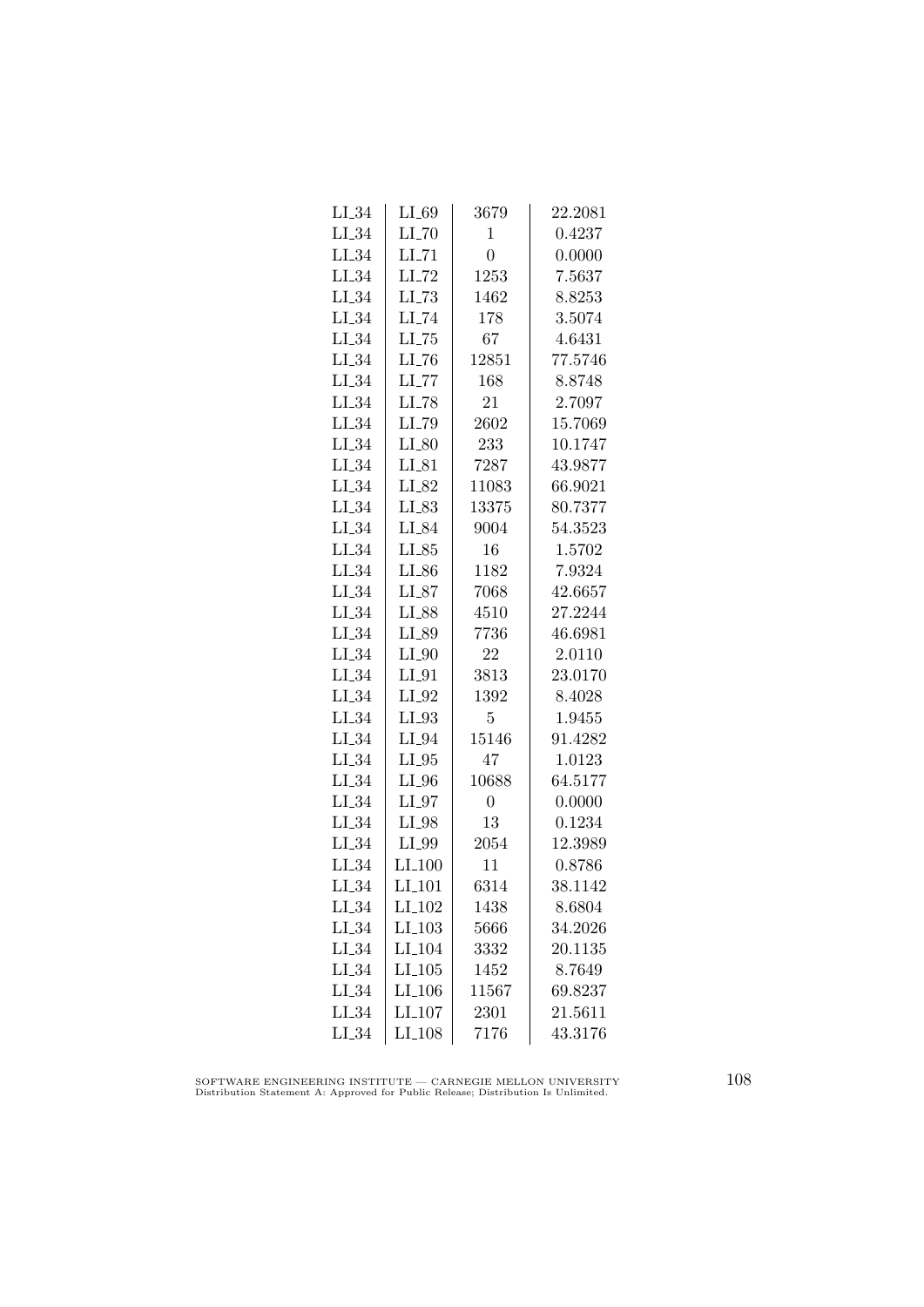| LI <sub>-109</sub> | 361            | 2.2995  |
|--------------------|----------------|---------|
| $LI-110$           | 153            | 8.4624  |
| LI <sub>-111</sub> | 71             | 17.2749 |
| LI <sub>-112</sub> | 985            | 5.9459  |
| LI <sub>113</sub>  | 640            | 3.8633  |
| LI <sub>-114</sub> | $\overline{0}$ | 0.0000  |
| $LI_115$           | 8063           | 48.6720 |
| $LI_116$           | 1032           | 6.2296  |
| $LI_117$           | 2054           | 12.3989 |
| LI <sub>-118</sub> | $\mathbf{1}$   | 0.0292  |
| LI <sub>-119</sub> | 24             | 1.3296  |
| LI <sub>-120</sub> | $\overline{0}$ | 0.0000  |
| LI <sub>-121</sub> | 3340           | 20.1618 |
|                    | 8963           | 54.1048 |
| LI <sub>-123</sub> | 1954           | 11.7952 |
| LI <sub>-124</sub> | 6              | 1.3986  |
| LI <sub>-125</sub> | 696            | 4.2014  |
| LI <sub>-126</sub> | 959            | 5.7890  |
| LI_127             | 69             | 0.8629  |
| LI <sub>-128</sub> | 563            | 28.6077 |
| LI <sub>-129</sub> | 3514           | 21.2121 |
| $LI_130$           | 7060           | 42.6174 |
| LI <sub>-131</sub> | 12             | 3.6145  |
| $LL_{.36}$         | 21750          | 23.8722 |
| LL37               | 59372          | 38.8937 |
| $LI_38$            | 42811          | 28.0448 |
| $LI_39$            | 100859         | 66.0712 |
| $LI_40$            | 121            | 24.6939 |
| $LI_41$            | 20689          | 13.5530 |
| $LI_42$            | 48443          | 31.7343 |
| LI <sub>43</sub>   | 4841           | 31.4432 |
| LI_44              | 825            | 6.1220  |
| $LI_45$            | 341            | 8.5808  |
| $LI_46$            | 47318          | 30.9973 |
| $LI_47$            | 2584           | 6.3659  |
| $LI_48$            | 2893           | 30.4815 |
| LI_49              | 107438         | 70.3810 |
| LL50               | 34713          | 22.7400 |
| $LI_51$            | 6645           | 25.8199 |
| $LI_52$            | 41             | 0.1723  |
|                    | $LI_122$       |         |

SOFTWARE ENGINEERING INSTITUTE — CARNEGIE MELLON UNIVERSITY Distribution Statement A: Approved for Public Release; Distribution Is Unlimited.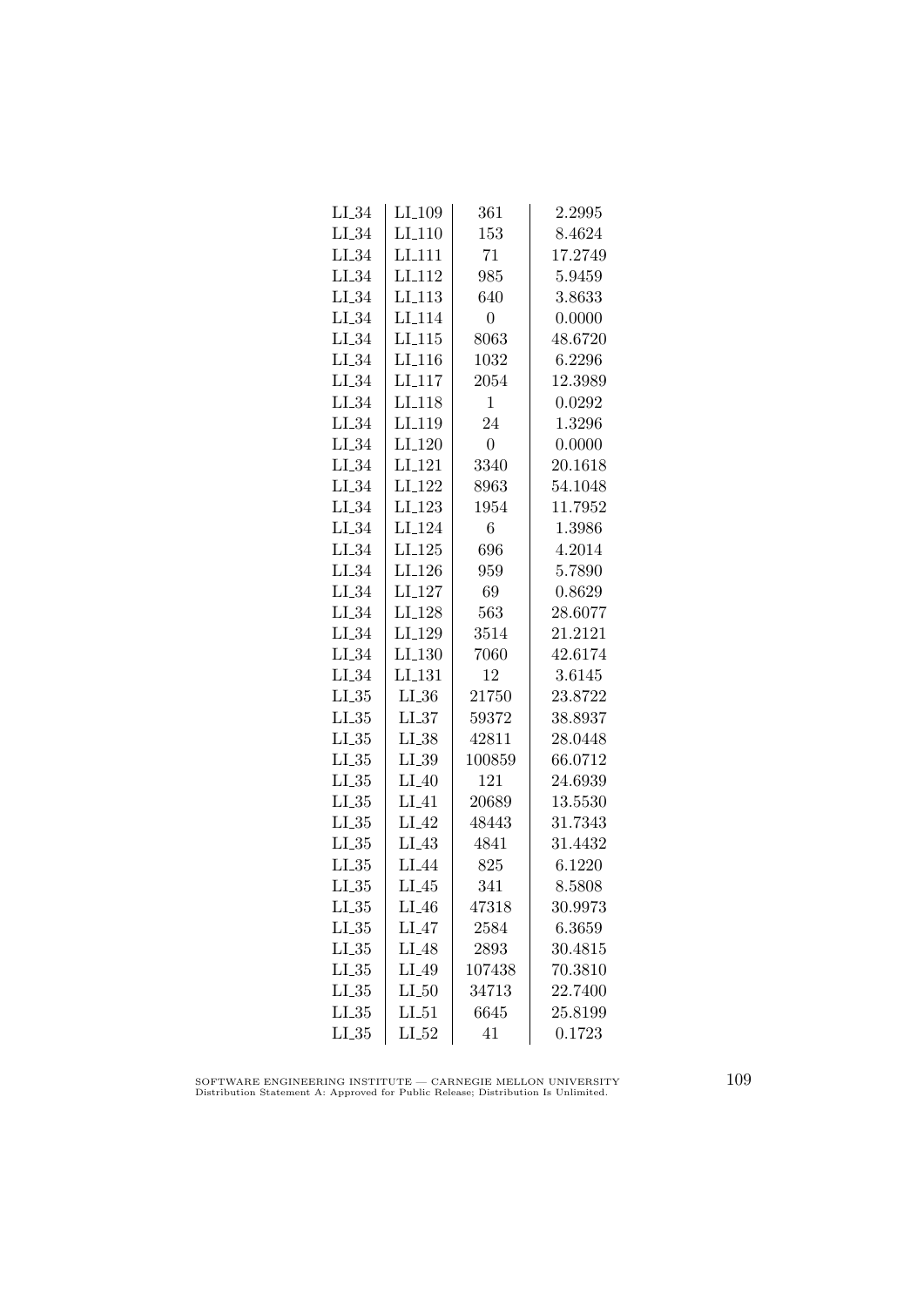| $LI_35$    | $LI_53$             | 3513           | 14.0346 |
|------------|---------------------|----------------|---------|
| $LL_{.35}$ | $LI_54$             | 10444          | 26.8449 |
| $LL_{.35}$ | $LL_{.55}$          | 80447          | 52.6996 |
| $LL_{.35}$ | $LL_{.56}$          | 15             | 6.0484  |
| $LI_35$    | LL57                | 68606          | 44.9427 |
| $LI_35$    | $LI_58$             | 106446         | 69.7312 |
| $LI_35$    | $LI_59$             | 191            | 3.6430  |
| $LL_{-35}$ | $LI_60$             | 31777          | 23.0978 |
| $LL_{.35}$ | $LI_0$              | 11243          | 42.9581 |
| LL35       | $LI_62$             | 47311          | 30.9927 |
| $LL_{.35}$ | LL63                | 69941          | 45.8173 |
| LL35       | $LI_64$             | 89558          | 58.6681 |
| $LL_{.35}$ | LL 65               | 3715           | 23.7699 |
| $LI_35$    | $LL_{.66}$          | 4463           | 22.1445 |
| $LL_{-35}$ | $LI_67$             | 35             | 5.3681  |
| $LL_{.35}$ | $LI_68$             | 1351           | 21.1028 |
| $LL_{.35}$ | $LI_69$             | 7470           | 37.4793 |
| LL35       | $LI$ <sub>-70</sub> | 104            | 44.0678 |
| $LL_{.35}$ | $LI$ <sub>-71</sub> | $\overline{2}$ | 0.0049  |
| $LL_{.35}$ | $LI$ <sub>-72</sub> | 6141           | 20.6977 |
| $LI_35$    | $LI$ <sub>-73</sub> | 13321          | 8.7264  |
| $LI_35$    | $LI$ <sub>-74</sub> | 619            | 12.1970 |
| $LL_{.35}$ | $LL-75$             | 201            | 13.9293 |
| LL35       | LL76                | 100568         | 65.8806 |
| $LI_35$    | LL77                | 257            | 13.5763 |
| $LL_{.35}$ | $LI$ <sub>-78</sub> | 73             | 9.4194  |
| $LI_35$    | LI_79               | 9962           | 24.4304 |
| $LL_{.35}$ | $LI_80$             | 1041           | 45.4585 |
| $LI_35$    | $LI_81$             | 64002          | 41.9267 |
| $LL_{.35}$ | LI_82               | 69267          | 45.3758 |
| $LL_{.35}$ | $LI_83$             | 82662          | 54.1506 |
| $LL_{.35}$ | LI_84               | 59590          | 39.0365 |
| $LL_{.35}$ | $LI_85$             | 6              | 0.5888  |
| $LL_{.35}$ | $LI_86$             | 5642           | 37.8632 |
| $LI_35$    | $LI_87$             | 69687          | 45.6509 |
| $LL_{.35}$ | $LI_88$             | 29456          | 31.0295 |
| LL35       | LI_89               | 28565          | 18.7125 |
| LL35       | $LI_0$              | 43             | 3.9305  |
| LL35       | $LI_0$              | 15994          | 10.4774 |
| $LL_{.35}$ | $LI_02$             | 7358           | 22.8233 |

SOFTWARE ENGINEERING INSTITUTE — CARNEGIE MELLON UNIVERSITY Distribution Statement A: Approved for Public Release; Distribution Is Unlimited.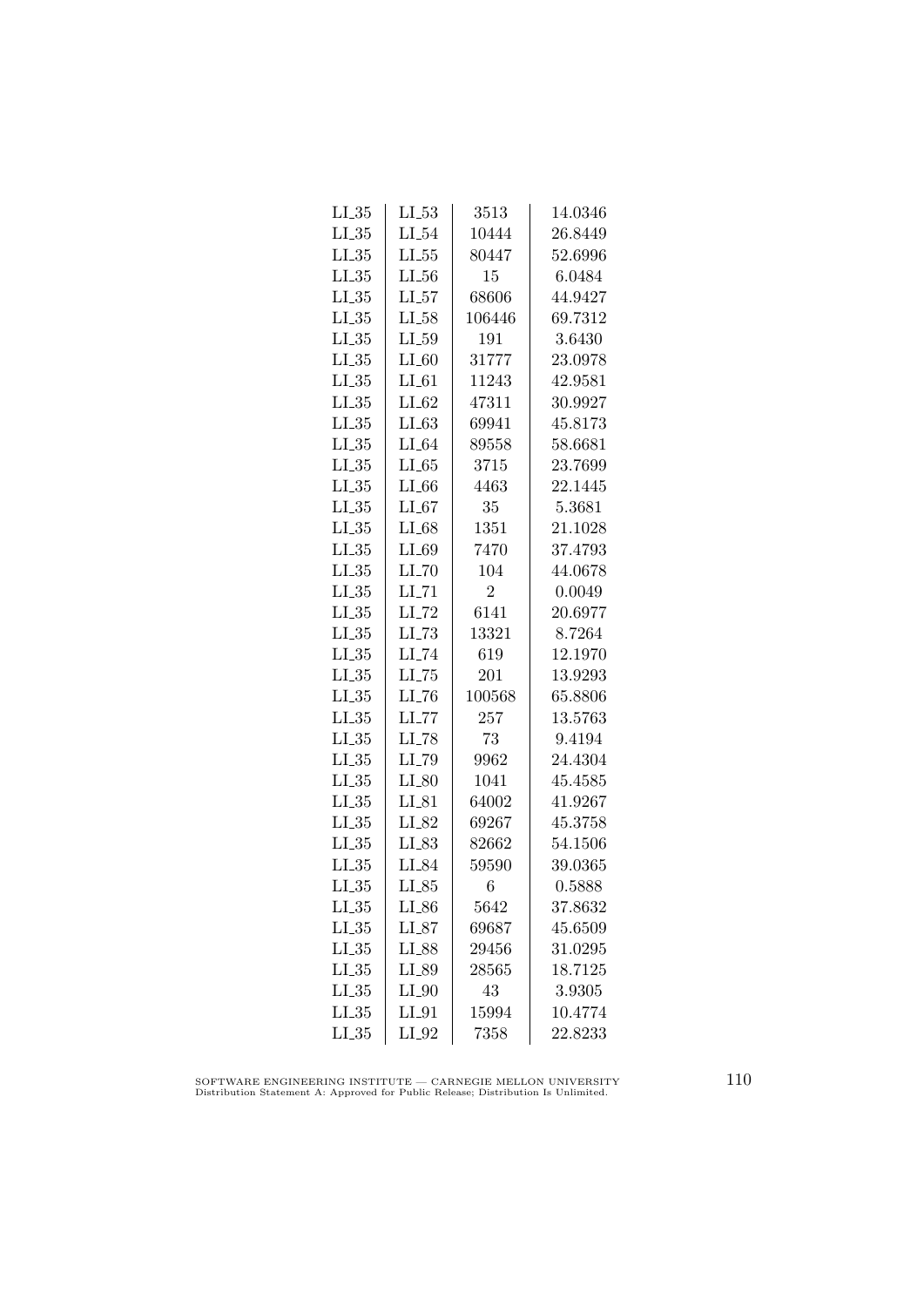| $LI_35$    | $LI_93$              | 10             | 3.8911  |
|------------|----------------------|----------------|---------|
| $LL_{.35}$ | $LI_04$              | 134458         | 88.0814 |
| $LL_{.35}$ | $LI_05$              | 5              | 0.1077  |
| LL35       | $LI_0$               | 58280          | 38.1783 |
| $LI_35$    | $LI_97$              | 3              | 0.0090  |
| $LL_{.35}$ | LI_98                | 89             | 0.8450  |
| $LL_{.35}$ | LI_99                | 16872          | 11.0526 |
| $LL_{.35}$ | $LI_100$             | 48             | 3.8339  |
| LL35       | LI <sub>-101</sub>   | 48631          | 31.8574 |
| LL35       | $LI$ <sub>-102</sub> | 10517          | 13.3344 |
| $LL_{.35}$ | LI <sub>-103</sub>   | 41734          | 27.3393 |
| $LI_35$    | LI <sub>-104</sub>   | 19507          | 20.3115 |
| $LI_35$    | $LI_105$             | 7249           | 21.2612 |
| $LI_35$    | $LI_106$             | 68665          | 44.9814 |
| $LL_{.35}$ | $LI_107$             | 3185           | 29.8445 |
| $LL_{.35}$ | LI <sub>-108</sub>   | 34634          | 22.6882 |
| $LL_{.35}$ | LI <sub>-109</sub>   | 1522           | 9.6949  |
| $LI_35$    | LI <sub>-110</sub>   | 712            | 39.3805 |
| $LL_{.35}$ | LI <sub>111</sub>    | 199            | 48.4185 |
| $LI_35$    | LI <sub>-112</sub>   | 1331           | 0.8719  |
| $LI_35$    | $LI_113$             | 5611           | 5.4994  |
| $LL_{.35}$ | LI <sub>-114</sub>   | $\overline{0}$ | 0.0000  |
| $LL_{.35}$ | $LI$ <sub>-115</sub> | 32249          | 21.1258 |
| LL35       | LI <sub>-116</sub>   | 8424           | 11.0936 |
| $LL_{.35}$ | LI <sub>-117</sub>   | 9072           | 31.3270 |
| LL35       | LI <sub>-118</sub>   | 4              | 0.1166  |
| $LL_{.35}$ | LI <sub>-119</sub>   | $\overline{7}$ | 0.3878  |
| $LL_{.35}$ | LI <sub>-120</sub>   | $\overline{0}$ | 0.0000  |
| $LI_35$    | LI <sub>-121</sub>   | 31377          | 20.5546 |
| $LL_{.35}$ | $LI_122$             | 61164          | 40.0676 |
| $LL_{.35}$ | LI <sub>-123</sub>   | 12358          | 35.0522 |
| $LI_35$    | LI <sub>-124</sub>   | $\overline{2}$ | 0.4662  |
| $LL_{.35}$ | $LI_125$             | 1872           | 6.4467  |
| $LL_{.35}$ | $LI_126$             | 5032           | 13.1724 |
| $LI_35$    | $LI_127$             | $\overline{4}$ | 0.0500  |
| $LL_{.35}$ | $LI-128$             | 790            | 40.1423 |
| LL35       | LI_129               | 22992          | 29.9305 |
| LL35       | LI <sub>-130</sub>   | 69882          | 45.7786 |
| LL35       | LI <sub>-131</sub>   | 3              | 0.9036  |
| $LI_36$    | LL37                 | 37999          | 41.7067 |
|            |                      |                |         |

SOFTWARE ENGINEERING INSTITUTE — CARNEGIE MELLON UNIVERSITY Distribution Statement A: Approved for Public Release; Distribution Is Unlimited.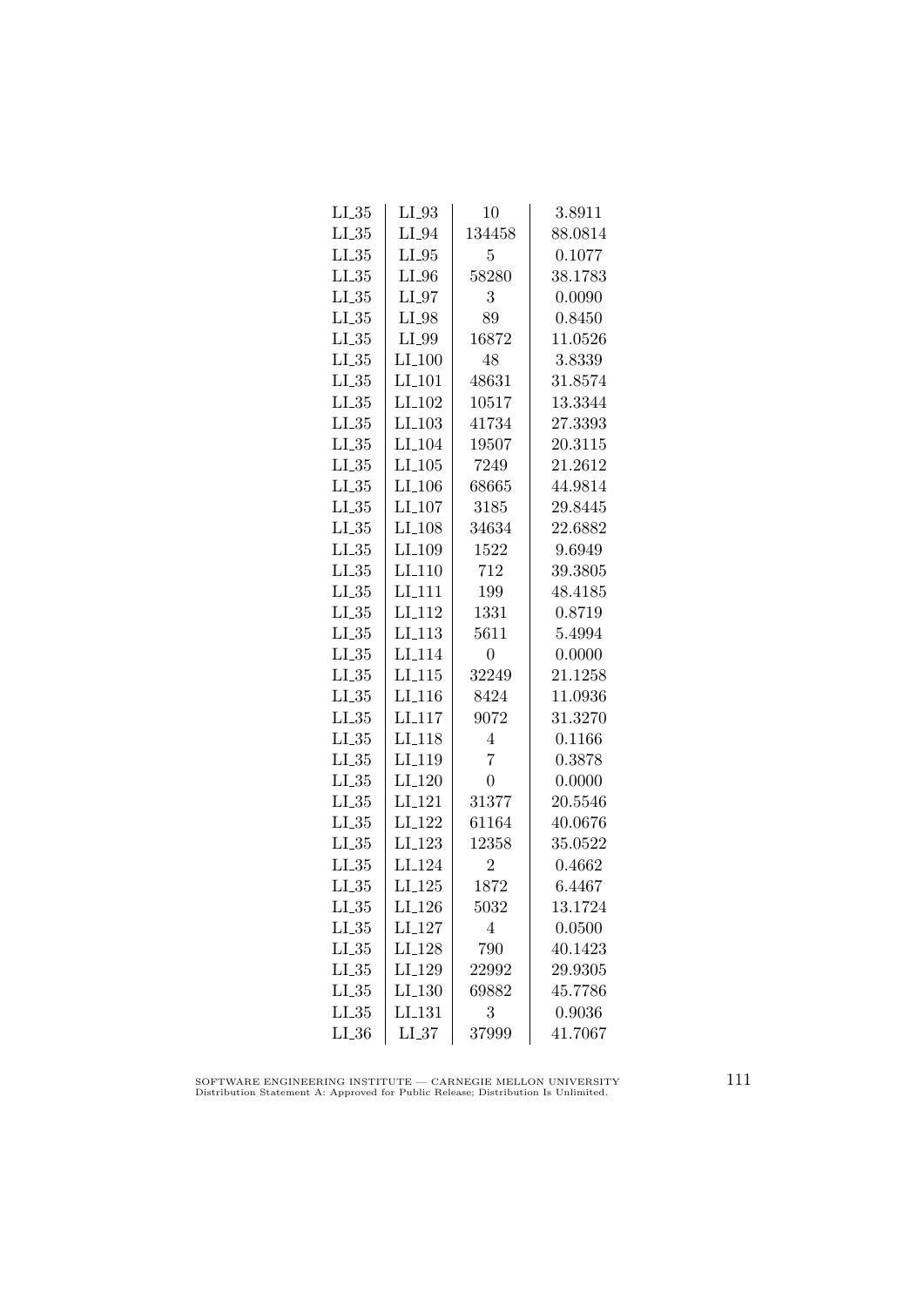| $LI_36$    | $LI_38$             | 30397 | 33.3630 |
|------------|---------------------|-------|---------|
| $LI_36$    | $LI_39$             | 68239 | 74.8974 |
| $LL_{.36}$ | $LI_40$             | 178   | 36.3265 |
| LL36       | LI 41               | 13737 | 15.0774 |
| $LI_36$    | $LI_42$             | 28678 | 31.4762 |
| $LI_36$    | $LI_43$             | 3658  | 23.7594 |
| $LL_{.36}$ | LI <sub>-44</sub>   | 1368  | 10.1514 |
| $LI_36$    | $LI_45$             | 400   | 10.0654 |
| $LI_36$    | $LI_46$             | 27895 | 30.6168 |
| $LI_36$    | $LI_47$             | 2156  | 5.3115  |
| $LI_36$    | LI <sub>48</sub>    | 2733  | 28.7957 |
| $LI_36$    | $LI_49$             | 65117 | 71.4707 |
| $LI_36$    | LL50                | 23870 | 26.1991 |
| $LI_36$    | $LI_51$             | 3456  | 13.4287 |
| $LI_36$    | $LI_0-52$           | 893   | 3.7524  |
| LL36       | $LL_{-53}$          | 2932  | 11.7135 |
| $LI_36$    | $LI_54$             | 8387  | 21.5576 |
| $LI_36$    | $LL_{.55}$          | 50394 | 55.3112 |
| $LI_36$    | $LL_{.56}$          | 40    | 16.1290 |
| $LI_36$    | LL57                | 36749 | 40.3348 |
| $LI_36$    | $LI_58$             | 69397 | 76.1684 |
| $LI_36$    | $LI_59$             | 174   | 3.3187  |
| $LL_{.36}$ | $LI_60$             | 23902 | 26.2342 |
| LL36       | $LI_61$             | 8287  | 31.6636 |
| $LI_36$    | $LI_62$             | 28009 | 30.7420 |
| $LI_36$    | LL63                | 40942 | 44.9369 |
| $LI_36$    | $LI_64$             | 61627 | 67.6402 |
| $LI_36$    | LL 65               | 3650  | 23.3540 |
| $LI_36$    | $LI_66$             | 2808  | 13.9327 |
| $LL_{.36}$ | $LI_67$             | 50    | 7.6687  |
| LL36       | LI_68               | 1921  | 30.0062 |
| $LI_36$    | $LI_69$             | 1924  | 9.6533  |
| $LL_{.36}$ | $LI$ <sub>-70</sub> | 61    | 25.8475 |
| $LL_{.36}$ | $LI$ <sub>-71</sub> | 1     | 0.0025  |
| $LI_36$    | $LI$ <sub>-72</sub> | 3209  | 10.8156 |
| $LI_36$    | $LI$ <sub>-73</sub> | 12081 | 13.2598 |
| $LI_36$    | $LI$ <sub>-74</sub> | 770   | 15.1724 |
| $LI_36$    | $LL-75$             | 128   | 8.8704  |
| $LI_36$    | LL76                | 63079 | 69.2339 |
| $LI_36$    | $LL$ <sub>77</sub>  | 327   | 17.2742 |

SOFTWARE ENGINEERING INSTITUTE — CARNEGIE MELLON UNIVERSITY Distribution Statement A: Approved for Public Release; Distribution Is Unlimited.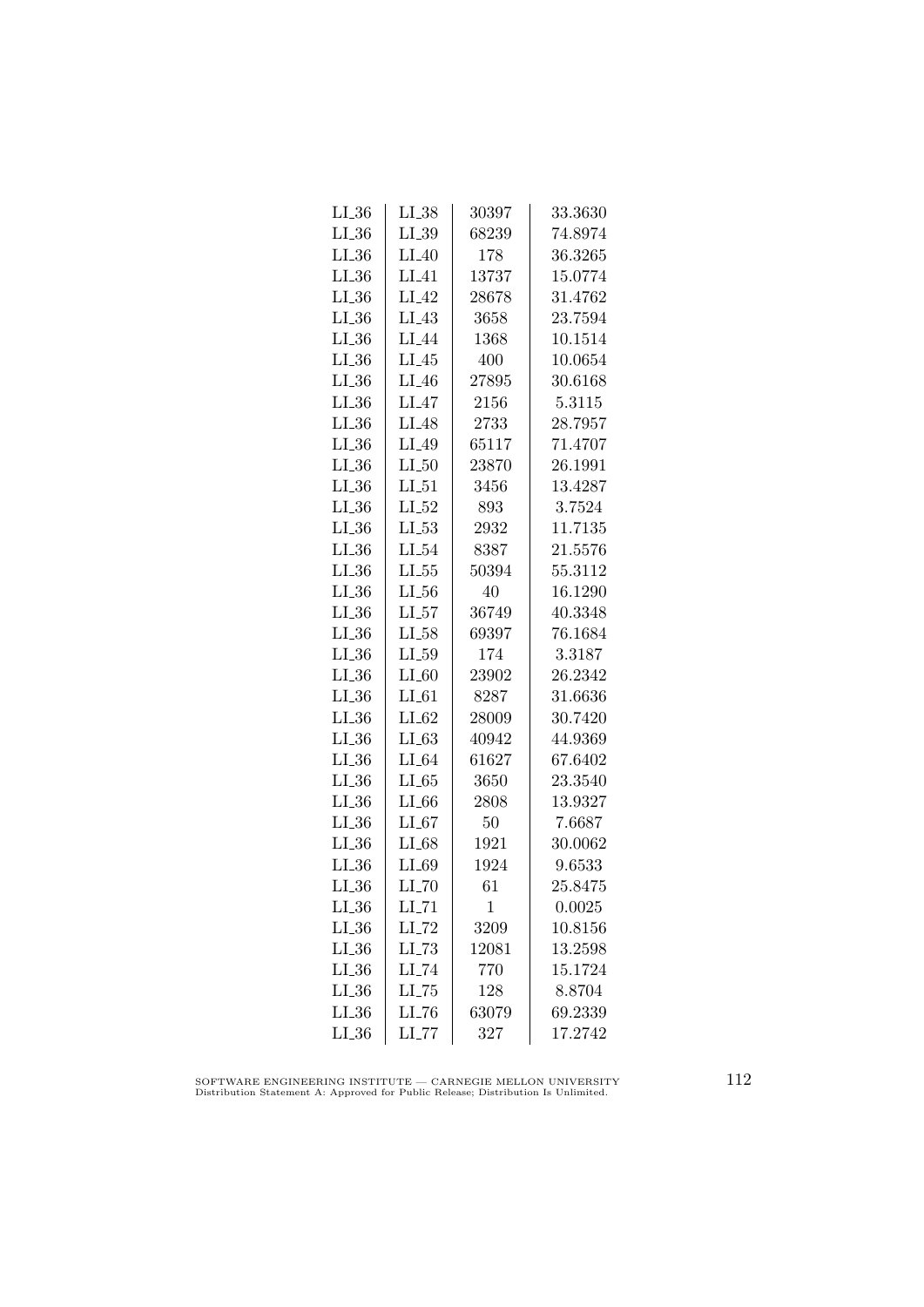| $LL_{.36}$ | $LI$ <sub>-78</sub>  | 95             | 12.2581 |
|------------|----------------------|----------------|---------|
| $LI_36$    | LI <sub>-79</sub>    | 8729           | 21.4067 |
| $LL_{.36}$ | $LI_80$              | 1019           | 44.4978 |
| $LL_{.36}$ | $LI_81$              | 39790          | 43.6725 |
| $LI_36$    | LI_82                | 39354          | 43.1939 |
| $LI_36$    | LI_83                | 47829          | 52.4959 |
| $LI_36$    | LI_84                | 37960          | 41.6639 |
| $LI_36$    | $LI_85$              | 30             | 2.9441  |
| $LI_36$    | $LI_86$              | 4616           | 30.9778 |
| $LI_36$    | $LI_87$              | 40930          | 44.9237 |
| $LI_36$    | LI_88                | 22282          | 24.4562 |
| $LI_36$    | LI_89                | 18249          | 20.0296 |
| $LI_36$    | $LI_0$               | 87             | 7.9525  |
| $LI_36$    | $LI_01$              | 9320           | 10.2294 |
| $LL_{.36}$ | $LI_02$              | 5353           | 16.6041 |
| $LI_36$    | $LI_93$              | 6              | 2.3346  |
| $LI_36$    | LI_94                | 79588          | 87.3537 |
| $LI_36$    | $LI_05$              | 217            | 4.6737  |
| $LI_36$    | $LI_0$               | 39538          | 43.3959 |
| $LI_36$    | $LI_97$              | $\mathbf{1}$   | 0.0030  |
| $LI_36$    | $LI_98$              | 63             | 0.5982  |
| $LL_{.36}$ | $LI_099$             | 11698          | 12.8394 |
| $LL_{.36}$ | $LI_100$             | 22             | 1.7572  |
| LL36       | $LI$ <sub>101</sub>  | 51932          | 56.9992 |
| $LI_36$    | LI <sub>-102</sub>   | 6834           | 8.6648  |
| $LI_36$    | LI <sub>-103</sub>   | 28377          | 31.1459 |
| $LI_36$    | LI <sub>-104</sub>   | 13012          | 14.2816 |
| $LI_36$    | $LI_105$             | 11935          | 35.0051 |
| $LI_36$    | $LI$ <sub>-106</sub> | 49258          | 54.0643 |
| $LL_{.36}$ | LI <sub>-107</sub>   | 500            | 4.6852  |
| $LL_{.36}$ | LI <sub>-108</sub>   | 18107          | 19.8738 |
| $LI_36$    | LI <sub>-109</sub>   | 1456           | 9.2745  |
| $LL_{.36}$ | LI <sub>-110</sub>   | 661            | 36.5597 |
| $LL_{.36}$ | LI <sub>-111</sub>   | 264            | 64.2336 |
| $LI_36$    | LI <sub>-112</sub>   | 336            | 0.3688  |
| $LI_36$    | LI <sub>-113</sub>   | 3428           | 3.7625  |
| $LI_36$    | LI <sub>-114</sub>   | $\overline{0}$ | 0.0000  |
| LL36       | LL115                | 21278          | 23.3542 |
| $LI_36$    | LI <sub>-116</sub>   | 6170           | 8.1253  |
| $LI_36$    | $LI$ <sub>-117</sub> | 7159           | 24.7212 |
|            |                      |                |         |

SOFTWARE ENGINEERING INSTITUTE — CARNEGIE MELLON UNIVERSITY Distribution Statement A: Approved for Public Release; Distribution Is Unlimited.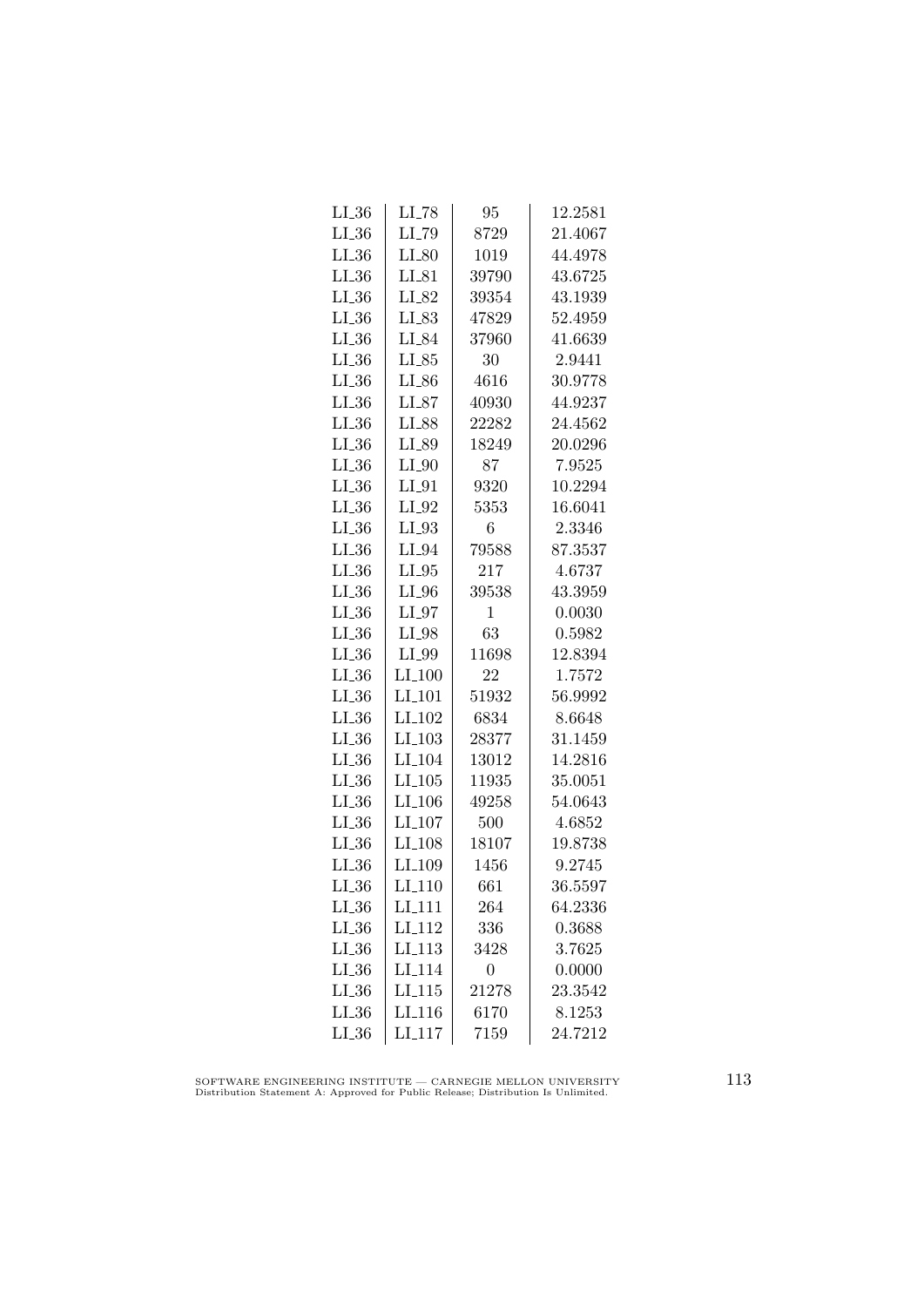| $LL_{.36}$ | LI <sub>-118</sub> | 5              | 0.1458  |
|------------|--------------------|----------------|---------|
| $LL_{.36}$ | LI <sub>-119</sub> | 163            | 9.0305  |
| $LL_{.36}$ | $LI_120$           | $\overline{0}$ | 0.0000  |
| $LL_{.36}$ | LI <sub>-121</sub> | 21190          | 23.2576 |
| $LL_{.36}$ | LI <sub>-122</sub> | 43584          | 47.8367 |
| $LI_36$    | LI <sub>-123</sub> | 8656           | 24.5518 |
| $LI_36$    | LI <sub>-124</sub> | 59             | 13.7529 |
| $LL_{.36}$ | $LI-125$           | 1378           | 4.7455  |
| $LL_{.36}$ | $LI_126$           | 3978           | 10.4133 |
| $LI_36$    | LI <sub>-127</sub> | 241            | 3.0140  |
| $LI_36$    | LI <sub>-128</sub> | 122            | 6.1992  |
| $LL_{.36}$ | LI_129             | 17177          | 22.3606 |
| $LL_{.36}$ | $LI_130$           | 41056          | 45.0620 |
| $LI_36$    | LI <sub>-131</sub> | 22             | 6.6265  |
| $LL_{-37}$ | $LI_38$            | 108356         | 32.4931 |
| LL37       | $LL_{.39}$         | 429980         | 28.0716 |
| LL37       | $LI_40$            | 171            | 34.8980 |
| LL37       | LI.41              | 45726          | 24.2249 |
| $LL_{.37}$ | LI.42              | 146278         | 33.8608 |
| $LL_{.37}$ | $LI_43$            | 6391           | 41.5108 |
| $LI_37$    | $LI_44$            | 2312           | 17.1564 |
| $LL_{-37}$ | $LI_45$            | 713            | 17.9416 |
| $LL_{.37}$ | $LI_46$            | 107218         | 26.2908 |
| LL37       | $LI_47$            | 5549           | 13.6705 |
| LL37       | $LI_48$            | 3682           | 38.7946 |
| $LI_37$    | $LI_49$            | 607204         | 38.6443 |
| $LL_{.37}$ | $LI_50$            | 84887          | 49.4403 |
| $LL_{.37}$ | $LI_51$            | 8469           | 32.9072 |
| $LL_{-37}$ | $LI_52$            | 1427           | 5.9963  |
| LL37       | $LI_53$            | 6503           | 25.9798 |
| LL37       | $LI_0.54$          | 18480          | 47.5003 |
| LL37       | $LL_{.55}$         | 338105         | 25.1820 |
| LL37       | $LL_{.56}$         | 33             | 13.3065 |
| $LL_{.37}$ | $LI_57$            | 175010         | 30.8333 |
| LL37       | $LI_58$            | 492322         | 31.3328 |
| LL37       | $LI_59$            | 392            | 7.4766  |
| LL37       | $LI_60$            | 57317          | 41.6621 |
| LL37       | $LI_61$            | 13210          | 50.4738 |
| LL37       | $LI_62$            | 108657         | 26.1863 |
| LL37       | $LI_63$            | 217115         | 21.1446 |

SOFTWARE ENGINEERING INSTITUTE — CARNEGIE MELLON UNIVERSITY Distribution Statement A: Approved for Public Release; Distribution Is Unlimited.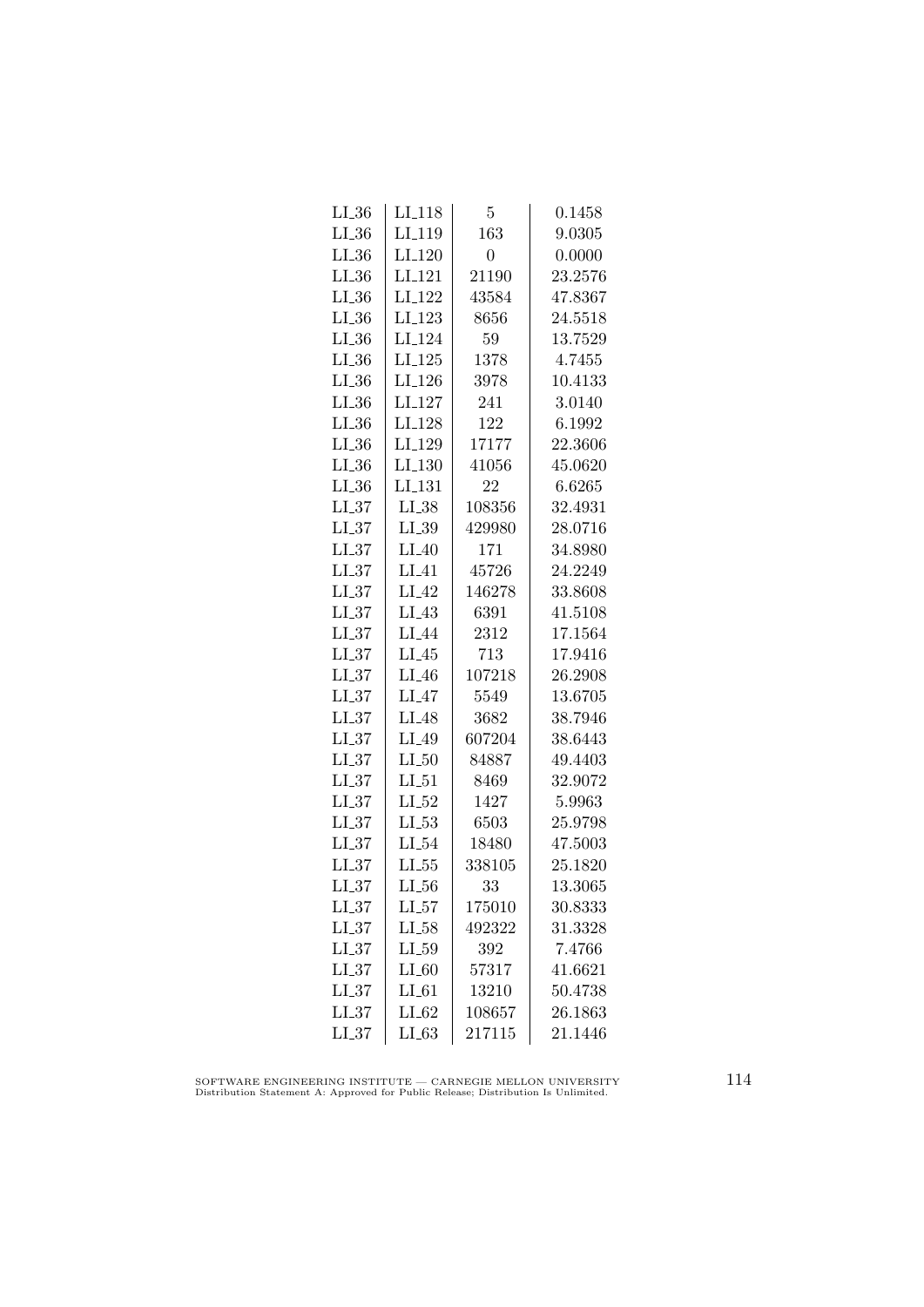| LL37       | $LI_64$             | 405827 | 25.8280 |
|------------|---------------------|--------|---------|
| LL37       | $LI_65$             | 6452   | 41.2822 |
| $LL_{.37}$ | $LI_66$             | 5865   | 29.1009 |
| LL37       | $LI_67$             | 42     | 6.4417  |
| $LI_37$    | $LI_68$             | 2066   | 32.2712 |
| $LL_{.37}$ | LI_69               | 9943   | 49.8871 |
| $LL_{.37}$ | $LI$ <sub>-70</sub> | 19     | 8.0508  |
| $LI_37$    | $LI$ <sub>-71</sub> | 10     | 0.0246  |
| $LI_37$    | $LI$ <sub>-72</sub> | 12614  | 42.5143 |
| LL37       | $LL-73$             | 41015  | 5.9629  |
| LL37       | LI_74               | 1652   | 32.5517 |
| $LI_37$    | LL75                | 380    | 26.3340 |
| $LI_37$    | $LI$ <sub>-76</sub> | 500363 | 31.8446 |
| $LI_37$    | $LI$ <sub>-77</sub> | 456    | 24.0887 |
| $LI_37$    | $LI$ <sub>-78</sub> | 260    | 33.5484 |
| $LI_37$    | $LL-79$             | 18288  | 44.8488 |
| LL37       | $LI_80$             | 907    | 39.6070 |
| $LI_37$    | $LI_81$             | 224856 | 31.6535 |
| $LI_37$    | $LI_82$             | 194819 | 30.3334 |
| $LI_37$    | LI_83               | 300369 | 29.0923 |
| $LI_37$    | $LI_84$             | 637252 | 40.5566 |
| $LL_{-37}$ | $LI_85$             | 89     | 8.7341  |
| $LL_{.37}$ | $LI_86$             | 6555   | 43.9903 |
| LL37       | LI_87               | 217018 | 21.1873 |
| $LI_37$    | LI_88               | 45294  | 47.7136 |
| $LI_37$    | LI_89               | 50196  | 25.8089 |
| $LI_37$    | $LI_0$              | 202    | 18.4644 |
| $LI_37$    | $LI_01$             | 52961  | 3.3706  |
| $LI_37$    | $LI_02$             | 12302  | 38.1588 |
| $LL_{.37}$ | $LI_03$             | 12     | 4.6693  |
| LL37       | $LI_04$             | 915874 | 58.2889 |
| $LI_37$    | $LI_05$             | 39     | 0.8400  |
| $LL_{.37}$ | $LI_0$              | 175032 | 33.3733 |
| $LL_{.37}$ | $LI_0$              | 8      | 0.0240  |
| LL37       | $LI_98$             | 235    | 2.2313  |
| $LI_37$    | $LI_99$             | 66877  | 25.6870 |
| LL37       | $LI_100$            | 75     | 5.9904  |
| LL37       | LI <sub>-101</sub>  | 116306 | 37.4108 |
| LL37       | LI <sub>-102</sub>  | 18940  | 24.0139 |
| LL37       | $LI_103$            | 96032  | 37.1069 |

SOFTWARE ENGINEERING INSTITUTE — CARNEGIE MELLON UNIVERSITY Distribution Statement A: Approved for Public Release; Distribution Is Unlimited.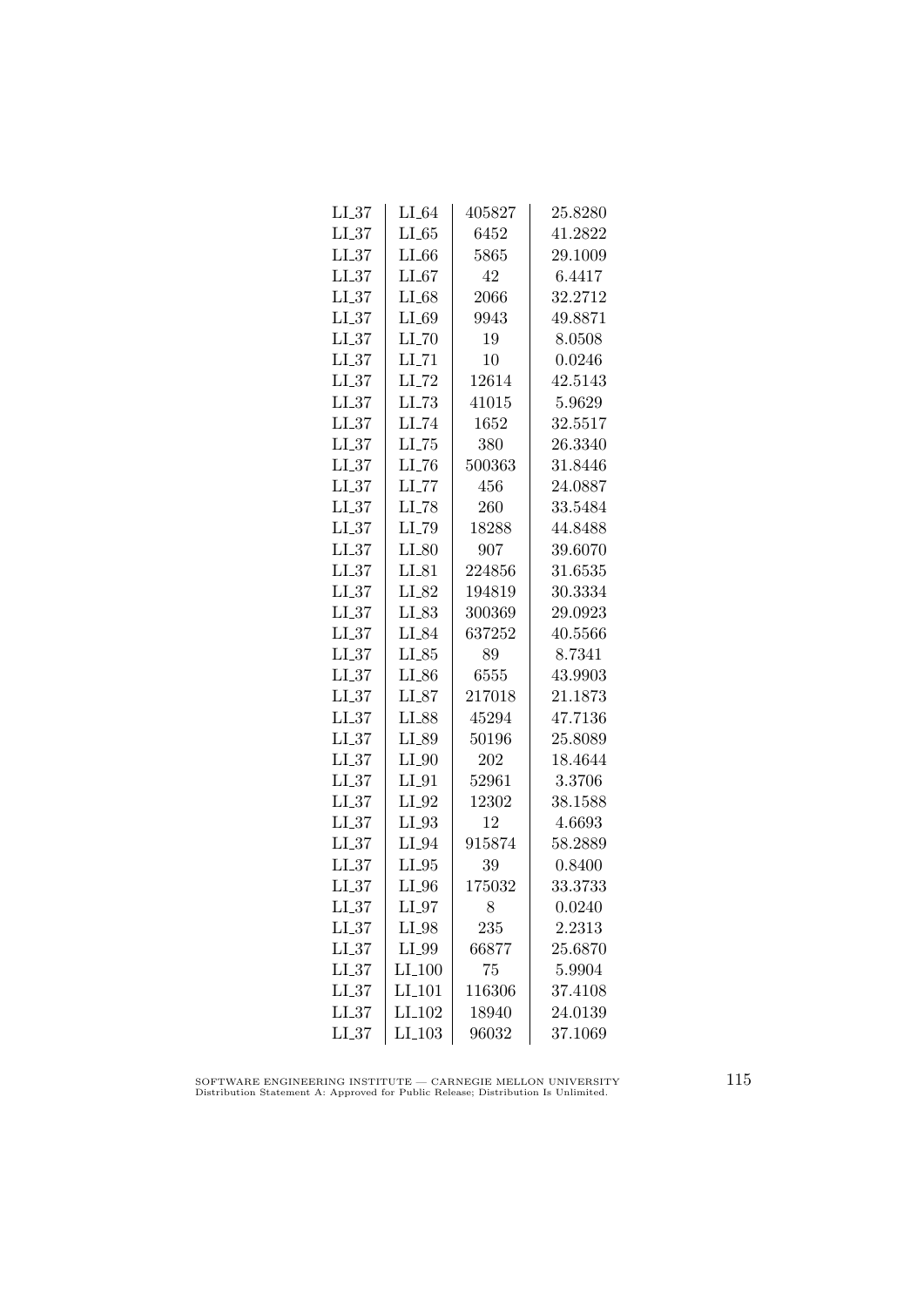| LL37       | LI <sub>-104</sub> | 36605          | 38.1147 |
|------------|--------------------|----------------|---------|
| LL37       | $LI_105$           | 10831          | 31.7671 |
| $LL_{.37}$ | LI <sub>-106</sub> | 202716         | 30.5941 |
| $LI_37$    | LI_107             | 2745           | 25.7215 |
| $LI_37$    | LI_108             | 80789          | 42.0268 |
| $LI_37$    | LI <sub>-109</sub> | 3626           | 23.0970 |
| $LI_37$    | $LI_110$           | 843            | 46.6261 |
| LL37       | LI <sub>-111</sub> | 173            | 42.0925 |
| $LI_37$    | LI <sub>-112</sub> | 3251           | 1.1893  |
| LL37       | LI <sub>-113</sub> | 18686          | 18.3144 |
| $LL_{.37}$ | LI <sub>-114</sub> | 0              | 0.0000  |
| $LI_37$    | LI.115             | 59899          | 21.8365 |
| $LI_37$    | LI <sub>-116</sub> | 15901          | 20.9400 |
| $LI_37$    | $LI_117$           | 15181          | 52.4224 |
| LL37       | LI <sub>-118</sub> | 26             | 0.7580  |
| LL37       | LI <sub>-119</sub> | 202            | 11.1911 |
| LL37       | $LI_120$           | $\overline{0}$ | 0.0000  |
| $LL_{.37}$ | LI <sub>-121</sub> | 116972         | 30.3649 |
| LL37       | LI <sub>-122</sub> | 157130         | 35.4236 |
| $LI_37$    | $LI_123$           | 16559          | 46.9679 |
| $LI_37$    | LI_124             | 18             | 4.1958  |
| $LL_{-37}$ | $LI_125$           | 3586           | 12.3493 |
| LL37       | LI <sub>-126</sub> | 10620          | 27.8003 |
| LL37       | $LI_127$           | 56             | 0.7004  |
| $LI_37$    | LI <sub>-128</sub> | 689            | 35.0102 |
| $LL_{.37}$ | LI <sub>-129</sub> | 36384          | 47.3639 |
| $LI_37$    | LI <sub>-130</sub> | 216644         | 21.0845 |
| $LI_37$    | LI <sub>-131</sub> | 81             | 24.3976 |
| $LI_38$    | $LI_39$            | 195207         | 58.5374 |
| $LI_38$    | $LI_40$            | 153            | 31.2245 |
| LI.38      | $LI_41$            | 16596          | 8.7923  |
| $LI_38$    | $LI_42$            | 85730          | 25.7082 |
| LI 38      | $LI_43$            | 5498           | 35.7106 |
| $LI_38$    | LI_44              | 817            | 6.0626  |
| $LI_38$    | $LI_45$            | 832            | 20.9361 |
| $LI_38$    | $LI_46$            | 82943          | 24.8724 |
| $LI_38$    | $LI_47$            | 3820           | 9.4110  |
| $LI_38$    | LI <sub>-48</sub>  | 2799           | 29.4911 |
| $LI_38$    | LI_49              | 207825         | 62.3212 |
| $LI_38$    | $LI_50$            | 53549          | 31.1883 |

SOFTWARE ENGINEERING INSTITUTE — CARNEGIE MELLON UNIVERSITY Distribution Statement A: Approved for Public Release; Distribution Is Unlimited.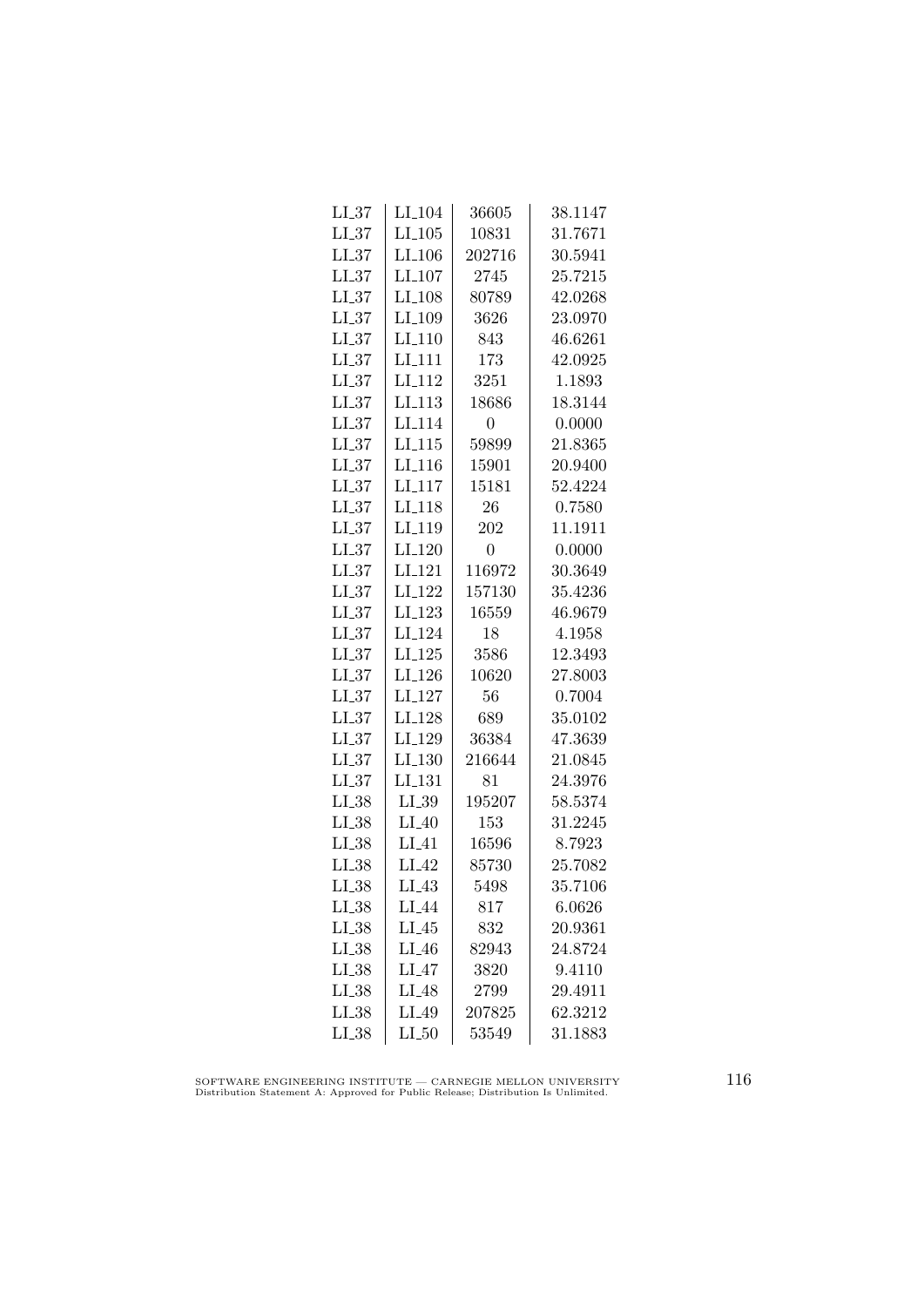| $LI_38$    | $LI_51$             | 3403           | 13.2227 |
|------------|---------------------|----------------|---------|
| $LL_{.38}$ | $LI_52$             | 19             | 0.0798  |
| $LI_38$    | $LL_{.53}$          | 6236           | 24.9131 |
| $LI_38$    | $LI_54$             | 14927          | 38.3678 |
| $LI_38$    | $LL_{.55}$          | 152450         | 45.7157 |
| $LI_38$    | $LL_{.56}$          | 15             | 6.0484  |
| $LI_38$    | $LI_57$             | 95534          | 28.6481 |
| $LI_38$    | $LI_58$             | 199239         | 59.7465 |
| $LL_{.38}$ | $LL_{.59}$          | 668            | 12.7408 |
| $LI_38$    | $LI_60$             | 53479          | 38.8723 |
| $LI_38$    | $LI_61$             | 10950          | 41.8386 |
| $LI_38$    | $LI_62$             | 83373          | 25.0013 |
| $LI_38$    | LL63                | 133077         | 39.9063 |
| $LI_38$    | $LI_64$             | 144494         | 43.3299 |
| $LI_38$    | $LI_65$             | 4403           | 28.1720 |
| $LI_38$    | $LI_66$             | 2373           | 11.7743 |
| $LI_38$    | $LI_67$             | 158            | 24.2331 |
| $LI_38$    | LI_68               | 2576           | 40.2374 |
| $LI_38$    | LI_69               | 110            | 0.5519  |
| $LI_38$    | $LI$ <sub>-70</sub> | 125            | 52.9661 |
| $LI_38$    | $LI$ <sub>-71</sub> | $\overline{0}$ | 0.0000  |
| $LI_38$    | $LI$ <sub>-72</sub> | 10184          | 34.3242 |
| $LI_38$    | $LL-73$             | 35638          | 10.6869 |
| LL38       | $LI$ <sub>-74</sub> | 814            | 16.0394 |
| $LI_38$    | LL75                | 202            | 13.9986 |
| $LI_38$    | LL76                | 186205         | 55.8379 |
| $LI_38$    | $LI$ <sub>-77</sub> | 80             | 4.2261  |
| $LI_38$    | $LI$ <sub>-78</sub> | 76             | 9.8065  |
| $LI_38$    | LI_79               | 15344          | 37.6291 |
| $LI_38$    | $LI_80$             | 1543           | 67.3799 |
| $LI_38$    | $LI_81$             | 112031         | 33.5951 |
| $LI_38$    | LI_82               | 120552         | 36.1503 |
| $LI_38$    | $LI_83$             | 126798         | 38.0234 |
| $LI_38$    | LI_84               | 108767         | 32.6163 |
| $LI_38$    | $LI_85$             | 1              | 0.0981  |
| $LI_38$    | LL26                | 8071           | 54.1642 |
| $LI_38$    | $LI_87$             | 133203         | 39.9440 |
| $LI_38$    | LI_88               | 44243          | 46.6064 |
| $LI_38$    | LI_89               | 31580          | 16.2373 |
| $LI_38$    | $LI_0$              | 52             | 4.7532  |

SOFTWARE ENGINEERING INSTITUTE — CARNEGIE MELLON UNIVERSITY Distribution Statement A: Approved for Public Release; Distribution Is Unlimited.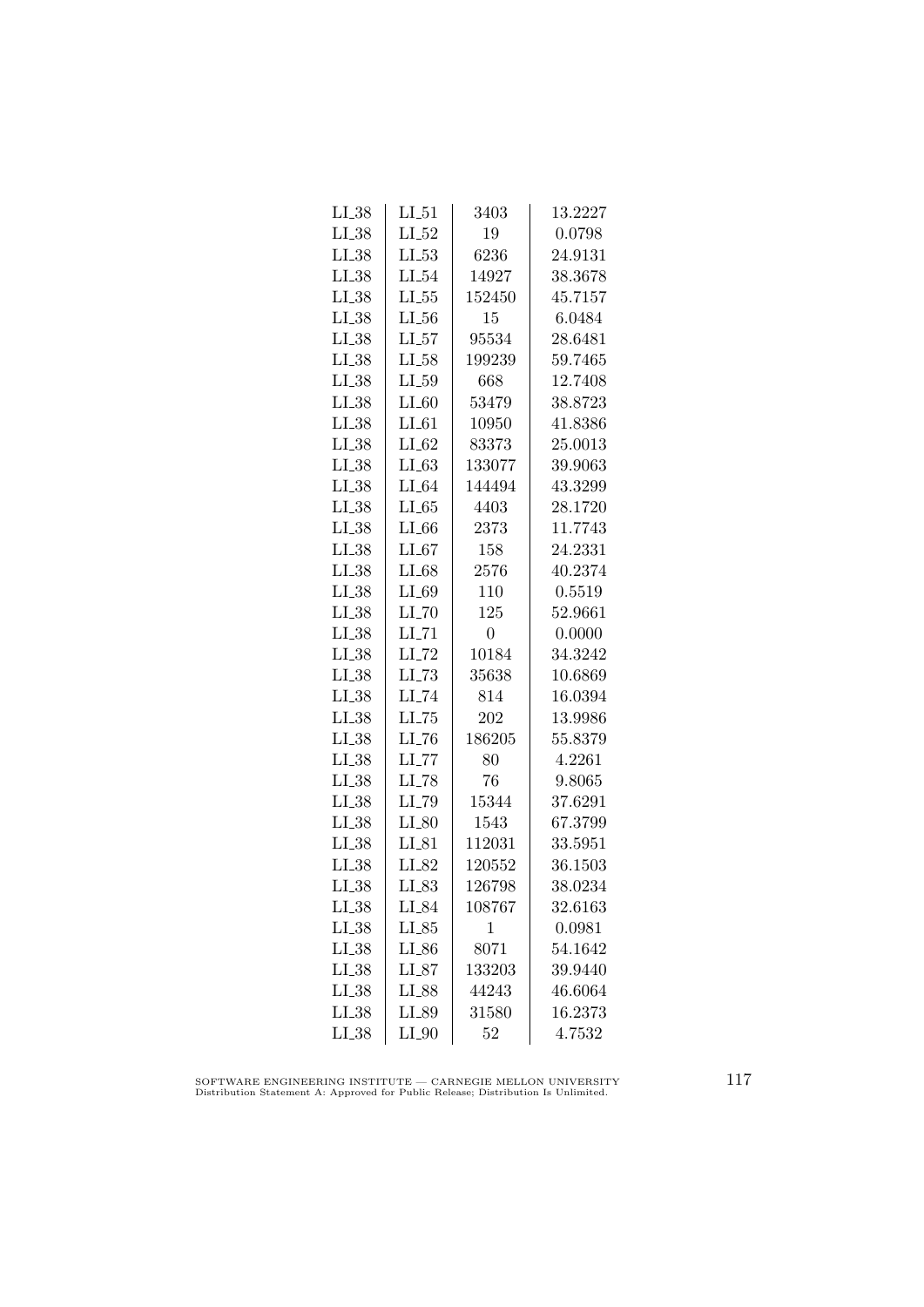| $LI_38$    | $LI_01$            | 24774          | 7.4291  |
|------------|--------------------|----------------|---------|
| $LI_38$    | $LI_02$            | 7833           | 24.2967 |
| $LI_38$    | $LI_93$            | 112            | 43.5798 |
| $LI_38$    | $LI_04$            | 279986         | 83.9604 |
| $LI_38$    | $LI_05$            | 1              | 0.0215  |
| $LI_38$    | $LI_0$             | 92084          | 27.6135 |
| $LI_38$    | $LI_97$            | 1              | 0.0030  |
| $LI_38$    | $LI_98$            | 354            | 3.3612  |
| $LI_38$    | LI_99              | 28430          | 10.9198 |
| $LI_38$    | $LI-100$           | 15             | 1.1981  |
| $LI_38$    | LI <sub>-101</sub> | 75839          | 24.3942 |
| $LI_38$    | LI <sub>-102</sub> | 16600          | 21.0470 |
| $LI_38$    | $LI_103$           | 62324          | 24.0821 |
| $LI_38$    | LI <sub>-104</sub> | 25813          | 26.8776 |
| $LI_38$    | $LI_105$           | 17047          | 49.9985 |
| LL38       | $LI_106$           | 120874         | 36.2469 |
| $LI_38$    | LI <sub>-107</sub> | 84             | 0.7871  |
| $LI_38$    | LI <sub>-108</sub> | 50042          | 26.0321 |
| $LI_38$    | LI <sub>-109</sub> | 2140           | 13.6314 |
| $LI_38$    | LI <sub>-110</sub> | 977            | 54.0376 |
| $LI_38$    | $LI_111$           | 281            | 68.3698 |
| $LI_38$    | $LI-112$           | 4415           | 1.6152  |
| $LL_{.38}$ | LI <sub>-113</sub> | 10190          | 9.9874  |
| LL38       | LI <sub>-114</sub> | $\overline{0}$ | 0.0000  |
| $LI_38$    | LI.115             | 33608          | 12.2520 |
| $LI_38$    | LI <sub>-116</sub> | 15750          | 20.7412 |
| $LI_38$    | $LI_117$           | 11166          | 38.5580 |
| $LI_38$    | LI <sub>-118</sub> | 7              | 0.2041  |
| $LI_38$    | LI <sub>-119</sub> | 5              | 0.2770  |
| $LI_38$    | $LI_120$           | $\overline{0}$ | 0.0000  |
| $LI_38$    | LI <sub>-121</sub> | 77962          | 23.3787 |
| $LI_38$    | LI <sub>-122</sub> | 99629          | 29.8761 |
| $LI_38$    | $LI_123$           | 17195          | 48.7718 |
| $LI_38$    | LI <sub>-124</sub> | 0              | 0.0000  |
| $LI_38$    | $LI_125$           | 860            | 2.9616  |
| $LI_38$    | LI <sub>-126</sub> | 7704           | 20.1670 |
| $LI_38$    | LI <sub>-127</sub> | $\mathbf{1}$   | 0.0125  |
| $LL_{.38}$ | LI <sub>128</sub>  | 15             | 0.7622  |
| $LI_38$    | LI <sub>-129</sub> | 35164          | 45.7757 |
| $LL_{.38}$ | $LI_130$           | 133813         | 40.1270 |

SOFTWARE ENGINEERING INSTITUTE — CARNEGIE MELLON UNIVERSITY Distribution Statement A: Approved for Public Release; Distribution Is Unlimited.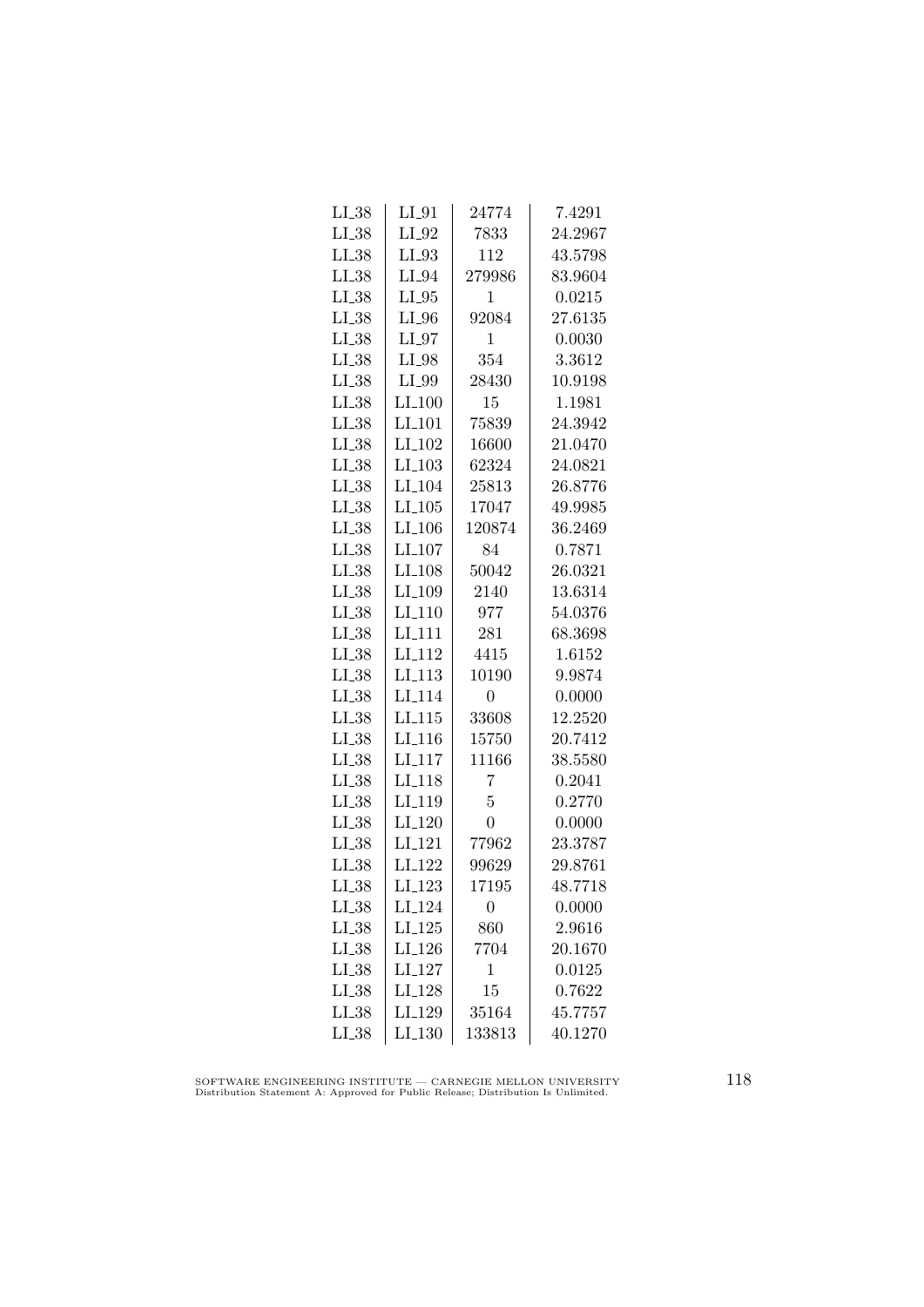| $LI_38$    | $LI_131$            | 1      | 0.3012  |
|------------|---------------------|--------|---------|
| $LI_39$    | $LI_40$             | 339    | 69.1837 |
| LI_39      | $LI_41$             | 61198  | 32.4218 |
| $LL_{.39}$ | $LI_42$             | 245053 | 56.7255 |
| $LI_39$    | $LI_43$             | 10935  | 71.0249 |
| $LI_39$    | $LI_44$             | 2759   | 20.4734 |
| $LI_39$    | $LI_45$             | 1107   | 27.8561 |
| $LI_39$    | $LI_46$             | 260478 | 63.8715 |
| $LI_39$    | $LI_47$             | 15088  | 37.1708 |
| $LI_39$    | $LI_48$             | 6254   | 65.8940 |
| $LL_{.39}$ | LI_49               | 899441 | 58.7208 |
| $LI_39$    | LL50                | 138289 | 80.5429 |
| $LI_39$    | LL51                | 11342  | 44.0706 |
| $LI_39$    | $LI_52$             | 2705   | 11.3665 |
| $LL_{-39}$ | $LL-53$             | 14235  | 56.8695 |
| $LL_{.39}$ | $LI_54$             | 29918  | 76.9001 |
| LL39       | $LL_{.55}$          | 586816 | 43.7059 |
| $LI_39$    | $LL_{.56}$          | 46     | 18.5484 |
| $LI_39$    | LL57                | 308716 | 54.3896 |
| $LI_39$    | $LI_58$             | 901158 | 58.8329 |
| $LI_39$    | $LI_59$             | 2105   | 40.1488 |
| $LI_39$    | $LI_60$             | 115641 | 84.0561 |
| $LI_39$    | $LI_61$             | 21049  | 80.4256 |
| LL39       | $LI_62$             | 262934 | 63.3671 |
| $LI_39$    | LL63                | 521638 | 50.8019 |
| $LI_39$    | $LI_64$             | 779567 | 50.8947 |
| $LI_39$    | LL65                | 8652   | 55.3586 |
| $LI_39$    | $LI_66$             | 7117   | 35.3131 |
| $LI_39$    | $LI_67$             | 95     | 14.5706 |
| $LI_39$    | $LI_68$             | 4099   | 64.0269 |
| $LI_39$    | LL69                | 7275   | 36.5009 |
| $LI_39$    | LL70                | 143    | 60.5932 |
| $LI_39$    | $LI$ <sub>-71</sub> | 10     | 0.0246  |
| $LI_39$    | $LI$ <sub>-72</sub> | 19388  | 65.3455 |
| $LI_39$    | $LL-73$             | 83458  | 12.1334 |
| $LI_39$    | $LI$ <sub>-74</sub> | 1369   | 26.9754 |
| $LI_39$    | $LI$ <sub>-75</sub> | 669    | 46.3617 |
| $LI_39$    | LL76                | 753569 | 49.1974 |
| $LI_39$    | LL77                | 808    | 42.6836 |
| $LI_39$    | LI_78               | 206    | 26.5806 |

SOFTWARE ENGINEERING INSTITUTE — CARNEGIE MELLON UNIVERSITY Distribution Statement A: Approved for Public Release; Distribution Is Unlimited.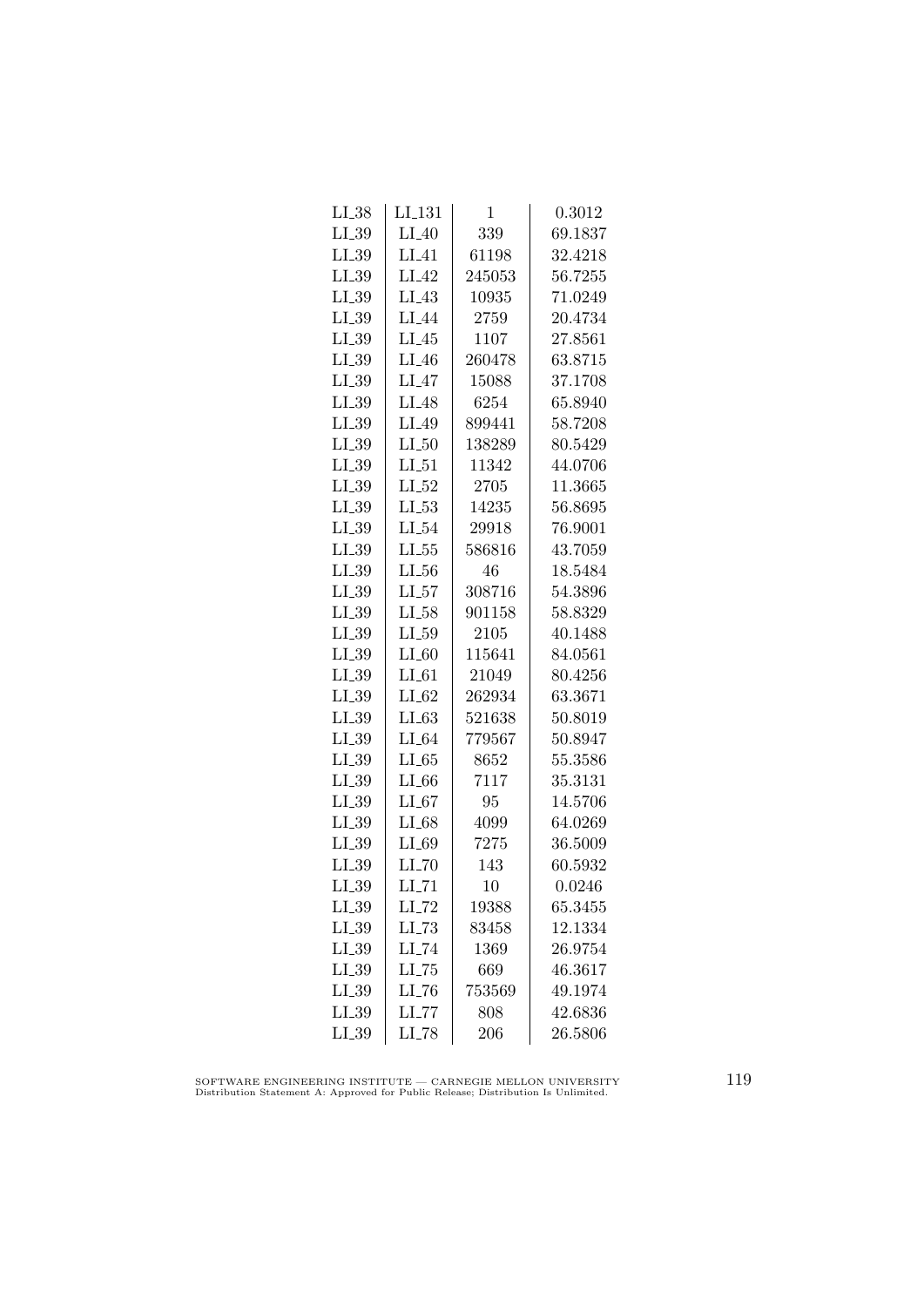| $LI_39$    | $LI$ <sub>-79</sub>  | 30000        | 73.5709 |
|------------|----------------------|--------------|---------|
| $LI_39$    | $LI_80$              | 2020         | 88.2096 |
| $LL_{.39}$ | $LI_81$              | 379459       | 53.4172 |
| $LI_39$    | LI_82                | 327724       | 51.0268 |
| $LI_39$    | $LI_83$              | 471521       | 45.6693 |
| $LI_39$    | LI_84                | 431094       | 28.1444 |
| $LI_39$    | $LI_85$              | 80           | 7.8508  |
| $LI_39$    | $LI_86$              | 11441        | 76.7801 |
| $LI_39$    | $LI_87$              | 520897       | 50.8548 |
| $LI_39$    | LI_88                | 85339        | 89.8977 |
| $LL_{.39}$ | LI_89                | 75150        | 38.6393 |
| $LI_39$    | $LI_0$               | 263          | 24.0402 |
| $LI_39$    | $LI_01$              | 72635        | 4.7420  |
| $LI_39$    | $LI_02$              | 22949        | 71.1840 |
| $LI_39$    | $LI_03$              | 58           | 22.5681 |
| $LI_39$    | $LI_0$ 94            | 1268768      | 82.8327 |
| $LI_39$    | $LI_05$              | 159          | 3.4245  |
| $LI_39$    | $LI_0$               | 266193       | 50.7550 |
| $LI_39$    | $LI_07$              | 5            | 0.0150  |
| $LL_{.39}$ | $LI_98$              | 383          | 3.6365  |
| $LI_39$    | $LI_99$              | 148392       | 56.9965 |
| $LI_39$    | $LI_100$             | 55           | 4.3930  |
| $LI_39$    | LI <sub>-101</sub>   | 211675       | 68.0870 |
| LL39       | $LI_102$             | 36546        | 46.3364 |
| $LI_39$    | $LI$ <sub>-103</sub> | 187348       | 72.3916 |
| $LI_39$    | LI <sub>-104</sub>   | 59855        | 62.3236 |
| $LI_39$    | $LI_105$             | 27008        | 79.2140 |
| $LI_39$    | $LI_106$             | 341312       | 51.5111 |
| $LI_39$    | $LI_107$             | 5308         | 49.7376 |
| $LL_{.39}$ | LI <sub>-108</sub>   | 129006       | 67.1095 |
| LL39       | LI <sub>-109</sub>   | 8023         | 51.1052 |
| $LI_39$    | $LI-110$             | 1489         | 82.3562 |
| $LL_{.39}$ | LI <sub>-111</sub>   | 345          | 83.9416 |
| $LL_{.39}$ | $LI_112$             | 3028         | 1.1078  |
| $LI_39$    | LI <sub>-113</sub>   | 45605        | 44.6981 |
| $LI_39$    | LI <sub>-114</sub>   | $\mathbf{1}$ | 0.1855  |
| $LI_39$    | LI.115               | 90505        | 32.9941 |
| LI_39      | LI <sub>-116</sub>   | 32028        | 42.1776 |
| $LI_39$    | LI <sub>117</sub>    | 20074        | 69.3187 |
| $LI_39$    | $LI-118$             | 25           | 0.7289  |
|            |                      |              |         |

SOFTWARE ENGINEERING INSTITUTE — CARNEGIE MELLON UNIVERSITY Distribution Statement A: Approved for Public Release; Distribution Is Unlimited.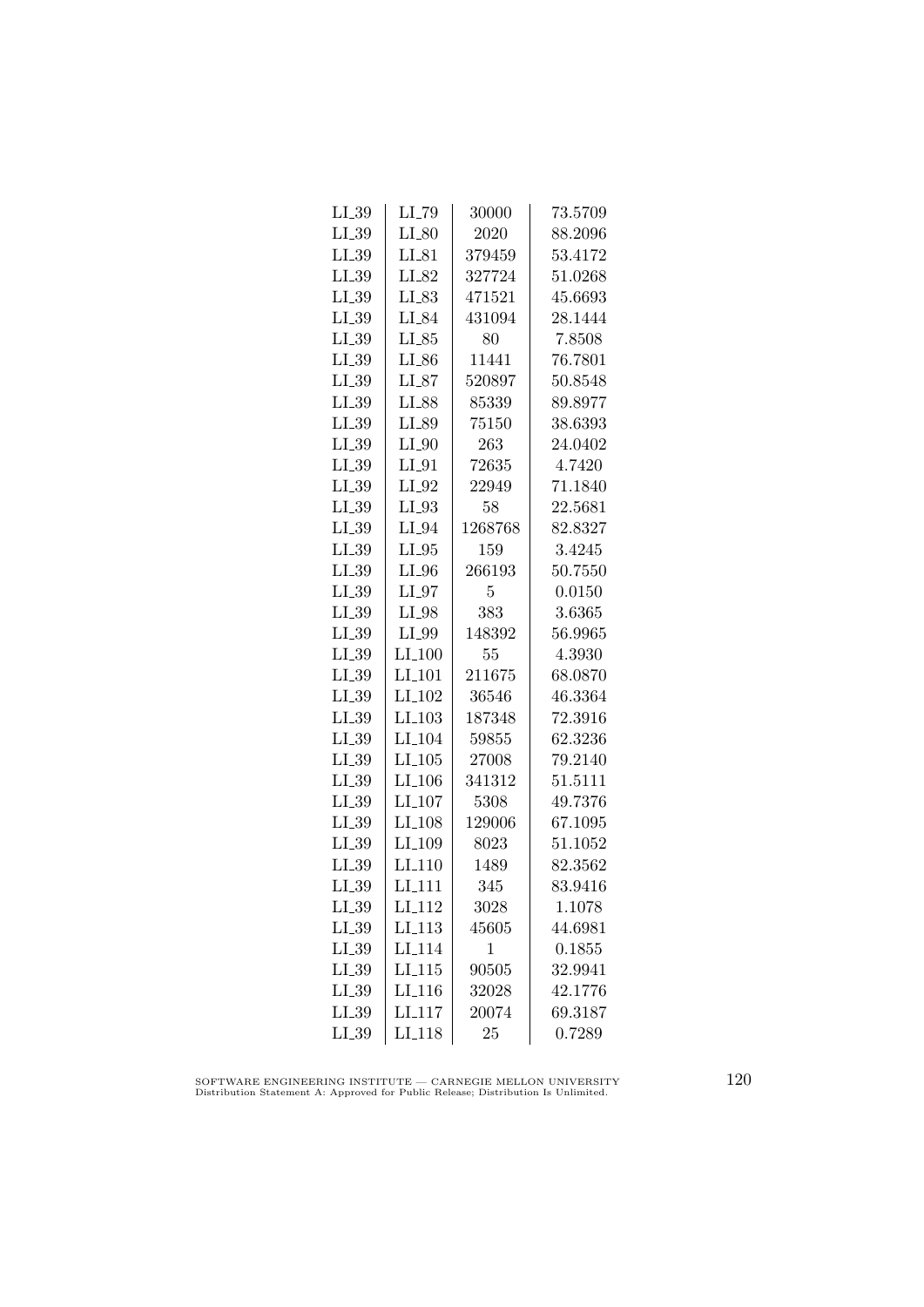| $LI_39$    | LI <sub>-119</sub>   | 227              | 12.5762 |
|------------|----------------------|------------------|---------|
| $LI_39$    | $LI_120$             | $\boldsymbol{0}$ | 0.0000  |
| $LL_{.39}$ | $LI_121$             | 207595           | 53.8898 |
| $LI_39$    | $LI_122$             | 298576           | 67.3114 |
| $LI_39$    | LI <sub>-123</sub>   | 29824            | 84.5927 |
| $LI_39$    | $LI_124$             | 62               | 14.4522 |
| $LI_39$    | $LI_125$             | 2945             | 10.1419 |
| $LL_{.39}$ | LI <sub>-126</sub>   | 17635            | 46.1637 |
| $LI_39$    | LI <sub>-127</sub>   | 212              | 2.6513  |
| $LL_{.39}$ | LI <sub>-128</sub>   | 799              | 40.5996 |
| $LI_39$    | LI_129               | 68703            | 89.4361 |
| $LI_39$    | LI <sub>-130</sub>   | 521513           | 50.7552 |
| $LI_39$    | $LI$ <sub>-131</sub> | 41               | 12.3494 |
| $LI_40$    | $LI_41$              | 291              | 59.3878 |
| $LI_40$    | $LI_42$              | 98               | 20.0000 |
| $LI_40$    | $LI_43$              | 159              | 32.4490 |
| $LI_40$    | LI <sub>-44</sub>    | 51               | 10.4082 |
| $LI_40$    | $LI_45$              | 43               | 8.7755  |
| $LI_40$    | $LI_46$              | 114              | 23.2653 |
| $LI_40$    | $LI_47$              | 116              | 23.6735 |
| $LI_40$    | $LI_48$              | 106              | 21.6327 |
| $LI_40$    | $LI_49$              | 413              | 84.2857 |
| $LI_40$    | $LL_{.50}$           | 128              | 26.1224 |
| $LI_40$    | $LI_51$              | 61               | 12.4490 |
| $LI_40$    | $LI_52$              | 99               | 20.2041 |
| $LI_40$    | $LL_{53}$            | 160              | 32.6531 |
| $LI_40$    | $LI_54$              | 35               | 7.1429  |
| $LI_40$    | $LL_{.55}$           | 216              | 44.0816 |
| $LI_40$    | $LI_56$              | $\mathbf{1}$     | 0.4032  |
| $LI_40$    | $LL_{57}$            | 169              | 34.4898 |
| $LI_40$    | LL58                 | 435              | 88.7755 |
| $LI_40$    | $LI_59$              | 12               | 2.4490  |
| $LI_40$    | LL60                 | 193              | 39.3878 |
| $LI_40$    | $LI_61$              | 163              | 33.2653 |
| $LI_40$    | $LI_62$              | 113              | 23.0612 |
| $LI_40$    | $LL-63$              | 172              | 35.1020 |
| $LI_40$    | $LI_64$              | 235              | 47.9592 |
| $LI_40$    | LL65                 | 56               | 11.4286 |
| $LI_40$    | $LI_66$              | 102              | 20.8163 |
| $LI_40$    | LL67                 | $\overline{2}$   | 0.4082  |

SOFTWARE ENGINEERING INSTITUTE — CARNEGIE MELLON UNIVERSITY Distribution Statement A: Approved for Public Release; Distribution Is Unlimited.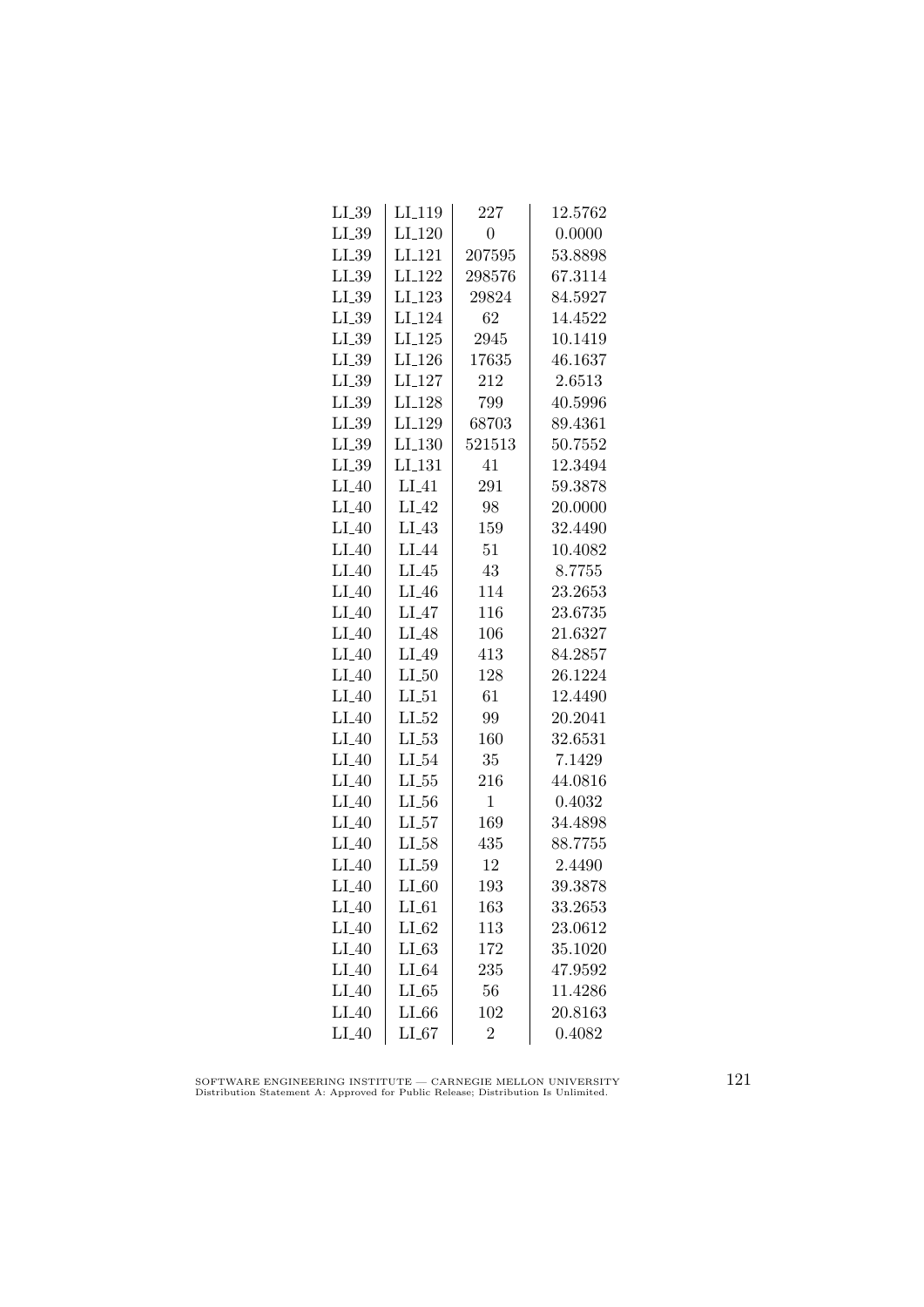| $LI_40$ | $LI_68$             | 18             | 3.6735  |
|---------|---------------------|----------------|---------|
| $LI_40$ | LI_69               | $\mathbf{1}$   | 0.2041  |
| $LI_40$ | $LI$ <sub>-70</sub> | $\mathbf{1}$   | 0.4237  |
| $LI_40$ | $LI$ <sub>-71</sub> | $\overline{0}$ | 0.0000  |
| $LI_40$ | $LI$ <sub>-72</sub> | 30             | 6.1224  |
| $LI_40$ | $LLI-73$            | 74             | 15.1020 |
| $LI_40$ | $LI$ <sub>-74</sub> | 87             | 17.7551 |
| $LI_40$ | $LI$ <sub>-75</sub> | $\overline{2}$ | 0.4082  |
| $LI_40$ | $LI$ <sub>-76</sub> | 280            | 57.1429 |
| $LI_40$ | $LLI-77$            | 51             | 10.4082 |
| $LI_40$ | $LI$ <sub>-78</sub> | 31             | 6.3265  |
| $LI_40$ | LI_79               | 134            | 27.3469 |
| $LI_40$ | $LI_80$             | 21             | 4.2857  |
| $LI_40$ | $LI_81$             | 114            | 23.2653 |
| $LI_40$ | $LI_82$             | 197            | 40.2041 |
| $LI_40$ | $LI_83$             | 363            | 74.0816 |
| $LI_40$ | LI_84               | 162            | 33.0612 |
| $LI_40$ | $LI_85$             | $\overline{7}$ | 1.4286  |
| $LI_40$ | LI_86               | 65             | 13.2653 |
| $LI_40$ | $LI_87$             | 163            | 33.2653 |
| $LI_40$ | LI_88               | 100            | 20.4082 |
| $LI_40$ | LI_89               | 308            | 62.8571 |
| $LI_40$ | $LI_0$              | 12             | 2.4490  |
| $LI_40$ | $LI_01$             | 214            | 43.6735 |
| $LI_40$ | $LI_02$             | 19             | 3.8776  |
| $LI_40$ | $LI_93$             | 1              | 0.3891  |
| $LI_40$ | $LI_04$             | 295            | 60.2041 |
| $LI_40$ | $LI_05$             | 9              | 1.8367  |
| $LI_40$ | $LI_0$              | 397            | 81.0204 |
| $LI_40$ | $LI_97$             | $\mathbf{1}$   | 0.2041  |
| $LI_40$ | $LI_98$             | $\overline{4}$ | 0.8163  |
| $LI_40$ | LI_99               | 20             | 4.0816  |
| $LI_40$ | $LI_100$            | $\mathbf{1}$   | 0.2041  |
| $LI_40$ | LI <sub>-101</sub>  | 256            | 52.2449 |
| $LI_40$ | LI <sub>-102</sub>  | 76             | 15.5102 |
| $LI_40$ | LI <sub>-103</sub>  | 197            | 40.2041 |
| $LI_40$ | LI <sub>-104</sub>  | 145            | 29.5918 |
| $LI_40$ | LL105               | 96             | 19.5918 |
| $LI_40$ | LI <sub>-106</sub>  | 389            | 79.3878 |
| $LI_40$ | LI <sub>-107</sub>  | 8              | 1.6327  |

SOFTWARE ENGINEERING INSTITUTE — CARNEGIE MELLON UNIVERSITY Distribution Statement A: Approved for Public Release; Distribution Is Unlimited.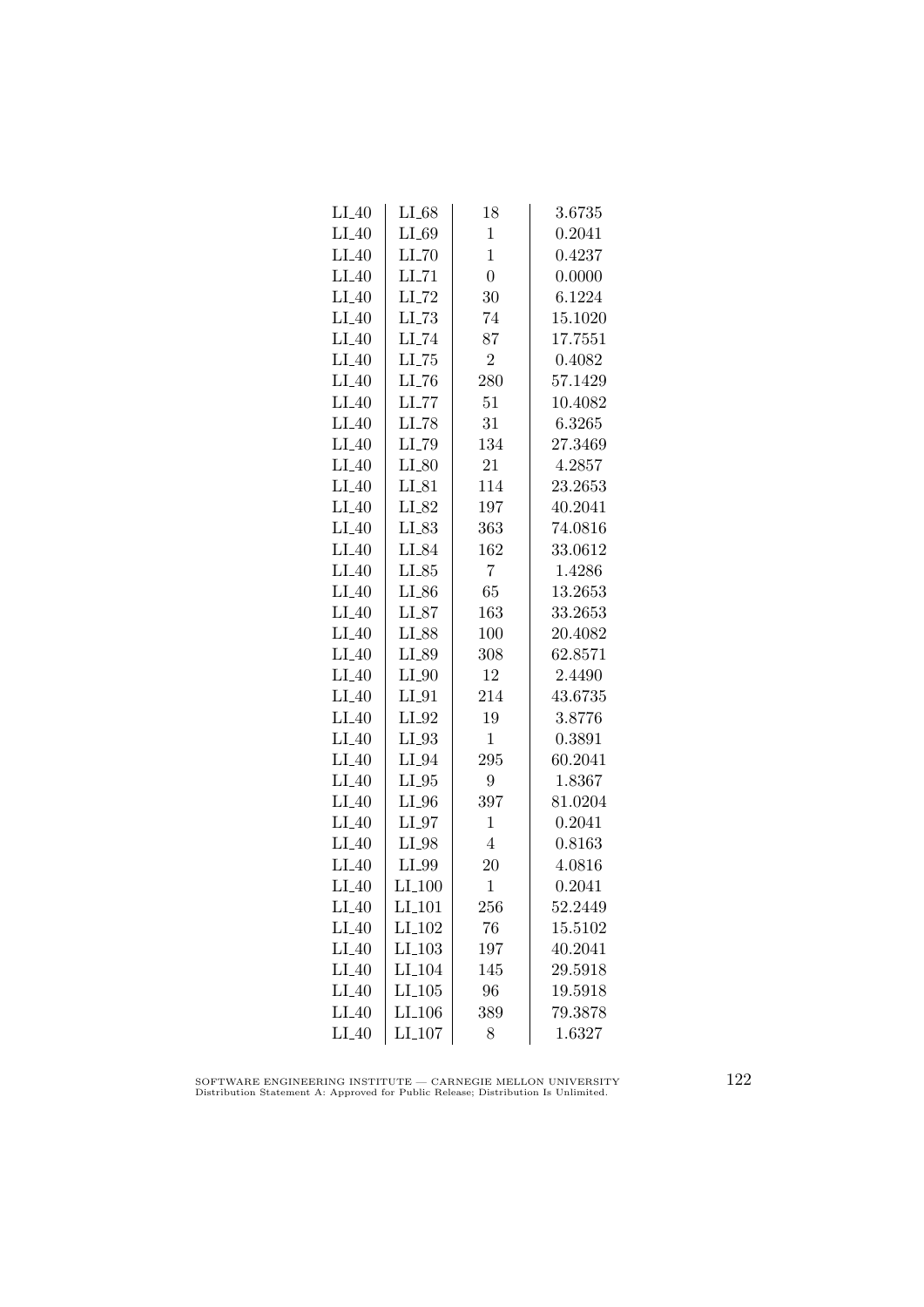| $LI_40$           | LI <sub>-108</sub>   | 87               | 17.7551 |
|-------------------|----------------------|------------------|---------|
| $LI_40$           | LI <sub>-109</sub>   | 92               | 18.7755 |
| $LI_40$           | LI <sub>-110</sub>   | $\overline{7}$   | 1.4286  |
| $LI_40$           | LI <sub>111</sub>    | 52               | 12.6521 |
| $LI_40$           | LI <sub>-112</sub>   | $\overline{4}$   | 0.8163  |
| $LI_40$           | LI <sub>-113</sub>   | 15               | 3.0612  |
| $LI_40$           | LI <sub>-114</sub>   | $\boldsymbol{0}$ | 0.0000  |
| $LI_40$           | $LI$ <sub>-115</sub> | 343              | 70.0000 |
| $LI_40$           | $LI_116$             | 50               | 10.2041 |
| $LI_40$           | LI <sub>-117</sub>   | 184              | 37.5510 |
| $LI_40$           | LI <sub>118</sub>    | $\boldsymbol{0}$ | 0.0000  |
| $LI_40$           | LI <sub>-119</sub>   | 34               | 6.9388  |
| $LI_40$           | LI <sub>-120</sub>   | $\overline{0}$   | 0.0000  |
| $LI_40$           | $LI_121$             | 55               | 11.2245 |
| $LI_40$           | LI <sub>-122</sub>   | 317              | 64.6939 |
| $LI_40$           | $LI_123$             | 72               | 14.6939 |
| $LI_40$           | LI <sub>-124</sub>   | 10               | 2.3310  |
| $LI_40$           | LI.125               | 75               | 15.3061 |
| $LI_40$           | LI <sub>-126</sub>   | 89               | 18.1633 |
| $LI_40$           | $LI_127$             | 8                | 1.6327  |
| $LI_40$           | LI <sub>-128</sub>   | $\mathbf{1}$     | 0.2041  |
| $LI_40$           | LI <sub>-129</sub>   | 98               | 20.0000 |
| $LI_40$           | $LI_130$             | 169              | 34.4898 |
| $LI_40$           | LI <sub>-131</sub>   | $\overline{2}$   | 0.6024  |
| $LI_41$           | $LI_42$              | 13619            | 7.2151  |
| $LI_41$           | LI.43                | 5315             | 34.5220 |
| $LI_41$           | LI <sub>-44</sub>    | 7015             | 52.0555 |
| $LI_41$           | $LI_45$              | 2078             | 52.2899 |
| $LI_41$           | $LI_46$              | 13233            | 7.0106  |
| $LI_41$           | $LI_47$              | 8061             | 19.8591 |
| LI.41             | $LI_48$              | 5616             | 59.1718 |
| $LI_41$           | LI_49                | 110060           | 58.3081 |
| $LI_41$           | $LI_50$              | 17295            | 10.0730 |
| $LI_41$           | $LI_51$              | 9769             | 37.9585 |
| $LI_41$           | $LI_52$              | 12641            | 53.1179 |
| $LI_41$           | $LL-53$              | 7489             | 29.9189 |
| $LI_41$           | $LI_54$              | 7662             | 19.6941 |
| $LI_41$           | $LL_{.55}$           | 52141            | 27.6235 |
| LI <sub>-41</sub> | LL56                 | 179              | 72.1774 |
| $LI_41$           | LL57                 | 45591            | 24.1534 |

SOFTWARE ENGINEERING INSTITUTE — CARNEGIE MELLON UNIVERSITY Distribution Statement A: Approved for Public Release; Distribution Is Unlimited.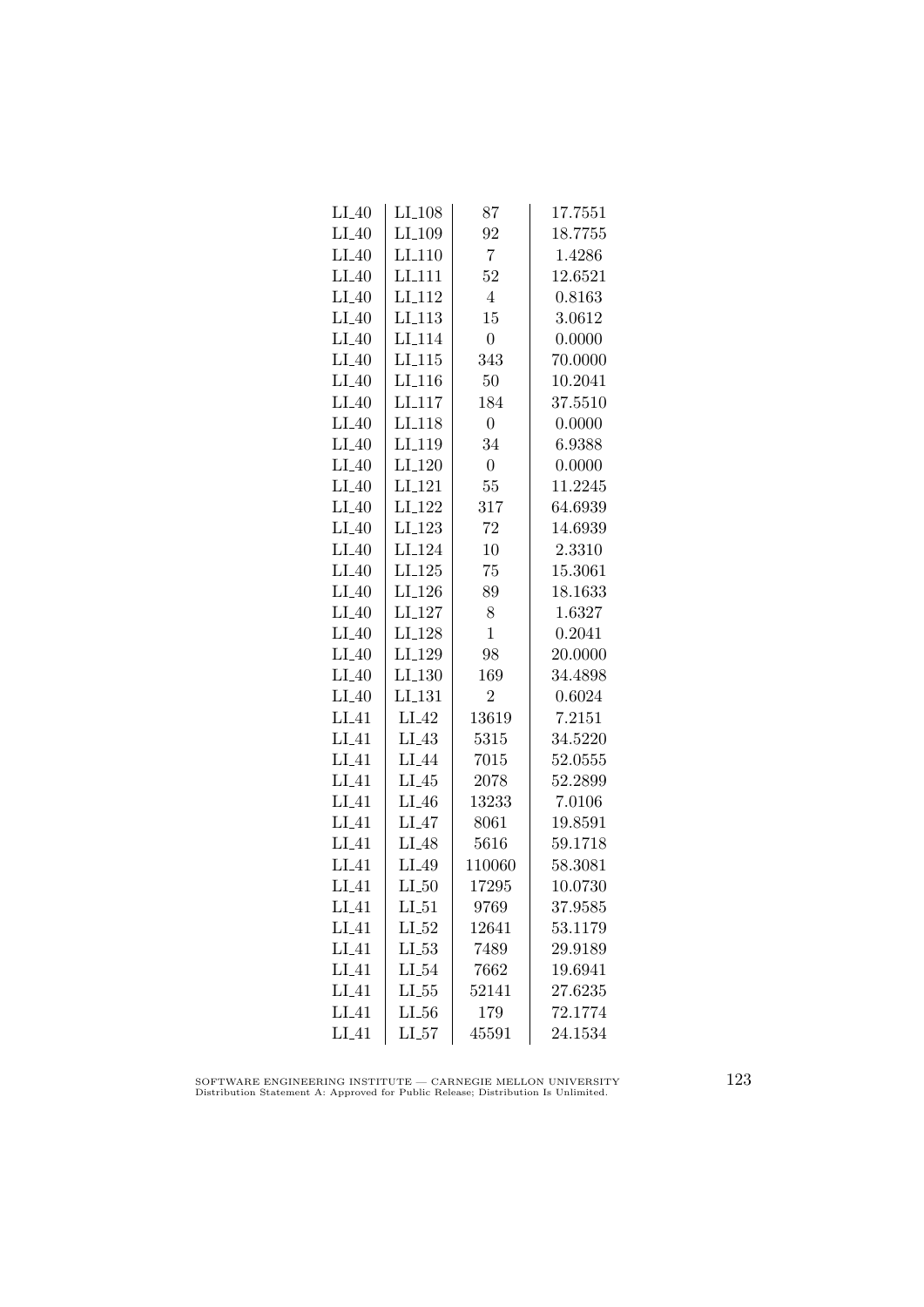| LI_41             | LI_58               | 80207 | 42.4924 |
|-------------------|---------------------|-------|---------|
| $LI_41$           | $LI_59$             | 436   | 8.3158  |
| $LI_41$           | $LI_60$             | 18707 | 13.5976 |
| $LI_41$           | $LI_61$             | 11012 | 42.0755 |
| $LI_41$           | $LI_62$             | 13245 | 7.0170  |
| $LI_41$           | $LI_63$             | 24316 | 12.8822 |
| $LI_41$           | $LI_64$             | 46397 | 24.5804 |
| $LI_41$           | $LL-65$             | 5340  | 34.1673 |
| $LI_41$           | $LI_66$             | 10741 | 53.2946 |
| $LI_41$           | $LI_67$             | 38    | 5.8282  |
| $LI_41$           | $LI_68$             | 1368  | 21.3683 |
| $LI_41$           | $LI_69$             | 12756 | 64.0008 |
| $LI_41$           | $LI$ <sub>-70</sub> | 47    | 19.9153 |
| $LI_41$           | $LI$ <sub>-71</sub> | 4     | 0.0098  |
| $LI_41$           | $LI$ <sub>-72</sub> | 2516  | 8.4799  |
| $LI_41$           | $LL-73$             | 7581  | 4.0163  |
| $LI_41$           | LI_74               | 2794  | 55.0542 |
| $LI_41$           | $LL-75$             | 339   | 23.4927 |
| LI.41             | LL76                | 58428 | 30.9542 |
| $LI_41$           | $LI$ <sub>-77</sub> | 1364  | 72.0549 |
| $LI_41$           | $LI$ <sub>-78</sub> | 485   | 62.5806 |
| $LI_41$           | LI <sub>-79</sub>   | 8194  | 20.0947 |
| $LI_41$           | $LI_80$             | 925   | 40.3930 |
| $LI_41$           | LI_81               | 18707 | 9.9107  |
| $LI_41$           | LI_82               | 36785 | 19.4881 |
| $LI_41$           | LI_83               | 74258 | 39.3407 |
| $LI_41$           | LI_84               | 46124 | 24.4358 |
| $LI_41$           | $LI_85$             | 563   | 55.2502 |
| $LI_41$           | $LI_86$             | 2938  | 19.7168 |
| $LI_41$           | $LI_87$             | 24215 | 12.8287 |
| LI <sub>-41</sub> | LI_88               | 10430 | 10.9872 |
| $LI_41$           | LI_89               | 54678 | 28.9676 |
| $LI_41$           | $LI_0$              | 806   | 73.6746 |
| $LI_41$           | $LI_01$             | 26139 | 13.8480 |
| $LI_41$           | $LI_02$             | 3786  | 11.7435 |
| $LI_41$           | $LI_93$             | 6     | 2.3346  |
| $LI_41$           | LI_94               | 83349 | 44.1570 |
| $LI_41$           | $LI_05$             | 3120  | 67.1979 |
| $LI_41$           | $LI_0$              | 66791 | 35.3848 |
| $LI_41$           | $LI_0$              | 17    | 0.0510  |

SOFTWARE ENGINEERING INSTITUTE — CARNEGIE MELLON UNIVERSITY Distribution Statement A: Approved for Public Release; Distribution Is Unlimited.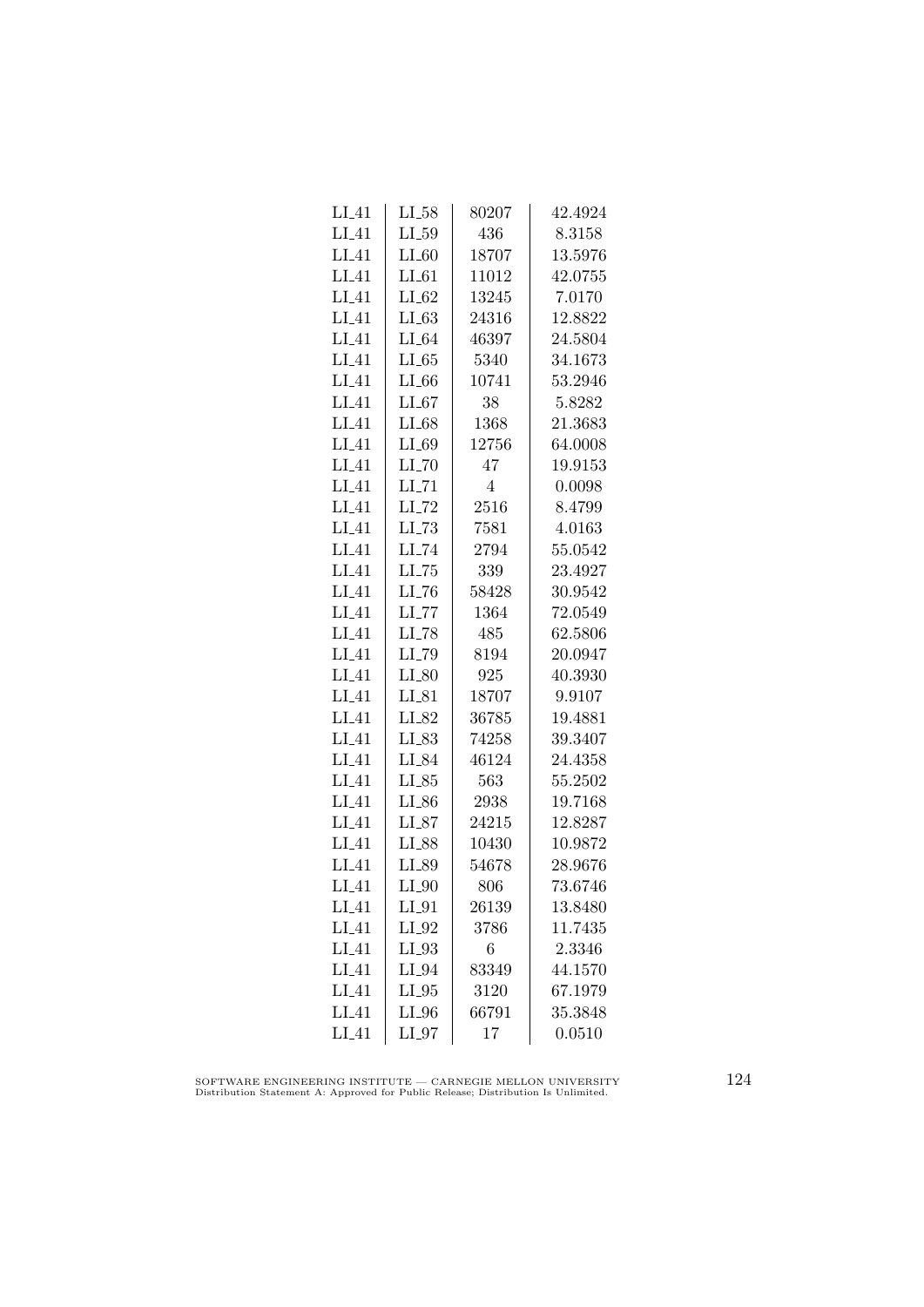| $LI_41$           | $LI_98$              | 90             | 0.8545  |
|-------------------|----------------------|----------------|---------|
| $LI_41$           | LI_99                | 18413          | 9.7549  |
| $LI_41$           | $LI_100$             | 200            | 15.9744 |
| LI.41             | LI <sub>-101</sub>   | 23362          | 12.3768 |
| LI.41             | LI <sub>-102</sub>   | 5383           | 6.8251  |
| $LI_41$           | $LI_103$             | 23585          | 12.4950 |
| $LI_41$           | LI <sub>-104</sub>   | 13884          | 14.4566 |
| $LI_41$           | $LI_105$             | 6061           | 17.7768 |
| $LI_41$           | $LI$ <sub>-106</sub> | 98634          | 52.2548 |
| $LI_41$           | LI <sub>-107</sub>   | 7447           | 69.7807 |
| LI.41             | LI <sub>-108</sub>   | 16722          | 8.8591  |
| $LI_41$           | LI_109               | 5101           | 32.4925 |
| $LI_41$           | LI <sub>-110</sub>   | 303            | 16.7588 |
| $LI_41$           | $LI_111$             | 222            | 54.0146 |
| $LI_41$           | LI <sub>-112</sub>   | 1907           | 1.0103  |
| $LI_41$           | $LI-113$             | 3958           | 3.8793  |
| $LI_41$           | LI <sub>-114</sub>   | $\overline{0}$ | 0.0000  |
| $LI_41$           | LI.115               | 72446          | 38.3808 |
| LI.41             | $LI$ <sub>116</sub>  | 3950           | 5.2017  |
| $LI_41$           | $LI_117$             | 8793           | 30.3636 |
| $LI_41$           | LI <sub>-118</sub>   | 13             | 0.3790  |
| $LI_41$           | LI <sub>-119</sub>   | 1326           | 73.4626 |
| $LI_41$           | LI <sub>-120</sub>   | $\overline{0}$ | 0.0000  |
| $LI_41$           | LI <sub>-121</sub>   | 11566          | 6.1275  |
| $LI_41$           | LI <sub>-122</sub>   | 50369          | 26.6847 |
| $LI_41$           | LI_123               | 4444           | 12.6049 |
| $LI_41$           | LI <sub>-124</sub>   | 394            | 91.8415 |
| $LI_41$           | $LI_125$             | 5535           | 19.0612 |
| $LI_41$           | $LI_126$             | 7786           | 20.3817 |
| $LI_41$           | LI <sub>-127</sub>   | 3526           | 44.0970 |
| $LI_41$           | LI <sub>128</sub>    | 1266           | 64.3293 |
| $LI_41$           | LI_129               | 8687           | 11.3085 |
| $LI_41$           | LI <sub>-130</sub>   | 24426          | 12.9405 |
| $LI_41$           | LI <sub>-131</sub>   | 237            | 71.3855 |
| $LI_42$           | $LI_43$              | 5209           | 33.8335 |
| $LI_42$           | $LI_44$              | 301            | 2.2336  |
| $LI_42$           | $LI_45$              | 299            | 7.5239  |
| LI.42             | $LI_46$              | 113213         | 27.7608 |
| LI <sub>-42</sub> | $LI_47$              | 2197           | 5.4125  |
| $LI_42$           | $LI_48$              | 2662           | 28.0476 |

SOFTWARE ENGINEERING INSTITUTE — CARNEGIE MELLON UNIVERSITY Distribution Statement A: Approved for Public Release; Distribution Is Unlimited.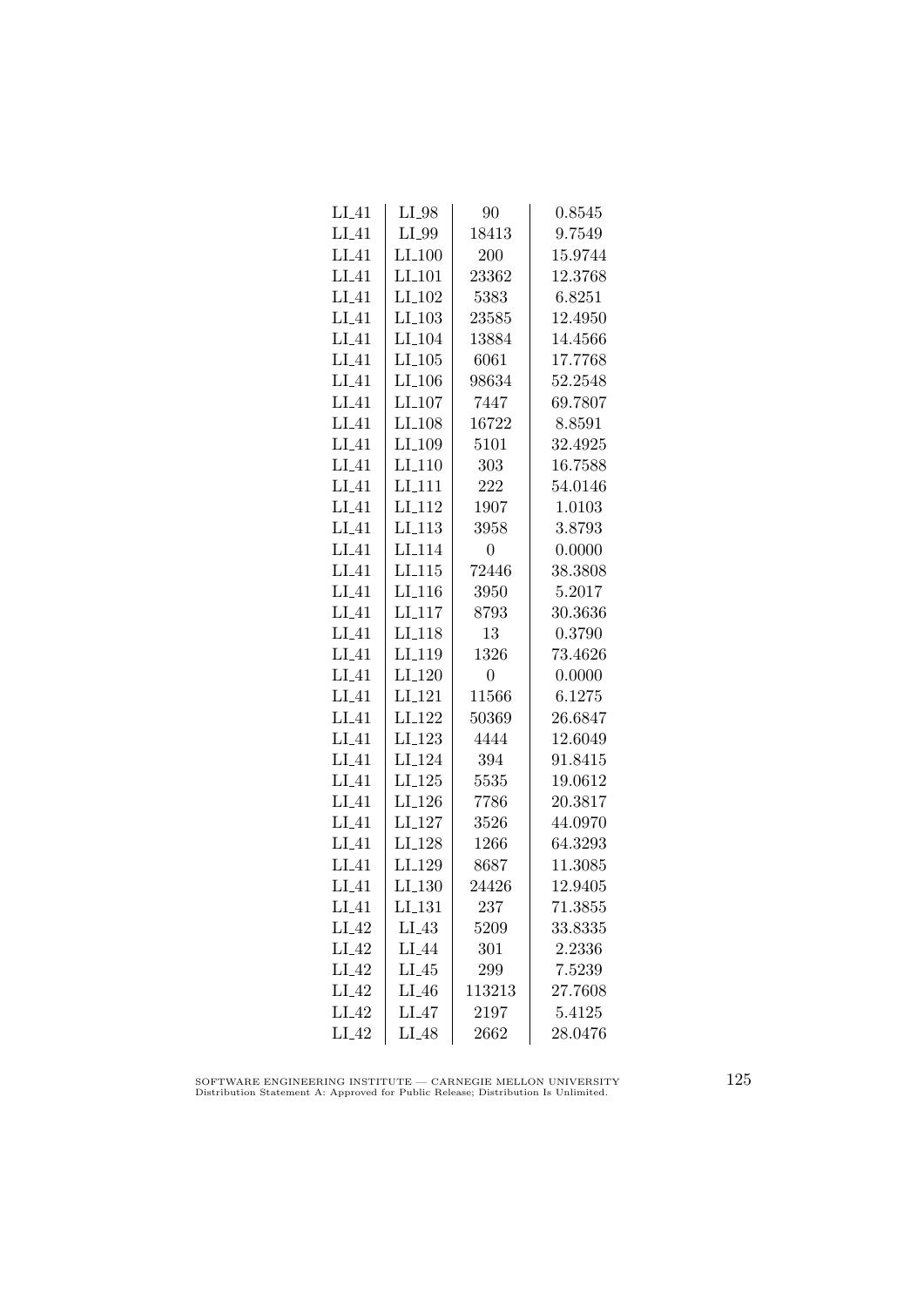| $LI_42$ | $LI_49$             | 288413         | 66.7626 |
|---------|---------------------|----------------|---------|
| $LI_42$ | $LI_50$             | 63471          | 36.9671 |
| $LI_42$ | LL51                | 4098           | 15.9232 |
| $LI_42$ | $LI_52$             | 22             | 0.0924  |
| $LI_42$ | $LL_{53}$           | 4673           | 18.6689 |
| $LI_42$ | $LI_54$             | 14162          | 36.4015 |
| $LI_42$ | $LL_{.55}$          | 187807         | 43.4740 |
| $LI_42$ | $LL_{.56}$          | 16             | 6.4516  |
| $LI_42$ | $LI_57$             | 117970         | 27.3080 |
| $LI_42$ | LL58                | 260181         | 60.2274 |
| $LI_42$ | LL59                | 124            | 2.3651  |
| $LI_42$ | $LI_60$             | 52902          | 38.4529 |
| $LI_42$ | $LI_61$             | 11124          | 42.5034 |
| $LI_42$ | $LI_62$             | 114176         | 27.5164 |
| $LI_42$ | $LI_63$             | 179605         | 41.5754 |
| $LI_42$ | $LI_64$             | 199150         | 46.0998 |
| $LI_42$ | $LI_65$             | 2602           | 16.6485 |
| $LI_42$ | $LI_66$             | 2038           | 10.1121 |
| $LI_42$ | $LI_67$             | 37             | 5.6748  |
| $LI_42$ | $LI_68$             | 1232           | 19.2440 |
| $LI_42$ | LI_69               | $\overline{4}$ | 0.0201  |
| $LI_42$ | $LI$ <sub>-70</sub> | 97             | 41.1017 |
| $LI_42$ | $LI$ <sub>-71</sub> | $\overline{2}$ | 0.0049  |
| $LI_42$ | $LI$ <sub>-72</sub> | 10756          | 36.2521 |
| $LI_42$ | $LL-73$             | 24282          | 5.6209  |
| $LI_42$ | LI_74               | 427            | 8.4138  |
| $LI_42$ | $LL-75$             | 165            | 11.4345 |
| $LI_42$ | $LI$ <sub>-76</sub> | 243273         | 56.3135 |
| $LI_42$ | $LI$ <sub>-77</sub> | 45             | 2.3772  |
| $LI_42$ | $LI$ <sub>-78</sub> | 64             | 8.2581  |
| $LI_42$ | LI_79               | 14548          | 35.6770 |
| $LI_42$ | $LI_80$             | 1114           | 48.6463 |
| $LI_42$ | $LI_81$             | 156595         | 36.2490 |
| $LI_42$ | LI_82               | 131621         | 30.4680 |
| $LI_42$ | $LI_83$             | 167586         | 38.7932 |
| $LI_42$ | $LI_84$             | 146943         | 34.0147 |
| $LI_42$ | $LI_85$             | 3              | 0.2944  |
| $LI_42$ | LI_86               | 7199           | 48.3122 |
| $LI_42$ | $LI_87$             | 179440         | 41.5372 |
| $LI_42$ | LI_88               | 51421          | 54.1679 |

SOFTWARE ENGINEERING INSTITUTE — CARNEGIE MELLON UNIVERSITY Distribution Statement A: Approved for Public Release; Distribution Is Unlimited.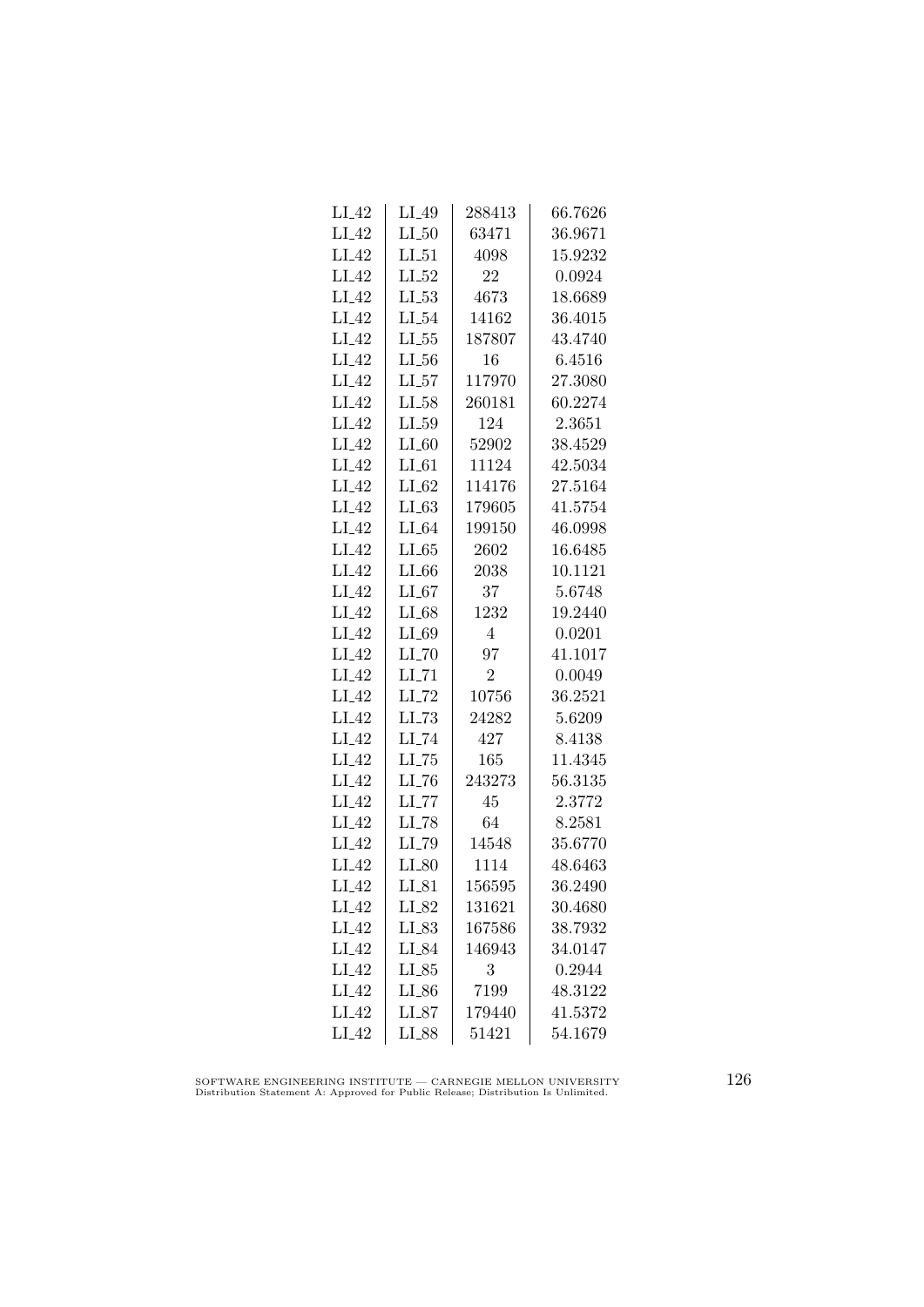| $LI_42$ | LI_89                | 24109          | 12.3959     |
|---------|----------------------|----------------|-------------|
| $LI_42$ | $LI_0$               | 19             | 1.7367      |
| $LI_42$ | $LI_01$              | 27567          | 6.3813      |
| $LI_42$ | $LI_02$              | 9975           | 30.9408     |
| $LI_42$ | LI_93                | 7              | 2.7237      |
| $LI_42$ | $LI_04$              | 356912         | 82.6189     |
| $LI_42$ | $LI_05$              | 0              | 0.0000      |
| $LI_42$ | $LI_0$               | 97305          | 22.5244     |
| $LI_42$ | $LI_97$              | $\overline{0}$ | 0.0000      |
| $LI_42$ | $LI_98$              | 108            | 1.0254      |
| $LI_42$ | LI_99                | 40000          | 15.3638     |
| $LI_42$ | LI <sub>-100</sub>   | 9              | 0.7188      |
| $LI_42$ | $LI_101$             | 89722          | 28.8598     |
| $LI_42$ | $LI_102$             | 18026          | $22.8550\,$ |
| $LI_42$ | $LI_103$             | 77478          | 29.9376     |
| $LI_42$ | $LI_104$             | 32328          | 33.6613     |
| $LI_42$ | $LI$ <sub>-105</sub> | 6603           | 19.3665     |
| $LI_42$ | $LI$ <sub>-106</sub> | 121863         | 28.2092     |
| $LI_42$ | LI <sub>-107</sub>   | 37             | 0.3467      |
| $LI_42$ | LI <sub>-108</sub>   | 61508          | 31.9968     |
| $LI_42$ | LI <sub>-109</sub>   | 1961           | 12.4912     |
| $LI_42$ | $LI-110$             | 1126           | 62.2788     |
| $LI_42$ | LI <sub>-111</sub>   | 119            | 28.9538     |
| $LI_42$ | LI <sub>-112</sub>   | 636            | 0.2327      |
| $LI_42$ | LI <sub>-113</sub>   | 12907          | 12.6503     |
| $LI_42$ | LI <sub>-114</sub>   | 1              | 0.1855      |
| $LI_42$ | $LI_115$             | 26587          | 9.6924      |
| $LI_42$ | $LI_116$             | 15867          | 20.8952     |
| $LI_42$ | $LI-117$             | 10064          | 34.7526     |
| $LI_42$ | LI <sub>-118</sub>   | $\overline{2}$ | 0.0583      |
| $LI_42$ | LI <sub>-119</sub>   | $\overline{7}$ | 0.3878      |
| $LI_42$ | $LI_120$             | $\overline{0}$ | 0.0000      |
| $LI_42$ | $LI$ <sub>121</sub>  | 77983          | 20.2437     |
| $LI_42$ | LI <sub>-122</sub>   | 125067         | 28.9508     |
| $LI_42$ | $LI_123$             | 19638          | 55.7012     |
| $LI_42$ | LI <sub>-124</sub>   | $\overline{0}$ | 0.0000      |
| $LI_42$ | $LI_125$             | 650            | 2.2384      |
| $LI_42$ | LI <sub>-126</sub>   | 7246           | 18.9681     |
| $LI_42$ | LI <sub>-127</sub>   | 0              | 0.0000      |
| $LI_42$ | $LI_128$             | 8              | 0.4065      |

SOFTWARE ENGINEERING INSTITUTE — CARNEGIE MELLON UNIVERSITY Distribution Statement A: Approved for Public Release; Distribution Is Unlimited.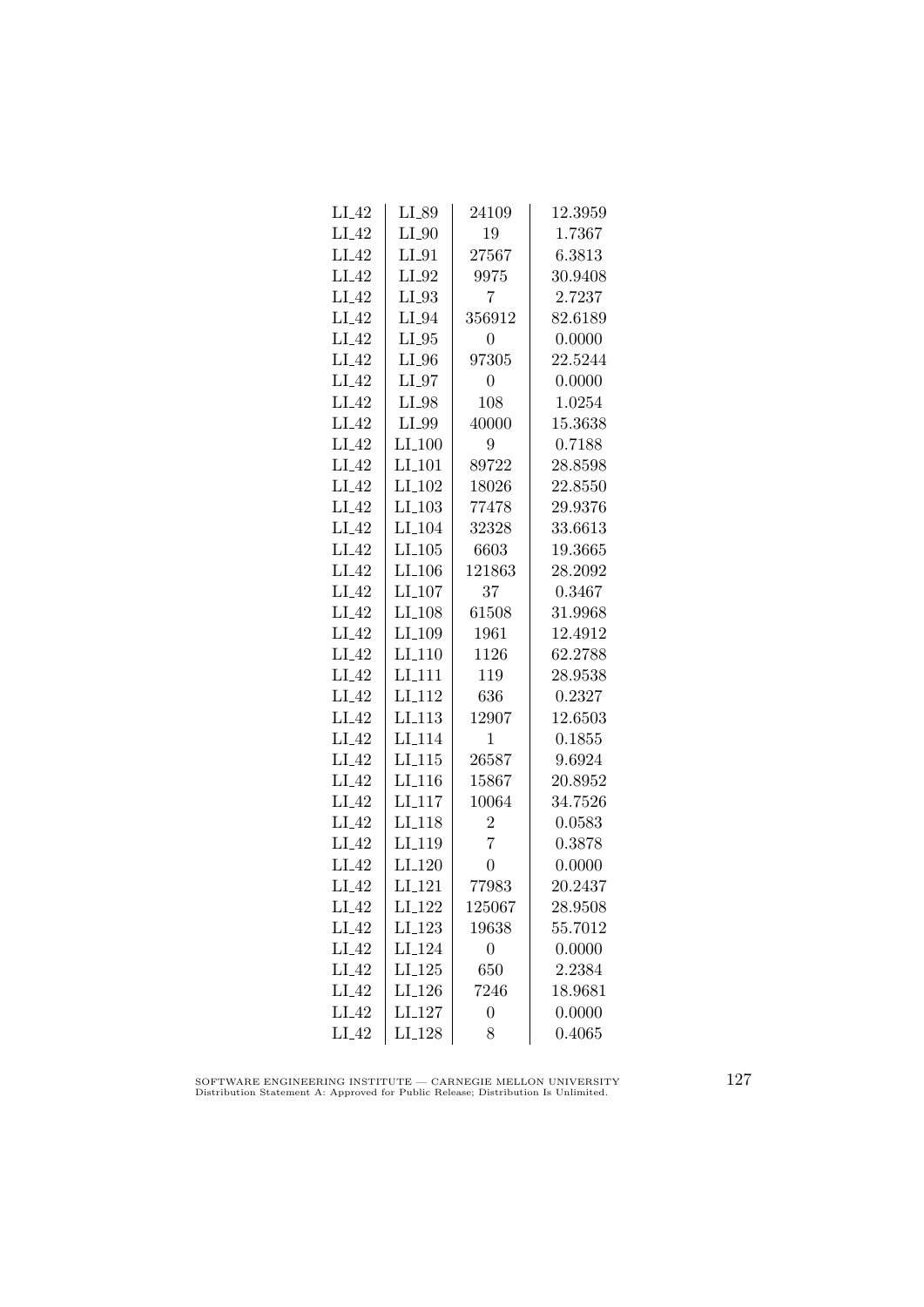| $LI_42$ | LI_129              | 39317            | 51.1820 |
|---------|---------------------|------------------|---------|
| $LI_42$ | LI <sub>-130</sub>  | 179564           | 41.5659 |
| $LI_42$ | LI <sub>-131</sub>  | 1                | 0.3012  |
| $LI_43$ | LI <sub>44</sub>    | 278              | 2.0629  |
| $LI_43$ | LI.45               | 516              | 12.9844 |
| $LI_43$ | $LI_46$             | 5078             | 32.9826 |
| $LI_43$ | $LI_47$             | 2380             | 15.4586 |
| $LI_43$ | $LI_48$             | 698              | 7.3543  |
| $LI_43$ | $LI_49$             | 12190            | 79.1764 |
| $LI_43$ | $LI_50$             | 4420             | 28.7088 |
| $LI_43$ | $LI_51$             | 1019             | 6.6186  |
| $LI_43$ | $LI_52$             | 158              | 1.0262  |
| $LI_43$ | $LI_53$             | 1874             | 12.1720 |
| $LI_43$ | $LI_54$             | 1654             | 10.7431 |
| $LI_43$ | $LL-55$             | 9205             | 59.7883 |
| $LI_43$ | $LI_56$             | $\boldsymbol{6}$ | 2.4194  |
| $LI_43$ | $LI_57$             | 7533             | 48.9283 |
| $LI_43$ | $LI_58$             | 12108            | 78.6438 |
| $LI_43$ | LL59                | 30               | 0.5722  |
| $LI_43$ | $LI_60$             | 5165             | 33.5477 |
| $LI_43$ | $LI_61$             | 2239             | 14.5427 |
| $LI_43$ | $LI_62$             | 5100             | 33.1255 |
| $LI_43$ | $LI_63$             | 7300             | 47.4149 |
| $LI_43$ | $LI_64$             | 9864             | 64.0686 |
| $LI_43$ | LL65                | 1196             | 7.7683  |
| $LI_43$ | $LI_66$             | 1061             | 6.8914  |
| $LI_43$ | LL67                | 29               | 4.4479  |
| $LI_43$ | $LI_68$             | 318              | 4.9672  |
| $LI_43$ | LI_69               | 915              | 5.9431  |
| $LI_43$ | $LI$ <sub>-70</sub> | 47               | 19.9153 |
| $LI_43$ | $LI$ <sub>-71</sub> | $\boldsymbol{0}$ | 0.0000  |
| $LI_43$ | $LI$ <sub>-72</sub> | 854              | 5.5469  |
| $LI_43$ | $LI$ <sub>-73</sub> | 2358             | 15.3157 |
| $LI_43$ | LI_74               | 823              | 16.2167 |
| $LI_43$ | $LI$ <sub>-75</sub> | 51               | 3.5343  |
| $LI_43$ | $LI$ <sub>-76</sub> | 11105            | 72.1291 |
| $LI_43$ | $LL$ <sub>-77</sub> | 132              | 6.9731  |
| $LI_43$ | $LI$ <sub>-78</sub> | 85               | 10.9677 |
| $LI_43$ | LI_79               | 1629             | 10.5807 |
| LI.43   | $LI_80$             | 582              | 25.4148 |

SOFTWARE ENGINEERING INSTITUTE — CARNEGIE MELLON UNIVERSITY Distribution Statement A: Approved for Public Release; Distribution Is Unlimited.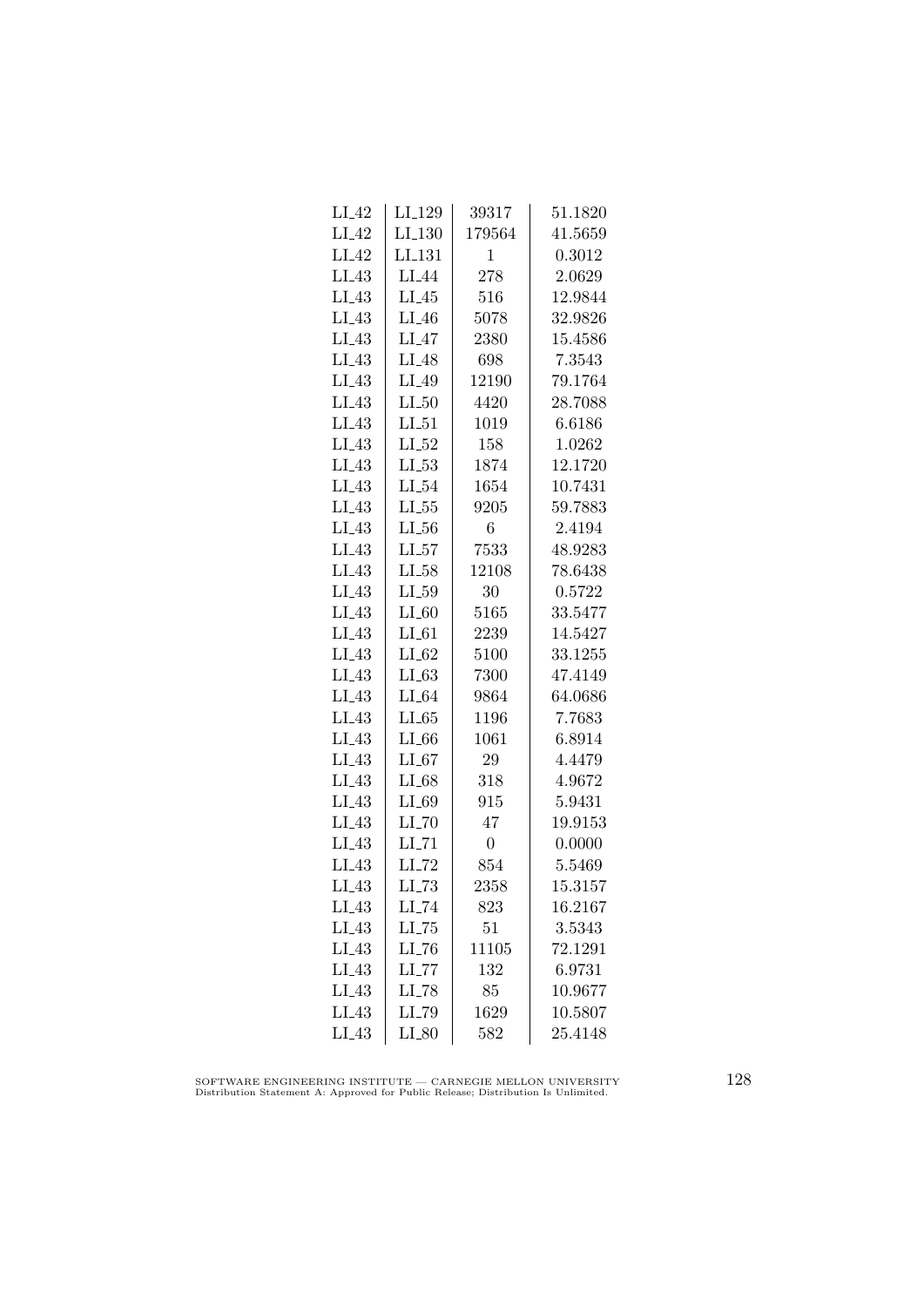| $LI_43$ | $LI_81$              | 6630             | 43.0631 |
|---------|----------------------|------------------|---------|
| $LI_43$ | LI_82                | 7988             | 51.8836 |
| $LI_43$ | LL83                 | 9543             | 61.9836 |
| $LI_43$ | LI_84                | 6445             | 41.8615 |
| $LI_43$ | $LI_85$              | 31               | 3.0422  |
| $LI_43$ | $LI_86$              | 1546             | 10.3751 |
| $LI_43$ | $LI_87$              | 7271             | 47.2266 |
| $LI_43$ | LI_88                | 4007             | 26.0262 |
| $LI_43$ | LI_89                | 5633             | 36.5874 |
| $LI_43$ | $LI_0$               | 121              | 11.0603 |
| $LI_43$ | $LI_01$              | 3367             | 21.8693 |
| $LI_43$ | $LI_02$              | 963              | 6.2549  |
| $LI_43$ | LI_93                | 3                | 1.1673  |
| $LI_43$ | $LI_04$              | 12419            | 80.6638 |
| $LI_43$ | $LI_05$              | 32               | 0.6892  |
| $LI_43$ | $LI_0$               | 8734             | 56.7290 |
| $LI_43$ | $LI_97$              | $\mathbf{1}$     | 0.0065  |
| $LI_43$ | LI_98                | 18               | 0.1709  |
| $LI_43$ | LI_99                | 2312             | 15.0169 |
| $LI_43$ | $LI_100$             | 124              | 9.9042  |
| $LI_43$ | $LI_101$             | 6396             | 41.5433 |
| $LI_43$ | $LI_102$             | 1713             | 11.1263 |
| $LI_43$ | $LI$ <sub>-103</sub> | 6726             | 43.6867 |
| $LI_43$ | LI <sub>-104</sub>   | 2831             | 18.3879 |
| $LI_43$ | LI.105               | 1775             | 11.5290 |
| $LI_43$ | LI <sub>-106</sub>   | 10230            | 66.4458 |
| $LI_43$ | $LI_107$             | 415              | 3.8887  |
| $LI_43$ | LI <sub>-108</sub>   | 3731             | 24.2336 |
| $LI_43$ | LI <sub>-109</sub>   | 672              | 4.3648  |
| $LI_43$ | LI <sub>-110</sub>   | 136              | 7.5221  |
| $LI_43$ | LI <sub>111</sub>    | 145              | 35.2798 |
| $LI_43$ | LI <sub>-112</sub>   | 225              | 1.4614  |
| $LI_43$ | LI <sub>-113</sub>   | 669              | 4.3453  |
| $LI_43$ | LI <sub>-114</sub>   | 0                | 0.0000  |
| $LI_43$ | $LI_115$             | 6422             | 41.7121 |
| $LI_43$ | LI <sub>-116</sub>   | 1936             | 12.5747 |
| $LI_43$ | LI <sub>-117</sub>   | 2684             | 17.4331 |
| $LI_43$ | LI <sub>118</sub>    | $\mathbf{1}$     | 0.0292  |
| $LI_43$ | LI <sub>-119</sub>   | 16               | 0.8864  |
| $LI_43$ | $LI_120$             | $\boldsymbol{0}$ | 0.0000  |

SOFTWARE ENGINEERING INSTITUTE — CARNEGIE MELLON UNIVERSITY Distribution Statement A: Approved for Public Release; Distribution Is Unlimited.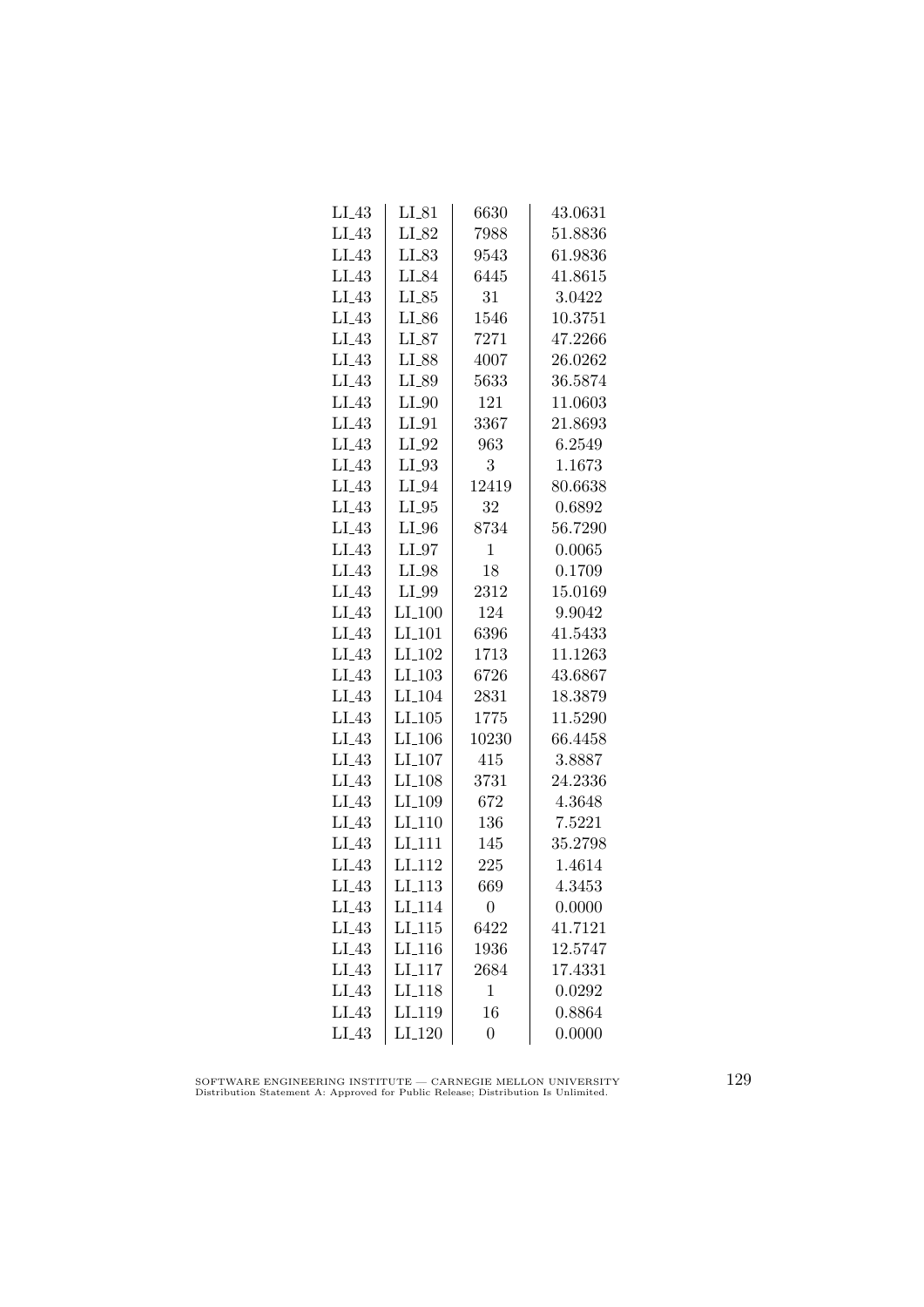| LI_43             | LI <sub>-121</sub>  | 2893           | 18.7906 |
|-------------------|---------------------|----------------|---------|
| $LI_43$           | LI <sub>-122</sub>  | 8053           | 52.3058 |
| $LI_43$           | LI <sub>-123</sub>  | 2135           | 13.8672 |
| $LI_43$           | LI <sub>-124</sub>  | $\overline{2}$ | 0.4662  |
| $LI_43$           | LI <sub>-125</sub>  | 863            | 5.6054  |
| $LI_43$           | $LI_126$            | 1947           | 12.6461 |
| $LI_43$           | $LI_127$            | 31             | 0.3877  |
| $LI_43$           | $LI_128$            | 124            | 6.3008  |
| $LI_43$           | LI <sub>-129</sub>  | 3305           | 21.4666 |
| $LI_43$           | LI.130              | 7271           | 47.2266 |
| $LI_43$           | LI <sub>-131</sub>  | 14             | 4.2169  |
| LI <sub>44</sub>  | $LI_45$             | 167            | 4.2023  |
| $LI_44$           | $LI_46$             | 486            | 3.6064  |
| $LI_44$           | $LI_47$             | 715            | 5.3057  |
| $LI_44$           | $LI_48$             | 824            | 8.6819  |
| LI <sub>-44</sub> | $LI_49$             | 11487          | 85.2404 |
| LI <sub>-44</sub> | $LI_50$             | 1172           | 8.6969  |
| LI_44             | $LI_51$             | 1402           | 10.4037 |
| LI_44             | $LI_52$             | 6786           | 50.3562 |
| $LI_44$           | $LL_{53}$           | 494            | 3.6658  |
| $LI_44$           | $LI_54$             | 769            | 5.7064  |
| $LI_44$           | $LL-55$             | 1339           | 9.9362  |
| LI <sub>-44</sub> | $LL_{.56}$          | 58             | 23.3871 |
| LI_44             | $LL_{57}$           | 1596           | 11.8433 |
| LI_44             | $LI_58$             | 7251           | 53.8068 |
| LI <sub>44</sub>  | LL59                | 6              | 0.1144  |
| LI_44             | $LI_60$             | 1070           | 7.9400  |
| LI_44             | $LI_61$             | 1103           | 8.1849  |
| LI <sub>-44</sub> | $LI_02$             | 498            | 3.6955  |
| LI <sub>-44</sub> | LL63                | 754            | 5.5951  |
| LI_44             | $LI_64$             | 2741           | 20.3399 |
| LI_44             | LL65                | 422            | 3.1315  |
| LI_44             | $LI_66$             | 1382           | 10.2553 |
| $LI_44$           | $LI_67$             | 4              | 0.6135  |
| $LI_44$           | $LI_68$             | 206            | 3.2177  |
| LI <sub>-44</sub> | $LI_69$             | 687            | 5.0980  |
| $LI_44$           | $LI$ <sub>-70</sub> | $\overline{2}$ | 0.8475  |
| LI <sub>-44</sub> | $LI$ <sub>-71</sub> | $\mathbf{1}$   | 0.0074  |
| LI_44             | LI_72               | 69             | 0.5120  |
| LI <sub>-44</sub> | $LL-73$             | 678            | 5.0312  |

SOFTWARE ENGINEERING INSTITUTE — CARNEGIE MELLON UNIVERSITY Distribution Statement A: Approved for Public Release; Distribution Is Unlimited.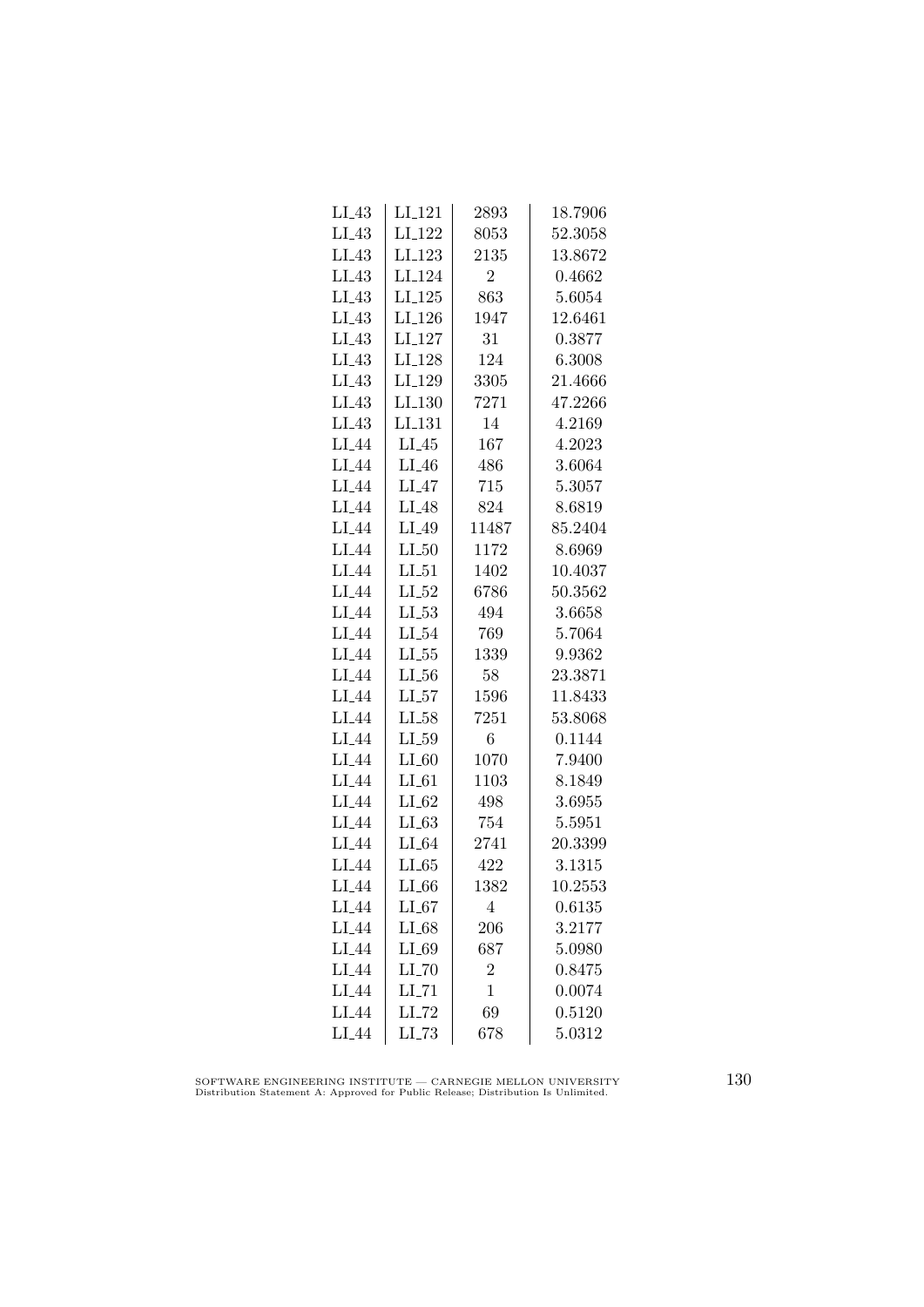| LI <sub>-</sub> 44 | $\rm L L174$        | 559            | 11.0148 |
|--------------------|---------------------|----------------|---------|
| $LI_44$            | $LI$ <sub>-75</sub> | 56             | 3.8808  |
| LI <sub>-44</sub>  | $LI$ <sub>-76</sub> | 2168           | 16.0879 |
| LI <sub>44</sub>   | LL77                | 171            | 9.0333  |
| LI_44              | $LI$ <sub>-78</sub> | 95             | 12.2581 |
| LI_44              | LI_79               | 1594           | 11.8284 |
| $LI_44$            | $LI_80$             | 124            | 5.4148  |
| $LI_44$            | $LI_81$             | 698            | 5.1796  |
| $LI_44$            | $LI_82$             | 1313           | 9.7432  |
| LI <sub>-44</sub>  | LI_83               | 7538           | 55.9365 |
| LI_44              | LI_84               | 2312           | 17.1564 |
| LI <sub>44</sub>   | $LI_85$             | 55             | 5.3974  |
| $LI_44$            | $LI_86$             | 234            | 1.7364  |
| $LI_44$            | $LI_87$             | 746            | 5.5358  |
| $LI_44$            | $LI_88$             | 618            | 4.5859  |
| $LI_44$            | LI_89               | 5733           | 42.5423 |
| LI <sub>-44</sub>  | $LI_0$              | 58             | 5.3016  |
| LI_44              | $LI_01$             | 2839           | 21.0671 |
| LI <sub>44</sub>   | LI_92               | 167            | 1.2392  |
| LI_44              | $LI_93$             | $\overline{0}$ | 0.0000  |
| LI_44              | LI_94               | 2322           | 17.2306 |
| $LI_44$            | $LI_05$             | 590            | 12.7073 |
| LI <sub>-44</sub>  | $LI_0$              | 5744           | 42.6239 |
| LI <sub>-44</sub>  | $LI_97$             | $\mathbf{1}$   | 0.0074  |
| LI <sub>-44</sub>  | LI_98               | $\mathbf{1}$   | 0.0095  |
| LI <sub>44</sub>   | LI_99               | 289            | 2.1446  |
| LI_44              | $LI_100$            | 4              | 0.3195  |
| LI_44              | $LI_101$            | 1719           | 12.7560 |
| $LI_44$            | LI <sub>-102</sub>  | 351            | 2.6046  |
| LI <sub>-44</sub>  | LI <sub>-103</sub>  | 812            | 6.0255  |
| LI_44              | LI <sub>-104</sub>  | 1924           | 14.2772 |
| LI_44              | LI.105              | 724            | 5.3725  |
| LI_44              | LI <sub>-106</sub>  | 11848          | 87.9193 |
| $LI_44$            | LI <sub>-107</sub>  | 545            | 5.1068  |
| $LI_44$            | LI <sub>-108</sub>  | 580            | 4.3039  |
| $LI_44$            | LI <sub>-109</sub>  | 617            | 4.5785  |
| LI <sub>-44</sub>  | LI <sub>-110</sub>  | 9              | 0.4978  |
| LI <sub>-44</sub>  | LI <sub>111</sub>   | 34             | 8.2725  |
| LI_44              | LI <sub>112</sub>   | 79             | 0.5862  |
| LI <sub>-44</sub>  | LI <sub>113</sub>   | 58             | 0.4304  |

SOFTWARE ENGINEERING INSTITUTE — CARNEGIE MELLON UNIVERSITY Distribution Statement A: Approved for Public Release; Distribution Is Unlimited.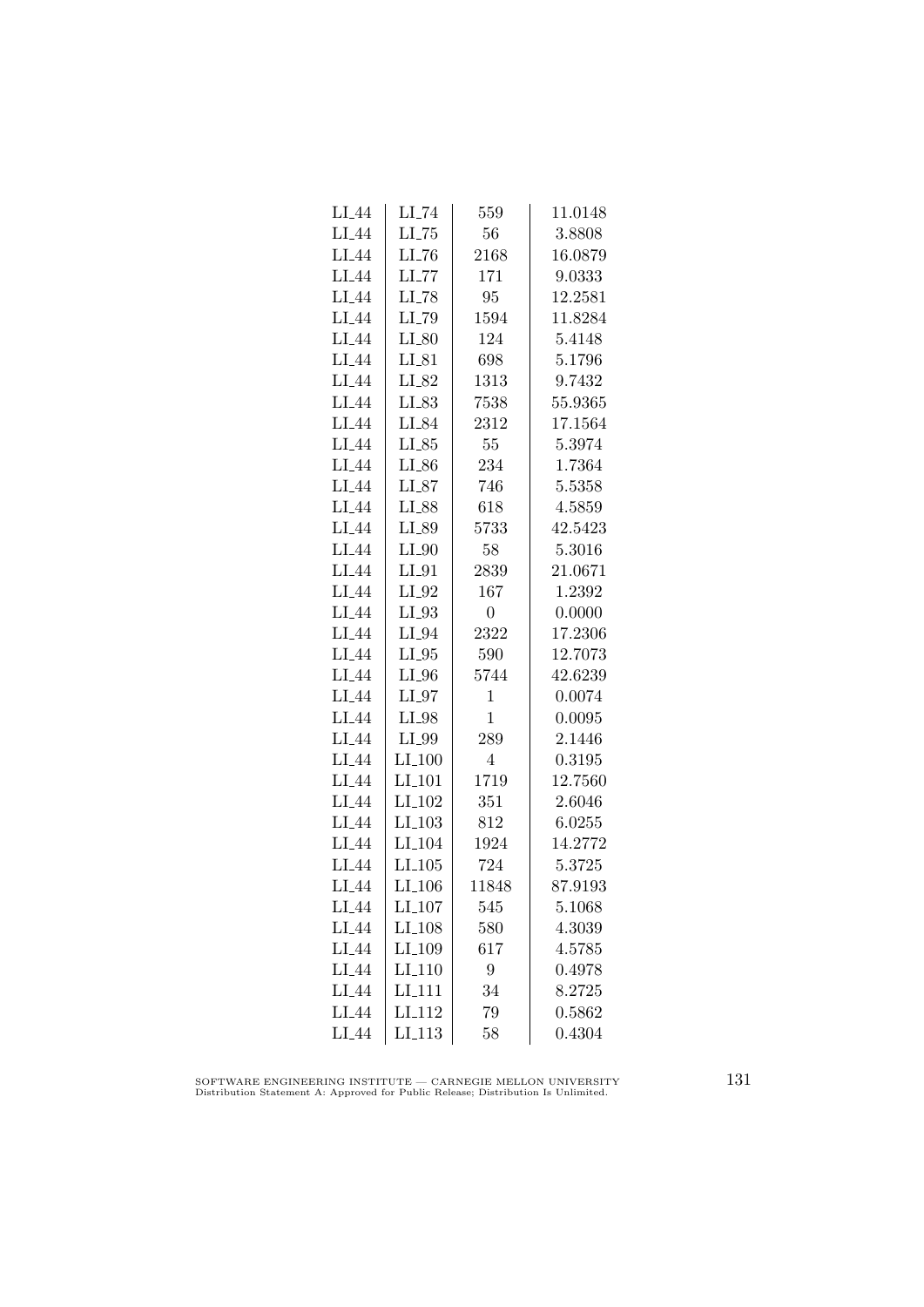| $LI_44$           | $LI_114$           | $\overline{0}$ | 0.0000  |
|-------------------|--------------------|----------------|---------|
| LI_44             | LI.115             | 7692           | 57.0793 |
| $LI_44$           | LI <sub>-116</sub> | 324            | 2.4043  |
| LI_44             | LI <sub>117</sub>  | 446            | 3.3096  |
| LI_44             | LI <sub>-118</sub> | $\overline{0}$ | 0.0000  |
| LI_44             | LI <sub>-119</sub> | 1238           | 68.5873 |
| $LI_44$           | $LI_120$           | $\overline{0}$ | 0.0000  |
| $LI_44$           | LI <sub>-121</sub> | 392            | 2.9089  |
| $LI_44$           | LI <sub>-122</sub> | 13376          | 99.2579 |
| LI <sub>-44</sub> | $LI_123$           | 172            | 1.2763  |
| LI <sub>44</sub>  | LI <sub>-124</sub> | 426            | 99.3007 |
| LI <sub>44</sub>  | LI <sub>-125</sub> | 625            | 4.6379  |
| $LI_44$           | $LI_126$           | 257            | 1.9071  |
| $LI_44$           | $LI_127$           | 648            | 8.1041  |
| $LI_44$           | $LI_128$           | 60             | 3.0488  |
| $LI_44$           | LI_129             | 693            | 5.1425  |
| LI <sub>-44</sub> | LI <sub>-130</sub> | 744            | 5.5209  |
| LI_44             | LI <sub>-131</sub> | 28             | 8.4337  |
| $LI_45$           | $LI_46$            | 342            | 8.6059  |
| $LI_45$           | $LI_47$            | 1461           | 36.7640 |
| $LI_45$           | $LI_48$            | 67             | 1.6860  |
| $LI_45$           | $LI_49$            | 2980           | 74.9874 |
| $LI_45$           | $LI_50$            | 356            | 8.9582  |
| $LI_45$           | LL51               | 640            | 16.1047 |
| $LI_45$           | $LI_52$            | 146            | 3.6739  |
| $LI_45$           | $LI_53$            | 1412           | 35.5310 |
| $LI_45$           | $LI_54$            | 157            | 3.9507  |
| $LI_45$           | $LL_{.55}$         | 1018           | 25.6165 |
| $LI_45$           | $LL_{-56}$         | $\overline{0}$ | 0.0000  |
| $LI_45$           | $LL_{57}$          | 575            | 14.4690 |
| $LI_45$           | $LI_58$            | 1851           | 46.5778 |
| $LI_45$           | $LI_59$            | $\mathbf 1$    | 0.0252  |
| $LI_45$           | $LI_60$            | 530            | 13.3367 |
| $LI_45$           | $LI_61$            | 201            | 5.0579  |
| $LI_45$           | $LI_62$            | 344            | 8.6563  |
| $LI_45$           | $LL-63$            | 551            | 13.8651 |
| $LI_45$           | $LI_64$            | 593            | 14.9220 |
| $LI_45$           | LL65               | 105            | 2.6422  |
| $LI_45$           | LL66               | 105            | 2.6422  |
| $LI_45$           | LL67               | 6              | 0.9202  |

SOFTWARE ENGINEERING INSTITUTE — CARNEGIE MELLON UNIVERSITY Distribution Statement A: Approved for Public Release; Distribution Is Unlimited.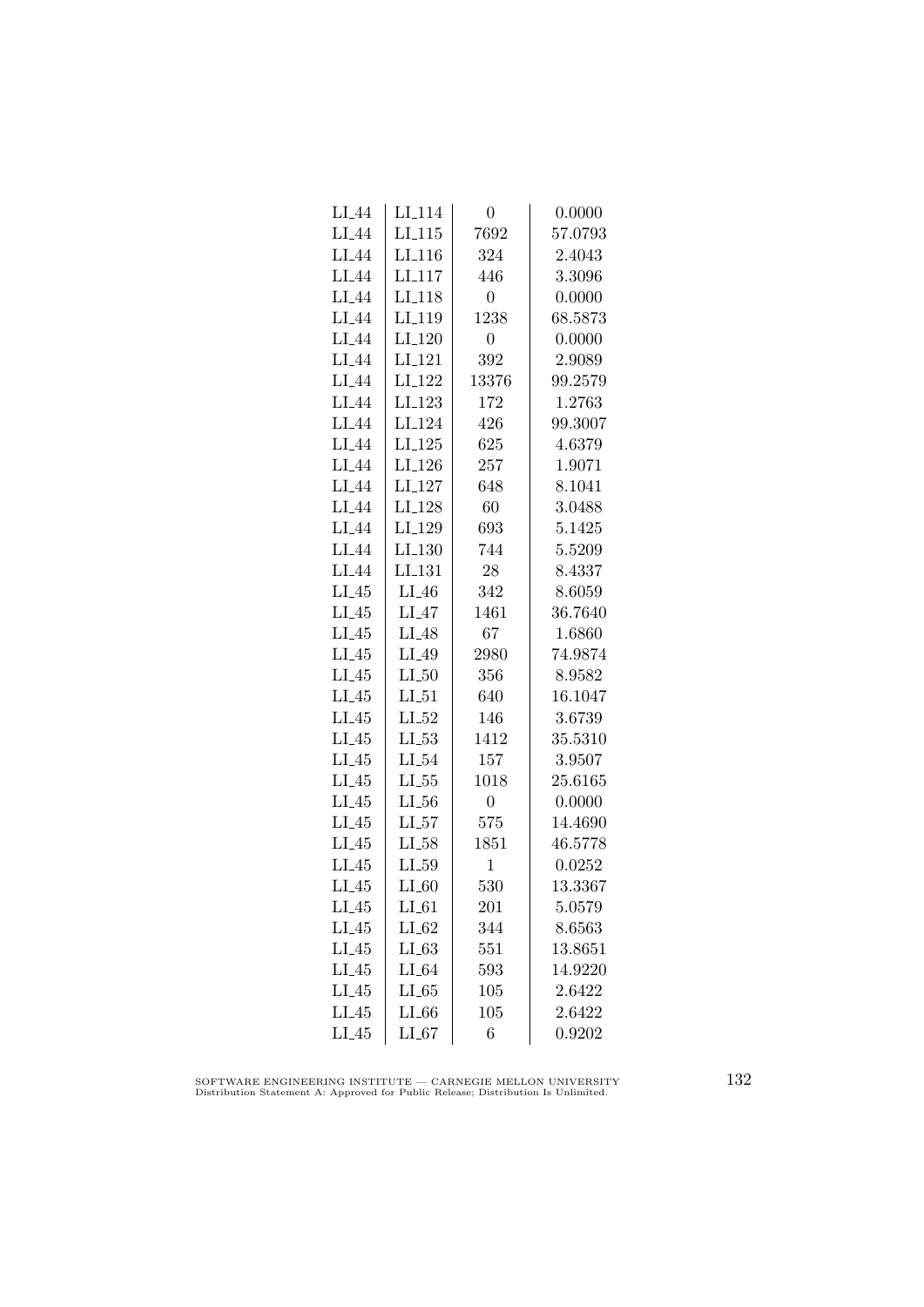| $LI_45$ | $LI_68$              | 68             | 1.7111  |
|---------|----------------------|----------------|---------|
| $LI_45$ | $LI_69$              | $\overline{0}$ | 0.0000  |
| $LI_45$ | $LI$ <sub>-70</sub>  | $\overline{1}$ | 0.4237  |
| $LI_45$ | $LI$ <sub>-71</sub>  | $\overline{0}$ | 0.0000  |
| $LI_45$ | $LI$ <sub>-72</sub>  | 232            | 5.8379  |
| $LI_45$ | $LI$ <sub>-73</sub>  | 278            | 6.9955  |
| $LI_45$ | $LI$ <sub>-74</sub>  | 428            | 10.7700 |
| $LI_45$ | $LI$ <sub>-75</sub>  | 22             | 1.5246  |
| $LI_45$ | $LI$ <sub>-76</sub>  | 1737           | 43.7091 |
| $LI_45$ | $LI$ <sub>-77</sub>  | 107            | 5.6524  |
| $LI_45$ | LI_78                | 112            | 14.4516 |
| $LI_45$ | LI_79                | 315            | 7.9265  |
| $LI_45$ | $LI_80$              | 110            | 4.8035  |
| $LI_45$ | $LI_81$              | 318            | 8.0020  |
| $LI_45$ | $LI_82$              | 1433           | 36.0594 |
| $LI_45$ | $LI_83$              | 1073           | 27.0005 |
| $LI_45$ | LI_84                | 733            | 18.4449 |
| $LI_45$ | $LI_85$              | 168            | 16.4868 |
| $LI_45$ | LI_86                | 1117           | 28.1077 |
| $LI_45$ | $LI_87$              | 561            | 14.1168 |
| $LI_45$ | LI_88                | 243            | 6.1147  |
| $LI_45$ | $LI_89$              | 2720           | 68.4449 |
| $LI_45$ | $LI_0$               | 441            | 40.3108 |
| $LI_45$ | $LI_01$              | 1736           | 43.6839 |
| $LI_45$ | $LI_02$              | 50             | 1.2582  |
| $LI_45$ | $LI_93$              | 139            | 54.0856 |
| $LI_45$ | $LI_04$              | 2019           | 50.8052 |
| $LI_45$ | $LI_05$              | 7              | 0.1761  |
| $LI_45$ | $LI_0$               | 1390           | 34.9774 |
| $LI_45$ | $LI_07$              | $\overline{0}$ | 0.0000  |
| $LI_45$ | $LI_98$              | 9              | 0.2265  |
| $LI_45$ | LI_99                | 189            | 4.7559  |
| $LI_45$ | $LI_100$             | $\overline{0}$ | 0.0000  |
| $LI_45$ | $LI_101$             | 651            | 16.3815 |
| $LI_45$ | LI <sub>-102</sub>   | 259            | 6.5174  |
| $LI_45$ | $LI$ <sub>-103</sub> | 1034           | 26.0191 |
| $LI_45$ | LI <sub>-104</sub>   | 652            | 16.4066 |
| $LI_45$ | LL105                | 265            | 6.6683  |
| $LI_45$ | LI_106               | 2193           | 55.1837 |
| $LI_45$ | LI <sub>-107</sub>   | 14             | 0.3523  |

SOFTWARE ENGINEERING INSTITUTE — CARNEGIE MELLON UNIVERSITY Distribution Statement A: Approved for Public Release; Distribution Is Unlimited.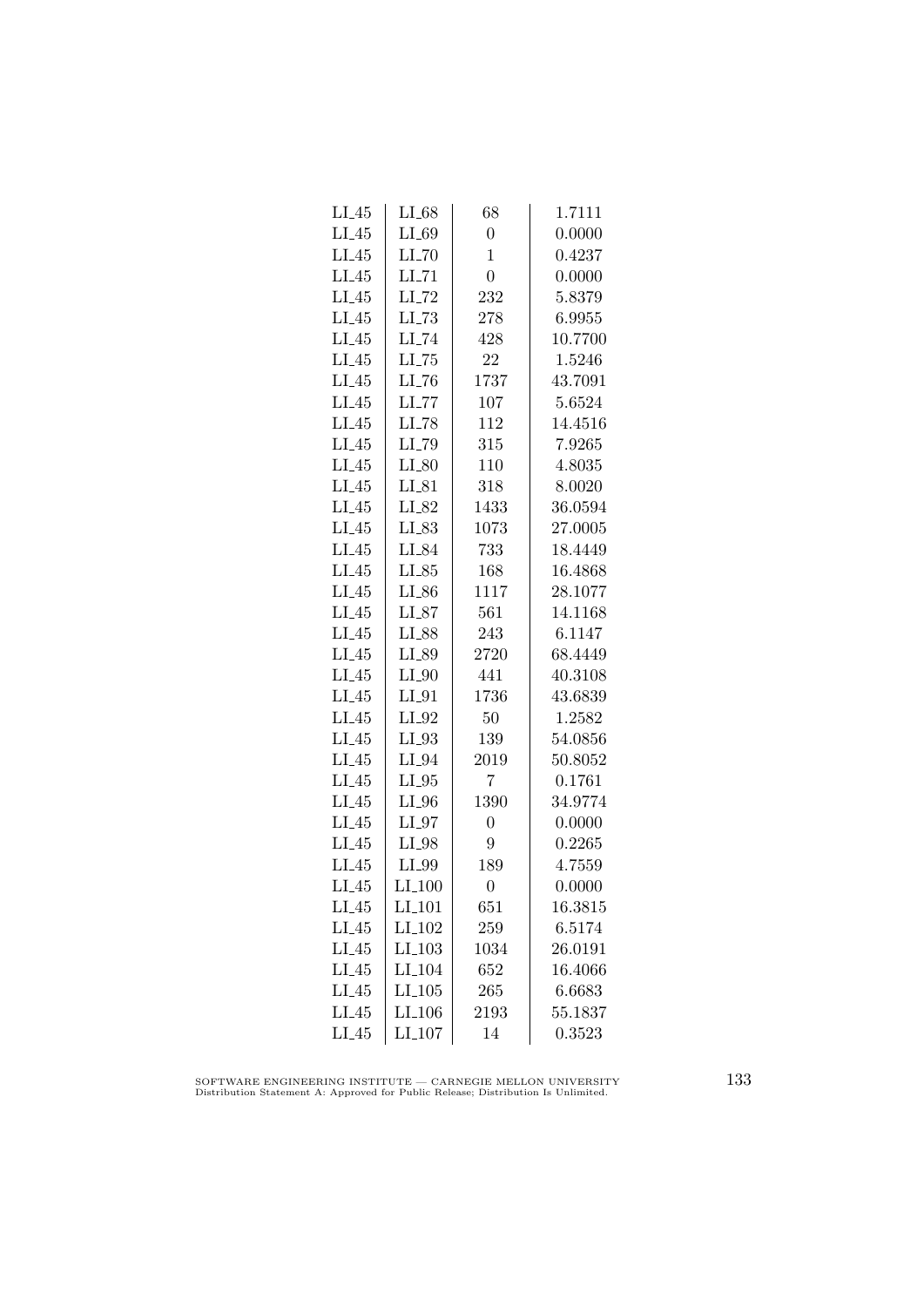| $LI_45$ | LI <sub>-108</sub>  | 201            | 5.0579  |
|---------|---------------------|----------------|---------|
| $LI_45$ | LI <sub>-109</sub>  | 310            | 7.8007  |
| $LI_45$ | LI <sub>-110</sub>  | 12             | 0.6637  |
| $LI_45$ | LI <sub>111</sub>   | 40             | 9.7324  |
| $LI_45$ | LI <sub>-112</sub>  | 100            | 2.5164  |
| $LI_45$ | $LI$ <sub>113</sub> | 107            | 2.6925  |
| $LI_45$ | LI <sub>-114</sub>  | $\overline{0}$ | 0.0000  |
| $LI_45$ | $LI_115$            | 2414           | 60.7448 |
| $LI_45$ | $LI_116$            | 177            | 4.4540  |
| $LI_45$ | LI <sub>-117</sub>  | 597            | 15.0226 |
| $LI_45$ | LI <sub>118</sub>   | $\overline{0}$ | 0.0000  |
| $LI_45$ | LI <sub>-119</sub>  | 62             | 3.4349  |
| $LI_45$ | LI <sub>-120</sub>  | $\overline{0}$ | 0.0000  |
| $LI_45$ | $LI_121$            | 126            | 3.1706  |
| $LI_45$ | $LI_122$            | 1215           | 30.5737 |
| $LI_45$ | LI <sub>-123</sub>  | 218            | 5.4857  |
| $LI_45$ | LI <sub>-124</sub>  | 65             | 15.1515 |
| $LI_45$ | LI.125              | 380            | 9.5622  |
| $LI_45$ | LI <sub>-126</sub>  | 1040           | 26.1701 |
| $LI_45$ | LI <sub>-127</sub>  | 7              | 0.1761  |
| $LI_45$ | $LI_128$            | 5              | 0.2541  |
| $LI_45$ | LI <sub>-129</sub>  | 226            | 5.6870  |
| $LI_45$ | LI <sub>-130</sub>  | 558            | 14.0413 |
| $LI_45$ | LI <sub>-131</sub>  | 38             | 11.4458 |
| $LI_46$ | $LI_47$             | 2426           | 5.9767  |
| $LI_46$ | LI <sub>-48</sub>   | 2224           | 23.4327 |
| $LI_46$ | LI_49               | 278592         | 68.3132 |
| $LI_46$ | $LI_50$             | 57509          | 33.4947 |
| $LI_46$ | $LI_51$             | 4037           | 15.6862 |
| $LI_46$ | $LI_52$             | $\overline{2}$ | 0.0084  |
| $LI_46$ | $LL_{.53}$          | 4359           | 17.4144 |
| $LI_46$ | $LI_54$             | 12070          | 31.0243 |
| $LI_46$ | $LL_{.55}$          | 196121         | 48.0906 |
| $LI_46$ | LI_56               | 14             | 5.6452  |
| $LI_46$ | $LI_57$             | 137234         | 33.6510 |
| $LI_46$ | $LI_58$             | 265853         | 65.1894 |
| $LI_46$ | $LL_{.59}$          | 119            | 2.2697  |
| $LI_46$ | $LI_60$             | 52365          | 38.0626 |
| $LI_46$ | $LI_61$             | 9839           | 37.5936 |
| $LI_46$ | $LI_62$             | 179764         | 44.0797 |

SOFTWARE ENGINEERING INSTITUTE — CARNEGIE MELLON UNIVERSITY Distribution Statement A: Approved for Public Release; Distribution Is Unlimited.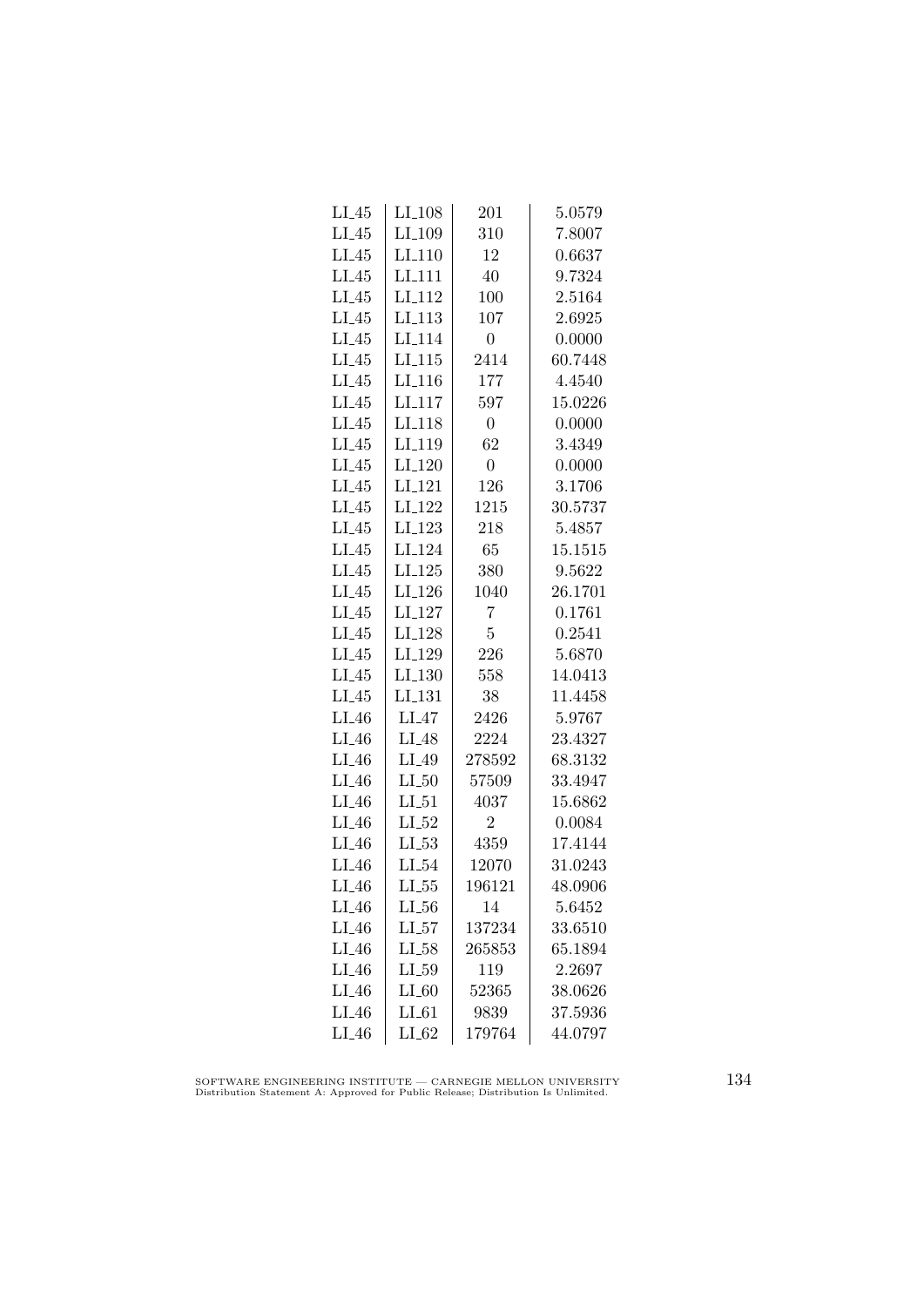| $LI_46$ | LI_63               | 275309         | 67.5081 |
|---------|---------------------|----------------|---------|
| $LI_46$ | $LI_64$             | 203978         | 50.0172 |
| $LI_46$ | LL65                | 2159           | 13.8141 |
| $LI_46$ | $LI_66$             | 1927           | 9.5614  |
| $LI_46$ | $LI_67$             | 46             | 7.0552  |
| $LI_46$ | $LI_68$             | 1575           | 24.6017 |
| $LI_46$ | LI_69               | 190            | 0.9533  |
| $LI_46$ | $LI$ <sub>-70</sub> | 29             | 12.2881 |
| $LI_46$ | $LI$ <sub>-71</sub> | $\overline{4}$ | 0.0098  |
| $LI_46$ | $LI$ <sub>-72</sub> | 12061          | 40.6505 |
| $LI_46$ | $LL-73$             | 21448          | 5.2592  |
| $LI_46$ | LI_74               | 514            | 10.1281 |
| $LI_46$ | $LI$ <sub>-75</sub> | 223            | 15.4539 |
| $LI_46$ | $LI$ <sub>-76</sub> | 262889         | 64.4626 |
| $LI_46$ | $LI$ <sub>-77</sub> | 48             | 2.5357  |
| $LI_46$ | $LI$ <sub>-78</sub> | 63             | 8.1290  |
| $LI_46$ | LI_79               | 12331          | 30.2401 |
| $LI_46$ | $LI_80$             | 952            | 41.5721 |
| $LI_46$ | $LI_81$             | 158057         | 38.7569 |
| $LI_46$ | LI_82               | 131938         | 32.3523 |
| $LI_46$ | $LI_83$             | 175853         | 43.1207 |
| $LI_46$ | LI_84               | 107974         | 26.4762 |
| $LI_46$ | $LI_85$             | 1              | 0.0981  |
| $LI_46$ | $LI_86$             | 7102           | 47.6612 |
| $LI_46$ | $LI_87$             | 274865         | 67.3993 |
| $LI_46$ | LI_88               | 48923          | 51.5364 |
| $LI_46$ | LI_89               | 23939          | 12.3085 |
| $LI_46$ | $LI_0$              | 37             | 3.3821  |
| $LI_46$ | $LI_01$             | 28418          | 6.9683  |
| $LI_46$ | $LI_02$             | 8802           | 27.3023 |
| $LI_46$ | $LI_93$             | 5              | 1.9455  |
| $LI_46$ | $LI_04$             | 354614         | 86.9544 |
| $LI_46$ | $LI_05$             | $\overline{0}$ | 0.0000  |
| $LI_46$ | $LI_0$              | 91471          | 22.4295 |
| $LI_46$ | $LI_97$             | $\overline{0}$ | 0.0000  |
| $LI_46$ | $LI_98$             | 74             | 0.7026  |
| $LI_46$ | LI_99               | 38176          | 14.6632 |
| $LI_46$ | LI <sub>-100</sub>  | $\overline{4}$ | 0.3195  |
| $LI_46$ | LI <sub>-101</sub>  | 88595          | 28.4973 |
| $LI_46$ | $LI_102$            | 17166          | 21.7647 |

SOFTWARE ENGINEERING INSTITUTE — CARNEGIE MELLON UNIVERSITY Distribution Statement A: Approved for Public Release; Distribution Is Unlimited.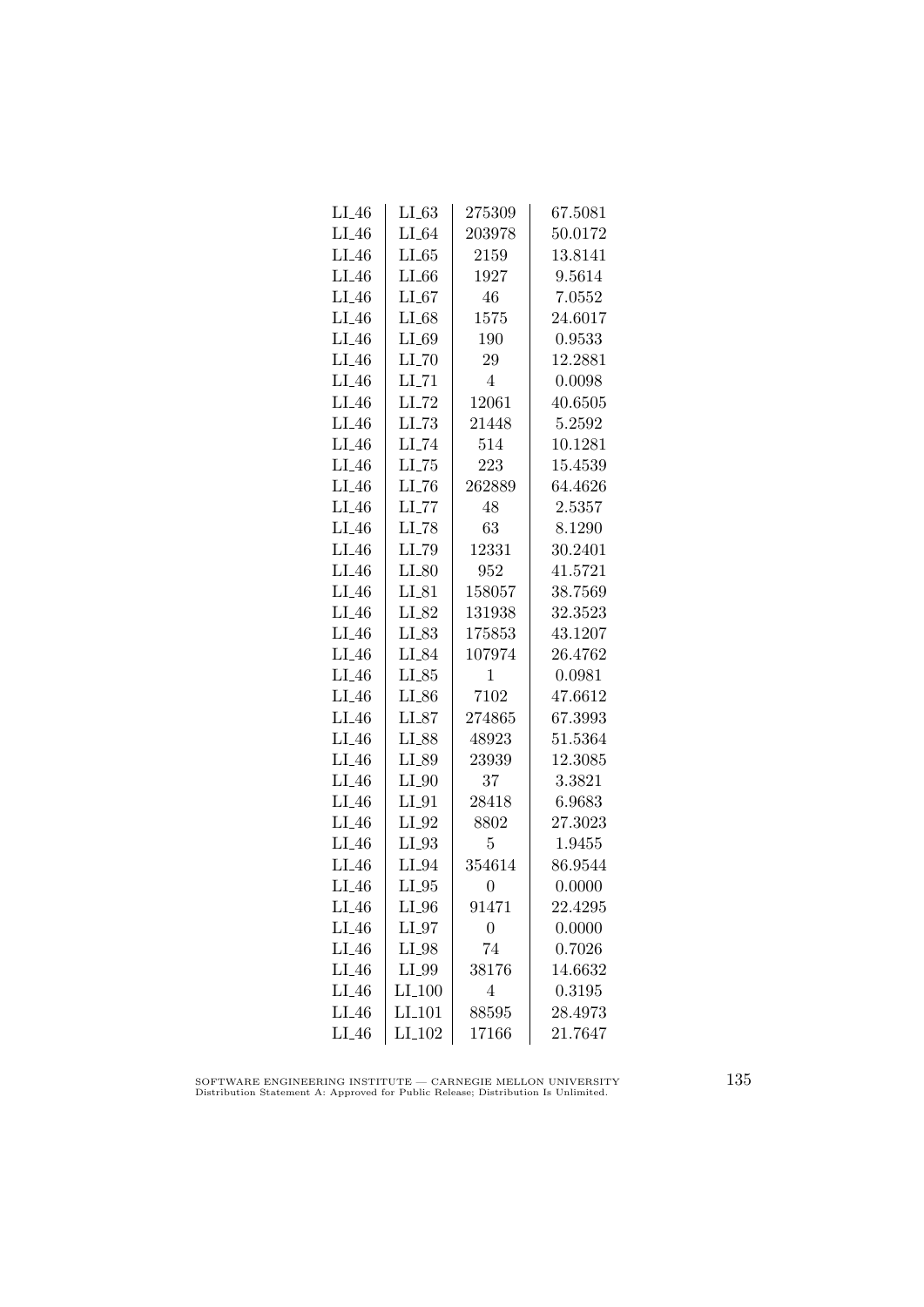| $LI_46$ | $LI_103$             | 76514          | 29.5651 |
|---------|----------------------|----------------|---------|
| $LI_46$ | LI <sub>-104</sub>   | 29687          | 30.9114 |
| $LI_46$ | LI.105               | 9221           | 27.0450 |
| $LI_46$ | LI <sub>-106</sub>   | 123707         | 30.3340 |
| $LI_46$ | LI <sub>-107</sub>   | 65             | 0.6091  |
| $LI_46$ | $LI_108$             | 63759          | 33.1677 |
| $LI_46$ | LI_109               | 1705           | 10.8606 |
| $LI_46$ | $LI_110$             | 1011           | 55.9181 |
| $LI_46$ | LI <sub>-111</sub>   | 161            | 39.1727 |
| $LI_46$ | LI <sub>-112</sub>   | 690            | 0.2524  |
| $LI_46$ | LI.113               | 13328          | 13.0630 |
| LI.46   | LI <sub>-114</sub>   | 0              | 0.0000  |
| $LI_46$ | $LI_115$             | 26657          | 9.7179  |
| $LI_46$ | $LI$ <sub>-116</sub> | 16437          | 21.6459 |
| $LI_46$ | $LI_117$             | 9795           | 33.8237 |
| $LI_46$ | LI <sub>-118</sub>   | $\overline{2}$ | 0.0583  |
| $LI_46$ | LI <sub>-119</sub>   | $\overline{2}$ | 0.1108  |
| $LI_46$ | $LI_120$             | $\overline{0}$ | 0.0000  |
| $LI_46$ | LI <sub>-121</sub>   | 80881          | 20.9960 |
| $LI_46$ | LI <sub>-122</sub>   | 131072         | 32.1400 |
| $LI_46$ | $LI_123$             | 18451          | 52.3344 |
| $LI_46$ | LI <sub>-124</sub>   | $\overline{0}$ | 0.0000  |
| $LI_46$ | $LI-125$             | 714            | 2.4588  |
| $LI_46$ | LI <sub>-126</sub>   | 6155           | 16.1121 |
| $LI_46$ | LI <sub>-127</sub>   | $\overline{0}$ | 0.0000  |
| $LI_46$ | LI <sub>-128</sub>   | 22             | 1.1179  |
| $LI_46$ | LI <sub>-129</sub>   | 40447          | 52.6530 |
| $LI_46$ | $LI_130$             | 275094         | 67.4554 |
| $LI_46$ | LI <sub>-131</sub>   | $\overline{2}$ | 0.6024  |
| $LI_47$ | $LI_48$              | 537            | 5.6580  |
| $LI_47$ | $LI_49$              | 20493          | 50.4866 |
| $LI_47$ | LL50                 | 1842           | 4.5380  |
| $LI_47$ | $LI_51$              | 682            | 2.6500  |
| $LI_47$ | $LI_52$              | 671            | 2.8196  |
| $LI_47$ | $LI_53$              | 3757           | 15.0094 |
| $LI_47$ | $LI_54$              | 661            | 1.6990  |
| $LI_47$ | $LL_{.55}$           | 9728           | 23.9659 |
| $LI_47$ | LL56                 | $\overline{2}$ | 0.8065  |
| $LI_47$ | LL57                 | 5658           | 13.9391 |
| LI.47   | $LI_58$              | 12793          | 31.5168 |

SOFTWARE ENGINEERING INSTITUTE — CARNEGIE MELLON UNIVERSITY Distribution Statement A: Approved for Public Release; Distribution Is Unlimited.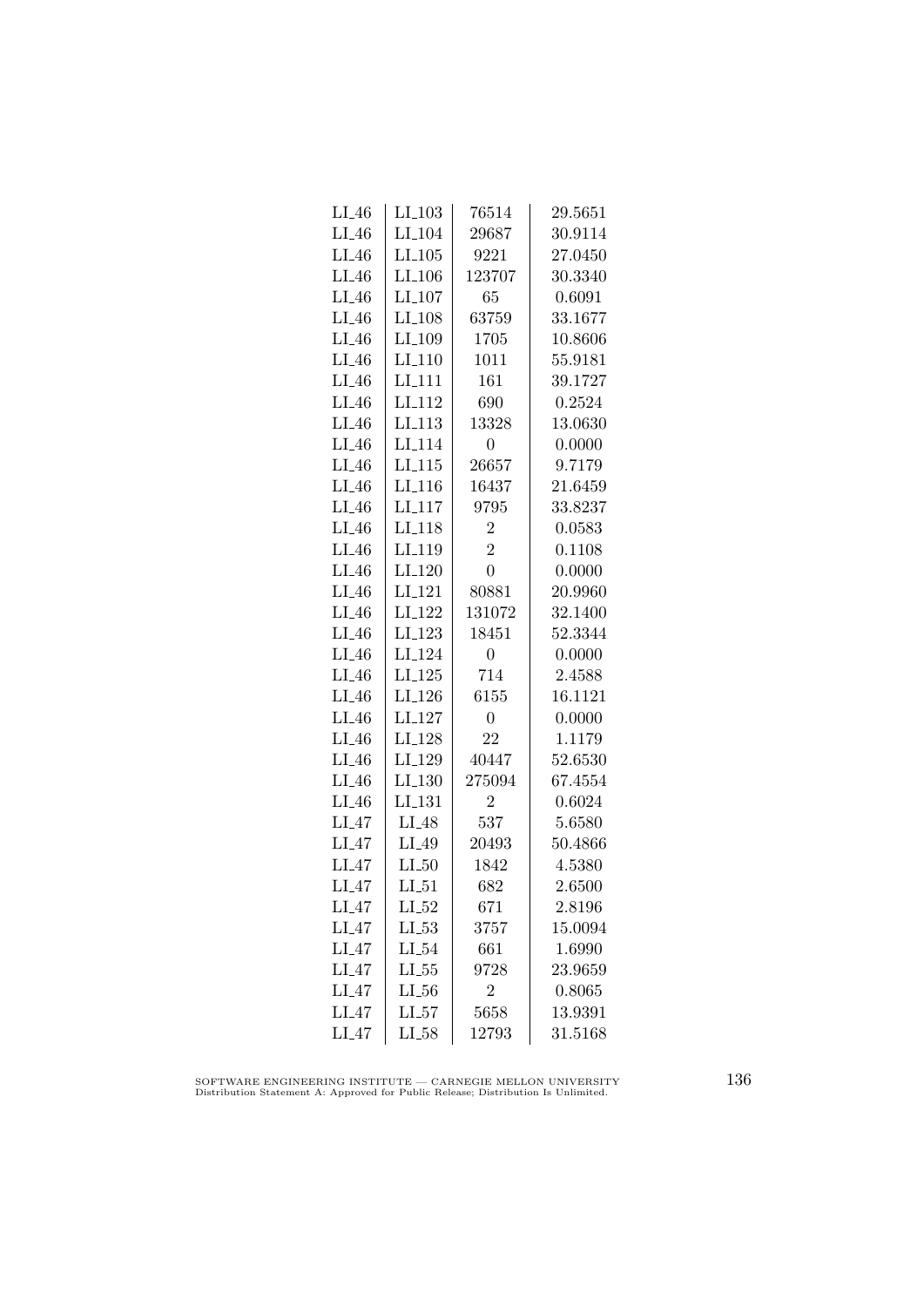| LI <sub>-</sub> 47 | $LI_59$             | 28             | 0.5340  |
|--------------------|---------------------|----------------|---------|
| $LI_47$            | $LI_60$             | 4077           | 10.0441 |
| $LI_47$            | $LI_61$             | 1265           | 4.8334  |
| $LI_47$            | $LI_62$             | 2465           | 6.0728  |
| $LI_47$            | LL63                | 4644           | 11.4410 |
| $LI_47$            | $LI_64$             | 9131           | 22.4951 |
| $LI_47$            | $LI_65$             | 472            | 3.0200  |
| $LI_47$            | $LI_66$             | 752            | 3.7313  |
| $LI_47$            | LL67                | 23             | 3.5276  |
| $LI_47$            | $LI_68$             | 277            | 4.3268  |
| $LI_47$            | $LI_69$             | 693            | 3.4770  |
| $LI_47$            | $LI$ <sub>-70</sub> | 32             | 13.5593 |
| $LI_47$            | $LI$ <sub>-71</sub> | $\overline{0}$ | 0.0000  |
| $LI_47$            | $LI$ <sub>-72</sub> | 487            | 1.6414  |
| $LI_47$            | $LL-73$             | 4944           | 12.1800 |
| $LI_47$            | $LI$ <sub>-74</sub> | 1379           | 27.1724 |
| $LI_47$            | $LL-75$             | 66             | 4.5738  |
| $LI_47$            | LL76                | 9003           | 22.1798 |
| $LI_47$            | $LL$ <sub>77</sub>  | 247            | 13.0481 |
| $LI_47$            | LI_78               | 203            | 26.1935 |
| $LI_47$            | LI_79               | 1074           | 2.6459  |
| $LI_47$            | $LI_80$             | 429            | 18.7336 |
| $LI_47$            | $LI_81$             | 2806           | 6.9129  |
| $LI_47$            | $LI_82$             | 6581           | 16.2130 |
| $LI_47$            | $LI_83$             | 6479           | 15.9617 |
| $LI_47$            | LI_84               | 5541           | 13.6508 |
| $LI_47$            | $LI_85$             | 248            | 24.3376 |
| $LI_47$            | $LI_86$             | 1151           | 7.7243  |
| $LI_47$            | $LI_87$             | 4707           | 11.5962 |
| $LI_47$            | LI_88               | 1861           | 4.5848  |
| LI.47              | LI_89               | 7772           | 19.1471 |
| $LI_47$            | $LI_0$              | 534            | 48.8117 |
| $LI_47$            | $LI_01$             | 5154           | 12.6974 |
| $LI_47$            | $LI_02$             | 362            | 1.1229  |
| $LI_47$            | $LI_03$             | 31             | 12.0623 |
| $LI_47$            | $LI_04$             | 18243          | 44.9435 |
| $LI_47$            | $LI_05$             | 25             | 0.5384  |
| $LI_47$            | $LI_0$              | 10873          | 26.7867 |
| $LI_47$            | $LI_97$             | 1              | 0.0030  |
| $LI_47$            | LI_98               | 28             | 0.2659  |

SOFTWARE ENGINEERING INSTITUTE — CARNEGIE MELLON UNIVERSITY Distribution Statement A: Approved for Public Release; Distribution Is Unlimited.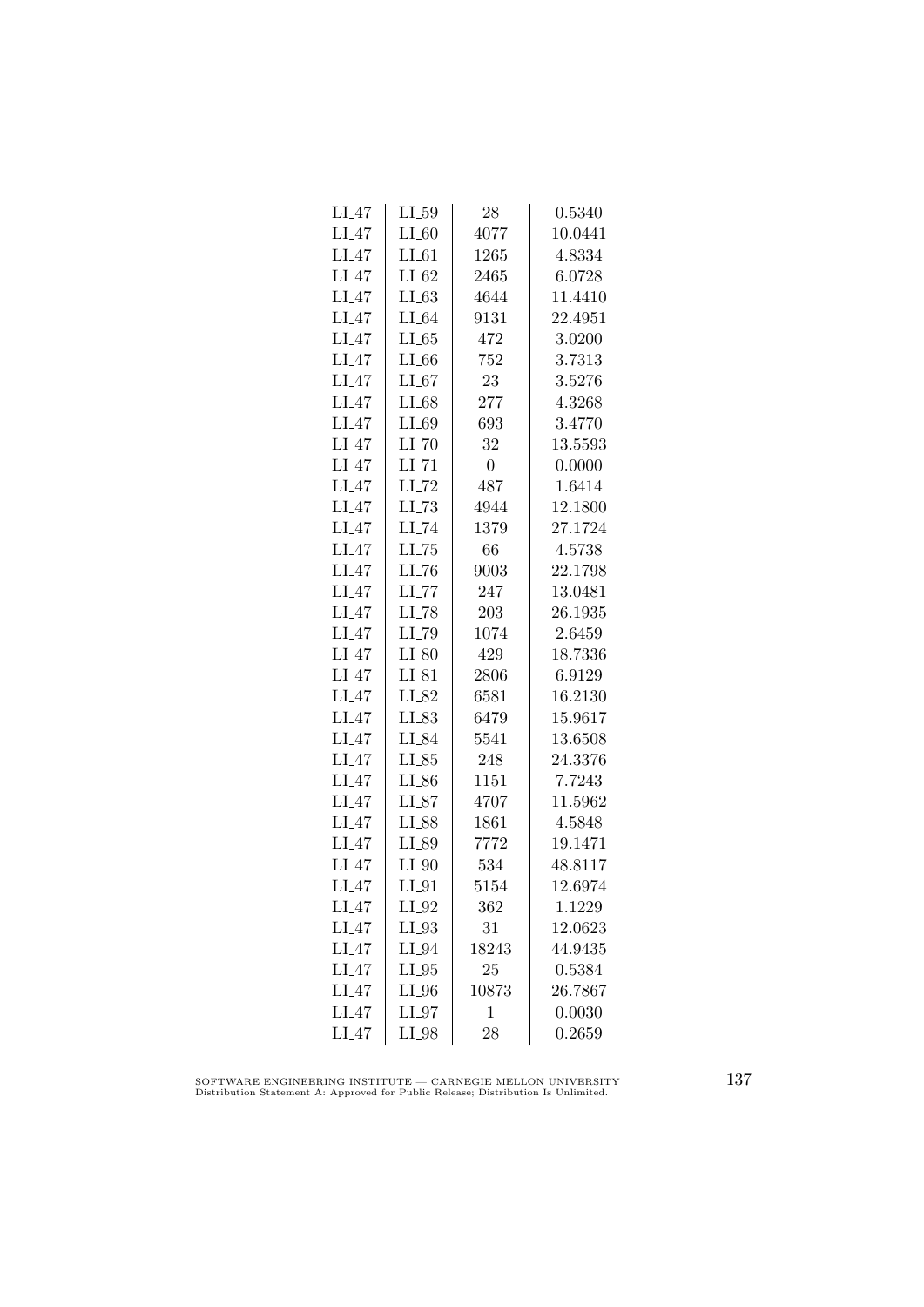| LI <sub>-</sub> 47 | $LI_99$            | 2704           | 6.6616  |
|--------------------|--------------------|----------------|---------|
| $LI_47$            | $LI_100$           | $\overline{4}$ | 0.3195  |
| $LI_47$            | $LI_101$           | 3604           | 8.8788  |
| $LI_47$            | LI <sub>-102</sub> | 1670           | 4.1142  |
| $LI_47$            | $LI_103$           | 5439           | 13.3995 |
| $LI_47$            | LI <sub>-104</sub> | 1612           | 3.9713  |
| $LI_47$            | $LI_105$           | 1275           | 3.7396  |
| $LI_47$            | $LI_106$           | 10141          | 24.9834 |
| $LI_47$            | $LI_107$           | 162            | 1.5180  |
| $LI_47$            | LI <sub>-108</sub> | 1728           | 4.2571  |
| $LI_47$            | LI <sub>-109</sub> | 1318           | 8.3954  |
| $LI_47$            | LI <sub>-110</sub> | 36             | 1.9912  |
| $LI_47$            | $LI-111$           | 91             | 22.1411 |
| $LI_47$            | LI <sub>-112</sub> | 186            | 0.4582  |
| $LI_47$            | LI <sub>-113</sub> | 920            | 2.2665  |
| $LI_47$            | LI <sub>-114</sub> | $\overline{0}$ | 0.0000  |
| $LI_47$            | LI <sub>-115</sub> | 8181           | 20.1547 |
| $LI_47$            | LI <sub>-116</sub> | 1335           | 3.2889  |
| $LI_47$            | LI <sub>-117</sub> | 2431           | 8.3946  |
| $LI_47$            | LI <sub>-118</sub> | 4              | 0.1166  |
| $LI_47$            | LI <sub>-119</sub> | 249            | 13.7950 |
| $LI_47$            | LI <sub>-120</sub> | $\overline{0}$ | 0.0000  |
| $LI_47$            | LI <sub>-121</sub> | 1501           | 3.6979  |
| $LI_47$            | LI <sub>-122</sub> | 5938           | 14.6289 |
| $LI_47$            | LI <sub>-123</sub> | 992            | 2.8137  |
| $LI_47$            | LI <sub>-124</sub> | 152            | 35.4312 |
| $LI_47$            | $LI_125$           | 795            | 2.7378  |
| $LI_47$            | $LI_126$           | 3912           | 10.2406 |
| $LI_47$            | LI <sub>-127</sub> | 24             | 0.3002  |
| $LI_47$            | LI <sub>-128</sub> | 26             | 1.3211  |
| $LI_47$            | LI_129             | 1487           | 3.6634  |
| $LI_47$            | LI <sub>-130</sub> | 4662           | 11.4853 |
| $LI_47$            | LI_131             | 69             | 20.7831 |
| $LI_48$            | $LI_49$            | 8412           | 88.6313 |
| $LI_48$            | $LI_50$            | 4273           | 45.0216 |
| $LI_48$            | $LI_51$            | 1082           | 11.4003 |
| LI_48              | $LI_52$            | 2035           | 21.4414 |
| LI_48              | $LI_53$            | 605            | 6.3745  |
| LI <sub>48</sub>   | $LI_54$            | 2549           | 26.8570 |
| $LI_48$            | LL55               | 4102           | 43.2199 |
|                    |                    |                |         |

SOFTWARE ENGINEERING INSTITUTE — CARNEGIE MELLON UNIVERSITY Distribution Statement A: Approved for Public Release; Distribution Is Unlimited.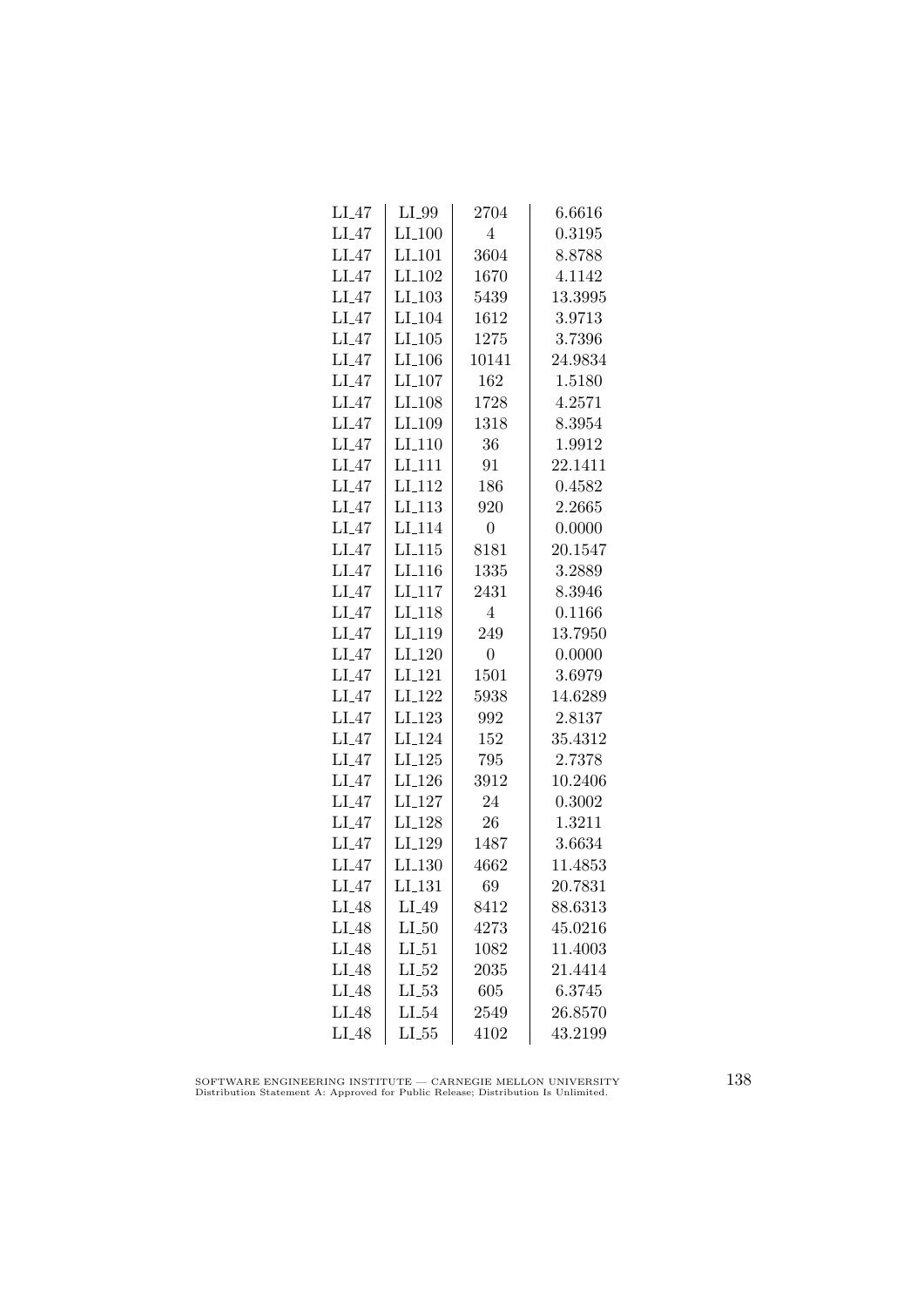| $LI_48$           | $LL_{.56}$          | 33               | 13.3065 |
|-------------------|---------------------|------------------|---------|
| $LI_48$           | $LI_57$             | 3474             | 36.6031 |
| $LI_48$           | $LI_58$             | 6227             | 65.6095 |
| $LI_48$           | LL59                | 7                | 0.1335  |
| LI_48             | $LI_60$             | 2349             | 24.7498 |
| LI_48             | $LI_61$             | 4055             | 42.7247 |
| $LI_48$           | $LI_62$             | 2208             | 23.2641 |
| $LI_48$           | $LI_63$             | 2737             | 28.8378 |
| $LI_48$           | $LI_64$             | 4584             | 48.2984 |
| $LI_48$           | LL65                | 851              | 8.9664  |
| LI_48             | $LI_66$             | 1754             | 18.4807 |
| LI_48             | $LI_67$             | 6                | 0.9202  |
| $LI_48$           | $LI_68$             | 284              | 4.4361  |
| $LI_48$           | $LI_69$             | 697              | 7.3438  |
| $LI_48$           | $LI$ <sub>-70</sub> | 9                | 3.8136  |
| $LI_48$           | $LI$ <sub>-71</sub> | $\overline{0}$   | 0.0000  |
| LI <sub>-48</sub> | $LI$ <sub>-72</sub> | 538              | 5.6685  |
| $LI_48$           | $LL-73$             | 1085             | 11.4319 |
| $LI_48$           | LI_74               | 233              | 4.5911  |
| LI <sub>-48</sub> | $LL-75$             | 22               | 1.5246  |
| $LI_48$           | $LI$ <sub>-76</sub> | 4594             | 48.4038 |
| $LI_48$           | $LI$ <sub>-77</sub> | 613              | 32.3825 |
| $LI_48$           | LI <sub>-78</sub>   | 74               | 9.5484  |
| LI_48             | LI_79               | 2794             | 29.4384 |
| $LI_48$           | $LI_80$             | 188              | 8.2096  |
| $LI_48$           | $LI_81$             | 3151             | 33.1999 |
| $LI_48$           | LI_82               | 3857             | 40.6385 |
| $LI_48$           | LI_83               | 7747             | 81.6247 |
| $LI_48$           | LI_84               | 3656             | 38.5207 |
| $LI_48$           | LL25                | 36               | 3.5329  |
| LI_48             | $LI_86$             | 749              | 7.8917  |
| $LI_48$           | $LI_87$             | 2736             | 28.8273 |
| $LI_48$           | LI_88               | 2352             | 24.7814 |
| $LI_48$           | LI_89               | 5461             | 57.5387 |
| $LI_48$           | $LI_0$              | 14               | 1.2797  |
| $LI_48$           | $LI_01$             | 2972             | 31.3139 |
| $LI_48$           | $LI_02$             | 569              | 5.9952  |
| LI_48             | LI_93               | $\boldsymbol{0}$ | 0.0000  |
| LI_48             | $LI_04$             | 4908             | 51.7121 |
| $LI_48$           | $LI_05$             | 85               | 1.8307  |

SOFTWARE ENGINEERING INSTITUTE — CARNEGIE MELLON UNIVERSITY Distribution Statement A: Approved for Public Release; Distribution Is Unlimited.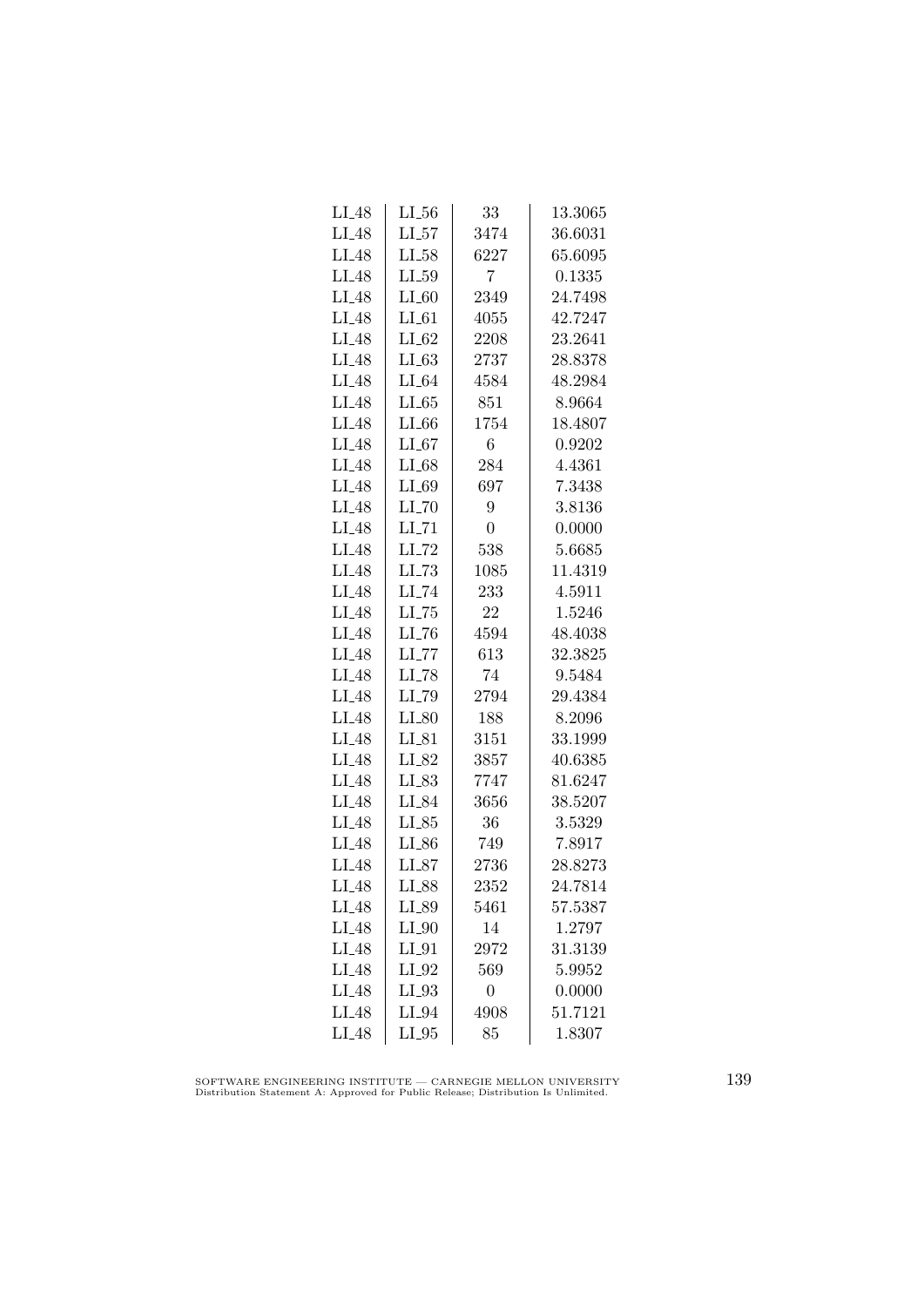| $LI_48$ | $LI_0$               | 7321           | 77.1362 |
|---------|----------------------|----------------|---------|
| $LI_48$ | $LI_97$              | $\mathbf{1}$   | 0.0105  |
| $LI_48$ | $LI_98$              | 5              | 0.0527  |
| $LI_48$ | $LI_99$              | 2495           | 26.2881 |
| LI_48   | LI.100               | 4              | 0.3195  |
| $LI_48$ | $LI_101$             | 3746           | 39.4690 |
| $LI_48$ | $LI_102$             | 958            | 10.0938 |
| $LI_48$ | $LI$ <sub>-103</sub> | 3682           | 38.7946 |
| $LI_48$ | $LI_104$             | 2465           | 25.9720 |
| $LI_48$ | $LI_105$             | 1077           | 11.3476 |
| LI_48   | LI <sub>-106</sub>   | 8146           | 85.8287 |
| LI_48   | $LI_107$             | 2015           | 21.2306 |
| $LI_48$ | LI <sub>-108</sub>   | 2419           | 25.4873 |
| $LI_48$ | LI <sub>-109</sub>   | 1289           | 13.5813 |
| $LI_48$ | $LI_110$             | 186            | 10.2876 |
| $LI_48$ | LI <sub>-111</sub>   | 29             | 7.0560  |
| $LI_48$ | LI <sub>-112</sub>   | 64             | 0.6743  |
| $LI_48$ | LL113                | 331            | 3.4875  |
| LI_48   | LI <sub>114</sub>    | $\overline{0}$ | 0.0000  |
| LI_48   | $LI_115$             | 6293           | 66.3049 |
| $LI_48$ | $LI_116$             | 715            | 7.5335  |
| $LI_48$ | $LI-117$             | 1508           | 15.8887 |
| $LI_48$ | LI <sub>-118</sub>   | $\overline{0}$ | 0.0000  |
| LI_48   | LI <sub>-119</sub>   | 181            | 10.0277 |
| $LI_48$ | LI <sub>-120</sub>   | $\overline{0}$ | 0.0000  |
| $LI_48$ | LI <sub>-121</sub>   | 1382           | 14.5612 |
| $LI_48$ | LI <sub>-122</sub>   | 6938           | 73.1008 |
| $LI_48$ | $LI_123$             | 1501           | 15.8150 |
| $LI_48$ | LI <sub>-124</sub>   | 66             | 15.3846 |
| $LI_48$ | $LI_125$             | 631            | 6.6484  |
| $LI_48$ | LI <sub>-126</sub>   | 943            | 9.9357  |
| $LI_48$ | LI <sub>-127</sub>   | 94             | 1.1756  |
| $LI_48$ | LI <sub>-128</sub>   | 121            | 6.1484  |
| $LI_48$ | LI <sub>-129</sub>   | 2145           | 22.6004 |
| $LI_48$ | LI <sub>-130</sub>   | 2738           | 28.8484 |
| $LI_48$ | LI <sub>-131</sub>   | 35             | 10.5422 |
| LI_49   | $LI_50$              | 139065         | 80.9949 |
| LI_49   | $LI_51$              | 16909          | 65.7017 |
| LI_49   | $LI_52$              | 20007          | 84.0701 |
| LI_49   | $LL_{.53}$           | 15521          | 62.0071 |
|         |                      |                |         |

SOFTWARE ENGINEERING INSTITUTE — CARNEGIE MELLON UNIVERSITY Distribution Statement A: Approved for Public Release; Distribution Is Unlimited.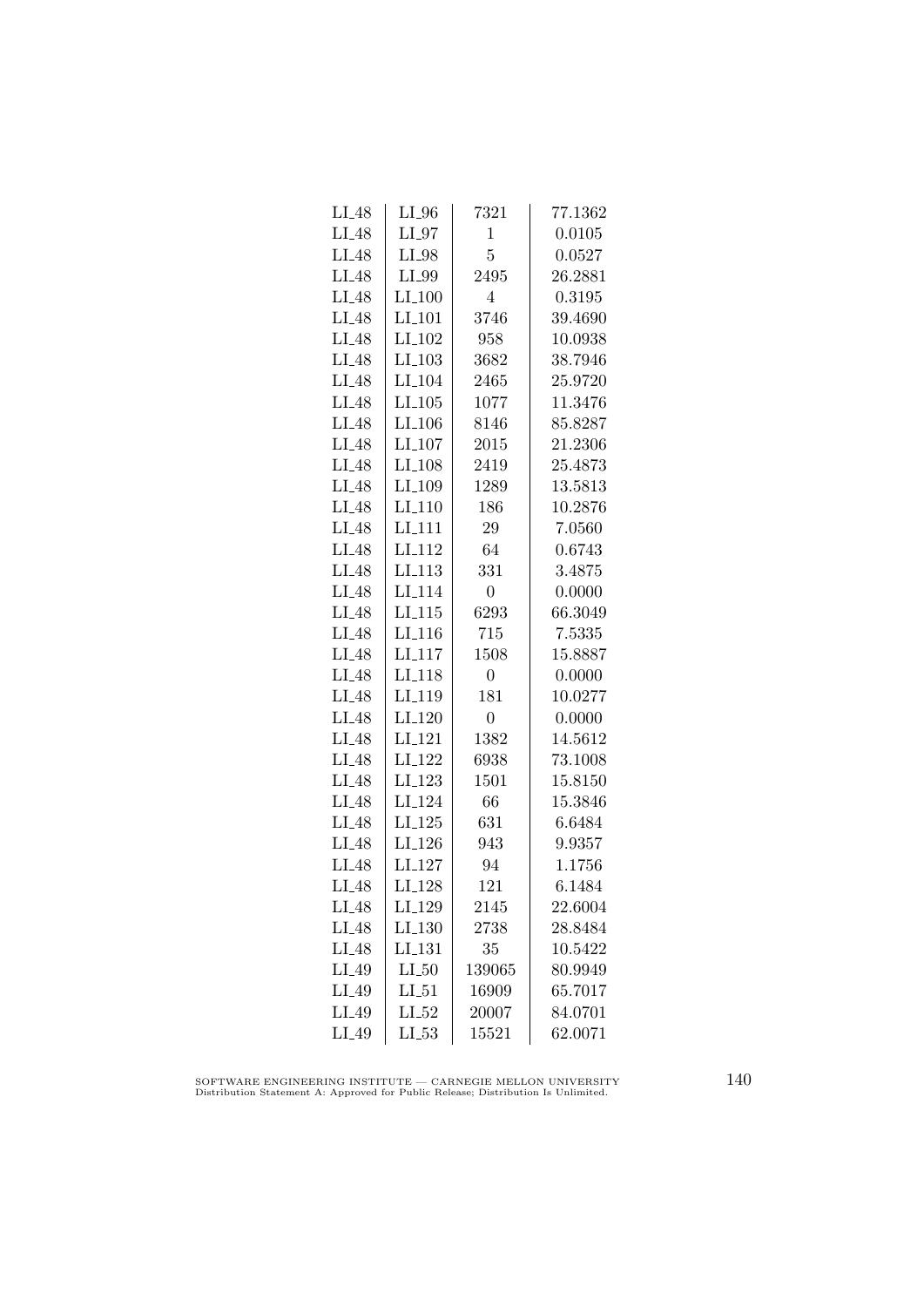| $LI_49$ | $LI_54$             | 30839  | 79.2674 |
|---------|---------------------|--------|---------|
| LI_49   | $LI_55$             | 661558 | 49.2726 |
| LI_49   | $LL_{.56}$          | 206    | 83.0645 |
| LI_49   | LL57                | 346275 | 61.0068 |
| $LI_49$ | $LI_58$             | 999895 | 44.2659 |
| LI_49   | $LL_{.59}$          | 930    | 17.7379 |
| $LI_49$ | $LI_60$             | 111545 | 81.0788 |
| $LI_49$ | $LI_61$             | 22498  | 85.9621 |
| $LI_49$ | $LI_62$             | 282103 | 67.9868 |
| $LI_49$ | LL63                | 600021 | 58.4355 |
| LI_49   | $LI_64$             | 895560 | 37.1938 |
| LI_49   | LL65                | 9790   | 62.6400 |
| LI_49   | $LI_66$             | 13897  | 68.9541 |
| $LI_49$ | $LI_67$             | 103    | 15.7975 |
| $LI_49$ | $LI_68$             | 4402   | 68.7598 |
| $LI_49$ | $LI_69$             | 10243  | 51.3923 |
| LI_49   | $LI$ <sub>-70</sub> | 152    | 64.4068 |
| LI_49   | $LI$ <sub>-71</sub> | 29     | 0.0712  |
| LI_49   | LI_72               | 21388  | 72.0863 |
| LI_49   | $LL-73$             | 112121 | 16.3005 |
| $LI_49$ | $LI_74$             | 3745   | 73.7931 |
| $LI_49$ | $LL-75$             | 831    | 57.5884 |
| $LI_49$ | $LL-76$             | 915416 | 50.5838 |
| LI_49   | LL77                | 1599   | 84.4691 |
| LI_49   | $LI$ <sub>-78</sub> | 497    | 64.1290 |
| LI_49   | LI_79               | 32850  | 80.5601 |
| $LI_49$ | $LI_80$             | 2082   | 90.9170 |
| $LI_49$ | $LI_81$             | 423101 | 59.5608 |
| $LI_49$ | $LI_82$             | 388445 | 60.4811 |
| $LI_49$ | $LI_83$             | 561137 | 54.3491 |
| LI_49   | LI_84               | 608957 | 38.5225 |
| LI_49   | $LI_85$             | 660    | 64.7694 |
| $LI_49$ | $LI_86$             | 12577  | 84.4037 |
| $LI_49$ | LL87                | 599034 | 58.4833 |
| $LI_49$ | LI_88               | 82140  | 86.5278 |
| LI_49   | $LI_89$             | 110755 | 56.9461 |
| LI_49   | $LI_0$              | 763    | 69.7441 |
| $LI_49$ | $LI_0$              | 118682 | 3.8313  |
| LI_49   | $LI_02$             | 22523  | 69.8626 |
| $LI_49$ | $LI_03$             | 207    | 80.5447 |

SOFTWARE ENGINEERING INSTITUTE — CARNEGIE MELLON UNIVERSITY Distribution Statement A: Approved for Public Release; Distribution Is Unlimited.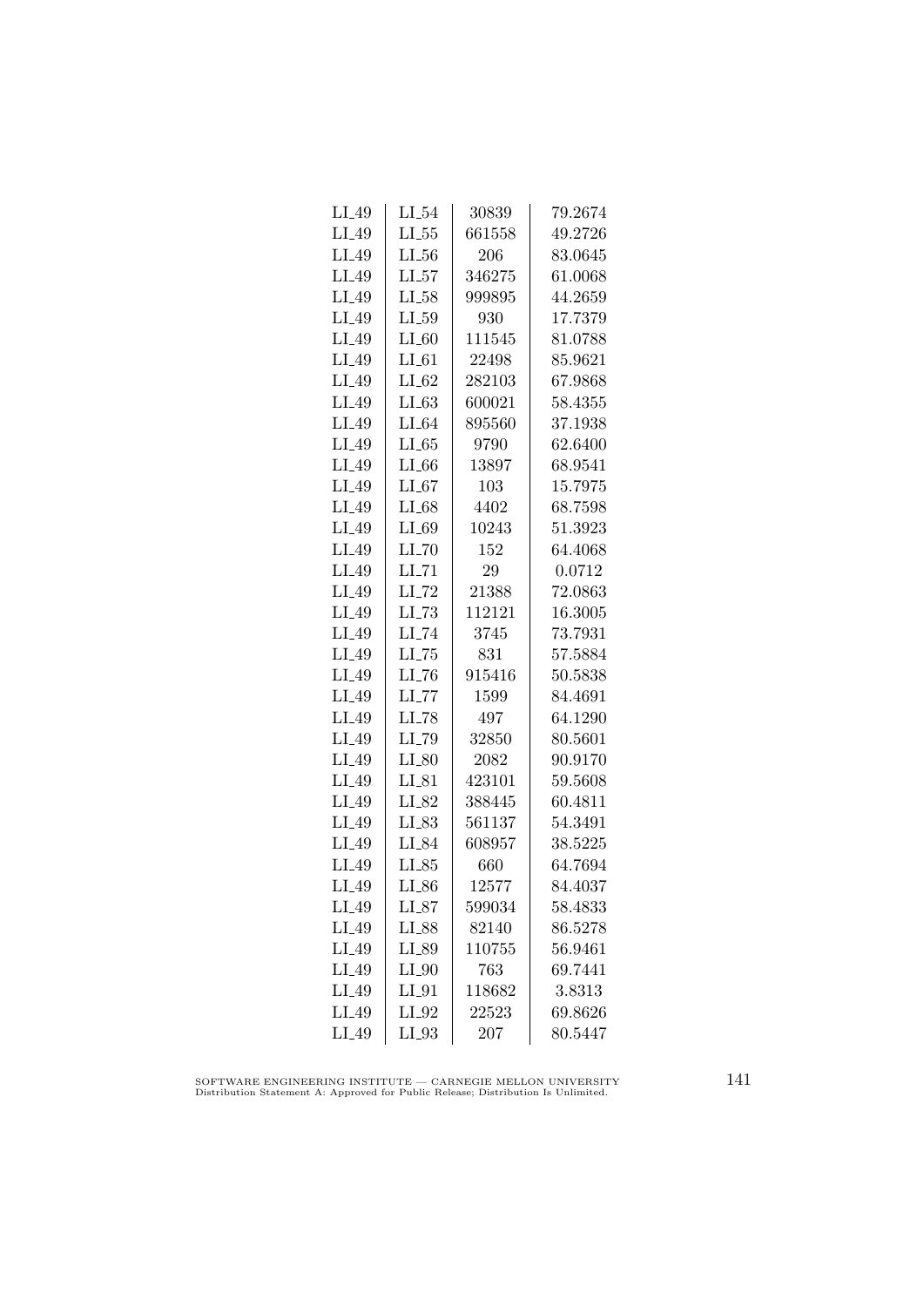| $LI_49$ | $LI_04$              | 1804552  | 58.2551 |
|---------|----------------------|----------|---------|
| $LI_49$ | $LI_05$              | 3811     | 82.0806 |
| LI_49   | $LI_0$               | 319483   | 60.9157 |
| LI_49   | $LI_97$              | 31       | 0.0931  |
| LI_49   | LI_98                | 555      | 5.2697  |
| $LI_49$ | LI_99                | 155699   | 59.8030 |
| $LI_49$ | $LI_100$             | 407      | 32.5080 |
| $LI_49$ | $LI_101$             | 210609   | 67.7441 |
| $LI_49$ | $LI_102$             | 38717    | 49.0890 |
| $LI_49$ | $LI$ <sub>-103</sub> | 190970   | 73.7911 |
| $LI_49$ | LI <sub>-104</sub>   | 70713    | 73.6295 |
| $LI_49$ | LI.105               | 21997    | 64.5168 |
| $LI_49$ | $LI_106$             | 428144   | 64.6159 |
| $LI_49$ | $LI_107$             | 6146     | 57.5900 |
| $LI_49$ | LI <sub>-108</sub>   | 132920   | 69.1456 |
| LI_49   | LI <sub>-109</sub>   | 9520     | 60.6408 |
| LI_49   | $LI_110$             | 1521     | 84.1261 |
| LI_49   | LI <sub>-111</sub>   | 337      | 81.9951 |
| LI_49   | LI <sub>112</sub>    | 5534     | 2.0246  |
| $LI_49$ | LI <sub>-113</sub>   | 51683    | 50.6552 |
| $LI_49$ | LI <sub>-114</sub>   | 2        | 0.3711  |
| $LI_49$ | $LI_115$             | 142673   | 52.0122 |
| $LI_49$ | LI <sub>-116</sub>   | 34582    | 45.5410 |
| $LI_49$ | LI <sub>-117</sub>   | 21580    | 74.5191 |
| $LI_49$ | LI <sub>118</sub>    | 38       | 1.1079  |
| LI_49   | LI <sub>-119</sub>   | 1684     | 93.2964 |
| $LI_49$ | LI <sub>-120</sub>   | 0        | 0.0000  |
| $LI_49$ | $LI_121$             | 225186   | 58.4563 |
| $LI_49$ | $LI_122$             | 329953   | 74.3851 |
| $LI_49$ | $LI-123$             | 30248    | 85.7953 |
| $LI_49$ | LI <sub>-124</sub>   | 428      | 99.7669 |
| $LI_49$ | $LI_125$             | 7659     | 26.3758 |
| $LI_49$ | LI <sub>-126</sub>   | 20797    | 54.4410 |
| $LI_49$ | LI <sub>-127</sub>   | $5183\,$ | 64.8199 |
| $LI_49$ | LI <sub>-128</sub>   | 826      | 41.9715 |
| $LI_49$ | LI <sub>-129</sub>   | 68428    | 89.0781 |
| $LI_49$ | LI.130               | 601509   | 58.5407 |
| LI_49   | LI <sub>-131</sub>   | 159      | 47.8916 |
| $LI_50$ | $LI_51$              | 4747     | 18.4450 |
| $LI_50$ | $LI_52$              | 1278     | 5.3702  |

SOFTWARE ENGINEERING INSTITUTE — CARNEGIE MELLON UNIVERSITY Distribution Statement A: Approved for Public Release; Distribution Is Unlimited.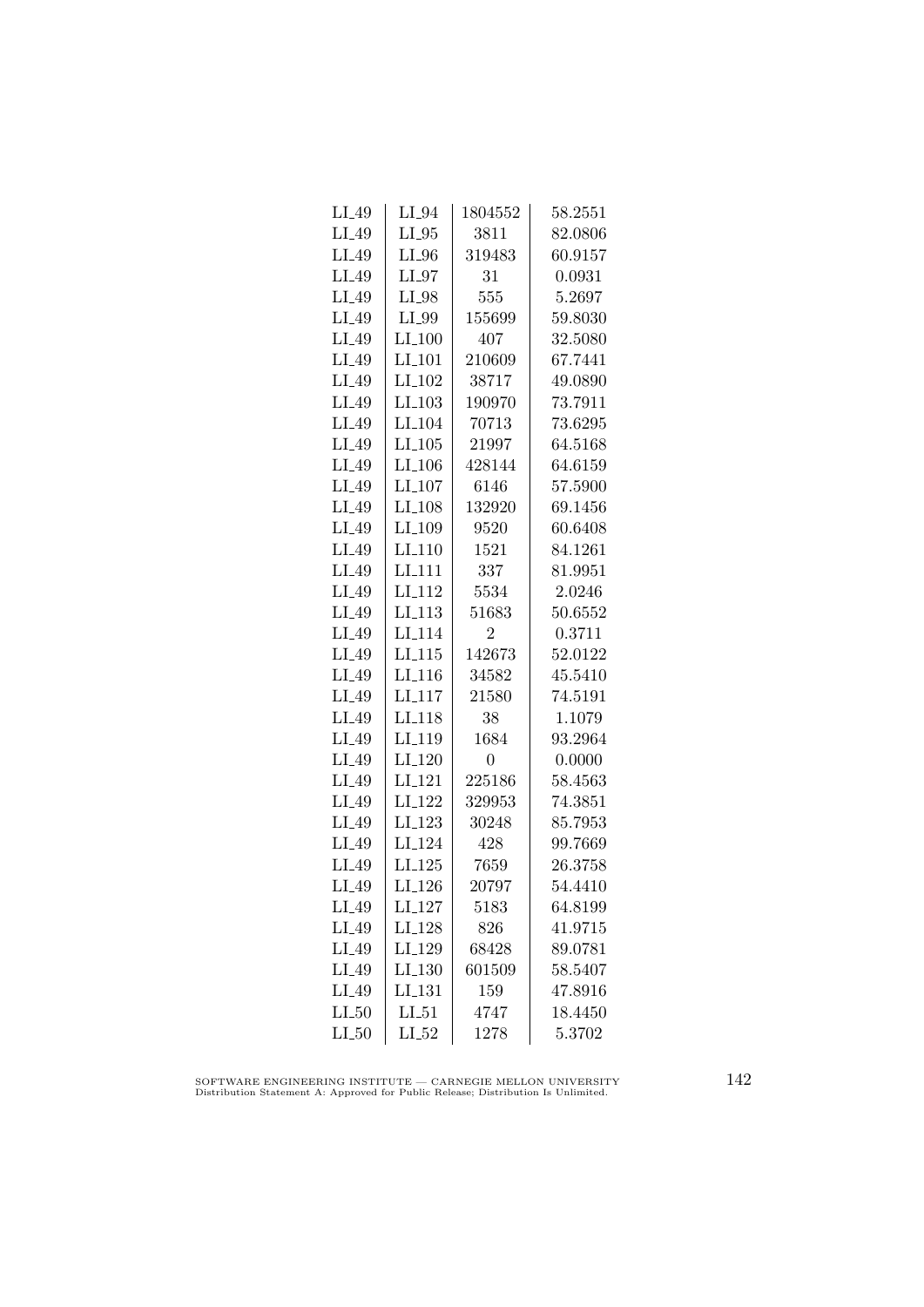| $LL_{.50}$ | $LL_{-53}$          | 3052           | 12.1929 |
|------------|---------------------|----------------|---------|
| $LI_50$    | $LI_54$             | 15634          | 40.1851 |
| $LI_50$    | $LL_{.55}$          | 104214         | 60.6968 |
| $LI_50$    | $LI_56$             | 40             | 16.1290 |
| $LI_50$    | $LI_57$             | 58088          | 33.8319 |
| $LI_50$    | $LI_58$             | 138337         | 80.5709 |
| $LI_50$    | $LI_59$             | 136            | 2.5939  |
| $LI_50$    | $LI_60$             | 35596          | 25.8737 |
| $LI_50$    | $LI_61$             | 9138           | 34.9152 |
| $LI_50$    | $LI_62$             | 57537          | 33.5110 |
| $LI_50$    | LL63                | 84113          | 48.9895 |
| $LI_50$    | $LI_64$             | 105477         | 61.4324 |
| $LI_50$    | $LI_65$             | 4054           | 25.9390 |
| $LI_50$    | $LI_66$             | 3756           | 18.6365 |
| $LI_50$    | $LI_67$             | 28             | 4.2945  |
| $LI_50$    | $LI_68$             | 1040           | 16.2449 |
| $LI_50$    | $LI_69$             | 2642           | 13.2557 |
| $LI_50$    | LL70                | 102            | 43.2203 |
| $LI_50$    | $LI$ <sub>-71</sub> | $\overline{0}$ | 0.0000  |
| $LI_50$    | $LI$ <sub>-72</sub> | 7047           | 23.7513 |
| $LI_50$    | $LI$ <sub>-73</sub> | 14424          | 8.4009  |
| $LI_50$    | LI <sub>-74</sub>   | 645            | 12.7094 |
| $LI_50$    | $LL-75$             | 189            | 13.0977 |
| $LI_50$    | LL76                | 132519         | 77.1823 |
| $LI_50$    | $LI$ <sub>-77</sub> | 407            | 21.5003 |
| $LI_50$    | LI_78               | 122            | 15.7419 |
| $LI_50$    | LI_79               | 15486          | 37.9773 |
| $LI_50$    | $LI_80$             | 706            | 30.8297 |
| $LI_50$    | $LI_81$             | 88440          | 51.5096 |
| $LI_50$    | LI_82               | 74673          | 43.4914 |
| $LI_50$    | LI_83               | 102248         | 59.5518 |
| $LI_50$    | LI_84               | 85040          | 49.5294 |
| $LI_50$    | $LI_85$             | 63             | 6.1825  |
| $LI_50$    | $LI_86$             | 5051           | 33.8971 |
| $LI_50$    | $LI_87$             | 84056          | 48.9563 |
| $LI_50$    | LI_88               | 34243          | 36.0722 |
| $LI_50$    | LI_89               | 22641          | 13.1867 |
| $LI_50$    | $LI_0$              | 82             | 7.4954  |
| $LI_50$    | LI_91               | 15080          | 8.7830  |
| $LI_50$    | $LI_02$             | 8719           | 27.0449 |

SOFTWARE ENGINEERING INSTITUTE — CARNEGIE MELLON UNIVERSITY Distribution Statement A: Approved for Public Release; Distribution Is Unlimited.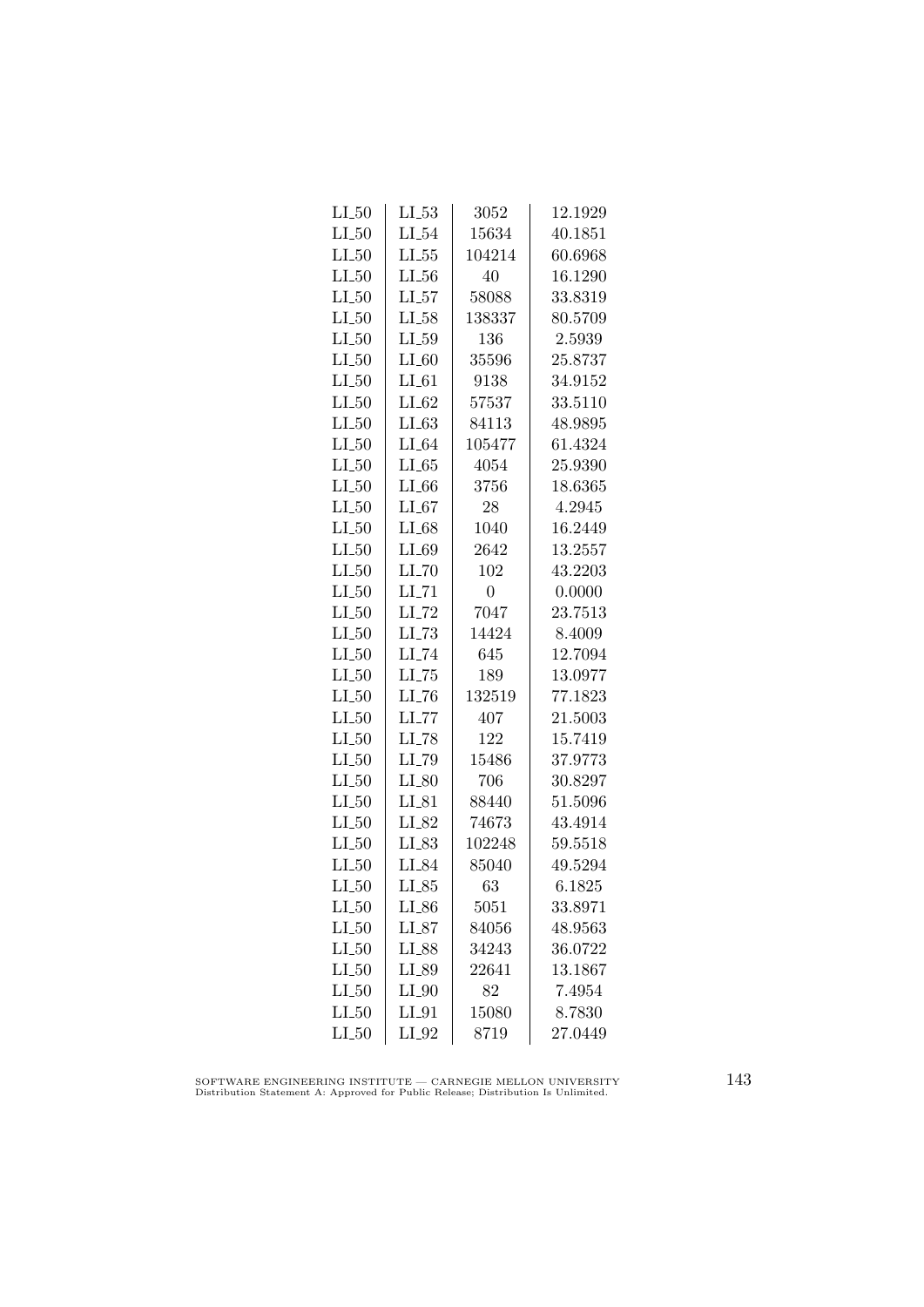| $LI_50$<br>$LI_50$ | LI_93<br>$LI_04$     | 6<br>155703    | $\phantom{-}2.3346$<br>90.6853 |
|--------------------|----------------------|----------------|--------------------------------|
|                    |                      |                |                                |
| $LI_50$            | $LI_05$              | 104            | 2.2399                         |
| $LI_50$            | $LI_0$               | 65558          | 38.1826                        |
| $LI_50$            | $LI_07$              | $\overline{2}$ | 0.0060                         |
| $LI_50$            | LI_98                | 51             | 0.4842                         |
| $LI_50$            | LI_99                | 24779          | 14.4319                        |
| $LI_50$            | $LI_100$             | 25             | 1.9968                         |
| $LI_50$            | $LI$ <sub>-101</sub> | 58800          | 34.2466                        |
| $LI_50$            | $LI$ <sub>-102</sub> | 11038          | 13.9950                        |
| $LI_50$            | LI <sub>-103</sub>   | 51628          | 30.0694                        |
| $LI_50$            | LI <sub>-104</sub>   | 20626          | 21.4767                        |
| $LI_50$            | $LI_105$             | 9463           | 27.7548                        |
| $LI_50$            | $LI_106$             | 82960          | 48.3180                        |
| $LI_50$            | $LI_107$             | 2294           | 21.4955                        |
| $LI_50$            | LI <sub>-108</sub>   | 38369          | 22.3471                        |
| $LI_50$            | LI <sub>-109</sub>   | 2532           | 16.1284                        |
| $LI_50$            | LI.110               | 677            | 37.4447                        |
| $LI_50$            | LI <sub>111</sub>    | 117            | 28.4672                        |
| $LI_50$            | $LI_112$             | 853            | 0.4968                         |
| $LI_50$            | $LI_113$             | 9585           | 9.3944                         |
| $LI_50$            | LI <sub>-114</sub>   | $\theta$       | 0.0000                         |
| $LI_50$            | $LI$ <sub>-115</sub> | 26443          | 15.4011                        |
| LL50               | LI <sub>-116</sub>   | 7798           | 10.2692                        |
| $LI_50$            | LI <sub>-117</sub>   | 8142           | 28.1156                        |
| $LI_50$            | LI <sub>-118</sub>   | 1              | 0.0292                         |
| $LI_50$            | LI <sub>-119</sub>   | 109            | 6.0388                         |
| $LI_50$            | $LI_120$             | $\overline{0}$ | 0.0000                         |
| $LI_50$            | $LI_121$             | 46318          | 26.9767                        |
| $LI_50$            | LI <sub>-122</sub>   | 86086          | 50.1386                        |
| $LI_50$            | LI <sub>-123</sub>   | 10592          | 30.0431                        |
| $LI_50$            | LI <sub>-124</sub>   | 26             | 6.0606                         |
| $LI_50$            | $LI_125$             | 1146           | 3.9466                         |
| $LI_50$            | LI <sub>-126</sub>   | 5942           | 15.5546                        |
| $LI_50$            | $LI_127$             | 141            | 1.7634                         |
| $LI_50$            | LI <sub>-128</sub>   | 283            | 14.3801                        |
| $LI_50$            | LI <sub>-129</sub>   | 27638          | 35.9785                        |
| $LI_50$            | LI <sub>-130</sub>   | 84404          | 49.1590                        |
| $LI_50$            | LI_131               | 32             | 9.6386                         |
| $LI_51$            | $LI_52$              | 1665           | 6.9964                         |

SOFTWARE ENGINEERING INSTITUTE — CARNEGIE MELLON UNIVERSITY Distribution Statement A: Approved for Public Release; Distribution Is Unlimited.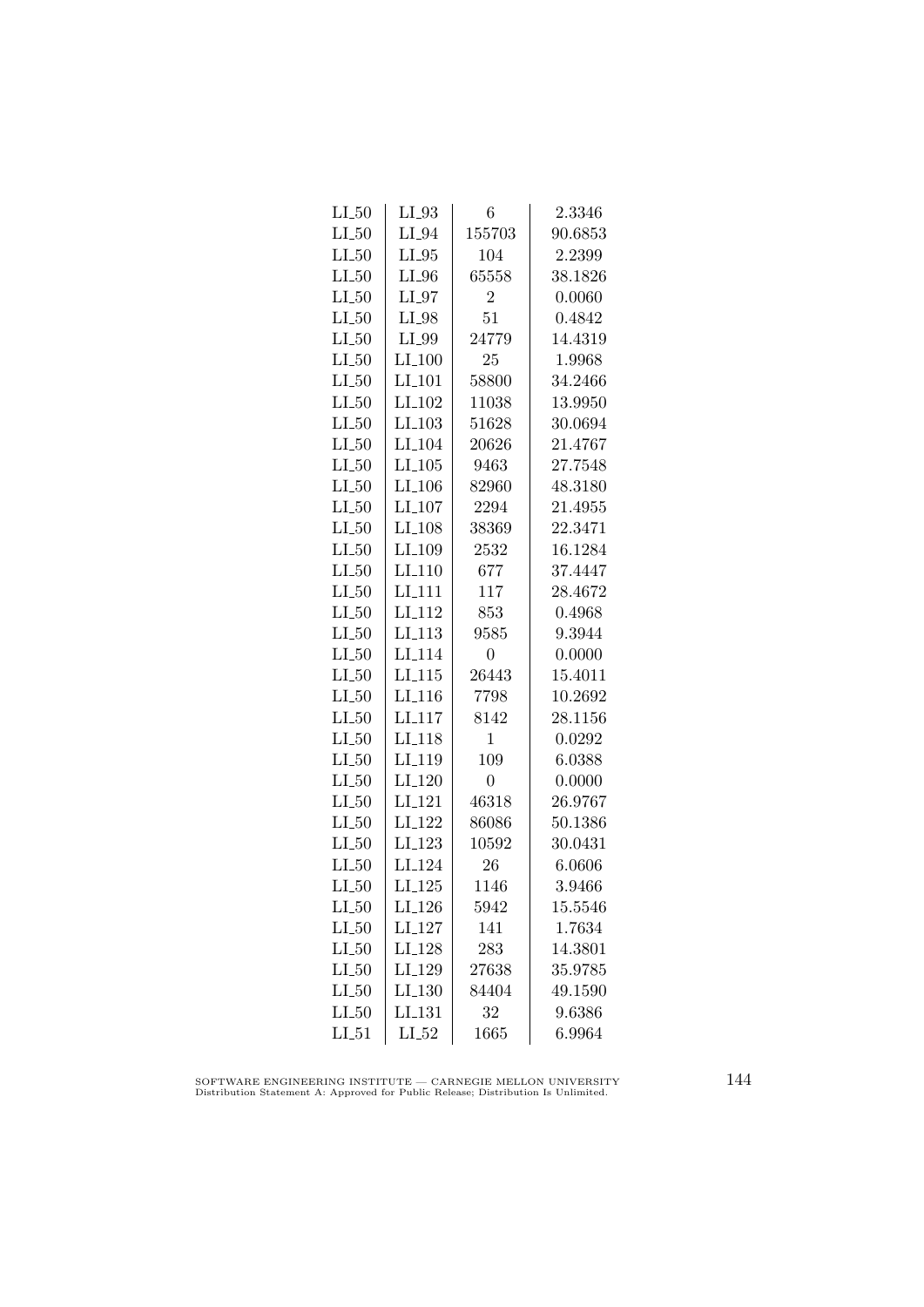| $LI_51$    | $LL_{53}$           | 577            | 2.3051  |
|------------|---------------------|----------------|---------|
| $LI_51$    | $LI_54$             | 2342           | 9.1001  |
| $LL_{-51}$ | $LL_{.55}$          | 7310           | 28.4038 |
| $LI_51$    | $LL_{.56}$          | 46             | 18.5484 |
| $LI_51$    | LL57                | 11844          | 46.0211 |
| $LI_51$    | $LI_58$             | 14294          | 55.5409 |
| $LI_51$    | $LI_59$             | 4              | 0.0763  |
| $LI_51$    | $LI_60$             | 3159           | 12.2746 |
| $LI_51$    | $LI_61$             | 3427           | 13.3160 |
| $LI_51$    | $LI_62$             | 4013           | 15.5929 |
| $LI_51$    | $LI_63$             | 5777           | 22.4472 |
| $LI_51$    | $LI_64$             | 13275          | 51.5814 |
| $LI_51$    | LL65                | 889            | 5.6881  |
| $LI_51$    | $LI_66$             | 2282           | 11.3228 |
| $LI_51$    | $LI_67$             | 5              | 0.7669  |
| $LI_51$    | $LI_68$             | 160            | 2.4992  |
| $LI_51$    | $LI_69$             | 4801           | 24.0881 |
| $LI_51$    | $LI$ <sub>-70</sub> | $\overline{0}$ | 0.0000  |
| $LI_51$    | $LI$ <sub>-71</sub> | $\overline{0}$ | 0.0000  |
| $LI_51$    | $LI$ <sub>-72</sub> | 791            | 3.0735  |
| $LI_51$    | $LI$ <sub>-73</sub> | 836            | 3.2484  |
| $LI_51$    | LI <sub>-74</sub>   | 291            | 5.7340  |
| $LI_51$    | $LL-75$             | 87             | 6.0291  |
| $LI_51$    | $LI$ <sub>-76</sub> | 12577          | 48.8693 |
| $LI_51$    | $LI$ <sub>-77</sub> | 266            | 14.0518 |
| $LL_{51}$  | LL78                | 32             | 4.1290  |
| $LI_51$    | LI_79               | 2180           | 8.4706  |
| $LI_51$    | $LI_80$             | 70             | 3.0568  |
| $LI_51$    | $LI_81$             | 5979           | 23.2320 |
| $LI_51$    | $LI_82$             | 10123          | 39.3340 |
| $LI_51$    | LI_83               | 16226          | 63.0479 |
| $LI_51$    | LI_84               | 8557           | 33.2491 |
| $LI_51$    | $LI_85$             | 268            | 26.3003 |
| LL51       | $LI_86$             | 1255           | 8.4223  |
| $LI_51$    | $LI_87$             | 5820           | 22.6142 |
| $LI_51$    | $LI_88$             | 2939           | 11.4198 |
| $LI_51$    | LI_89               | 10728          | 41.6848 |
| $LI_51$    | $LI_0$              | 47             | 4.2962  |
| $LI_51$    | $LI_01$             | 4910           | 19.0783 |
| $LI_51$    | $LI_02$             | 1479           | 5.7468  |

SOFTWARE ENGINEERING INSTITUTE — CARNEGIE MELLON UNIVERSITY Distribution Statement A: Approved for Public Release; Distribution Is Unlimited.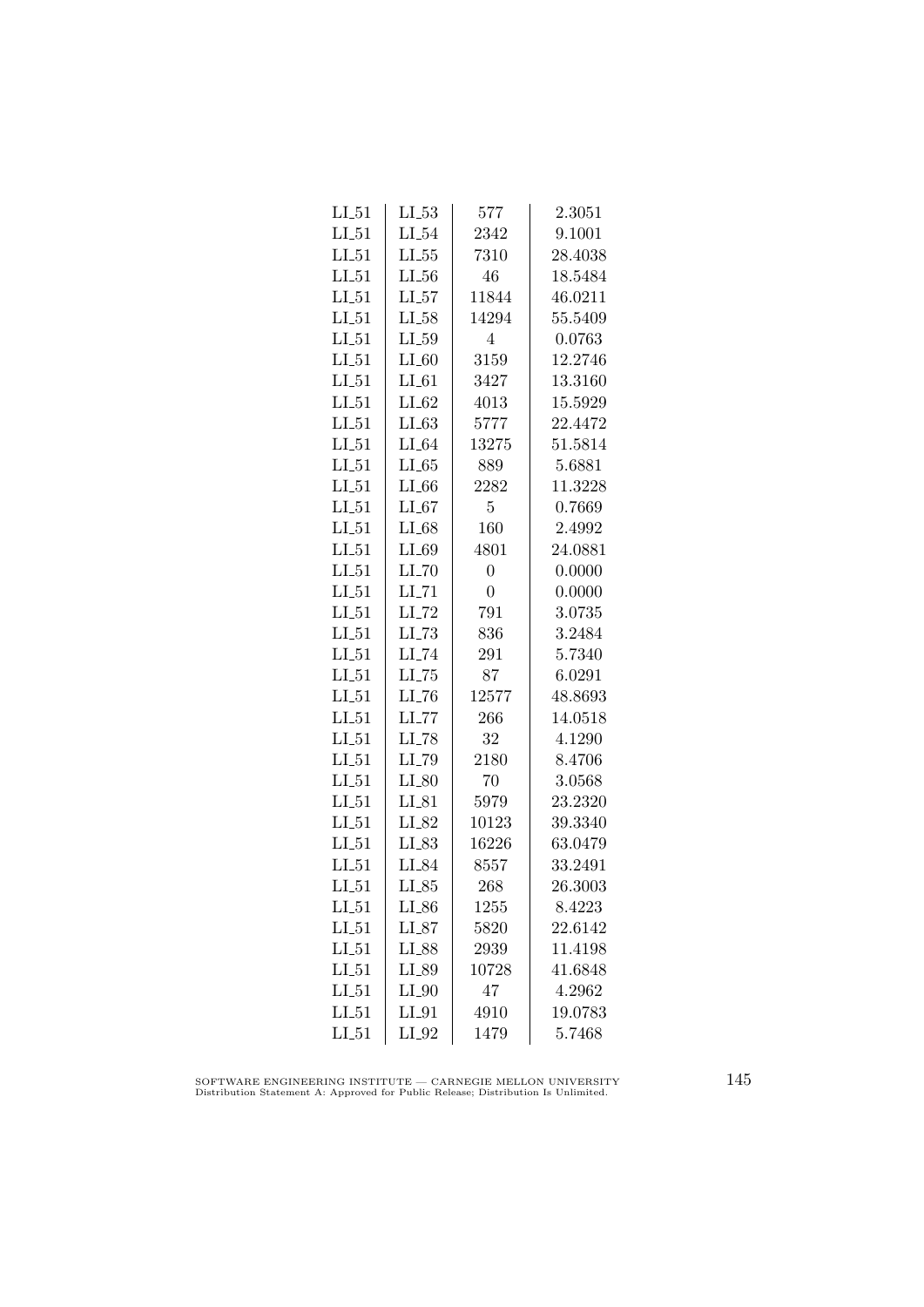| $LI_51$ | $LI_03$              | 110            | 42.8016 |
|---------|----------------------|----------------|---------|
| $LI_51$ | $LI_04$              | 17294          | 67.1977 |
| $LI_51$ | $LI_05$              | 469            | 10.1012 |
| $LI_51$ | $LI_0$               | 12609          | 48.9936 |
| $LI_51$ | $LI_97$              | 12             | 0.0466  |
| $LI_51$ | LI_98                | 13             | 0.1234  |
| $LI_51$ | LI_99                | 3018           | 11.7268 |
| $LI_51$ | $LI_100$             | 35             | 2.7955  |
| $LI_51$ | LI <sub>-101</sub>   | 5573           | 21.6545 |
| $LI_51$ | $LI_102$             | 1101           | 4.2781  |
| $LI_51$ | LI <sub>-103</sub>   | 5252           | 20.4072 |
| $LI_51$ | LI <sub>-104</sub>   | 4656           | 18.0914 |
| $LI_51$ | $LI_105$             | 661            | 2.5684  |
| $LI_51$ | $LI_106$             | 14714          | 57.1728 |
| $LI_51$ | $LI_107$             | 2308           | 21.6267 |
| $LI_51$ | LI <sub>-108</sub>   | 4716           | 18.3245 |
| $LI_51$ | LI_109               | 592            | 3.7709  |
| LL51    | LI <sub>-110</sub>   | 97             | 5.3650  |
| $LI_51$ | LI <sub>111</sub>    | 29             | 7.0560  |
| $LI_51$ | LI <sub>-112</sub>   | 809            | 3.1435  |
| $LI_51$ | $LI_113$             | 387            | 1.5037  |
| $LI_51$ | LI <sub>-114</sub>   | $\overline{0}$ | 0.0000  |
| $LI_51$ | $LI$ <sub>-115</sub> | 12313          | 47.8435 |
| $LI_51$ | LI <sub>-116</sub>   | 685            | 2.6616  |
| LL51    | LI <sub>117</sub>    | 1245           | 4.8376  |
| LL51    | LI <sub>118</sub>    | $\overline{0}$ | 0.0000  |
| $LI_51$ | LI <sub>-119</sub>   | 432            | 23.9335 |
| $LI_51$ | LI <sub>-120</sub>   | $\overline{0}$ | 0.0000  |
| $LI_51$ | LI <sub>-121</sub>   | 2382           | 9.2555  |
| $LI_51$ | LI <sub>-122</sub>   | 9985           | 38.7978 |
| $LI_51$ | LI <sub>-123</sub>   | 1847           | 7.1767  |
| $LI_51$ | LI <sub>-124</sub>   | 256            | 59.6737 |
| $LI_51$ | $LI_125$             | 1697           | 6.5939  |
| $LI_51$ | $LI_126$             | 628            | 2.4402  |
| $LI_51$ | LI <sub>-127</sub>   | 486            | 6.0780  |
| $LI_51$ | LI <sub>-128</sub>   | 555            | 28.2012 |
| $LI_51$ | LI <sub>-129</sub>   | 2322           | 9.0224  |
| LL51    | LI <sub>-130</sub>   | 5760           | 22.3811 |
| $LI_51$ | LI <sub>-131</sub>   | 19             | 5.7229  |
| $LI_52$ | $LL_{.53}$           | 478            | 2.0086  |

SOFTWARE ENGINEERING INSTITUTE — CARNEGIE MELLON UNIVERSITY Distribution Statement A: Approved for Public Release; Distribution Is Unlimited.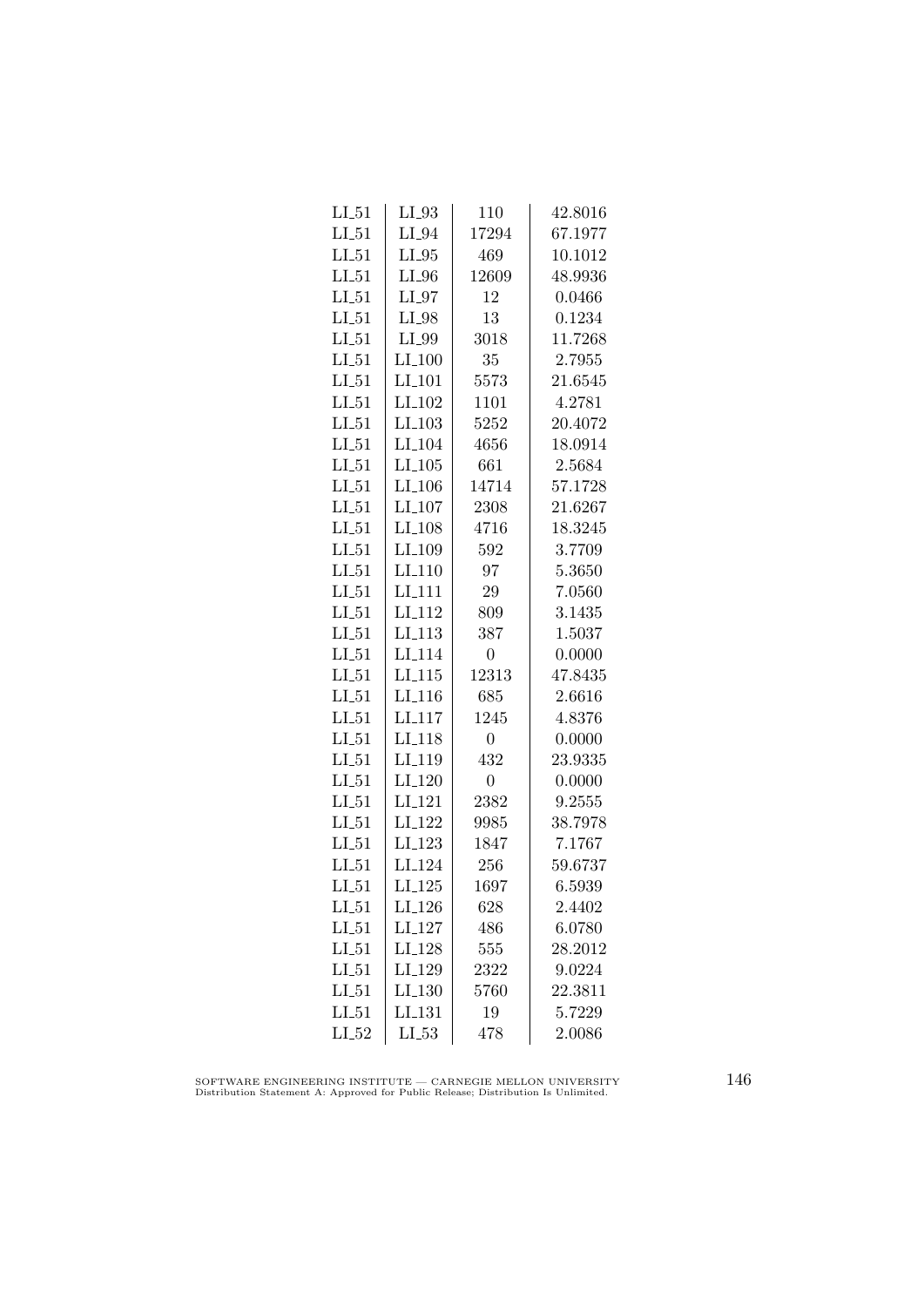| $\rm L L54$         | 631                 | 2.6515  |
|---------------------|---------------------|---------|
| $LI_55$             | 538                 | 2.2607  |
| $LI_56$             | 107                 | 43.1452 |
| LL57                | 188                 | 0.7900  |
| $LI_58$             | 8522                | 35.8097 |
| $LI_59$             | $\boldsymbol{0}$    | 0.0000  |
| $LI_60$             | 250                 | 1.0505  |
| $LI_61$             | 1549                | 6.5090  |
| $LI_62$             | 3                   | 0.0126  |
| LL63                | 9                   | 0.0378  |
| $LI_64$             | 1678                | 7.0510  |
| LL65                | 392                 | 2.5082  |
| $LI_66$             | 2157                | 10.7026 |
| $LI_67$             | $\boldsymbol{0}$    | 0.0000  |
| $LI_68$             | $\overline{4}$      | 0.0625  |
| LI_69               | 124                 | 0.6221  |
| $LI$ <sub>-70</sub> | $\overline{0}$      | 0.0000  |
| $LI$ <sub>-71</sub> | $\mathbf{1}$        | 0.0042  |
| $LI$ <sub>-72</sub> | 49                  | 0.2059  |
| $LI$ <sub>-73</sub> | $\overline{4}$      | 0.0168  |
| LI_74               | 492                 | 9.6946  |
| $LI$ <sub>-75</sub> | 66                  | 4.5738  |
| $LL-76$             | 723                 | 3.0381  |
| $LL$ <sub>77</sub>  | 510                 | 26.9414 |
| LI_78               | 106                 | 13.6774 |
|                     | 1834                | 7.7065  |
| $LI_80$             | $\overline{2}$      | 0.0873  |
| $LI_81$             | 12                  | 0.0504  |
| $LI_82$             | 66                  | 0.2773  |
| $LI_83$             | 11494               | 48.2982 |
| LI_84               | 1476                | 6.2022  |
| $LI_85$             | 81                  | 7.9490  |
| LI_86               | 6                   | 0.0403  |
| LI_87               | 7                   | 0.0294  |
| LI_88               | 65                  | 0.2731  |
| LI_89               | 8414                | 35.3559 |
| $LI_0$              | 66                  | 6.0329  |
| $LI_01$             | 4747                | 19.9471 |
| LI_92               | 6                   | 0.0252  |
| LI_93               | $\overline{0}$      | 0.0000  |
|                     | $LI$ <sub>-79</sub> |         |

SOFTWARE ENGINEERING INSTITUTE — CARNEGIE MELLON UNIVERSITY Distribution Statement A: Approved for Public Release; Distribution Is Unlimited.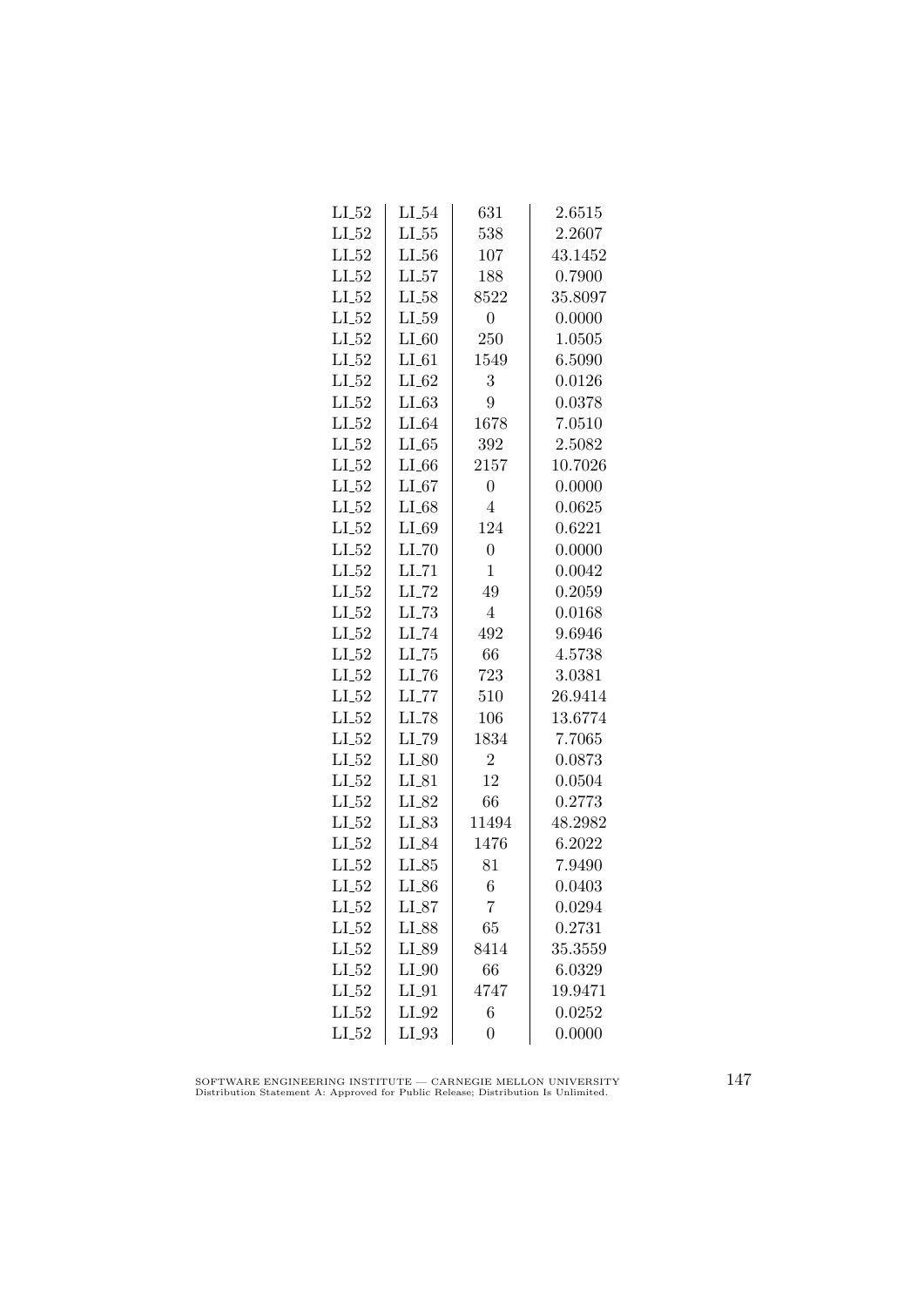| $LI_52$ | $LI_04$              | 444              | 1.8657  |
|---------|----------------------|------------------|---------|
| $LI_52$ | $LI_05$              | 1545             | 33.2759 |
| $LL-52$ | $LI_0$               | 8522             | 35.8097 |
| $LI_52$ | $LI_97$              | $\overline{2}$   | 0.0084  |
| $LI_52$ | LI_98                | $\overline{0}$   | 0.0000  |
| $LI_52$ | LI_99                | 1305             | 5.4837  |
| $LI_52$ | $LI_100$             | $\overline{0}$   | 0.0000  |
| $LI_52$ | $LI$ <sub>-101</sub> | 1142             | 4.7987  |
| $LI_52$ | $LI$ <sub>-102</sub> | 422              | 1.7733  |
| $LI_52$ | $LI$ <sub>-103</sub> | 867              | 3.6432  |
| $LI_52$ | LI <sub>-104</sub>   | 2781             | 11.6859 |
| $LI_52$ | LI.105               | 55               | 0.2311  |
| $LI_52$ | $LI_106$             | 21190            | 89.0411 |
| $LI_52$ | $LI_107$             | 1090             | 10.2136 |
| $LI_52$ | LI <sub>-108</sub>   | 38               | 0.1597  |
| $LI_52$ | LI <sub>-109</sub>   | 1242             | 7.9113  |
| $LI_52$ | $LI_110$             | $\mathbf{1}$     | 0.0553  |
| $LI_52$ | LI <sub>111</sub>    | $\overline{0}$   | 0.0000  |
| $LI_52$ | LI <sub>-112</sub>   | 3                | 0.0126  |
| $LI_52$ | $LI_113$             | $\overline{0}$   | 0.0000  |
| $LI_52$ | LI <sub>-114</sub>   | $\overline{0}$   | 0.0000  |
| $LI_52$ | LI.115               | 12852            | 54.0045 |
| $LI_52$ | $LI$ <sub>-116</sub> | $\overline{5}$   | 0.0210  |
| $LI_52$ | LI <sub>-117</sub>   | 96               | 0.4034  |
| $LI_52$ | LI <sub>118</sub>    | $\boldsymbol{0}$ | 0.0000  |
| $LI_52$ | LI <sub>-119</sub>   | 1352             | 74.9030 |
| $LI_52$ | LI <sub>-120</sub>   | $\overline{0}$   | 0.0000  |
| $LI_52$ | $LI_121$             | $\overline{0}$   | 0.0000  |
| $LI_52$ | LI <sub>-122</sub>   | 13365            | 56.1602 |
| $LI_52$ | $LI_123$             | 12               | 0.0504  |
| $LI_52$ | LI <sub>-124</sub>   | 347              | 80.8858 |
| $LI_52$ | $LI_125$             | 850              | 3.5717  |
| $LI_52$ | LI <sub>-126</sub>   | 96               | 0.4034  |
| $LI_52$ | $LI_127$             | 1696             | 21.2106 |
| $LI_52$ | LI_128               | $\overline{0}$   | 0.0000  |
| $LI_52$ | LI <sub>-129</sub>   | 355              | 1.4917  |
| $LI_52$ | LI.130               | 9                | 0.0378  |
| $LI_52$ | LI <sub>-131</sub>   | 51               | 15.3614 |
| LL53    | LL54                 | 915              | 3.6555  |
| $LI_53$ | $LL_{.55}$           | 10605            | 42.3675 |

SOFTWARE ENGINEERING INSTITUTE — CARNEGIE MELLON UNIVERSITY Distribution Statement A: Approved for Public Release; Distribution Is Unlimited.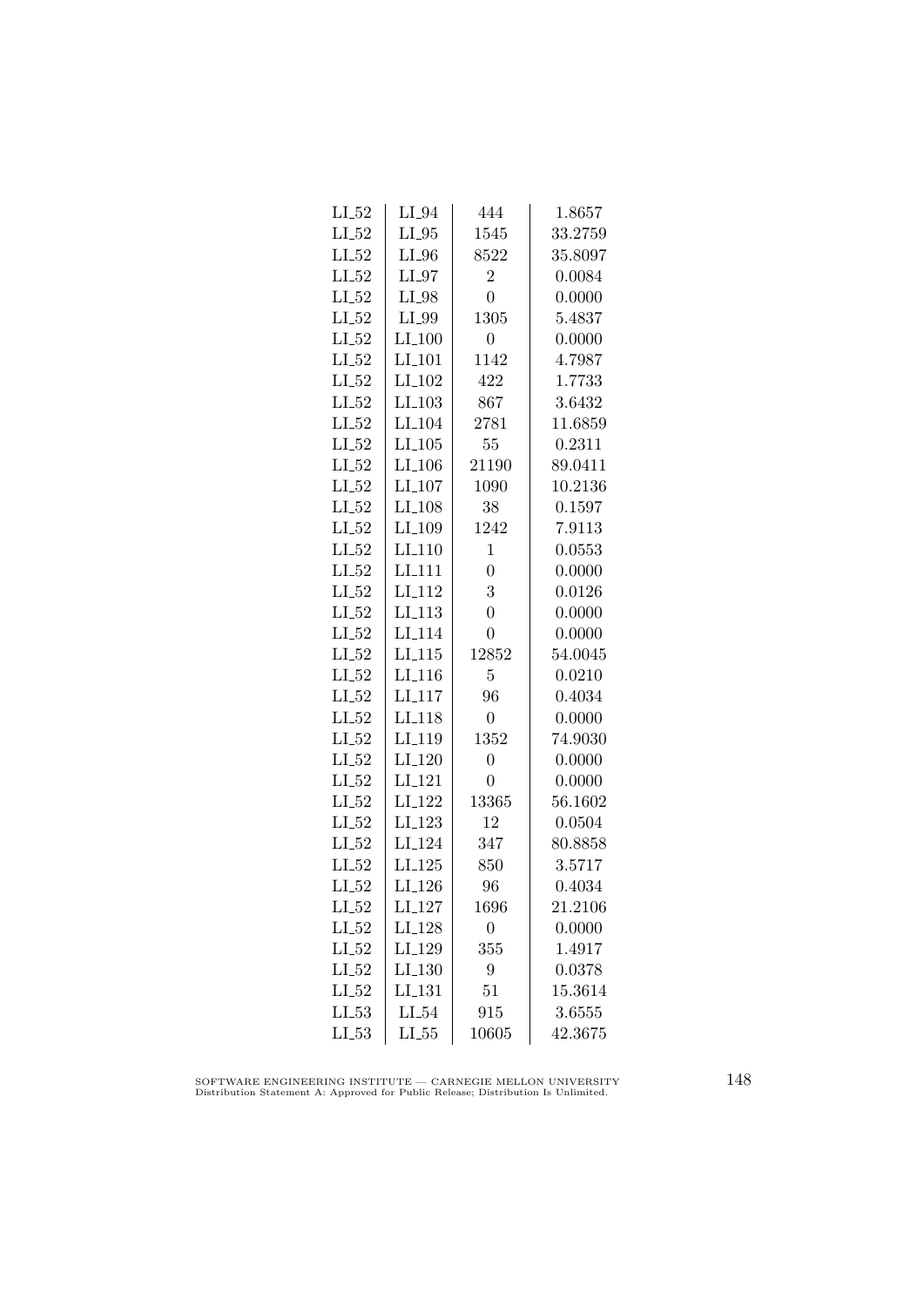| $LI_53$    | $LI_56$             | 6              | 2.4194  |
|------------|---------------------|----------------|---------|
| $LI_53$    | $LI_57$             | 5926           | 23.6746 |
| $LL_{.53}$ | $LI_58$             | 15468          | 61.7954 |
| $LL_{53}$  | $LL_{.59}$          | 114            | 2.1743  |
| $LL_{53}$  | $LI_60$             | 5447           | 21.7610 |
| $LL_{.53}$ | $LI_61$             | 1591           | 6.3561  |
| $LI_53$    | $LI_62$             | 4360           | 17.4184 |
| $LL-53$    | $LI_63$             | 7248           | 28.9561 |
| $LL-53$    | $LI_04$             | 11061          | 44.1892 |
| $LL_{-53}$ | LL65                | 691            | 4.4213  |
| $LL_{53}$  | $LI_66$             | 580            | 2.8778  |
| LL53       | $LI_67$             | 22             | 3.3742  |
| $LL_{.53}$ | $LI_68$             | 230            | 3.5926  |
| $LL_{.53}$ | $LI_69$             | 75             | 0.3763  |
| $LL-53$    | $LI$ <sub>-70</sub> | 11             | 4.6610  |
| $LL-53$    | $LI$ <sub>-71</sub> | $\overline{0}$ | 0.0000  |
| $LL_{53}$  | $LI$ <sub>-72</sub> | 1005           | 4.0150  |
| $LL_{.53}$ | $LI$ <sub>-73</sub> | 2410           | 9.6281  |
| $LL_{-53}$ | LI_74               | 1272           | 25.0640 |
| $LL_{.53}$ | $LL-75$             | 67             | 4.6431  |
| $LL_{.53}$ | $LI$ <sub>-76</sub> | 12584          | 50.2737 |
| $LL-53$    | $LI$ <sub>-77</sub> | 253            | 13.3650 |
| $LL-53$    | LI <sub>-78</sub>   | 232            | 29.9355 |
| $LL_{53}$  | LI_79               | 1338           | 5.3454  |
| $LI_53$    | $LI_80$             | 556            | 24.2795 |
| $LL_{53}$  | $LI_81$             | 5230           | 20.8941 |
| $LL_{.53}$ | LI_82               | 7647           | 30.5501 |
| $LL_{.53}$ | $LI_83$             | 10023          | 40.0423 |
| $LL_{-53}$ | LI_84               | 6606           | 26.3913 |
| $LL_{53}$  | $LI_85$             | 303            | 29.7350 |
| LL53       | LI_86               | 1329           | 8.9189  |
| $LL_{.53}$ | $LI_87$             | 7263           | 29.0160 |
| $LL_{.53}$ | LI_88               | 3112           | 12.4326 |
| $LI_53$    | LI_89               | 7619           | 30.4383 |
| $LI_53$    | $LI_0$              | 626            | 57.2212 |
| $LL-53$    | $LI_01$             | 5526           | 22.0766 |
| $LI_53$    | $LI_02$             | 571            | 2.2812  |
| $LL_{.53}$ | $LI_93$             | 10             | 3.8911  |
| LL53       | $LI_04$             | 15272          | 61.0123 |
| $LI_53$    | $LI_05$             | 20             | 0.4308  |

SOFTWARE ENGINEERING INSTITUTE — CARNEGIE MELLON UNIVERSITY Distribution Statement A: Approved for Public Release; Distribution Is Unlimited.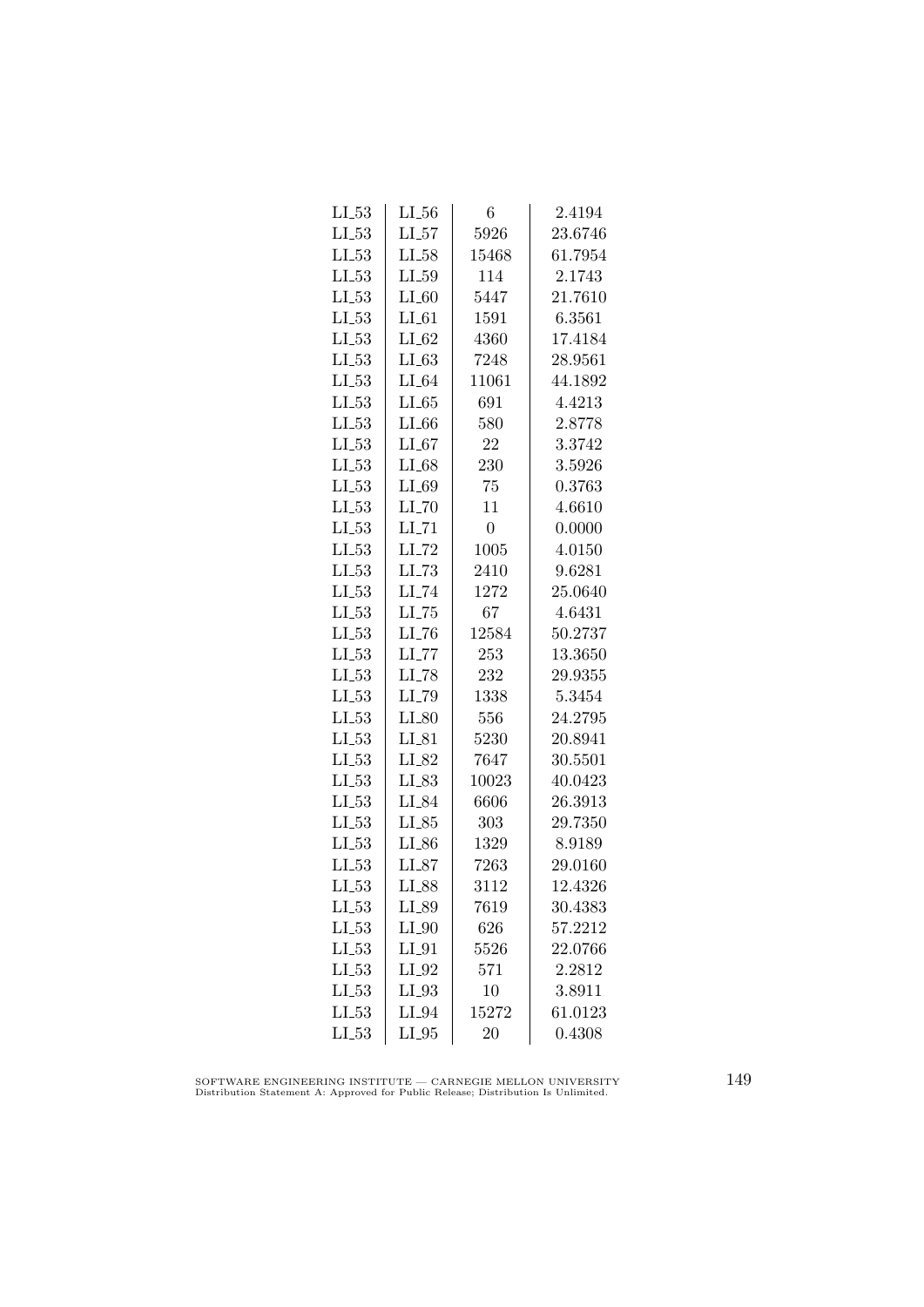| $LL_{.53}$ | $LI_0$               | 8574           | 34.2535 |
|------------|----------------------|----------------|---------|
| $LL_{-53}$ | $LI_07$              | $\mathbf{1}$   | 0.0040  |
| $LL_{-53}$ | $LI_98$              | 31             | 0.2943  |
| $LL_{53}$  | LI_99                | 2393           | 9.5601  |
| $LL_{53}$  | LI.100               | $\overline{5}$ | 0.3994  |
| $LL_{.53}$ | LI <sub>-101</sub>   | 5778           | 23.0834 |
| $LL_{.53}$ | $LI_102$             | 2349           | 9.3844  |
| $LL_{-53}$ | $LI$ <sub>-103</sub> | 6207           | 24.7973 |
| $LL_{53}$  | $LI_104$             | 2270           | 9.0688  |
| $LL_{53}$  | $LI$ <sub>-105</sub> | 1893           | 7.5626  |
| $LL_{.53}$ | LI <sub>-106</sub>   | 12886          | 51.4802 |
| $LL_{.53}$ | LI <sub>-107</sub>   | 95             | 0.8902  |
| $LL_{.53}$ | LI <sub>-108</sub>   | 2956           | 11.8094 |
| $LL_{.53}$ | LI <sub>-109</sub>   | 1118           | 7.1215  |
| $LL_{-53}$ | $LI_110$             | 112            | 6.1947  |
| $LL-53$    | LI <sub>-111</sub>   | 112            | 27.2506 |
| $LL_{53}$  | LI <sub>-112</sub>   | 112            | 0.4474  |
| $LL_{.53}$ | LI <sub>-113</sub>   | 735            | 2.9364  |
| $LL_{.53}$ | LI <sub>114</sub>    | $\overline{0}$ | 0.0000  |
| $LL_{-53}$ | $LI_115$             | 8666           | 34.6211 |
| $LL_{.53}$ | $LI_116$             | 1856           | 7.4148  |
| $LL_{-53}$ | $LI$ <sub>-117</sub> | 2392           | 9.5562  |
| $LL-53$    | LI <sub>-118</sub>   | 1              | 0.0292  |
| $LL_{53}$  | LI <sub>-119</sub>   | 199            | 11.0249 |
| $LL_{.53}$ | $LI_120$             | $\overline{0}$ | 0.0000  |
| $LL_{.53}$ | LI <sub>-121</sub>   | 3925           | 15.6806 |
| $LL_{-53}$ | LI <sub>-122</sub>   | 7823           | 31.2532 |
| $LL_{.53}$ | LI <sub>-123</sub>   | 1597           | 6.3801  |
| $LL_{.53}$ | LI <sub>-124</sub>   | 180            | 41.9580 |
| $LL_{53}$  | LL125                | 784            | 3.1321  |
| $LL_{.53}$ | LI <sub>-126</sub>   | 3428           | 13.6950 |
| $LL_{.53}$ | LI <sub>-127</sub>   | 22             | 0.2751  |
| $LL_{.53}$ | LI <sub>-128</sub>   | 6              | 0.3049  |
| $LL_{.53}$ | LI_129               | 2622           | 10.4750 |
| $LI_53$    | LI <sub>-130</sub>   | 7220           | 28.8442 |
| $LL-53$    | $LI$ <sub>-131</sub> | 129            | 38.8554 |
| $LI_54$    | $LL_{.55}$           | 23790          | 61.1490 |
| $LI_0.54$  | $LL_{.56}$           | 29             | 11.6935 |
| $LI_54$    | $LI_57$              | 17822          | 45.8090 |
| $LI_54$    | $LI_58$              | 31247          | 80.3162 |

SOFTWARE ENGINEERING INSTITUTE — CARNEGIE MELLON UNIVERSITY Distribution Statement A: Approved for Public Release; Distribution Is Unlimited.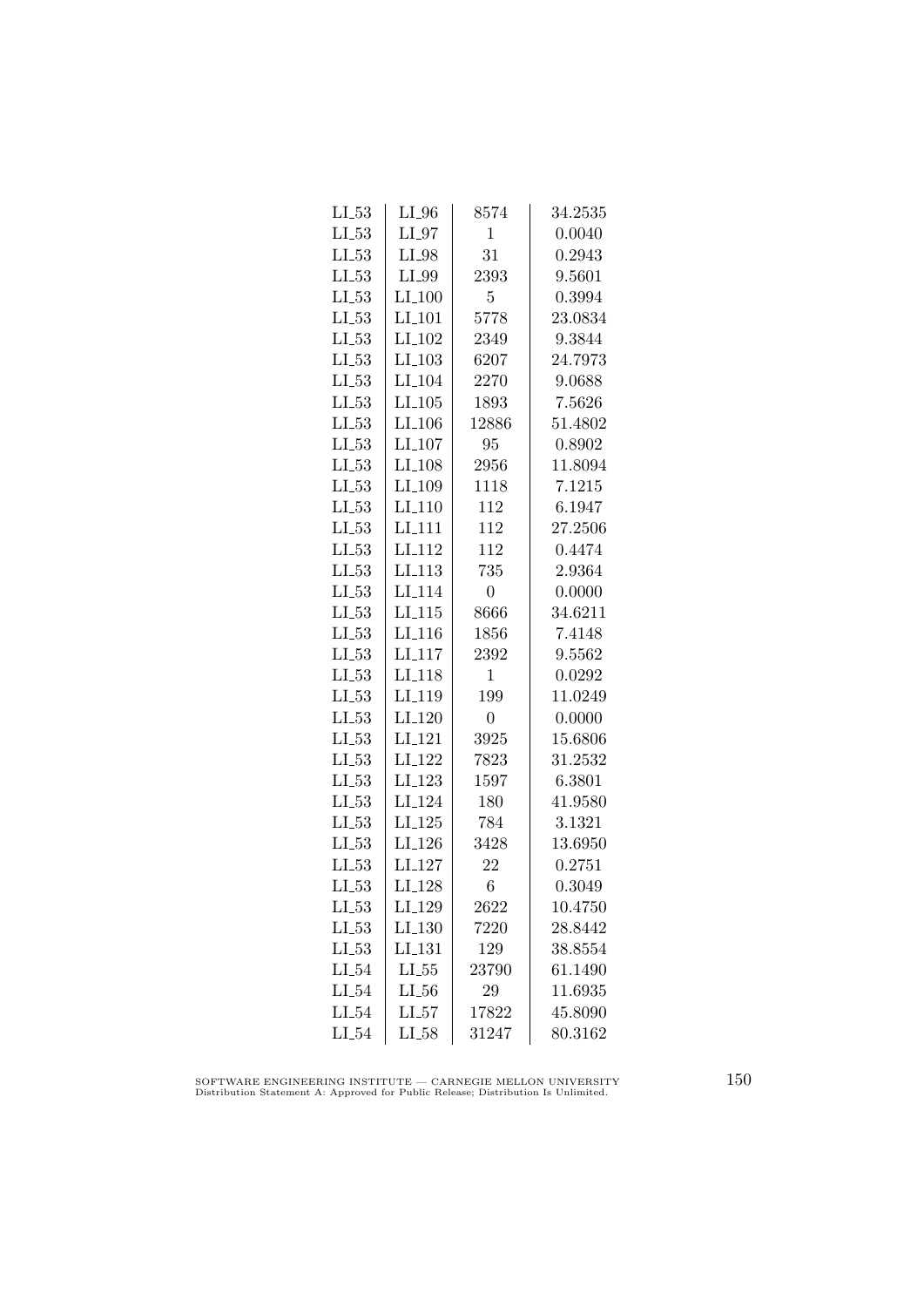| $LI_54$   | $LI_59$             | 37             | 0.7057  |
|-----------|---------------------|----------------|---------|
| $LI_54$   | $LI_60$             | 12088          | 31.0706 |
| $LI_54$   | $LI_61$             | 5820           | 22.2375 |
| $LI_54$   | $LI_62$             | 12074          | 31.0346 |
| $LI_54$   | LL63                | 17642          | 45.3464 |
| $LI_54$   | $LI_64$             | 21798          | 56.0288 |
| $LI_54$   | LL 65               | 2412           | 15.4328 |
| $LI_54$   | $LI_66$             | 1689           | 8.3805  |
| $LI_54$   | $LI_67$             | 6              | 0.9202  |
| $LI_54$   | $LI_68$             | 1767           | 27.6007 |
| $LI_54$   | $LI_69$             | 2340           | 11.7405 |
| $LI_54$   | $LI$ <sub>-70</sub> | 47             | 19.9153 |
| $LI_54$   | $LI$ <sub>-71</sub> | $\overline{0}$ | 0.0000  |
| $LI_54$   | $LI$ <sub>-72</sub> | 1740           | 5.8645  |
| $LI_54$   | $LL-73$             | 7904           | 20.3162 |
| $LI_54$   | LI_74               | 228            | 4.4926  |
| $LI_54$   | $LLI-75$            | 105            | 7.2765  |
| $LI_54$   | $LI$ <sub>-76</sub> | 28889          | 74.2552 |
| $LI_54$   | $LL$ <sub>-77</sub> | 375            | 19.8098 |
| $LI_54$   | $LI$ <sub>-78</sub> | 64             | 8.2581  |
| $LI_54$   | LI_79               | 33652          | 86.4979 |
| $LI_54$   | $LI_80$             | 408            | 17.8166 |
| $LI_54$   | $LI_{-}81$          | 19383          | 49.8214 |
| $LI_54$   | $LI_82$             | 19246          | 49.4692 |
| $LI_54$   | $LI_83$             | 23292          | 59.8689 |
| $LI_54$   | LI_84               | 18535          | 47.6417 |
| $LI_54$   | $LI_85$             | 27             | 2.6497  |
| $LI_54$   | $LI_86$             | 2091           | 14.0326 |
| $LI_54$   | $LI_87$             | 17639          | 45.3386 |
| $LI_54$   | LI_88               | 9770           | 25.1125 |
| $LI_0.54$ | LI_89               | 10682          | 27.4566 |
| $LI_54$   | $LI_0$              | 63             | 5.7587  |
| $LI_54$   | $LI_0$              | 5240           | 13.4687 |
| $LI_54$   | $LI_02$             | 2279           | 7.0691  |
| $LI_54$   | $LI_93$             | $\overline{2}$ | 0.7782  |
| $LI_54$   | $LI_04$             | 34130          | 87.7265 |
| $LI_54$   | $LI_05$             | 87             | 1.8738  |
| $LI_54$   | $LI_0$              | 20615          | 52.9880 |
| $LI_54$   | $LI_0$              | 0              | 0.0000  |
| $LI_54$   | LI_98               | 28             | 0.2659  |

SOFTWARE ENGINEERING INSTITUTE — CARNEGIE MELLON UNIVERSITY Distribution Statement A: Approved for Public Release; Distribution Is Unlimited.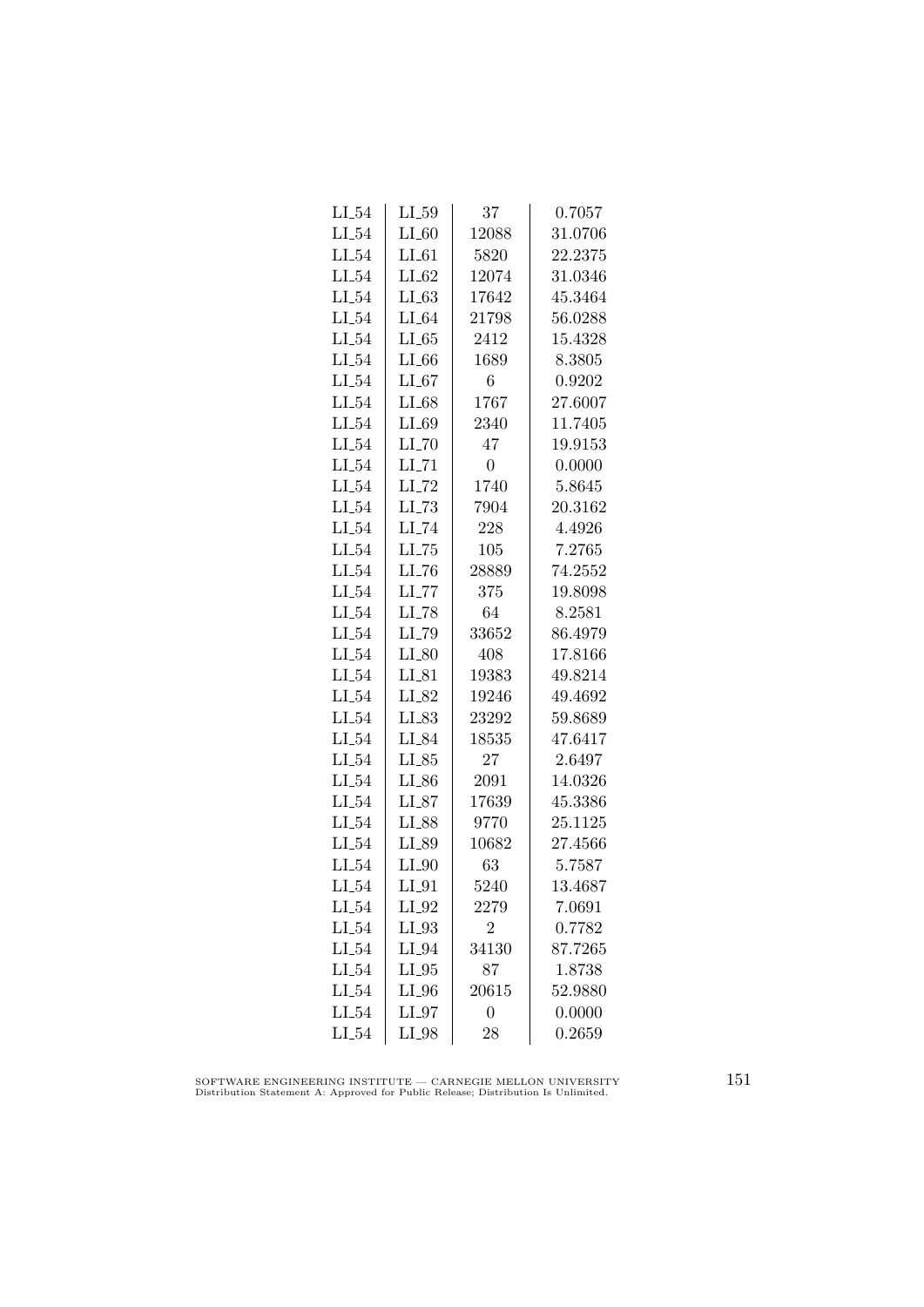| $LI_54$    | $LI_99$              | 4973           | 12.7824 |
|------------|----------------------|----------------|---------|
| $LI_54$    | $LI_100$             | 14             | 1.1182  |
| $LI_54$    | LI <sub>-101</sub>   | 14433          | 37.0981 |
| $LI_54$    | LI <sub>-102</sub>   | 2723           | 6.9991  |
| $LI_54$    | $LI_103$             | 13244          | 34.0419 |
| $LI_54$    | LI <sub>-104</sub>   | 5178           | 13.3093 |
| $LI_54$    | $LI_105$             | 5460           | 16.0141 |
| $LI_54$    | $LI_106$             | 24251          | 62.3339 |
| $LI_54$    | $LI_107$             | 2319           | 21.7298 |
| $LI_54$    | LI <sub>-108</sub>   | 9295           | 23.8915 |
| $LI_54$    | LI <sub>-109</sub>   | 976            | 6.2170  |
| LL54       | LI <sub>-110</sub>   | 305            | 16.8695 |
| $LI_54$    | LI <sub>-111</sub>   | 54             | 13.1387 |
| $LI_54$    | $LI$ <sub>-112</sub> | 553            | 1.4214  |
| $LI_54$    | LI.113               | 1794           | 4.6112  |
| $LI_54$    | LI <sub>-114</sub>   | $\overline{0}$ | 0.0000  |
| $LI_54$    | LI.115               | 11774          | 30.2635 |
| $LI_54$    | LI <sub>-116</sub>   | 3098           | 7.9630  |
| LL54       | LI <sub>117</sub>    | 3883           | 13.4086 |
| $LI_54$    | LI <sub>-118</sub>   | 1              | 0.0292  |
| $LI_54$    | LI <sub>-119</sub>   | 43             | 2.3823  |
| $LI_54$    | $LI_120$             | $\overline{0}$ | 0.0000  |
| $LI_54$    | LI <sub>-121</sub>   | 9344           | 24.0175 |
| $LI_54$    | LI <sub>-122</sub>   | 20457          | 52.5819 |
| $LI_54$    | LI <sub>-123</sub>   | 4118           | 11.6803 |
| $LI_54$    | LI <sub>-124</sub>   | 16             | 3.7296  |
| $LI_54$    | $LI_125$             | 626            | 2.1558  |
| $LI_54$    | $LI_126$             | 2128           | 5.5705  |
| $LI_54$    | $LI_127$             | 113            | 1.4132  |
| $LI_54$    | LI <sub>-128</sub>   | 435            | 22.1037 |
| $LI_54$    | LI <sub>-129</sub>   | 7351           | 18.8947 |
| $LI_54$    | LI <sub>-130</sub>   | 17720          | 45.5468 |
| $LI_54$    | LI <sub>-131</sub>   | 12             | 3.6145  |
| $LL_{.55}$ | $LL_{.56}$           | 23             | 9.2742  |
| $LL_{.55}$ | $LI_57$              | 236211         | 41.6157 |
| $LL-55$    | $LL-58$              | 643836         | 47.9527 |
| $LL_{.55}$ | $LI_59$              | 1129           | 21.5335 |
| $LL_{.55}$ | $LI_60$              | 95768          | 69.6110 |
| $LL_{.55}$ | $LI_61$              | 15695          | 59.9687 |
| $LL_{.55}$ | $LI_62$              | 197732         | 47.6534 |
|            |                      |                |         |

SOFTWARE ENGINEERING INSTITUTE — CARNEGIE MELLON UNIVERSITY Distribution Statement A: Approved for Public Release; Distribution Is Unlimited.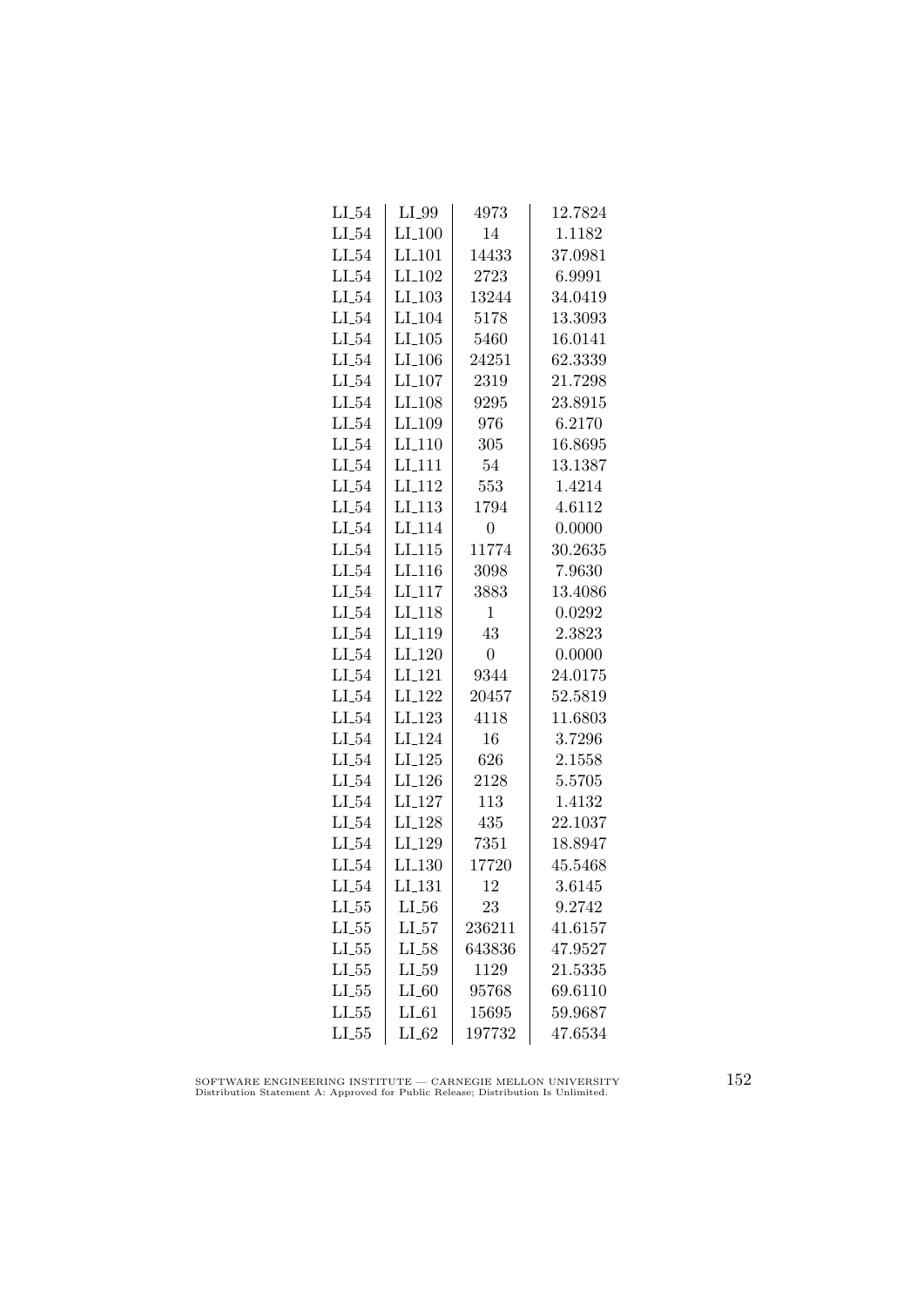| $LI_55$    | $LL_{63}$           | 377120 | 36.7274 |
|------------|---------------------|--------|---------|
| $LI_55$    | $LI_64$             | 497674 | 37.0666 |
| $LL_{.55}$ | LL65                | 7831   | 50.1056 |
| $LL_{.55}$ | LL66                | 5156   | 25.5830 |
| $LL_{.55}$ | LL67                | 91     | 13.9571 |
| $LL_{.55}$ | $LI_68$             | 3805   | 59.4346 |
| $LL_{.55}$ | $LI_69$             | 2638   | 13.2357 |
| $LL_{.55}$ | $LI$ <sub>-70</sub> | 143    | 60.5932 |
| $LL_{.55}$ | $LI$ <sub>-71</sub> | 12     | 0.0295  |
| $LL_{.55}$ | $LI$ <sub>-72</sub> | 15971  | 53.8288 |
| $LL_{.55}$ | $LL-73$             | 74908  | 10.8904 |
| $LL_{.55}$ | LI_74               | 1584   | 31.2118 |
| $LL_{.55}$ | $LL-75$             | 474    | 32.8482 |
| $LL_{.55}$ | $LI$ <sub>-76</sub> | 525922 | 39.1705 |
| $LI_55$    | $LI$ <sub>-77</sub> | 265    | 13.9989 |
| $LL_{.55}$ | $LI$ <sub>-78</sub> | 332    | 42.8387 |
| $LL_{.55}$ | LL79                | 24400  | 59.8377 |
| $LL_{.55}$ | $LI_80$             | 1891   | 82.5764 |
| $LL_{.55}$ | $LI_81$             | 269535 | 37.9430 |
| $LL_{.55}$ | LI_82               | 254214 | 39.5812 |
| $LI_55$    | $LI_83$             | 326081 | 31.5827 |
| $LL_{.55}$ | LI_84               | 339293 | 25.2704 |
| $LL_{.55}$ | $LI_85$             | 89     | 8.7341  |
| $LL_{.55}$ | $LI_86$             | 9877   | 66.2841 |
| $LL_{.55}$ | $LI_87$             | 377107 | 36.8167 |
| $LL_{.55}$ | LI_88               | 71780  | 75.6144 |
| $LL_{.55}$ | LI_89               | 61036  | 31.3824 |
| $LL_{.55}$ | $LI_0$              | 236    | 21.5722 |
| $LL_{.55}$ | $LI_01$             | 66676  | 4.9660  |
| $LL_{.55}$ | $LI_02$             | 16745  | 51.9402 |
| $LL_{.55}$ | $LI_93$             | 64     | 24.9027 |
| $LL_{.55}$ | $LI_04$             | 931657 | 69.3895 |
| $LL_{.55}$ | $LI_05$             | 39     | 0.8400  |
| $LL_{.55}$ | $LI_0$              | 204409 | 38.9746 |
| $LI_55$    | $LI_97$             | 11     | 0.0330  |
| $LL-55$    | $LI_98$             | 380    | 3.6081  |
| $LL_{.55}$ | LI_99               | 99327  | 38.1509 |
| $LL_{.55}$ | LI.100              | 232    | 18.5304 |
| $LL_{.55}$ | $LI$ <sub>101</sub> | 152868 | 49.1712 |
| $LL_{.55}$ | LI <sub>-102</sub>  | 30693  | 38.9154 |

SOFTWARE ENGINEERING INSTITUTE — CARNEGIE MELLON UNIVERSITY Distribution Statement A: Approved for Public Release; Distribution Is Unlimited.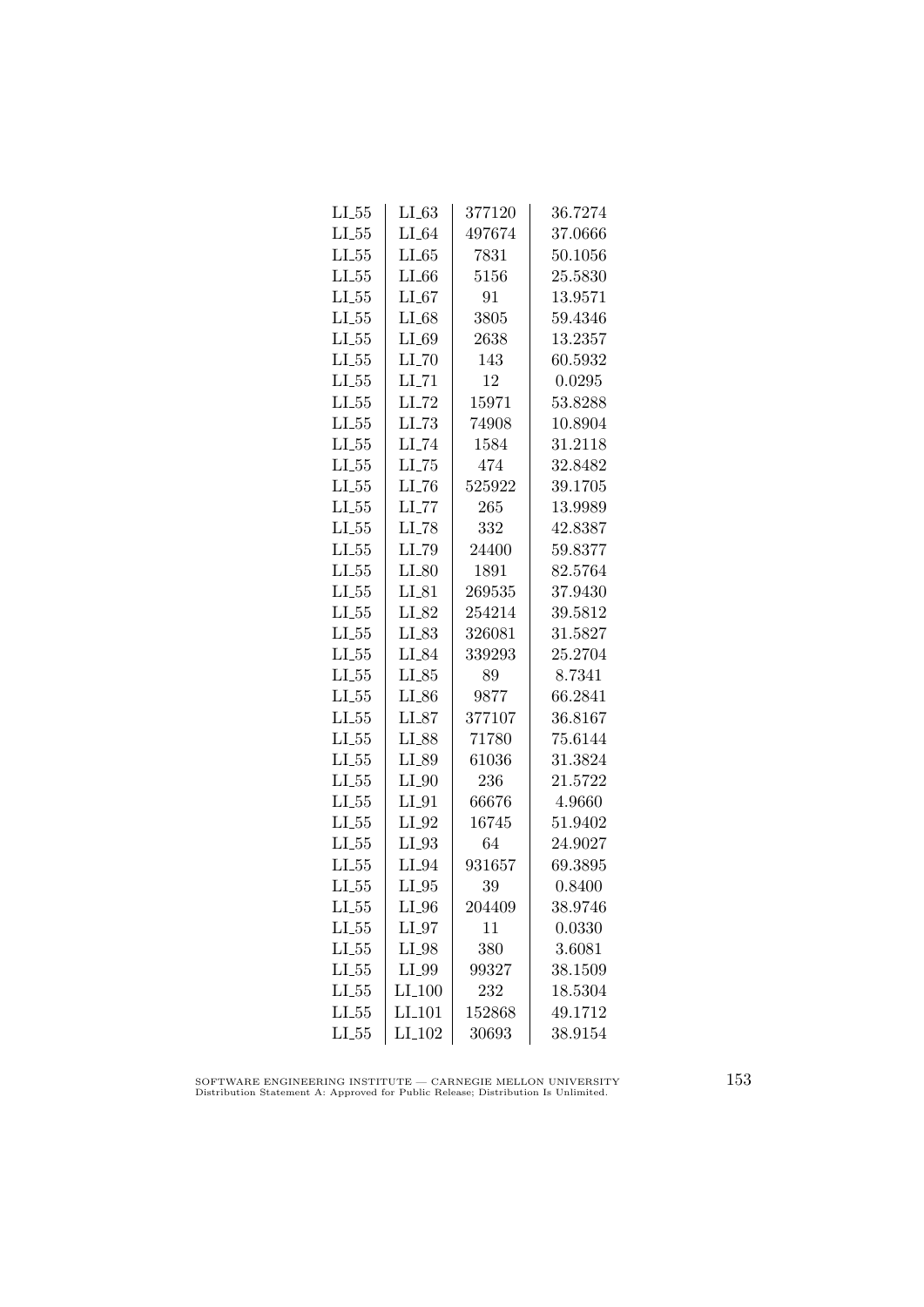| $LI_103$             | 139335         | 53.8393 |
|----------------------|----------------|---------|
| LI <sub>-104</sub>   | 47124          | 49.0676 |
| $LI$ <sub>-105</sub> | 20755          | 60.8740 |
| $LI$ <sub>-106</sub> | 263041         | 39.6984 |
| $LI_107$             | 1096           | 10.2699 |
| $LI-108$             | 96094          | 49.9886 |
| LI <sub>-109</sub>   | 5423           | 34.5436 |
| $LI_110$             | 1354           | 74.8894 |
| $LI$ <sub>-111</sub> | 286            | 69.5864 |
| LI <sub>-112</sub>   | 2391           | 0.8747  |
| LI <sub>-113</sub>   | 35246          | 34.5451 |
| LI <sub>-114</sub>   | 0              | 0.0000  |
| $LI_115$             | 73272          | 26.7117 |
| $LI$ <sub>-116</sub> | 29137          | 38.3705 |
| $LI_117$             | 21370          | 73.7940 |
| LI <sub>-118</sub>   | 32             | 0.9329  |
| LI <sub>-119</sub>   | 60             | 3.3241  |
| $LI_120$             | $\overline{0}$ | 0.0000  |
| LI <sub>-121</sub>   | 146829         | 38.1155 |
| LI <sub>-122</sub>   | 234156         | 52.7885 |
| LI <sub>-123</sub>   | 26889          | 76.2679 |
| LI <sub>-124</sub>   | 1              | 0.2331  |
| $LI-125$             | 3766           | 12.9692 |
| $LI-126$             | 15904          | 41.6324 |
| LI <sub>-127</sub>   | 78             | 0.9755  |
| LI <sub>-128</sub>   | 193            | 9.8069  |
| LI <sub>-129</sub>   | 57871          | 75.3352 |
| $LI_130$             | 377634         | 36.7525 |
| LI <sub>-131</sub>   | 25             | 7.5301  |
| $LL_{57}$            | 18             | 7.2581  |
| $LI_58$              | 146            | 58.8710 |
|                      |                |         |
| $LL_{.59}$           | $\overline{0}$ | 0.0000  |
| $LI_60$              | 14             | 5.6452  |
| $LI_61$              | 44             | 17.7419 |
| $LI_62$              | 14             | 5.6452  |
| $LI_63$              | 14             | 5.6452  |
| $LI_64$              | 30             | 12.0968 |
| LL65                 | 14             | 5.6452  |
| LL66                 | 84             | 33.8710 |
|                      |                |         |

SOFTWARE ENGINEERING INSTITUTE — CARNEGIE MELLON UNIVERSITY Distribution Statement A: Approved for Public Release; Distribution Is Unlimited.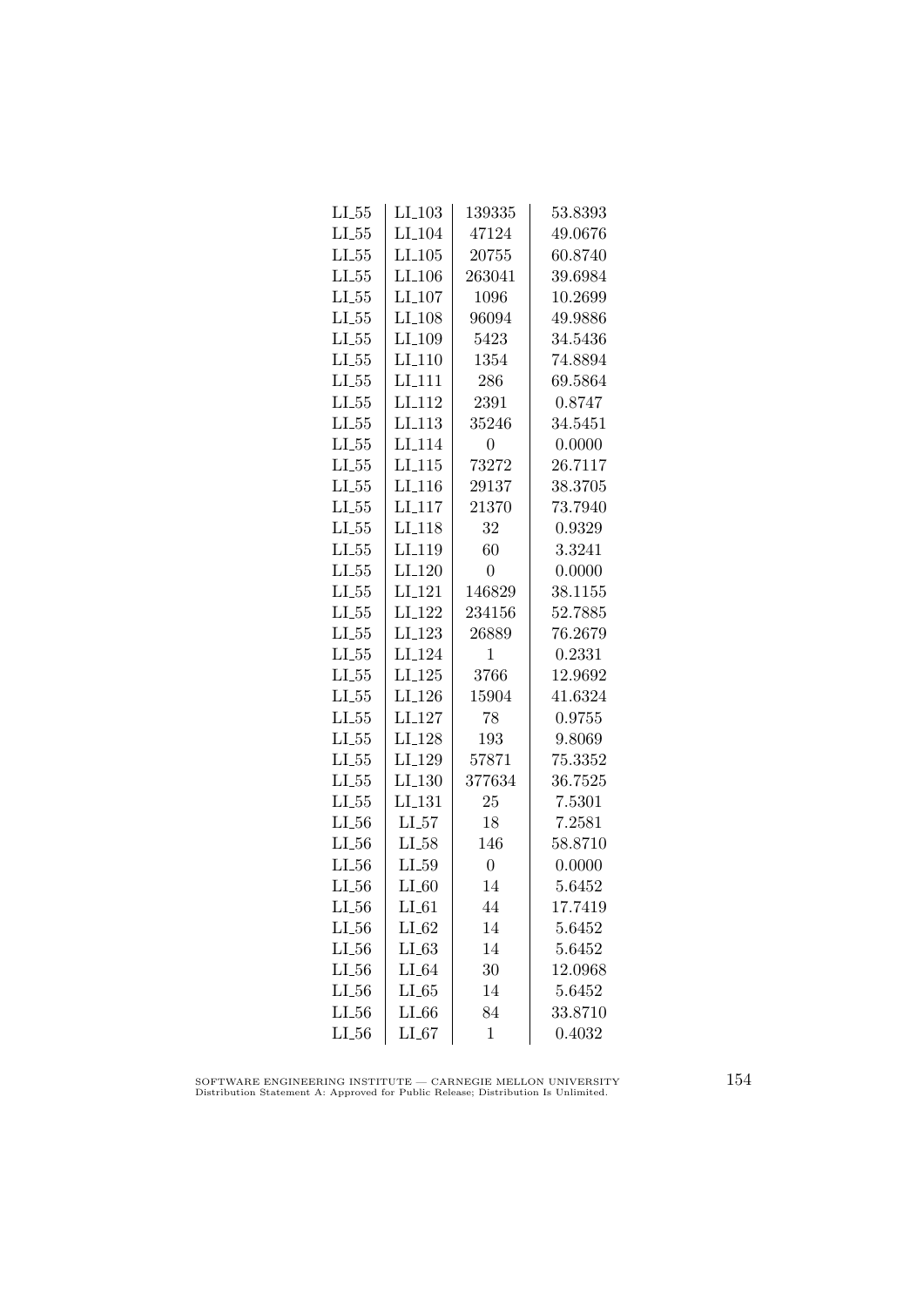| $LI_68$              | $\overline{2}$ | 0.8065  |
|----------------------|----------------|---------|
| $LI_69$              | 3              | 1.2097  |
| $LI$ <sub>-70</sub>  | $\overline{0}$ | 0.0000  |
| $LI$ <sub>-71</sub>  | $\overline{0}$ | 0.0000  |
| $LI$ <sub>-72</sub>  | 10             | 4.0323  |
| $LI$ <sub>-73</sub>  | $\overline{5}$ | 2.0161  |
| $LI$ <sub>-74</sub>  | 10             | 4.0323  |
| $LI$ <sub>-75</sub>  | $\overline{0}$ | 0.0000  |
| $LI$ <sub>-76</sub>  | 38             | 15.3226 |
| $LI$ <sub>-77</sub>  | 15             | 6.0484  |
| LI_78                | 3              | 1.2097  |
| LI_79                | 25             | 10.0806 |
| $LI_80$              | $\mathbf{1}$   | 0.4032  |
| $LI_81$              | 11             | 4.4355  |
| $LI_82$              | 17             | 6.8548  |
| $LI_83$              | 170            | 68.5484 |
| LI_84                | 36             | 14.5161 |
| $LI_85$              | 3              | 1.2097  |
| $LI_86$              | $\overline{2}$ | 0.8065  |
| $LI_87$              | 14             | 5.6452  |
| LI_88                | 13             | 5.2419  |
| $LI_89$              | 146            | 58.8710 |
| $LI_0$               | $\overline{0}$ | 0.0000  |
| $LI_01$              | 105            | 42.3387 |
| $LI_02$              | $\overline{2}$ | 0.8065  |
| $LI_93$              | $\overline{0}$ | 0.0000  |
| $LI_04$              | 32             | 12.9032 |
| $LI_05$              | 14             | 5.6452  |
| $LI_0$               | 141            | 56.8548 |
| $LI_07$              | $\overline{2}$ | 0.8065  |
| $LI_98$              | $\overline{0}$ | 0.0000  |
| LI_99                | 15             | 6.0484  |
| $LI_100$             | $\mathbf{1}$   | 0.4032  |
| $LI_101$             | 54             | 21.7742 |
| LI <sub>-102</sub>   | 35             | 14.1129 |
| $LI$ <sub>-103</sub> | 26             | 10.4839 |
| LI <sub>-104</sub>   | 78             | 31.4516 |
| $LI_105$             | 14             | 5.6452  |
| LI <sub>-106</sub>   | 215            | 86.6935 |
| $LI_107$             | 25             | 10.0806 |
|                      |                |         |

SOFTWARE ENGINEERING INSTITUTE — CARNEGIE MELLON UNIVERSITY Distribution Statement A: Approved for Public Release; Distribution Is Unlimited.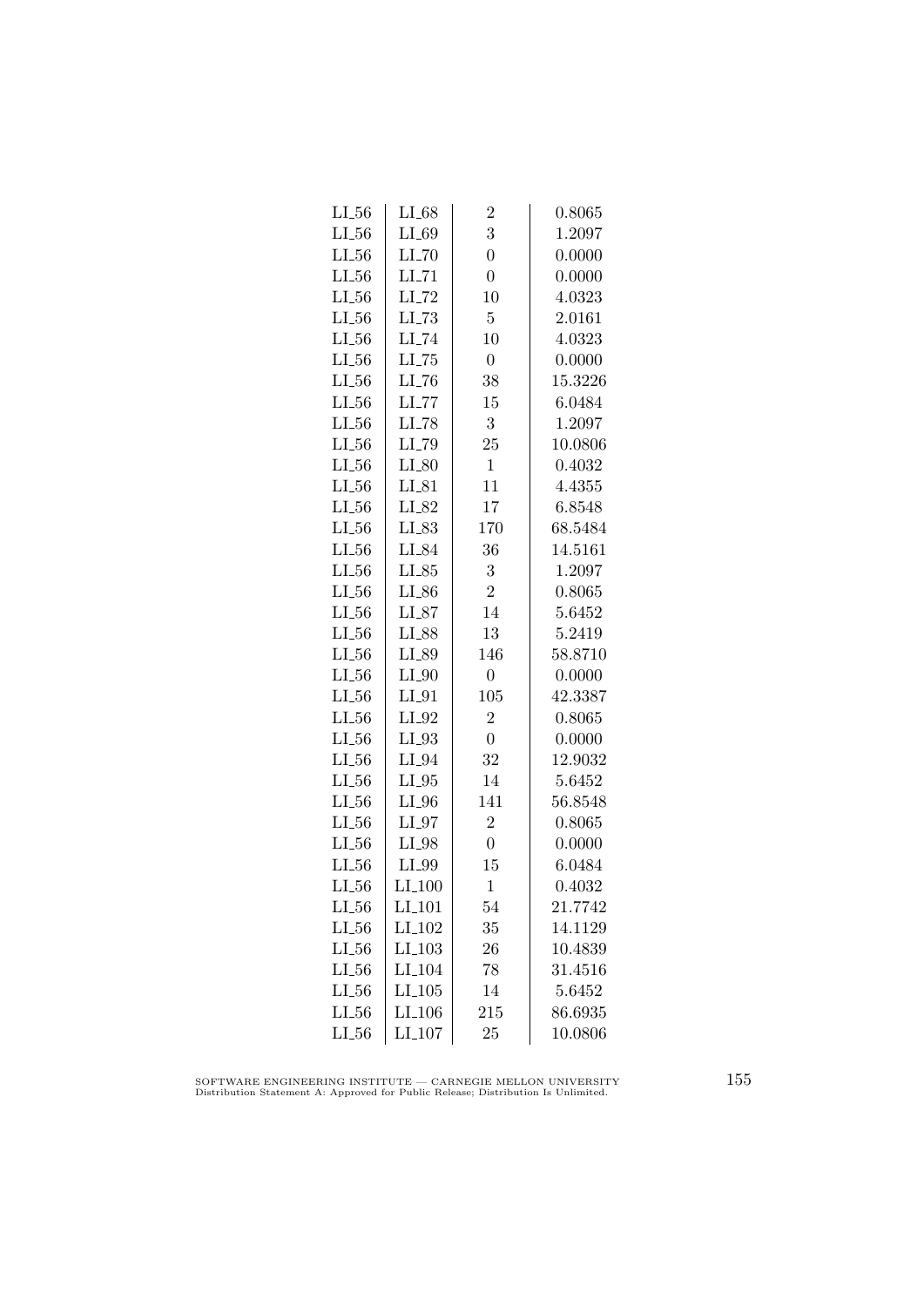| $LI_56$    | LI <sub>-108</sub>   | 11               | 4.4355  |
|------------|----------------------|------------------|---------|
| $LI_56$    | LI <sub>-109</sub>   | 12               | 4.8387  |
| $LI_56$    | $LI-110$             | $\overline{2}$   | 0.8065  |
| $LL_{.56}$ | LI <sub>111</sub>    | $\overline{1}$   | 0.4032  |
| LL56       | LI <sub>112</sub>    | 23               | 9.2742  |
| $LL_{.56}$ | $LI$ <sub>-113</sub> | $\mathbf{1}$     | 0.4032  |
| $LI_56$    | LI <sub>-114</sub>   | $\overline{0}$   | 0.0000  |
| $LL_{-56}$ | $LI$ <sub>-115</sub> | 193              | 77.8226 |
| $LL_{-56}$ | $LI_116$             | 6                | 2.4194  |
| $LI_56$    | LI <sub>-117</sub>   | 10               | 4.0323  |
| $LI_56$    | LI <sub>118</sub>    | $\boldsymbol{0}$ | 0.0000  |
| LL56       | LI <sub>119</sub>    | 12               | 4.8387  |
| $LL_{.56}$ | LI <sub>-120</sub>   | $\overline{0}$   | 0.0000  |
| $LI_56$    | $LI_121$             | $\overline{5}$   | 2.0161  |
| $LI_56$    | LI <sub>-122</sub>   | 157              | 63.3065 |
| $LL_{.56}$ | LI <sub>-123</sub>   | 9                | 3.6290  |
| LL56       | LI <sub>-124</sub>   | $\overline{4}$   | 1.6129  |
| $LI_56$    | LI <sub>-125</sub>   | 19               | 7.6613  |
| $LI_56$    | LI <sub>-126</sub>   | $\overline{5}$   | 2.0161  |
| $LL_{.56}$ | LI <sub>-127</sub>   | 15               | 6.0484  |
| $LL_{.56}$ | LI <sub>-128</sub>   | $\mathbf{1}$     | 0.4032  |
| $LL_{-56}$ | LI <sub>-129</sub>   | 17               | 6.8548  |
| $LI_56$    | LI <sub>-130</sub>   | 14               | 5.6452  |
| $LI_56$    | LI <sub>-131</sub>   | $\mathbf 1$      | 0.4032  |
| LL57       | $LI_58$              | 323162           | 56.9347 |
| $LI_57$    | $LL_{.59}$           | 464              | 8.8499  |
| $LI_57$    | $LI_60$              | 64850            | 47.1376 |
| $LI_57$    | $LI_61$              | 16442            | 62.8229 |
| $LI_57$    | $LI_62$              | 138284           | 33.3264 |
| $LI_57$    | $LI_63$              | 229773           | 40.4814 |
| $LI_57$    | $LI_64$              | 259518           | 45.7219 |
| $LI_57$    | $LI_65$              | 5270             | 33.7194 |
| $LI_57$    | $LI_66$              | 8808             | 43.7035 |
| $LI_57$    | $LI_67$              | 50               | 7.6687  |
| $LI_57$    | $LI_68$              | 3544             | 55.3577 |
| $LI_57$    | $LI_69$              | 17865            | 89.6342 |
| $LI_57$    | $LI$ <sub>-70</sub>  | 114              | 48.3051 |
| LL57       | $LI$ <sub>-71</sub>  | $\overline{6}$   | 0.0147  |
| $LI_57$    | LI_72                | 13348            | 44.9882 |
| $LI_57$    | LL73                 | 31388            | 5.5299  |
|            |                      |                  |         |

SOFTWARE ENGINEERING INSTITUTE — CARNEGIE MELLON UNIVERSITY Distribution Statement A: Approved for Public Release; Distribution Is Unlimited.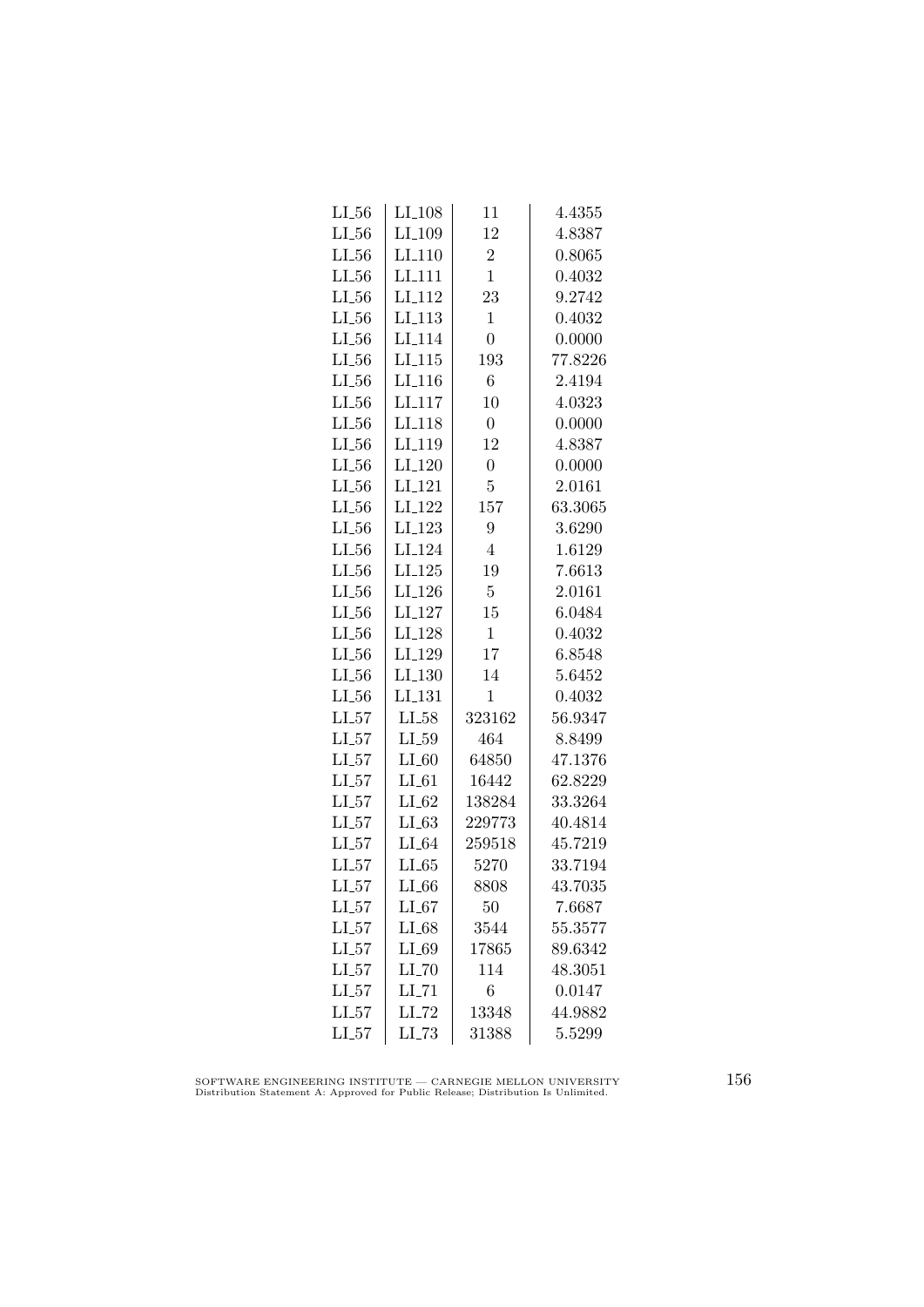| $LI_57$    | $LI$ <sub>-74</sub>  | 731    | 14.4039 |
|------------|----------------------|--------|---------|
| $LI_57$    | $LI$ <sub>-75</sub>  | 399    | 27.6507 |
| $LI_57$    | $LI$ <sub>-76</sub>  | 299224 | 52.7173 |
| $LI_57$    | LL77                 | 413    | 21.8172 |
| $LI_57$    | LI_78                | 99     | 12.7742 |
| $LI_57$    | LI_79                | 17183  | 42.1390 |
| $LI_57$    | $LI_80$              | 1251   | 54.6288 |
| $LI_57$    | $LI_81$              | 173199 | 30.5142 |
| LL57       | $LI_82$              | 184621 | 32.5265 |
| $LI_57$    | $LI_83$              | 230478 | 40.6056 |
| $LI_57$    | LI_84                | 175276 | 30.8801 |
| $LI_57$    | $LI_85$              | 13     | 1.2758  |
| $LI_57$    | $LI_86$              | 8062   | 54.1038 |
| $LI_57$    | $LI_87$              | 229364 | 40.4094 |
| $LI_57$    | LI_88                | 54161  | 57.0542 |
| $LI_57$    | LI_89                | 59832  | 30.7634 |
| $LI_57$    | $LI_0$               | 88     | 8.0439  |
| $LI_57$    | $LI_01$              | 40300  | 7.1001  |
| $LI_57$    | LI_92                | 12950  | 40.1687 |
| $LI_57$    | $LI_93$              | 85     | 33.0739 |
| $LI_57$    | $LI_0$ 94            | 494496 | 87.1204 |
| $LI_57$    | $LI_05$              | 16     | 0.3446  |
| LL57       | $LI_0$               | 138262 | 26.3624 |
| LL57       | $LI_97$              | 44     | 0.1321  |
| $LI_57$    | $LI_98$              | 179    | 1.6996  |
| $LI_57$    | LI_99                | 45219  | 17.3683 |
| $LI_57$    | $LI_100$             | 193    | 15.4153 |
| $LI_57$    | $LI_101$             | 102223 | 32.8809 |
| $LI_57$    | LI <sub>-102</sub>   | 20245  | 25.6685 |
| $LI_57$    | $LI_103$             | 90261  | 34.8770 |
| LL57       | LI <sub>-104</sub>   | 34919  | 36.3592 |
| LL57       | $LI$ <sub>-105</sub> | 12757  | 37.4160 |
| $LI_57$    | LI <sub>-106</sub>   | 176117 | 31.0283 |
| $LL_{-57}$ | LI <sub>-107</sub>   | 7940   | 74.4003 |
| $LI_57$    | LI <sub>-108</sub>   | 78061  | 40.6077 |
| LL57       | LI <sub>-109</sub>   | 2059   | 13.1155 |
| $LL_{57}$  | LI <sub>-110</sub>   | 1062   | 58.7389 |
| LL57       | LI <sub>-111</sub>   | 272    | 66.1800 |
| LL57       | LI <sub>112</sub>    | 3728   | 1.3639  |
| $LI_57$    | $LI$ <sub>113</sub>  | 13310  | 13.0453 |

SOFTWARE ENGINEERING INSTITUTE — CARNEGIE MELLON UNIVERSITY Distribution Statement A: Approved for Public Release; Distribution Is Unlimited.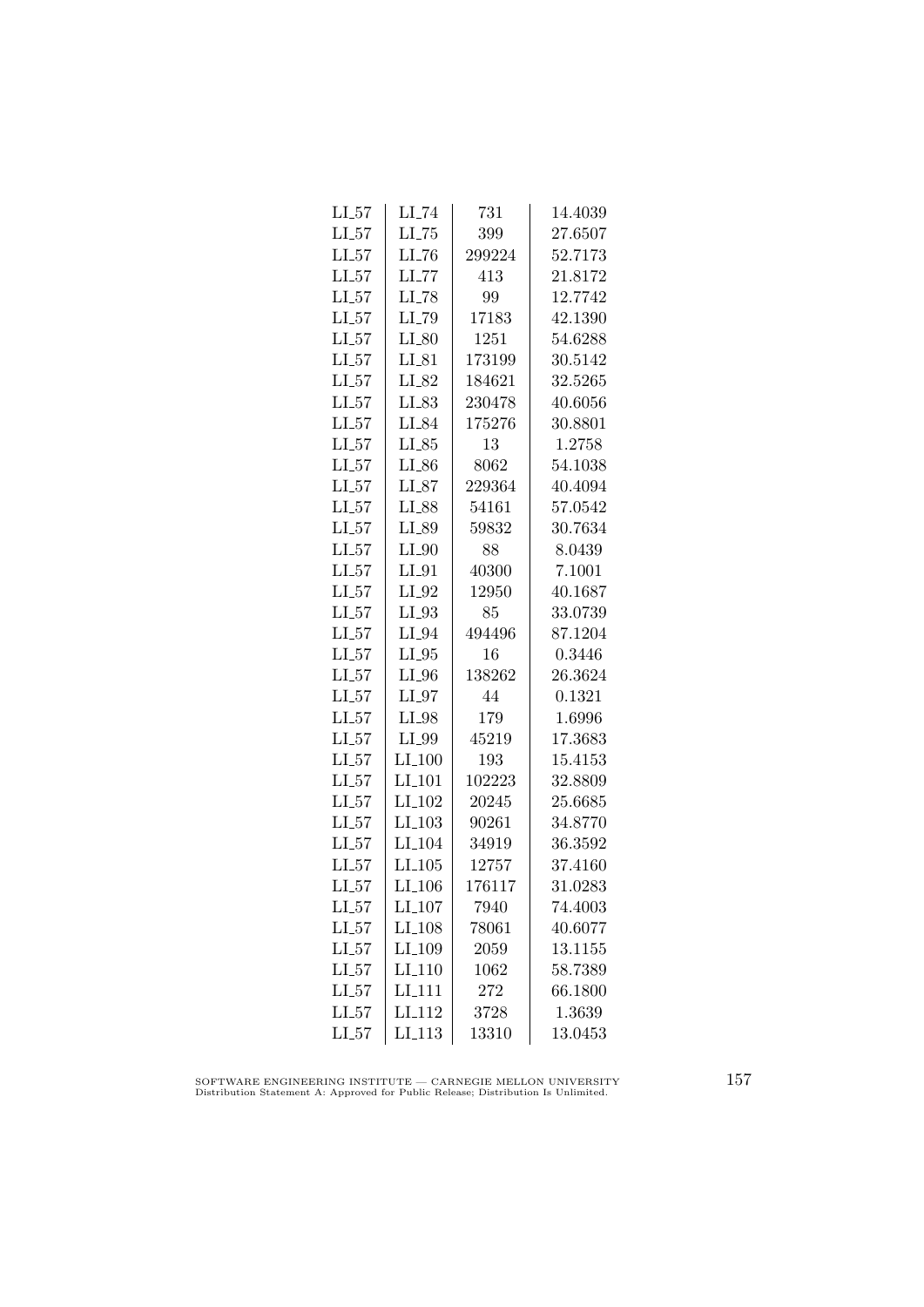| $LL_{57}$  | LI <sub>-114</sub>  | 0              | 0.0000  |
|------------|---------------------|----------------|---------|
| $LL_{-57}$ | LL115               | 70222          | 25.5998 |
| $LL_{57}$  | LI <sub>-116</sub>  | 19311          | 25.4306 |
| LL57       | LI <sub>-117</sub>  | 14542          | 50.2158 |
| LL57       | LI <sub>118</sub>   | 22             | 0.6414  |
| $LL_{.57}$ | LI <sub>-119</sub>  | 27             | 1.4958  |
| $LL_{57}$  | $LI_120$            | $\overline{0}$ | 0.0000  |
| $LL_{57}$  | LI <sub>-121</sub>  | 93556          | 24.2863 |
| LL57       | LI <sub>-122</sub>  | 143931         | 32.4480 |
| $LL_{57}$  | LI <sub>-123</sub>  | 20649          | 58.5688 |
| LL57       | LI <sub>-124</sub>  | 3              | 0.6993  |
| LL57       | $LI_125$            | 4254           | 14.6498 |
| $LL_{57}$  | $LI_126$            | 8536           | 22.3450 |
| $LL_{57}$  | $LI_127$            | 17             | 0.2126  |
| $LL-57$    | LI <sub>-128</sub>  | 1892           | 96.1382 |
| LL57       | LI <sub>-129</sub>  | 42302          | 55.0678 |
| LL57       | LI.130              | 230170         | 40.5514 |
| LL57       | LI <sub>-131</sub>  | 9              | 2.7108  |
| $LI_58$    | LL59                | 2490           | 47.4919 |
| $LL_{58}$  | $LI_60$             | 117708         | 85.5585 |
| $LI_58$    | $LI_61$             | 21565          | 82.3972 |
| $LI_58$    | $LI_62$             | 268609         | 64.7347 |
| $LI_58$    | $LL-63$             | 535190         | 52.1217 |
| $LI_58$    | $LI_64$             | 785048         | 34.7545 |
| $LI_58$    | LL65                | 10233          | 65.4744 |
| $LI_58$    | $LI_66$             | 9834           | 48.7943 |
| $LL_{58}$  | $LI_67$             | 101            | 15.4908 |
| $LI_58$    | $LI_68$             | 4359           | 68.0881 |
| $LI_58$    | LI_69               | 11057          | 55.4764 |
| $LI_58$    | $LI$ <sub>-70</sub> | 144            | 61.0169 |
| $LL_{58}$  | $LI$ <sub>-71</sub> | 18             | 0.0442  |
| $LL_{58}$  | $LI$ <sub>-72</sub> | 19952          | 67.2464 |
| $LI_58$    | $LI$ <sub>-73</sub> | 74747          | 10.8670 |
| $LL_{58}$  | $LI$ <sub>-74</sub> | 2611           | 51.4483 |
| $LI_58$    | $LL-75$             | 815            | 56.4796 |
| $LL-58$    | $LI$ <sub>-76</sub> | 817676         | 45.1829 |
| $LI_58$    | $LI$ <sub>-77</sub> | 1132           | 59.7993 |
| $LL_{58}$  | LI_78               | 460            | 59.3548 |
| $LI_58$    | LI_79               | 32426          | 79.5203 |
| $LI_58$    | $LI_80$             | 1990           | 86.8996 |
|            |                     |                |         |

SOFTWARE ENGINEERING INSTITUTE — CARNEGIE MELLON UNIVERSITY Distribution Statement A: Approved for Public Release; Distribution Is Unlimited.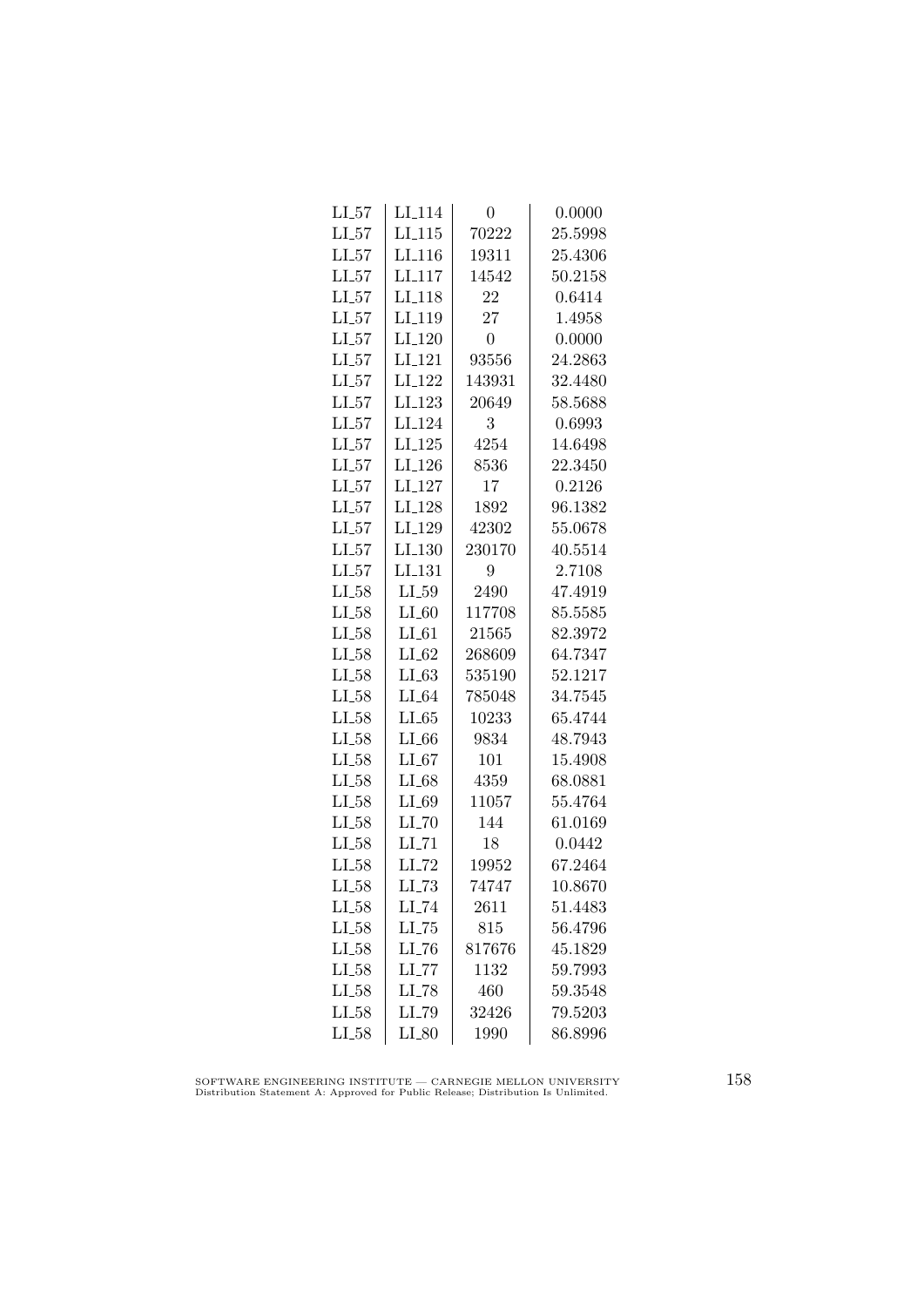| LI_58      | $LI_81$              | 393513           | 55.3957 |
|------------|----------------------|------------------|---------|
| $LI_58$    | LI_82                | 341829           | 53.2229 |
| $LI_58$    | $LI_83$              | 511175           | 49.5100 |
| $LI_58$    | LI_84                | 493830           | 31.2396 |
| $LI_58$    | $LI_85$              | 405              | 39.7448 |
| $LI_58$    | $LI_86$              | 11985            | 80.4308 |
| $LI_58$    | $LI_87$              | 534802           | 52.2123 |
| $LI_58$    | $LI_88$              | 85811            | 90.3949 |
| LL58       | LI_89                | 91932            | 47.2680 |
| LL58       | $LI_0$               | 532              | 48.6289 |
| $LI_58$    | $LI_01$              | 99613            | 4.4099  |
| LL58       | $LI_02$              | 22528            | 69.8781 |
| $LL_{58}$  | $LI_93$              | 94               | 36.5759 |
| $LI_58$    | $LI_04$              | 1513682          | 67.0115 |
| $LI_58$    | $LI_05$              | 1731             | 37.2819 |
| $LI_58$    | $LI_0$               | 298447           | 56.9048 |
| $LI_58$    | $LI_97$              | 39               | 0.1171  |
| LL58       | $LI_98$              | 380              | 3.6081  |
| $LI_58$    | LI_99                | 138163           | 53.0676 |
| $LI_58$    | $LI_100$             | 163              | 13.0192 |
| $LL_{.58}$ | LI <sub>-101</sub>   | 214746           | 69.0748 |
| $LL-58$    | $LI_102$             | 38551            | 48.8785 |
| $LL_{58}$  | $LI$ <sub>-103</sub> | 183040           | 70.7270 |
| LL58       | LI <sub>-104</sub>   | 64744            | 67.4143 |
| $LI_58$    | $LI_105$             | 27391            | 80.3373 |
| LL58       | LI <sub>-106</sub>   | 381420           | 57.5642 |
| $LI_58$    | $LI_107$             | 3552             | 33.2834 |
| $LI_58$    | LI <sub>-108</sub>   | 131857           | 68.5926 |
| $LI_58$    | LI <sub>-109</sub>   | 8488             | 54.0671 |
| $LI_58$    | $LI_110$             | 1513             | 83.6836 |
| $LL_{58}$  | LI <sub>-111</sub>   | 372              | 90.5109 |
| $LI_58$    | LI <sub>-112</sub>   | 4189             | 1.5325  |
| $LI_58$    | LI <sub>-113</sub>   | 66824            | 65.4951 |
| $LI_58$    | LI <sub>-114</sub>   | 1                | 0.1855  |
| $LI_58$    | $LI_115$             | 112148           | 40.8841 |
| $LI_58$    | $LI_116$             | 34154            | 44.9773 |
| $LI_58$    | LI <sub>-117</sub>   | 22102            | 76.3217 |
| $LI_58$    | LI <sub>118</sub>    | 32               | 0.9329  |
| $LI_58$    | LI <sub>119</sub>    | 1234             | 68.3657 |
| $LI_58$    | $LI_120$             | $\boldsymbol{0}$ | 0.0000  |

SOFTWARE ENGINEERING INSTITUTE — CARNEGIE MELLON UNIVERSITY Distribution Statement A: Approved for Public Release; Distribution Is Unlimited.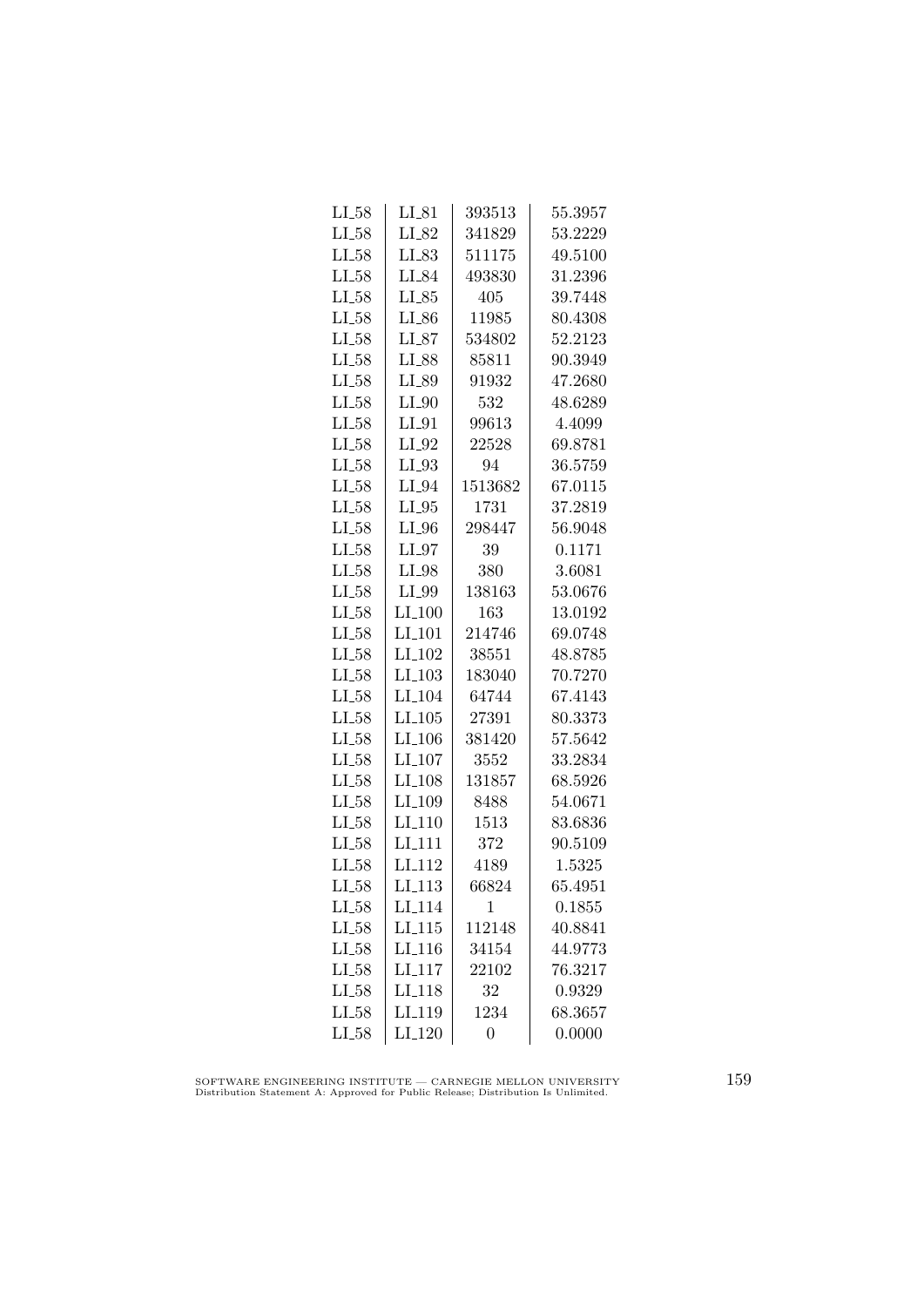| $LI_58$    | LI <sub>-121</sub>  | 214530         | 55.6901 |
|------------|---------------------|----------------|---------|
| $LI_58$    | LI <sub>-122</sub>  | 316485         | 71.3489 |
| $LI_58$    | LI <sub>-123</sub>  | 31748          | 90.0499 |
| $LI_58$    | LI <sub>-124</sub>  | 389            | 90.6760 |
| $LI_58$    | LI <sub>-125</sub>  | 5756           | 19.8223 |
| $LI_58$    | LI <sub>-126</sub>  | 19552          | 51.1819 |
| $LI_58$    | LI <sub>-127</sub>  | 1942           | 24.2871 |
| $LI_58$    | LI <sub>-128</sub>  | 1007           | 51.1687 |
| $LI_58$    | LI <sub>-129</sub>  | 68542          | 89.2265 |
| $LI_58$    | LI.130              | 535550         | 52.1214 |
| $LI_58$    | LI <sub>-131</sub>  | 140            | 42.1687 |
| $LI_59$    | $LI_60$             | 531            | 10.1278 |
| $LI_59$    | $LI_61$             | 14             | 0.2670  |
| $LI_59$    | $LI_62$             | 103            | 1.9645  |
| $LI_59$    | $LI_63$             | 659            | 12.5691 |
| $LI_59$    | $LI_64$             | 1072           | 20.4463 |
| $LI_59$    | LL65                | 55             | 1.0490  |
| $LI_59$    | $LI_66$             | $\overline{5}$ | 0.0954  |
| $LI_59$    | $LI_67$             | $\overline{0}$ | 0.0000  |
| $LI_59$    | $LI_68$             | $\overline{2}$ | 0.0381  |
| $LI_59$    | $LI_69$             | $\overline{0}$ | 0.0000  |
| $LI_59$    | $LI$ <sub>-70</sub> | 30             | 12.7119 |
| $LI_59$    | $LI$ <sub>-71</sub> | $\overline{0}$ | 0.0000  |
| $LI_59$    | LI_72               | 14             | 0.2670  |
| $LI_59$    | $LLI-73$            | 184            | 3.5094  |
| $LI_59$    | LI_74               | 1              | 0.0197  |
| $LI_59$    | $LL-75$             | $\overline{2}$ | 0.1386  |
| $LI_59$    | $LI$ <sub>-76</sub> | 1868           | 35.6285 |
| $LI_59$    | $LI$ <sub>-77</sub> | $\overline{0}$ | 0.0000  |
| $LI_59$    | $LI$ <sub>-78</sub> | $\overline{0}$ | 0.0000  |
| $LI_59$    | LI_79               | 41             | 0.7820  |
| $LL_{-59}$ | $LI_80$             | 3              | 0.1310  |
| $LI_59$    | $LI_81$             | 102            | 1.9455  |
| $LL_{-59}$ | $LI_82$             | 568            | 10.8335 |
| $LI_59$    | $LI_83$             | 1175           | 22.4108 |
| $LI_59$    | $LI_84$             | 391            | 7.4576  |
| $LI_59$    | $LI_85$             | $\overline{0}$ | 0.0000  |
| LL59       | $LI_86$             | 20             | 0.3815  |
| $LI_59$    | $LI_87$             | 653            | 12.4547 |
| $LI_59$    | $_{\rm LI.88}$      | 158            | 3.0135  |
|            |                     |                |         |

SOFTWARE ENGINEERING INSTITUTE — CARNEGIE MELLON UNIVERSITY Distribution Statement A: Approved for Public Release; Distribution Is Unlimited.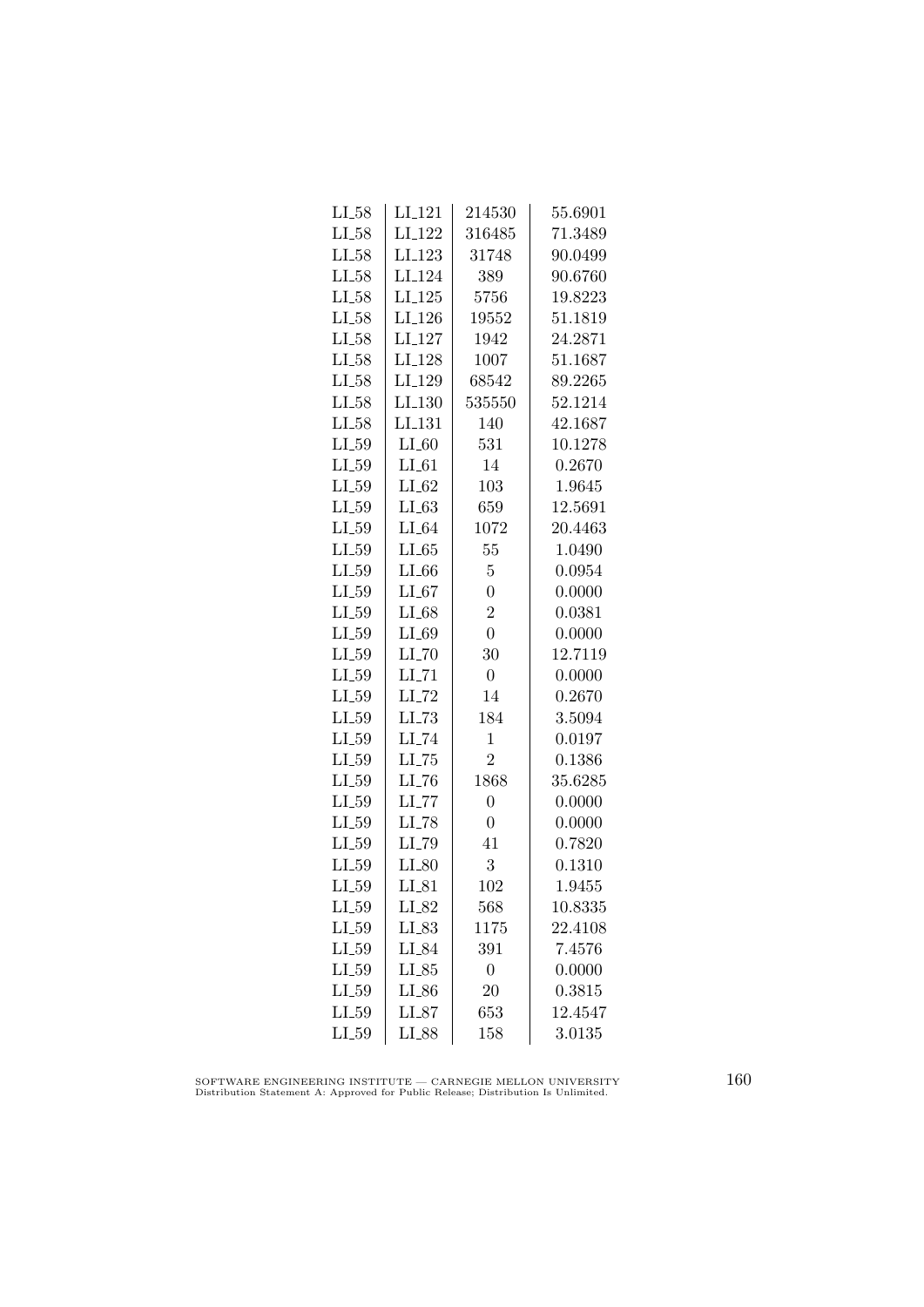| $LI_59$    | LI_89                | 160              | 3.0517  |
|------------|----------------------|------------------|---------|
| $LL_{-59}$ | $LI_0$               | $\overline{0}$   | 0.0000  |
| $LL_{.59}$ | $LI_01$              | 74               | 1.4114  |
| $LI_59$    | $LI_02$              | 20               | 0.3815  |
| $LI_59$    | $LI_93$              | $\overline{0}$   | 0.0000  |
| $LI_59$    | $LI_04$              | 2778             | 52.9849 |
| $LL_{-59}$ | $LI_05$              | $\overline{0}$   | 0.0000  |
| $LI_59$    | $LI_0$               | 497              | 9.4793  |
| $LI_59$    | $LI_07$              | $\overline{0}$   | 0.0000  |
| $LI_59$    | $LI_98$              | $\overline{0}$   | 0.0000  |
| $LI_59$    | LI_99                | 5                | 0.0954  |
| $LI_59$    | LI <sub>-100</sub>   | 3                | 0.2396  |
| $LI_59$    | $LI_101$             | 438              | 8.3540  |
| $LI_59$    | LI <sub>-102</sub>   | 199              | 3.7955  |
| $LI_59$    | $LI$ <sub>-103</sub> | 124              | 2.3651  |
| $LI_59$    | LI <sub>-104</sub>   | 38               | 0.7248  |
| $LI_59$    | LI <sub>-105</sub>   | 171              | 3.2615  |
| $LI_59$    | LI <sub>-106</sub>   | 821              | 15.6590 |
| $LI_59$    | LI <sub>-107</sub>   | $\overline{0}$   | 0.0000  |
| $LI_59$    | LI <sub>-108</sub>   | 44               | 0.8392  |
| $LI_59$    | LI <sub>-109</sub>   | 188              | 3.5857  |
| $LI_59$    | LI <sub>-110</sub>   | $\mathbf{1}$     | 0.0553  |
| $LI_59$    | LI <sub>-111</sub>   | 6                | 1.4599  |
| $LI_59$    | LI <sub>-112</sub>   | $\overline{2}$   | 0.0381  |
| $LI_59$    | LI <sub>-113</sub>   | 337              | 6.4276  |
| $LI_59$    | LI <sub>-114</sub>   | $\overline{0}$   | 0.0000  |
| $LI_59$    | $LI_115$             | 251              | 4.7873  |
| $LI_59$    | LI <sub>-116</sub>   | 52               | 0.9918  |
| $LI_59$    | LI <sub>-117</sub>   | 46               | 0.8774  |
| $LL_{-59}$ | LI <sub>-118</sub>   | $\overline{0}$   | 0.0000  |
| $LL_{59}$  | LI <sub>-119</sub>   | $\overline{0}$   | 0.0000  |
| $LL_{59}$  | LI <sub>-120</sub>   | $\overline{0}$   | 0.0000  |
| $LI_59$    | LI <sub>-121</sub>   | 575              | 10.9670 |
| $LI_59$    | LI <sub>-</sub> 122  | 168              | 3.2043  |
| $LI_59$    | LI <sub>-123</sub>   | 19               | 0.3624  |
| $LI_59$    | LI <sub>-124</sub>   | $\overline{0}$   | 0.0000  |
| $LL_{.59}$ | LI <sub>-125</sub>   | 9                | 0.1717  |
| $LI_59$    | LI <sub>-126</sub>   | 48               | 0.9155  |
| $LL_{-59}$ | LI <sub>-127</sub>   | $\boldsymbol{0}$ | 0.0000  |
| $LI_59$    | LI <sub>-128</sub>   | $\overline{0}$   | 0.0000  |

SOFTWARE ENGINEERING INSTITUTE — CARNEGIE MELLON UNIVERSITY Distribution Statement A: Approved for Public Release; Distribution Is Unlimited.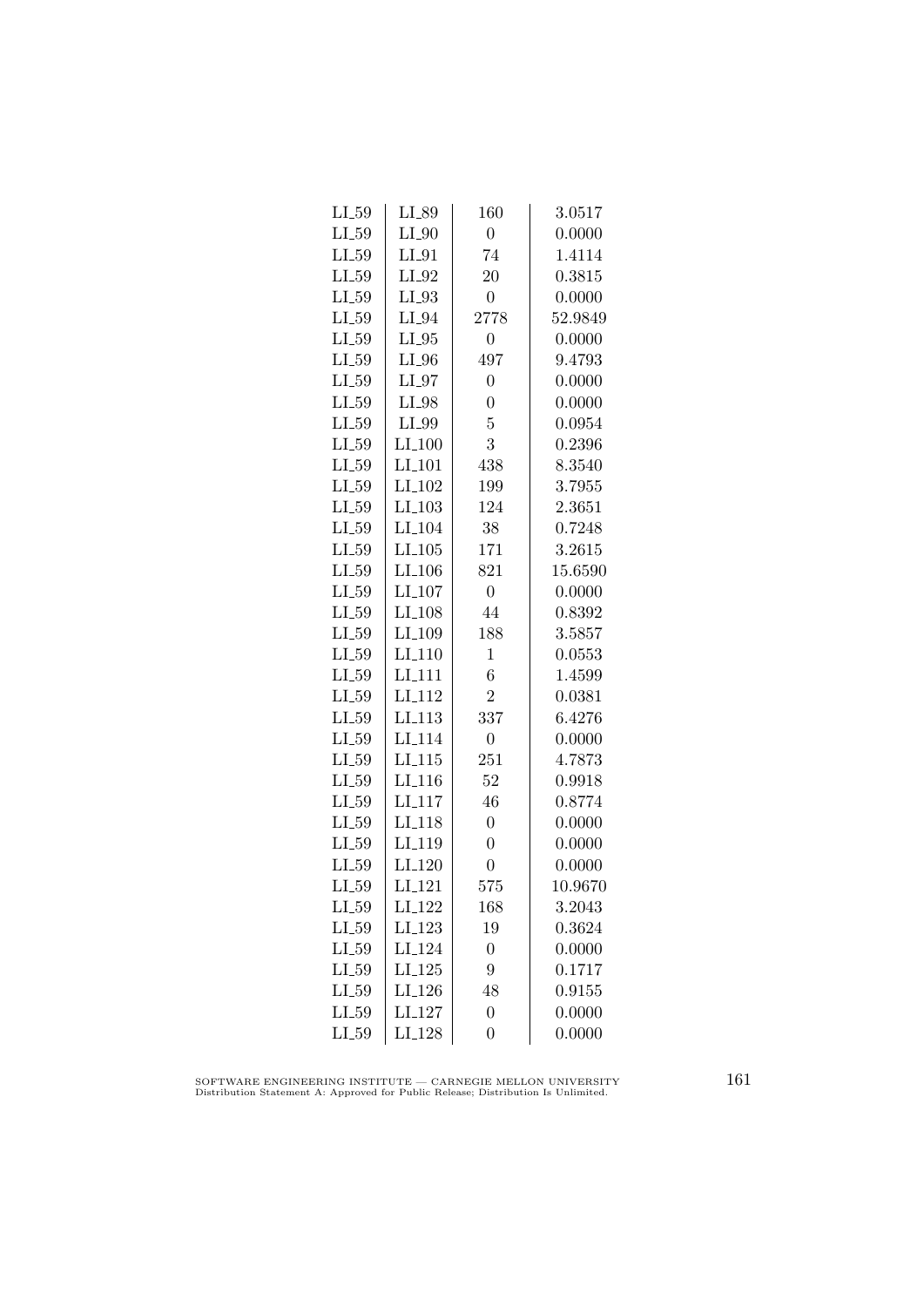| $LI_59$    | LI_129              | 39             | 0.7438  |
|------------|---------------------|----------------|---------|
| $LI_59$    | LI <sub>-130</sub>  | 597            | 11.3866 |
| $LL_{.59}$ | LI <sub>-131</sub>  | $\overline{0}$ | 0.0000  |
| $LI_60$    | $LI_61$             | 9249           | 35.3393 |
| LL60       | $LI_62$             | 52574          | 38.2145 |
| $LI_60$    | LL63                | 75162          | 54.6331 |
| $LI_60$    | $LI_64$             | 84350          | 61.3116 |
| $LI_60$    | $LI_65$             | 3601           | 23.0405 |
| $LI_60$    | $LI_66$             | 2451           | 12.1614 |
| $LI_60$    | LL67                | 51             | 7.8221  |
| $LI_60$    | $LI_68$             | 2217           | 34.6298 |
| $LI_60$    | $LI_69$             | 1637           | 8.2133  |
| $LI_60$    | $LI$ <sub>-70</sub> | 113            | 47.8814 |
| $LI_60$    | $LI$ <sub>-71</sub> | $\overline{0}$ | 0.0000  |
| $LI_60$    | $LI$ <sub>-72</sub> | 6999           | 23.5895 |
| $LI_60$    | $LI$ <sub>-73</sub> | 20617          | 14.9859 |
| $LI_60$    | $LI$ <sub>-74</sub> | 839            | 16.5320 |
| $LI_60$    | $LI$ <sub>-75</sub> | 170            | 11.7810 |
| $LI_60$    | LL76                | 104232         | 75.7632 |
| $LI_60$    | $LL$ <sub>77</sub>  | 138            | 7.2900  |
| $LI_60$    | $LI$ <sub>-78</sub> | 78             | 10.0645 |
| $LI_60$    | LI_79               | 12143          | 29.7790 |
| $LI_60$    | $LI_80$             | 1371           | 59.8690 |
| $LI_60$    | $LI_81$             | 67002          | 48.7018 |
| $LI_60$    | LI_82               | 69381          | 50.4310 |
| $LI_60$    | $LI_83$             | 76352          | 55.4981 |
| $LI_60$    | LI_84               | 57242          | 41.6075 |
| $LI_60$    | $LI_85$             | 82             | 8.0471  |
| LL60       | $LI_86$             | 5844           | 39.2188 |
| $LI_60$    | $LI_87$             | 75017          | 54.5277 |
| $LI_60$    | LI_88               | 33782          | 35.5866 |
| $LI_60$    | LI_89               | 25821          | 18.7685 |
| $LI_60$    | $LI_0$              | 95             | 8.6837  |
| $LI_60$    | $LI_01$             | 14222          | 10.3376 |
| $LI_60$    | $LI_02$             | 6231           | 19.3275 |
| $LI_60$    | $LI_93$             | 9              | 3.5019  |
| $LI_60$    | $LI_94$             | 125828         | 91.4607 |
| $LI_60$    | $LI_05$             | 46             | 0.9907  |
| $LI_60$    | $LI_0$              | 64609          | 46.9624 |
| $LI_60$    | $LI_0$              | 1              | 0.0030  |

SOFTWARE ENGINEERING INSTITUTE — CARNEGIE MELLON UNIVERSITY Distribution Statement A: Approved for Public Release; Distribution Is Unlimited.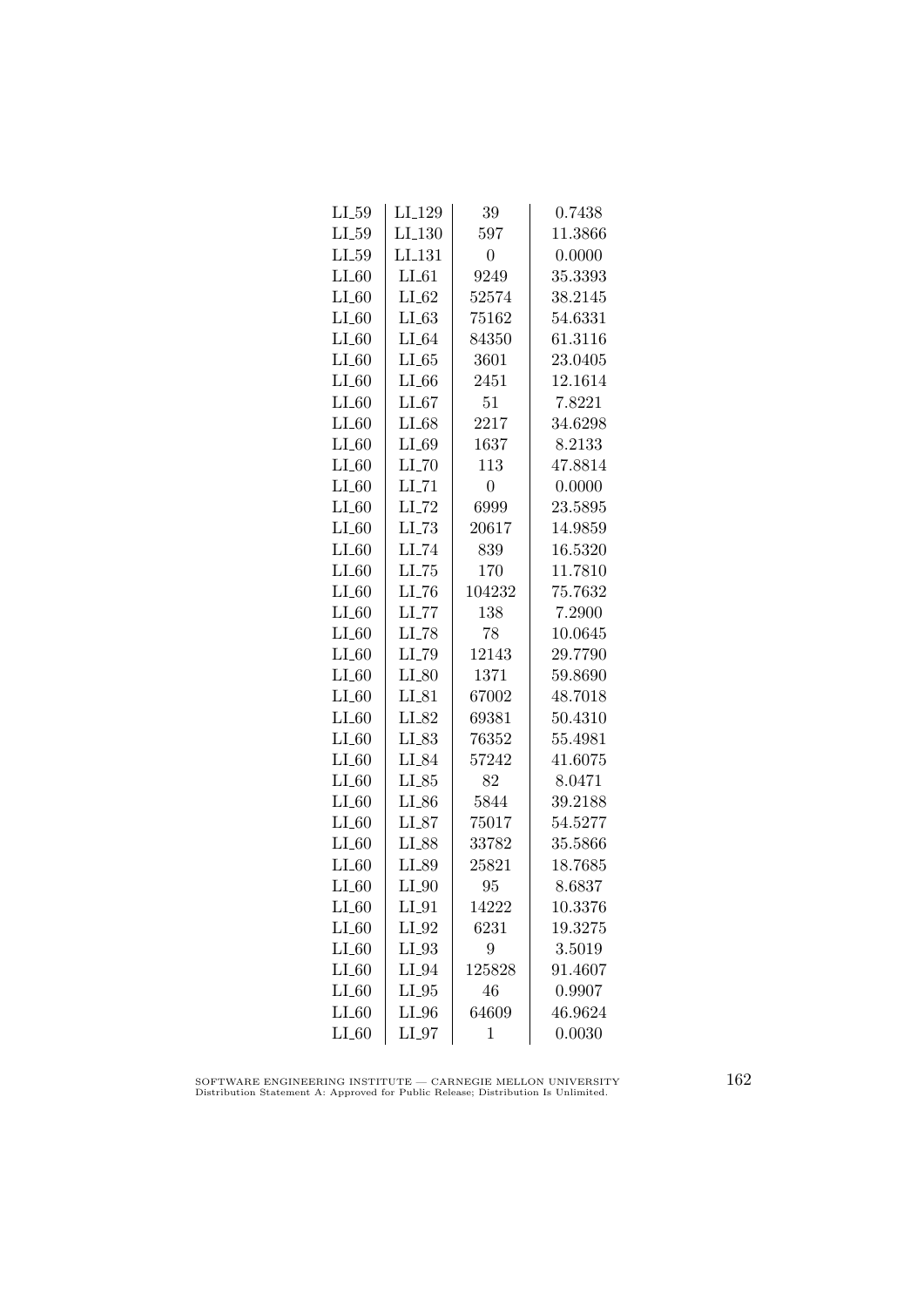| $LI_60$ | $LI_98$              | 132            | 1.2533  |
|---------|----------------------|----------------|---------|
| $LI_60$ | LI_99                | 24150          | 17.5539 |
| $LI_60$ | $LI_100$             | 22             | 1.7572  |
| $LI_60$ | $LI$ <sub>101</sub>  | 53234          | 38.6942 |
| LL60    | $LI_102$             | 12394          | 15.7143 |
| $LI_60$ | LL103                | 50606          | 36.7840 |
| $LI_60$ | LI <sub>-104</sub>   | 18436          | 19.1964 |
| $LI_60$ | $LI_105$             | 13430          | 39.3899 |
| $LI_60$ | $LI_106$             | 78701          | 57.2055 |
| $LI_60$ | $LI_107$             | 583            | 5.4629  |
| $LI_60$ | LI_108               | 33262          | 24.1772 |
| $LI_60$ | LI <sub>-109</sub>   | 2207           | 14.0582 |
| $LI_60$ | LI <sub>-110</sub>   | 713            | 39.4358 |
| $LI_60$ | $LI_111$             | 244            | 59.3674 |
| $LI_60$ | LI <sub>-112</sub>   | 524            | 0.3809  |
| $LI_60$ | $LI-113$             | 7624           | 7.4724  |
| $LI_60$ | LI <sub>-114</sub>   | $\overline{0}$ | 0.0000  |
| $LI_60$ | LI.115               | 29928          | 21.7538 |
| $LI_60$ | LI <sub>-116</sub>   | 10283          | 13.5417 |
| $LI_60$ | $LI_117$             | 10399          | 35.9094 |
| $LI_60$ | $LI_118$             | 3              | 0.0875  |
| $LI_60$ | LI <sub>-119</sub>   | 26             | 1.4404  |
| $LI_60$ | LI <sub>-120</sub>   | $\overline{0}$ | 0.0000  |
| $LI_60$ | LI <sub>-121</sub>   | 38546          | 28.0180 |
| $LI_60$ | LI <sub>-122</sub>   | 68207          | 49.5777 |
| $LI_60$ | LI <sub>-123</sub>   | 12815          | 36.3484 |
| $LI_60$ | LI <sub>-124</sub>   | $\mathbf 1$    | 0.2331  |
| $LI_60$ | $LI_125$             | 1287           | 4.4321  |
| $LI_60$ | $LI$ <sub>-126</sub> | 6819           | 17.8503 |
| $LI_60$ | LI <sub>-127</sub>   | 51             | 0.6378  |
| $LI_60$ | LI <sub>-128</sub>   | 173            | 8.7907  |
| $LI_60$ | LI <sub>-129</sub>   | 26232          | 34.1482 |
| LL60    | LI <sub>-130</sub>   | 75220          | 54.6752 |
| $LI_60$ | LI <sub>-131</sub>   | 3              | 0.9036  |
| $LI_61$ | $LI_62$              | 9859           | 37.6700 |
| $LI_61$ | $LL-63$              | 12665          | 48.3914 |
| $LI_61$ | $LI_64$              | 16880          | 64.4964 |
| $LI_61$ | LL65                 | 1920           | 12.2849 |
| $LI_61$ | LL66                 | 2306           | 11.4419 |
| $LI_61$ | LL67                 | 22             | 3.3742  |

SOFTWARE ENGINEERING INSTITUTE — CARNEGIE MELLON UNIVERSITY Distribution Statement A: Approved for Public Release; Distribution Is Unlimited.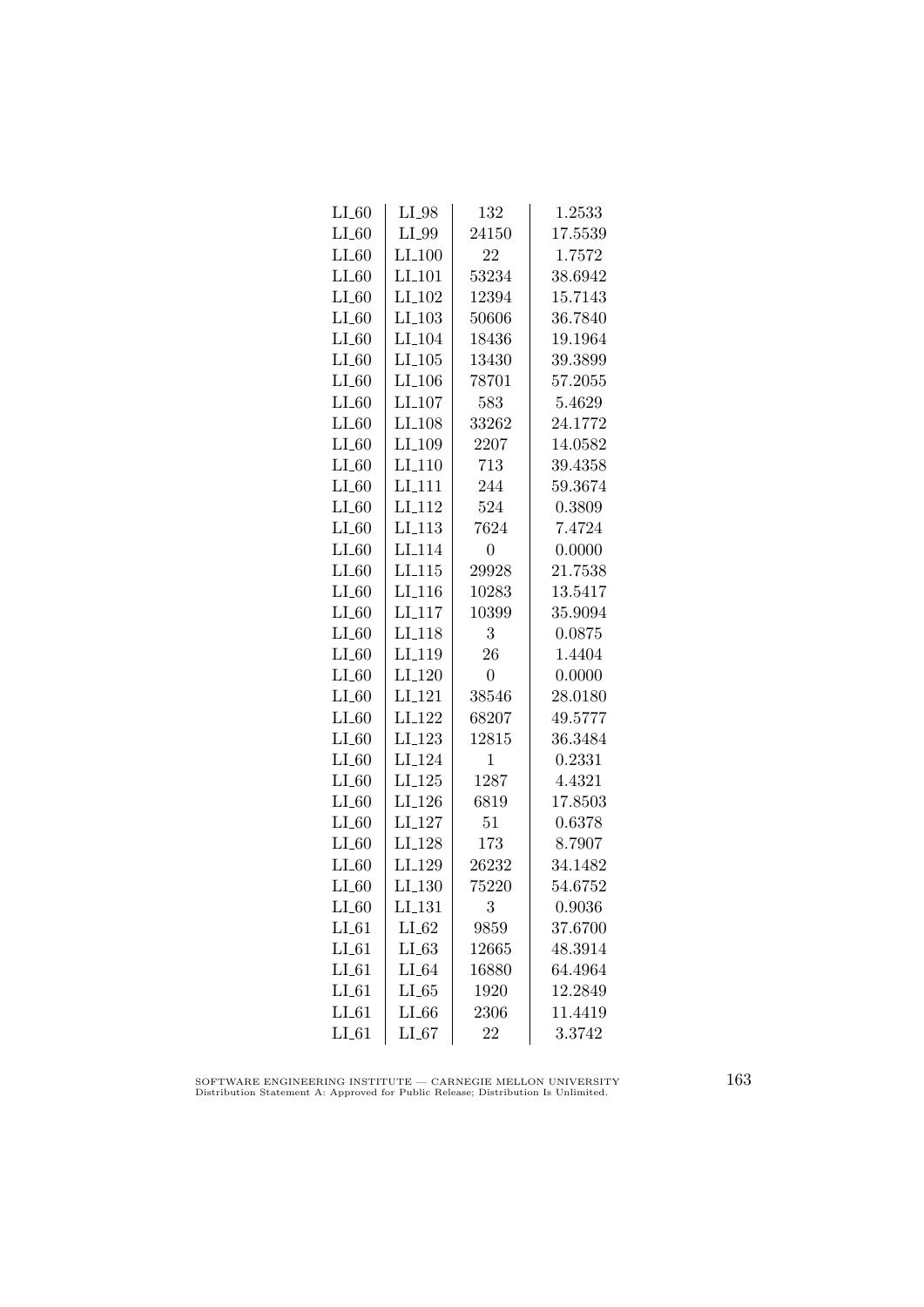| LL61    | $LI_68$              | 710            | 11.0903 |
|---------|----------------------|----------------|---------|
| $LI_61$ | $LI_69$              | 3988           | 20.0090 |
| $LI_61$ | $LI$ <sub>-70</sub>  | 24             | 10.1695 |
| $LI_61$ | $LI$ <sub>-71</sub>  | $\mathbf 1$    | 0.0038  |
| $LI_61$ | LI_72                | 1807           | 6.9043  |
| $LI_61$ | $LI$ <sub>-73</sub>  | 3520           | 13.4495 |
| $LI_61$ | $LI$ <sub>-74</sub>  | 419            | 8.2562  |
| $LI_61$ | $LI$ <sub>-75</sub>  | 119            | 8.2467  |
| $LI_61$ | $LI$ <sub>-76</sub>  | 19984          | 76.3564 |
| $LI_61$ | $LI$ <sub>-77</sub>  | 649            | 34.2842 |
| LL61    | LI_78                | 77             | 9.9355  |
| $LI_61$ | LI_79                | 5491           | 20.9804 |
| $LI_61$ | $LI_80$              | 547            | 23.8865 |
| $LI_61$ | $LI_81$              | 12395          | 47.3598 |
| $LI_61$ | $LI_82$              | 17870          | 68.2791 |
| $LI_61$ | $LI_83$              | 21271          | 81.2739 |
| $LI_61$ | LI_84                | 13138          | 50.1987 |
| $LI_61$ | $LI_85$              | 29             | 2.8459  |
| $LI_61$ | LI_86                | 2637           | 17.6968 |
| $LI_61$ | $LI_87$              | 12609          | 48.1774 |
| $LI_61$ | LI_88                | 8746           | 33.4174 |
| $LI_61$ | $LI_89$              | 13260          | 50.6648 |
| $LI_61$ | $LI_0$               | 34             | 3.1079  |
| $LI_61$ | $LI_01$              | 6901           | 26.3679 |
| $LI_61$ | LI_92                | 1939           | 7.4087  |
| $LI_61$ | $LI_93$              | $\mathbf 1$    | 0.3891  |
| $LI_61$ | $LI_04$              | 22026          | 84.1586 |
| $LI_61$ | $LI_05$              | 197            | 4.2429  |
| $LI_61$ | $LI_0$               | 19642          | 75.0497 |
| $LI_61$ | $LI_97$              | $\overline{0}$ | 0.0000  |
| LL61    | LI_98                | 35             | 0.3323  |
| $LI_61$ | $LI_99$              | 4821           | 18.4204 |
| $LI_61$ | $LI_100$             | 19             | 1.5176  |
| $LI_61$ | $LI_101$             | 12958          | 49.5109 |
| $LI_61$ | LI_102               | 3158           | 12.0663 |
| $LI_61$ | $LI$ <sub>-103</sub> | 11140          | 42.5646 |
| $LI_61$ | LI <sub>-104</sub>   | 6712           | 25.6457 |
| $LI_61$ | LI <sub>-105</sub>   | 3124           | 11.9364 |
| $LI_61$ | LI_106               | 20925          | 79.9519 |
| $LI_61$ | LI <sub>-107</sub>   | 4062           | 38.0622 |

SOFTWARE ENGINEERING INSTITUTE — CARNEGIE MELLON UNIVERSITY Distribution Statement A: Approved for Public Release; Distribution Is Unlimited.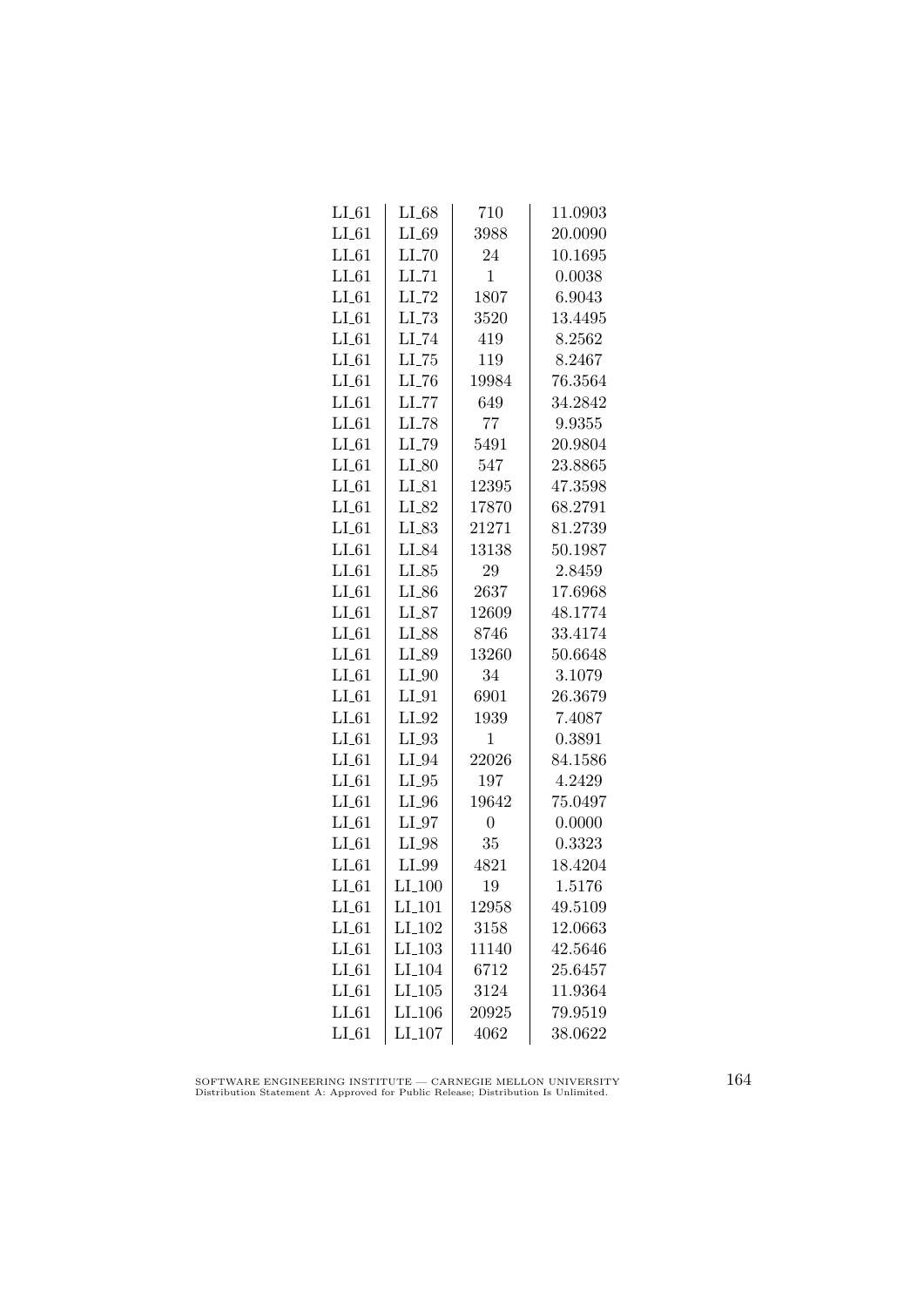| LL61    | $LI_108$            | 10028          | 38.3158 |
|---------|---------------------|----------------|---------|
| $LI_61$ | LI <sub>-109</sub>  | 1423           | 9.0643  |
| $LI_61$ | LI <sub>-110</sub>  | 554            | 30.6416 |
| $LI_61$ | LI <sub>111</sub>   | 130            | 31.6302 |
| $LI_61$ | LI <sub>112</sub>   | 699            | 2.6708  |
| $LI_61$ | $LI$ <sub>113</sub> | 738            | 2.8198  |
| $LI_61$ | LI <sub>-114</sub>  | 1              | 0.1855  |
| $LI_61$ | $LI_115$            | 13922          | 53.1943 |
| $LI_61$ | $LI_116$            | 2452           | 9.3688  |
| $LI_61$ | LI <sub>-117</sub>  | 3941           | 15.0581 |
| $LI_61$ | LI <sub>118</sub>   | 3              | 0.0875  |
| $LI_61$ | LI <sub>119</sub>   | 197            | 10.9141 |
| $LI_61$ | LI <sub>-120</sub>  | $\overline{0}$ | 0.0000  |
| $LI_61$ | $LI_121$            | 6042           | 23.0857 |
| $LI_61$ | LI <sub>-122</sub>  | 17049          | 65.1421 |
| $LI_61$ | LI <sub>-123</sub>  | 4404           | 16.8271 |
| $LI_61$ | LI <sub>-124</sub>  | 95             | 22.1445 |
| $LI_61$ | LI.125              | 1341           | 5.1238  |
| $LI_61$ | LI <sub>-126</sub>  | 1460           | 5.5785  |
| $LI_61$ | LI <sub>-127</sub>  | 205            | 2.5638  |
| $LI_61$ | LI <sub>-128</sub>  | 563            | 28.6077 |
| $LI_61$ | LI <sub>-129</sub>  | 6654           | 25.4241 |
| $LI_61$ | LI <sub>-130</sub>  | 12642          | 48.3035 |
| $LI_61$ | LI <sub>-131</sub>  | 22             | 6.6265  |
| $LI_62$ | LL63                | 278165         | 67.0377 |
| $LI_62$ | $LI_64$             | 206450         | 49.7544 |
| $LI_62$ | LL65                | 2175           | 13.9164 |
| $LI_62$ | $LI_66$             | 1943           | 9.6408  |
| $LI_62$ | $LI_67$             | 46             | 7.0552  |
| $LI_62$ | $LI_68$             | 1620           | 25.3046 |
| $LI_62$ | LI_69               | 206            | 1.0336  |
| $LI_62$ | $LI$ <sub>-70</sub> | 23             | 9.7458  |
| LL62    | $LI$ <sub>-71</sub> | $\mathbf 1$    | 0.0025  |
| $LI_62$ | $LI$ <sub>-72</sub> | 12079          | 40.7112 |
| $LI_62$ | $LI$ <sub>-73</sub> | 21528          | 5.1882  |
| $LI_62$ | $LI$ <sub>-74</sub> | 491            | 9.6749  |
| $LI_62$ | $LI$ <sub>-75</sub> | 213            | 14.7609 |
| $LI_62$ | LL76                | 265679         | 64.0286 |
| $LI_62$ | $LI$ <sub>-77</sub> | 47             | 2.4828  |
| $LI_62$ | $LI$ <sub>-78</sub> | 59             | 7.6129  |

SOFTWARE ENGINEERING INSTITUTE — CARNEGIE MELLON UNIVERSITY Distribution Statement A: Approved for Public Release; Distribution Is Unlimited.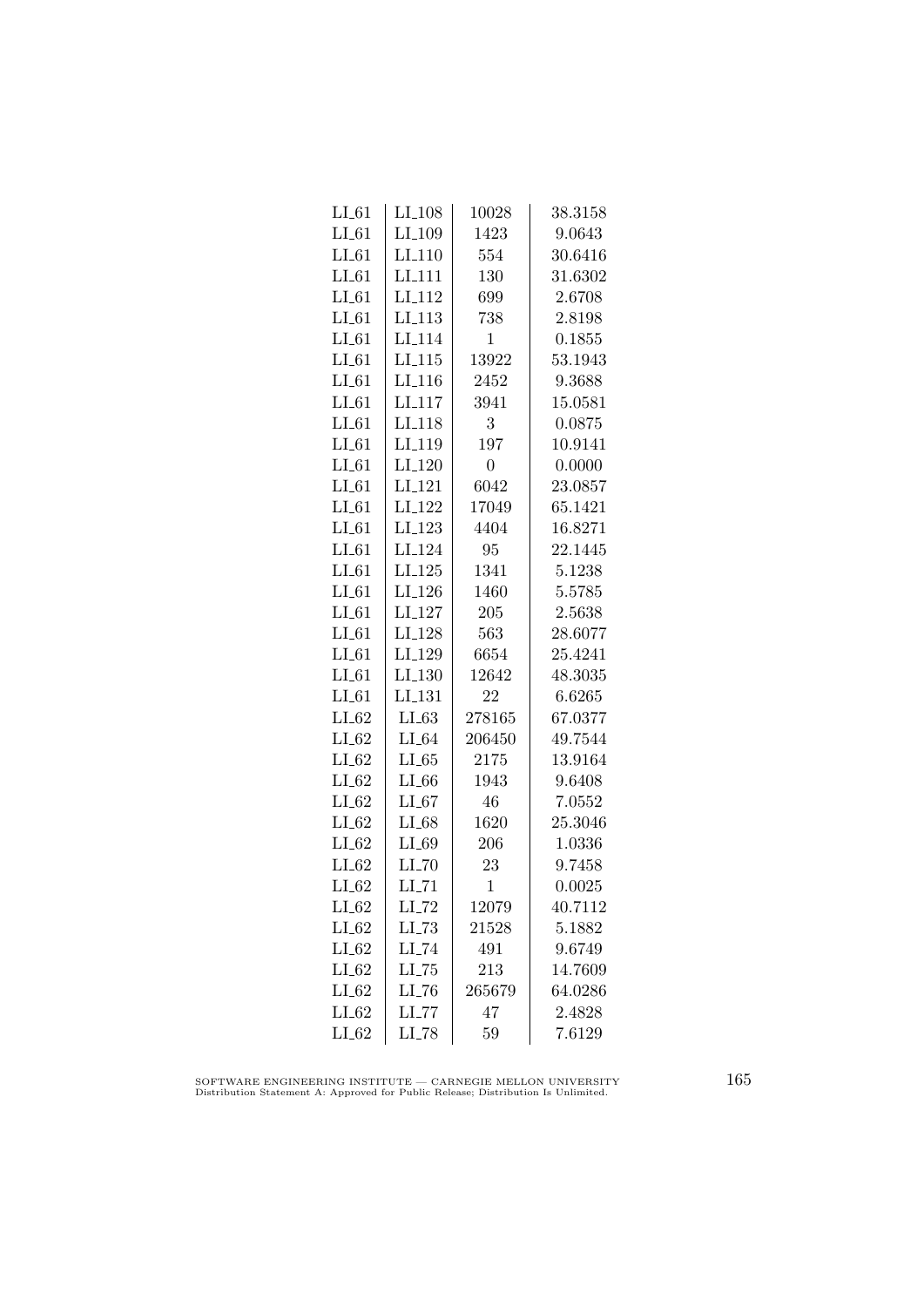| $LI_62$ | LI_79                | 12366          | 30.3259 |
|---------|----------------------|----------------|---------|
| $LI_62$ | $LI_80$              | 946            | 41.3100 |
| $LI_62$ | $LI_81$              | 158958         | 38.3089 |
| $LI_62$ | LI_82                | 133425         | 32.1554 |
| $LI_62$ | LI_83                | 176179         | 42.4591 |
| LL62    | LI_84                | 108590         | 26.1702 |
| $LI_62$ | $LI_85$              | 0              | 0.0000  |
| $LI_02$ | $LI_{-86}$           | 7067           | 47.4263 |
| $LI_62$ | $LI_87$              | 277979         | 66.9929 |
| $LI_62$ | LI_88                | 49058          | 51.6786 |
| $LI_62$ | LI_89                | 24076          | 12.3790 |
| $LI_62$ | $LI_0$               | 26             | 2.3766  |
| LL62    | $LI_01$              | 28589          | 6.8899  |
| $LI_62$ | $LI_02$              | 8817           | 27.3489 |
| $LI_62$ | $LI_03$              | 6              | 2.3346  |
| $LI_02$ | $LI_04$              | 359248         | 86.5787 |
| $LI_62$ | $LI_05$              | $\overline{0}$ | 0.0000  |
| $LI_62$ | LI_96                | 91749          | 22.1115 |
| $LI_62$ | $LI_97$              | $\overline{0}$ | 0.0000  |
| LL62    | $LI_98$              | 73             | 0.6931  |
| $LI_62$ | $LI_99$              | 38328          | 14.7216 |
| $LI_62$ | $LI_100$             | 5              | 0.3994  |
| $LI_62$ | $LI$ <sub>-101</sub> | 88655          | 28.5166 |
| LL62    | LI <sub>-102</sub>   | 17172          | 21.7723 |
| $LI_62$ | $LI_103$             | 77012          | 29.7576 |
| $LI_62$ | LI <sub>-104</sub>   | 29766          | 30.9937 |
| $LI_62$ | $LI_105$             | 9238           | 27.0949 |
| $LI_62$ | $LI_106$             | 124751         | 30.0650 |
| $LI_62$ | LI <sub>-107</sub>   | 60             | 0.5622  |
| $LI_62$ | LI <sub>-108</sub>   | 64111          | 33.3508 |
| $LI_62$ | LI <sub>-109</sub>   | 1706           | 10.8669 |
| $LI_62$ | LI <sub>-110</sub>   | 1030           | 56.9690 |
| LL62    | LI <sub>-111</sub>   | 163            | 39.6594 |
| $LI_62$ | LI <sub>-112</sub>   | 707            | 0.2586  |
| $LI_62$ | LI <sub>-113</sub>   | 13479          | 13.2109 |
| $LI_62$ | LI <sub>-114</sub>   | $\overline{0}$ | 0.0000  |
| $LI_62$ | LI.115               | 26865          | 9.7938  |
| $LI_62$ | LI <sub>-116</sub>   | 16456          | 21.6709 |
| $LI_62$ | LI <sub>-117</sub>   | 9767           | 33.7270 |
| $LI_62$ | $LI-118$             | $\overline{2}$ | 0.0583  |

SOFTWARE ENGINEERING INSTITUTE — CARNEGIE MELLON UNIVERSITY Distribution Statement A: Approved for Public Release; Distribution Is Unlimited.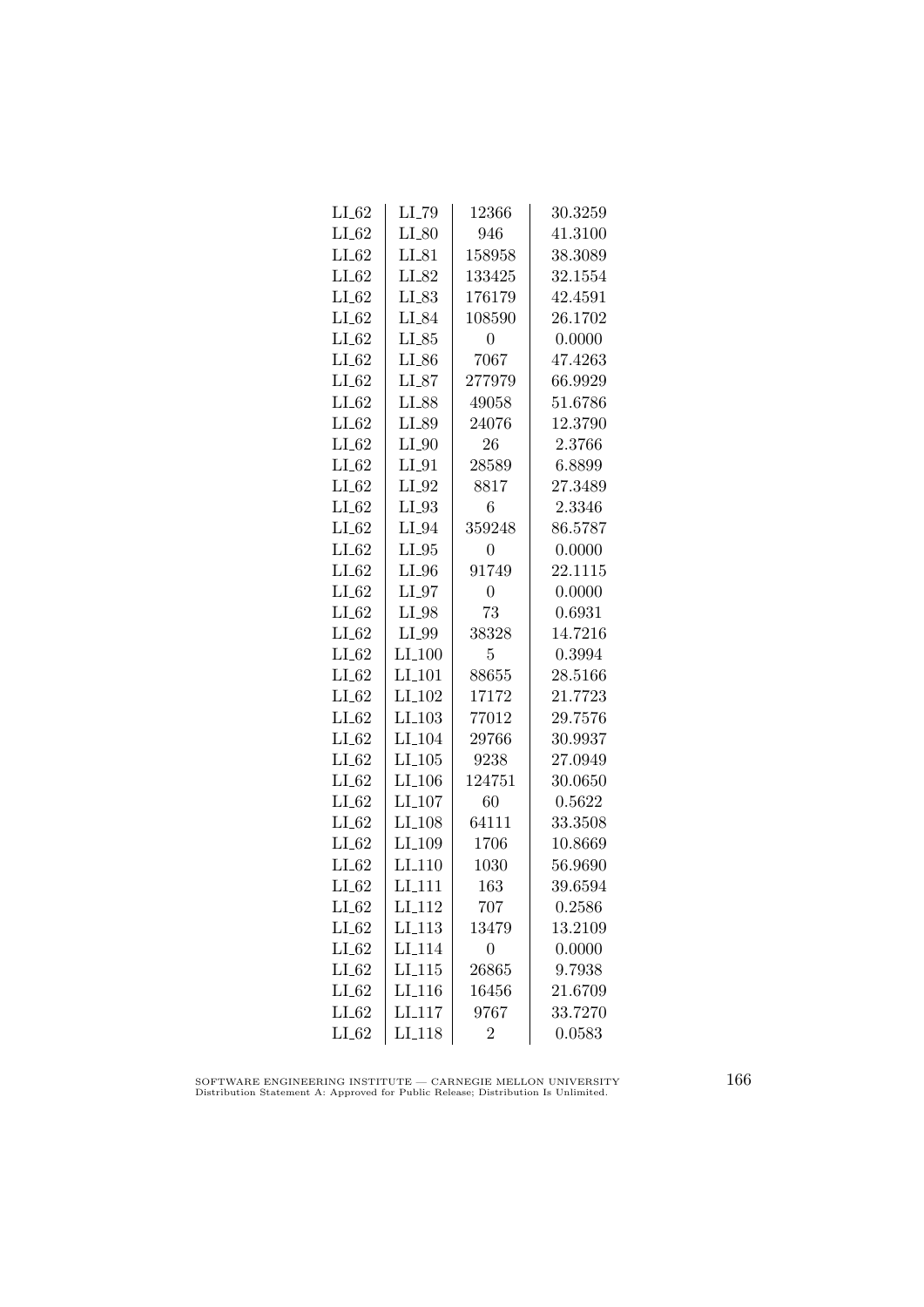| LI <sub>-119</sub>  | $\overline{2}$ | 0.1108  |
|---------------------|----------------|---------|
| $LI_120$            | $\overline{0}$ | 0.0000  |
| LI <sub>-121</sub>  | 81154          | 21.0669 |
| LI <sub>-122</sub>  | 131938         | 31.7970 |
| $LI_123$            | 18478          | 52.4109 |
| LI <sub>-124</sub>  | $\overline{0}$ | 0.0000  |
| $LI_125$            | 702            | 2.4175  |
| $LI_126$            | 6183           | 16.1854 |
| LI <sub>-127</sub>  | $\overline{0}$ | 0.0000  |
| LI <sub>-128</sub>  | 18             | 0.9146  |
| LI <sub>-129</sub>  | 40440          | 52.6439 |
| LI <sub>-130</sub>  | 278377         | 67.0888 |
| LI <sub>-131</sub>  | $\overline{2}$ | 0.6024  |
| $LI_64$             | 460646         | 44.8619 |
| $LI_65$             | 3653           | 23.3732 |
| $LI_66$             | 2649           | 13.1438 |
| $LI_67$             | 70             | 10.7362 |
| $LI_68$             | 2695           | 42.0962 |
| LI_69               | 718            | 3.6024  |
| $LI$ <sub>-70</sub> | 130            | 55.0847 |
| $LI$ <sub>-71</sub> | 11             | 0.0270  |
| $LI$ <sub>-72</sub> | 15631          | 52.6828 |
| $LL-73$             | 49631          | 7.2155  |
| $LI$ <sub>-74</sub> | 710            | 13.9901 |
| $LL-75$             | 387            | 26.8191 |
| LL76                | 510318         | 49.6994 |
| $LI$ <sub>-77</sub> | 79             | 4.1733  |
| $LI$ <sub>-78</sub> | 96             | 12.3871 |
| LI_79               | 18072          | 44.3191 |
| $LI_80$             | 1494           | 65.2402 |
| $LI_81$             | 269093         | 37.8808 |
| LI_82               | 232169         | 36.1488 |
| $LI_83$             | 312467         | 30.4309 |
| LI_84               | 218425         | 21.2722 |
| $LI_85$             | 12             | 1.1776  |
| $LI_{-86}$          | 8528           | 57.2311 |
| $LI_87$             | 543611         | 53.0723 |
| $LI_88$             | 63052          | 66.4202 |
| LI_89               | 38890          | 19.9958 |
| $LI_0$              | 107            | 9.7806  |
|                     |                |         |

SOFTWARE ENGINEERING INSTITUTE — CARNEGIE MELLON UNIVERSITY Distribution Statement A: Approved for Public Release; Distribution Is Unlimited.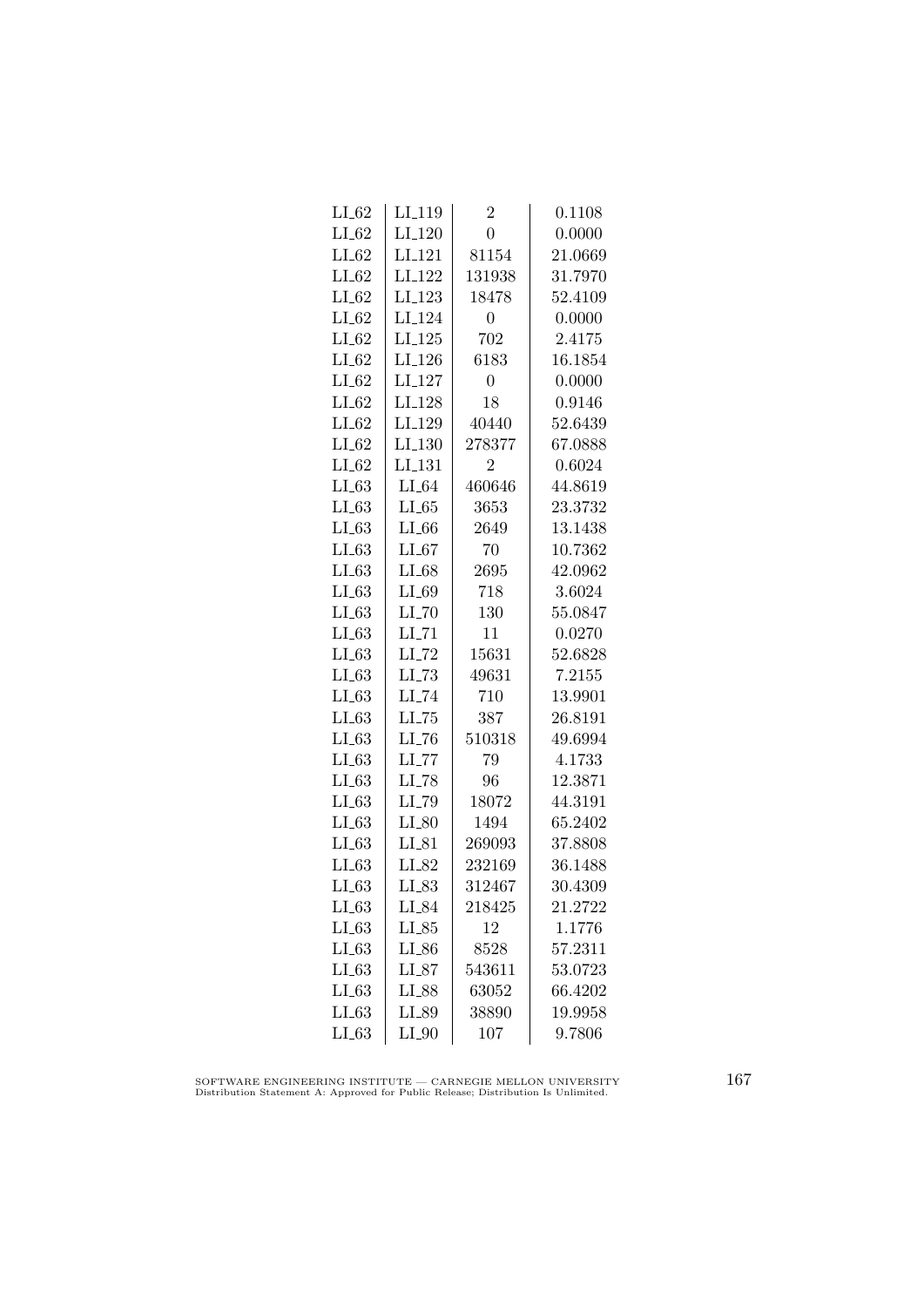| $LI_63$ | $LI_01$            | 52381          | 5.1013  |
|---------|--------------------|----------------|---------|
| $LI_63$ | $LI_02$            | 13262          | 41.1365 |
| LL63    | $LI_03$            | 7              | 2.7237  |
| LL63    | $LI_04$            | 830666         | 80.8978 |
| $LI_63$ | $LI_05$            | 0              | 0.0000  |
| LL63    | $LI_0$             | 159666         | 30.4435 |
| LL63    | $LI_07$            | $\Omega$       | 0.0000  |
| $LI_63$ | $LI_98$            | 210            | 1.9939  |
| LL63    | $LI_99$            | 66810          | 25.6613 |
| LL63    | $LI_100$           | 44             | 3.5144  |
| $LI_63$ | LI <sub>-101</sub> | 137144         | 44.1135 |
| LL63    | LI <sub>-102</sub> | 26266          | 33.3025 |
| LL63    | $LI_103$           | 119674         | 46.2422 |
| LL63    | $LI_104$           | 41313          | 43.0169 |
| $LI_63$ | $LI_105$           | 14637          | 42.9300 |
| LL63    | $LI_106$           | 210444         | 31.7604 |
| $LI_63$ | LI <sub>-107</sub> | 291            | 2.7268  |
| LL63    | LI <sub>-108</sub> | 91094          | 47.3875 |
| LL63    | LI <sub>-109</sub> | 2861           | 18.2241 |
| LL63    | $LI_110$           | 1215           | 67.2013 |
| $LI_63$ | $LI-111$           | 208            | 50.6083 |
| $LI_63$ | $LI-112$           | 1534           | 0.5612  |
| $LL-63$ | LI <sub>-113</sub> | 25378          | 24.8733 |
| LL63    | LI <sub>-114</sub> | $\overline{0}$ | 0.0000  |
| LL63    | LI.115             | 44955          | 16.3886 |
| $LI_63$ | LI <sub>-116</sub> | 25915          | 34.1274 |
| LL63    | $LI_117$           | 14612          | 50.4575 |
| $LI_63$ | LI <sub>-118</sub> | 8              | 0.2332  |
| $LI_63$ | LI <sub>-119</sub> | 4              | 0.2216  |
| $LI_63$ | $LI_120$           | 0              | 0.0000  |
| LL63    | LI <sub>-121</sub> | 142228         | 36.9211 |
| LL63    | LI <sub>-122</sub> | 204490         | 46.1005 |
| LL63    | LI <sub>-123</sub> | 23271          | 66.0058 |
| $LI_63$ | LI <sub>-124</sub> | 0              | 0.0000  |
| $LI_63$ | $LI_125$           | 1508           | 5.1932  |
| $LI_63$ | $LI_126$           | 9840           | 25.7585 |
| $LI_63$ | LI <sub>-127</sub> | $\overline{0}$ | 0.0000  |
| $LI_63$ | $LI_128$           | 82             | 4.1667  |
| $LI_63$ | LI <sub>-129</sub> | 52982          | 68.9708 |
| $LI_63$ | LI <sub>-130</sub> | 544893         | 53.0666 |

SOFTWARE ENGINEERING INSTITUTE — CARNEGIE MELLON UNIVERSITY Distribution Statement A: Approved for Public Release; Distribution Is Unlimited.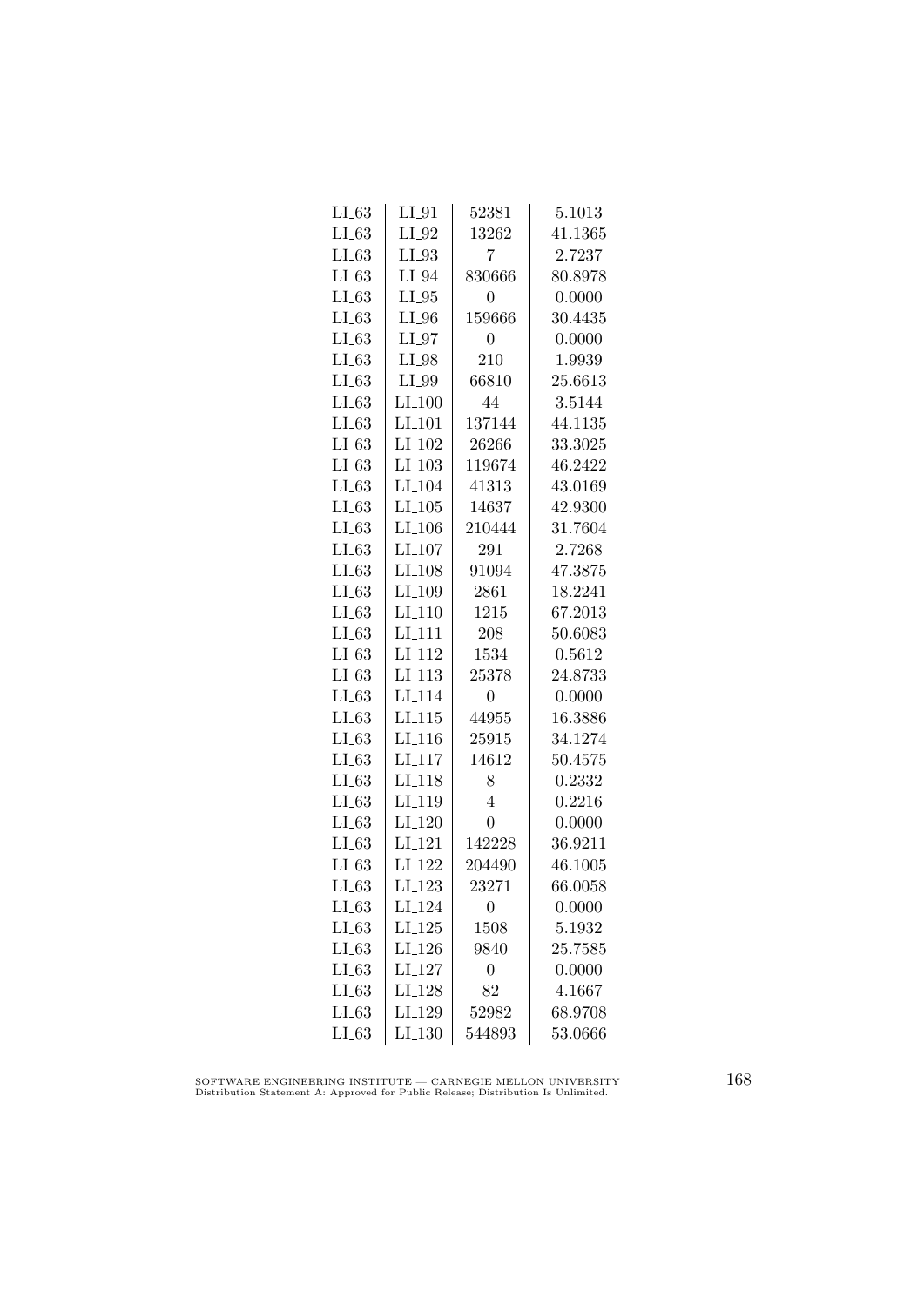| $LL-63$ | $LI_131$            | 3       | 0.9036  |
|---------|---------------------|---------|---------|
| $LI_64$ | $LI_65$             | 6675    | 42.7091 |
| $LI_64$ | $LI_66$             | 6056    | 30.0486 |
| $LI_64$ | $LI_67$             | 70      | 10.7362 |
| $LI_64$ | $LI_68$             | 2239    | 34.9734 |
| $LI_64$ | $LI_69$             | 13413   | 67.2972 |
| $LI_64$ | $LI$ <sub>-70</sub> | 134     | 56.7797 |
| $LI_64$ | $LI$ <sub>-71</sub> | 19      | 0.0467  |
| $LI_64$ | $LI$ <sub>-72</sub> | 11617   | 39.1540 |
| $LI_64$ | $LL-73$             | 70013   | 10.1787 |
| $LI_64$ | LI_74               | 2964    | 58.4039 |
| $LI_64$ | LL75                | 530     | 36.7290 |
| $LI_64$ | $LI$ <sub>-76</sub> | 642355  | 35.4951 |
| $LI_64$ | $LI$ <sub>-77</sub> | 510     | 26.9414 |
| $LI_64$ | LI <sub>-78</sub>   | 220     | 28.3871 |
| $LI_64$ | LI_79               | 21298   | 52.2304 |
| $LI_64$ | $LI_80$             | 1624    | 70.9170 |
| $LI_64$ | $LI_81$             | 332676  | 46.8315 |
| $LI_64$ | LI_82               | 268146  | 41.7504 |
| $LI_64$ | LI_83               | 373621  | 36.1872 |
| $LI_64$ | LI_84               | 407514  | 25.7793 |
| $LI_64$ | $LI_85$             | 43      | 4.2198  |
| $LI_64$ | $LI_86$             | 9322    | 62.5596 |
| $LI_64$ | $LI_87$             | 460553  | 44.9635 |
| $LI_64$ | LI_88               | 69980   | 73.7183 |
| $LI_64$ | LI_89               | 60655   | 31.1865 |
| $LI_64$ | $LI_0$              | 78      | 7.1298  |
| $LI_64$ | $LI_01$             | 82804   | 3.4390  |
| $LI_64$ | $LI_02$             | 25309   | 78.5043 |
| $LI_64$ | $LI_03$             | 12      | 4.6693  |
| $LI_64$ | LI_94               | 1359613 | 56.4665 |
| $LI_64$ | $LI_05$             | 19      | 0.4092  |
| $LI_64$ | $LI_0$              | 218862  | 41.7304 |
| $LI_64$ | $LI_97$             | 8       | 0.0240  |
| $LI_64$ | LI_98               | 251     | 2.3832  |
| $LI_64$ | $LI_99$             | 102785  | 39.4791 |
| $LI_64$ | $LI_100$            | 31      | 2.4760  |
| $LI_64$ | $LI_101$            | 182647  | 58.7499 |
| $LI_64$ | LI_102              | 31199   | 39.5570 |
| $LI_64$ | $LI_103$            | 150180  | 58.0298 |

SOFTWARE ENGINEERING INSTITUTE — CARNEGIE MELLON UNIVERSITY Distribution Statement A: Approved for Public Release; Distribution Is Unlimited.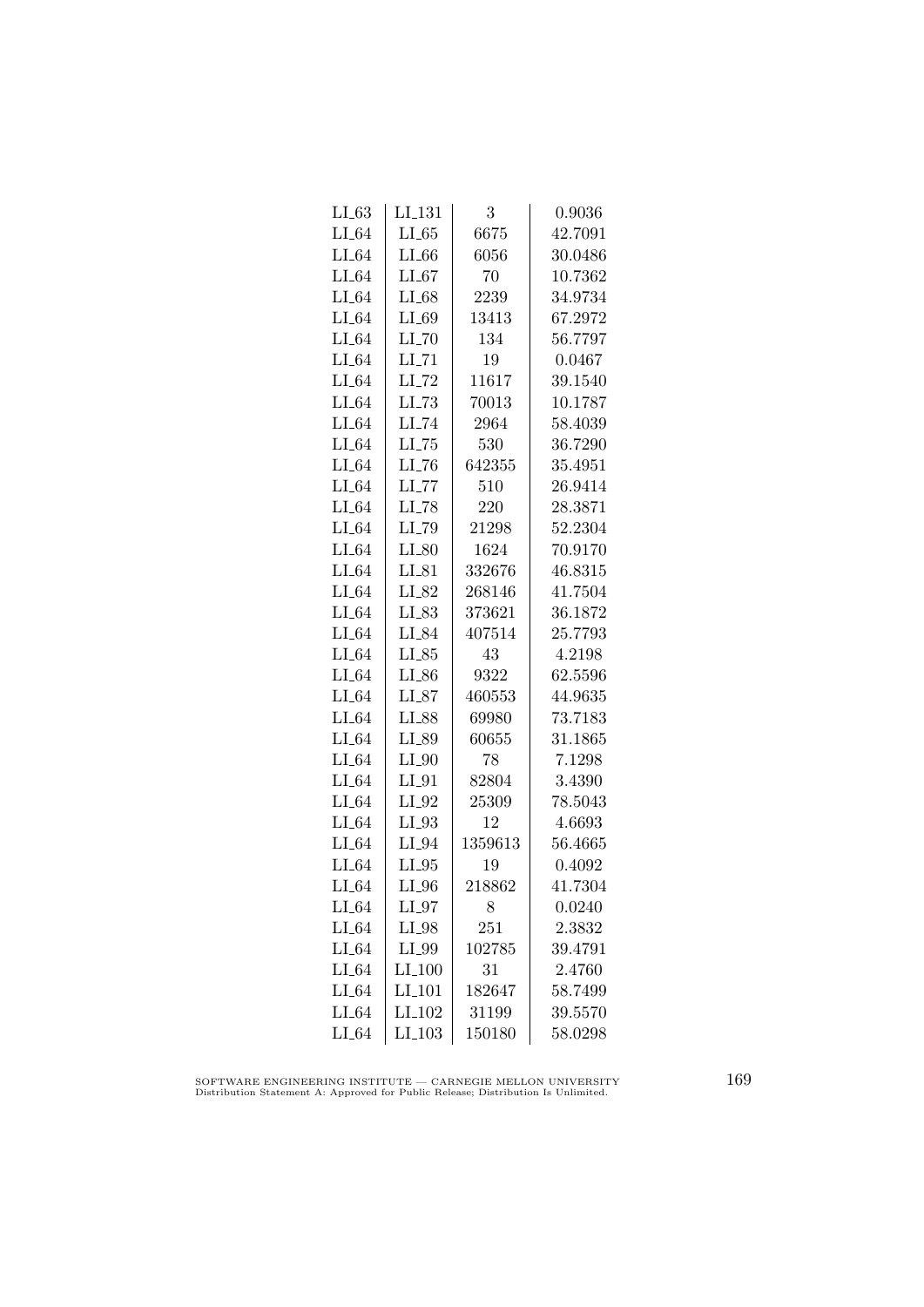| $LI_64$ | LI <sub>-104</sub>   | 48311          | 50.3035 |
|---------|----------------------|----------------|---------|
| $LI_64$ | $LI$ <sub>-105</sub> | 18442          | 54.0900 |
| $LI_64$ | $LI$ <sub>-106</sub> | 256525         | 38.7150 |
| $LI_64$ | $LI_107$             | 4101           | 38.4277 |
| $LI_64$ | LI <sub>-108</sub>   | 84899          | 44.1649 |
| $LI_64$ | LI_109               | 5026           | 32.0148 |
| $LI_64$ | $LI_110$             | 1382           | 76.4381 |
| $LI_64$ | $LI-111$             | 260            | 63.2603 |
| $LI_64$ | LI <sub>-112</sub>   | 4705           | 1.7213  |
| $LI_64$ | LI.113               | 32198          | 31.5577 |
| $LI_64$ | LI <sub>-114</sub>   | $\overline{0}$ | 0.0000  |
| $LI_64$ | LI <sub>-115</sub>   | 71357          | 26.0136 |
| $LI_64$ | $LI_116$             | 30484          | 40.1443 |
| $LI_64$ | $LI_117$             | 15831          | 54.6669 |
| $LI_64$ | LI <sub>-118</sub>   | 20             | 0.5831  |
| $LI_64$ | LI <sub>-119</sub>   | 397            | 21.9945 |
| $LI_64$ | LI <sub>-120</sub>   | $\overline{0}$ | 0.0000  |
| $LI_64$ | LI <sub>-121</sub>   | 150924         | 39.1785 |
| $LI_64$ | LI <sub>-122</sub>   | 244386         | 55.0948 |
| $LI_64$ | LI <sub>-123</sub>   | 27558          | 78.1654 |
| $LI_64$ | LI <sub>-124</sub>   | 62             | 14.4522 |
| $LI_64$ | $LI_125$             | 2462           | 8.4785  |
| $LI_64$ | LI <sub>-126</sub>   | 13234          | 34.6431 |
| $LI_64$ | $LI_127$             | 25             | 0.3127  |
| $LI_64$ | LI <sub>-128</sub>   | 1065           | 54.1159 |
| $LI_64$ | LI <sub>-129</sub>   | 55057          | 71.6720 |
| $LI_64$ | $LI_130$             | 460782         | 44.8447 |
| $LI_64$ | LI <sub>-131</sub>   | 6              | 1.8072  |
| $LI_65$ | $LI_66$              | 1328           | 8.4970  |
| $LI_65$ | $LI_67$              | 7              | 1.0736  |
| LL65    | $LI_68$              | 402            | 6.2793  |
| LL65    | $LI_69$              | 978            | 6.2576  |
| $LI_65$ | $LI$ <sub>-70</sub>  | 9              | 3.8136  |
| $LI_65$ | $LI$ <sub>-71</sub>  | 0              | 0.0000  |
| $LI_65$ | $LI$ <sub>-72</sub>  | 416            | 2.6617  |
| $LI_65$ | $LL-73$              | 2275           | 14.5563 |
| $LI_65$ | $LI$ <sub>-74</sub>  | 238            | 4.6897  |
| $LL-65$ | LL75                 | 24             | 1.6632  |
| $LI_65$ | LL76                 | 9064           | 57.9948 |
| $LI_65$ | $LL$ <sub>-77</sub>  | 81             | 4.2789  |
|         |                      |                |         |

SOFTWARE ENGINEERING INSTITUTE — CARNEGIE MELLON UNIVERSITY Distribution Statement A: Approved for Public Release; Distribution Is Unlimited.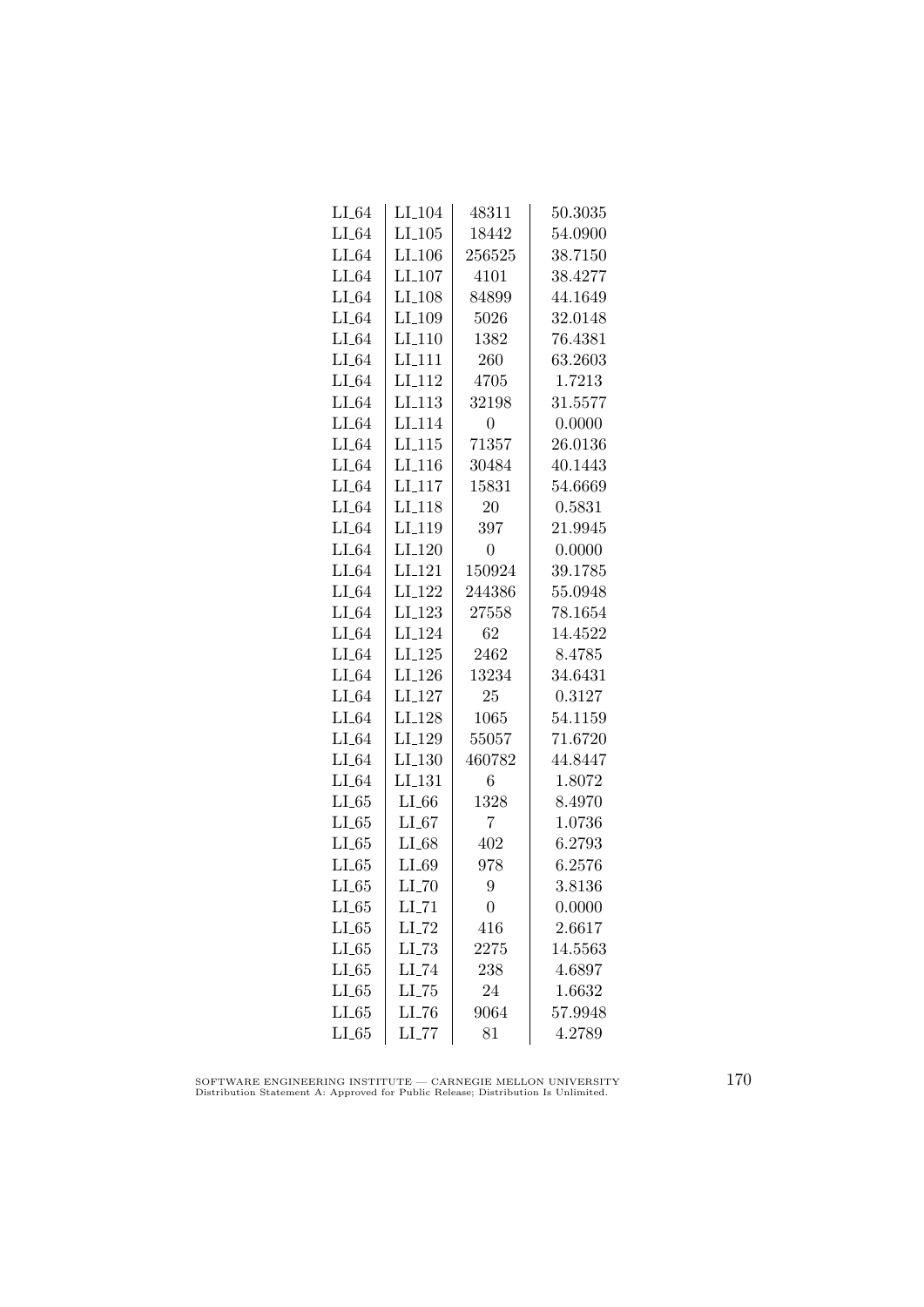| $LI_65$ | $LI$ <sub>-78</sub> | 49             | 6.3226  |
|---------|---------------------|----------------|---------|
| $LL-65$ | LI_79               | 2308           | 14.7674 |
| LL65    | $LI_80$             | 278            | 12.1397 |
| LL65    | $LI_81$             | 3452           | 22.0871 |
| LL65    | LI_82               | 6150           | 39.3499 |
| LL65    | $LI_83$             | 7962           | 50.9438 |
| LL65    | LI_84               | 6603           | 42.2484 |
| $LI_65$ | $LI_85$             | 7              | 0.6869  |
| LL65    | $LI_{-86}$          | 801            | 5.3755  |
| LL65    | $LI_87$             | 3558           | 22.7654 |
| $LI_65$ | LI_88               | 2423           | 15.5032 |
| $LI_65$ | LI_89               | 4866           | 31.1344 |
| LL65    | $LI_0$              | 27             | 2.4680  |
| $LI_65$ | $LI_01$             | 1872           | 11.9777 |
| $LI_65$ | $LI_02$             | 644            | 4.1205  |
| LL65    | $LI_03$             | 8              | 3.1128  |
| LL65    | $LI_04$             | 10243          | 65.5384 |
| $LI_65$ | $LI_05$             | 78             | 1.6799  |
| $LI_65$ | $LI_0$              | 7405           | 47.3799 |
| LL65    | $LI_0$              | 3              | 0.0192  |
| $LI_65$ | $LI_98$             | 24             | 0.2279  |
| $LL-65$ | LI_99               | 619            | 3.9606  |
| $LL-65$ | $LI_100$            | 193            | 15.4153 |
| LL65    | $LI$ <sub>101</sub> | 5126           | 32.7980 |
| $LI_65$ | LI <sub>-102</sub>  | 1214           | 7.7676  |
| LL65    | $LI_103$            | 3369           | 21.5561 |
| LL65    | LI <sub>-104</sub>  | 1777           | 11.3699 |
| LL65    | $LI_105$            | 2124           | 13.5901 |
| $LI_65$ | $LI_106$            | 10988          | 70.3052 |
| LL65    | LI <sub>-107</sub>  | 561            | 5.2567  |
| LL65    | LI <sub>-108</sub>  | 2541           | 16.2582 |
| LL65    | LI <sub>-109</sub>  | 327            | 2.0923  |
| LL65    | LI <sub>-110</sub>  | 83             | 4.5907  |
| $LI_65$ | LI <sub>-111</sub>  | 38             | 9.2457  |
| $LI_65$ | LI <sub>-112</sub>  | 227            | 1.4524  |
| $LI_65$ | LI <sub>-113</sub>  | 192            | 1.2285  |
| $LI_65$ | LI <sub>-114</sub>  | $\overline{0}$ | 0.0000  |
| $LI_65$ | LL115               | 6414           | 41.0391 |
| $LI_65$ | LI <sub>-116</sub>  | 1137           | 7.2749  |
| $LI_65$ | LI <sub>-117</sub>  | 1869           | 11.9585 |

SOFTWARE ENGINEERING INSTITUTE — CARNEGIE MELLON UNIVERSITY Distribution Statement A: Approved for Public Release; Distribution Is Unlimited.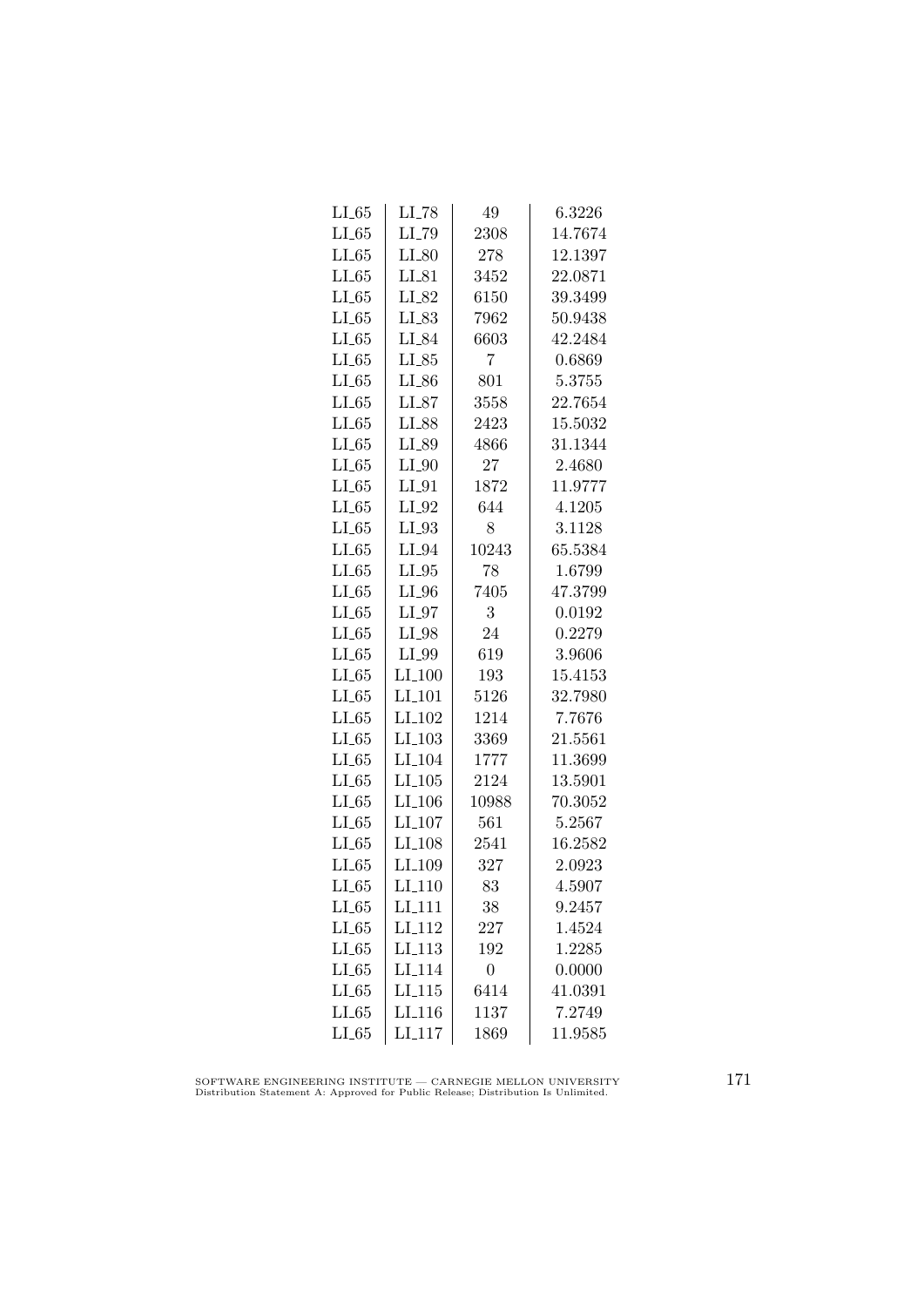| LL65    | LI <sub>-</sub> 118 | 1              | 0.0292  |
|---------|---------------------|----------------|---------|
| $LL-65$ | LI <sub>-119</sub>  | 50             | 2.7701  |
| LL65    | LI <sub>-120</sub>  | $\overline{0}$ | 0.0000  |
| LL65    | LI <sub>-121</sub>  | 1793           | 11.4723 |
| LL65    | LI <sub>122</sub>   | 5479           | 35.0566 |
| LL65    | LI <sub>-123</sub>  | 1080           | 6.9102  |
| LL65    | LI <sub>-124</sub>  | 10             | 2.3310  |
| $LI_65$ | $LI-125$            | 1105           | 7.0702  |
| $LL-65$ | LI <sub>-126</sub>  | 960            | 6.1424  |
| LL65    | LI <sub>-127</sub>  | 85             | 1.0630  |
| $LI_65$ | LI <sub>-128</sub>  | 147            | 7.4695  |
| LL65    | LI <sub>-129</sub>  | 2144           | 13.7181 |
| LL65    | LI <sub>-130</sub>  | 3592           | 22.9829 |
| $LI_65$ | $LI_131$            | 5              | 1.5060  |
| $LI_66$ | $LI_67$             | 13             | 1.9939  |
| $LI_66$ | $LI_68$             | 273            | 4.2643  |
| $LI_66$ | $LI_69$             | 2784           | 13.9682 |
| $LI_66$ | $LI$ <sub>-70</sub> | $\overline{2}$ | 0.8475  |
| $LI_66$ | $LL$ <sub>-71</sub> | 1              | 0.0050  |
| $LI_66$ | $LI$ <sub>-72</sub> | 516            | 2.5603  |
| $LI_66$ | $LI$ <sub>-73</sub> | 1051           | 5.2148  |
| LL66    | $LI$ <sub>-74</sub> | 331            | 6.5222  |
| $LI_66$ | $LL-75$             | 40             | 2.7720  |
| LL66    | $LL-76$             | 8572           | 42.5325 |
| $LI_66$ | $LI$ <sub>-77</sub> | 369            | 19.4929 |
| $LI_66$ | LI_78               | 56             | 7.2258  |
| $LI_66$ | LI_79               | 2007           | 9.9583  |
| $LI_66$ | $LI_80$             | 210            | 9.1703  |
| $LI_66$ | $LI_81$             | 3220           | 15.9770 |
| $LI_66$ | LI_82               | 6045           | 29.9940 |
| $LI_66$ | $LI_83$             | 13851          | 68.7258 |
| $LI_66$ | LI_84               | 5951           | 29.5276 |
| $LI_66$ | $LI_85$             | 37             | 3.6310  |
| $LI_66$ | $LI_86$             | 679            | 4.5567  |
| $LI_66$ | $LI_87$             | 2661           | 13.2033 |
| $LI_66$ | $LI_88$             | 2103           | 10.4347 |
| $LI_66$ | LI_89               | 10046          | 49.8462 |
| $LI_66$ | $LI_0$              | 23             | 2.1024  |
| $LI_66$ | $LI_01$             | 4566           | 22.6556 |
| $LI_66$ | $LI_02$             | 788            | 3.9099  |
|         |                     |                |         |

SOFTWARE ENGINEERING INSTITUTE — CARNEGIE MELLON UNIVERSITY Distribution Statement A: Approved for Public Release; Distribution Is Unlimited.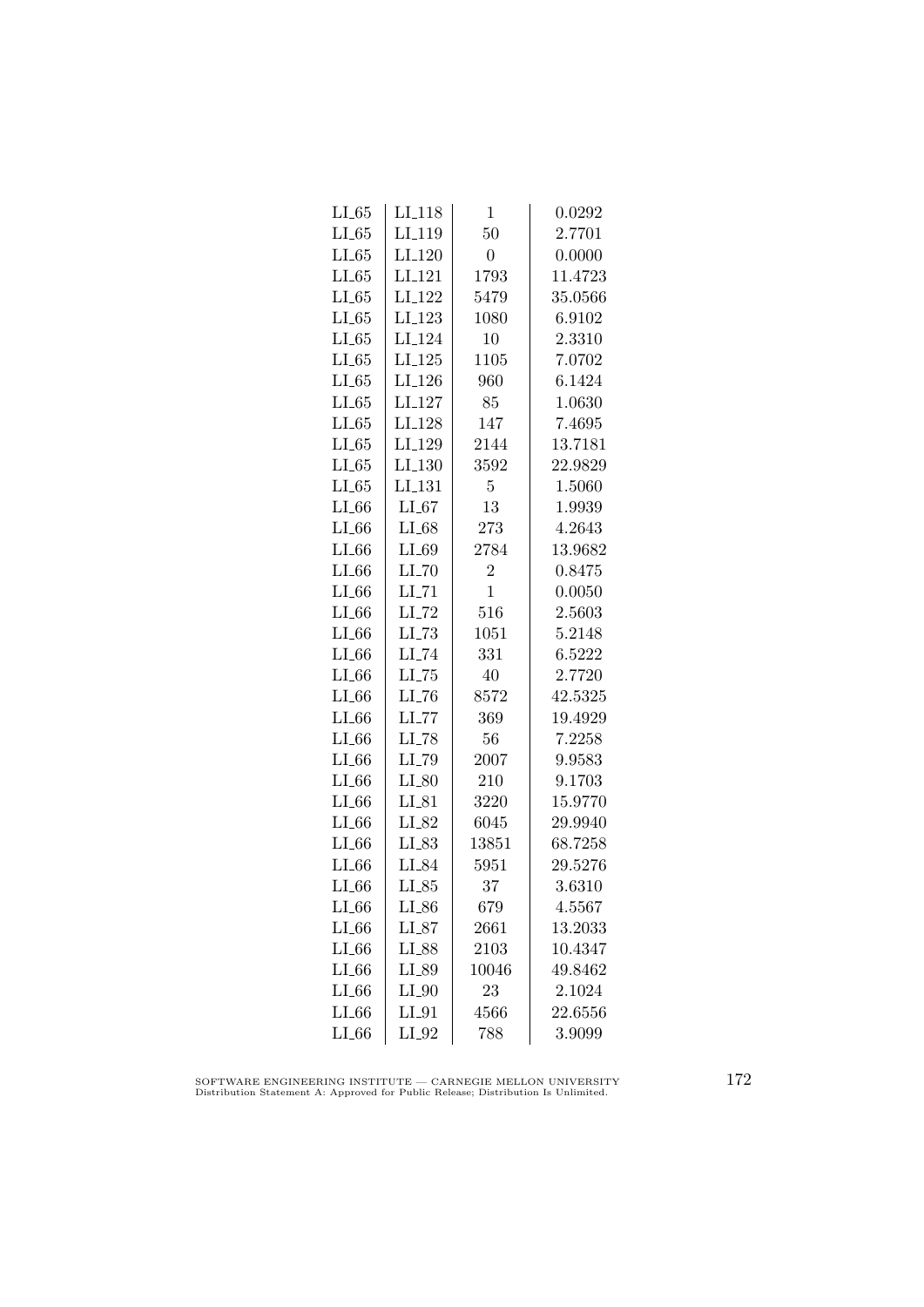| $LL_{.66}$ | $LI_03$              | $\overline{2}$ | 0.7782  |
|------------|----------------------|----------------|---------|
| $LI_66$    | $LI_04$              | 11896          | 59.0255 |
| $LI_66$    | $LI_05$              | 396            | 8.5290  |
| $LI_66$    | $LI_0$               | 10595          | 52.5702 |
| $LI_66$    | $LI_97$              | $\overline{2}$ | 0.0099  |
| $LI_66$    | LI_98                | 8              | 0.0760  |
| $LI_66$    | LI_99                | 1384           | 6.8671  |
| $LI_66$    | $LI_100$             | 106            | 8.4665  |
| $LL-66$    | $LI$ <sub>-101</sub> | 3845           | 19.0781 |
| LL66       | $LI_102$             | 812            | 4.0290  |
| LL66       | $LI$ <sub>-103</sub> | 2853           | 14.1560 |
| LL66       | LI <sub>-104</sub>   | 3478           | 17.2571 |
| LL 66      | $LI_105$             | 1163           | 5.7706  |
| $LI_66$    | $LI_106$             | 12177          | 60.4198 |
| $LI_66$    | $LI_107$             | 2214           | 20.7459 |
| $LI_66$    | LI <sub>-108</sub>   | 4762           | 23.6281 |
| LL66       | LI_109               | 844            | 5.3761  |
| LL66       | LI <sub>-110</sub>   | 52             | 2.8761  |
| $LI_66$    | LI <sub>111</sub>    | 68             | 16.5450 |
| $LI_66$    | LI <sub>-112</sub>   | 401            | 1.9897  |
| $LI_66$    | $LI_113$             | 396            | 1.9649  |
| LL66       | LI <sub>-114</sub>   | $\overline{0}$ | 0.0000  |
| $LI_66$    | $LI$ <sub>-115</sub> | 12599          | 62.5136 |
| LL66       | LI <sub>-116</sub>   | 573            | 2.8431  |
| LL66       | LI <sub>117</sub>    | 1389           | 6.8919  |
| LL66       | LI <sub>118</sub>    | 0              | 0.0000  |
| $LI_66$    | LI <sub>-119</sub>   | 386            | 21.3850 |
| $LI_66$    | LI <sub>-120</sub>   | $\overline{0}$ | 0.0000  |
| $LI_66$    | LI <sub>-121</sub>   | 1389           | 6.8919  |
| $LI_66$    | LI <sub>-122</sub>   | 7708           | 38.2455 |
| $LI_66$    | LI <sub>-123</sub>   | 881            | 4.3713  |
| $LI_66$    | LI <sub>-124</sub>   | 169            | 39.3939 |
| LL66       | $LI_125$             | 1473           | 7.3087  |
| LL66       | $LI_126$             | 904            | 4.4855  |
| $LI_66$    | LI <sub>-127</sub>   | 438            | 5.4777  |
| $LL-66$    | LI <sub>-128</sub>   | 268            | 13.6179 |
| LL 66      | LI <sub>-129</sub>   | 1812           | 8.9908  |
| LL66       | LI <sub>-130</sub>   | 2723           | 13.5110 |
| $LI_66$    | LI <sub>-131</sub>   | 31             | 9.3373  |
| LL67       | $LI_68$              | 7              | 1.0736  |

SOFTWARE ENGINEERING INSTITUTE — CARNEGIE MELLON UNIVERSITY Distribution Statement A: Approved for Public Release; Distribution Is Unlimited.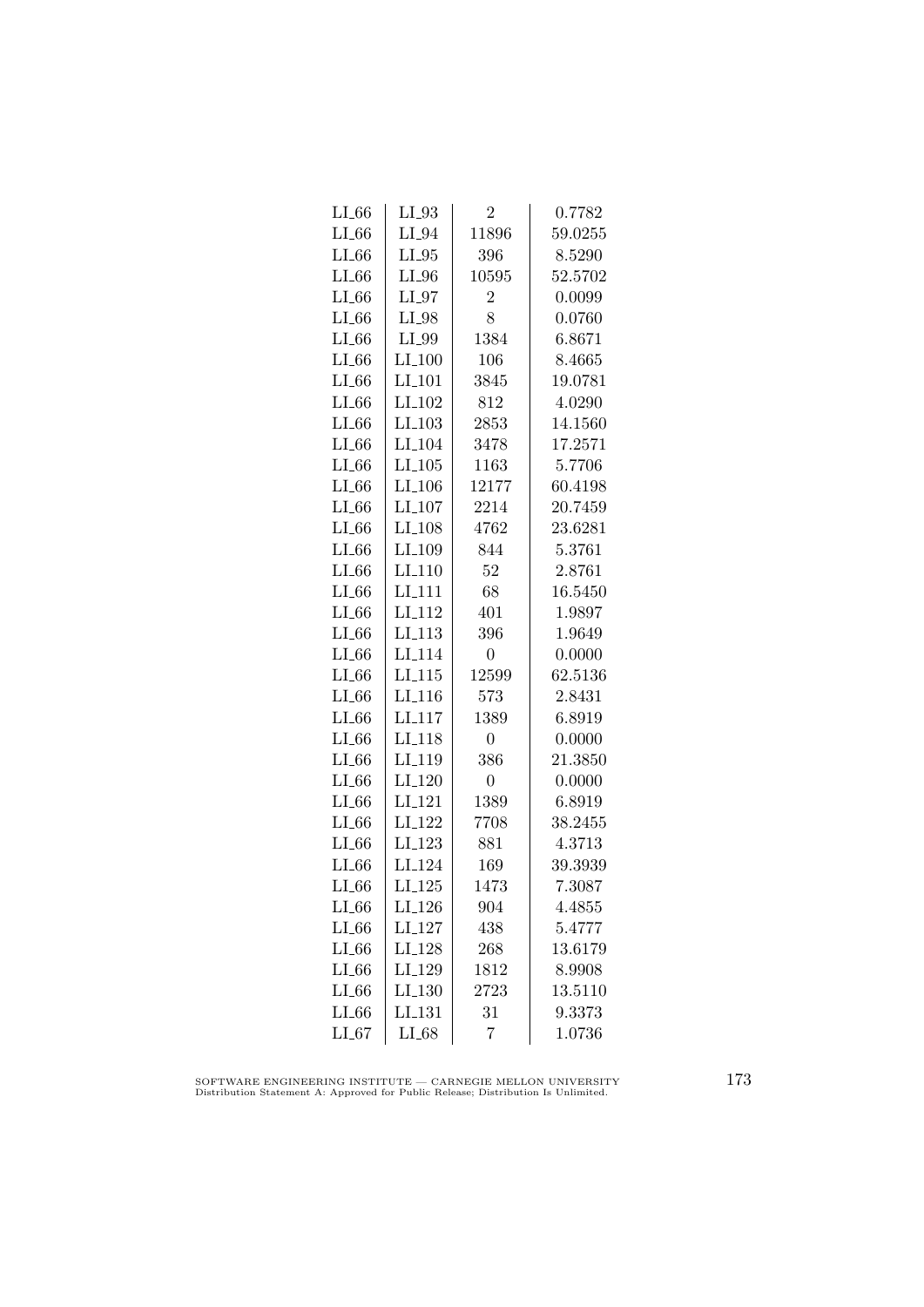| $LI_67$ | $LI_69$              | $\boldsymbol{0}$ | 0.0000  |
|---------|----------------------|------------------|---------|
| $LI_67$ | $LI$ <sub>-70</sub>  | $\overline{0}$   | 0.0000  |
| $LI_67$ | $LI$ <sub>-71</sub>  | $\overline{0}$   | 0.0000  |
| $LI_67$ | $LI$ <sub>-72</sub>  | $\mathbf 1$      | 0.1534  |
| $LI_67$ | LL73                 | 210              | 32.2086 |
| $LI_67$ | LI_74                | 7                | 1.0736  |
| $LI_67$ | $LL-75$              | $\mathbf{1}$     | 0.1534  |
| $LI_67$ | $LI$ <sub>-76</sub>  | 91               | 13.9571 |
| $LI_67$ | $LI$ <sub>-77</sub>  | $\mathbf{1}$     | 0.1534  |
| $LI_67$ | LI_78                | $\mathbf{1}$     | 0.1534  |
| LL67    | LI_79                | $\overline{7}$   | 1.0736  |
| $LI_67$ | $LI_80$              | 23               | 3.5276  |
| $LI_67$ | $LI_81$              | 56               | 8.5890  |
| $LI_67$ | LI_82                | 81               | 12.4233 |
| $LI_67$ | $LI_83$              | 55               | 8.4356  |
| $LI_67$ | LI_84                | 38               | 5.8282  |
| $LI_67$ | $LI_85$              | $\boldsymbol{0}$ | 0.0000  |
| $LI_67$ | LI_86                | 23               | 3.5276  |
| $LI_67$ | $LI_87$              | 69               | 10.5828 |
| $LI_67$ | LI_88                | 38               | 5.8282  |
| $LI_67$ | LI_89                | 147              | 22.5460 |
| $LI_67$ | $LI_0$               | $\overline{0}$   | 0.0000  |
| $LI_67$ | $LI_01$              | 83               | 12.7301 |
| $LI_67$ | $LI_02$              | 8                | 1.2270  |
| $LI_67$ | $LI_93$              | $\overline{0}$   | 0.0000  |
| $LI_67$ | $LI_04$              | 285              | 43.7117 |
| $LI_67$ | $LI_05$              | $\mathbf 1$      | 0.1534  |
| $LI_67$ | $LI_0$               | 89               | 13.6503 |
| $LI_67$ | $LI_07$              | $\mathbf{1}$     | 0.1534  |
| $LI_67$ | LI_98                | 45               | 6.9018  |
| LL67    | LI_99                | 6                | 0.9202  |
| $LI_67$ | LI <sub>-100</sub>   | $\mathbf{1}$     | 0.1534  |
| $LI_67$ | LI <sub>-101</sub>   | 62               | 9.5092  |
| $LI_67$ | $LI_102$             | 12               | 1.8405  |
| $LI_67$ | $LI_103$             | 59               | 9.0491  |
| $LI_67$ | LI <sub>-104</sub>   | 22               | 3.3742  |
| $LI_67$ | $LI$ <sub>-105</sub> | 49               | 7.5153  |
| $LI_67$ | $LI$ <sub>-106</sub> | 80               | 12.2699 |
| $LI_67$ | LI <sub>-107</sub>   | $\boldsymbol{0}$ | 0.0000  |
| $LI_67$ | $LI_108$             | 33               | 5.0613  |

SOFTWARE ENGINEERING INSTITUTE — CARNEGIE MELLON UNIVERSITY Distribution Statement A: Approved for Public Release; Distribution Is Unlimited.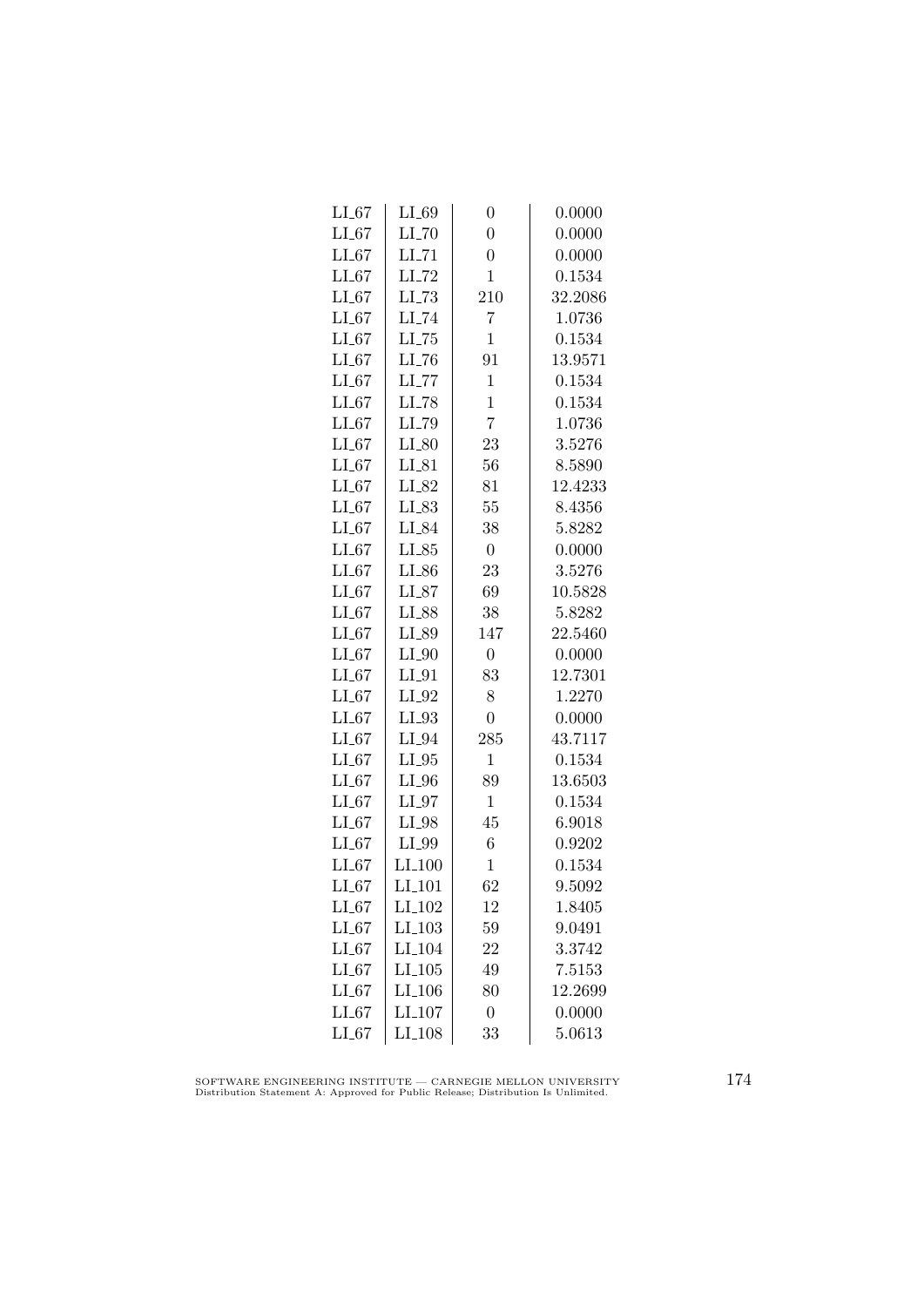| $LI_67$ | LI <sub>-109</sub>  | 3                | 0.4601  |
|---------|---------------------|------------------|---------|
| $LI_67$ | $LI-110$            | $\mathbf{1}$     | 0.1534  |
| $LI_67$ | LI <sub>-111</sub>  | $\overline{2}$   | 0.4866  |
| $LI_67$ | LI <sub>112</sub>   | 6                | 0.9202  |
| $LI_67$ | LI <sub>-113</sub>  | $\mathbf{1}$     | 0.1534  |
| $LI_67$ | LI <sub>-114</sub>  | $\overline{0}$   | 0.0000  |
| $LI_67$ | LI <sub>-115</sub>  | 61               | 9.3558  |
| $LI_67$ | $LI_116$            | 376              | 57.6687 |
| $LI_67$ | LI <sub>-117</sub>  | 30               | 4.6012  |
| $LI_67$ | LI <sub>-118</sub>  | $\overline{0}$   | 0.0000  |
| $LI_67$ | LI <sub>-119</sub>  | $\overline{0}$   | 0.0000  |
| $LI_67$ | LI <sub>-120</sub>  | $\overline{0}$   | 0.0000  |
| $LI_67$ | LI <sub>-121</sub>  | 20               | 3.0675  |
| $LI_67$ | LI <sub>-122</sub>  | 59               | 9.0491  |
| $LI_67$ | LI <sub>-123</sub>  | 15               | 2.3006  |
| $LI_67$ | LI <sub>-124</sub>  | $\overline{0}$   | 0.0000  |
| LL67    | $LI_125$            | $\overline{5}$   | 0.7669  |
| $LI_67$ | LI <sub>-126</sub>  | 25               | 3.8344  |
| $LI_67$ | LI <sub>-127</sub>  | $\overline{0}$   | 0.0000  |
| $LI_67$ | LI <sub>-128</sub>  | $\mathbf{1}$     | 0.1534  |
| $LI_67$ | LI <sub>-129</sub>  | 40               | 6.1350  |
| $LI_67$ | LI <sub>-130</sub>  | 63               | 9.6626  |
| $LI_67$ | LI <sub>-131</sub>  | $\boldsymbol{0}$ | 0.0000  |
| $LI_68$ | $LI_69$             | 157              | 2.4524  |
| $LI_68$ | LL70                | 3                | 1.2712  |
| $LI_68$ | $LI$ <sub>-71</sub> | $\overline{0}$   | 0.0000  |
| $LI_68$ | $LI$ <sub>-72</sub> | 165              | 2.5773  |
| $LI_68$ | $LL-73$             | 2213             | 34.5673 |
| $LI_68$ | $LI$ <sub>-74</sub> | 71               | 1.3990  |
| $LI_68$ | $LI$ <sub>-75</sub> | 13               | 0.9009  |
| $LI_68$ | LI <sub>-76</sub>   | 4161             | 64.9953 |
| $LI_68$ | LL77                | 38               | 2.0074  |
| $LI_68$ | LI_78               | 17               | 2.1935  |
| $LI_68$ | LI_79               | 1794             | 28.0225 |
| $LI_68$ | $LI_80$             | 292              | 12.7511 |
| $LI_68$ | $LI_81$             | 2378             | 37.1446 |
| $LI_68$ | LI_82               | 2702             | 42.2056 |
| $LI_68$ | LI_83               | 2596             | 40.5498 |
| $LI_68$ | LI_84               | 2110             | 32.9585 |
| $LI_68$ | $LI_85$             | $\overline{0}$   | 0.0000  |

SOFTWARE ENGINEERING INSTITUTE — CARNEGIE MELLON UNIVERSITY Distribution Statement A: Approved for Public Release; Distribution Is Unlimited.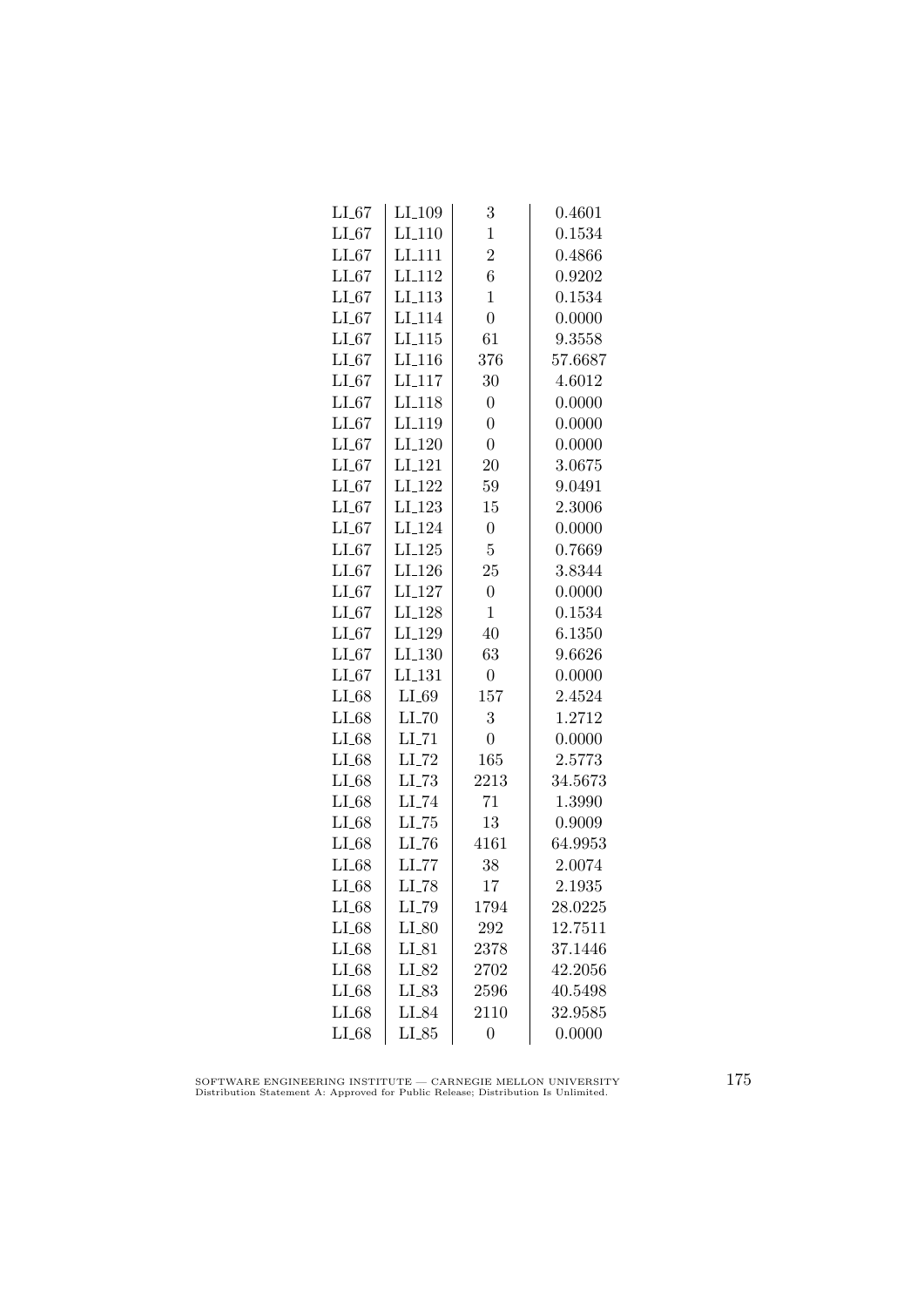| $LI_68$ | $LI_86$              | 376            | 5.8732  |
|---------|----------------------|----------------|---------|
| $LI_68$ | $LI_87$              | 2709           | 42.3149 |
| $LI_68$ | LI_88                | 1434           | 22.3993 |
| $LI_68$ | LI_89                | 2191           | 34.2237 |
| $LI_68$ | $LI_0$               | 5              | 0.4570  |
|         |                      | 638            |         |
| $LI_68$ | $LI_01$              |                | 9.9656  |
| $LI_68$ | $LI_02$              | 275            | 4.2955  |
| $LI_68$ | $LI_03$              | 6              | 2.3346  |
| $LI_68$ | $LI_04$              | 5861           | 91.5495 |
| $LI_68$ | $LI_05$              | 10             | 0.2154  |
| $LI_68$ | $LI_0$               | 3063           | 47.8444 |
| $LI_68$ | $LI_0$               | 1              | 0.0156  |
| $LI_68$ | $LI_98$              | $\overline{4}$ | 0.0625  |
| $LI_68$ | LI_99                | 340            | 5.3108  |
| $LI_68$ | $LI_100$             | 3              | 0.2396  |
| $LI_68$ | $LI$ <sub>-101</sub> | 2378           | 37.1446 |
| $LI_68$ | LI <sub>-102</sub>   | 285            | 4.4517  |
| $LI_68$ | $LI$ <sub>-103</sub> | 1374           | 21.4620 |
| $LI_68$ | LI <sub>-104</sub>   | 519            | 8.1068  |
| $LI_68$ | $LI_105$             | 1942           | 30.3343 |
| $LI_68$ | $LI_106$             | 3942           | 61.5745 |
| $LI_68$ | $LI_107$             | 66             | 1.0309  |
| $LI_68$ | LI <sub>-108</sub>   | 1171           | 18.2912 |
| $LI_68$ | LI <sub>-109</sub>   | 119            | 1.8588  |
| $LI_68$ | LI <sub>-110</sub>   | 43             | 2.3783  |
| $LI_68$ | LI <sub>-111</sub>   | 34             | 8.2725  |
| $LI_68$ | LI <sub>-112</sub>   | 29             | 0.4530  |
| $LI_68$ | $LI_113$             | 143            | 2.2337  |
| $LI_68$ | LI <sub>-114</sub>   | $\overline{0}$ | 0.0000  |
| $LI_68$ | LI.115               | 2402           | 37.5195 |
| $LI_68$ | LI <sub>-116</sub>   | 856            | 13.3708 |
| $LI_68$ | LI <sub>117</sub>    | 663            | 10.3561 |
| $LI_68$ | LI <sub>-118</sub>   | $\overline{0}$ | 0.0000  |
| $LI_68$ | LI_119               | $\overline{0}$ | 0.0000  |
| $LI_68$ | LI <sub>-120</sub>   | $\overline{0}$ | 0.0000  |
| $LI_68$ | LI <sub>-121</sub>   | 1606           | 25.0859 |
| $LI_68$ | LI <sub>-122</sub>   | 2881           | 45.0016 |
| $LI_68$ | $LI_123$             | 523            | 8.1693  |
| $LI_68$ | LI <sub>-124</sub>   | 1              | 0.2331  |
| $LI_68$ | $LI_125$             | 147            | 2.2962  |
|         |                      |                |         |

SOFTWARE ENGINEERING INSTITUTE — CARNEGIE MELLON UNIVERSITY Distribution Statement A: Approved for Public Release; Distribution Is Unlimited.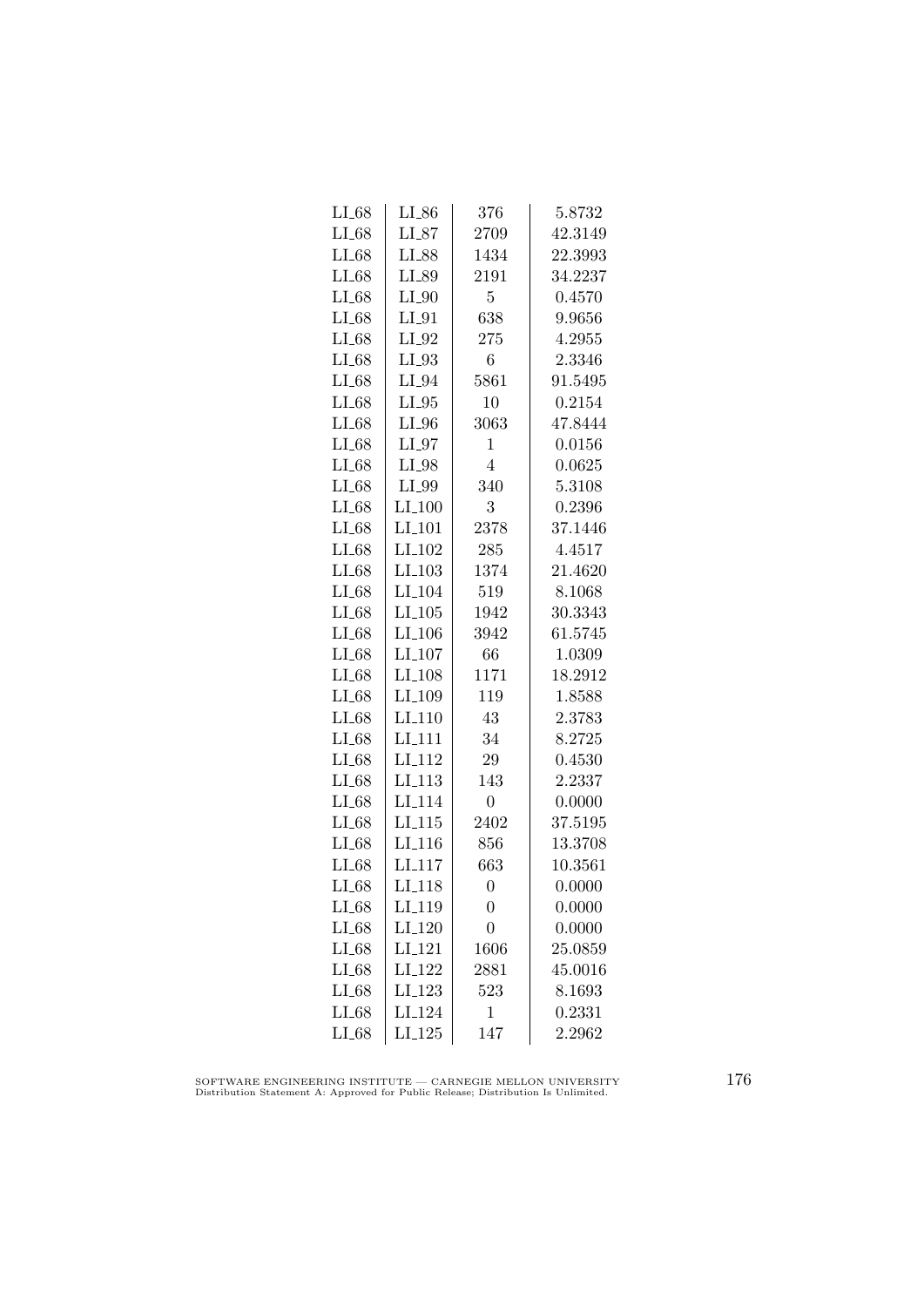| $LI_68$ | $LI_126$            | 367              | 5.7326  |
|---------|---------------------|------------------|---------|
| $LI_68$ | LI <sub>-127</sub>  | 10               | 0.1562  |
| $LI_68$ | LI <sub>-128</sub>  | 22               | 1.1179  |
| $LI_68$ | LI <sub>-129</sub>  | 1203             | 18.7910 |
| $LI_68$ | LI <sub>-130</sub>  | 2725             | 42.5648 |
| $LI_68$ | LI <sub>-131</sub>  | $\overline{0}$   | 0.0000  |
| $LI_69$ | $LI$ <sub>-70</sub> | $\overline{0}$   | 0.0000  |
| $LI_69$ | $LI$ <sub>-71</sub> | $\overline{0}$   | 0.0000  |
| $LI_69$ | $LI$ <sub>-72</sub> | 60               | 0.3010  |
| $LI_69$ | $LL-73$             | 9                | 0.0452  |
| $LI_69$ | LI_74               | 3                | 0.0591  |
| $LI_69$ | $LI$ <sub>-75</sub> | 116              | 8.0388  |
| $LI_69$ | $LI$ <sub>-76</sub> | 10893            | 54.6536 |
| $LI_69$ | $LI$ <sub>-77</sub> | 198              | 10.4596 |
| $LI_69$ | $LI$ <sub>-78</sub> | 3                | 0.3871  |
| $LI_69$ | LI <sub>-79</sub>   | 1417             | 7.1095  |
| LI_69   | $LI_80$             | $\overline{2}$   | 0.0873  |
| $LI_69$ | $LI_81$             | 1087             | 5.4538  |
| $LI_69$ | LI_82               | 11234            | 56.3645 |
| $LI_69$ | LI_83               | 16621            | 83.3927 |
| $LI_69$ | LI_84               | 9968             | 50.0125 |
| $LI_69$ | $LI_85$             | $\mathbf 1$      | 0.0981  |
| $LI_69$ | $LI_86$             | 219              | 1.4697  |
| $LI_69$ | $LI_87$             | 691              | 3.4670  |
| $LI_69$ | LI_88               | 927              | 4.6510  |
| $LI_69$ | LI_89               | 12896            | 64.7032 |
| $LI_69$ | $LI_0$              | $\mathbf 1$      | 0.0914  |
| $LI_69$ | $LI_01$             | 3940             | 19.7682 |
| $LI_69$ | $LI_02$             | 1404             | 7.0443  |
| LI_69   | $LI_03$             | $\mathbf 1$      | 0.3891  |
| LI_69   | LI_94               | 18909            | 94.8723 |
| $LI_69$ | $LI_05$             | 11               | 0.2369  |
| $LI_69$ | $LI_0$              | 13640            | 68.4361 |
| $LI_69$ | $LI_97$             | $\boldsymbol{0}$ | 0.0000  |
| $LI_69$ | LI_98               | 3                | 0.0285  |
| LI_69   | LI_99               | 446              | 2.2377  |
| $LI_69$ | $LI_100$            | 17               | 1.3578  |
| $LI_69$ | LI <sub>-101</sub>  | 2157             | 10.8223 |
| $LI_69$ | LI <sub>-102</sub>  | 226              | 1.1339  |
| $LI_69$ | $LI_103$            | 1330             | 6.6730  |
|         |                     |                  |         |

SOFTWARE ENGINEERING INSTITUTE — CARNEGIE MELLON UNIVERSITY Distribution Statement A: Approved for Public Release; Distribution Is Unlimited.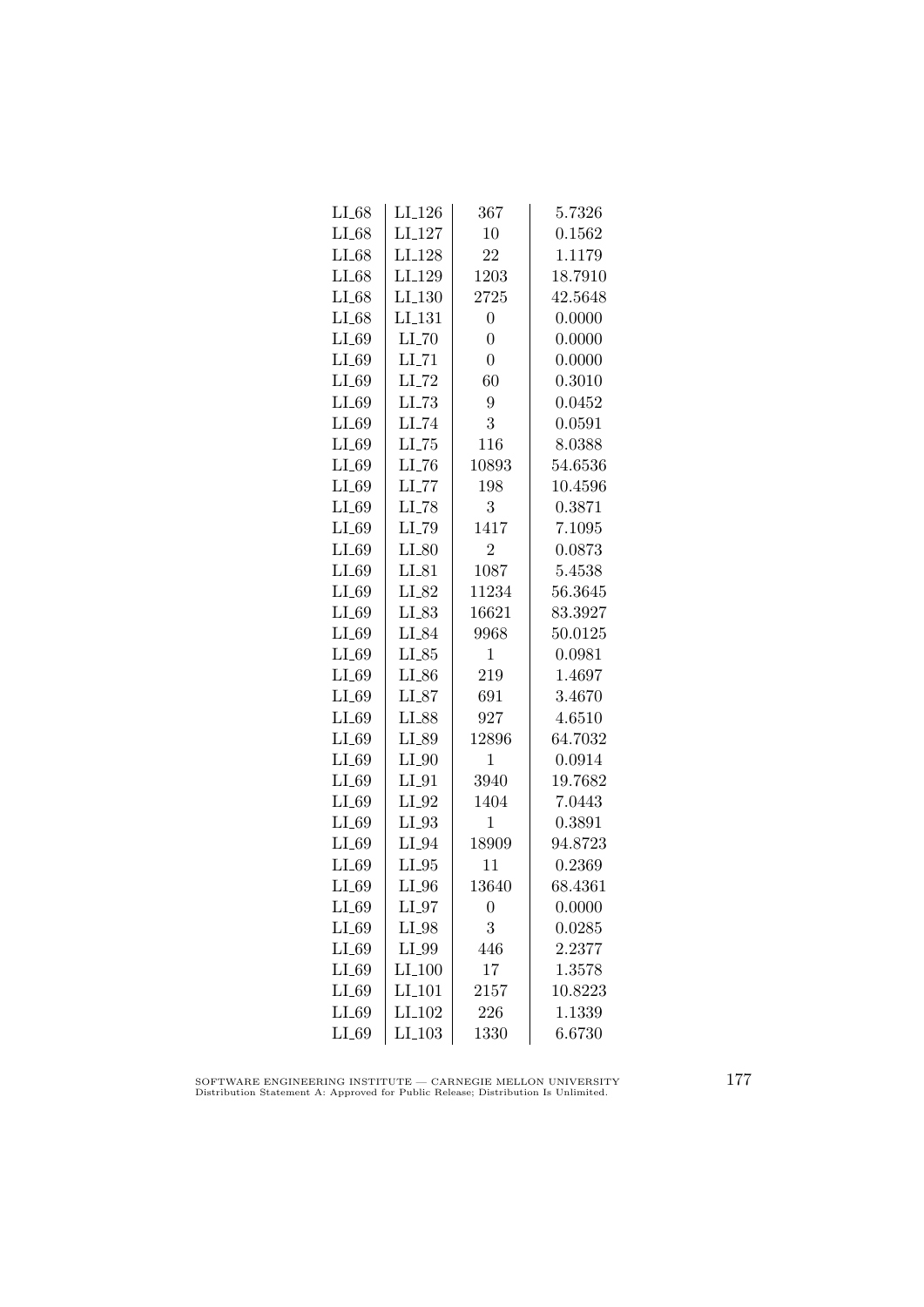| $LI_69$             | LI <sub>-104</sub>   | 1310           | 6.5727  |
|---------------------|----------------------|----------------|---------|
| $LI_69$             | $LI$ <sub>-105</sub> | 368            | 1.8464  |
| $LI_69$             | LI <sub>-106</sub>   | 12693          | 63.6847 |
| $LI_69$             | LI <sub>-107</sub>   | 3950           | 37.0127 |
| $LI_69$             | LI <sub>-108</sub>   | 5870           | 29.4516 |
| $LI_69$             | LI_109               | 108            | 0.6879  |
| $LI_69$             | $LI_110$             | $\overline{0}$ | 0.0000  |
| $LI_69$             | LI <sub>-111</sub>   | 39             | 9.4891  |
| $LI_69$             | LI <sub>-112</sub>   | 1336           | 6.7031  |
| $LI_69$             | LI <sub>-113</sub>   | 30             | 0.1505  |
| $LI_69$             | LI <sub>114</sub>    | $\overline{0}$ | 0.0000  |
| $LI_69$             | LI <sub>-115</sub>   | 14483          | 72.6657 |
| $LI_69$             | LI <sub>-116</sub>   | 9              | 0.0452  |
| $LI_69$             | $LI_117$             | 1427           | 7.1597  |
| $LI_69$             | LI <sub>-118</sub>   | 3              | 0.0875  |
| $LI_69$             | LI_119               | $\overline{2}$ | 0.1108  |
| $LI_69$             | LI <sub>-120</sub>   | $\overline{0}$ | 0.0000  |
| $LI_69$             | LI <sub>-121</sub>   | 6              | 0.0301  |
| LI_69               | LI <sub>-122</sub>   | 4247           | 21.3085 |
| $LI_69$             | $LI_123$             | 15             | 0.0753  |
| $LI_69$             | LI <sub>-124</sub>   | 3              | 0.6993  |
| $LI_69$             | $LI_125$             | 1119           | 5.6144  |
| $LI_69$             | LI <sub>-126</sub>   | 460            | 2.3080  |
| $LI_69$             | LI <sub>-127</sub>   | 11             | 0.1376  |
| $LI_69$             | LI <sub>-128</sub>   | 1030           | 52.3374 |
| $LI_69$             | LI <sub>-129</sub>   | 272            | 1.3647  |
| $LI_69$             | LI <sub>-130</sub>   | 691            | 3.4670  |
| $LI_69$             | LI_131               | $\mathbf{1}$   | 0.3012  |
| $LI$ <sub>-70</sub> | $LI$ <sub>-71</sub>  | $\overline{0}$ | 0.0000  |
| $LI$ <sub>-70</sub> | $LI$ <sub>-72</sub>  | 20             | 8.4746  |
| $LI$ <sub>-70</sub> | LL73                 | 106            | 44.9153 |
| $LI$ <sub>-70</sub> | LI_74                | $\overline{2}$ | 0.8475  |
| $LI$ <sub>-70</sub> | $LI$ <sub>-75</sub>  | $\overline{0}$ | 0.0000  |
| $LI$ <sub>-70</sub> | $LI$ <sub>-76</sub>  | 133            | 56.3559 |
| $LI$ <sub>-70</sub> | $LI$ <sub>-77</sub>  | 1              | 0.4237  |
| $LI$ <sub>-70</sub> | $LI$ <sub>-78</sub>  | $\overline{0}$ | 0.0000  |
| $LI$ <sub>-70</sub> | LI_79                | 53             | 22.4576 |
| $LI$ <sub>-70</sub> | $LI_80$              | 14             | 5.9322  |
| LL70                | $LI_81$              | 25             | 10.5932 |
| $LI$ <sub>-70</sub> | LI_82                | 134            | 56.7797 |

SOFTWARE ENGINEERING INSTITUTE — CARNEGIE MELLON UNIVERSITY Distribution Statement A: Approved for Public Release; Distribution Is Unlimited.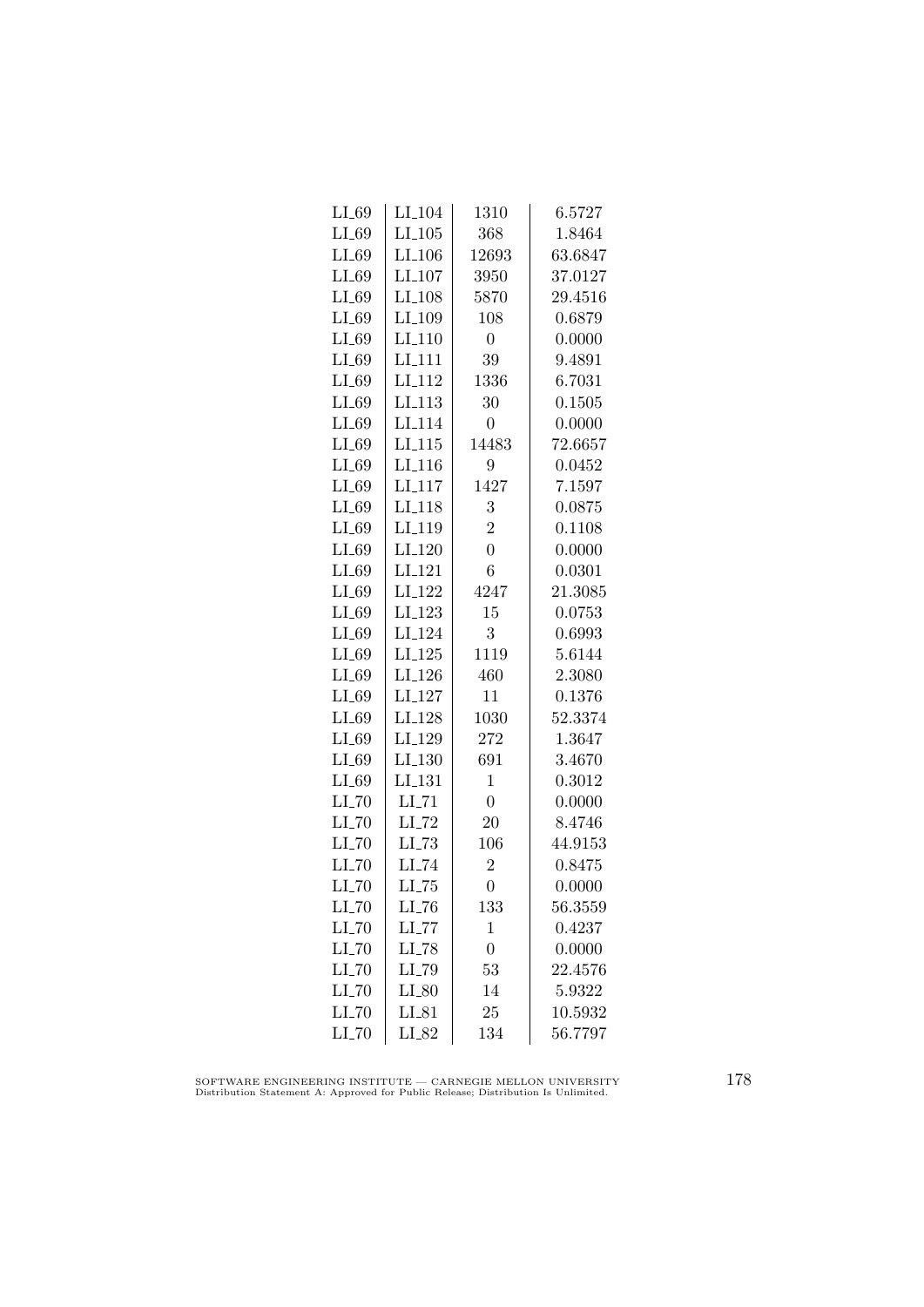| $LI$ <sub>-70</sub> | $LL_{.83}$           | 116              | 49.1525 |
|---------------------|----------------------|------------------|---------|
| $LI$ <sub>-70</sub> | $LI_84$              | 20               | 8.4746  |
| $LI$ <sub>-70</sub> | $LI_85$              | $\overline{0}$   | 0.0000  |
| $LI$ <sub>-70</sub> | LI_86                | 15               | 6.3559  |
| $LI$ <sub>-70</sub> | $LI_87$              | 127              | 53.8136 |
| $LI$ <sub>-70</sub> | LI_88                | 75               | 31.7797 |
| $LI$ <sub>-70</sub> | LI_89                | 128              | 54.2373 |
| $LI$ <sub>-70</sub> | $LI_0$               | $\overline{0}$   | 0.0000  |
| $LI$ <sub>-70</sub> | $LI_01$              | 42               | 17.7966 |
| $LI$ <sub>-70</sub> | $LI_02$              | 11               | 4.6610  |
| $LL$ <sub>-70</sub> | $LI_93$              | $\boldsymbol{0}$ | 0.0000  |
| $LI$ <sub>-70</sub> | $LI_04$              | 157              | 66.5254 |
| $LI$ <sub>-70</sub> | $LI_05$              | $\overline{0}$   | 0.0000  |
| $LI$ <sub>-70</sub> | $LI_0$               | 128              | 54.2373 |
| $LI$ <sub>-70</sub> | $LI_0$               | $\overline{0}$   | 0.0000  |
| $LI$ <sub>-70</sub> | $LI_98$              | $\mathbf 1$      | 0.4237  |
| $LI$ <sub>-70</sub> | LI_99                | $\overline{0}$   | 0.0000  |
| $LI$ <sub>-70</sub> | LI.100               | $\overline{7}$   | 2.9661  |
| $LL$ <sub>-70</sub> | LI <sub>-101</sub>   | 90               | 38.1356 |
| $LI$ <sub>-70</sub> | LI <sub>-102</sub>   | 69               | 29.2373 |
| $LI$ <sub>-70</sub> | $LI_103$             | 121              | 51.2712 |
| $LI$ <sub>-70</sub> | LI <sub>-104</sub>   | 37               | 15.6780 |
| $LL$ <sub>-70</sub> | $LI$ <sub>-105</sub> | 42               | 17.7966 |
| $LI$ <sub>-70</sub> | LI <sub>-106</sub>   | 137              | 58.0508 |
| $LI$ <sub>-70</sub> | LI <sub>-107</sub>   | $\boldsymbol{0}$ | 0.0000  |
| $LI$ <sub>-70</sub> | LI <sub>-108</sub>   | 20               | 8.4746  |
| $LI$ <sub>-70</sub> | LI <sub>-109</sub>   | $\mathbf 1$      | 0.4237  |
| $LI$ <sub>-70</sub> | $LI_110$             | $\overline{0}$   | 0.0000  |
| $LI$ <sub>-70</sub> | LI <sub>-111</sub>   | $\overline{0}$   | 0.0000  |
| $LI$ <sub>-70</sub> | LI <sub>-112</sub>   | $\overline{2}$   | 0.8475  |
| $LI$ <sub>-70</sub> | LI <sub>-113</sub>   | 48               | 20.3390 |
| $LI$ <sub>-70</sub> | LI <sub>-114</sub>   | $\overline{0}$   | 0.0000  |
| $LI$ <sub>-70</sub> | LI <sub>-115</sub>   | 106              | 44.9153 |
| $LI$ <sub>-70</sub> | LI <sub>-116</sub>   | 112              | 47.4576 |
| $LI$ <sub>-70</sub> | LI <sub>-117</sub>   | 24               | 10.1695 |
| $LI$ <sub>-70</sub> | LI <sub>-118</sub>   | $\overline{0}$   | 0.0000  |
| $LI$ <sub>-70</sub> | LI <sub>-119</sub>   | $\overline{0}$   | 0.0000  |
| $LI$ <sub>-70</sub> | LI <sub>-120</sub>   | $\overline{0}$   | 0.0000  |
| $LI$ <sub>-70</sub> | LI <sub>-121</sub>   | 76               | 32.2034 |
| $LI$ <sub>-70</sub> | LI <sub>-122</sub>   | 111              | 47.0339 |

SOFTWARE ENGINEERING INSTITUTE — CARNEGIE MELLON UNIVERSITY Distribution Statement A: Approved for Public Release; Distribution Is Unlimited.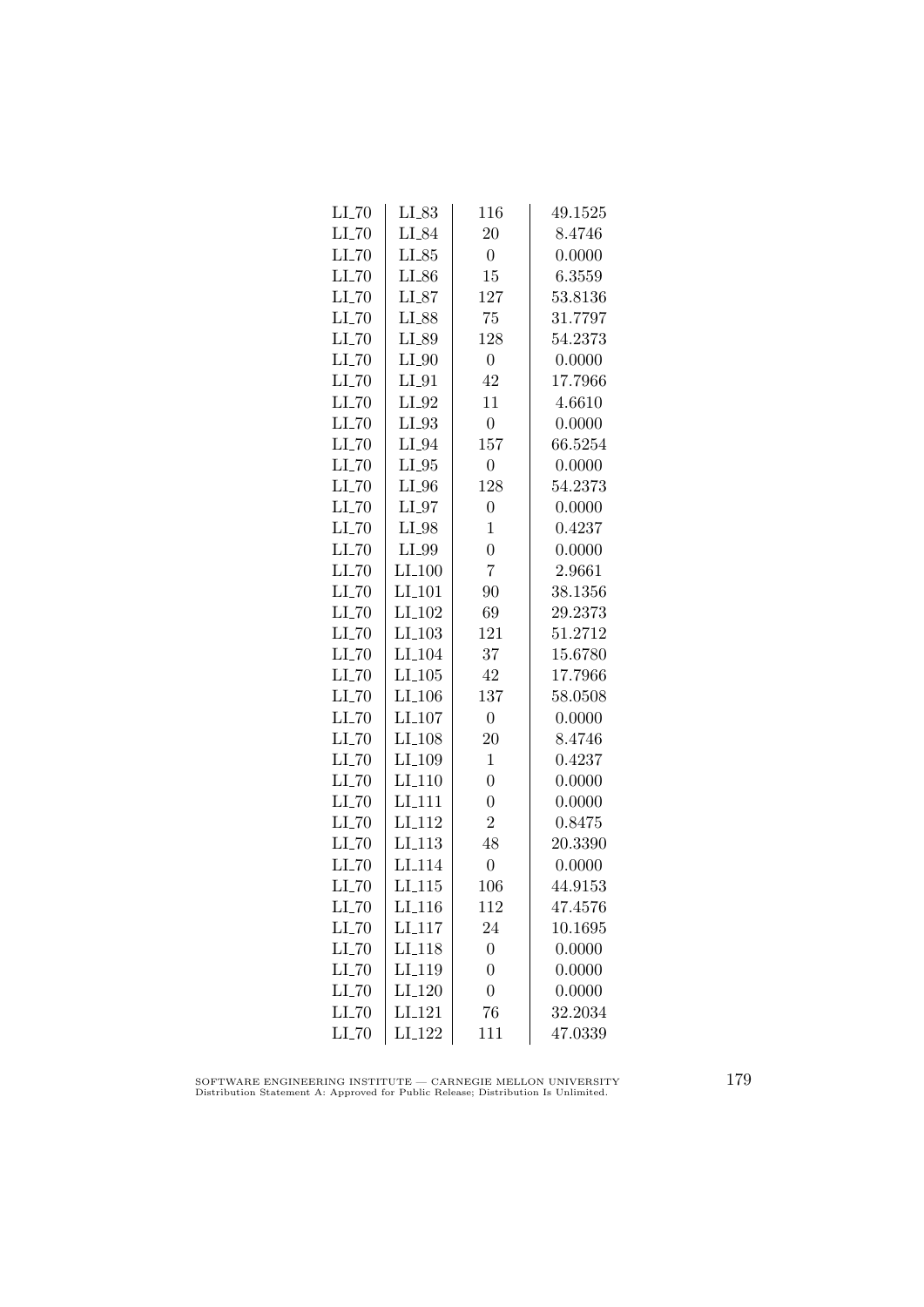| $LI$ <sub>-70</sub> | LI <sub>-123</sub>  | 21               | 8.8983  |
|---------------------|---------------------|------------------|---------|
| $LI$ <sub>-70</sub> | LI <sub>-124</sub>  | $\boldsymbol{0}$ | 0.0000  |
| $LI$ <sub>-70</sub> | LI <sub>-125</sub>  | 10               | 4.2373  |
| $LI$ <sub>-70</sub> | LI <sub>-126</sub>  | 10               | 4.2373  |
| $LI$ <sub>-70</sub> | LI <sub>-127</sub>  | $\overline{0}$   | 0.0000  |
| $LI$ <sub>-70</sub> | LI <sub>-128</sub>  | $\overline{0}$   | 0.0000  |
| $LI$ <sub>-70</sub> | LI <sub>-129</sub>  | 36               | 15.2542 |
| $LI$ <sub>-70</sub> | LI <sub>-130</sub>  | 132              | 55.9322 |
| $LI$ <sub>-70</sub> | LI <sub>-131</sub>  | $\overline{0}$   | 0.0000  |
| $LI$ <sub>-71</sub> | $LI$ <sub>-72</sub> | $\overline{0}$   | 0.0000  |
| $LI$ <sub>-71</sub> | $LL-73$             | 7                | 0.0172  |
| $LI$ <sub>-71</sub> | LI_74               | $\overline{0}$   | 0.0000  |
| $LI$ <sub>-71</sub> | $LL-75$             | $\overline{0}$   | 0.0000  |
| $LI$ <sub>-71</sub> | $LI$ <sub>-76</sub> | 14               | 0.0344  |
| $LI$ <sub>-71</sub> | $LI$ <sub>-77</sub> | $\overline{0}$   | 0.0000  |
| $LI$ <sub>-71</sub> | $LI$ <sub>-78</sub> | $\overline{0}$   | 0.0000  |
| $LI$ <sub>-71</sub> | LI_79               | $\overline{0}$   | 0.0000  |
| $LI$ <sub>-71</sub> | $LI_80$             | $\overline{0}$   | 0.0000  |
| $LI$ <sub>-71</sub> | $LI_81$             | $\overline{4}$   | 0.0098  |
| $LI$ <sub>-71</sub> | $LI_82$             | $\overline{5}$   | 0.0123  |
| $LI$ <sub>-71</sub> | LI_83               | 11               | 0.0270  |
| $LI$ <sub>-71</sub> | LI_84               | 11               | 0.0270  |
| $LL-71$             | $LI_85$             | $\overline{0}$   | 0.0000  |
| $LI$ <sub>-71</sub> | LL86                | $\overline{0}$   | 0.0000  |
| $LI$ <sub>-71</sub> | $LI_87$             | 6                | 0.0147  |
| $LI$ <sub>-71</sub> | LI_88               | $\overline{0}$   | 0.0000  |
| $LI$ <sub>-71</sub> | LI_89               | 3                | 0.0074  |
| $LI$ <sub>-71</sub> | $LI_0$              | $\overline{0}$   | 0.0000  |
| $LI$ <sub>-71</sub> | $LI_01$             | 46               | 0.1130  |
| $LL-71$             | $LI_02$             | $\overline{0}$   | 0.0000  |
| $LI$ <sub>-71</sub> | $LI_93$             | $\overline{0}$   | 0.0000  |
| LL71                | LI_94               | 39               | 0.0958  |
| $LI$ <sub>-71</sub> | $LI_05$             | $\overline{0}$   | 0.0000  |
| $LI$ <sub>-71</sub> | $LI_0$              | $\overline{2}$   | 0.0049  |
| $LI$ <sub>-71</sub> | $LI_97$             | $\overline{0}$   | 0.0000  |
| $LI$ <sub>-71</sub> | $LI_98$             | $\overline{0}$   | 0.0000  |
| $LI$ <sub>-71</sub> | LI_99               | $\overline{2}$   | 0.0049  |
| $LI$ <sub>-71</sub> | LI <sub>-100</sub>  | $\overline{0}$   | 0.0000  |
| $LI$ <sub>-71</sub> | LI_101              | $\mathbf{1}$     | 0.0025  |
| $LI$ <sub>-71</sub> | LI <sub>-102</sub>  | $\mathbf{1}$     | 0.0025  |

SOFTWARE ENGINEERING INSTITUTE — CARNEGIE MELLON UNIVERSITY Distribution Statement A: Approved for Public Release; Distribution Is Unlimited.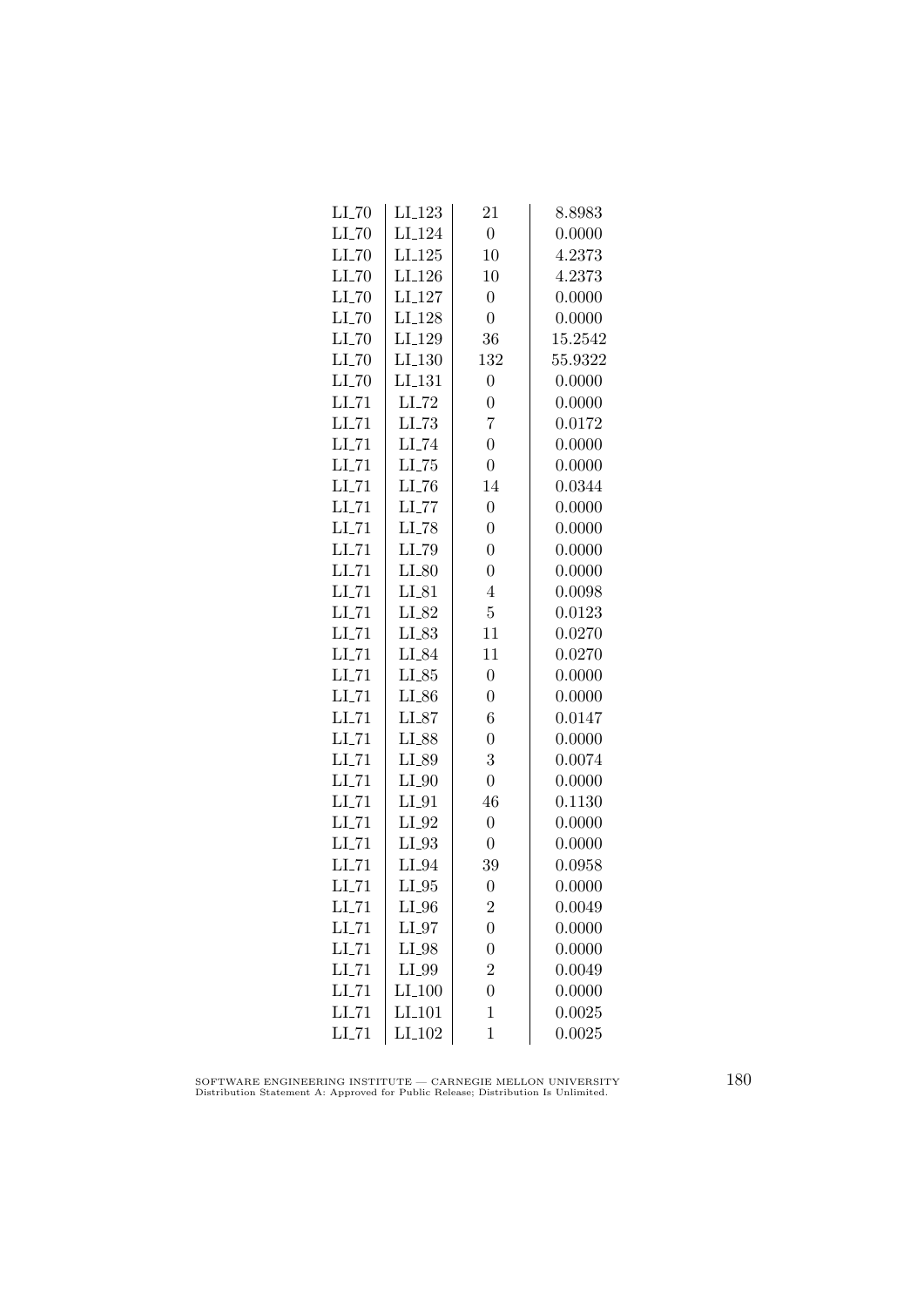| $LI_103$             | $\mathbf 1$    | 0.0025  |
|----------------------|----------------|---------|
| $LI$ <sub>-104</sub> | $\mathbf 1$    | 0.0025  |
| $LI_105$             | $\overline{0}$ | 0.0000  |
| LI <sub>-106</sub>   | 3              | 0.0074  |
| LI <sub>-107</sub>   | $\overline{0}$ | 0.0000  |
| $LI_108$             | $\overline{0}$ | 0.0000  |
| LI <sub>-109</sub>   | $\overline{0}$ | 0.0000  |
| $LI-110$             | $\overline{0}$ | 0.0000  |
| LI <sub>-111</sub>   | $\overline{0}$ | 0.0000  |
| LI <sub>-112</sub>   | $\overline{2}$ | 0.0049  |
| LI <sub>-113</sub>   | $\overline{2}$ | 0.0049  |
| LI <sub>-114</sub>   | $\overline{0}$ | 0.0000  |
| $LI_115$             | $\overline{4}$ | 0.0098  |
| LI <sub>-116</sub>   | $\mathbf{1}$   | 0.0025  |
| LI <sub>-117</sub>   | $\overline{0}$ | 0.0000  |
| LI <sub>-118</sub>   | $\overline{0}$ | 0.0000  |
| LI <sub>-119</sub>   | $\overline{0}$ | 0.0000  |
| LI <sub>-120</sub>   | $\overline{0}$ | 0.0000  |
| LI <sub>-121</sub>   | $\overline{2}$ | 0.0049  |
| LI <sub>-122</sub>   | 3              | 0.0074  |
| LI <sub>-123</sub>   | $\overline{0}$ | 0.0000  |
| LI <sub>-124</sub>   | $\overline{0}$ | 0.0000  |
| $LI-125$             | 1              | 0.0034  |
| LI <sub>-126</sub>   | $\mathbf{1}$   | 0.0026  |
| $LI_127$             | $\overline{0}$ | 0.0000  |
| LI <sub>-128</sub>   | $\overline{0}$ | 0.0000  |
| LI <sub>-129</sub>   | $\overline{0}$ | 0.0000  |
| $LI_130$             | 10             | 0.0246  |
| LI <sub>-131</sub>   | $\overline{0}$ | 0.0000  |
| $LI$ <sub>-73</sub>  | 1780           | 5.9993  |
| LI_74                | 246            | 4.8473  |
| $LL-75$              | 33             | 2.2869  |
| $LI$ <sub>-76</sub>  | 19667          | 66.2858 |
| $LI$ <sub>-77</sub>  | 14             | 0.7396  |
| $LI$ <sub>-78</sub>  | 29             | 3.7419  |
| LI_79                | 1780           | 5.9993  |
| $LI_80$              | 117            | 5.1092  |
| $LI_81$              | 14354          | 48.3788 |
| LI_82                | 13624          | 45.9184 |
| LI_83                | 17192          | 57.9441 |
|                      |                |         |

SOFTWARE ENGINEERING INSTITUTE — CARNEGIE MELLON UNIVERSITY Distribution Statement A: Approved for Public Release; Distribution Is Unlimited.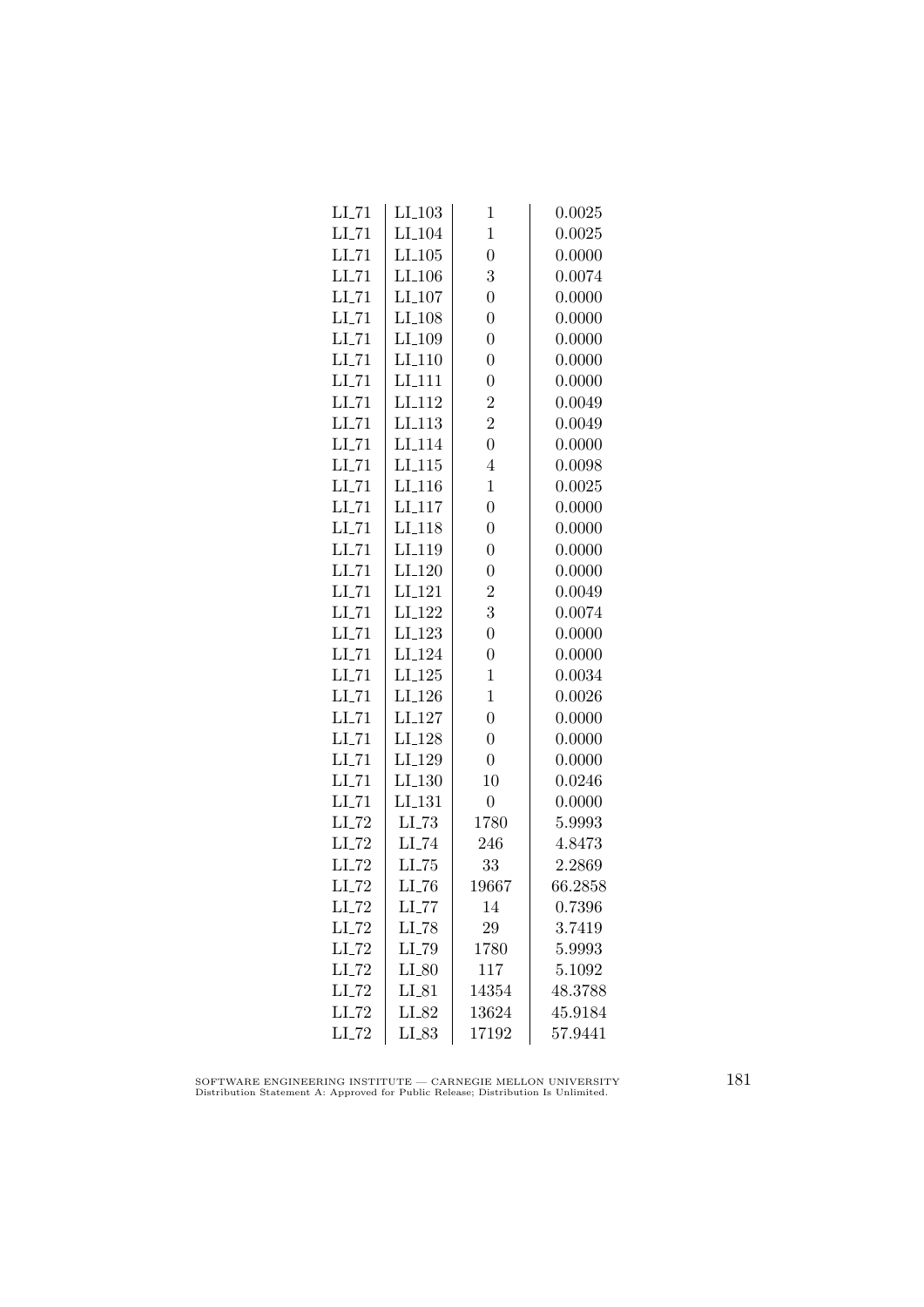| $LI$ <sub>-72</sub> | LI_84               | 12558          | 42.3256 |
|---------------------|---------------------|----------------|---------|
| $LI$ <sub>-72</sub> | $LI_85$             | 300            | 29.4406 |
| $LI$ <sub>-72</sub> | $LI_{.86}$          | 1625           | 10.9053 |
| $LI$ <sub>-72</sub> | $LI_87$             | 15641          | 52.7165 |
| LI_72               | LI_88               | 6543           | 22.0526 |
| $LI$ <sub>-72</sub> | LI_89               | 4171           | 14.0580 |
| $LI$ <sub>-72</sub> | $LI_0$              | 45             | 4.1133  |
| $LI$ <sub>-72</sub> | $LI_01$             | 3143           | 10.5932 |
| $LI$ <sub>-72</sub> | $LI_02$             | 1138           | 3.8355  |
| $LL-72$             | $LI_033$            | 61             | 23.7354 |
| $LI$ <sub>-72</sub> | LI_94               | 25470          | 85.8443 |
| $LI$ <sub>-72</sub> | $LI_05$             | 23             | 0.4954  |
| $LI$ <sub>-72</sub> | $LI_0$              | 10805          | 36.4173 |
| $LI$ <sub>-72</sub> | $LI_97$             | $\mathbf{1}$   | 0.0034  |
| $LI$ <sub>-72</sub> | $LI_98$             | 14             | 0.1329  |
| $LI$ <sub>-72</sub> | LI_99               | 3906           | 13.1648 |
| LL72                | $LI_100$            | 24             | 1.9169  |
| $LL-72$             | LI <sub>-101</sub>  | 9208           | 31.0347 |
| LI_72               | LI <sub>-102</sub>  | 2439           | 8.2204  |
| $LI$ <sub>-72</sub> | $LI_103$            | 8915           | 30.0472 |
| $LI$ <sub>-72</sub> | $LI_104$            | 4501           | 15.1702 |
| $LI$ <sub>-72</sub> | $LI_105$            | 1101           | 3.7108  |
| $LI$ <sub>-72</sub> | LI <sub>-106</sub>  | 13439          | 45.2949 |
| $LI$ <sub>-72</sub> | $LI_107$            | 25             | 0.2343  |
| $LI$ <sub>-72</sub> | LI <sub>-108</sub>  | 9665           | 32.5750 |
| LI_72               | LI <sub>-109</sub>  | 403            | 2.5670  |
| $LI$ <sub>-72</sub> | $LI_110$            | 238            | 13.1637 |
| $LI$ <sub>-72</sub> | LI_111              | 64             | 15.5718 |
| $LI$ <sub>-72</sub> | $LI-112$            | 106            | 0.3573  |
| $LI$ <sub>-72</sub> | $LI$ <sub>113</sub> | 1203           | 4.0546  |
| $LI$ <sub>-72</sub> | LI <sub>-114</sub>  | $\overline{0}$ | 0.0000  |
| $LI$ <sub>-72</sub> | LI <sub>-115</sub>  | 4670           | 15.7398 |
| $LI$ <sub>-72</sub> | LI <sub>-116</sub>  | 1505           | 5.0725  |
| $LI$ <sub>-72</sub> | LI <sub>-117</sub>  | 1886           | 6.5127  |
| $LI$ <sub>-72</sub> | LI <sub>-118</sub>  | $\overline{0}$ | 0.0000  |
| $LI$ <sub>-72</sub> | LI <sub>-119</sub>  | 12             | 0.6648  |
| $LI$ <sub>-72</sub> | LI <sub>-120</sub>  | $\overline{0}$ | 0.0000  |
| $LI$ <sub>-72</sub> | $LI_121$            | 7879           | 26.5554 |
| LI_72               | LI <sub>-122</sub>  | 12405          | 41.8099 |
| $LI$ <sub>-72</sub> | $LI_123$            | 2636           | 8.8844  |

SOFTWARE ENGINEERING INSTITUTE — CARNEGIE MELLON UNIVERSITY Distribution Statement A: Approved for Public Release; Distribution Is Unlimited.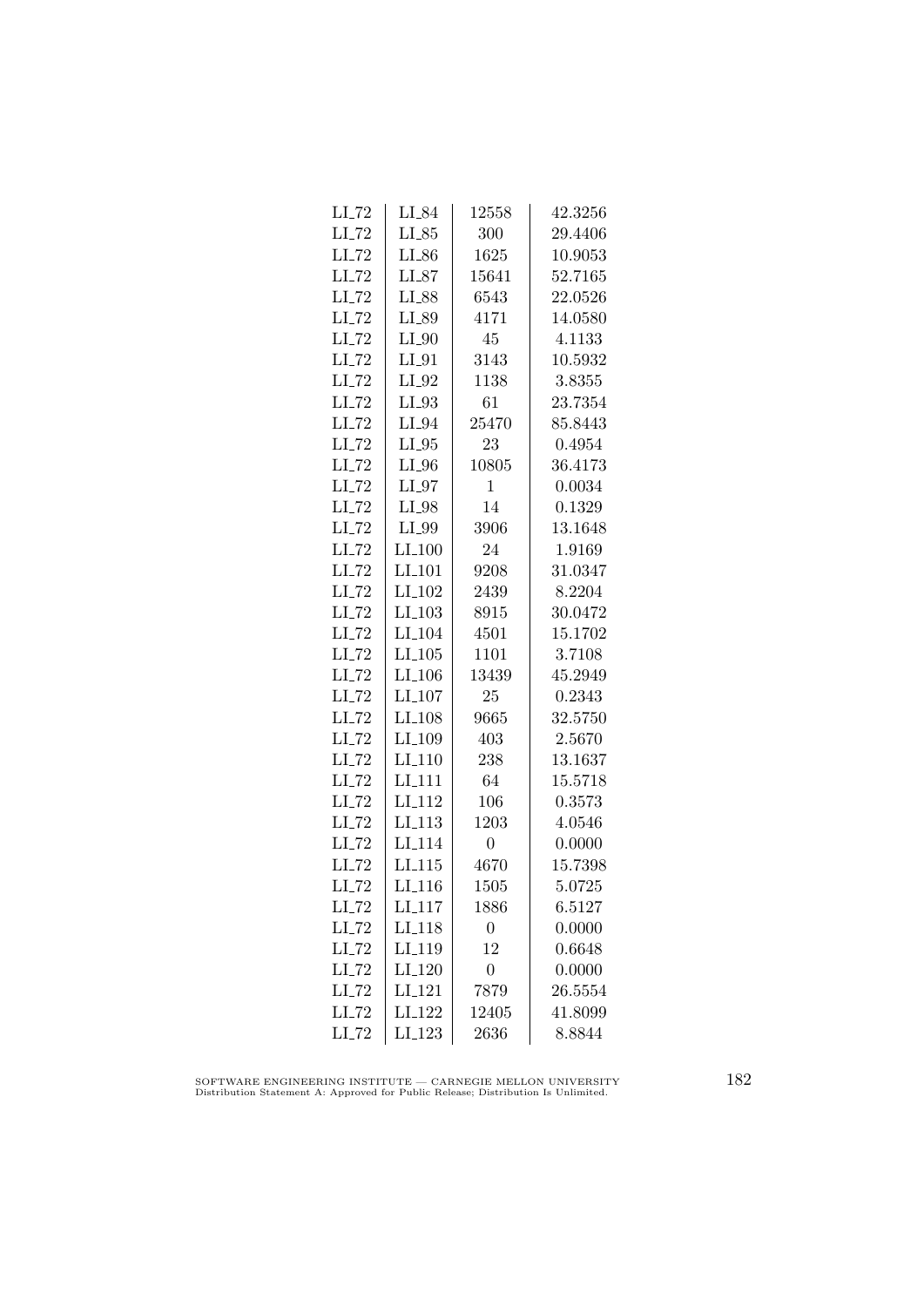| $LI$ <sub>-72</sub> | LI <sub>-124</sub>   | 8            | 1.8648  |
|---------------------|----------------------|--------------|---------|
| $LI$ <sub>-72</sub> | $LI_125$             | 728          | 2.5071  |
| $LI$ <sub>-72</sub> | LI <sub>-126</sub>   | 1021         | 3.4412  |
| $LL$ <sub>72</sub>  | LI <sub>-127</sub>   | 23           | 0.2876  |
| $LI$ <sub>-72</sub> | LI <sub>-128</sub>   | 20           | 1.0163  |
| $LI$ <sub>-72</sub> | LI_129               | 5823         | 19.6259 |
| $LI$ <sub>-72</sub> | $LI_130$             | 15704        | 52.9289 |
| $LI$ <sub>-72</sub> | LI <sub>-131</sub>   | $\mathbf{1}$ | 0.3012  |
| $LL-73$             | LI <sub>-74</sub>    | 320          | 6.3054  |
| $LL-73$             | $LL-75$              | 80           | 5.5440  |
| $LL-73$             | LL76                 | 66685        | 9.6949  |
| $LL-73$             | $LL$ <sub>77</sub>   | 39           | 2.0602  |
| $LL-73$             | $LI$ <sub>-78</sub>  | 30           | 3.8710  |
| $LI$ <sub>-73</sub> | LI_79                | 8086         | 19.8298 |
| $LL-73$             | $LI_80$              | 1496         | 65.3275 |
| $LL-73$             | $LI_81$              | 30237        | 4.3960  |
| $LL-73$             | $LI_82$              | 49812        | 7.7557  |
| $LL-73$             | $LI_83$              | 31009        | 4.5082  |
| $LL-73$             | LI_84                | 41130        | 5.9796  |
| $LL-73$             | $LI_85$              | 1            | 0.0981  |
| $LI$ <sub>-73</sub> | $LI_86$              | 2926         | 19.6363 |
| $LL-73$             | $LI_87$              | 49611        | 7.2126  |
| $LL-73$             | LI_88                | 13193        | 13.8978 |
| $LL-73$             | LL89                 | 14602        | 7.5078  |
| $LL-73$             | $LI_0$               | 11           | 1.0055  |
| $LL-73$             | $LI_01$              | 27494        | 3.9972  |
| $LL-73$             | $LI_02$              | 2451         | 7.6026  |
| $LI$ <sub>-73</sub> | $LI_93$              | 25           | 9.7276  |
| $LI$ <sub>-73</sub> | $LI_04$              | 181291       | 26.3567 |
| $LL-73$             | $LI_05$              | 0            | 0.0000  |
| $LL-73$             | $LI_0$               | 34415        | 6.5619  |
| $LL-73$             | $LI_97$              | 11           | 0.0330  |
| $LL-73$             | LI_98                | 2540         | 24.1170 |
| $LL-73$             | $LI_99$              | 6343         | 2.4363  |
| $LL-73$             | $LI_100$             | 8            | 0.6390  |
| $LL-73$             | $LI_101$             | 22222        | 7.1479  |
| $LL-73$             | $LI_102$             | 8855         | 11.2272 |
| $LL-73$             | $LI$ <sub>-103</sub> | 16976        | 6.5596  |
| LL73                | LI <sub>-104</sub>   | 6264         | 6.5224  |
| $LL-73$             | $LI_105$             | 12398        | 36.3631 |
|                     |                      |              |         |

SOFTWARE ENGINEERING INSTITUTE — CARNEGIE MELLON UNIVERSITY Distribution Statement A: Approved for Public Release; Distribution Is Unlimited.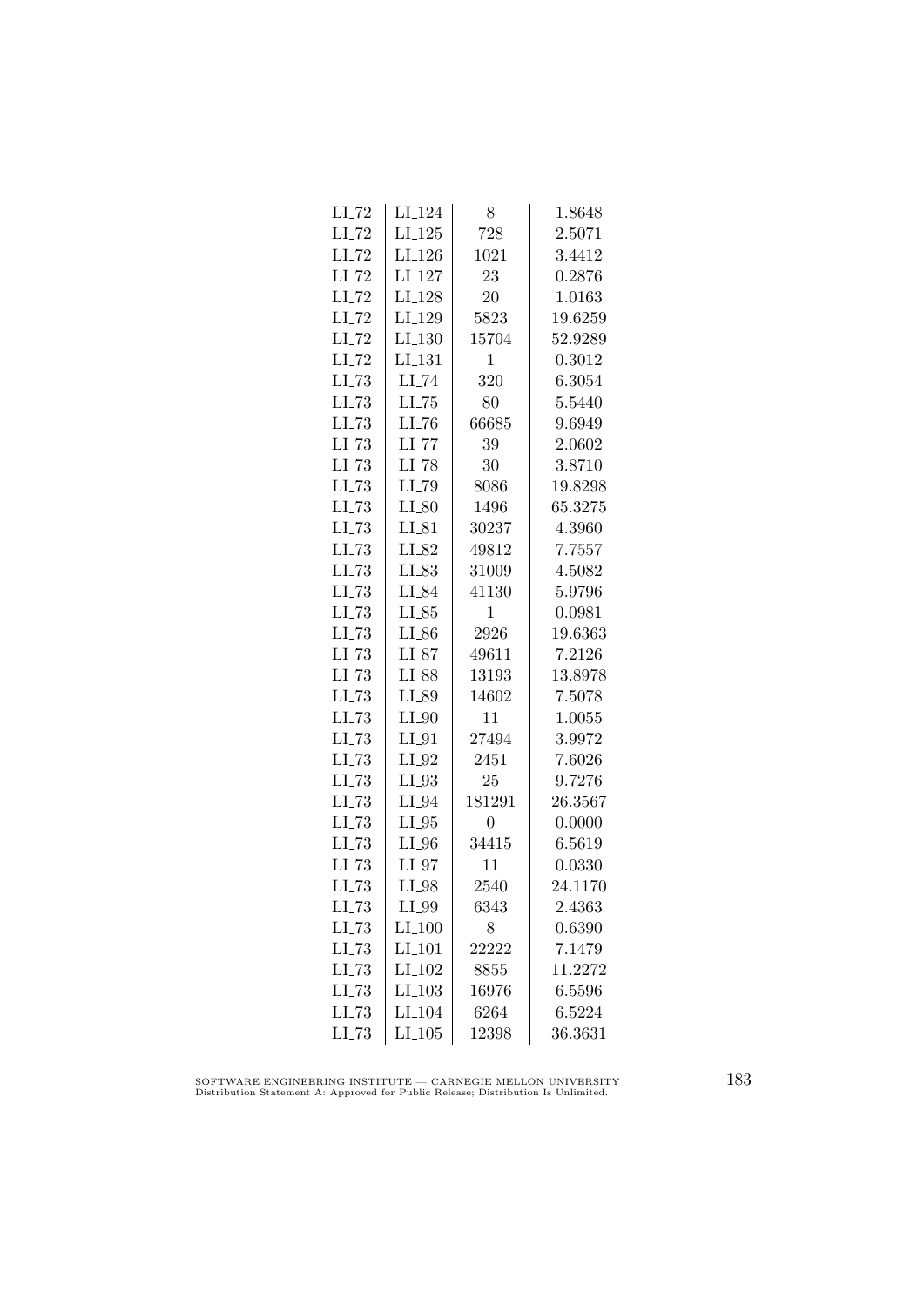| $LL-73$             | $LI_106$            | 42321            | 6.3871  |
|---------------------|---------------------|------------------|---------|
| $LL-73$             | $LI_107$            | 51               | 0.4779  |
| $LL-73$             | LI <sub>-108</sub>  | 10283            | 5.3493  |
| $LL-73$             | LI <sub>-109</sub>  | 783              | 4.9876  |
| $LL-73$             | LI <sub>-110</sub>  | 333              | 18.4181 |
| $LL-73$             | LI <sub>-111</sub>  | 159              | 38.6861 |
| $LI$ <sub>-73</sub> | LI <sub>-112</sub>  | 8716             | 3.1887  |
| $LI$ <sub>-73</sub> | LI <sub>-113</sub>  | 3078             | 3.0168  |
| $LL-73$             | LI <sub>-114</sub>  | $\boldsymbol{0}$ | 0.0000  |
| $LL-73$             | LI.115              | 17965            | 6.5492  |
| $LL-73$             | LI <sub>-116</sub>  | 11147            | 14.6795 |
| LL73                | LI <sub>-117</sub>  | 6016             | 20.7742 |
| $LL-73$             | LI <sub>118</sub>   | 50               | 1.4577  |
| $LL-73$             | LI <sub>-119</sub>  | 1                | 0.0554  |
| $LI$ <sub>-73</sub> | $LI_120$            | $\overline{0}$   | 0.0000  |
| $LI$ <sub>-73</sub> | LI <sub>-121</sub>  | 20200            | 5.2437  |
| $LL-73$             | LI <sub>-122</sub>  | 29329            | 6.6120  |
| $LL-73$             | LI <sub>-123</sub>  | 5169             | 14.6613 |
| LL73                | LI <sub>-124</sub>  | $\overline{0}$   | 0.0000  |
| $LI$ <sub>-73</sub> | $LI_125$            | 487              | 1.6771  |
| $LL-73$             | $LI_126$            | 3818             | 9.9945  |
| $LL-73$             | $LI_127$            | $\overline{0}$   | 0.0000  |
| $LL-73$             | LI <sub>-128</sub>  | $\overline{7}$   | 0.3557  |
| LL73                | LI <sub>-129</sub>  | 11320            | 14.7361 |
| $LL-73$             | LI.130              | 49918            | 7.2573  |
| $LL-73$             | LI <sub>-131</sub>  | $\overline{0}$   | 0.0000  |
| LI_74               | $LL-75$             | 17               | 1.1781  |
| $LI$ <sub>-74</sub> | $LI$ <sub>-76</sub> | 1388             | 27.3498 |
| $LI$ <sub>-74</sub> | $LI$ <sub>-77</sub> | 119              | 6.2863  |
| $LI$ <sub>-74</sub> | $LI$ <sub>-78</sub> | 123              | 15.8710 |
| LI_74               | LI_79               | 351              | 6.9163  |
| LI_74               | $LI_80$             | 173              | 7.5546  |
| $LI$ <sub>-74</sub> | $LI_81$             | 546              | 10.7586 |
| $LI$ <sub>-74</sub> | $LI_82$             | 911              | 17.9507 |
| $LI$ <sub>-74</sub> | $LL_{.83}$          | 3280             | 64.6305 |
| $LI$ <sub>-74</sub> | $LI_84$             | 1694             | 33.3793 |
| $LI$ <sub>-74</sub> | $LI_85$             | 29               | 2.8459  |
| LI_74               | LI_86               | 416              | 8.1970  |
| $LI$ <sub>-74</sub> | LI_87               | 699              | 13.7734 |
| LI_74               | LI_88               | 412              | 8.1182  |

SOFTWARE ENGINEERING INSTITUTE — CARNEGIE MELLON UNIVERSITY Distribution Statement A: Approved for Public Release; Distribution Is Unlimited.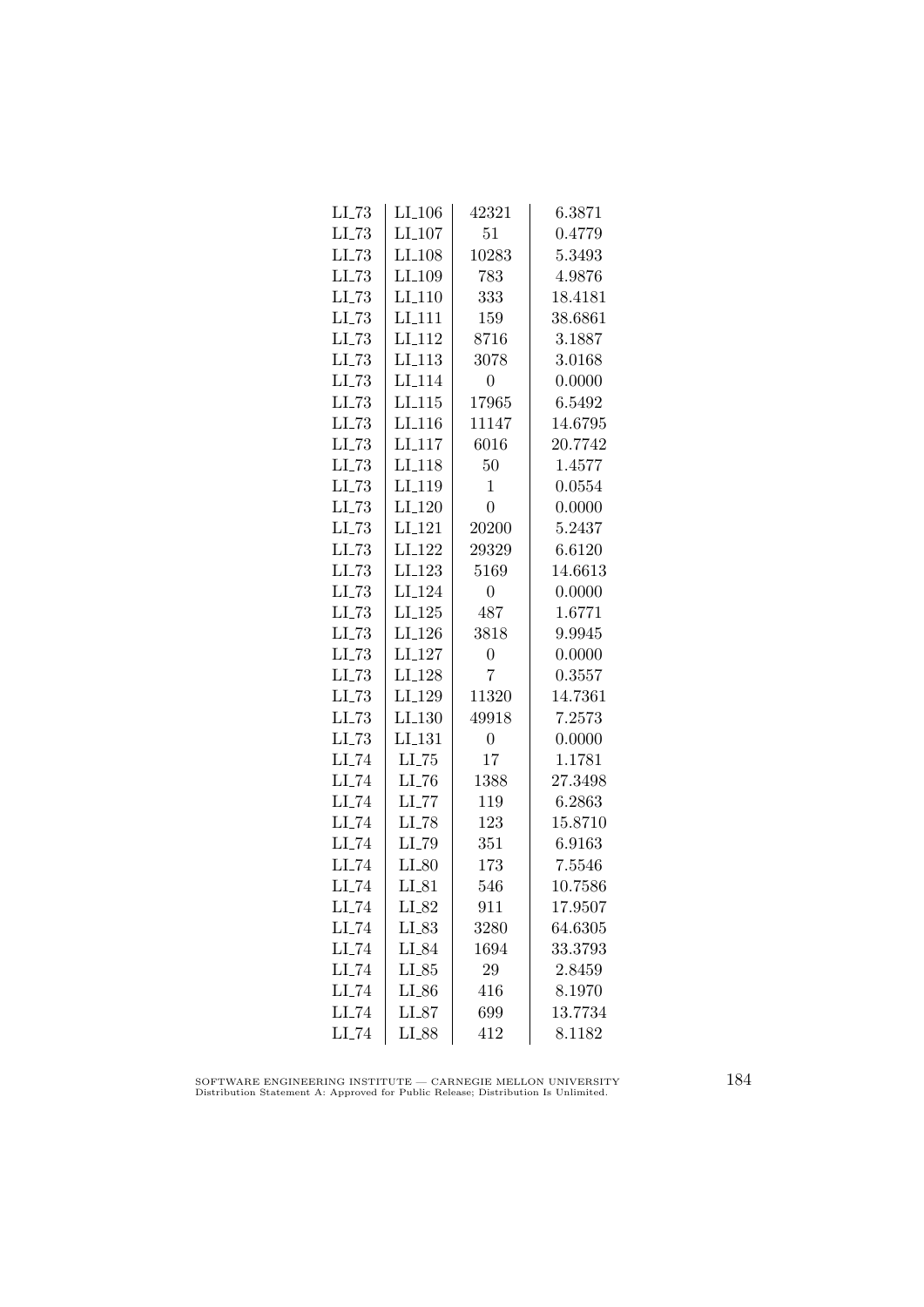| LI_89                | 2915           | 57.4384 |
|----------------------|----------------|---------|
| $LI_0$               | 119            | 10.8775 |
| $LI_01$              | 1676           | 33.0246 |
| $LI_02$              | 73             | 1.4384  |
| LI_93                | $\overline{2}$ | 0.7782  |
| LI_94                | 1123           | 22.1281 |
| $LI_05$              | $\overline{4}$ | 0.0862  |
| $LI_0$               | 2423           | 47.7438 |
| $LI_07$              | $\mathbf 1$    | 0.0197  |
| LI_98                | 3              | 0.0591  |
| LI_99                | 73             | 1.4384  |
| $LI_100$             | 3              | 0.2396  |
| $LI_101$             | 1020           | 20.0985 |
|                      | 261            | 5.1429  |
| $LI$ <sub>-103</sub> | 1195           | 23.5468 |
| $LI_104$             | 727            | 14.3251 |
| LL105                | 451            | 8.8867  |
| LI <sub>-106</sub>   | 3864           | 76.1379 |
| LI <sub>-107</sub>   | 17             | 0.3350  |
| LI_108               | 397            | 7.8227  |
| LI <sub>-109</sub>   | 294            | 5.7931  |
| $LI_110$             | 15             | 0.8296  |
| LI <sub>-111</sub>   | 82             | 19.9513 |
| LI <sub>-112</sub>   | 10             | 0.1970  |
| LI <sub>113</sub>    | 31             | 0.6108  |
| LI <sub>-114</sub>   | $\overline{0}$ | 0.0000  |
| $LI_115$             | 2888           | 56.9064 |
| $LI_116$             | 251            | 4.9458  |
| $LI_117$             | 869            | 17.1232 |
| LI <sub>-118</sub>   | $\overline{0}$ | 0.0000  |
| LI <sub>-119</sub>   | 246            | 13.6288 |
| LI <sub>-120</sub>   | $\overline{0}$ | 0.0000  |
| $LI_121$             | 140            | 2.7586  |
| LI <sub>-122</sub>   | 2942           | 57.9704 |
| LI <sub>-123</sub>   | 308            | 6.0690  |
| LI <sub>-124</sub>   | 54             | 12.5874 |
| $LI-125$             | 339            | 6.6798  |
| LI <sub>-126</sub>   | 924            | 18.2069 |
| LI <sub>-127</sub>   | 3              | 0.0591  |
| LI <sub>-128</sub>   | 5              | 0.2541  |
|                      | $LI_102$       |         |

SOFTWARE ENGINEERING INSTITUTE — CARNEGIE MELLON UNIVERSITY Distribution Statement A: Approved for Public Release; Distribution Is Unlimited.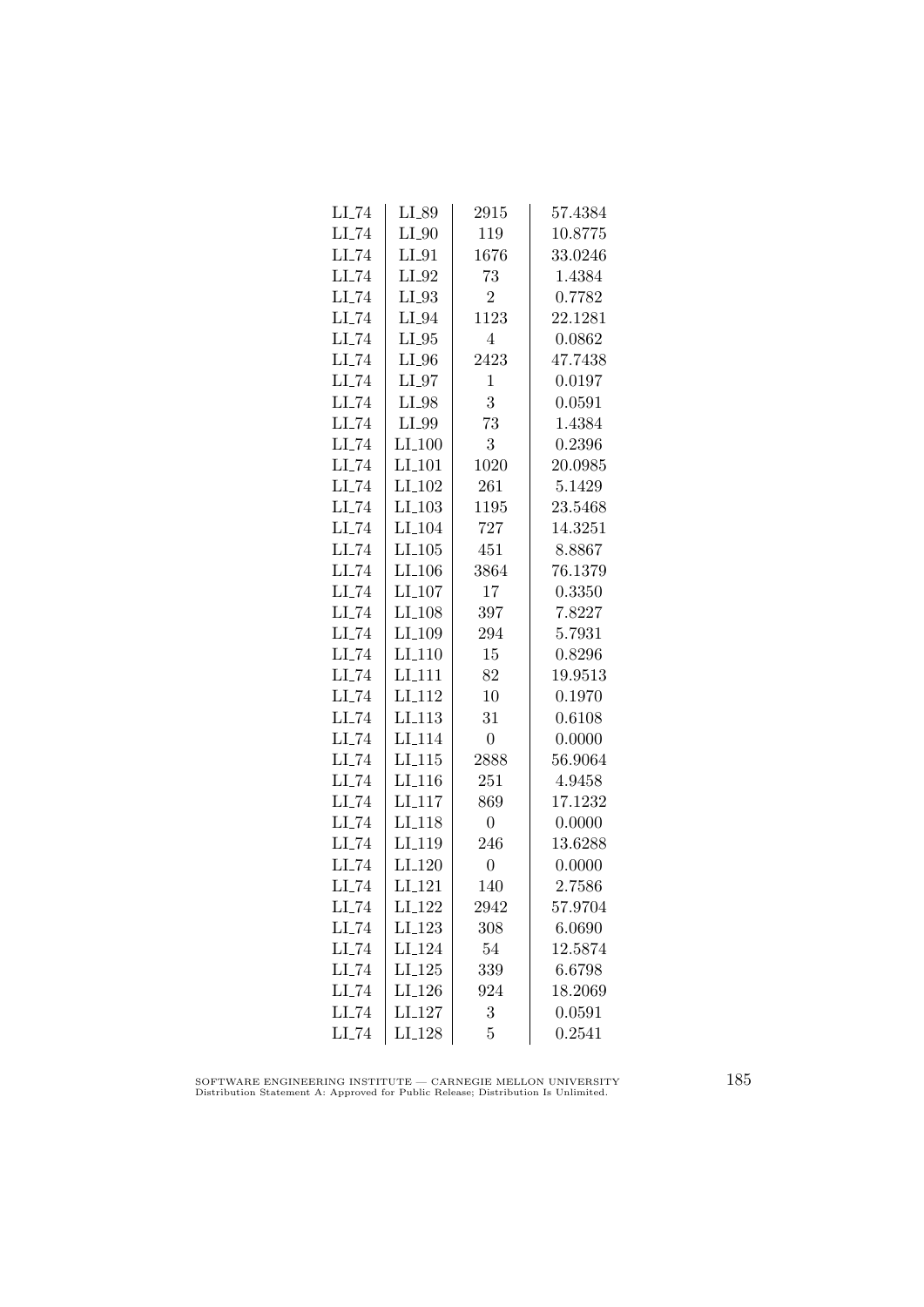| $LI$ <sub>-74</sub> | LI_129               | 493            | 9.7143  |
|---------------------|----------------------|----------------|---------|
| $LI$ <sub>-74</sub> | $LI_130$             | 705            | 13.8916 |
| $LI$ <sub>-74</sub> | LI <sub>-131</sub>   | 6              | 1.8072  |
| $LL-75$             | LI_76                | 674            | 46.7082 |
| LL75                | $LI$ <sub>-77</sub>  | 7              | 0.4851  |
| $LL-75$             | $LI$ <sub>-78</sub>  | 3              | 0.3871  |
| $LL-75$             | LI_79                | 82             | 5.6826  |
| $LI$ <sub>-75</sub> | $LI_80$              | 18             | 1.2474  |
| $LL-75$             | $LI_81$              | 254            | 17.6022 |
| $LL-75$             | LI_82                | 375            | 25.9875 |
| LL75                | LI_83                | 631            | 43.7283 |
| LL75                | LI_84                | 387            | 26.8191 |
| $LI$ <sub>-75</sub> | $LI_85$              | $\overline{0}$ | 0.0000  |
| $LL-75$             | $LI_86$              | 46             | 3.1878  |
| $LI$ <sub>-75</sub> | $LI_87$              | 369            | 25.5717 |
| $LL-75$             | LI_88                | 114            | 7.9002  |
| $LL-75$             | LI_89                | 378            | 26.1954 |
| $LL-75$             | $LI_0$               | $\overline{4}$ | 0.3656  |
| LL75                | $LI_01$              | 165            | 11.4345 |
| $LI$ <sub>-75</sub> | $LI_02$              | 31             | 2.1483  |
| $LI$ <sub>-75</sub> | $LI_93$              | 3              | 1.1673  |
| $LL-75$             | $LI_04$              | 948            | 65.6965 |
| $LI$ <sub>-75</sub> | $LI_05$              | 25             | 1.7325  |
| $LL-75$             | $LI_0$               | 457            | 31.6701 |
| LL75                | $LI_97$              | $\overline{0}$ | 0.0000  |
| $LL-75$             | LI_98                | 4              | 0.2772  |
| $LL-75$             | LI_99                | 93             | 6.4449  |
| $LI$ <sub>-75</sub> | $LI_100$             | $\mathbf{1}$   | 0.0799  |
| $LL-75$             | $LI_101$             | 235            | 16.2855 |
| $LL-75$             | LI <sub>-102</sub>   | 88             | 6.0984  |
| LL75                | $LI$ <sub>-103</sub> | 216            | 14.9688 |
| LL75                | LI <sub>-104</sub>   | 96             | 6.6528  |
| $LL-75$             | $LI_105$             | 67             | 4.6431  |
| $LL-75$             | $LI_106$             | 594            | 41.1642 |
| $LI$ <sub>-75</sub> | $LI_107$             | 42             | 2.9106  |
| $LL-75$             | $LI_108$             | 176            | 12.1968 |
| $LL-75$             | LI_109               | 10             | 0.6930  |
| LL75                | LI <sub>-110</sub>   | 3              | 0.2079  |
| LL75                | LI <sub>111</sub>    | 3              | 0.7299  |
| $LL-75$             | $LI_112$             | 16             | 1.1088  |

SOFTWARE ENGINEERING INSTITUTE — CARNEGIE MELLON UNIVERSITY Distribution Statement A: Approved for Public Release; Distribution Is Unlimited.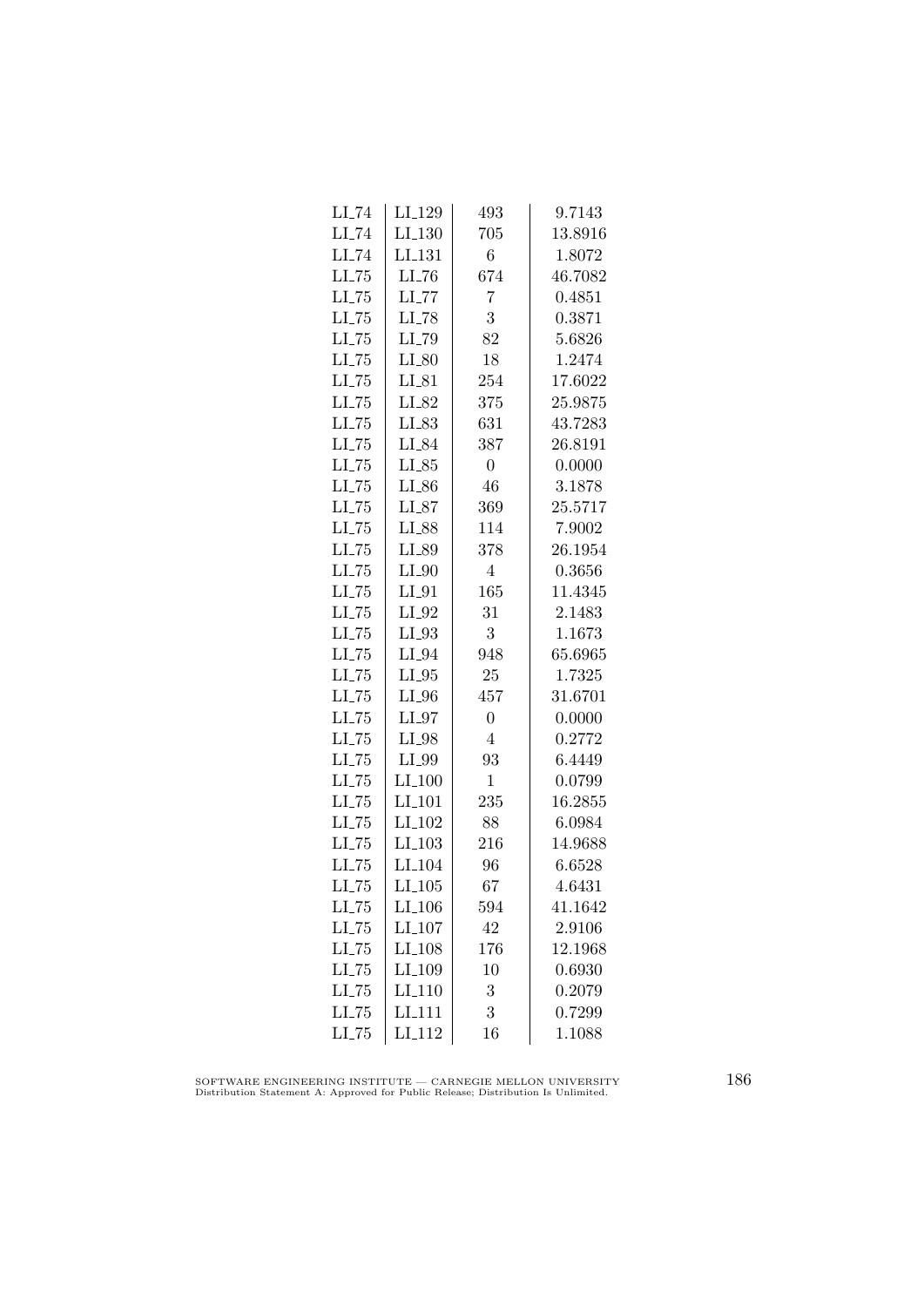| $LL-75$             | $LI_113$            | 78              | 5.4054  |
|---------------------|---------------------|-----------------|---------|
| $LI$ <sub>-75</sub> | LI <sub>-114</sub>  | $\overline{0}$  | 0.0000  |
| $LL-75$             | LI.115              | 399             | 27.6507 |
| $LL-75$             | LI <sub>-116</sub>  | 62              | 4.2966  |
| LL75                | LI <sub>117</sub>   | 100             | 6.9300  |
| $LL-75$             | LI <sub>-118</sub>  | $\overline{0}$  | 0.0000  |
| $LI$ <sub>-75</sub> | LI <sub>-119</sub>  | 18              | 1.2474  |
| $LL-75$             | LI <sub>-120</sub>  | $\overline{0}$  | 0.0000  |
| $LI$ <sub>-75</sub> | LI <sub>-121</sub>  | 152             | 10.5336 |
| $LL-75$             | LI <sub>-122</sub>  | 350             | 24.2550 |
| $LL-75$             | LI <sub>-123</sub>  | 43              | 2.9799  |
| $LL-75$             | LI <sub>-124</sub>  | 3               | 0.6993  |
| $LI$ <sub>-75</sub> | $LI_125$            | 27              | 1.8711  |
| $LI$ <sub>-75</sub> | $LI_126$            | 81              | 5.6133  |
| $LL-75$             | LI <sub>-127</sub>  | 25              | 1.7325  |
| $LL-75$             | LI <sub>-128</sub>  | $9\phantom{.0}$ | 0.6237  |
| $LI$ <sub>-75</sub> | LI <sub>-129</sub>  | 80              | 5.5440  |
| $LL-75$             | LI <sub>-130</sub>  | 379             | 26.2647 |
| $LL-75$             | LI <sub>-131</sub>  | $\overline{0}$  | 0.0000  |
| $LL-76$             | $LL$ <sub>-77</sub> | 522             | 27.5753 |
| $LI$ <sub>-76</sub> | $LI$ <sub>-78</sub> | 333             | 42.9677 |
| $LI$ <sub>-76</sub> | LI_79               | 29088           | 71.3343 |
| $LI$ <sub>-76</sub> | $LI_80$             | 1888            | 82.4454 |
| $LI$ <sub>-76</sub> | $LI_81$             | 371449          | 52.2897 |
| $LI$ <sub>-76</sub> | LI_82               | 322618          | 50.2318 |
| $LL-76$             | LI_83               | 478635          | 46.3583 |
| $LI$ <sub>-76</sub> | LI_84               | 501291          | 31.7116 |
| $LI$ <sub>-76</sub> | $LL_{.85}$          | 265             | 26.0059 |
| $LI$ <sub>-76</sub> | $LI_86$             | 11638           | 78.1021 |
| $LL-76$             | $LI_87$             | 509526          | 49.7447 |
| $LI$ <sub>-76</sub> | LI_88               | 80918           | 85.2405 |
| $LI$ <sub>-76</sub> | LI_89               | 74807           | 38.4630 |
| $LI$ <sub>-76</sub> | $LI_0$              | 374             | 34.1865 |
| $LI$ <sub>-76</sub> | $LI_01$             | 78243           | 4.3235  |
| $LL-76$             | $LI_02$             | 21205           | 65.7744 |
| $LI$ <sub>-76</sub> | $LI_93$             | 89              | 34.6304 |
| $LI$ <sub>-76</sub> | LI_94               | 1309988         | 72.3869 |
| LL76                | $LI_05$             | 420             | 9.0459  |
| LI_76               | $LI_0$              | 258525          | 49.2929 |
| $LI$ <sub>-76</sub> | $LI_07$             | 21              | 0.0630  |

SOFTWARE ENGINEERING INSTITUTE — CARNEGIE MELLON UNIVERSITY Distribution Statement A: Approved for Public Release; Distribution Is Unlimited.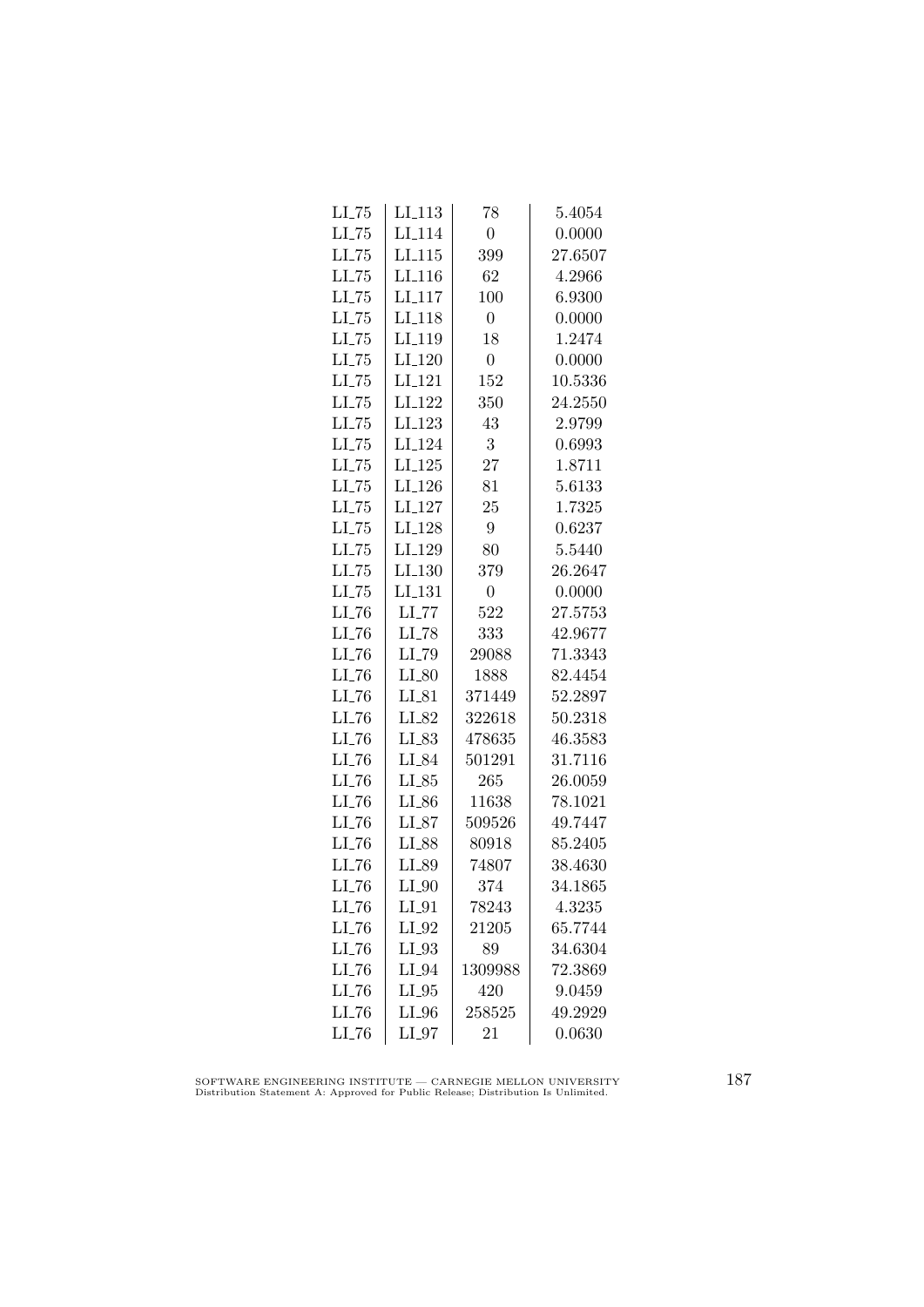| $LI$ <sub>-76</sub> | $LI_98$              | 297              | 2.8200  |
|---------------------|----------------------|------------------|---------|
| $LI$ <sub>-76</sub> | LI_99                | 114710           | 44.0594 |
| $LL-76$             | $LI_100$             | 403              | 32.1885 |
| LL76                | LI_101               | 199090           | 64.0389 |
| LL76                | LI <sub>-102</sub>   | 33525            | 42.5061 |
| $LI$ <sub>-76</sub> | $LI_103$             | 167918           | 64.8838 |
| $LI$ <sub>-76</sub> | LI <sub>-104</sub>   | 61333            | 63.8626 |
| $LI$ <sub>-76</sub> | $LI_105$             | 23742            | 69.6348 |
| $LL-76$             | $LI$ <sub>-106</sub> | 319345           | 48.1958 |
| $LL-76$             | LI <sub>-107</sub>   | 3919             | 36.7223 |
| LI_76               | LI <sub>-108</sub>   | 130535           | 67.9049 |
| LL76                | LI <sub>-109</sub>   | 5507             | 35.0787 |
| $LI$ <sub>-76</sub> | $LI_110$             | 1457             | 80.5863 |
| $LI$ <sub>-76</sub> | $LI_111$             | 345              | 83.9416 |
| $LI$ <sub>-76</sub> | LI <sub>-112</sub>   | 3824             | 1.3990  |
| $LI$ <sub>-76</sub> | LI <sub>-113</sub>   | 38891            | 38.1176 |
| $LI$ <sub>-76</sub> | LI <sub>-114</sub>   | $\boldsymbol{0}$ | 0.0000  |
| $LL-76$             | LI.115               | 90335            | 32.9321 |
| LL76                | LI <sub>-116</sub>   | 30565            | 40.2510 |
| $LI$ <sub>-76</sub> | LI <sub>-117</sub>   | 20592            | 71.1074 |
| $LI$ <sub>-76</sub> | $LI_118$             | 28               | 0.8163  |
| $LI$ <sub>-76</sub> | LI <sub>-119</sub>   | 46               | 2.5485  |
| $LI$ <sub>-76</sub> | LI <sub>-120</sub>   | 0                | 0.0000  |
| LL76                | LI <sub>-121</sub>   | 202691           | 52.6168 |
| LI_76               | $LI_122$             | 268579           | 60.5489 |
| $LL-76$             | LI <sub>-123</sub>   | 28436            | 80.6558 |
| $LI$ <sub>-76</sub> | LI <sub>-124</sub>   | 15               | 3.4965  |
| $LI$ <sub>-76</sub> | $LI_125$             | 5330             | 18.3553 |
| $LI$ <sub>-76</sub> | $LI$ <sub>-126</sub> | 16452            | 43.0669 |
| $LI$ <sub>-76</sub> | LI <sub>-127</sub>   | 446              | 5.5778  |
| LL76                | LI_128               | 963              | 48.9329 |
| $LI$ <sub>-76</sub> | LI <sub>-129</sub>   | 65404            | 85.1415 |
| LL76                | LI <sub>-130</sub>   | 510109           | 49.6454 |
| $LI$ <sub>-76</sub> | LI <sub>-131</sub>   | 49               | 14.7590 |
| $LI$ <sub>-77</sub> | $LI$ <sub>-78</sub>  | 29               | 3.7419  |
| $LI$ <sub>-77</sub> | $LI$ <sub>-79</sub>  | 503              | 26.5716 |
| $LI$ <sub>-77</sub> | $LI_80$              | 7                | 0.3698  |
| LI_77               | $LI_81$              | 87               | 4.5959  |
| $LI$ <sub>-77</sub> | LI_82                | 395              | 20.8663 |
| $LI$ <sub>-77</sub> | LI_83                | 1476             | 77.9715 |
|                     |                      |                  |         |

SOFTWARE ENGINEERING INSTITUTE — CARNEGIE MELLON UNIVERSITY Distribution Statement A: Approved for Public Release; Distribution Is Unlimited.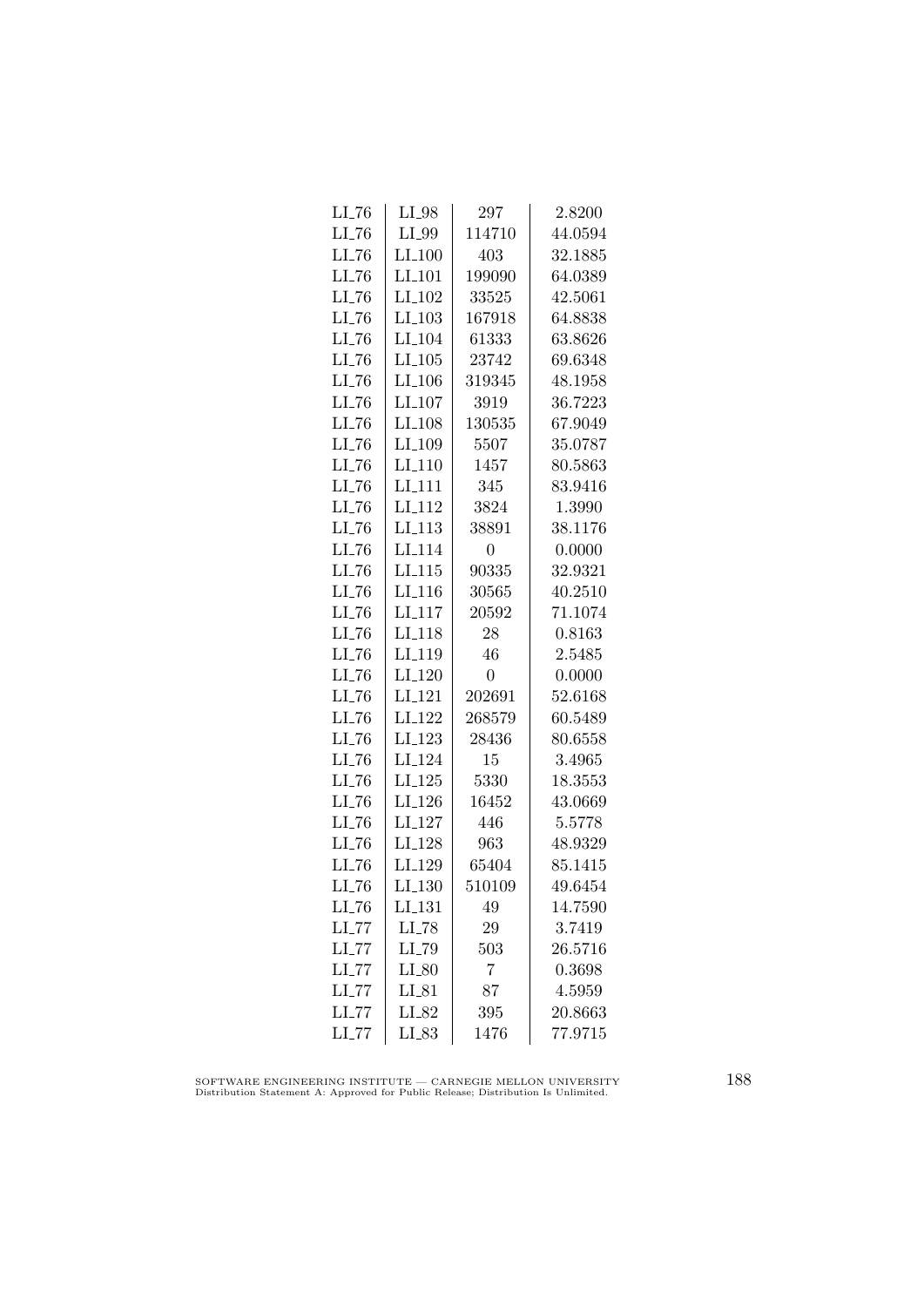| $LI$ <sub>-77</sub> | LI_84                | 439            | 23.1907 |
|---------------------|----------------------|----------------|---------|
| $LI$ <sub>-77</sub> | $LI_85$              | 37             | 3.6310  |
| $LL$ <sub>-77</sub> | $LI_86$              | 54             | 2.8526  |
| $LI$ <sub>-77</sub> | $LI_87$              | 77             | 4.0676  |
| $LL$ <sub>77</sub>  | LI_88                | 83             | 4.3846  |
| $LI$ <sub>-77</sub> | LI_89                | 1272           | 67.1949 |
| $LL$ <sub>-77</sub> | $LI_0$               | 69             | 6.3071  |
| $LI$ <sub>-77</sub> | $LI_01$              | 796            | 42.0497 |
| $LI$ <sub>-77</sub> | $LI_02$              | 38             | 2.0074  |
| $LL$ <sub>-77</sub> | $LI_93$              | $\mathbf{1}$   | 0.3891  |
| $LL$ <sub>-77</sub> | LI_94                | 556            | 29.3714 |
| $LI$ <sub>-77</sub> | $LI_05$              | 1              | 0.0528  |
| $LL$ <sub>-77</sub> | $LI_0$               | 1241           | 65.5573 |
| $LI$ <sub>-77</sub> | $LI_97$              | $\overline{0}$ | 0.0000  |
| $LL$ <sub>-77</sub> | $LI_98$              | $\mathbf 1$    | 0.0528  |
| $LI$ <sub>-77</sub> | LI_99                | 380            | 20.0740 |
| $LI$ <sub>-77</sub> | $LI_100$             | $\mathbf{1}$   | 0.0799  |
| $LL$ <sub>77</sub>  | LI <sub>-101</sub>   | 404            | 21.3418 |
| LI_77               | LI <sub>-102</sub>   | 90             | 4.7544  |
| $LI$ <sub>-77</sub> | $LI_103$             | 372            | 19.6513 |
| $LI$ <sub>-77</sub> | LI <sub>-104</sub>   | 229            | 12.0972 |
| $LI$ <sub>-77</sub> | $LI_105$             | 77             | 4.0676  |
| $LI$ <sub>-77</sub> | $LI$ <sub>-106</sub> | 1518           | 80.1902 |
| LL77                | LI <sub>-107</sub>   | 417            | 22.0285 |
| LL77                | LI <sub>-108</sub>   | 191            | 10.0898 |
| $LI$ <sub>-77</sub> | LI <sub>-109</sub>   | 312            | 16.4818 |
| $LI$ <sub>-77</sub> | $LI_110$             | $\overline{0}$ | 0.0000  |
| $LI$ <sub>-77</sub> | $LI_111$             | 7              | 1.7032  |
| $LI$ <sub>-77</sub> | LI <sub>-112</sub>   | 33             | 1.7433  |
| $LL$ <sub>-77</sub> | LI <sub>-113</sub>   | 6              | 0.3170  |
| LL77                | LI <sub>114</sub>    | $\overline{0}$ | 0.0000  |
| $LI$ <sub>-77</sub> | LI <sub>-115</sub>   | 1479           | 78.1300 |
| $LL$ <sub>77</sub>  | LI <sub>-116</sub>   | 29             | 1.5320  |
| $LL$ <sub>-77</sub> | LI <sub>-117</sub>   | 196            | 10.3539 |
| $LI$ <sub>-77</sub> | LI <sub>-118</sub>   | 1              | 0.0528  |
| $LI$ <sub>-77</sub> | LI <sub>-119</sub>   | 61             | 3.3795  |
| $LI$ <sub>-77</sub> | $LI_120$             | $\overline{0}$ | 0.0000  |
| LL77                | LI <sub>-121</sub>   | 16             | 0.8452  |
| $LI$ <sub>-77</sub> | LI <sub>-122</sub>   | 1123           | 59.3238 |
| $LI$ <sub>-77</sub> | LI <sub>-123</sub>   | 33             | 1.7433  |

SOFTWARE ENGINEERING INSTITUTE — CARNEGIE MELLON UNIVERSITY Distribution Statement A: Approved for Public Release; Distribution Is Unlimited.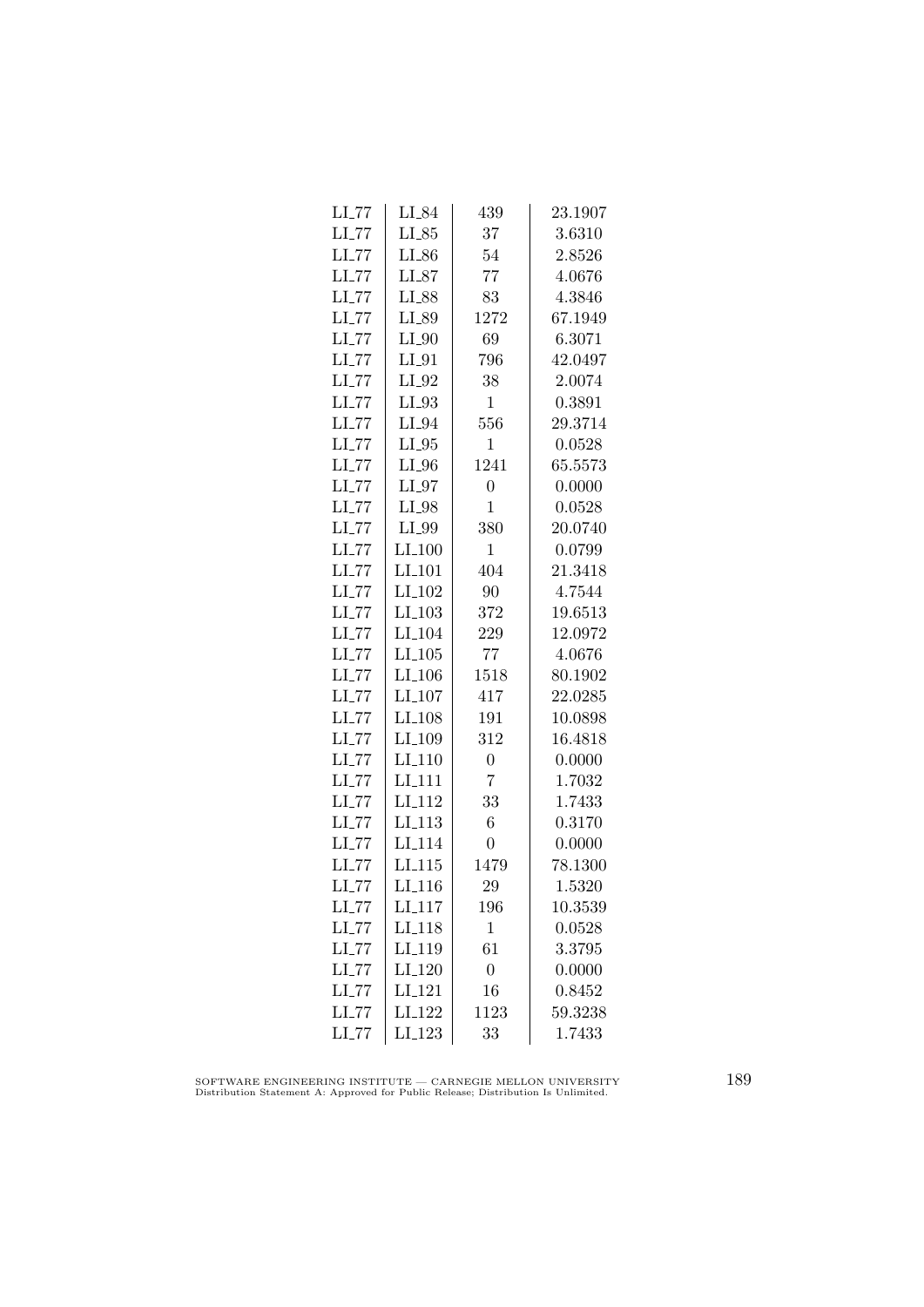| $LI$ <sub>-77</sub> | LI <sub>-124</sub>  | 26             | 6.0606  |
|---------------------|---------------------|----------------|---------|
| $LI$ <sub>-77</sub> | $LI_125$            | 172            | 9.0861  |
| $LL$ <sub>-77</sub> | LI <sub>-126</sub>  | 91             | 4.8072  |
| $LL$ <sub>77</sub>  | LI <sub>-127</sub>  | $\mathbf{1}$   | 0.0528  |
| $LL$ <sub>77</sub>  | LI <sub>-128</sub>  | 32             | 1.6904  |
| $LI$ <sub>-77</sub> | LI <sub>-129</sub>  | 97             | 5.1241  |
| $LI$ <sub>-77</sub> | LI <sub>-130</sub>  | 80             | 4.2261  |
| $LI$ <sub>-77</sub> | LI <sub>-131</sub>  | 10             | 3.0120  |
| $LI$ <sub>-78</sub> | $LI$ <sub>-79</sub> | 95             | 12.2581 |
| $LI$ <sub>-78</sub> | $LI_80$             | $\overline{4}$ | 0.5161  |
| $LI$ <sub>-78</sub> | $LI_81$             | 77             | 9.9355  |
| LI_78               | LI_82               | 119            | 15.3548 |
| $LI$ <sub>-78</sub> | LI_83               | 325            | 41.9355 |
| $LI$ <sub>-78</sub> | LI_84               | 274            | 35.3548 |
| $LI$ <sub>-78</sub> | $LI_85$             | 14             | 1.8065  |
| $LI$ <sub>-78</sub> | $LI_86$             | 22             | 2.8387  |
| $LI$ <sub>-78</sub> | $LI_87$             | 101            | 13.0323 |
| $LI$ <sub>-78</sub> | LI_88               | 40             | 5.1613  |
| LI_78               | LI_89               | 420            | 54.1935 |
| $LI$ <sub>-78</sub> | $LI_0$              | 36             | 4.6452  |
| $LI$ <sub>-78</sub> | $LI_01$             | 373            | 48.1290 |
| $LI$ <sub>-78</sub> | $LI_02$             | 6              | 0.7742  |
| $LL-78$             | $LI_03$             | $\mathbf 1$    | 0.3891  |
| $LI$ <sub>-78</sub> | $LI_04$             | 225            | 29.0323 |
| LI_78               | $LI_05$             | 17             | 2.1935  |
| $LI$ <sub>-78</sub> | $LI_0$              | 302            | 38.9677 |
| $LI$ <sub>-78</sub> | $LI_97$             | $\mathbf 1$    | 0.1290  |
| $LI$ <sub>-78</sub> | $LI_98$             | $\overline{0}$ | 0.0000  |
| $LI$ <sub>-78</sub> | LI_99               | 49             | 6.3226  |
| $LL-78$             | $LI_100$            | $\mathbf 1$    | 0.1290  |
| LI_78               | LI <sub>-101</sub>  | 150            | 19.3548 |
| LI_78               | LI_102              | 43             | 5.5484  |
| LI_78               | LL103               | 153            | 19.7419 |
| $LI$ <sub>-78</sub> | LI <sub>-104</sub>  | 77             | 9.9355  |
| $LI$ <sub>-78</sub> | $LI_105$            | 46             | 5.9355  |
| $LI$ <sub>-78</sub> | LI <sub>-106</sub>  | 430            | 55.4839 |
| $LI$ <sub>-78</sub> | $LI_107$            | 8              | 1.0323  |
| LI_78               | LI <sub>-108</sub>  | 37             | 4.7742  |
| LI_78               | LI_109              | 178            | 22.9677 |
| $LI$ <sub>-78</sub> | LI <sub>-110</sub>  | 3              | 0.3871  |

SOFTWARE ENGINEERING INSTITUTE — CARNEGIE MELLON UNIVERSITY Distribution Statement A: Approved for Public Release; Distribution Is Unlimited.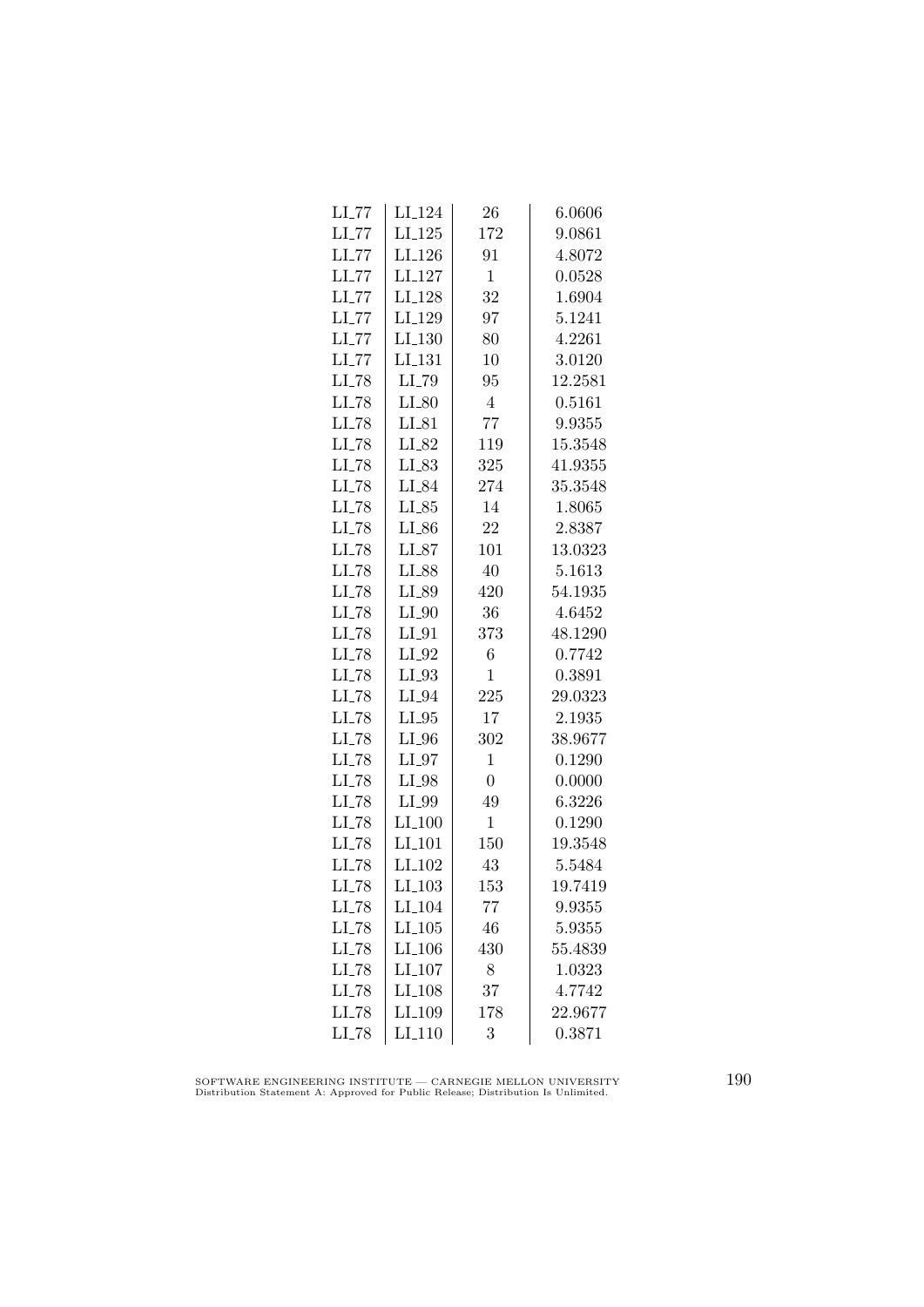| $LI_111$           | $\overline{2}$   | 0.4866  |
|--------------------|------------------|---------|
| LI <sub>-112</sub> | $\overline{5}$   | 0.6452  |
| LI <sub>-113</sub> | 24               | 3.0968  |
| LI <sub>-114</sub> | $\overline{0}$   | 0.0000  |
| LI <sub>115</sub>  | 481              | 62.0645 |
| LI <sub>-116</sub> | 24               | 3.0968  |
| $LI_117$           | 119              | 15.3548 |
| LI <sub>-118</sub> | $\overline{0}$   | 0.0000  |
| LI <sub>-119</sub> | 30               | 3.8710  |
| LI <sub>-120</sub> | $\overline{0}$   | 0.0000  |
| LI <sub>-121</sub> | 34               | 4.3871  |
| LI <sub>-122</sub> | 330              | 42.5806 |
| $LI_123$           | 57               | 7.3548  |
| LI <sub>-124</sub> | 7                | 1.6317  |
| $LI-125$           | 46               | 5.9355  |
| LI <sub>-126</sub> | 207              | 26.7097 |
| LI <sub>-127</sub> | 17               | 2.1935  |
| LI <sub>-128</sub> | $\boldsymbol{0}$ | 0.0000  |
| LI <sub>-129</sub> | 51               | 6.5806  |
| LI <sub>-130</sub> | 91               | 11.7419 |
| LI <sub>-131</sub> | 6                | 1.8072  |
| $LI_80$            | 424              | 18.5153 |
| $LI_{-}81$         | 19916            | 48.8413 |
| LI_82              | 18749            | 45.9794 |
| LI_83              | 24449            | 59.9578 |
| LI_84              | 18350            | 45.0009 |
| $LI_85$            | 82               | 8.0471  |
| $LI_86$            | 2115             | 14.1937 |
| $LI_87$            | 17969            | 44.0665 |
| $LI_88$            | 9983             | 24.4819 |
| LI_89              | 10860            | 26.6327 |
| $LI_0$             | 162              | 14.8080 |
| $LI_01$            | 5699             | 13.9760 |
| $LI_02$            | 2120             | 6.5759  |
| $LI_93$            | $\overline{2}$   | 0.7782  |
| $LI_04$            | 34111            | 83.6525 |
| $LI_05$            | 202              | 4.3506  |
| $LI_0$             | 20862            | 51.1612 |
| $LI_0$             | 0                | 0.0000  |
| LI_98              | 30               | 0.2848  |
|                    |                  |         |

SOFTWARE ENGINEERING INSTITUTE — CARNEGIE MELLON UNIVERSITY Distribution Statement A: Approved for Public Release; Distribution Is Unlimited.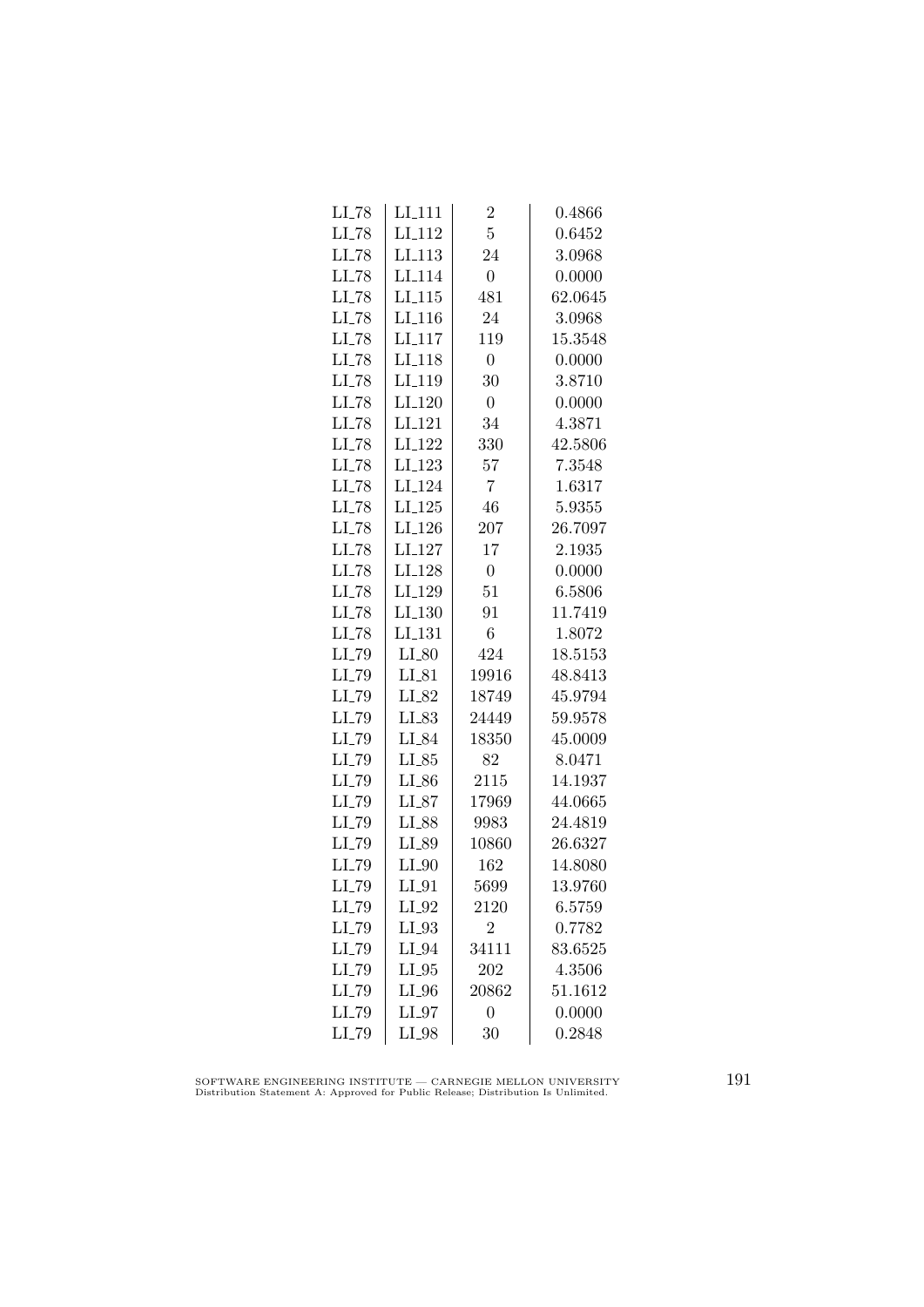| LI_79               | $LI_99$              | 4968           | 12.1833 |
|---------------------|----------------------|----------------|---------|
| LI_79               | $LI_100$             | 13             | 1.0383  |
| LI_79               | LI <sub>-101</sub>   | 14954          | 36.6726 |
| LI_79               | LI <sub>-102</sub>   | 2783           | 6.8249  |
| LI_79               | $LI_103$             | 13440          | 32.9598 |
| $LI$ <sub>-79</sub> | LI <sub>-104</sub>   | 5631           | 13.8093 |
| LI_79               | $LI_105$             | 5562           | 16.3132 |
| $LI$ <sub>-79</sub> | $LI_106$             | 25381          | 62.2434 |
| LI_79               | $LI_107$             | 1544           | 14.4678 |
| LI_79               | LI <sub>-108</sub>   | 8941           | 21.9266 |
| LI_79               | LI_109               | 1383           | 8.8095  |
| LI_79               | LI <sub>-110</sub>   | 314            | 17.3673 |
| LI_79               | $LI$ <sub>111</sub>  | 58             | 14.1119 |
| $LI$ <sub>-79</sub> | $LI$ <sub>-112</sub> | 251            | 0.6155  |
| LI <sub>-79</sub>   | $LI$ <sub>-113</sub> | 1844           | 4.5222  |
| LI_79               | LI <sub>-114</sub>   | $\overline{0}$ | 0.0000  |
| LI_79               | LL115                | 12396          | 30.3995 |
| LI_79               | LI <sub>-116</sub>   | 3170           | 7.7740  |
| LI_79               | LI <sub>-117</sub>   | 3859           | 13.3257 |
| LI_79               | LI_118               | 1              | 0.0292  |
| LI_79               | LI <sub>-119</sub>   | 439            | 24.3213 |
| LI_79               | $LI_120$             | $\theta$       | 0.0000  |
| LI_79               | LI <sub>-121</sub>   | 9609           | 23.5648 |
| LL79                | $LI_122$             | 21934          | 53.7901 |
| LI_79               | LI <sub>-123</sub>   | 4218           | 11.9639 |
| LI_79               | LI <sub>-124</sub>   | 270            | 62.9371 |
| LI_79               | $LI_125$             | 864            | 2.9754  |
| $LI$ <sub>-79</sub> | $LI_126$             | 2215           | 5.7983  |
| $LI$ <sub>-79</sub> | LI <sub>-127</sub>   | 240            | 3.0015  |
| LI_79               | LI <sub>-128</sub>   | 290            | 14.7358 |
| LI_79               | LI_129               | 7630           | 18.7115 |
| LI_79               | LI.130               | 18080          | 44.3387 |
| LI_79               | LI <sub>-131</sub>   | 24             | 7.2289  |
| $LI_80$             | $LI_81$              | 1258           | 54.9345 |
| $LI_80$             | LI_82                | 1658           | 72.4017 |
| $LI_80$             | $LI_83$              | 1287           | 56.2009 |
| $LI_80$             | LI_84                | 930            | 40.6114 |
| $LI_80$             | $LI_85$              | $\overline{0}$ | 0.0000  |
| $LI_80$             | LI_86                | 609            | 26.5939 |
| $LI_80$             | $LI_87$              | 1498           | 65.4148 |
|                     |                      |                |         |

SOFTWARE ENGINEERING INSTITUTE — CARNEGIE MELLON UNIVERSITY Distribution Statement A: Approved for Public Release; Distribution Is Unlimited.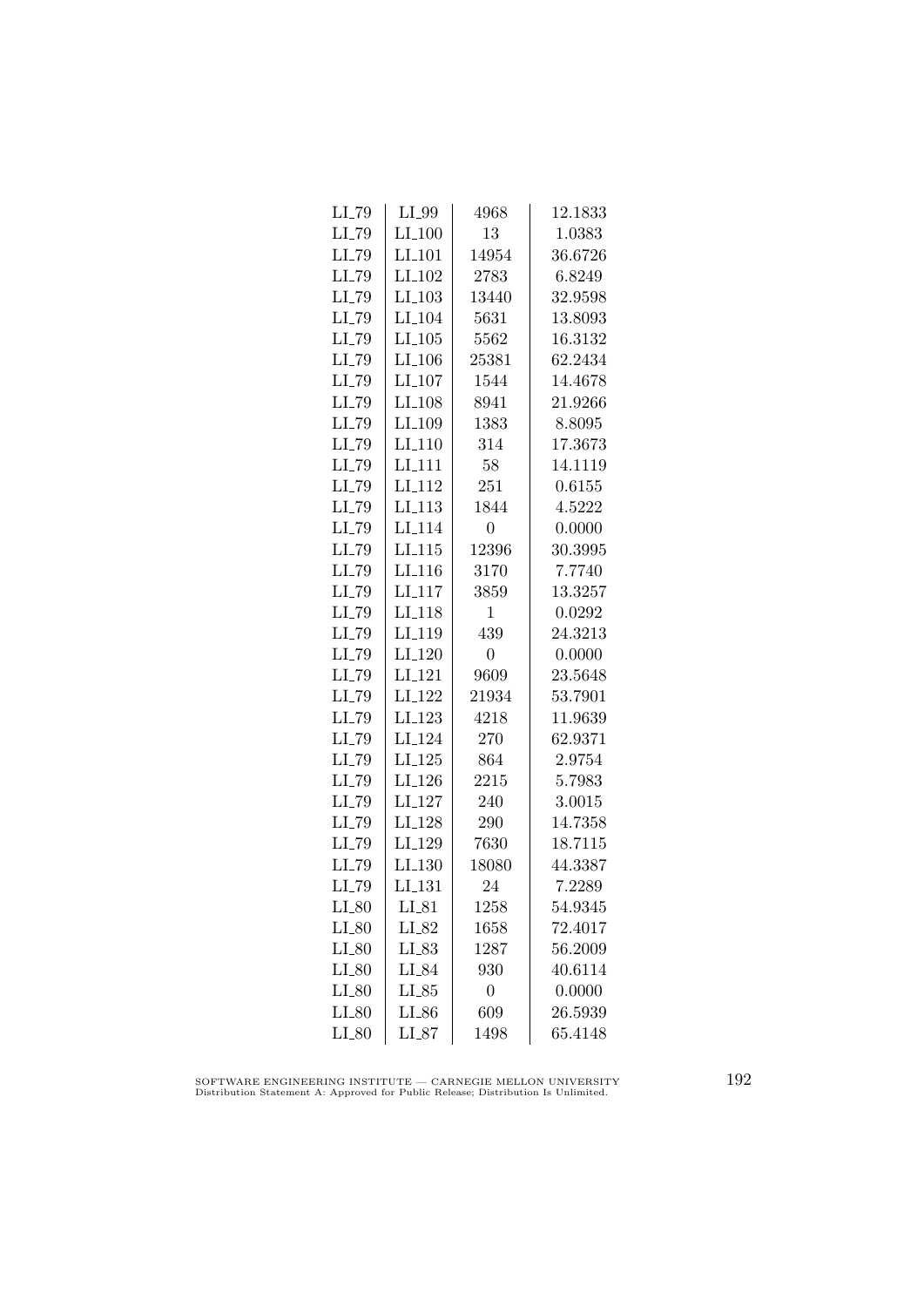| $LI_80$    | LI_88                | 939            | 41.0044 |
|------------|----------------------|----------------|---------|
| $LI_80$    | LI_89                | 1260           | 55.0218 |
| $LI_80$    | $LI_0$               | $\overline{2}$ | 0.1828  |
| $LI_80$    | $LI_01$              | 611            | 26.6812 |
| $LI_80$    | $LI_02$              | 145            | 6.3319  |
| $LI_80$    | $LI_93$              | $\mathbf{1}$   | 0.3891  |
| $LI_80$    | $LI_04$              | 2114           | 92.3144 |
| $LI_80$    | $LI_05$              | $\overline{0}$ | 0.0000  |
| $LI_80$    | $LI_0$               | 1694           | 73.9738 |
| $LI_80$    | $LI_97$              | $\overline{0}$ | 0.0000  |
| $LI_80$    | LI_98                | 27             | 1.1790  |
| $LI_80$    | LI_99                | 223            | 9.7380  |
| $LI_80$    | $LI_100$             | $\overline{2}$ | 0.1597  |
| $LI_80$    | $LI_101$             | 1350           | 58.9520 |
| $LI_80$    | $LI_102$             | 385            | 16.8122 |
| $LI_80$    | $LI$ <sub>-103</sub> | 1345           | 58.7336 |
| $LI_80$    | LI <sub>-104</sub>   | 528            | 23.0568 |
| $LI_80$    | LI.105               | 941            | 41.0917 |
| $LI_80$    | LI <sub>-106</sub>   | 1746           | 76.2445 |
| $LI_80$    | $LI_107$             | $\overline{5}$ | 0.2183  |
| $LI_80$    | LI <sub>-108</sub>   | 670            | 29.2576 |
| $LI_80$    | LI <sub>-109</sub>   | 100            | 4.3668  |
| $LI_80$    | $LI-110$             | 13             | 0.7190  |
| $LI_80$    | LI <sub>111</sub>    | 76             | 18.4915 |
| $LI_80$    | LI <sub>-112</sub>   | 13             | 0.5677  |
| $LI_80$    | LI <sub>-113</sub>   | 135            | 5.8952  |
| $LI_80$    | LI <sub>-114</sub>   | $\overline{0}$ | 0.0000  |
| $LI_80$    | $LI_115$             | 1337           | 58.3843 |
| $LI_80$    | LI <sub>-116</sub>   | 1032           | 45.0655 |
| $LI_80$    | LI <sub>-117</sub>   | 732            | 31.9651 |
| $LI_80$    | LI <sub>118</sub>    | $\overline{0}$ | 0.0000  |
| $LI_80$    | LI <sub>-119</sub>   | $\overline{0}$ | 0.0000  |
| $LI_80$    | LI <sub>-120</sub>   | $\overline{0}$ | 0.0000  |
| $LI_80$    | LI <sub>-121</sub>   | 503            | 21.9651 |
| $LI_80$    | LI <sub>-122</sub>   | 1589           | 69.3886 |
| $LI_80$    | $LI-123$             | 537            | 23.4498 |
| $LI_{-}80$ | LI <sub>-124</sub>   | $\mathbf 1$    | 0.2331  |
| $LI_80$    | LI.125               | 131            | 5.7205  |
| $LI_80$    | LI_126               | 615            | 26.8559 |
| $LI_80$    | LI <sub>-127</sub>   | $\overline{0}$ | 0.0000  |

SOFTWARE ENGINEERING INSTITUTE — CARNEGIE MELLON UNIVERSITY Distribution Statement A: Approved for Public Release; Distribution Is Unlimited.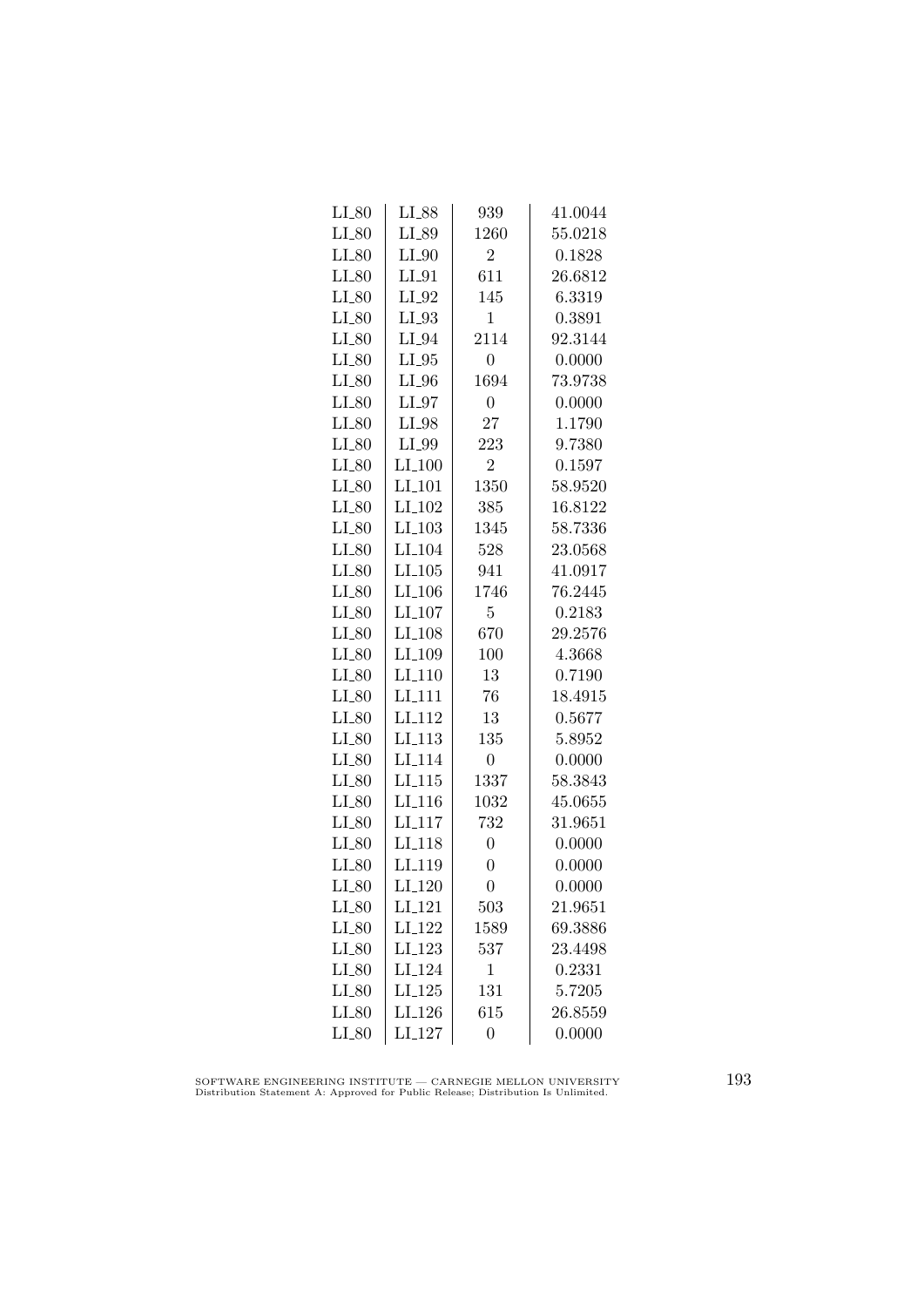| $LI_80$    | LI <sub>-128</sub>  | 5                | 0.2541  |
|------------|---------------------|------------------|---------|
| $LI_80$    | LI <sub>-129</sub>  | 858              | 37.4672 |
| $LI_80$    | LI.130              | 1487             | 64.9345 |
| $LI_80$    | LI <sub>-131</sub>  | $\overline{0}$   | 0.0000  |
| $LI_81$    | LI_82               | 178591           | 27.8067 |
| $LI_81$    | LI_83               | 257392           | 36.2336 |
| $LI_81$    | $LI_84$             | 224707           | 31.6325 |
| $LI_81$    | $LI_85$             | 1                | 0.0981  |
| $LI_81$    | $LI_86$             | 8658             | 58.1035 |
| $LI_81$    | LI_87               | 269191           | 37.8946 |
| $LI_81$    | LI_88               | 63453            | 66.8426 |
| $LI_81$    | LI_89               | 32238            | 16.5756 |
| $LI_81$    | $LI_0$              | 25               | 2.2852  |
| $LI_81$    | $LI_01$             | 38602            | 5.4341  |
| $LI_81$    | $LI_02$             | 13740            | 42.6192 |
| $LI_81$    | $LI_03$             | 8                | 3.1128  |
| $LI_81$    | $LI_04$             | 572658           | 80.6143 |
| $LI_81$    | $LI_05$             | $\boldsymbol{0}$ | 0.0000  |
| $LI_81$    | $LI_0$              | 136854           | 26.0939 |
| $LI_81$    | $LI_0$              | 0                | 0.0000  |
| $LI_81$    | $LI_98$             | 115              | 1.0919  |
| $LI_81$    | LI_99               | 62641            | 24.0600 |
| $LI_81$    | $LI_100$            | 10               | 0.7987  |
| $LI_81$    | $LI$ <sub>101</sub> | 122995           | 39.5624 |
| $LI_81$    | LI <sub>-102</sub>  | 21123            | 26.7817 |
| $LI_81$    | $LI_103$            | 110494           | 42.6951 |
| $LI_81$    | $LI_104$            | 40442            | 42.1100 |
| $LI_81$    | $LI_105$            | 11994            | 35.1782 |
| $LI_81$    | $LI_106$            | 167626           | 25.2983 |
| $LI_81$    | $LI_107$            | 165              | 1.5461  |
| $LI_81$    | LI <sub>-108</sub>  | 80988            | 42.1303 |
| $LI_81$    | LI <sub>-109</sub>  | 2589             | 16.4915 |
| $LI_81$    | LI <sub>-110</sub>  | 1241             | 68.6394 |
| $LI_81$    | LI <sub>-111</sub>  | 181              | 44.0389 |
| $LI_81$    | LI <sub>-112</sub>  | 931              | 0.3406  |
| $LI_{-}81$ | LI <sub>-113</sub>  | 19308            | 18.9240 |
| $LI_81$    | LI <sub>-114</sub>  | $\overline{0}$   | 0.0000  |
| $LI_81$    | LI.115              | 35885            | 13.0821 |
| $LI_81$    | LI <sub>-116</sub>  | 20437            | 26.9135 |
| $LI_81$    | LI <sub>-117</sub>  | 11750            | 40.5746 |

SOFTWARE ENGINEERING INSTITUTE — CARNEGIE MELLON UNIVERSITY Distribution Statement A: Approved for Public Release; Distribution Is Unlimited.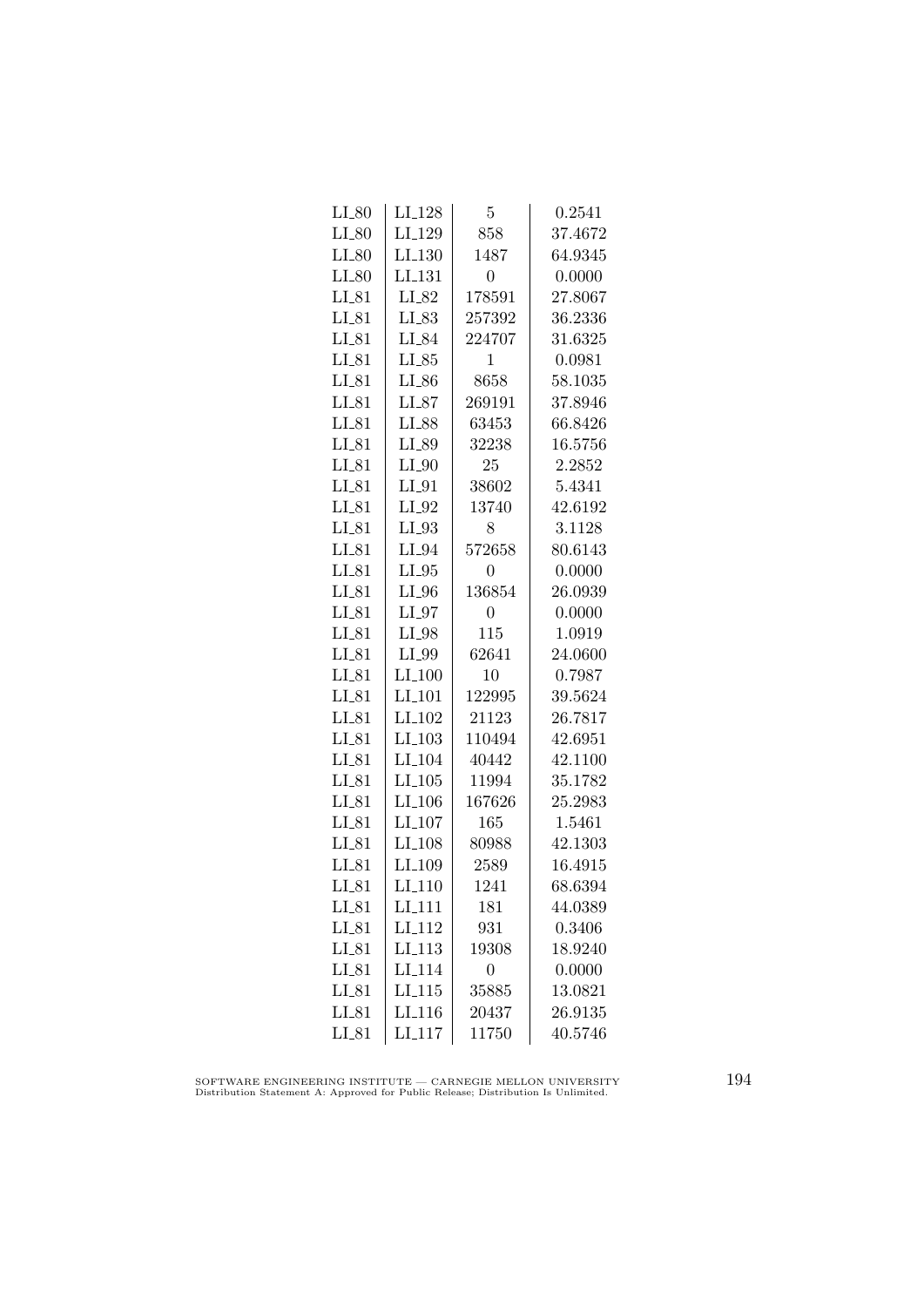| $LI_118$           | 1              | 0.0292  |
|--------------------|----------------|---------|
| LI <sub>-119</sub> | $\overline{5}$ | 0.2770  |
| $LI_120$           | $\overline{0}$ | 0.0000  |
| LI <sub>-121</sub> | 113105         | 29.3611 |
| LI <sub>-122</sub> | 175562         | 39.5790 |
| LI <sub>-123</sub> | 23430          | 66.4568 |
| LI_124             | $\overline{0}$ | 0.0000  |
| $LI-125$           | 1153           | 3.9707  |
| $LI_126$           | 8731           | 22.8554 |
| LI <sub>-127</sub> | $\mathbf{1}$   | 0.0125  |
| LI <sub>-128</sub> | 102            | 5.1829  |
| LI_129             | 50383          | 65.5875 |
| $LI_130$           | 269641         | 37.9579 |
| LI <sub>-131</sub> | 19             | 5.7229  |
| $LI_83$            | 220960         | 34.4036 |
| LI_84              | 195755         | 30.4791 |
| $LI_85$            | 10             | 0.9814  |
| LI_86              | 10347          | 69.4383 |
| $LI_87$            | 232053         | 36.1308 |
| LI_88              | 56883          | 59.9216 |
| LI_89              | 54170          | 27.8522 |
| $LI_0$             | 128            | 11.7002 |
| $LI_01$            | 41297          | 6.4300  |
| $LI_02$            | 12332          | 38.2518 |
| $LI_93$            | 158            | 61.4786 |
| $LI_04$            | 528925         | 82.3538 |
| $LI_05$            | 10             | 0.2154  |
| $LI_0$             | 148755         | 28.3631 |
| $LI_07$            | 3              | 0.0090  |
| LI_98              | 318            | 3.0194  |
| $LI_99$            | 47675          | 18.3117 |
| $LI_100$           | 111            | 8.8658  |
| LI <sub>-101</sub> | 109010         | 35.0640 |
| LI <sub>-102</sub> | 22685          | 28.7622 |
| $LI_103$           | 95038          | 36.7228 |
| LI <sub>-104</sub> | 37165          | 38.6978 |
| $LI_105$           | 13624          | 39.9589 |
| LI <sub>-106</sub> | 186099         | 28.9757 |
| $LI_107$           | 4442           | 41.6229 |
| LI <sub>-108</sub> | 76241          | 39.6609 |
|                    |                |         |

SOFTWARE ENGINEERING INSTITUTE — CARNEGIE MELLON UNIVERSITY Distribution Statement A: Approved for Public Release; Distribution Is Unlimited.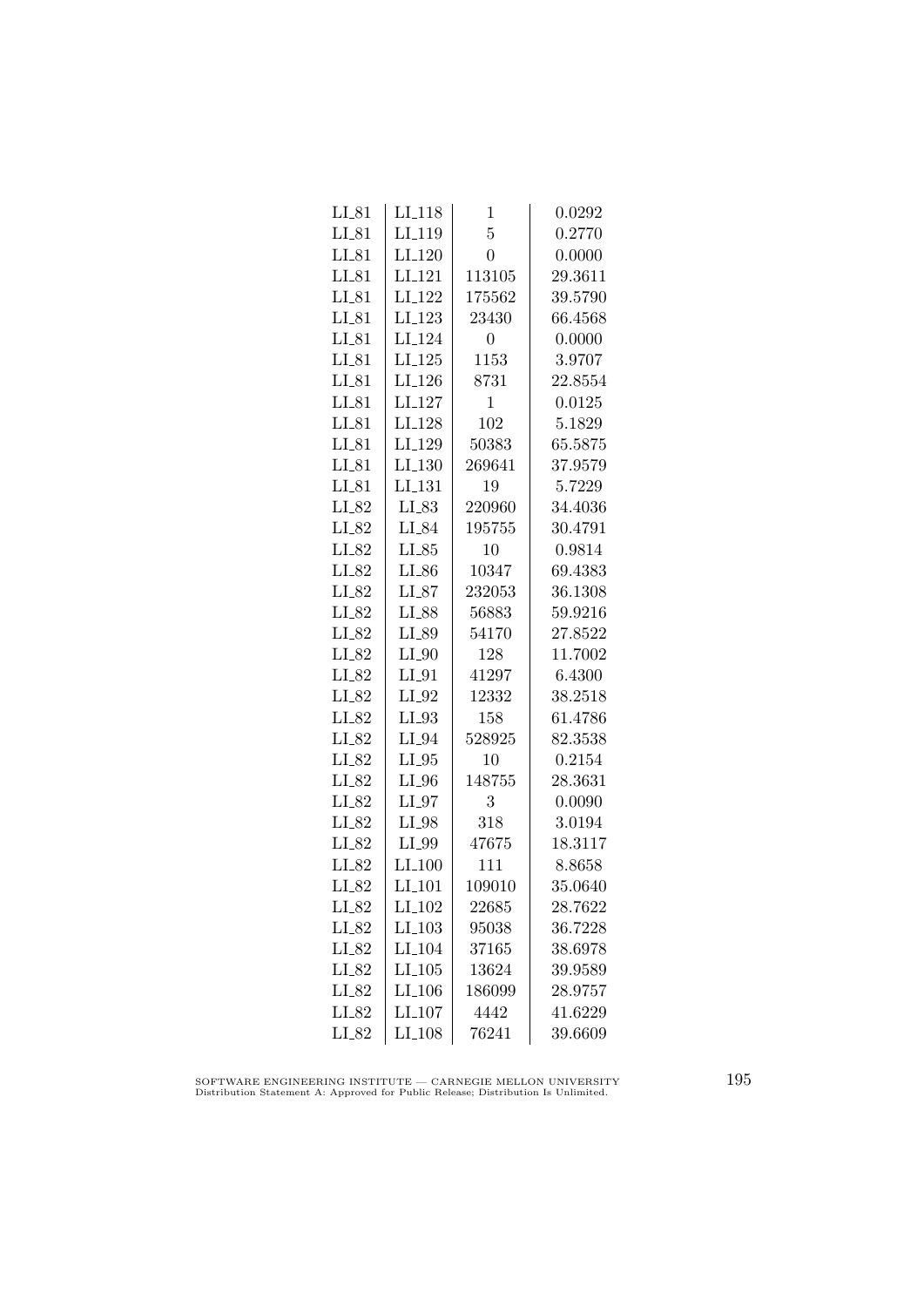| $LI_82$    | LI <sub>-109</sub>   | 2938           | 18.7146 |
|------------|----------------------|----------------|---------|
| $LI_82$    | $LI-110$             | 1153           | 63.7721 |
| $LI_82$    | LI <sub>-111</sub>   | 296            | 72.0195 |
| LI_82      | LI <sub>112</sub>    | 3222           | 1.1787  |
| LI_82      | LI <sub>113</sub>    | 16806          | 16.4718 |
| $LI_82$    | LI <sub>-114</sub>   | 0              | 0.0000  |
| $LI_82$    | $LI_115$             | 59680          | 21.7566 |
| $LI_82$    | $LI_116$             | 19650          | 25.8771 |
| $LI_82$    | $LI-117$             | 15921          | 54.9777 |
| $LI_82$    | LI <sub>-118</sub>   | 21             | 0.6122  |
| LI_82      | LI <sub>-119</sub>   | 18             | 0.9972  |
| LI_82      | LI <sub>-120</sub>   | 0              | 0.0000  |
| LI_82      | $LI_121$             | 103745         | 26.9313 |
| $LI_82$    | LI_122               | 149744         | 33.7585 |
| $LI_82$    | LI <sub>-123</sub>   | 21563          | 61.1612 |
| $LI_82$    | LI <sub>-124</sub>   | $\overline{2}$ | 0.4662  |
| $LI_82$    | LI <sub>-125</sub>   | 3478           | 11.9774 |
| LI_82      | LI <sub>-126</sub>   | 10599          | 27.7453 |
| LI_82      | LI <sub>-127</sub>   | 10             | 0.1251  |
| $LI_82$    | LI <sub>-128</sub>   | 1051           | 53.4045 |
| $LI_82$    | LI_129               | 44558          | 58.0046 |
| $LI_82$    | $LI_130$             | 232969         | 36.2734 |
| $LI_82$    | $LI$ <sub>-131</sub> | 9              | 2.7108  |
| LL83       | LI_84                | 301804         | 29.2313 |
| $LI_83$    | $LI_85$              | 414            | 40.6281 |
| $LI_83$    | $LI_86$              | 9034           | 60.6268 |
| LL83       | $LI_87$              | 312386         | 30.4980 |
| $LI_83$    | LI_88                | 66875          | 70.4474 |
| $LI_83$    | LI_89                | 81869          | 42.0940 |
| $LL_{.83}$ | $LI_0$               | 395            | 36.1060 |
| LL83       | $LI_01$              | 61778          | 5.9835  |
| $LI_83$    | $LI_02$              | 16561          | 51.3695 |
| $LI_83$    | $LI_93$              | 11             | 4.2802  |
| $LI_83$    | $LI_04$              | 751566         | 72.7932 |
| $LI_83$    | $LI_05$              | 1988           | 42.8171 |
| $LI_83$    | $LI_0$               | 201397         | 38.4003 |
| $LI_83$    | $LI_07$              | 17             | 0.0510  |
| $LI_83$    | $LI_98$              | 166            | 1.5761  |
| $LI_83$    | LI_99                | 72036          | 27.6686 |
| $LI_83$    | $LI_100$             | 227            | 18.1310 |
|            |                      |                |         |

SOFTWARE ENGINEERING INSTITUTE — CARNEGIE MELLON UNIVERSITY Distribution Statement A: Approved for Public Release; Distribution Is Unlimited.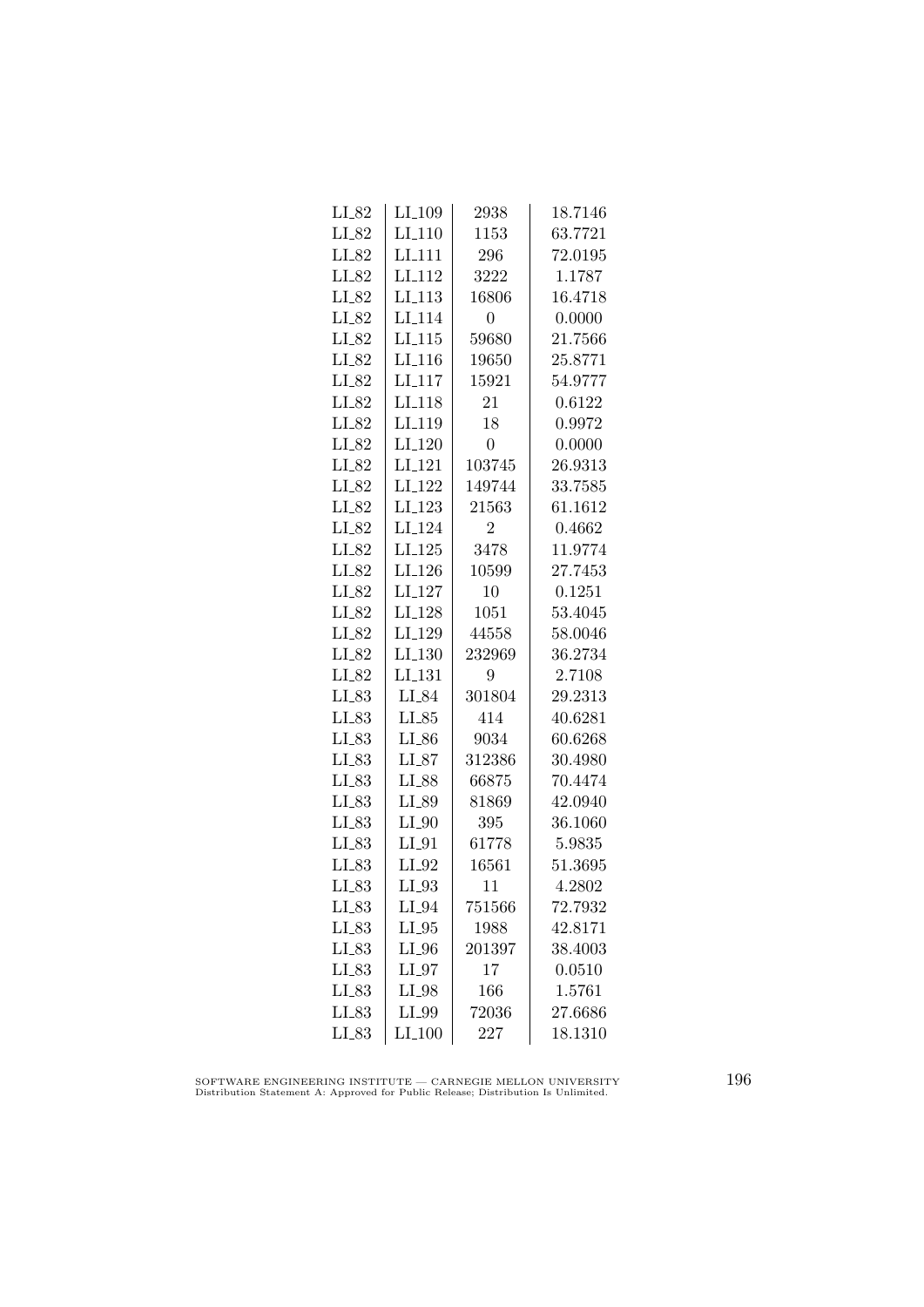| $LI_83$ | $LI_101$             | 146645 | 47.1696 |
|---------|----------------------|--------|---------|
| $LI_83$ | $LI_102$             | 26187  | 33.2023 |
| $LI_83$ | $LI$ <sub>-103</sub> | 120837 | 46.6916 |
| $LI_83$ | LI <sub>-104</sub>   | 55015  | 57.2840 |
| $LI_83$ | $LI_105$             | 12579  | 36.8940 |
| $LI_83$ | LI <sub>-106</sub>   | 269615 | 40.6905 |
| $LI_83$ | $LI_107$             | 8967   | 84.0236 |
| $LI_83$ | LI <sub>-108</sub>   | 108752 | 56.5733 |
| $LI_83$ | $LI_109$             | 5637   | 35.9067 |
| LL83    | LI <sub>-110</sub>   | 1262   | 69.8009 |
| LI_83   | LI <sub>111</sub>    | 294    | 71.5328 |
| $LI_83$ | LI <sub>-112</sub>   | 3341   | 1.2223  |
| $LI_83$ | $LI_113$             | 20683  | 20.2717 |
| $LI_83$ | LI <sub>-114</sub>   | 1      | 0.1855  |
| $LI_83$ | $LI$ <sub>-115</sub> | 103276 | 37.6498 |
| $LI_83$ | $LI$ <sub>-116</sub> | 21888  | 28.8243 |
| $LI_83$ | LI <sub>-117</sub>   | 15947  | 55.0675 |
| $LI_83$ | LI <sub>-118</sub>   | 16     | 0.4665  |
| LI_83   | LI <sub>-119</sub>   | 1364   | 75.5679 |
| $LI_83$ | LI <sub>-120</sub>   | 0      | 0.0000  |
| $LI_83$ | $LI_121$             | 133787 | 34.7299 |
| $LI_83$ | $LI_122$             | 223058 | 50.2865 |
| $LI_83$ | LI <sub>-123</sub>   | 23813  | 67.5431 |
| $LI_83$ | LI <sub>-124</sub>   | 413    | 96.2704 |
| $LI_83$ | LI.125               | 6274   | 21.6062 |
| $LI_83$ | LI <sub>-126</sub>   | 9850   | 25.7847 |
| $LI_83$ | LI <sub>-127</sub>   | 2235   | 27.9515 |
| $LI_83$ | LI <sub>-128</sub>   | 1588   | 80.6911 |
| $LI_83$ | LI <sub>-129</sub>   | 54188  | 70.5408 |
| LL83    | $LI_130$             | 312573 | 30.4206 |
| $LI_83$ | LI <sub>-131</sub>   | 116    | 34.9398 |
| $LI_84$ | $LI_85$              | 95     | 9.3229  |
| $LI_84$ | $LI_86$              | 6483   | 43.5071 |
| LI_84   | $LI_87$              | 217384 | 21.2230 |
| $LI_84$ | LI_88                | 45434  | 47.8610 |
| $LI_84$ | $LI_89$              | 50577  | 26.0048 |
| LI_84   | $LI_0$               | 180    | 16.4534 |
| LI_84   | $LI_01$              | 53154  | 3.3625  |
| LI_84   | $LI_02$              | 12381  | 38.4038 |
| LI_84   | $LI_93$              | 12     | 4.6693  |

SOFTWARE ENGINEERING INSTITUTE — CARNEGIE MELLON UNIVERSITY Distribution Statement A: Approved for Public Release; Distribution Is Unlimited.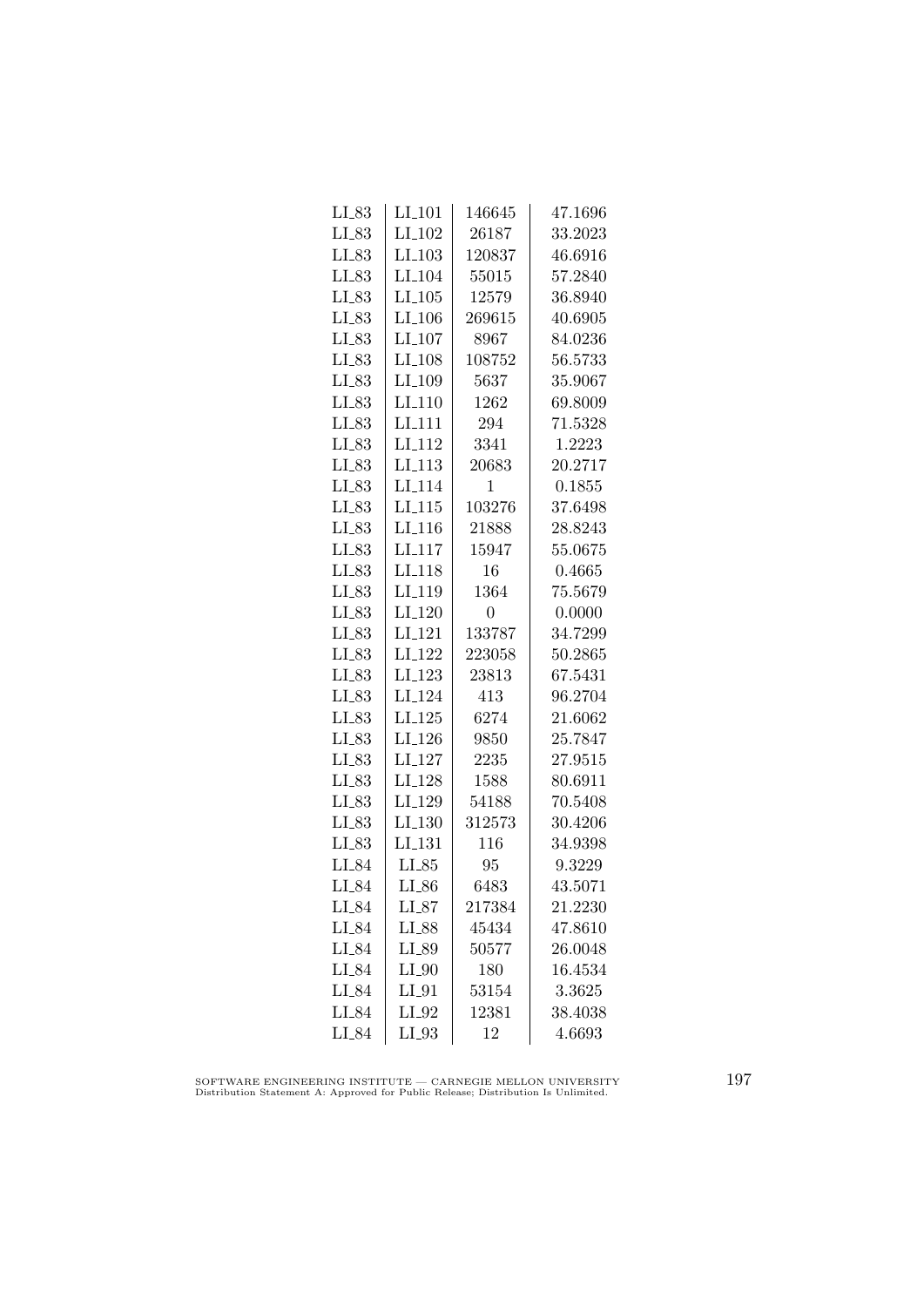| LI_84   | $LI_04$              | 919580         | 58.1725     |
|---------|----------------------|----------------|-------------|
| $LI_84$ | $LI_05$              | 35             | 0.7538      |
| LI_84   | $LI_0$               | 176045         | 33.5665     |
| LI_84   | $LI_97$              | 11             | ${ 0.0330}$ |
| $LI_84$ | LI_98                | 255            | 2.4212      |
| LI_84   | LI_99                | 67012          | 25.7389     |
| LI_84   | $LI_100$             | 82             | 6.5495      |
| LI_84   | $LI$ <sub>-101</sub> | 116747         | 37.5526     |
| $LI_84$ | $LI_102$             | 18923          | 23.9923     |
| $LI_84$ | $LI$ <sub>-103</sub> | 96070          | 37.1216     |
| LI_84   | LI <sub>-104</sub>   | 36791          | 38.3084     |
| $LI_84$ | $LI$ <sub>-105</sub> | 10837          | 31.7847     |
| $LI_84$ | $LI_106$             | 203140         | 30.6581     |
| LI_84   | LI <sub>-107</sub>   | 2804           | 26.2744     |
| $LI_84$ | LI <sub>-108</sub>   | 81020          | 42.1470     |
| LI_84   | LI <sub>-109</sub>   | 3644           | 23.2117     |
| LI_84   | $LI_110$             | 861            | 47.6217     |
| LI_84   | LI <sub>111</sub>    | 174            | 42.3358     |
| LI_84   | LI <sub>-112</sub>   | 3158           | 1.1553      |
| LI_84   | $LI_113$             | 18672          | 18.3007     |
| $LI_84$ | LI <sub>-114</sub>   | 1              | 0.1855      |
| $LI_84$ | $LI$ <sub>-115</sub> | 59974          | 21.8638     |
| $LI_84$ | $LI$ <sub>-116</sub> | 15943          | 20.9953     |
| LI_84   | $LI$ <sub>117</sub>  | 15153          | 52.3257     |
| LI_84   | LI <sub>118</sub>    | 28             | 0.8163      |
| $LI_84$ | LI <sub>-119</sub>   | 213            | 11.8006     |
| LI_84   | LI <sub>-120</sub>   | $\overline{0}$ | 0.0000      |
| LI_84   | $LI_121$             | 117468         | 30.4937     |
| LI_84   | $LI_122$             | 157231         | 35.4464     |
| LI_84   | $LI-123$             | 16562          | 46.9764     |
| LI_84   | LI <sub>-124</sub>   | 20             | 4.6620      |
| $LI_84$ | LI.125               | 3592           | 12.3700     |
| LI_84   | LI <sub>-126</sub>   | 10611          | 27.7768     |
| $LI_84$ | $LI_127$             | 53             | 0.6628      |
| $LI_84$ | LI <sub>-128</sub>   | 680            | 34.5528     |
| LI_84   | LI <sub>-129</sub>   | 36489          | 47.5006     |
| $LI_84$ | LI.130               | 217435         | 21.1614     |
| LI_84   | LI <sub>-131</sub>   | 78             | 23.4940     |
| $LI_85$ | $LI_{.86}$           | 1              | 0.0981      |
| $LI_85$ | LL87                 | 11             | 1.0795      |

SOFTWARE ENGINEERING INSTITUTE — CARNEGIE MELLON UNIVERSITY Distribution Statement A: Approved for Public Release; Distribution Is Unlimited.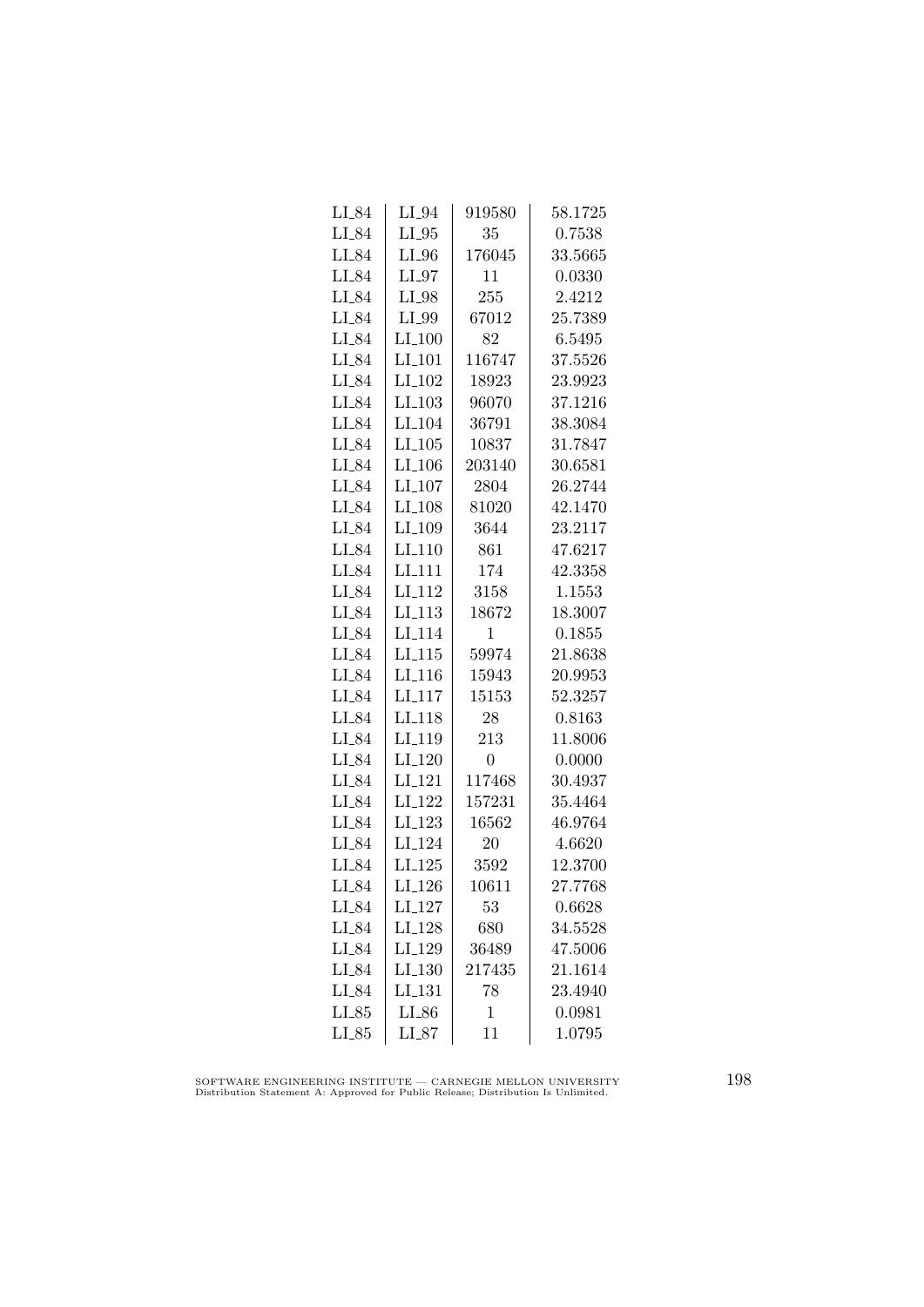| $LL_{.85}$ | LI_88                | $\overline{2}$   | 0.1963  |
|------------|----------------------|------------------|---------|
| $LI_85$    | LI_89                | 449              | 44.0628 |
| $LI_85$    | $LI_0$               | 121              | 11.8744 |
| $LI_85$    | $LI_01$              | 406              | 39.8430 |
| $LI_85$    | $LI_02$              | $\mathbf{1}$     | 0.0981  |
| $LI_85$    | $LI_93$              | $\overline{0}$   | 0.0000  |
| $LI_85$    | LI_94                | 32               | 3.1403  |
| $LI_85$    | $LI_05$              | $\overline{6}$   | 0.5888  |
| $LI_85$    | $LI_0$               | 168              | 16.4868 |
| $LI_85$    | $LI_97$              | $\mathbf{1}$     | 0.0981  |
| $LI_85$    | $LI_98$              | $\overline{0}$   | 0.0000  |
| $LI_85$    | LI_99                | 22               | 2.1590  |
| $LI_85$    | $LI_100$             | 3                | 0.2944  |
| $LI_85$    | $LI_101$             | 62               | 6.0844  |
| $LI_85$    | LI <sub>-102</sub>   | 36               | 3.5329  |
| $LI_85$    | LI <sub>-103</sub>   | 59               | 5.7900  |
| $LI_85$    | LI <sub>-104</sub>   | 45               | 4.4161  |
| $LI_85$    | LI.105               | $\overline{5}$   | 0.4907  |
| $LI_85$    | LI <sub>-106</sub>   | 624              | 61.2365 |
| $LI_85$    | $LI_107$             | 23               | 2.2571  |
| $LI_85$    | LI <sub>-108</sub>   | 80               | 7.8508  |
| $LI_85$    | LI <sub>-109</sub>   | 118              | 11.5800 |
| $LI_85$    | $LI_110$             | $\overline{0}$   | 0.0000  |
| $LI_85$    | LI <sub>111</sub>    | $\overline{0}$   | 0.0000  |
| $LI_85$    | LI <sub>112</sub>    | $\overline{0}$   | 0.0000  |
| $LI_85$    | LI <sub>-113</sub>   | $\mathbf{1}$     | 0.0981  |
| $LI_85$    | LI <sub>-114</sub>   | $\overline{0}$   | 0.0000  |
| $LI_85$    | $LI_115$             | 781              | 76.6438 |
| $LI_85$    | $LI_116$             | $\mathbf{1}$     | 0.0981  |
| $LI_85$    | $LI$ <sub>-117</sub> | 22               | 2.1590  |
| $LI_85$    | LI <sub>-118</sub>   | $\boldsymbol{0}$ | 0.0000  |
| $LI_85$    | LI <sub>-119</sub>   | 22               | 2.1590  |
| $LI_85$    | LI <sub>-120</sub>   | $\overline{0}$   | 0.0000  |
| $LI_85$    | LI <sub>-121</sub>   | 1                | 0.0981  |
| $LI_85$    | LI <sub>-122</sub>   | 301              | 29.5388 |
| $LI_85$    | $LI-123$             | $\boldsymbol{0}$ | 0.0000  |
| $LI_85$    | LI <sub>-124</sub>   | 25               | 5.8275  |
| $LI_85$    | LI.125               | 325              | 31.8940 |
| $LI_85$    | LI <sub>-126</sub>   | 81               | 7.9490  |
| $LI_85$    | LI <sub>-127</sub>   | 6                | 0.5888  |

SOFTWARE ENGINEERING INSTITUTE — CARNEGIE MELLON UNIVERSITY Distribution Statement A: Approved for Public Release; Distribution Is Unlimited.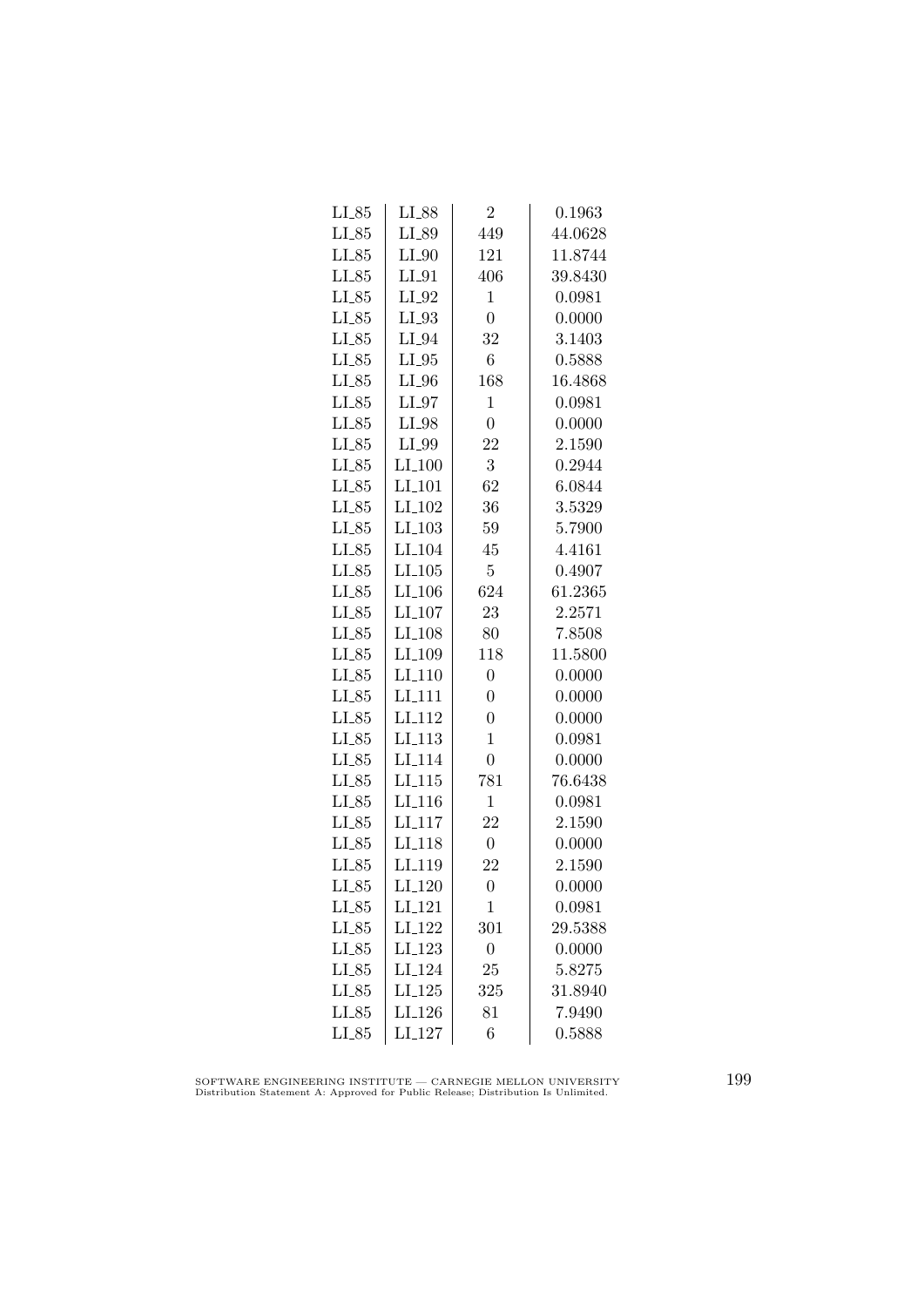| $LI_85$    | LI <sub>-128</sub>   | 0              | 0.0000  |
|------------|----------------------|----------------|---------|
| $LI_85$    | LI <sub>-129</sub>   | $\overline{5}$ | 0.4907  |
| $LI_85$    | LI <sub>-130</sub>   | 11             | 1.0795  |
| $LI_85$    | LI <sub>-131</sub>   | 6              | 1.8072  |
| $LI_86$    | $LI_87$              | 8514           | 57.1371 |
| $LI_86$    | LI_88                | 5901           | 39.6014 |
| $LI_86$    | LI_89                | 5547           | 37.2257 |
| $LI_86$    | $LI_0$               | 44             | 4.0219  |
| $LI_86$    | $LI_0$               | 2511           | 16.8512 |
| $LI_86$    | $LI_02$              | 1152           | 7.7310  |
| $LI_86$    | $LI_93$              | 167            | 64.9805 |
| $LI_86$    | $LI_04$              | 14139          | 94.8862 |
| $LI_86$    | $LI_05$              | $\mathbf 1$    | 0.0215  |
| $LI_86$    | $LI_0$               | 8782           | 58.9356 |
| $LI_86$    | $LI_97$              | $\overline{0}$ | 0.0000  |
| $LI_86$    | $LI_98$              | 48             | 0.4558  |
| LI_86      | LI_99                | 2268           | 15.2205 |
| $LI_86$    | $LI_100$             | 7              | 0.5591  |
| $LI_86$    | LI <sub>-101</sub>   | 8203           | 55.0500 |
| $LI_86$    | LI <sub>-102</sub>   | 2304           | 15.4620 |
| $LI_86$    | $LI_103$             | 7410           | 49.7282 |
| $LI_86$    | LI <sub>-104</sub>   | 4045           | 27.1458 |
| $LI_86$    | $LI$ <sub>-105</sub> | 2565           | 17.2136 |
| $LI_86$    | LI <sub>-106</sub>   | 9702           | 65.1097 |
| $LI_86$    | LI <sub>-107</sub>   | 127            | 1.1900  |
| $LI_86$    | LI <sub>-108</sub>   | 5297           | 35.5479 |
| $LI_86$    | LI_109               | 392            | 2.6307  |
| $LI_86$    | $LI_110$             | 242            | 13.3850 |
| $LI_86$    | LI <sub>-111</sub>   | 163            | 39.6594 |
| $LI_86$    | LI <sub>-112</sub>   | 257            | 1.7247  |
| $LI_86$    | LI <sub>113</sub>    | 804            | 5.3956  |
| $LI_86$    | LI <sub>114</sub>    | $\overline{0}$ | 0.0000  |
| $LI_86$    | LI <sub>-115</sub>   | 4954           | 33.2461 |
| $LI_86$    | $LI_116$             | 2047           | 13.7373 |
| $LI_86$    | LI <sub>-117</sub>   | 2613           | 17.5357 |
| $LI_{-86}$ | LI <sub>-118</sub>   | $\overline{2}$ | 0.0583  |
| $LI_86$    | LI <sub>-119</sub>   | 3              | 0.1662  |
| $LI_86$    | LI <sub>-120</sub>   | $\overline{0}$ | 0.0000  |
| $LI_86$    | LI <sub>-121</sub>   | 3961           | 26.5821 |
| $LI_86$    | LI <sub>-122</sub>   | 8969           | 60.1906 |

SOFTWARE ENGINEERING INSTITUTE — CARNEGIE MELLON UNIVERSITY Distribution Statement A: Approved for Public Release; Distribution Is Unlimited.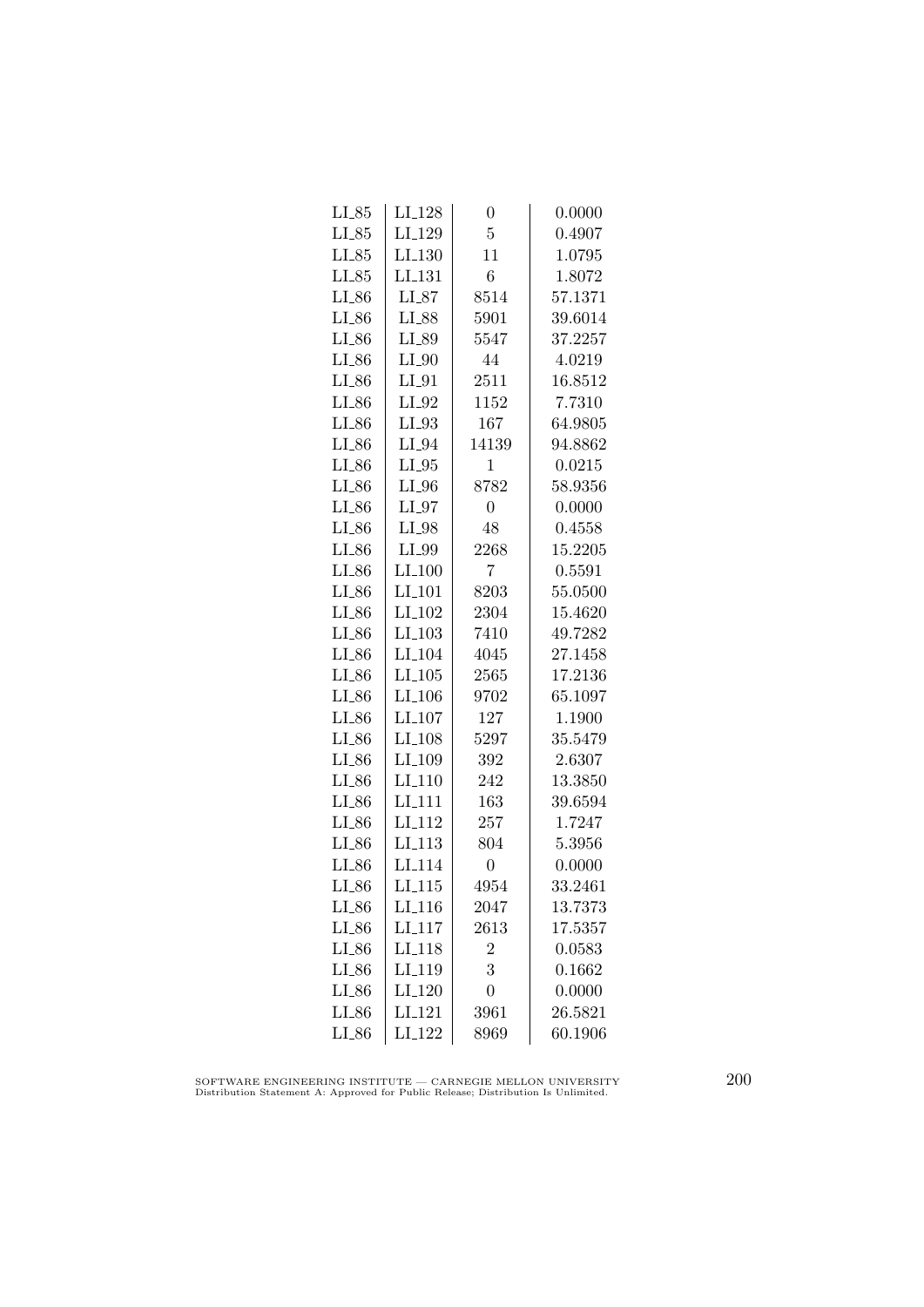| $LI_86$    | LI <sub>-123</sub>   | 3070             | 20.6026 |
|------------|----------------------|------------------|---------|
| $LI_86$    | LI <sub>-124</sub>   | 1                | 0.2331  |
| $LI_86$    | $LI-125$             | 382              | 2.5636  |
| $LI_86$    | LI <sub>-126</sub>   | 1787             | 11.9925 |
| $LI_86$    | LI <sub>-127</sub>   | $\mathbf{1}$     | 0.0125  |
| $LI_86$    | LI <sub>-128</sub>   | 12               | 0.6098  |
| $LI_86$    | LI <sub>-129</sub>   | 4800             | 32.2126 |
| $LI_{-86}$ | $LI_130$             | 8488             | 56.9626 |
| $LI_86$    | LI <sub>-131</sub>   | $\overline{2}$   | 0.6024  |
| $LI_87$    | LI_88                | 63096            | 66.4665 |
| $LI_87$    | LI_89                | 38842            | 19.9711 |
| LL87       | $LI_0$               | 112              | 10.2377 |
| $LI_87$    | $LI_01$              | 51884            | 5.0654  |
| $LI_87$    | $LI_02$              | 13295            | 41.2389 |
| $LI_87$    | $LI_03$              | 7                | 2.7237  |
| $LI_87$    | $LI_04$              | 828612           | 80.8968 |
| $LI_87$    | $LI_05$              | $\boldsymbol{0}$ | 0.0000  |
| $LI_87$    | $LI_0$               | 159213           | 30.3571 |
| $LI_87$    | $LI_07$              | 1                | 0.0030  |
| $LI_87$    | $LI_98$              | 207              | 1.9654  |
| $LI_87$    | LI_99                | 66942            | 25.7120 |
| $LI_87$    | $LI_100$             | 41               | 3.2748  |
| $LI_87$    | $LI$ <sub>-101</sub> | 136921           | 44.0418 |
| $LI_87$    | LI <sub>-102</sub>   | 26281            | 33.3215 |
| $LI_87$    | $LI_103$             | 119536           | 46.1889 |
| LL87       | LI <sub>-104</sub>   | 41293            | 42.9961 |
| $LI_87$    | $LI_105$             | 14676            | 43.0444 |
| $LI_87$    | $LI_106$             | 209739           | 31.6540 |
| $LI_87$    | LI <sub>-107</sub>   | 286              | 2.6799  |
| LL87       | LI <sub>-108</sub>   | 91002            | 47.3397 |
| $LI_87$    | LI <sub>-109</sub>   | 2797             | 17.8164 |
| $LI_87$    | LI <sub>-110</sub>   | 1224             | 67.6991 |
| $LI_87$    | $LI_111$             | 203              | 49.3917 |
| $LI_87$    | LI <sub>-112</sub>   | 1546             | 0.5656  |
| $LI_87$    | LI <sub>-113</sub>   | 25283            | 24.7802 |
| $LI_87$    | LI <sub>-114</sub>   | $\overline{0}$   | 0.0000  |
| $LI_87$    | LI <sub>-115</sub>   | 44794            | 16.3299 |
| $LI_87$    | LI <sub>-116</sub>   | 25801            | 33.9773 |
| $LI_87$    | LI <sub>117</sub>    | 14590            | 50.3816 |
| $LI_87$    | $LI$ <sub>-118</sub> | 11               | 0.3207  |

SOFTWARE ENGINEERING INSTITUTE — CARNEGIE MELLON UNIVERSITY Distribution Statement A: Approved for Public Release; Distribution Is Unlimited.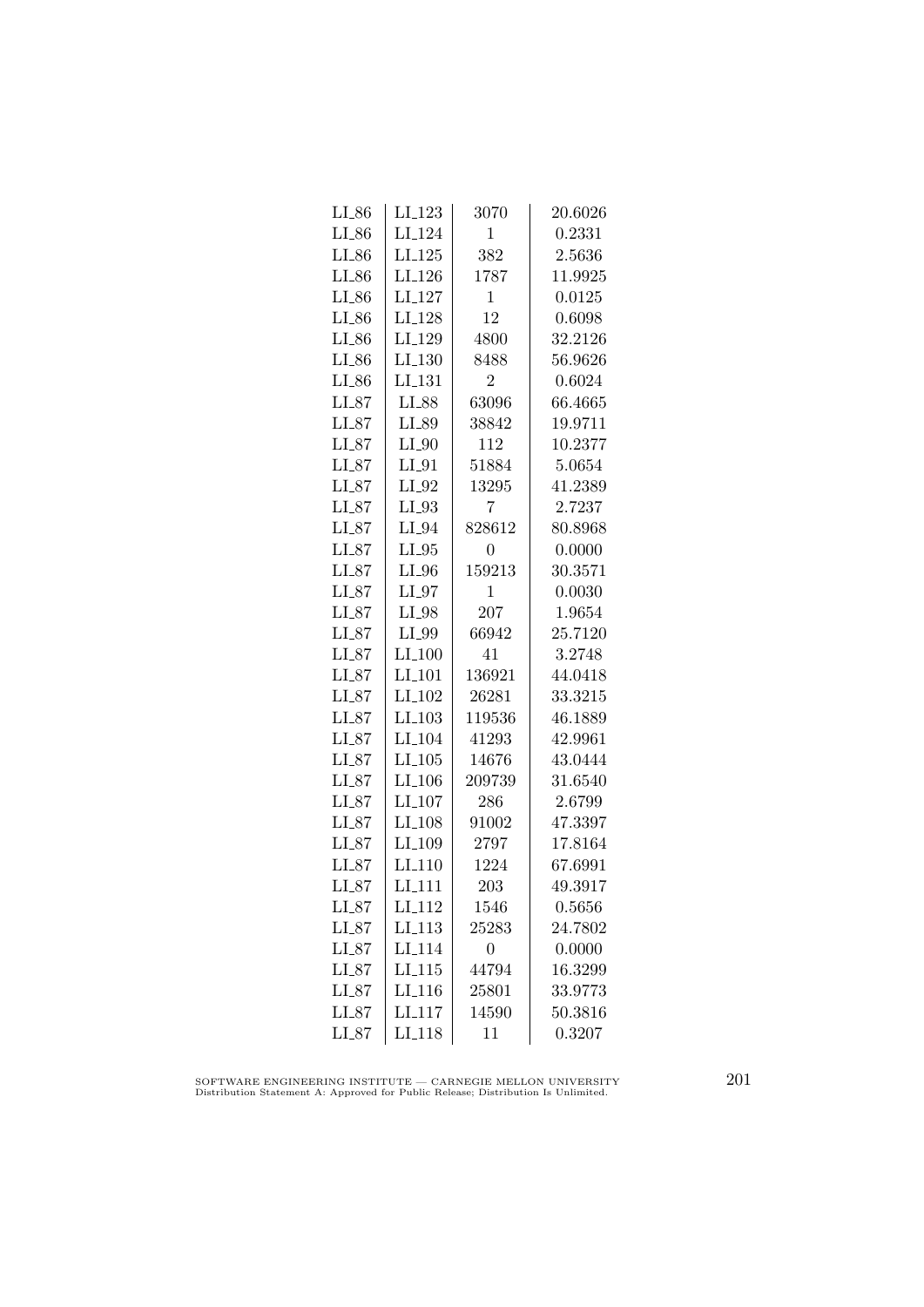| $LI_87$ | LI <sub>-119</sub>   | 4                | 0.2216  |
|---------|----------------------|------------------|---------|
| $LI_87$ | $LI_120$             | $\overline{0}$   | 0.0000  |
| LL87    | LI <sub>-121</sub>   | 141849           | 36.8228 |
| $LI_87$ | LI <sub>-122</sub>   | 204571           | 46.1188 |
| $LI_87$ | LI_123               | 23157            | 65.6824 |
| $LI_87$ | LI <sub>-124</sub>   | $\overline{0}$   | 0.0000  |
| $LI_87$ | $LI_125$             | 1531             | 5.2724  |
| $LI_87$ | $LI_126$             | 9963             | 26.0805 |
| $LI_87$ | $LI_127$             | $\overline{0}$   | 0.0000  |
| $LI_87$ | LI <sub>-128</sub>   | 92               | 4.6748  |
| $LI_87$ | LI <sub>-129</sub>   | 52867            | 68.8211 |
| $LI_87$ | LI <sub>-130</sub>   | 544762           | 53.1847 |
| $LI_87$ | LI <sub>-131</sub>   | 4                | 1.2048  |
| $LI_88$ | $LI_89$              | 18259            | 19.2344 |
| $LI_88$ | $LI_0$               | 7                | 0.6399  |
| $LI_88$ | $LI_01$              | 11803            | 12.4335 |
| $LI_88$ | $LI_02$              | 6453             | 20.0161 |
| $LI_88$ | $LI_03$              | 9                | 3.5019  |
| LI_88   | LI_94                | 91410            | 96.2930 |
| $LI_88$ | $LI_05$              | 1                | 0.0215  |
| $LI_88$ | $LI_0$               | 48157            | 50.7295 |
| LI_88   | $LI_07$              | $\overline{2}$   | 0.0060  |
| LI_88   | $LI_98$              | 76               | 0.7216  |
| LI_88   | LI_99                | 16380            | 17.2550 |
| LI_88   | $LI_100$             | 9                | 0.7188  |
| LI_88   | LI <sub>-101</sub>   | 50533            | 53.2324 |
| LI_88   | LI <sub>-102</sub>   | 11301            | 14.3285 |
| LI_88   | $LI_103$             | 40489            | 42.6519 |
| LI_88   | LI <sub>-104</sub>   | 19741            | 20.7955 |
| $LI_88$ | $LI$ <sub>-105</sub> | 9380             | 27.5114 |
| LI_88   | LI <sub>-106</sub>   | 60731            | 63.9752 |
| $LI_88$ | LI <sub>-107</sub>   | 213              | 1.9959  |
| LI_88   | LI <sub>-108</sub>   | 33497            | 35.2864 |
| LI_88   | LI <sub>-109</sub>   | 1345             | 8.5674  |
| LI_88   | $LI_110$             | 853              | 47.1792 |
| $LI_88$ | $LI-111$             | 189              | 45.9854 |
| $LI_88$ | LI <sub>-112</sub>   | 382              | 0.4024  |
| LI_88   | LI <sub>-113</sub>   | 4958             | 5.2229  |
| LI_88   | LI <sub>114</sub>    | $\boldsymbol{0}$ | 0.0000  |
| LI_88   | LI.115               | 20331            | 21.4171 |

SOFTWARE ENGINEERING INSTITUTE — CARNEGIE MELLON UNIVERSITY Distribution Statement A: Approved for Public Release; Distribution Is Unlimited.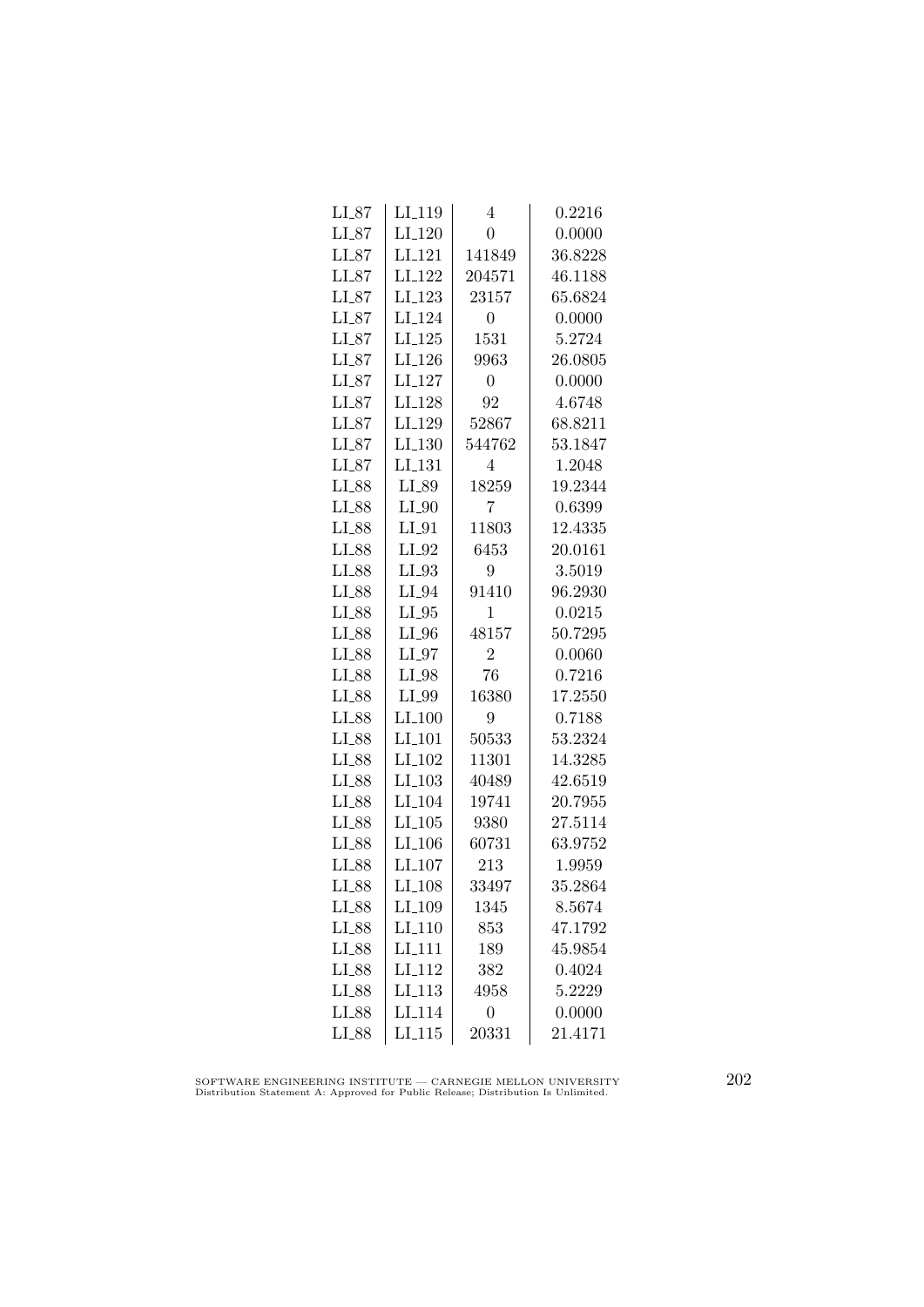| $LI_88$ | $LI_116$             | 8739           | 11.5084 |
|---------|----------------------|----------------|---------|
| $LI_88$ | $LI-117$             | 7740           | 26.7274 |
| $LI_88$ | LI <sub>-118</sub>   | $\overline{0}$ | 0.0000  |
| LI_88   | LI <sub>-119</sub>   | 19             | 1.0526  |
| LI_88   | $LI_120$             | $\overline{0}$ | 0.0000  |
| $LI_88$ | LI <sub>-121</sub>   | 32504          | 34.2403 |
| LI_88   | LI <sub>-122</sub>   | 64399          | 67.8391 |
| $LI_88$ | LI <sub>-123</sub>   | 13089          | 37.1256 |
| LI_88   | LI <sub>-124</sub>   | 13             | 3.0303  |
| LI_88   | $LI_125$             | 698            | 2.4037  |
| LI_88   | LI <sub>-126</sub>   | 4435           | 11.6096 |
| $LI_88$ | LI <sub>-127</sub>   | 0              | 0.0000  |
| $LI_88$ | $LI_128$             | 79             | 4.0142  |
| $LI_88$ | LI_129               | 26854          | 34.9580 |
| $LI_88$ | $LI_130$             | 63076          | 66.4454 |
| LI_88   | LI <sub>-131</sub>   | 1              | 0.3012  |
| LI_89   | $LI_0$               | 764            | 69.8355 |
| $LI_89$ | LI_91                | 27065          | 13.9158 |
| LI_89   | LI_92                | 4940           | 15.3231 |
| LI_89   | $LI_93$              | 157            | 61.0895 |
| LI_89   | $LI_04$              | 109532         | 56.3173 |
| LI_89   | $LI_05$              | 1876           | 40.4049 |
| LI_89   | $LI_0$               | 78558          | 40.3916 |
| LI_89   | $LI_97$              | 3              | 0.0090  |
| LI_89   | $LI_98$              | 187            | 1.7755  |
| $LI_89$ | LI_99                | 14598          | 7.5057  |
| LI_89   | $LI_100$             | 92             | 7.3482  |
| LI_89   | $LI_101$             | 32403          | 16.6604 |
| $LI_89$ | $LI_102$             | 7695           | 9.7564  |
| $LI_89$ | $LI$ <sub>-103</sub> | 28171          | 14.4845 |
| LI_89   | LI <sub>-104</sub>   | 17744          | 18.4758 |
| LI_89   | LI.105               | 10724          | 31.4533 |
| $LI_89$ | LI <sub>-106</sub>   | 95446          | 49.0748 |
| LI_89   | $LI_107$             | 7885           | 73.8849 |
| LI_89   | LI <sub>-108</sub>   | 25879          | 13.4624 |
| $LI_89$ | LI <sub>-109</sub>   | 4087           | 26.0335 |
| LI_89   | LI <sub>-110</sub>   | 465            | 25.7190 |
| LI_89   | LI <sub>-111</sub>   | 289            | 70.3163 |
| LI_89   | LI <sub>112</sub>    | 2224           | 1.1435  |
| LI_89   | $LI$ <sub>-113</sub> | 4217           | 4.1331  |

SOFTWARE ENGINEERING INSTITUTE — CARNEGIE MELLON UNIVERSITY Distribution Statement A: Approved for Public Release; Distribution Is Unlimited.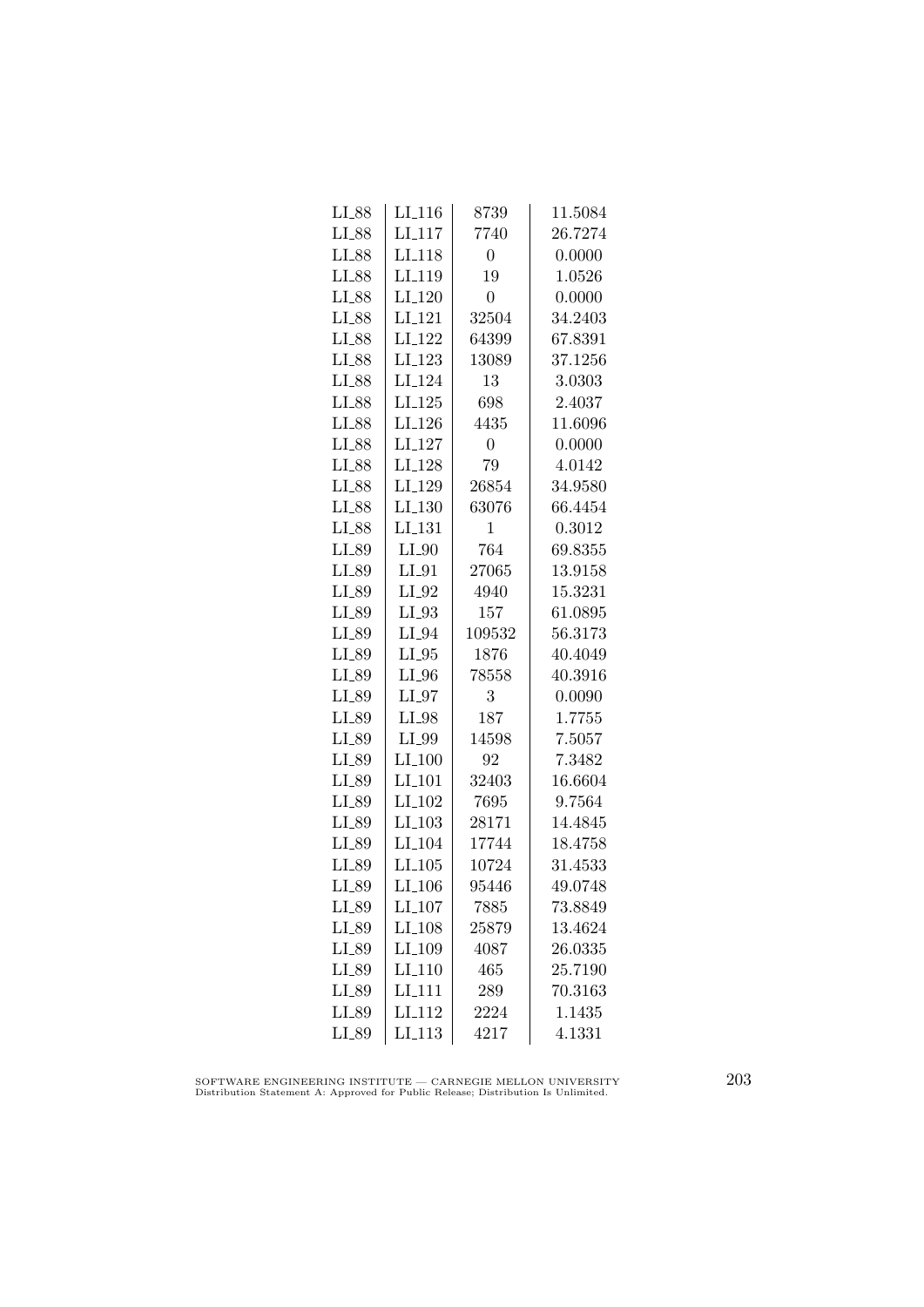| LI_89   | LI <sub>-114</sub>   | 0                | 0.0000  |
|---------|----------------------|------------------|---------|
| $LI_89$ | LI.115               | 67587            | 34.7507 |
| LI_89   | LI <sub>-116</sub>   | 9115             | 12.0035 |
| LI_89   | LI <sub>117</sub>    | 9295             | 32.0971 |
| LI_89   | LI <sub>-118</sub>   | 11               | 0.3207  |
| $LI_89$ | LI <sub>-119</sub>   | 1164             | 64.4875 |
| LI_89   | $LI_120$             | 0                | 0.0000  |
| LI_89   | $LI-121$             | 19914            | 10.2390 |
| LI_89   | $LI_122$             | 57566            | 29.5983 |
| LI_89   | LI <sub>-123</sub>   | 6927             | 19.6477 |
| LI_89   | LI <sub>-124</sub>   | 365              | 85.0816 |
| LI_89   | LI <sub>-125</sub>   | 4797             | 16.5197 |
| LI_89   | LI <sub>-126</sub>   | 7367             | 19.2848 |
| $LI_89$ | LI <sub>-127</sub>   | 2002             | 25.0375 |
| LI_89   | LI <sub>-128</sub>   | 1374             | 69.8171 |
| $LI_89$ | LI <sub>-129</sub>   | 14700            | 19.1361 |
| LI_89   | LI <sub>-130</sub>   | 39087            | 20.0971 |
| LI_89   | LI <sub>-131</sub>   | 214              | 64.4578 |
| $LI_0$  | $LI_01$              | 714              | 65.2651 |
| $LI_0$  | $LI_02$              | $\overline{0}$   | 0.0000  |
| $LI_0$  | $LI_93$              | $\overline{0}$   | 0.0000  |
| $LI_0$  | $LI_04$              | 212              | 19.3784 |
| $LI_0$  | $LI_05$              | $\overline{4}$   | 0.3656  |
| $LI_0$  | $LI_0$               | 326              | 29.7989 |
| $LI_0$  | $LI_97$              | $\overline{0}$   | 0.0000  |
| $LI_0$  | LI_98                | $\overline{0}$   | 0.0000  |
| $LI_0$  | LI_99                | 48               | 4.3876  |
| $LI_0$  | $LI_100$             | $\overline{0}$   | 0.0000  |
| $LI_0$  | $LI$ <sub>-101</sub> | 153              | 13.9854 |
| $LI_0$  | LI <sub>-102</sub>   | 94               | 8.5923  |
| $LI_0$  | LI <sub>-103</sub>   | 247              | 22.5777 |
| $LI_0$  | LI <sub>-104</sub>   | 53               | 4.8446  |
| $LI_0$  | $LI_105$             | 23               | 2.1024  |
| $LI_0$  | LI <sub>-106</sub>   | 738              | 67.4589 |
| $LI_0$  | LI <sub>-107</sub>   | $\overline{2}$   | 0.1828  |
| $LI_0$  | LI <sub>-108</sub>   | $\overline{5}$   | 0.4570  |
| $LI_0$  | LI <sub>-109</sub>   | 97               | 8.8665  |
| $LI_0$  | LI <sub>-110</sub>   | $\boldsymbol{0}$ | 0.0000  |
| $LI_0$  | LI <sub>111</sub>    | 4                | 0.9732  |
| $LI_0$  | LI <sub>-112</sub>   | 9                | 0.8227  |

SOFTWARE ENGINEERING INSTITUTE — CARNEGIE MELLON UNIVERSITY Distribution Statement A: Approved for Public Release; Distribution Is Unlimited.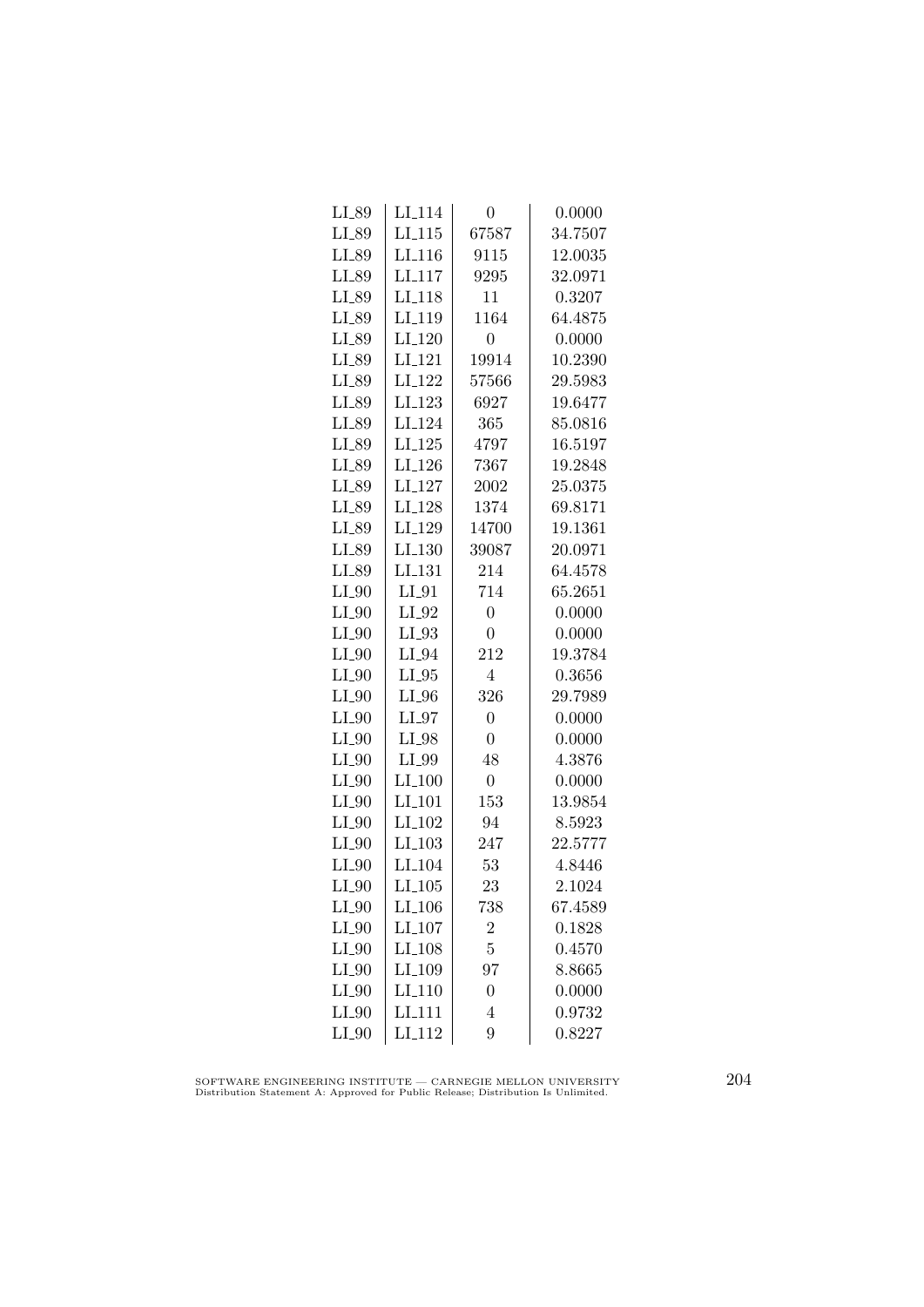| $LI_0$  | LI_113             | 16               | 1.4625  |
|---------|--------------------|------------------|---------|
| $LI_0$  | LI <sub>-114</sub> | $\boldsymbol{0}$ | 0.0000  |
| $LI_0$  | LI.115             | 799              | 73.0347 |
| $LI_0$  | LI <sub>-116</sub> | 3                | 0.2742  |
| $LI_0$  | LI <sub>117</sub>  | 151              | 13.8026 |
| $LI_0$  | LI <sub>-118</sub> | $\overline{0}$   | 0.0000  |
| $LI_0$  | LI <sub>-119</sub> | 34               | 3.1079  |
| $LI_0$  | $LI_120$           | $\overline{0}$   | 0.0000  |
| $LI_0$  | LI <sub>-121</sub> | 9                | 0.8227  |
| $LI_0$  | LI <sub>-122</sub> | 389              | 35.5576 |
| $LI_0$  | LI <sub>-123</sub> | 6                | 0.5484  |
| $LI_0$  | LI <sub>-124</sub> | 38               | 8.8578  |
| $LI_0$  | $LI_125$           | 219              | 20.0183 |
| $LI_0$  | $LI_126$           | 307              | 28.0622 |
| $LI_0$  | LI <sub>-127</sub> | $\overline{5}$   | 0.4570  |
| $LI_0$  | LI <sub>-128</sub> | $\overline{0}$   | 0.0000  |
| $LI_90$ | LI <sub>-129</sub> | 24               | 2.1938  |
| $LI_90$ | LI_130             | 103              | 9.4150  |
| $LI_0$  | LI <sub>-131</sub> | 6                | 1.8072  |
| $LI_01$ | $LI_02$            | 2976             | 9.2311  |
| $LI_01$ | $LI_93$            | 10               | 3.8911  |
| $LI_01$ | $LI_04$            | 167514           | 3.1743  |
| $LI_01$ | $LI_05$            | 1105             | 23.7993 |
| $LI_01$ | $LI_0$             | 42340            | 8.0730  |
| $LI_01$ | $LI_97$            | 76               | 0.2282  |
| $LI_01$ | LI_98              | 264              | 2.5066  |
| $LI_01$ | LI_99              | 11500            | 4.4171  |
| $LI_01$ | $LI_100$           | 17               | 1.3578  |
| $LI_01$ | LI <sub>-101</sub> | 23847            | 7.6706  |
| $LI_01$ | LI <sub>-102</sub> | 5455             | 6.9164  |
| $LI_91$ | LI <sub>-103</sub> | 22721            | 8.7794  |
| $LI_91$ | LI <sub>-104</sub> | 11537            | 12.0128 |
| $LI_01$ | $LI_105$           | 3105             | 9.1069  |
| $LI_01$ | $LI_106$           | 53783            | 8.1170  |
| $LI_01$ | $LI_107$           | 3379             | 31.6623 |
| $LI_01$ | $LI_108$           | 17206            | 8.9506  |
| $LI_01$ | LI <sub>-109</sub> | 2600             | 16.5616 |
| $LI_01$ | LI <sub>-110</sub> | 544              | 30.0885 |
| $LI_01$ | LI_111             | 146              | 35.5231 |
| $LI_01$ | LI <sub>-112</sub> | 8204             | 3.0014  |

SOFTWARE ENGINEERING INSTITUTE — CARNEGIE MELLON UNIVERSITY Distribution Statement A: Approved for Public Release; Distribution Is Unlimited.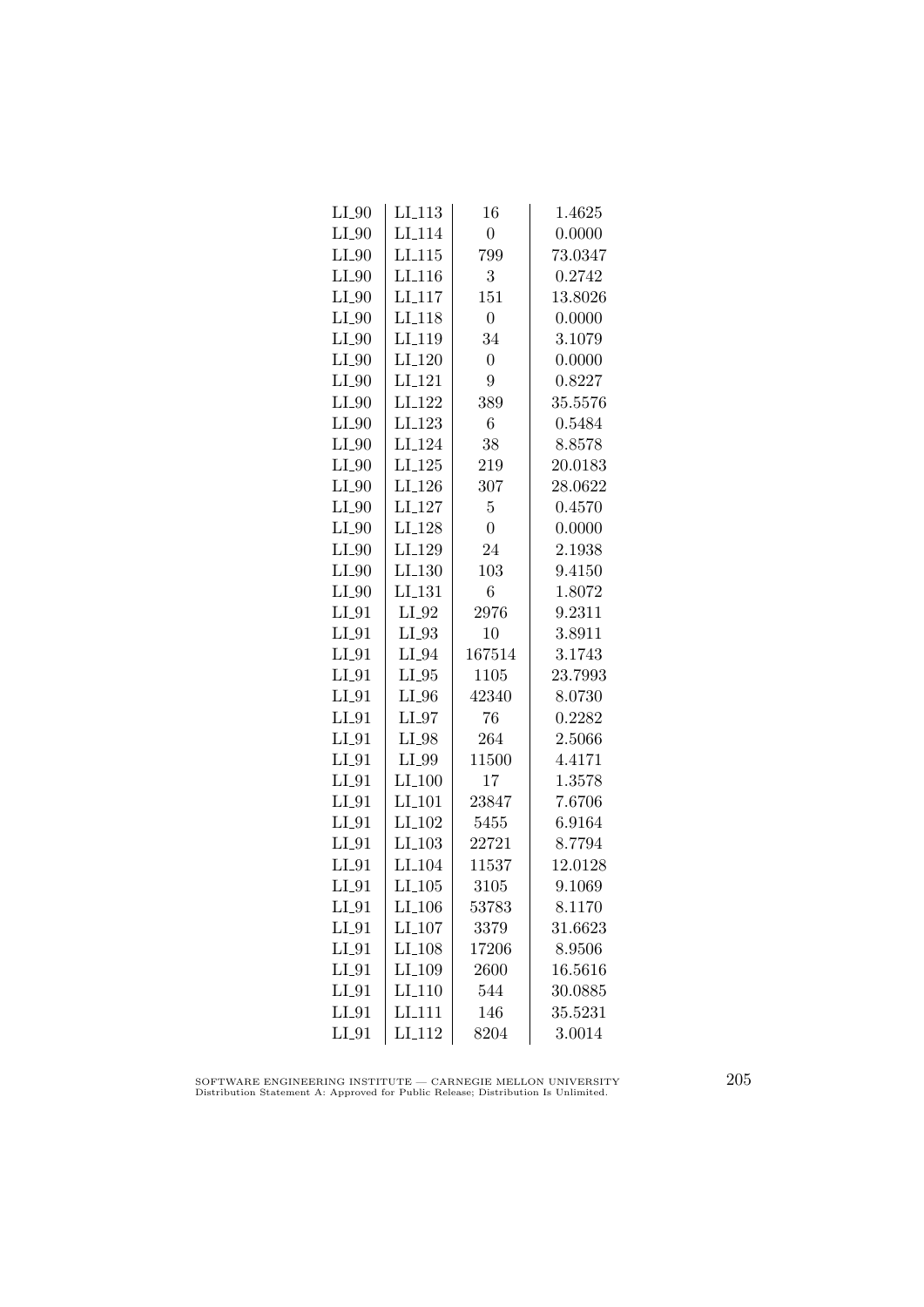| $LI_01$ | LI <sub>-113</sub>   | 2888           | 2.8306  |
|---------|----------------------|----------------|---------|
| $LI_01$ | LI <sub>-114</sub>   | $\mathbf{1}$   | 0.1855  |
| $LI_01$ | LI.115               | 31798          | 11.5921 |
| $LI_01$ | LI <sub>-116</sub>   | 15099          | 19.8838 |
| $LI_01$ | LI <sub>117</sub>    | 5281           | 18.2361 |
| $LI_01$ | LI <sub>-118</sub>   | 39             | 1.1370  |
| $LI_01$ | LI <sub>-119</sub>   | 724            | 40.1108 |
| $LI_01$ | LI <sub>-120</sub>   | $\overline{0}$ | 0.0000  |
| $LI_01$ | LI <sub>-121</sub>   | 18589          | 4.8255  |
| $LI_01$ | LI <sub>-122</sub>   | 44120          | 9.9465  |
| $LI_01$ | LI <sub>-123</sub>   | 5851           | 16.5958 |
| $LI_01$ | LI <sub>-124</sub>   | 325            | 75.7576 |
| $LI_01$ | $LI_125$             | 2601           | 8.9572  |
| $LI_01$ | $LI_126$             | 5575           | 14.5939 |
| $LI_01$ | LI <sub>-127</sub>   | 1162           | 14.5323 |
| $LI_01$ | LI <sub>-128</sub>   | 517            | 26.2703 |
| $LI_01$ | LI <sub>-129</sub>   | 9990           | 13.0048 |
| $LI_0$  | LI.130               | 52316          | 5.0916  |
| $LI_01$ | LI <sub>-131</sub>   | 185            | 55.7229 |
| $LI_92$ | $LI_93$              | $\mathbf{1}$   | 0.3891  |
| $LI_02$ | $LI_04$              | 29092          | 90.2385 |
| $LI_02$ | $LI_05$              | $\overline{0}$ | 0.0000  |
| $LI_02$ | $LI_0$               | 11146          | 34.5730 |
| $LI_92$ | $LI_97$              | $\overline{0}$ | 0.0000  |
| $LI_92$ | LI_98                | 6              | 0.0570  |
| $LI_92$ | LI_99                | 4721           | 14.6438 |
| $LI_02$ | $LI_100$             | 5              | 0.3994  |
| $LI_02$ | $LI_101$             | 11034          | 34.2256 |
| $LI_02$ | $LI$ <sub>-102</sub> | 1784           | 5.5337  |
| $LI_02$ | $LI$ <sub>-103</sub> | 9329           | 28.9370 |
| $LI_92$ | LI <sub>-104</sub>   | 4332           | 13.4371 |
| $LI_02$ | $LI_105$             | 1661           | 5.1521  |
| $LI_02$ | LI <sub>-106</sub>   | 13526          | 41.9554 |
| $LI_02$ | $LI_107$             | 521            | 4.8819  |
| $LI_02$ | LI_108               | 6763           | 20.9777 |
| $LI_02$ | LI <sub>-109</sub>   | 288            | 1.8345  |
| $LI_92$ | LI <sub>-110</sub>   | 176            | 9.7345  |
| $LI_92$ | LI <sub>-111</sub>   | 34             | 8.2725  |
| $LI_02$ | LI <sub>-112</sub>   | 407            | 1.2624  |
| $LI_92$ | $LI$ <sub>113</sub>  | 1324           | 4.1068  |
|         |                      |                |         |

SOFTWARE ENGINEERING INSTITUTE — CARNEGIE MELLON UNIVERSITY Distribution Statement A: Approved for Public Release; Distribution Is Unlimited.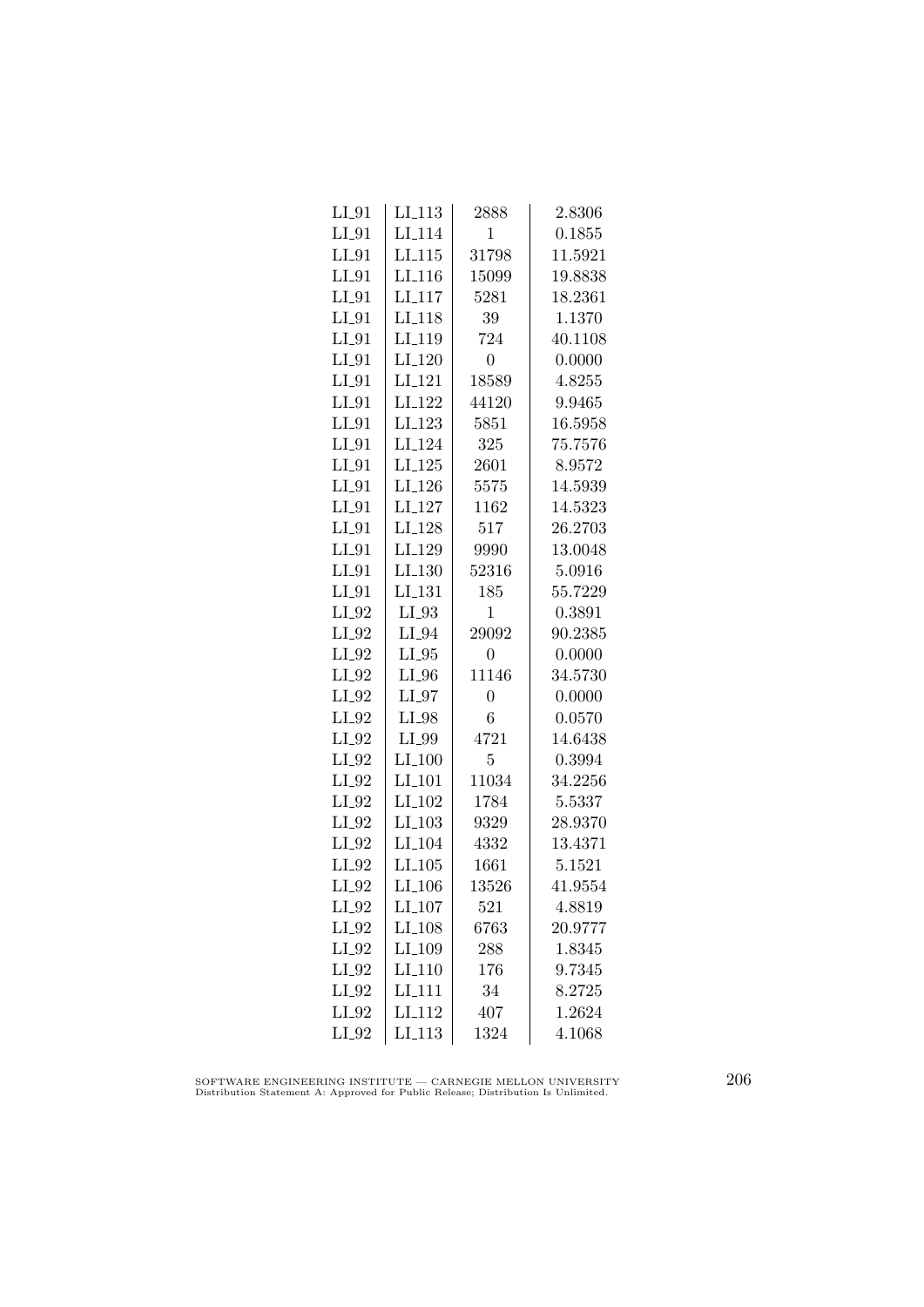| $LI_114$             | 0                | 0.0000  |
|----------------------|------------------|---------|
| LI.115               | 5730             | 17.7735 |
| LI <sub>-116</sub>   | 1631             | 5.0591  |
| LI <sub>117</sub>    | 1694             | 5.8496  |
| LI <sub>118</sub>    | $\overline{0}$   | 0.0000  |
| LI <sub>-119</sub>   | $\mathbf{1}$     | 0.0554  |
| $LI_120$             | $\overline{0}$   | 0.0000  |
| $LI-121$             | 6317             | 19.5943 |
| LI <sub>-122</sub>   | 13129            | 40.7240 |
| LI <sub>-123</sub>   | 2602             | 8.0710  |
| LI <sub>-124</sub>   | $\overline{0}$   | 0.0000  |
| LI <sub>-125</sub>   | 274              | 0.9436  |
| LI <sub>-126</sub>   | 986              | 3.0584  |
| $LI_127$             | $\overline{0}$   | 0.0000  |
| LI <sub>-128</sub>   | 135              | 6.8598  |
| LI <sub>-129</sub>   | 5165             | 16.0210 |
| LI <sub>-130</sub>   | 13323            | 41.3257 |
| LL131                | $\boldsymbol{0}$ | 0.0000  |
| LI_94                | 242              | 94.1634 |
| $LI_05$              | $\overline{0}$   | 0.0000  |
| $LI_0$               | 78               | 30.3502 |
| $LI_07$              | $\overline{0}$   | 0.0000  |
| LI_98                | 3                | 1.1673  |
| LI_99                | 17               | 6.6148  |
| $LI_100$             | $\mathbf{1}$     | 0.3891  |
| LI <sub>-101</sub>   | 26               | 10.1167 |
| LI <sub>-102</sub>   | 39               | 15.1751 |
| $LI_103$             | 46               | 17.8988 |
| LI <sub>-104</sub>   | 123              | 47.8599 |
| $LI$ <sub>-105</sub> | 3                | 1.1673  |
| LI <sub>-106</sub>   | 121              | 47.0817 |
| LI <sub>-107</sub>   | $\overline{0}$   | 0.0000  |
| LI <sub>-108</sub>   | 4                | 1.5564  |
| LI <sub>-109</sub>   | 1                | 0.3891  |
| $LI_110$             | $\mathbf 1$      | 0.3891  |
| LI <sub>-111</sub>   | 3                | 1.1673  |
| LI <sub>-112</sub>   | 36               | 14.0078 |
| LI <sub>-113</sub>   | $\overline{5}$   | 1.9455  |
| LI <sub>114</sub>    | $\overline{0}$   | 0.0000  |
| $LI$ <sub>-115</sub> | 58               | 22.5681 |
|                      |                  |         |

SOFTWARE ENGINEERING INSTITUTE — CARNEGIE MELLON UNIVERSITY Distribution Statement A: Approved for Public Release; Distribution Is Unlimited.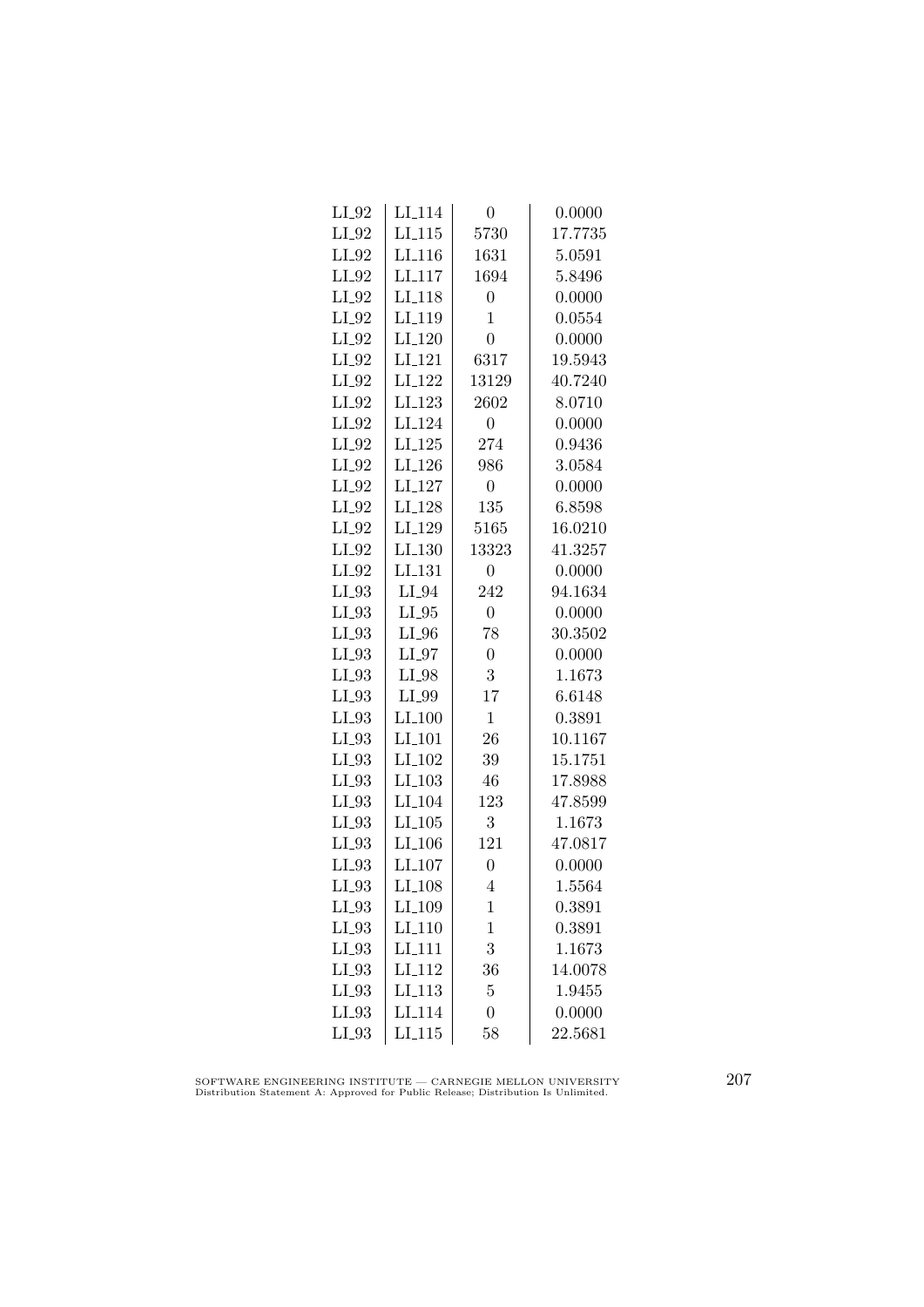| $LL_{.93}$ | $LI_116$             | 4              | 1.5564  |
|------------|----------------------|----------------|---------|
| $LI_93$    | $LI$ <sub>117</sub>  | 12             | 4.6693  |
| $LI_93$    | LI <sub>-118</sub>   | $\overline{0}$ | 0.0000  |
| $LI_93$    | LI <sub>-119</sub>   | $\overline{0}$ | 0.0000  |
| $LI_03$    | LI <sub>-120</sub>   | $\overline{0}$ | 0.0000  |
| $LI_03$    | LI <sub>-121</sub>   | $\overline{4}$ | 1.5564  |
| $LI_93$    | LI <sub>-122</sub>   | 11             | 4.2802  |
| $LI_93$    | LI <sub>-123</sub>   | 30             | 11.6732 |
| $LI_93$    | LI <sub>-124</sub>   | $\overline{0}$ | 0.0000  |
| $LI_03$    | $LI_125$             | 9              | 3.5019  |
| $LI_93$    | LI_126               | 6              | 2.3346  |
| $LI_93$    | LI <sub>-127</sub>   | $\overline{0}$ | 0.0000  |
| $LI_03$    | LI <sub>-128</sub>   | $\overline{0}$ | 0.0000  |
| $LI_03$    | LI <sub>-129</sub>   | 6              | 2.3346  |
| $LI_03$    | $LI_130$             | 8              | 3.1128  |
| $LI_93$    | LI <sub>-131</sub>   | $\overline{0}$ | 0.0000  |
| $LI_94$    | $LI_05$              | 49             | 1.0554  |
| $LI_94$    | $LI_0$               | 398093         | 75.9043 |
| $LI_94$    | $LI_0$               | 210            | 0.6305  |
| $LI_94$    | LI_98                | 5715           | 54.2632 |
| $LI_94$    | LI_99                | 169209         | 64.9921 |
| $LI_04$    | $LI_100$             | 320            | 25.5591 |
| $LI_04$    | $LI$ <sub>-101</sub> | 270426         | 86.9847 |
| $LI_94$    | LI <sub>-102</sub>   | 51185          | 64.8971 |
| $LI_04$    | $LI$ <sub>-103</sub> | 222952         | 86.1490 |
| $LI_94$    | LI <sub>-104</sub>   | 77256          | 80.4423 |
| $LI_94$    | $LI_105$             | 29930          | 87.7841 |
| $LI_94$    | $LI_106$             | 461620         | 69.6681 |
| $LI_04$    | $LI_107$             | 8212           | 76.9490 |
| $LI_94$    | LI <sub>-108</sub>   | 175117         | 91.0967 |
| $LI_94$    | LI_109               | 7064           | 44.9965 |
| $LI_94$    | LI <sub>-110</sub>   | 1679           | 92.8650 |
| $LI_04$    | $LI_111$             | 392            | 95.3771 |
| $LI_94$    | LI <sub>-112</sub>   | 93521          | 34.2138 |
| $LI_04$    | LI <sub>-113</sub>   | 62872          | 61.6217 |
| $LI_04$    | LI <sub>-114</sub>   | $\mathbf 1$    | 0.1855  |
| $LI_04$    | LI.115               | 129329         | 47.1475 |
| $LI_04$    | LI <sub>-116</sub>   | 43277          | 56.9914 |
| $LI_94$    | LI <sub>-117</sub>   | 22495          | 77.6788 |
| $LI_04$    | $LI-118$             | 281            | 8.1924  |

SOFTWARE ENGINEERING INSTITUTE — CARNEGIE MELLON UNIVERSITY Distribution Statement A: Approved for Public Release; Distribution Is Unlimited.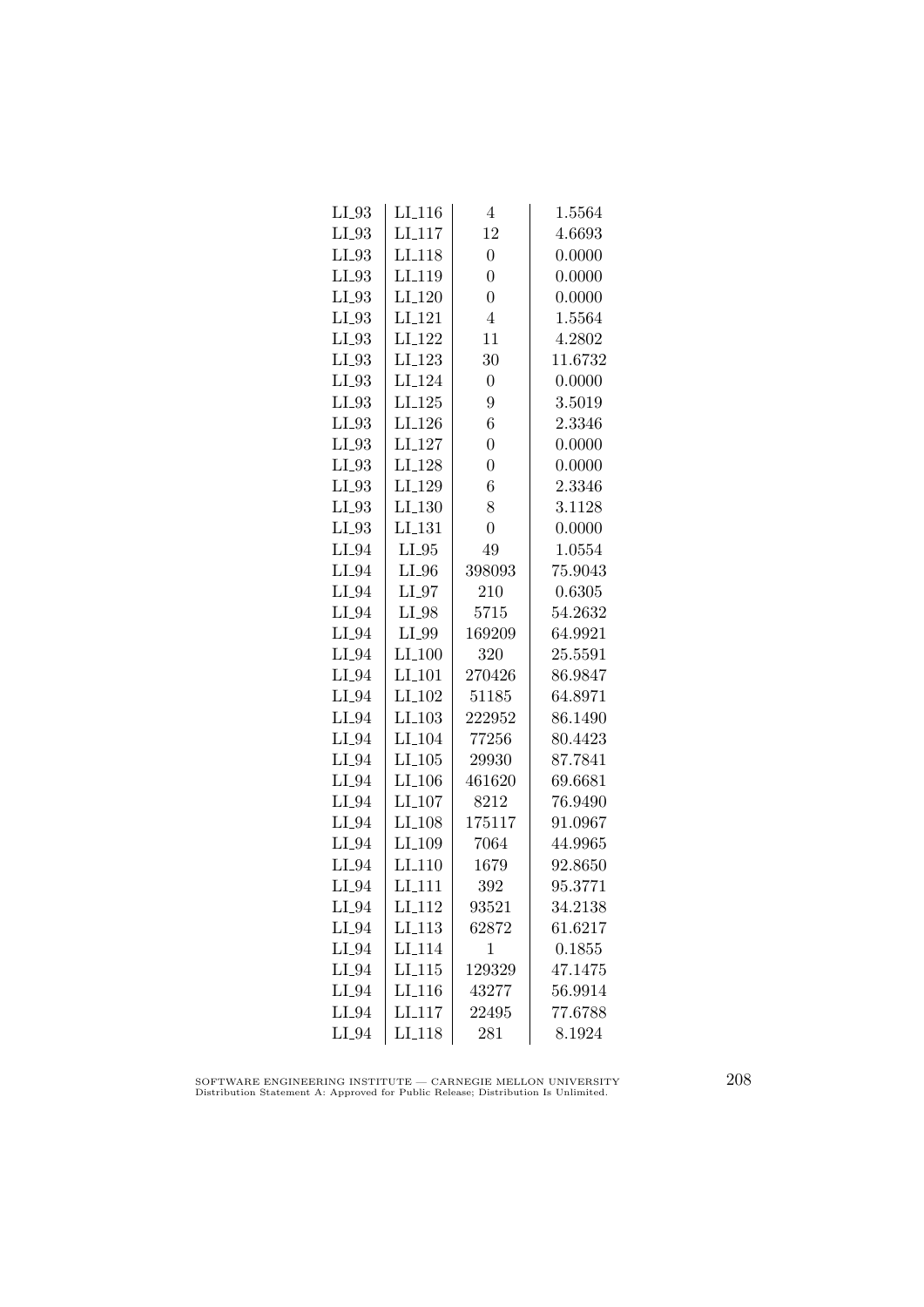| LI <sub>-119</sub> | 68             | 3.7673  |
|--------------------|----------------|---------|
| $LI_120$           | 1              | 0.4808  |
| LI <sub>-121</sub> | 320990         | 83.3262 |
| LI <sub>-122</sub> | 342347         | 77.1792 |
| $LI_123$           | 32395          | 91.8851 |
| LI <sub>-124</sub> | 6              | 1.3986  |
| $LI_125$           | 6524           | 22.4671 |
| $LI_126$           | 21876          | 57.2655 |
| $LI_127$           | 53             | 0.6628  |
| LI <sub>-128</sub> | 1924           | 97.7642 |
| LI <sub>-129</sub> | 74218          | 96.6154 |
| LI <sub>-130</sub> | 830795         | 80.8555 |
| LI <sub>-131</sub> | 33             | 9.9398  |
| $LI_0$             | 1810           | 38.9834 |
| $LI_07$            | $\mathbf 1$    | 0.0215  |
| LI_98              | $\overline{0}$ | 0.0000  |
| LI_99              | 9              | 0.1938  |
| $LI_100$           | $\mathbf 1$    | 0.0799  |
| LI <sub>-101</sub> | 279            | 6.0090  |
| LI <sub>-102</sub> | 63             | 1.3569  |
| $LI_103$           | 48             | 1.0338  |
| LI <sub>-104</sub> | 715            | 15.3995 |
| $LI_105$           | $\overline{0}$ | 0.0000  |
| LI <sub>-106</sub> | 4130           | 88.9511 |
| LI <sub>-107</sub> | 28             | 0.6031  |
| LI <sub>-108</sub> | $\overline{2}$ | 0.0431  |
| LI <sub>-109</sub> | 64             | 1.3784  |
| $LI_110$           | $\overline{0}$ | 0.0000  |
| LI <sub>-111</sub> | $\overline{0}$ | 0.0000  |
| LI <sub>-112</sub> | $\overline{0}$ | 0.0000  |
| LI <sub>-113</sub> | $\mathbf 1$    | 0.0215  |
| LI <sub>114</sub>  | $\overline{0}$ | 0.0000  |
| $LI_115$           | 2702           | 58.1951 |
| LI <sub>-116</sub> | $\overline{0}$ | 0.0000  |
| $LI_117$           | $\mathbf 1$    | 0.0215  |
| LI <sub>-118</sub> | $\overline{0}$ | 0.0000  |
| LI <sub>-119</sub> | 71             | 3.9335  |
| $LI_120$           | $\overline{0}$ | 0.0000  |
| LI <sub>-121</sub> | $\mathbf 1$    | 0.0215  |
| LI <sub>-122</sub> | 1519           | 32.7159 |
|                    |                |         |

SOFTWARE ENGINEERING INSTITUTE — CARNEGIE MELLON UNIVERSITY Distribution Statement A: Approved for Public Release; Distribution Is Unlimited.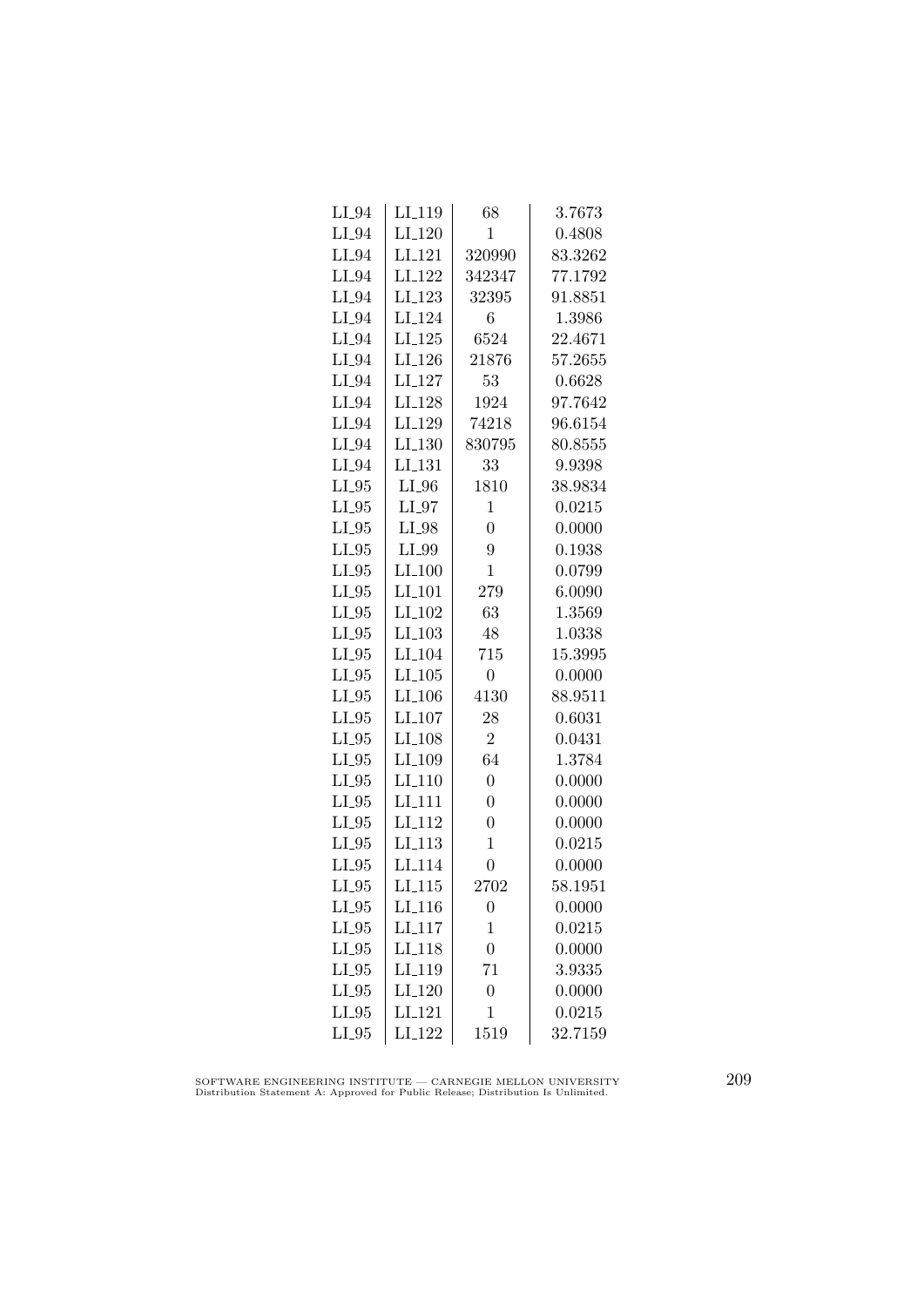| $LL_{.95}$ | LI <sub>-123</sub>   | 1              | $\,0.0215\,$ |
|------------|----------------------|----------------|--------------|
| $LI_05$    | LI <sub>-124</sub>   | 15             | 3.4965       |
| $LI_05$    | $LI_125$             | 248            | 5.3414       |
| $LI_05$    | LI <sub>-126</sub>   | 4              | 0.0862       |
| $LI_05$    | LI <sub>-127</sub>   | 4507           | 97.0709      |
| $LI_05$    | LI <sub>-128</sub>   | $\overline{0}$ | 0.0000       |
| $LI_05$    | LI_129               | 7              | 0.1508       |
| $LI_05$    | $LI_130$             | $\overline{0}$ | 0.0000       |
| $LI_05$    | $LI$ <sub>-131</sub> | $\overline{0}$ | 0.0000       |
| $LI_0$     | $LI_97$              | 8              | 0.0240       |
| $LI_0$     | $LI_98$              | 242            | 2.2978       |
| $LI_0$     | LI_99                | 54005          | 20.7430      |
| $LI_0$     | $LI_100$             | 99             | 7.9073       |
| $LI_0$     | $LI_101$             | 95575          | 30.7425      |
| $LI_0$     | LI <sub>-102</sub>   | 18863          | 23.9163      |
| $LI_0$     | LI <sub>-103</sub>   | 93113          | 35.9790      |
| $LI_0$     | LI <sub>-104</sub>   | 35684          | 37.1557      |
| $LI_0$     | LI.105               | 17481          | 51.2714      |
| $LI_0$     | LI <sub>-106</sub>   | 212168         | 40.4540      |
| $LI_0$     | $LI_107$             | 7505           | 70.3242      |
| $LI_0$     | $LI_108$             | 62145          | 32.3281      |
| $LI_0$     | LI <sub>-109</sub>   | 5767           | 36.7348      |
| $LI_0$     | $LI-110$             | 1024           | 56.6372      |
| $LI_0$     | LI <sub>-111</sub>   | 365            | 88.8078      |
| $LI_0$     | LI <sub>112</sub>    | 2986           | 1.0924       |
| $LI_0$     | LI <sub>-113</sub>   | 14001          | 13.7226      |
| $LI_0$     | LI <sub>-114</sub>   | $\overline{0}$ | 0.0000       |
| $LI_0$     | $LI_115$             | 85173          | 31.0502      |
| $LI_0$     | LI <sub>-116</sub>   | 16405          | 21.6037      |
| $LI_0$     | LI <sub>-117</sub>   | 17329          | 59.8398      |
| $LI_0$     | LI <sub>-118</sub>   | 19             | 0.5539       |
| $LI_0$     | LI <sub>-119</sub>   | 1089           | 60.3324      |
| $LI_0$     | $LI_120$             | $\overline{0}$ | 0.0000       |
| $LI_0$     | LI <sub>-121</sub>   | 80902          | 21.0015      |
| $LI_0$     | LI <sub>-122</sub>   | 141373         | 31.8713      |
| $LI_0$     | LI <sub>-123</sub>   | 18392          | 52.1670      |
| $LI_0$     | LI <sub>-124</sub>   | 386            | 89.9767      |
| $LI_96$    | $LI_125$             | 5653           | 19.4676      |
| $LI_0$     | LI <sub>-126</sub>   | 11662          | 30.5280      |
| $LI_0$     | $LI_127$             | 1975           | 24.6998      |
|            |                      |                |              |

SOFTWARE ENGINEERING INSTITUTE — CARNEGIE MELLON UNIVERSITY Distribution Statement A: Approved for Public Release; Distribution Is Unlimited.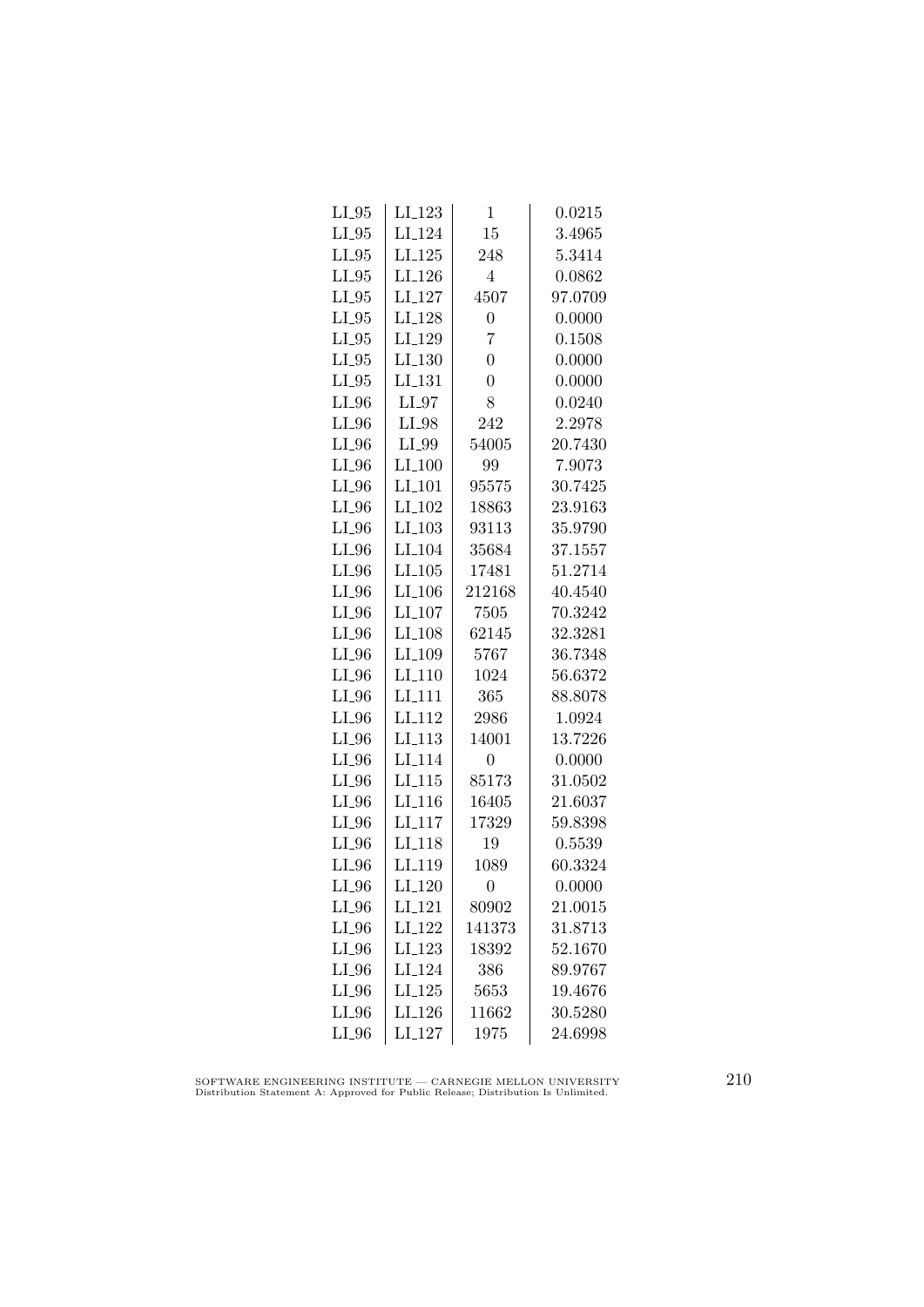| $LI_0$  | $LI_128$             | 1289             | 65.4980 |
|---------|----------------------|------------------|---------|
| $LI_0$  | LI <sub>-129</sub>   | 38745            | 50.4374 |
| $LI_0$  | LI.130               | 159829           | 30.4746 |
| $LI_0$  | LI <sub>-131</sub>   | 136              | 40.9639 |
| $LI_97$ | LI_98                | $\overline{0}$   | 0.0000  |
| LI_97   | LI_99                | $\overline{0}$   | 0.0000  |
| $LI_97$ | $LI_100$             | $\mathbf{1}$     | 0.0799  |
| $LI_97$ | $LI$ <sub>-101</sub> | $\overline{2}$   | 0.0060  |
| $LI_97$ | LI <sub>-102</sub>   | 49               | 0.1471  |
| $LI_97$ | $LI$ <sub>-103</sub> | $\overline{0}$   | 0.0000  |
| $LI_97$ | LI <sub>-104</sub>   | $\mathbf{1}$     | 0.0030  |
| $LI_97$ | LI.105               | $\overline{0}$   | 0.0000  |
| $LI_97$ | $LI_106$             | 28               | 0.0841  |
| $LI_97$ | $LI_107$             | $\overline{0}$   | 0.0000  |
| $LI_07$ | LI <sub>-108</sub>   | $\mathbf 1$      | 0.0030  |
| $LI_97$ | LI_109               | $\overline{0}$   | 0.0000  |
| $LI_97$ | LI <sub>-110</sub>   | $\overline{0}$   | 0.0000  |
| $LI_97$ | LI <sub>111</sub>    | $\overline{0}$   | 0.0000  |
| $LI_97$ | LI <sub>-112</sub>   | 21               | 0.0630  |
| $LI_97$ | $LI_113$             | $\mathbf 1$      | 0.0030  |
| $LI_97$ | LI <sub>-114</sub>   | $\overline{0}$   | 0.0000  |
| $LI_97$ | $LI$ <sub>-115</sub> | 21               | 0.0630  |
| $LI_97$ | $LI$ <sub>-116</sub> | $\overline{0}$   | 0.0000  |
| $LI_97$ | LI <sub>-117</sub>   | 3                | 0.0104  |
| $LI_97$ | LI <sub>-118</sub>   | $\overline{0}$   | 0.0000  |
| $LI_97$ | LI <sub>-119</sub>   | $\overline{4}$   | 0.2216  |
| $LI_97$ | LI <sub>-120</sub>   | $\overline{0}$   | 0.0000  |
| $LI_97$ | $LI_121$             | $\mathbf 1$      | 0.0030  |
| $LI_97$ | LI <sub>-122</sub>   | 9                | 0.0270  |
| $LI_97$ | $LI-123$             | $\mathbf{1}$     | 0.0030  |
| $LI_97$ | LI <sub>-124</sub>   | $\overline{0}$   | 0.0000  |
| $LI_97$ | LI <sub>-125</sub>   | 13               | 0.0448  |
| $LI_97$ | LI <sub>-126</sub>   | $\mathbf 1$      | 0.0030  |
| $LI_97$ | $LI_127$             | $\boldsymbol{0}$ | 0.0000  |
| $LI_97$ | LI <sub>-128</sub>   | $\overline{0}$   | 0.0000  |
| $LI_07$ | LI <sub>-129</sub>   | 3                | 0.0090  |
| $LI_97$ | LI.130               | $\mathbf{1}$     | 0.0030  |
| $LI_97$ | LI <sub>-131</sub>   | $\overline{0}$   | 0.0000  |
| LI_98   | LI_99                | 21               | 0.1994  |
| LI_98   | $LI_100$             | 3                | 0.2396  |

SOFTWARE ENGINEERING INSTITUTE — CARNEGIE MELLON UNIVERSITY Distribution Statement A: Approved for Public Release; Distribution Is Unlimited.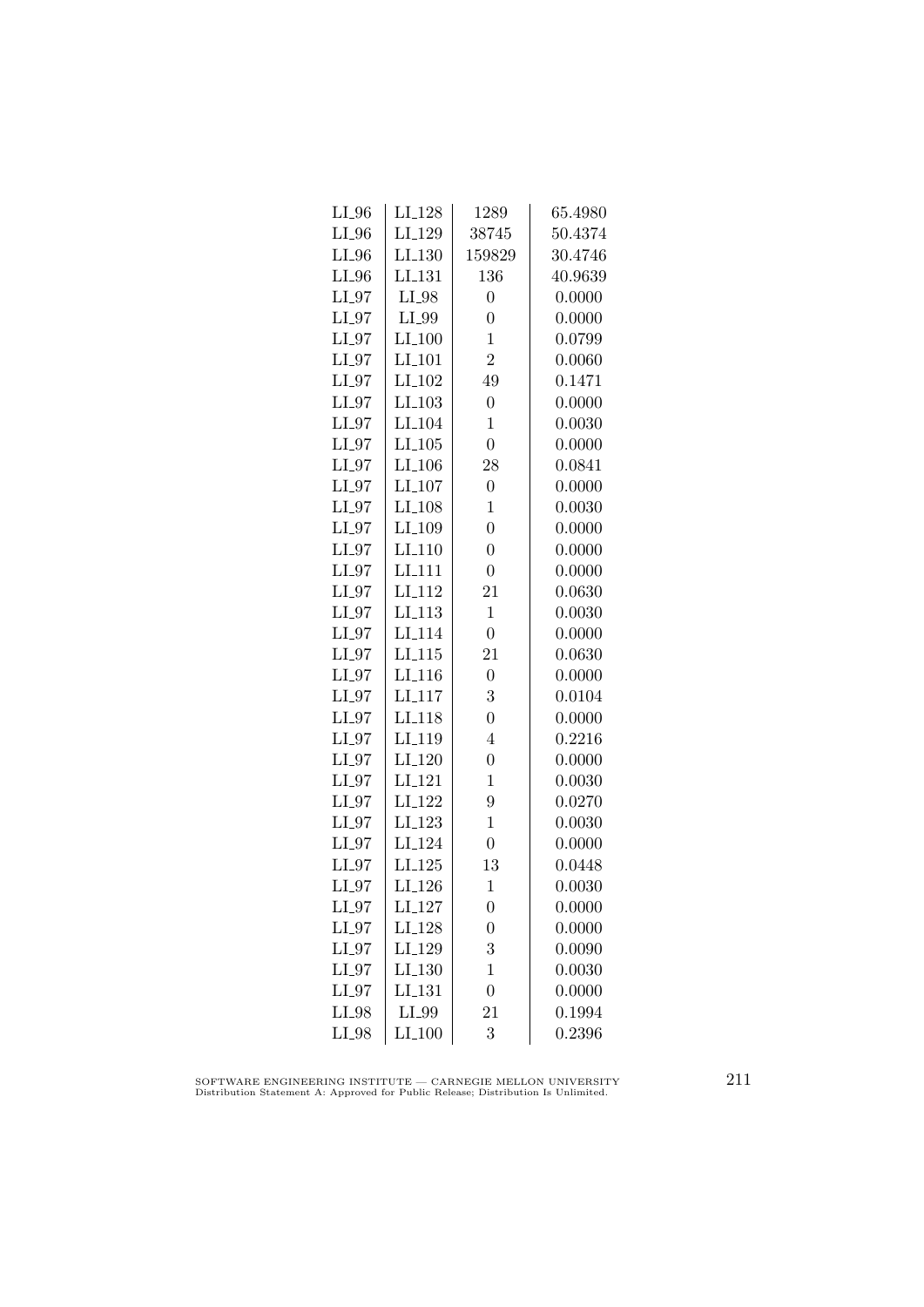| $LI_98$ | $LI_101$             | 125              | 1.1869  |
|---------|----------------------|------------------|---------|
| $LI_98$ | $LI_102$             | 44               | 0.4178  |
| $LI_98$ | $LI$ <sub>-103</sub> | 131              | 1.2438  |
| $LI_98$ | LI <sub>-104</sub>   | 50               | 0.4747  |
| LI_98   | LI.105               | 60               | 0.5697  |
| LI_98   | $LI_106$             | 297              | 2.8200  |
| $LI_98$ | $LI_107$             | $\mathbf{1}$     | 0.0095  |
| $LI_98$ | $LI_108$             | 39               | 0.3703  |
| $LI_98$ | LI <sub>-109</sub>   | 8                | 0.0760  |
| $LI_98$ | LI <sub>-110</sub>   | $\overline{5}$   | 0.2765  |
| $LI_98$ | LI <sub>-111</sub>   | $\overline{2}$   | 0.4866  |
| LI_98   | LI <sub>-112</sub>   | 2034             | 19.3126 |
| LI_98   | LI <sub>-113</sub>   | 12               | 0.1139  |
| $LI_98$ | LI <sub>-114</sub>   | $\overline{0}$   | 0.0000  |
| $LI_98$ | LI.115               | 143              | 1.3578  |
| $LI_98$ | $LI$ <sub>-116</sub> | 207              | 1.9654  |
| LI_98   | LI <sub>-117</sub>   | 46               | 0.4368  |
| $LI_98$ | LI <sub>-118</sub>   | 3                | 0.0875  |
| LI_98   | LI <sub>-119</sub>   | $\overline{0}$   | 0.0000  |
| $LI_98$ | LI <sub>-120</sub>   | $\overline{0}$   | 0.0000  |
| $LI_98$ | LI <sub>-121</sub>   | 58               | 0.5507  |
| $LI_98$ | LI <sub>-122</sub>   | 148              | 1.4052  |
| $LI_98$ | LI <sub>-123</sub>   | 25               | 0.2374  |
| $LI_98$ | LI <sub>-124</sub>   | $\boldsymbol{0}$ | 0.0000  |
| LI_98   | LI.125               | 27               | 0.2564  |
| LI_98   | LI <sub>-126</sub>   | 34               | 0.3228  |
| $LI_98$ | LI <sub>-127</sub>   | $\overline{0}$   | 0.0000  |
| $LI_98$ | LI <sub>-128</sub>   | $\overline{0}$   | 0.0000  |
| LI_98   | LI_129               | 54               | 0.5127  |
| $LI_98$ | LI.130               | 204              | 1.9370  |
| $LI_98$ | LI <sub>-131</sub>   | $\overline{0}$   | 0.0000  |
| LI_99   | LI <sub>-100</sub>   | $\overline{0}$   | 0.0000  |
| LI_99   | LI <sub>-101</sub>   | 33880            | 13.0131 |
| LI_99   | LI <sub>-102</sub>   | 5196             | 6.5880  |
| LI_99   | $LI_103$             | 66458            | 25.6795 |
| $LI_99$ | LI <sub>-104</sub>   | 12157            | 12.6584 |
| $LI_99$ | $LI_105$             | 1417             | 4.1560  |
| LI_99   | $LI$ <sub>-106</sub> | 55973            | 21.4989 |
| LI_99   | LI <sub>-107</sub>   | 1822             | 17.0727 |
| LI_99   | LI <sub>-108</sub>   | 18935            | 9.8501  |
|         |                      |                  |         |

SOFTWARE ENGINEERING INSTITUTE — CARNEGIE MELLON UNIVERSITY Distribution Statement A: Approved for Public Release; Distribution Is Unlimited.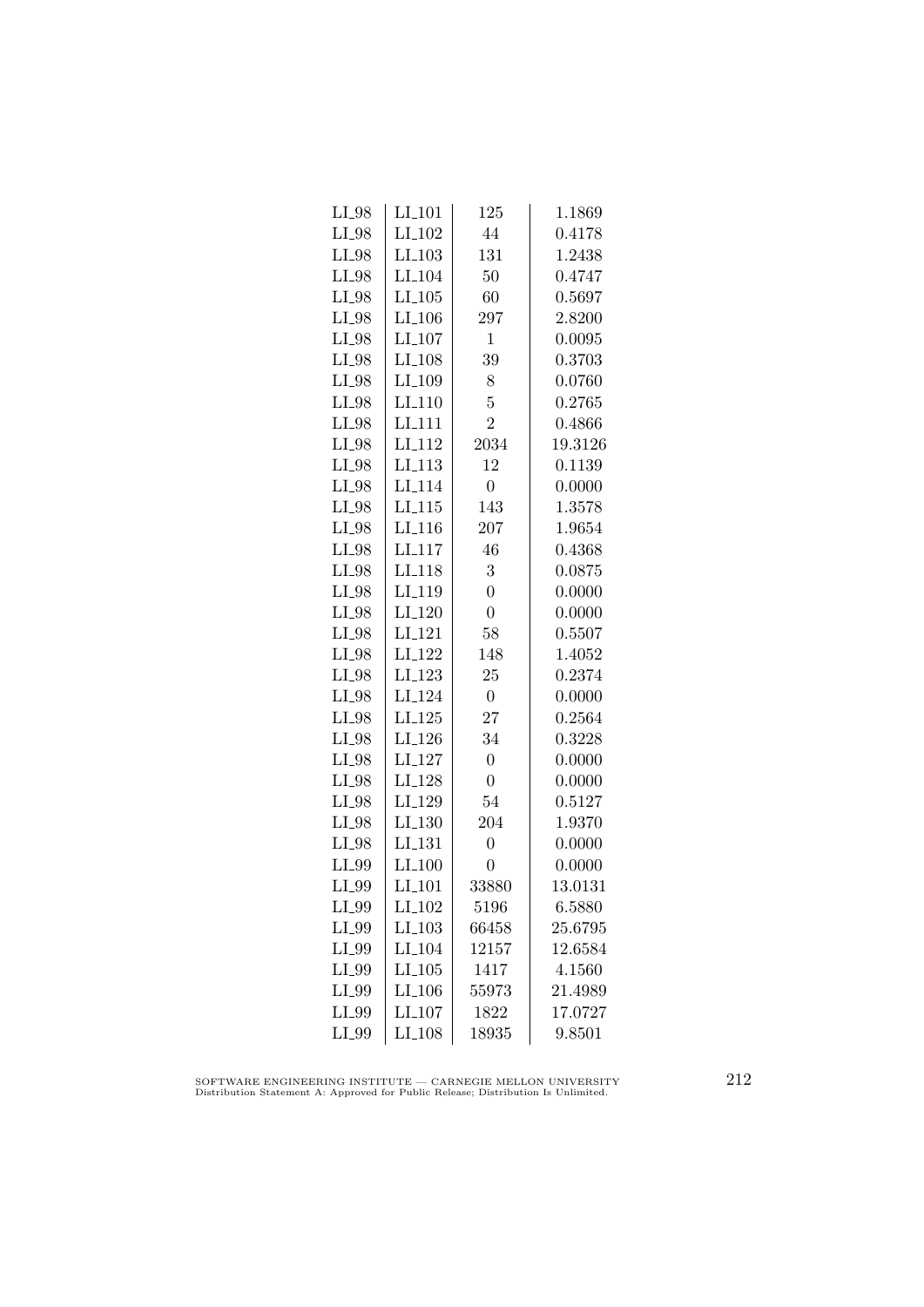| $LI_09$            | $LI_109$             | 3521             | 22.4282 |
|--------------------|----------------------|------------------|---------|
| LI_99              | $LI-110$             | 369              | 20.4093 |
| LI_99              | $LI-111$             | 17               | 4.1363  |
| LI_99              | LI <sub>-112</sub>   | 296              | 0.1137  |
| LI_99              | $LI_113$             | 16718            | 16.3855 |
| LI_99              | LI <sub>-114</sub>   | $\boldsymbol{0}$ | 0.0000  |
| LI_99              | $LI_115$             | 17732            | 6.8108  |
| LI_99              | $LI$ <sub>-116</sub> | 4690             | 6.1763  |
| LI_99              | $LI_117$             | 3357             | 11.5923 |
| LI_99              | LI <sub>-118</sub>   | $\overline{0}$   | 0.0000  |
| LI_99              | LI <sub>-119</sub>   | $\overline{1}$   | 0.0554  |
| LI_99              | LI <sub>-120</sub>   | $\overline{0}$   | 0.0000  |
| LI_99              | LI <sub>-121</sub>   | 36667            | 14.0836 |
| LI_99              | $LI_122$             | 49793            | 19.1252 |
| $LI_99$            | $LI-123$             | 8597             | 24.3845 |
| LI_99              | LI <sub>-124</sub>   | $\mathbf{1}$     | 0.2331  |
| LI_99              | LI <sub>-125</sub>   | 303              | 1.0435  |
| LI_99              | LI <sub>-126</sub>   | 2945             | 7.7092  |
| LI_99              | LI <sub>-127</sub>   | 10               | 0.1251  |
| LI_99              | LI <sub>-128</sub>   | 21               | 1.0671  |
| $LI_99$            | LI_129               | 12824            | 16.6940 |
| LI_99              | $LI_130$             | 67003            | 25.7354 |
| $LI_99$            | LI <sub>-131</sub>   | 10               | 3.0120  |
| $LI_100$           | LI <sub>-101</sub>   | 35               | 2.7955  |
| LI <sub>-100</sub> | LI <sub>-102</sub>   | 12               | 0.9585  |
| LI <sub>-100</sub> | LI <sub>-103</sub>   | 17               | 1.3578  |
| $LI_100$           | LI <sub>-104</sub>   | 10               | 0.7987  |
| $LI_100$           | $LI_105$             | $\overline{6}$   | 0.4792  |
| $LI_100$           | $LI_106$             | 536              | 42.8115 |
| $LI_100$           | LL107                | $\overline{7}$   | 0.5591  |
| $LI_100$           | LI <sub>-108</sub>   | 34               | 2.7157  |
| LI <sub>-100</sub> | LI <sub>-109</sub>   | $\mathbf{1}$     | 0.0799  |
| $LI_100$           | LI <sub>-110</sub>   | $\overline{0}$   | 0.0000  |
| $LI_100$           | $LI_111$             | $\overline{0}$   | 0.0000  |
| $LI_100$           | LI <sub>-112</sub>   | 17               | 1.3578  |
| $LI_100$           | LI <sub>-113</sub>   | 6                | 0.4792  |
| $LI_100$           | LI <sub>-114</sub>   | $\overline{0}$   | 0.0000  |
| $LI_100$           | LI <sub>-115</sub>   | 1001             | 79.9521 |
| $LI_100$           | $LI_116$             | 8                | 0.6390  |
| $LI_100$           | LI <sub>-117</sub>   | 13               | 1.0383  |

SOFTWARE ENGINEERING INSTITUTE — CARNEGIE MELLON UNIVERSITY Distribution Statement A: Approved for Public Release; Distribution Is Unlimited.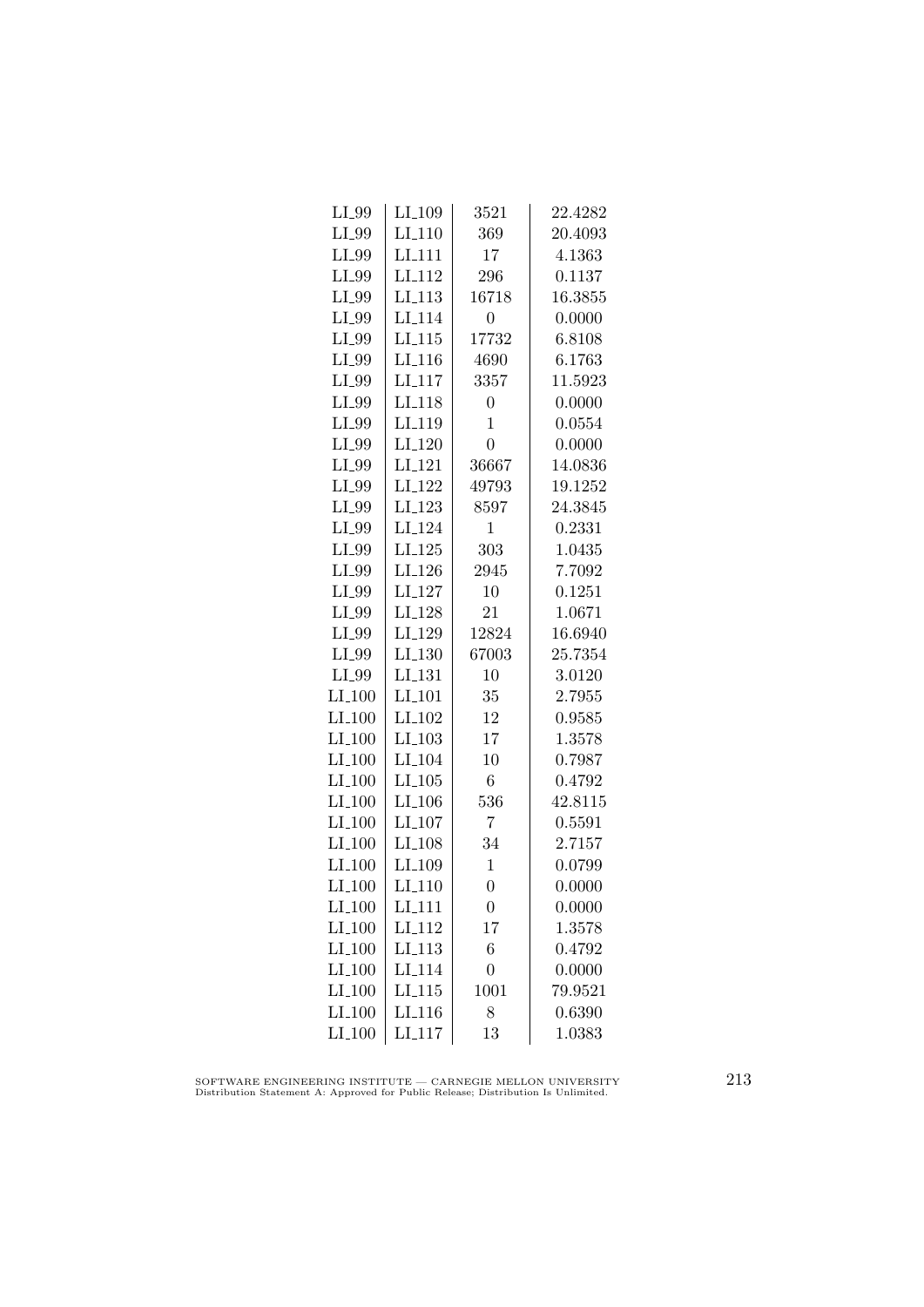| $LI_100$             | LI <sub>-</sub> 118 | $\overline{0}$ | 0.0000  |
|----------------------|---------------------|----------------|---------|
| $LI_100$             | LI <sub>-119</sub>  | $\overline{0}$ | 0.0000  |
| $LI_100$             | $LI_120$            | $\overline{0}$ | 0.0000  |
| $LI_100$             | LI <sub>-121</sub>  | 8              | 0.6390  |
| $LI_100$             | LI <sub>-122</sub>  | 29             | 2.3163  |
| $LI_100$             | LI <sub>-123</sub>  | 3              | 0.2396  |
| $LI_100$             | LI <sub>-124</sub>  | $\overline{0}$ | 0.0000  |
| $LI_100$             | $LI_125$            | 1165           | 93.0511 |
| $LI_100$             | $LI_126$            | 6              | 0.4792  |
| $LI_100$             | LI <sub>-127</sub>  | $\overline{0}$ | 0.0000  |
| $LI_100$             | LI <sub>-128</sub>  | 25             | 1.9968  |
| $LI_100$             | LI <sub>-129</sub>  | $\overline{7}$ | 0.5591  |
| $LI_100$             | LI <sub>-130</sub>  | 41             | 3.2748  |
| $LI_100$             | LI <sub>-131</sub>  | $\overline{0}$ | 0.0000  |
| $LI_101$             | LI <sub>-102</sub>  | 16452          | 20.8594 |
| $LI_101$             | LI <sub>-103</sub>  | 71320          | 27.5582 |
| LI <sub>-101</sub>   | LI <sub>-104</sub>  | 31453          | 32.7502 |
| LI <sub>-101</sub>   | LI_105              | 15119          | 44.3437 |
| LI_101               | LI <sub>-106</sub>  | 121661         | 39.1333 |
| $LI_101$             | LI_107              | 578            | 5.4160  |
| $LI_101$             | LI <sub>-108</sub>  | 54552          | 28.3782 |
| $LI_101$             | LI <sub>-109</sub>  | 2653           | 16.8992 |
| $LI$ <sub>-101</sub> | LI <sub>-110</sub>  | 1066           | 58.9602 |
| LI <sub>-101</sub>   | LI <sub>-111</sub>  | 292            | 71.0462 |
| LI <sub>-101</sub>   | LI <sub>112</sub>   | 759            | 0.2777  |
| LI <sub>-101</sub>   | LI <sub>113</sub>   | 10084          | 9.8835  |
| $LI_101$             | LI <sub>-114</sub>  | $\overline{0}$ | 0.0000  |
| $LI_101$             | $LI_115$            | 37154          | 13.5447 |
| $LI_101$             | $LI_116$            | 14245          | 18.7592 |
| $LI_101$             | LI <sub>-117</sub>  | 12370          | 42.7156 |
| $LI$ <sub>101</sub>  | LI <sub>-118</sub>  | $\overline{5}$ | 0.1458  |
| LI <sub>-101</sub>   | LI <sub>-119</sub>  | 187            | 10.3601 |
| LI <sub>-101</sub>   | LI <sub>-120</sub>  | $\overline{0}$ | 0.0000  |
| $LI_101$             | LI <sub>-121</sub>  | 64905          | 20.8772 |
| $LI_101$             | LI <sub>-122</sub>  | 117466         | 37.7839 |
| $LI_101$             | LI <sub>-123</sub>  | 18230          | 51.7075 |
| $LI_101$             | LI <sub>-124</sub>  | 59             | 13.7529 |
| $LI$ <sub>-101</sub> | LI.125              | 1945           | 6.6981  |
| LI <sub>-101</sub>   | LI <sub>-126</sub>  | 7607           | 19.9131 |
| LI <sub>-101</sub>   | LI <sub>-127</sub>  | 325            | 4.0645  |
|                      |                     |                |         |

SOFTWARE ENGINEERING INSTITUTE — CARNEGIE MELLON UNIVERSITY Distribution Statement A: Approved for Public Release; Distribution Is Unlimited.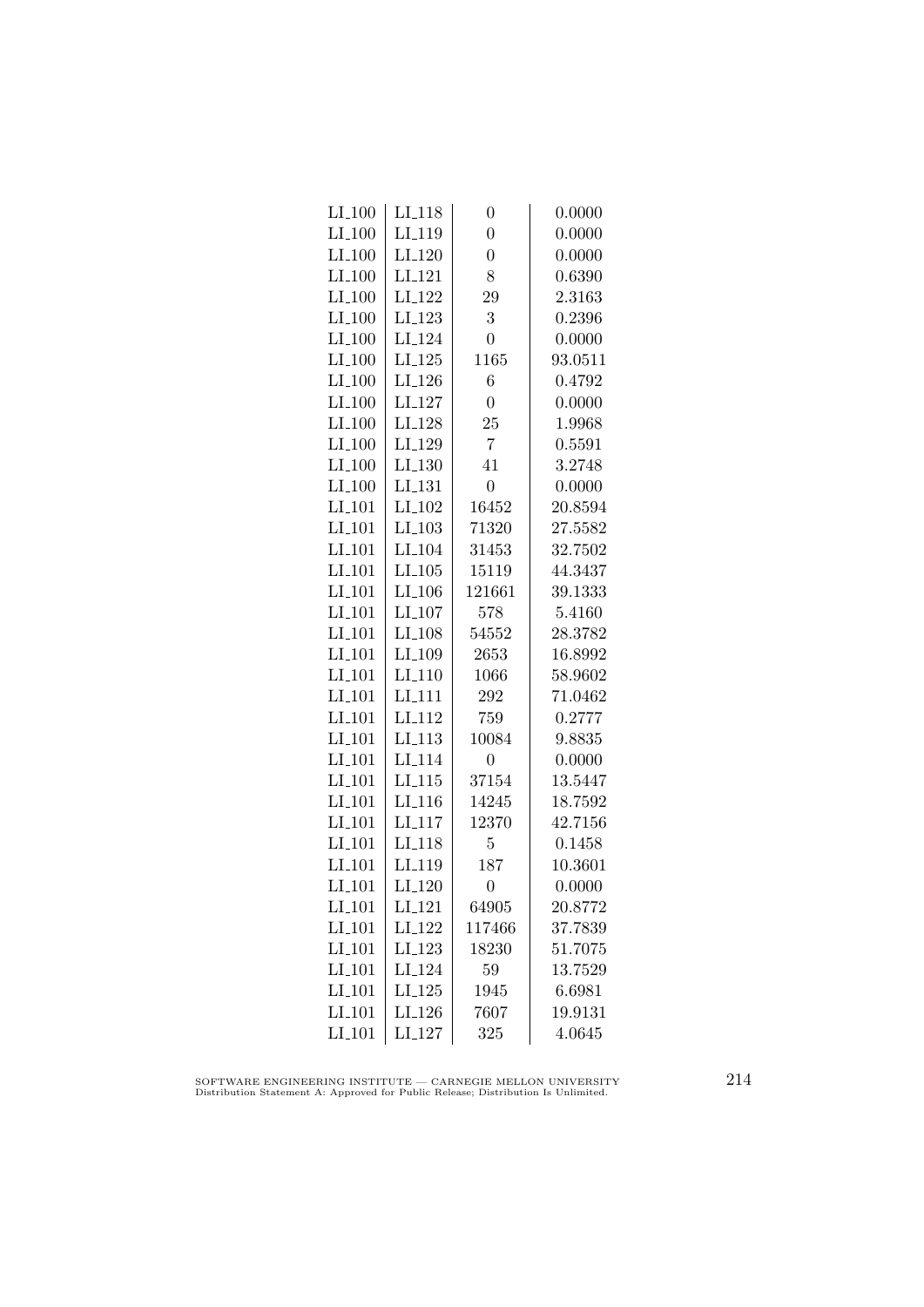| $LI_101$             | LI <sub>-128</sub>   | 146            | 7.4187  |
|----------------------|----------------------|----------------|---------|
| $LI_101$             | LI <sub>-129</sub>   | 45794          | 59.6136 |
| LI <sub>-101</sub>   | LI.130               | 137032         | 44.0775 |
| LI <sub>-101</sub>   | LI <sub>-131</sub>   | 30             | 9.0361  |
| LI <sub>-102</sub>   | LI <sub>-103</sub>   | 13874          | 17.5907 |
| $LI_102$             | LI <sub>-104</sub>   | 7010           | 8.8879  |
| $LI_102$             | $LI_105$             | 2922           | 8.5702  |
| $LI_102$             | $LI_106$             | 24742          | 31.3702 |
| LI <sub>-102</sub>   | $LI_107$             | 132            | 1.2369  |
| LI <sub>-102</sub>   | LI <sub>-108</sub>   | 10513          | 13.3294 |
| LI <sub>-102</sub>   | LI <sub>-109</sub>   | 800            | 5.0959  |
| LI <sub>-102</sub>   | LI <sub>-110</sub>   | 299            | 16.5376 |
| LI <sub>-102</sub>   | LI <sub>-111</sub>   | 46             | 11.1922 |
| LI <sub>-102</sub>   | LI <sub>-112</sub>   | 681            | 0.8634  |
| $LI_102$             | $LI$ <sub>-113</sub> | 1825           | 2.3139  |
| LI <sub>-102</sub>   | LI <sub>-114</sub>   | 0              | 0.0000  |
| LI <sub>-102</sub>   | LL115                | 9132           | 11.5784 |
| LI <sub>-102</sub>   | LI <sub>-116</sub>   | 3353           | 4.4156  |
| LI <sub>-102</sub>   | LI <sub>117</sub>    | 4025           | 13.8990 |
| LI <sub>-102</sub>   | LI <sub>-118</sub>   | 0              | 0.0000  |
| $LI_102$             | LI <sub>-119</sub>   | 32             | 1.7729  |
| $LI_102$             | $LI_120$             | $\overline{0}$ | 0.0000  |
| LI <sub>-102</sub>   | LI <sub>-121</sub>   | 11739          | 14.8838 |
| LI <sub>-102</sub>   | LI <sub>-122</sub>   | 21679          | 27.4867 |
| LI <sub>-102</sub>   | LI <sub>-123</sub>   | 4399           | 12.4773 |
| LI <sub>-102</sub>   | LI <sub>-124</sub>   | 20             | 4.6620  |
| LI <sub>-102</sub>   | $LI_125$             | 483            | 1.6633  |
| LI <sub>-102</sub>   | LI <sub>-126</sub>   | 1961           | 5.1334  |
| $LI_102$             | LI <sub>-127</sub>   | 73             | 0.9130  |
| $LI_102$             | LI <sub>-128</sub>   | 17             | 0.8638  |
| LI <sub>-102</sub>   | LI <sub>-129</sub>   | 8764           | 11.4088 |
| LI_102               | LI <sub>-130</sub>   | 26206          | 33.2264 |
| LI <sub>-102</sub>   | LI <sub>-131</sub>   | 60             | 18.0723 |
| $LI_103$             | LI <sub>-104</sub>   | 25581          | 26.6361 |
| $LI_103$             | $LI_105$             | 7707           | 22.6045 |
| $LI_103$             | $LI_106$             | 101226         | 39.1139 |
| $LI_103$             | $LI_107$             | 1039           | 9.7358  |
| $LI$ <sub>-103</sub> | $LI_108$             | 42208          | 21.9568 |
| LI <sub>-103</sub>   | LI_109               | 3552           | 22.6256 |
| $LI$ <sub>-103</sub> | LI <sub>-110</sub>   | 928            | 51.3274 |
|                      |                      |                |         |

SOFTWARE ENGINEERING INSTITUTE — CARNEGIE MELLON UNIVERSITY Distribution Statement A: Approved for Public Release; Distribution Is Unlimited.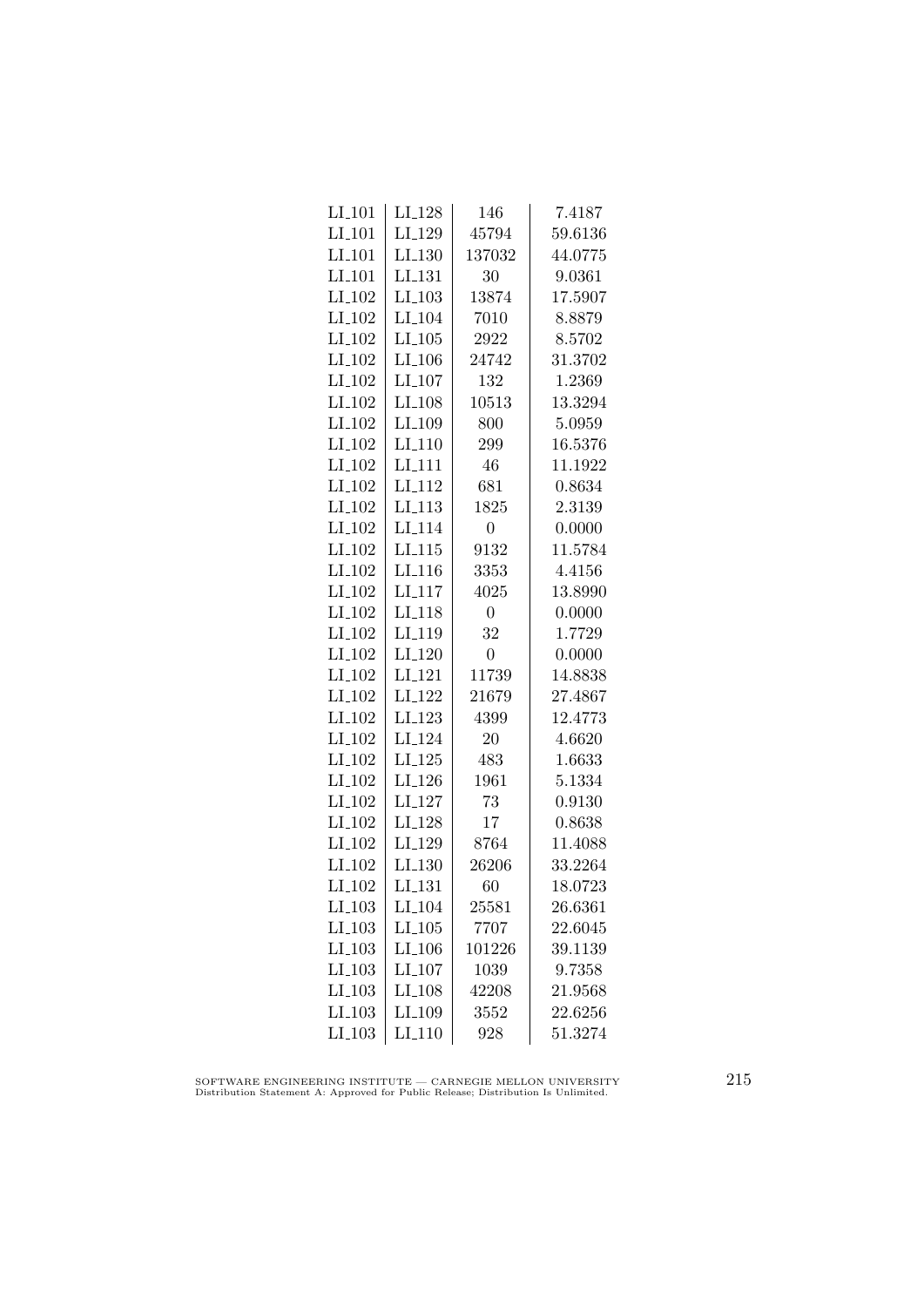| $LI_103$             | $LI_111$           | 221            | 53.7713 |
|----------------------|--------------------|----------------|---------|
| $LI_103$             | LI <sub>-112</sub> | 702            | 0.2713  |
| $LI$ <sub>-103</sub> | LI <sub>-113</sub> | 12434          | 12.1867 |
| LI <sub>-103</sub>   | LI <sub>114</sub>  | 0              | 0.0000  |
| LI.103               | LI <sub>115</sub>  | 31860          | 12.3108 |
| $LI_103$             | LI <sub>-116</sub> | 12818          | 16.8800 |
| $LI_103$             | $LI_117$           | 12175          | 42.0422 |
| $LI_103$             | LI <sub>-118</sub> | $\overline{5}$ | 0.1458  |
| $LI_103$             | LI <sub>-119</sub> | 49             | 2.7147  |
| $LI_103$             | LI <sub>-120</sub> | $\overline{0}$ | 0.0000  |
| LI <sub>-103</sub>   | LI <sub>-121</sub> | 52010          | 20.0968 |
| LI <sub>-103</sub>   | $LI_122$           | 96703          | 37.3662 |
| $LI_103$             | LI_123             | 18228          | 51.7018 |
| $LI_103$             | LI <sub>-124</sub> | 7              | 1.6317  |
| $LI$ <sub>-103</sub> | LI <sub>-125</sub> | 1461           | 5.0313  |
| $LI_103$             | LI <sub>-126</sub> | 9237           | 24.1800 |
| LI <sub>-103</sub>   | LI <sub>-127</sub> | 62             | 0.7754  |
| $LI$ <sub>-103</sub> | LI <sub>-128</sub> | 108            | 5.4878  |
| LI <sub>-103</sub>   | LI <sub>-129</sub> | 31693          | 41.2573 |
| $LI_103$             | $LI_130$           | 119768         | 46.2786 |
| $LI_103$             | $LI_131$           | 14             | 4.2169  |
| $LI$ <sub>-104</sub> | $LI_105$           | 3615           | 10.6027 |
| LI <sub>-104</sub>   | LI <sub>-106</sub> | 44361          | 46.1906 |
| $LI$ <sub>-104</sub> | LI <sub>-107</sub> | 1030           | 9.6514  |
| LI <sub>-104</sub>   | LI <sub>-108</sub> | 23044          | 23.9944 |
| LI <sub>-104</sub>   | LI <sub>-109</sub> | 1364           | 8.6885  |
| LI <sub>-104</sub>   | LI <sub>-110</sub> | 549            | 30.3650 |
| LI <sub>-104</sub>   | $LI_111$           | 141            | 34.3066 |
| $LI_104$             | LI <sub>-112</sub> | 357            | 0.3717  |
| LI <sub>-104</sub>   | LI <sub>-113</sub> | 3039           | 3.1643  |
| LI <sub>-104</sub>   | LI <sub>114</sub>  | $\overline{0}$ | 0.0000  |
| LI <sub>-104</sub>   | LI <sub>-115</sub> | 19951          | 20.7739 |
| LI <sub>-104</sub>   | LI <sub>-116</sub> | 4942           | 6.5081  |
| LI <sub>-104</sub>   | LI <sub>-117</sub> | 5029           | 17.3659 |
| LI <sub>-104</sub>   | LI_118             | 1              | 0.0292  |
| LI <sub>-104</sub>   | LI <sub>-119</sub> | 490            | 27.1468 |
| $LI_104$             | LI <sub>-120</sub> | $\overline{0}$ | 0.0000  |
| LI <sub>-104</sub>   | LI <sub>-121</sub> | 20288          | 21.1248 |
| LI <sub>-104</sub>   | LI <sub>-122</sub> | 41297          | 43.0002 |
| $LI_104$             | $LI_123$           | 8078           | 22.9124 |

SOFTWARE ENGINEERING INSTITUTE — CARNEGIE MELLON UNIVERSITY Distribution Statement A: Approved for Public Release; Distribution Is Unlimited.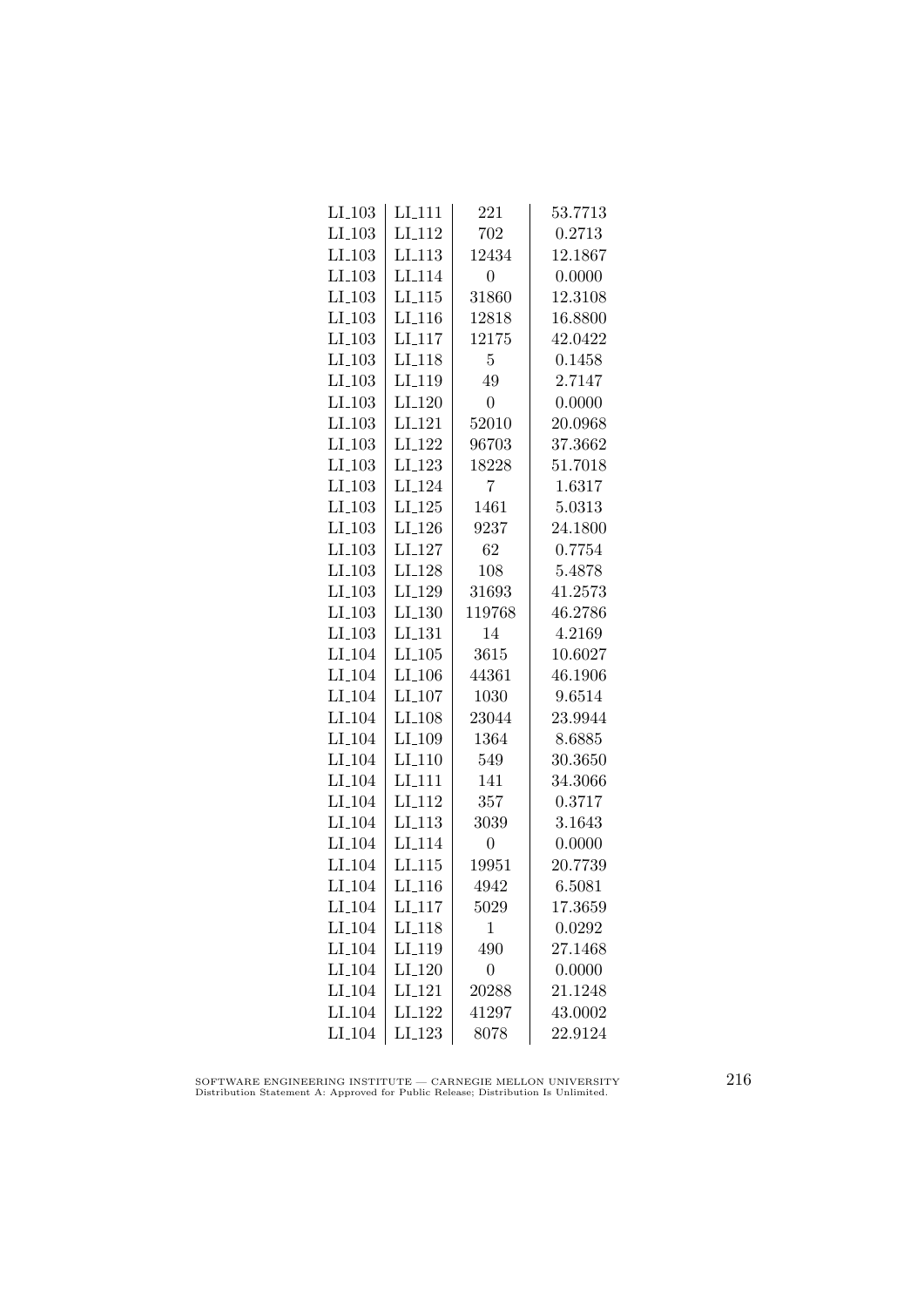| $LI_104$             | LI <sub>-124</sub>   | 295            | 68.7646 |
|----------------------|----------------------|----------------|---------|
| $LI$ <sub>-104</sub> | $LI_125$             | 1543           | 5.3137  |
| LI <sub>-104</sub>   | LI <sub>-126</sub>   | 2649           | 6.9344  |
| LI <sub>-104</sub>   | LI <sub>-127</sub>   | 757            | 9.4672  |
| LI <sub>-104</sub>   | LI <sub>-128</sub>   | 131            | 6.6565  |
| LI <sub>-104</sub>   | LI <sub>-129</sub>   | 15872          | 20.6618 |
| LI <sub>-104</sub>   | $LI_130$             | 41302          | 43.0054 |
| LI <sub>-104</sub>   | LI <sub>-131</sub>   | 30             | 9.0361  |
| $LI_105$             | $LI$ <sub>-106</sub> | 23077          | 67.6844 |
| $LI$ <sub>-105</sub> | LI <sub>-107</sub>   | 74             | 0.6934  |
| $LI$ <sub>-105</sub> | LI <sub>-108</sub>   | 5985           | 17.5539 |
| LI.105               | LI <sub>-109</sub>   | 527            | 3.3569  |
| $LI_105$             | LI <sub>-110</sub>   | 225            | 12.4447 |
| $LI_105$             | $LI_111$             | 229            | 55.7178 |
| $LI_105$             | LI <sub>-112</sub>   | 96             | 0.2816  |
| $LI_105$             | LI <sub>-113</sub>   | 1264           | 3.7073  |
| $LI$ <sub>-105</sub> | LI <sub>-114</sub>   | $\overline{0}$ | 0.0000  |
| LI.105               | LI.115               | 12641          | 37.0758 |
| $LI_105$             | LI <sub>116</sub>    | 3789           | 11.1131 |
| $LI_105$             | LI <sub>-117</sub>   | 3539           | 12.2207 |
| $LI_105$             | LI <sub>-118</sub>   | $\overline{0}$ | 0.0000  |
| $LI_105$             | LI <sub>-119</sub>   | 8              | 0.4432  |
| $LI$ <sub>-105</sub> | LI <sub>-120</sub>   | $\overline{0}$ | 0.0000  |
| $LI$ <sub>-105</sub> | LI <sub>-121</sub>   | 10348          | 30.3505 |
| $LI_105$             | LI <sub>-122</sub>   | 16070          | 47.1330 |
| $LI_105$             | LI <sub>-123</sub>   | 2613           | 7.6639  |
| $LI_105$             | LI <sub>-124</sub>   | $\overline{2}$ | 0.4662  |
| $LI_105$             | LI <sub>-125</sub>   | 542            | 1.8665  |
| $LI_105$             | LI <sub>-126</sub>   | 2175           | 6.3792  |
| $LI_105$             | LI <sub>-127</sub>   | $\overline{0}$ | 0.0000  |
| $LI_105$             | LI <sub>-128</sub>   | 34             | 1.7276  |
| LI.105               | LI <sub>-129</sub>   | 7897           | 23.1618 |
| $LI_105$             | LI <sub>-130</sub>   | 14716          | 43.1618 |
| $LI_105$             | LI <sub>-131</sub>   | $\overline{2}$ | 0.6024  |
| $LI_106$             | LI <sub>-107</sub>   | 6303           | 59.0611 |
| $LI_106$             | LI <sub>-108</sub>   | 74185          | 38.5914 |
| $LI_106$             | LI <sub>-109</sub>   | 7273           | 46.3278 |
| $LI$ <sub>-106</sub> | LI <sub>-110</sub>   | 1161           | 64.2146 |
| LI <sub>-106</sub>   | LI <sub>111</sub>    | 349            | 84.9148 |
| $LI_106$             | LI <sub>-112</sub>   | 3308           | 1.2102  |

SOFTWARE ENGINEERING INSTITUTE — CARNEGIE MELLON UNIVERSITY Distribution Statement A: Approved for Public Release; Distribution Is Unlimited.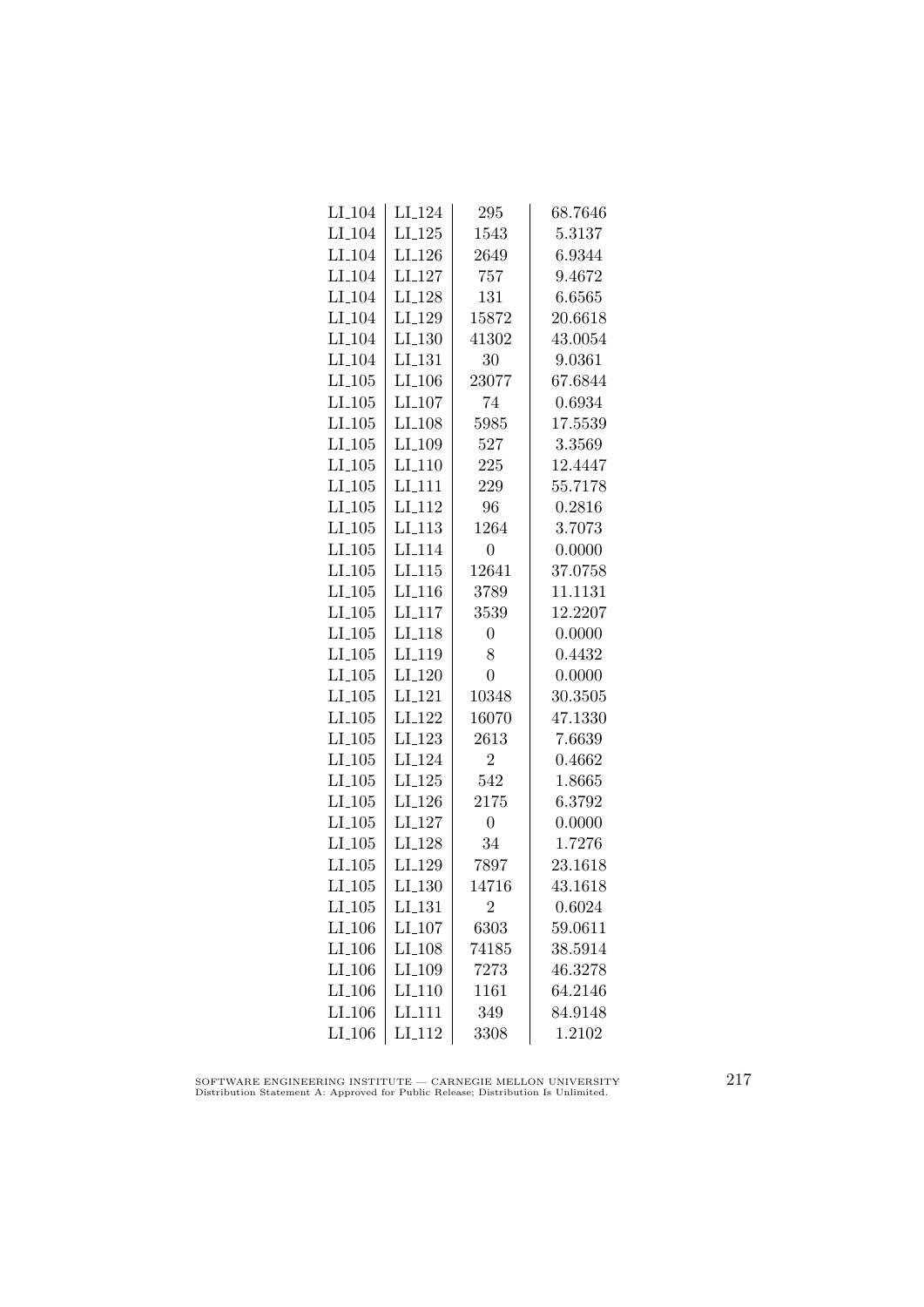| $LI_106$             | LI <sub>-113</sub> | 17065            | 16.7256  |
|----------------------|--------------------|------------------|----------|
| $LI_106$             | LI <sub>-114</sub> | $\overline{0}$   | 0.0000   |
| LI <sub>-106</sub>   | $LI-115$           | 120436           | 43.9056  |
| LI <sub>-106</sub>   | LI <sub>-116</sub> | 19365            | 25.5017  |
| LI <sub>-106</sub>   | LI <sub>-117</sub> | 19290            | 66.6114  |
| $LI_106$             | LI <sub>-118</sub> | 22               | 0.6414   |
| $LI_106$             | LI <sub>-119</sub> | 1678             | 92.9640  |
| $LI_106$             | $LI_120$           | 0                | 0.0000   |
| $LI_106$             | LI <sub>-121</sub> | 103638           | 26.9035  |
| $LI$ <sub>-106</sub> | LI <sub>-122</sub> | 203171           | 45.8032  |
| LI <sub>-106</sub>   | LI <sub>-123</sub> | 22189            | 62.9368  |
| LI <sub>-106</sub>   | LI <sub>-124</sub> | 429              | 100.0000 |
| LI <sub>-106</sub>   | $LI_125$           | 8104             | 27.9083  |
| $LI_106$             | $LI_126$           | 14004            | 36.6587  |
| $LI_106$             | LI <sub>-127</sub> | 5175             | 64.7199  |
| $LI_106$             | LI <sub>-128</sub> | 981              | 49.8476  |
| LI <sub>-106</sub>   | LI_129             | 47772            | 62.1885  |
| $LI$ <sub>-106</sub> | LI <sub>-130</sub> | 210779           | 31.8109  |
| $LI_106$             | LI <sub>-131</sub> | 272              | 81.9277  |
| $LI_107$             | LI_108             | 3565             | 33.4052  |
| $LI_107$             | LI <sub>-109</sub> | 664              | 6.2219   |
| $LI_107$             | $LI-110$           | $\overline{0}$   | 0.0000   |
| $LI_107$             | LI <sub>-111</sub> | 16               | 3.8929   |
| LI <sub>-107</sub>   | LI <sub>-112</sub> | 693              | 6.4936   |
| LI <sub>-107</sub>   | LI <sub>-113</sub> | 25               | 0.2343   |
| LI <sub>-107</sub>   | LI <sub>-114</sub> | $\overline{0}$   | 0.0000   |
| $LI_107$             | $LI_115$           | 8663             | 81.1750  |
| $LI_107$             | $LI_116$           | 6                | 0.0562   |
| $LI_107$             | LI <sub>-117</sub> | 422              | 3.9543   |
| LI <sub>-107</sub>   | LI <sub>-118</sub> | $\boldsymbol{0}$ | 0.0000   |
| LI <sub>-107</sub>   | LI <sub>-119</sub> | 53               | 2.9363   |
| LI <sub>-107</sub>   | LI <sub>-120</sub> | $\boldsymbol{0}$ | 0.0000   |
| LI <sub>-107</sub>   | $LI_121$           | 28               | 0.2624   |
| LI <sub>-107</sub>   | LI <sub>-122</sub> | 3629             | 34.0049  |
| $LI_107$             | $LI_123$           | 10               | 0.0937   |
| $LI_107$             | LI <sub>-124</sub> | 20               | 4.6620   |
| $LI_107$             | $LI_125$           | 579              | 5.4254   |
| LI <sub>-107</sub>   | LI <sub>-126</sub> | 68               | 0.6372   |
| LI <sub>-107</sub>   | LI <sub>-127</sub> | 39               | 0.4877   |
| LI <sub>-107</sub>   | LI_128             | 935              | 47.5102  |

SOFTWARE ENGINEERING INSTITUTE — CARNEGIE MELLON UNIVERSITY Distribution Statement A: Approved for Public Release; Distribution Is Unlimited.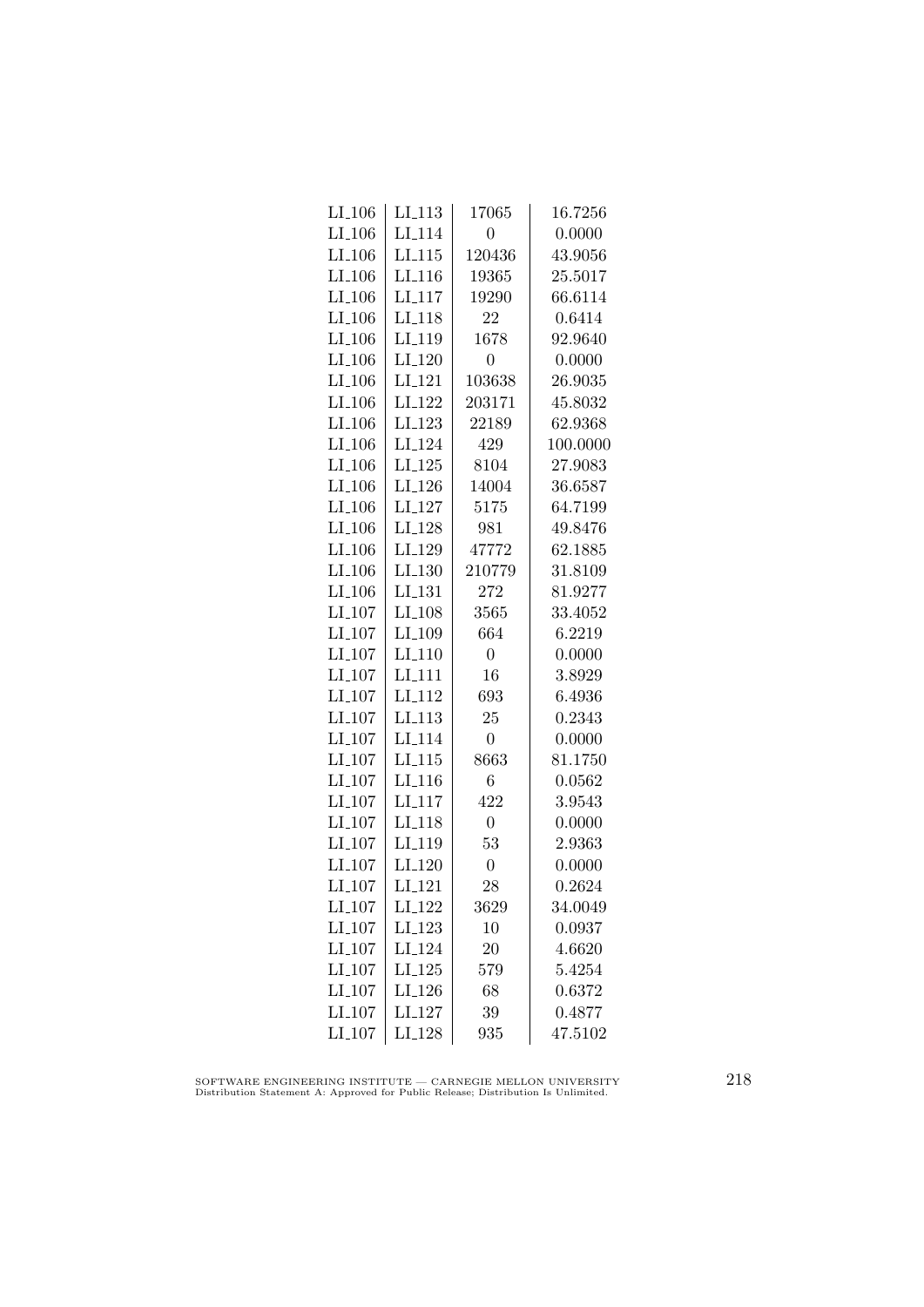| $LI_107$            | LI_129             | 245            | 2.2957  |
|---------------------|--------------------|----------------|---------|
| $LI_107$            | $LI_130$           | 341            | 3.1953  |
| $LI_107$            | LI <sub>-131</sub> | 14             | 4.2169  |
| $LI$ <sub>108</sub> | LI_109             | 1165           | 7.4209  |
| LI <sub>-108</sub>  | LI <sub>-110</sub> | 801            | 44.3031 |
| $LI_108$            | LI <sub>-111</sub> | 170            | 41.3625 |
| $LI_108$            | LI <sub>-112</sub> | 1181           | 0.6144  |
| $LI_108$            | LI <sub>-113</sub> | 6468           | 6.3394  |
| $LI_108$            | LI <sub>-114</sub> | $\overline{0}$ | 0.0000  |
| $LI_108$            | LI.115             | 28344          | 14.7447 |
| LI <sub>-108</sub>  | LI <sub>-116</sub> | 8238           | 10.8486 |
| LI <sub>-108</sub>  | LI <sub>117</sub>  | 7736           | 26.7136 |
| $LI_108$            | LI <sub>-118</sub> | $\overline{4}$ | 0.1166  |
| $LI_108$            | LI <sub>-119</sub> | $\overline{5}$ | 0.2770  |
| $LI_108$            | LI <sub>-120</sub> | $\overline{0}$ | 0.0000  |
| LI <sub>-108</sub>  | $LI_121$           | 44589          | 23.1954 |
| LI <sub>-108</sub>  | LI <sub>-122</sub> | 72083          | 37.4979 |
| LI <sub>-108</sub>  | $LI_123$           | 11102          | 31.4897 |
| LI <sub>-108</sub>  | LI <sub>-124</sub> | $\mathbf 1$    | 0.2331  |
| LI <sub>-108</sub>  | $LI_125$           | 1311           | 4.5148  |
| $LI_108$            | LI <sub>-126</sub> | 3950           | 10.3400 |
| $LI_108$            | $LI_127$           | $\overline{2}$ | 0.0250  |
| LI <sub>-108</sub>  | LI <sub>-128</sub> | 856            | 43.4959 |
| LI <sub>-108</sub>  | LI <sub>-129</sub> | 26753          | 34.8265 |
| LI <sub>-108</sub>  | LI.130             | 91262          | 47.4749 |
| LI <sub>-108</sub>  | LI <sub>-131</sub> | $\overline{0}$ | 0.0000  |
| LI <sub>-109</sub>  | $LI_110$           | 47             | 2.5996  |
| $LI_109$            | $LI-111$           | 19             | 4.6229  |
| LI <sub>-109</sub>  | LI <sub>-112</sub> | 30             | 0.1911  |
| LI <sub>-109</sub>  | LI <sub>-113</sub> | 827            | 5.2679  |
| LI <sub>-109</sub>  | LI <sub>-114</sub> | $\overline{0}$ | 0.0000  |
| LI <sub>-109</sub>  | LL115              | 5231           | 33.3206 |
| LI_109              | LI <sub>-116</sub> | 418            | 2.6626  |
| LI <sub>-109</sub>  | LI <sub>-117</sub> | 986            | 6.2807  |
| $LI_109$            | LI <sub>-118</sub> | 6              | 0.1749  |
| $LI_109$            | LI <sub>-119</sub> | 139            | 7.7008  |
| LI_109              | $LI_120$           | $\overline{0}$ | 0.0000  |
| LI <sub>-109</sub>  | LI <sub>-121</sub> | 1711           | 10.8988 |
| LI <sub>-109</sub>  | LI <sub>-122</sub> | 5730           | 36.4991 |
| $LI_109$            | LI <sub>-123</sub> | 795            | 5.0640  |
|                     |                    |                |         |

SOFTWARE ENGINEERING INSTITUTE — CARNEGIE MELLON UNIVERSITY Distribution Statement A: Approved for Public Release; Distribution Is Unlimited.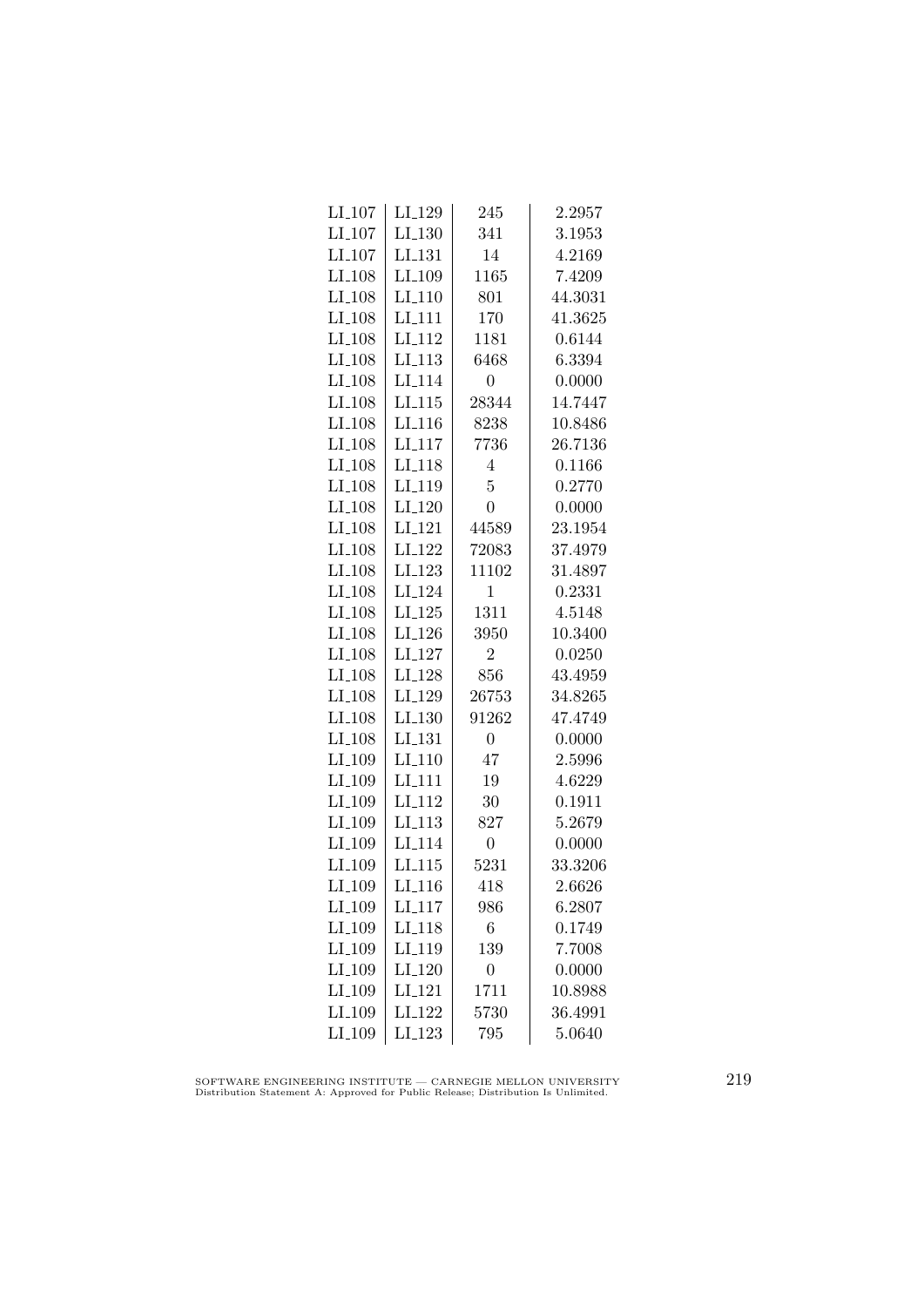| $LI_109$             | LI <sub>-124</sub>   | 40               | 9.3240  |
|----------------------|----------------------|------------------|---------|
| LI_109               | $LI_125$             | 412              | 2.6244  |
| LI <sub>-109</sub>   | LI <sub>-126</sub>   | 1452             | 9.2490  |
| LI <sub>-109</sub>   | LI <sub>-127</sub>   | 66               | 0.8254  |
| LI <sub>-109</sub>   | LI <sub>-128</sub>   | $\overline{0}$   | 0.0000  |
| LI_109               | LI <sub>-129</sub>   | 1140             | 7.2616  |
| LI_109               | $LI_130$             | 2825             | 17.9948 |
| LI <sub>-109</sub>   | LI <sub>-131</sub>   | 12               | 3.6145  |
| $LI_110$             | LI <sub>-111</sub>   | $\overline{2}$   | 0.4866  |
| LI.110               | LI <sub>-112</sub>   | 8                | 0.4425  |
| $LI_110$             | LI <sub>-113</sub>   | 61               | 3.3739  |
| LI <sub>-110</sub>   | LI <sub>114</sub>    | $\overline{0}$   | 0.0000  |
| $LI_110$             | $LI$ <sub>-115</sub> | 470              | 25.9956 |
| $LI_110$             | $LI_116$             | 435              | 24.0597 |
| $LI_110$             | $LI_117$             | 291              | 16.0951 |
| $LI_110$             | LI <sub>-118</sub>   | $\overline{0}$   | 0.0000  |
| $LI-110$             | LI_119               | $\overline{0}$   | 0.0000  |
| LI <sub>-110</sub>   | LI <sub>-120</sub>   | $\overline{0}$   | 0.0000  |
| LI <sub>-110</sub>   | $LI_121$             | 659              | 36.4491 |
| $LI_110$             | LI <sub>-122</sub>   | 1418             | 78.4292 |
| $LI_110$             | LI <sub>-123</sub>   | 479              | 26.4934 |
| $LI-110$             | LI <sub>-124</sub>   | $\overline{0}$   | 0.0000  |
| LI <sub>-110</sub>   | $LI-125$             | 22               | 1.2168  |
| LI <sub>-110</sub>   | LI <sub>-126</sub>   | 121              | 6.6925  |
| LI.110               | LI <sub>-127</sub>   | $\overline{0}$   | 0.0000  |
| LI.110               | LI <sub>-128</sub>   | 1                | 0.0553  |
| $LI_110$             | LI <sub>-129</sub>   | 638              | 35.2876 |
| $LI_110$             | $LI_130$             | 1230             | 68.0310 |
| $LI_110$             | LI <sub>-131</sub>   | $\boldsymbol{0}$ | 0.0000  |
| LI <sub>-111</sub>   | $LI-112$             | 25               | 6.0827  |
| LI <sub>-111</sub>   | LI <sub>-113</sub>   | 9                | 2.1898  |
| LI <sub>111</sub>    | LI <sub>-114</sub>   | $\overline{0}$   | 0.0000  |
| LI <sub>_111</sub>   | LI.115               | 289              | 70.3163 |
| $LI_111$             | LI <sub>-116</sub>   | 104              | 25.3041 |
| $LI-111$             | $LI_117$             | 170              | 41.3625 |
| $LI$ <sub>-111</sub> | LI <sub>-118</sub>   | $\overline{0}$   | 0.0000  |
| LI <sub>-111</sub>   | LI <sub>-119</sub>   | $\overline{0}$   | 0.0000  |
| LI <sub>-111</sub>   | LI <sub>-120</sub>   | $\overline{0}$   | 0.0000  |
| LI <sub>-111</sub>   | LI <sub>-121</sub>   | 96               | 23.3577 |
| LI_111               | LI <sub>-122</sub>   | 289              | 70.3163 |
|                      |                      |                  |         |

SOFTWARE ENGINEERING INSTITUTE — CARNEGIE MELLON UNIVERSITY Distribution Statement A: Approved for Public Release; Distribution Is Unlimited.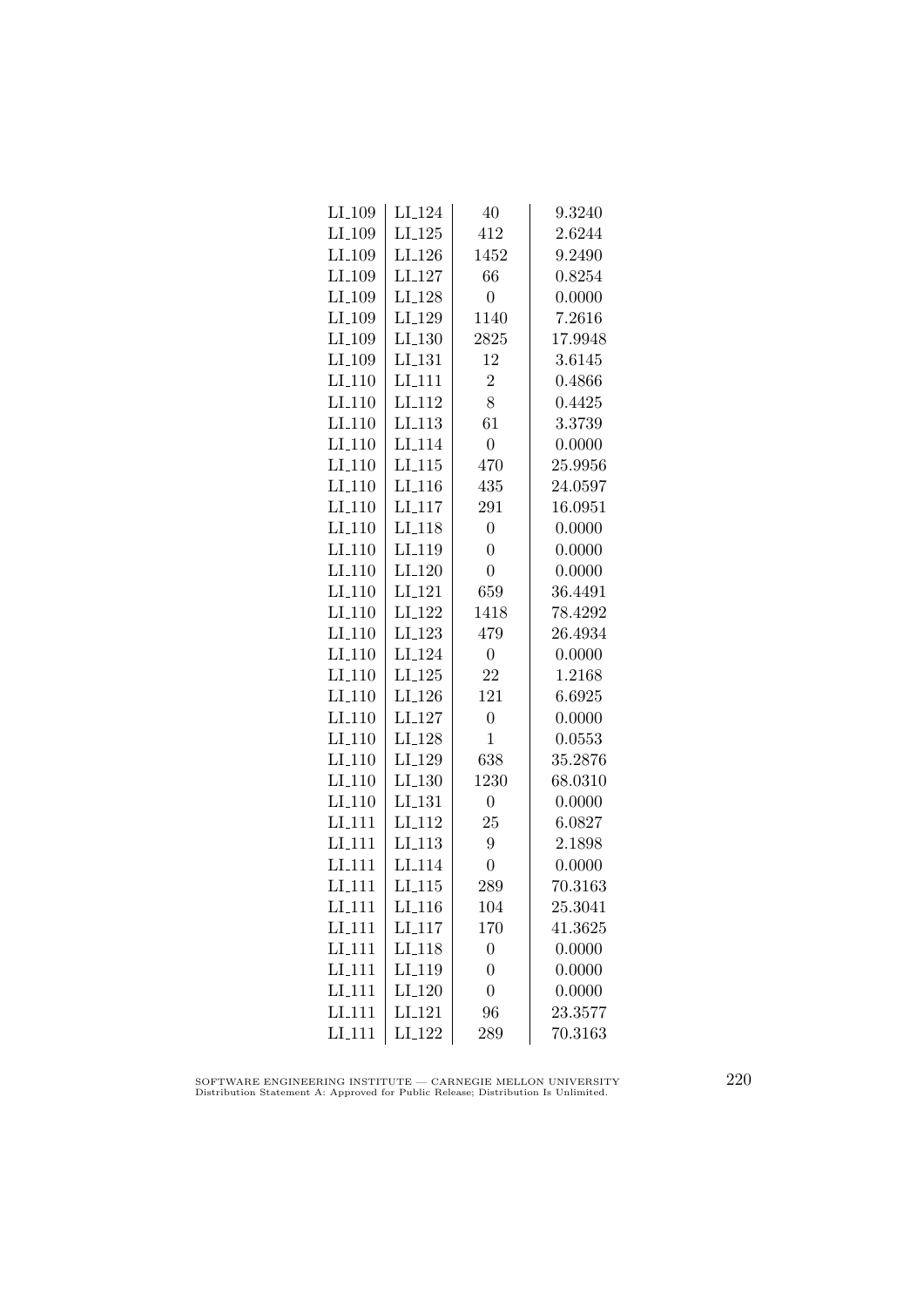| $LI-111$           | LI <sub>-123</sub> | 112              | 27.2506 |
|--------------------|--------------------|------------------|---------|
| LI <sub>-111</sub> | LI <sub>-124</sub> | $\overline{0}$   | 0.0000  |
| LI <sub>-111</sub> | $LI-125$           | 55               | 13.3820 |
| LI <sub>-111</sub> | LI <sub>-126</sub> | 110              | 26.7640 |
| LI <sub>111</sub>  | LI_127             | $\overline{0}$   | 0.0000  |
| $LI-111$           | LI <sub>-128</sub> | $\overline{2}$   | 0.4866  |
| LI <sub>-111</sub> | LI_129             | 167              | 40.6326 |
| $LI-111$           | LI <sub>-130</sub> | 214              | 52.0681 |
| $LI-111$           | LI <sub>-131</sub> | $\overline{0}$   | 0.0000  |
| LI <sub>-112</sub> | LI <sub>-113</sub> | 84               | 0.0823  |
| LI <sub>-112</sub> | LI <sub>114</sub>  | $\overline{0}$   | 0.0000  |
| LI <sub>-112</sub> | LI <sub>-115</sub> | 2246             | 0.8217  |
| LI <sub>-112</sub> | LI <sub>-116</sub> | 358              | 0.4714  |
| $LI_112$           | LI <sub>-117</sub> | 309              | 1.0670  |
| LI <sub>-112</sub> | LI <sub>-118</sub> | 8                | 0.2332  |
| LI <sub>-112</sub> | LI <sub>-119</sub> | $\overline{0}$   | 0.0000  |
| LI <sub>-112</sub> | LI <sub>-120</sub> | $\overline{0}$   | 0.0000  |
| LI <sub>-112</sub> | LI <sub>-121</sub> | 475              | 0.1738  |
| LI <sub>-112</sub> | LI <sub>-122</sub> | 1577             | 0.5769  |
| LI <sub>-112</sub> | LI <sub>-123</sub> | 121              | 0.3432  |
| $LI_112$           | LI <sub>-124</sub> | $\overline{0}$   | 0.0000  |
| LI <sub>-112</sub> | $LI_125$           | 387              | 1.3327  |
| LI <sub>-112</sub> | LI <sub>-126</sub> | 164              | 0.4293  |
| LI <sub>-112</sub> | LI <sub>-127</sub> | $\overline{0}$   | 0.0000  |
| LI <sub>-112</sub> | LI <sub>-128</sub> | 98               | 4.9797  |
| LI <sub>-112</sub> | LI <sub>-129</sub> | 228              | 0.2968  |
| LI <sub>-112</sub> | $LI_130$           | 1508             | 0.5517  |
| LI <sub>-112</sub> | LI <sub>-131</sub> | $\overline{0}$   | 0.0000  |
| $LI-113$           | LI <sub>-114</sub> | $\overline{0}$   | 0.0000  |
| LI.113             | LI <sub>-115</sub> | 4624             | 4.5320  |
| LI <sub>-113</sub> | LI <sub>-116</sub> | 958              | 1.2616  |
| LI <sub>-113</sub> | LI <sub>-117</sub> | 1083             | 3.7398  |
| $LI_113$           | LI <sub>118</sub>  | $\mathbf{1}$     | 0.0292  |
| $LI_113$           | LI_119             | $\boldsymbol{0}$ | 0.0000  |
| $LI_113$           | LI_120             | $\overline{0}$   | 0.0000  |
| $LI-113$           | LI <sub>-121</sub> | 12620            | 12.3690 |
| LI.113             | LI <sub>-122</sub> | 14967            | 14.6694 |
| LI <sub>-113</sub> | LI <sub>-123</sub> | 1115             | 3.1626  |
| LI <sub>-113</sub> | LI <sub>-124</sub> | $\overline{0}$   | 0.0000  |
| $LI_113$           | LI <sub>-125</sub> | 103              | 0.3547  |

SOFTWARE ENGINEERING INSTITUTE — CARNEGIE MELLON UNIVERSITY Distribution Statement A: Approved for Public Release; Distribution Is Unlimited.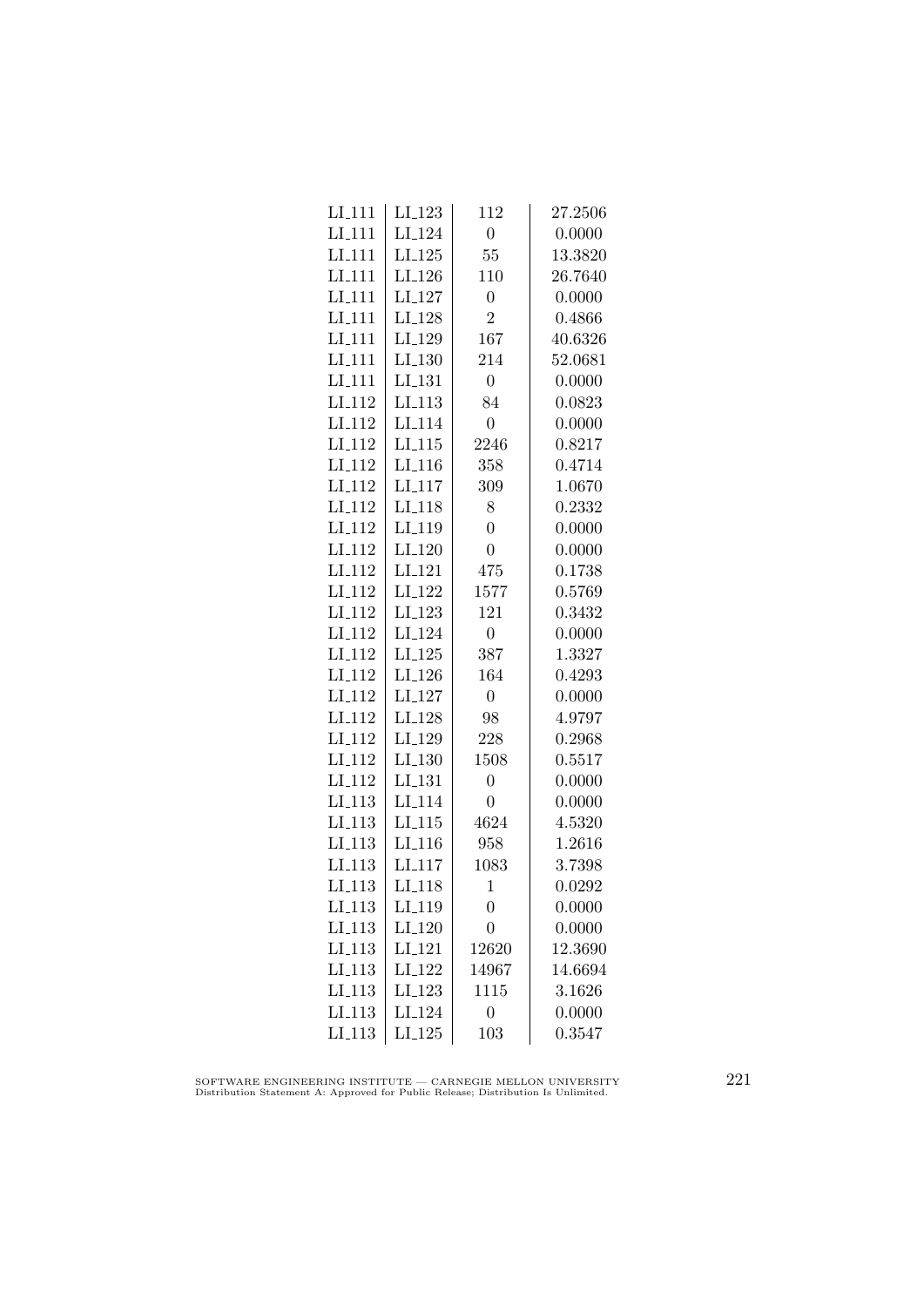| $LI_113$             | $LI_126$             | 1856             | 4.8585  |
|----------------------|----------------------|------------------|---------|
| $LI$ <sub>-113</sub> | LI <sub>-127</sub>   | $\overline{0}$   | 0.0000  |
| LI.113               | LI_128               | $\overline{2}$   | 0.1016  |
| LI <sub>113</sub>    | LI <sub>-129</sub>   | 3672             | 4.7801  |
| LI.113               | LI <sub>-130</sub>   | 25398            | 24.8929 |
| LI.113               | LI <sub>-131</sub>   | $\overline{0}$   | 0.0000  |
| LI <sub>-114</sub>   | $LI_115$             | $\overline{0}$   | 0.0000  |
| LI <sub>-114</sub>   | $LI_116$             | $\overline{0}$   | 0.0000  |
| LI <sub>-114</sub>   | $LI_117$             | $\overline{0}$   | 0.0000  |
| LI <sub>-114</sub>   | LI <sub>-118</sub>   | $\overline{0}$   | 0.0000  |
| LI <sub>-114</sub>   | LI <sub>-119</sub>   | $\overline{0}$   | 0.0000  |
| LI <sub>114</sub>    | LI <sub>-120</sub>   | $\mathbf{1}$     | 0.4808  |
| LI <sub>-114</sub>   | LI <sub>-121</sub>   | $\mathbf{1}$     | 0.1855  |
| LI <sub>-114</sub>   | $LI_122$             | $\overline{0}$   | 0.0000  |
| LI.114               | LI <sub>-123</sub>   | $\overline{0}$   | 0.0000  |
| LI <sub>-114</sub>   | LI <sub>-124</sub>   | $\overline{0}$   | 0.0000  |
| LI <sub>-114</sub>   | $LI_125$             | $\overline{0}$   | 0.0000  |
| LI <sub>114</sub>    | LI <sub>-126</sub>   | $\overline{0}$   | 0.0000  |
| LI <sub>-114</sub>   | LI_127               | $\overline{0}$   | 0.0000  |
| LI <sub>-114</sub>   | LI <sub>-128</sub>   | $\overline{0}$   | 0.0000  |
| LI <sub>-114</sub>   | LI <sub>-129</sub>   | $\overline{0}$   | 0.0000  |
| LI <sub>-114</sub>   | $LI_130$             | $\overline{0}$   | 0.0000  |
| LI <sub>-114</sub>   | LI <sub>-131</sub>   | $\overline{0}$   | 0.0000  |
| LI.115               | LI <sub>-116</sub>   | 7847             | 10.3337 |
| LI.115               | LI <sub>117</sub>    | 10729            | 37.0489 |
| LI.115               | LI <sub>118</sub>    | 13               | 0.3790  |
| $LI_115$             | LI <sub>-119</sub>   | 1345             | 74.5152 |
| $LI_115$             | LI <sub>-120</sub>   | $\boldsymbol{0}$ | 0.0000  |
| LI.115               | LI <sub>-121</sub>   | 21903            | 7.9848  |
| LI.115               | LI <sub>-122</sub>   | 70419            | 25.6716 |
| LI.115               | LI <sub>-123</sub>   | 7592             | 21.5339 |
| LI <sub>115</sub>    | LI <sub>-124</sub>   | 410              | 95.5711 |
| LI.115               | $LI_125$             | 9848             | 33.9142 |
| $LI_115$             | LI <sub>-126</sub>   | 8381             | 21.9392 |
| $LI_115$             | $LI_127$             | 3014             | 37.6938 |
| $LI_115$             | LI <sub>-128</sub>   | 1491             | 75.7622 |
| LI.115               | LI <sub>-129</sub>   | 15931            | 20.7386 |
| LI <sub>-115</sub>   | LI.130               | 45046            | 16.4217 |
| LI <sub>115</sub>    | LI_131               | 247              | 74.3976 |
| LI <sub>-116</sub>   | $LI$ <sub>-117</sub> | 3027             | 10.4527 |
|                      |                      |                  |         |

SOFTWARE ENGINEERING INSTITUTE — CARNEGIE MELLON UNIVERSITY Distribution Statement A: Approved for Public Release; Distribution Is Unlimited.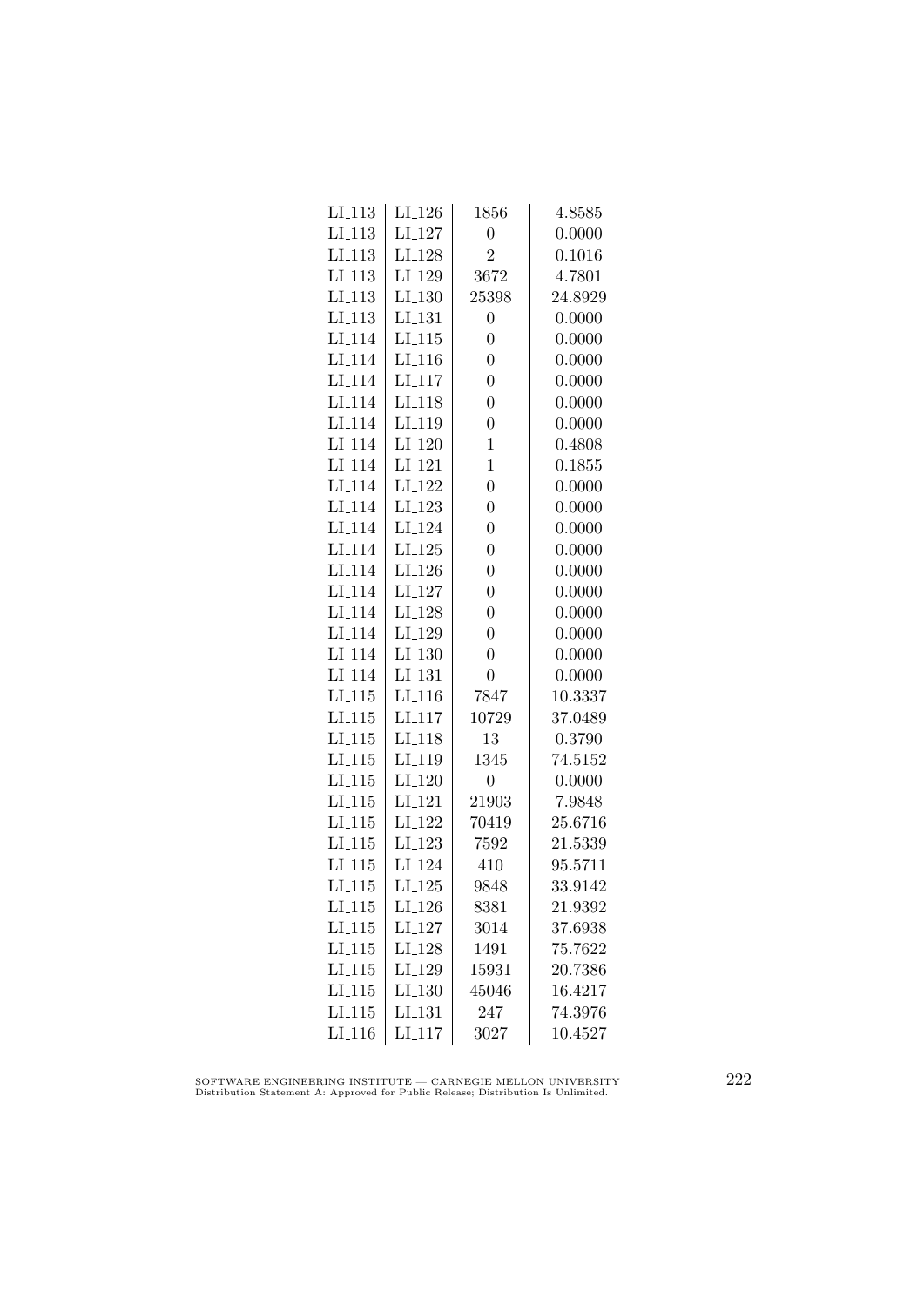| $LI_116$             | LI <sub>-118</sub>   | 6                | 0.1749  |
|----------------------|----------------------|------------------|---------|
| $LI$ <sub>-116</sub> | LI <sub>-119</sub>   | $\overline{2}$   | 0.1108  |
| $LI$ <sub>-116</sub> | LI <sub>-120</sub>   | $\overline{0}$   | 0.0000  |
| LI <sub>-116</sub>   | LI <sub>-121</sub>   | 9393             | 12.3696 |
| LI <sub>-116</sub>   | LI <sub>-122</sub>   | 20875            | 27.4903 |
| $LI_116$             | LI <sub>-123</sub>   | 4138             | 11.7370 |
| $LI_116$             | LI <sub>-124</sub>   | $\overline{0}$   | 0.0000  |
| $LI_116$             | $LI_125$             | 313              | 1.0779  |
| $LI_116$             | LI <sub>-126</sub>   | 1953             | 5.1124  |
| $LI$ <sub>116</sub>  | LI <sub>-127</sub>   | $\overline{0}$   | 0.0000  |
| LI <sub>-116</sub>   | LI <sub>-128</sub>   | 8                | 0.4065  |
| LI <sub>-116</sub>   | LI <sub>-129</sub>   | 7139             | 9.4013  |
| $LI_116$             | LI <sub>-130</sub>   | 25891            | 34.0958 |
| $LI_116$             | $LI$ <sub>-131</sub> | 0                | 0.0000  |
| $LI_117$             | LI <sub>-118</sub>   | $\overline{4}$   | 0.1166  |
| $LI_117$             | LI <sub>-119</sub>   | 19               | 1.0526  |
| LI <sub>-117</sub>   | LI <sub>-120</sub>   | $\overline{0}$   | 0.0000  |
| LI <sub>117</sub>    | LI <sub>-121</sub>   | 5711             | 19.7210 |
| LI <sub>-117</sub>   | LI <sub>-122</sub>   | 14852            | 51.2863 |
| $LI_117$             | LI <sub>-123</sub>   | 4223             | 14.5827 |
| $LI_117$             | LI <sub>-124</sub>   | $\overline{4}$   | 0.9324  |
| $LI$ <sub>-117</sub> | $LI_125$             | 863              | 2.9801  |
| $LI-117$             | LI <sub>-126</sub>   | 3341             | 11.5370 |
| $LI$ <sub>117</sub>  | LI <sub>-127</sub>   | $\overline{0}$   | 0.0000  |
| LI <sub>117</sub>    | LI <sub>-128</sub>   | 99               | 5.0305  |
| LI <sub>-117</sub>   | LI <sub>-129</sub>   | 6239             | 21.5443 |
| $LI_117$             | $LI_130$             | 14528            | 50.1675 |
| $LI_117$             | LI <sub>-131</sub>   | 9                | 2.7108  |
| LI <sub>-118</sub>   | LI <sub>-119</sub>   | $\overline{0}$   | 0.0000  |
| LI <sub>-118</sub>   | $LI_120$             | $\overline{0}$   | 0.0000  |
| LI <sub>118</sub>    | LI <sub>-121</sub>   | $\overline{0}$   | 0.0000  |
| LI <sub>-118</sub>   | LI <sub>-122</sub>   | 9                | 0.2624  |
| LI <sub>-118</sub>   | LI <sub>-123</sub>   | $\overline{0}$   | 0.0000  |
| LI <sub>-118</sub>   | LI <sub>-124</sub>   | $\boldsymbol{0}$ | 0.0000  |
| $LI_118$             | $LI_125$             | 5                | 0.1458  |
| LI <sub>-118</sub>   | $LI_126$             | 9                | 0.2624  |
| LI <sub>-118</sub>   | LI <sub>-127</sub>   | $\overline{0}$   | 0.0000  |
| LI <sub>118</sub>    | LI <sub>128</sub>    | $\boldsymbol{0}$ | 0.0000  |
| LI <sub>118</sub>    | LI <sub>-129</sub>   | $\boldsymbol{0}$ | 0.0000  |
| LI <sub>-118</sub>   | LI <sub>-130</sub>   | 8                | 0.2332  |
|                      |                      |                  |         |

SOFTWARE ENGINEERING INSTITUTE — CARNEGIE MELLON UNIVERSITY Distribution Statement A: Approved for Public Release; Distribution Is Unlimited.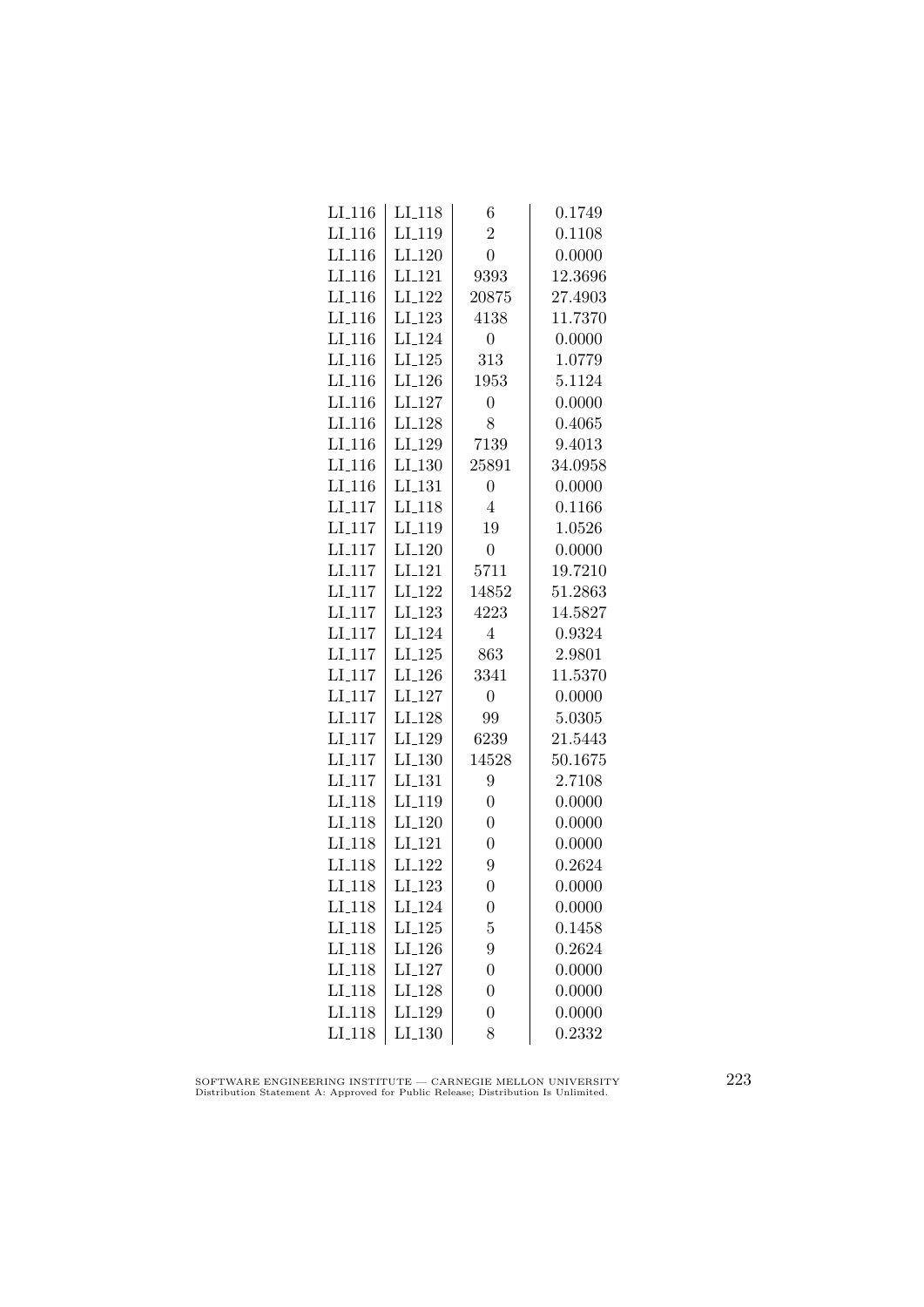| LI <sub>-118</sub> | LI_131             | $\overline{0}$   | 0.0000   |
|--------------------|--------------------|------------------|----------|
| LI <sub>-119</sub> | $LI_120$           | $\overline{0}$   | 0.0000   |
| LI <sub>-119</sub> | LI <sub>-121</sub> | $\mathbf{1}$     | 0.0554   |
| LI <sub>-119</sub> | LI <sub>-122</sub> | 1484             | 82.2161  |
| LI <sub>-119</sub> | LI <sub>-123</sub> | 12               | 0.6648   |
| LI <sub>-119</sub> | LI <sub>-124</sub> | 209              | 48.7179  |
| LI <sub>-119</sub> | $LI_125$           | 227              | 12.5762  |
| LI <sub>-119</sub> | LI <sub>-126</sub> | 21               | 1.1634   |
| LI <sub>-119</sub> | $LI_127$           | 75               | 4.1551   |
| LI <sub>-119</sub> | LI <sub>-128</sub> | $\boldsymbol{0}$ | 0.0000   |
| LI <sub>-119</sub> | LI <sub>-129</sub> | 204              | 11.3019  |
| LI <sub>-119</sub> | LI <sub>-130</sub> | 3                | 0.1662   |
| LI <sub>-119</sub> | LI <sub>-131</sub> | $9\phantom{.0}$  | 2.7108   |
| $LI_120$           | LI <sub>-121</sub> | $\overline{0}$   | 0.0000   |
| $LI_120$           | LI <sub>-122</sub> | $\overline{0}$   | 0.0000   |
| $LI_120$           | $LI-123$           | $\overline{0}$   | 0.0000   |
| LI <sub>-120</sub> | LI <sub>-124</sub> | $\overline{0}$   | 0.0000   |
| $LI_120$           | LI <sub>-125</sub> | $\overline{0}$   | 0.0000   |
| $LI_120$           | LI <sub>-126</sub> | $\overline{0}$   | 0.0000   |
| $LI_120$           | LI <sub>-127</sub> | $\overline{0}$   | 0.0000   |
| $LI_120$           | LI <sub>-128</sub> | $\overline{0}$   | 0.0000   |
| $LI_120$           | LI <sub>-129</sub> | $\overline{0}$   | 0.0000   |
| $LI_120$           | LI <sub>-130</sub> | $\overline{0}$   | 0.0000   |
| LI <sub>-120</sub> | LI <sub>-131</sub> | $\overline{0}$   | 0.0000   |
| LI <sub>-121</sub> | LI <sub>-122</sub> | 88138            | 22.8799  |
| LI <sub>-121</sub> | LI <sub>-123</sub> | 10870            | 30.8316  |
| LI <sub>-121</sub> | LI <sub>-124</sub> | $\overline{0}$   | 0.0000   |
| LI <sub>-121</sub> | $LI_125$           | 368              | 1.2673   |
| LI <sub>-121</sub> | LI <sub>-126</sub> | 3970             | 10.3924  |
| $LI_121$           | LI <sub>-127</sub> | $\overline{0}$   | 0.0000   |
| LI <sub>-121</sub> | LI <sub>-128</sub> | 1                | 0.0508   |
| LI <sub>-121</sub> | LI <sub>-129</sub> | 25837            | 33.6340  |
| LI <sub>-121</sub> | LI <sub>-130</sub> | 142183           | 36.9095  |
| $LI_121$           | LI_131             | 0                | 0.0000   |
| $LI_122$           | LI <sub>-123</sub> | 22264            | 63.1495  |
| LI <sub>-122</sub> | LI <sub>-124</sub> | 429              | 100.0000 |
| LI <sub>-122</sub> | $LI-125$           | 3435             | 11.8293  |
| LI <sub>-122</sub> | LI <sub>-126</sub> | 9839             | 25.7559  |
| LI <sub>122</sub>  | LI <sub>-127</sub> | 2315             | 28.9520  |
| LI <sub>-122</sub> | LI <sub>-128</sub> | 276              | 14.0244  |
|                    |                    |                  |          |

SOFTWARE ENGINEERING INSTITUTE — CARNEGIE MELLON UNIVERSITY Distribution Statement A: Approved for Public Release; Distribution Is Unlimited.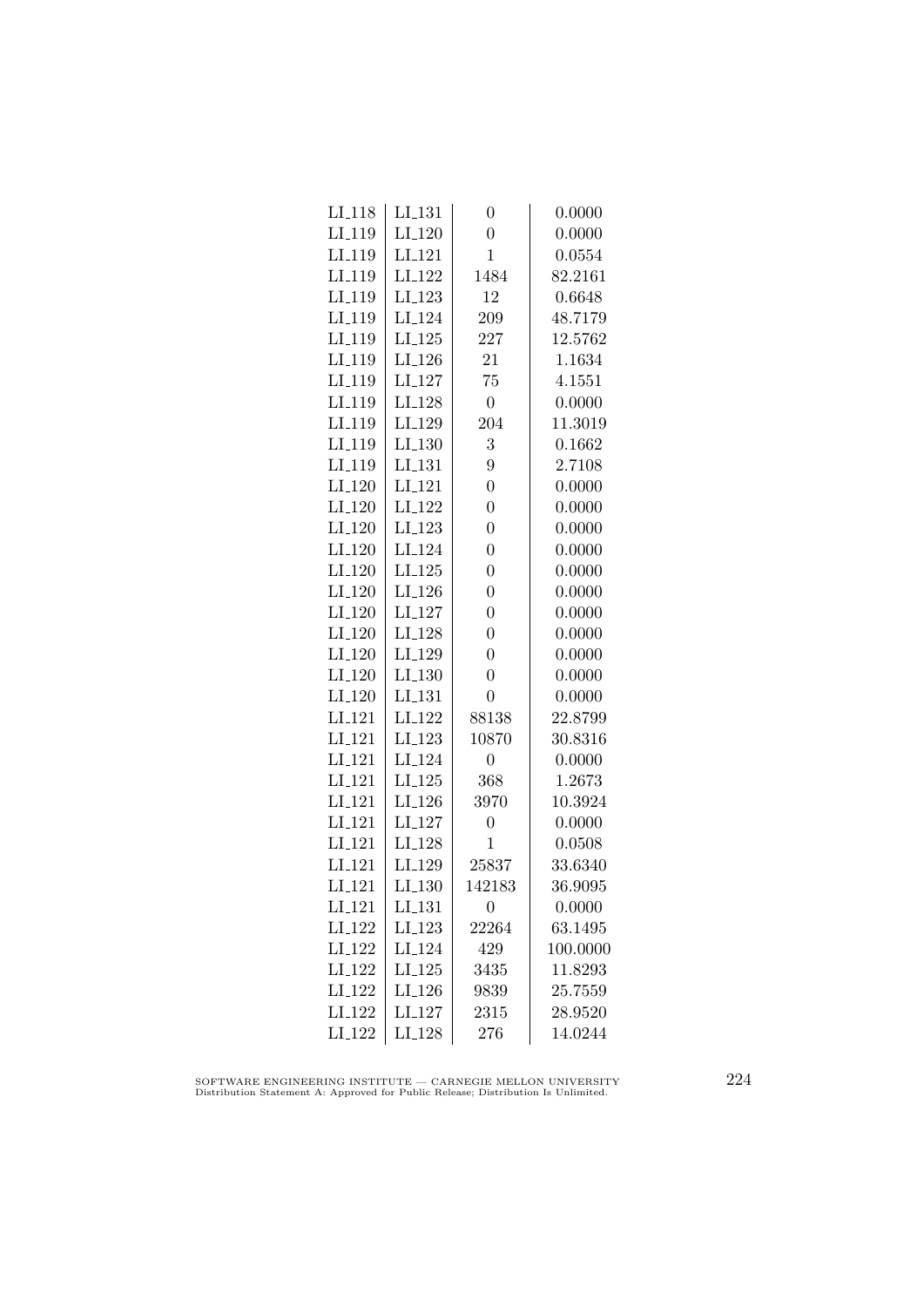| LI_129               | 50603            | 65.8739 |
|----------------------|------------------|---------|
| LI <sub>-130</sub>   | 204229           | 46.0417 |
| LI <sub>-131</sub>   | 140              | 42.1687 |
| LI <sub>-124</sub>   | $\overline{2}$   | 0.4662  |
| LI <sub>-125</sub>   | 307              | 1.0572  |
| LI <sub>-126</sub>   | 2757             | 7.8199  |
| LI <sub>-127</sub>   | $\overline{0}$   | 0.0000  |
| LI <sub>-128</sub>   | 6                | 0.3049  |
| LI_129               | 10104            | 28.6590 |
| LI.130               | 23210            | 65.8328 |
| LI <sub>-131</sub>   | $\overline{0}$   | 0.0000  |
| LI <sub>-125</sub>   | 145              | 33.7995 |
| LI <sub>-126</sub>   | $\mathbf{1}$     | 0.2331  |
| $LI_127$             | 16               | 3.7296  |
| LI <sub>-128</sub>   | $\overline{0}$   | 0.0000  |
| LI <sub>-129</sub>   | 39               | 9.0909  |
| $LI_130$             | $\overline{0}$   | 0.0000  |
| LI <sub>-131</sub>   | $\overline{5}$   | 1.5060  |
| LI <sub>-126</sub>   | 654              | 2.2522  |
| LI <sub>-127</sub>   | 257              | 3.2141  |
| LI <sub>-128</sub>   | 177              | 8.9939  |
| LI <sub>-129</sub>   | 661              | 2.2763  |
| LI <sub>-130</sub>   | 1508             | 5.1932  |
| LI <sub>-131</sub>   | 10               | 3.0120  |
| LI <sub>-127</sub>   | 5                | 0.0625  |
| LI <sub>-128</sub>   | 29               | 1.4736  |
| LI <sub>-129</sub>   | 3664             | 9.5914  |
| $LI_130$             | 9934             | 26.0046 |
| LI <sub>-131</sub>   | 58               | 17.4699 |
| LI <sub>-128</sub>   | $\overline{0}$   | 0.0000  |
| LI <sub>-129</sub>   | 10               | 0.1251  |
| LI <sub>-130</sub>   | $\overline{0}$   | 0.0000  |
| LI <sub>-131</sub>   | $\overline{0}$   | 0.0000  |
| LI <sub>-129</sub>   | 38               | 1.9309  |
| LI <sub>-130</sub>   | 97               | 4.9289  |
| $LI$ <sub>-131</sub> | $\boldsymbol{0}$ | 0.0000  |
| LI.130               | 52908            | 68.8745 |
| LI <sub>-131</sub>   | 8                | 2.4096  |
| LI <sub>-131</sub>   | $\overline{2}$   | 0.6024  |
|                      |                  |         |

SOFTWARE ENGINEERING INSTITUTE — CARNEGIE MELLON UNIVERSITY Distribution Statement A: Approved for Public Release; Distribution Is Unlimited.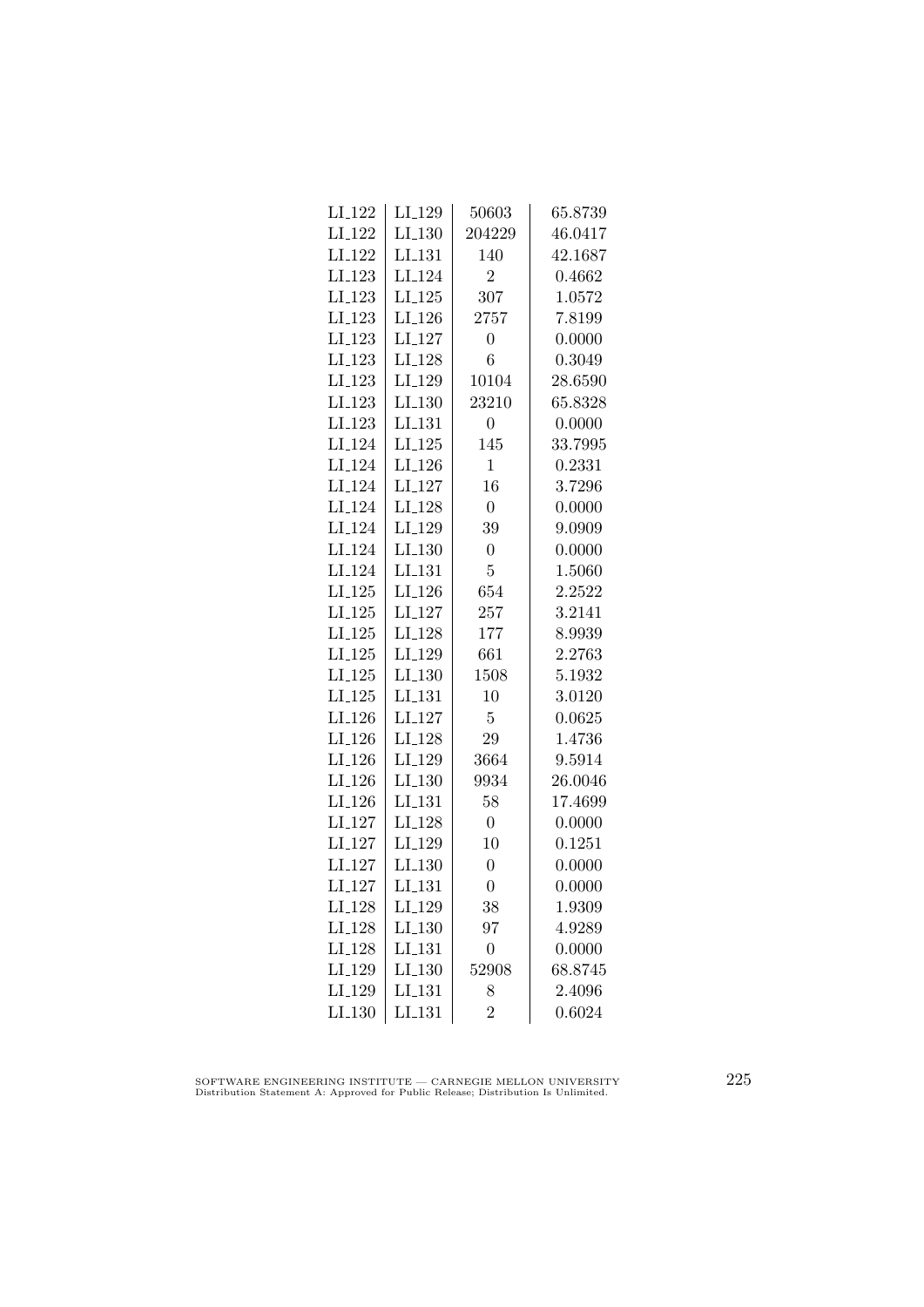## Appendix B

| Blacklist 1 | Blacklist 2         | Count            | Percentage |
|-------------|---------------------|------------------|------------|
| $LD_01$     | $\overline{LD}$ -02 | $\overline{2}$   | 0.1738     |
| $LD_01$     | $LD_03$             | 1048             | 28.3167    |
| $LD_01$     | $LD_04$             | 842              | 2.4678     |
| $LD_01$     | $LD_05$             | 10915            | 14.0563    |
| $LD_01$     | $LD_06$             | 228              | 2.8051     |
| $LD_01$     | $LD_07$             | 11               | 0.5965     |
| $LD_01$     | ${\rm LD}\_{08}$    | 148              | 2.4073     |
| $LD_01$     | $LD_09$             | 260              | 0.3348     |
| $LD_01$     | $LD_10$             | 290              | 0.4594     |
| $LD_01$     | $LD_11$             | 249              | 0.3207     |
| $LD_01$     | $LD_12$             | 32377            | 41.6950    |
| $LD_01$     | $LD_13$             | 68               | 1.9490     |
| $LD_01$     | $LD_14$             | 19428            | 25.0193    |
| $LD_01$     | $LD_15$             | 55               | 0.0708     |
| $LD_01$     | $LD-16$             | 63               | 26.2500    |
| $LD_01$     | $LD_17$             | 57733            | 74.3484    |
| $LD_01$     | $LD_18$             | $\overline{2}$   | 0.1730     |
| $LD_01$     | $LD_19$             | $\overline{2}$   | 0.5128     |
| $LD_01$     | $LD_20$             | 28411            | 36.5876    |
| $LD_01$     | $LD_21$             | $\overline{0}$   | 0.0000     |
| $LD_01$     | $LD_22$             | 1204             | 2.5534     |
| $LD_01$     | $LD_23$             | $\overline{0}$   | 0.0000     |
| $LD_01$     | $LD_24$             | 4033             | 19.2176    |
| $LD_01$     | $LD_25$             | 520              | 11.7807    |
| $LD_01$     | $LD_26$             | 3543             | 4.6882     |
| $LD_02$     | $LD_03$             | $\boldsymbol{0}$ | 0.0000     |
| $LD_02$     | $LD_04$             | 3                | 0.2606     |
| $LD_02$     | $LD_05$             | $\overline{0}$   | 0.0000     |
| $LD_02$     | $LD_06$             | 11               | 0.9557     |
| $LD_02$     | $LD_07$             | $\overline{0}$   | 0.0000     |
| $LD_02$     | $LD_08$             | $\overline{0}$   | 0.0000     |
| $LD_02$     | $LD_09$             | 19               | 1.6507     |
| $LD_02$     | $LD_10$             | 14               | 1.2163     |

SOFTWARE ENGINEERING INSTITUTE — CARNEGIE MELLON UNIVERSITY Distribution Statement A: Approved for Public Release; Distribution Is Unlimited.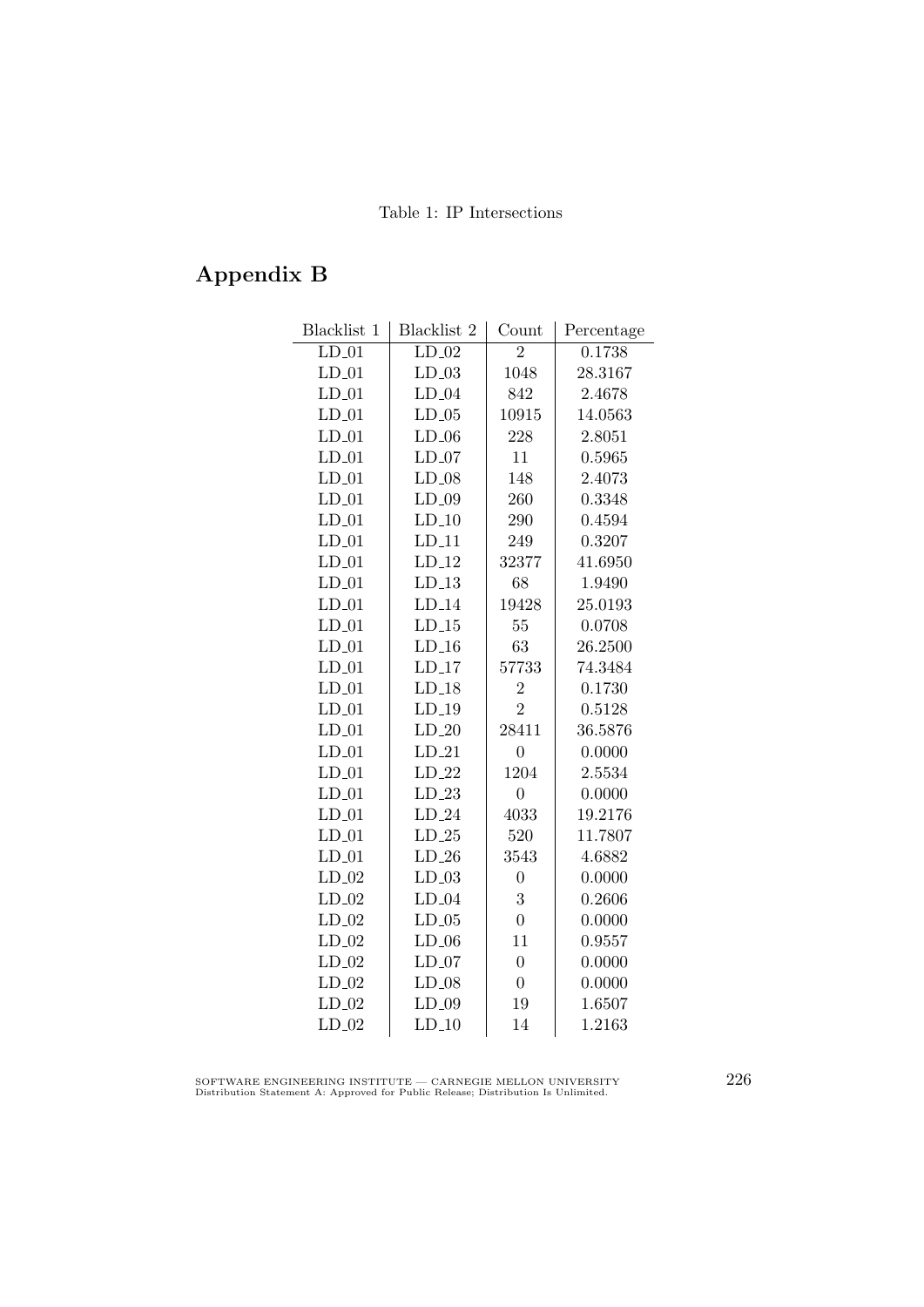| $LD_11$  | $\mathbf{1}$     | 0.0869  |
|----------|------------------|---------|
| $LD_12$  | $\overline{2}$   | 0.1738  |
| $LD_13$  | $\overline{0}$   | 0.0000  |
| $LD_14$  | 19               | 1.6507  |
| $LD_15$  | 22               | 1.9114  |
| $LD_16$  | $\boldsymbol{0}$ | 0.0000  |
| $LD_17$  | 11               | 0.9557  |
| $LD-18$  | 1142             | 99.2181 |
| $LD-19$  | $\overline{0}$   | 0.0000  |
| $LD_20$  | $\overline{4}$   | 0.3475  |
| $LD_21$  | $\boldsymbol{0}$ | 0.0000  |
| $LD_22$  | 29               | 2.5195  |
| $LD_23$  | $\overline{0}$   | 0.0000  |
| $LD_24$  | $\overline{0}$   | 0.0000  |
| $LD-25$  | $\overline{0}$   | 0.0000  |
| $LD_26$  | $\overline{0}$   | 0.0000  |
| $LD_04$  | $\overline{6}$   | 0.1621  |
| $LD_05$  | 672              | 18.1573 |
| $LD_06$  | $\overline{0}$   | 0.0000  |
| $LD_07$  | $\overline{0}$   | 0.0000  |
| $LD_08$  | 9                | 0.2432  |
| $LD_09$  | 33               | 0.8917  |
| $LD-10$  | 3                | 0.0811  |
| $LD_11$  | 50               | 1.3510  |
| $LD_12$  | 1512             | 40.8538 |
| $LD_13$  | $\mathbf{1}$     | 0.0287  |
| $LD_114$ | 524              | 14.1583 |
| $LD_15$  | $\overline{0}$   | 0.0000  |
| $LD_16$  | 3                | 1.2500  |
| $LD_17$  | 2412             | 65.1716 |
| $LD_18$  | $\overline{0}$   | 0.0000  |
| $LD_19$  | $\overline{0}$   | 0.0000  |
| $LD_20$  | 1198             | 32.3696 |
| $LD_21$  | $\boldsymbol{0}$ | 0.0000  |
| $LD_22$  | 8                | 0.2162  |
| $LD_23$  | $\overline{0}$   | 0.0000  |
| $LD_24$  | 282              | 7.6196  |
| $LD_25$  | 14               | 0.3783  |
| $LD_26$  | 216              | 5.8363  |
| $LD_05$  | 236              | 0.6917  |
|          |                  |         |

SOFTWARE ENGINEERING INSTITUTE — CARNEGIE MELLON UNIVERSITY Distribution Statement A: Approved for Public Release; Distribution Is Unlimited.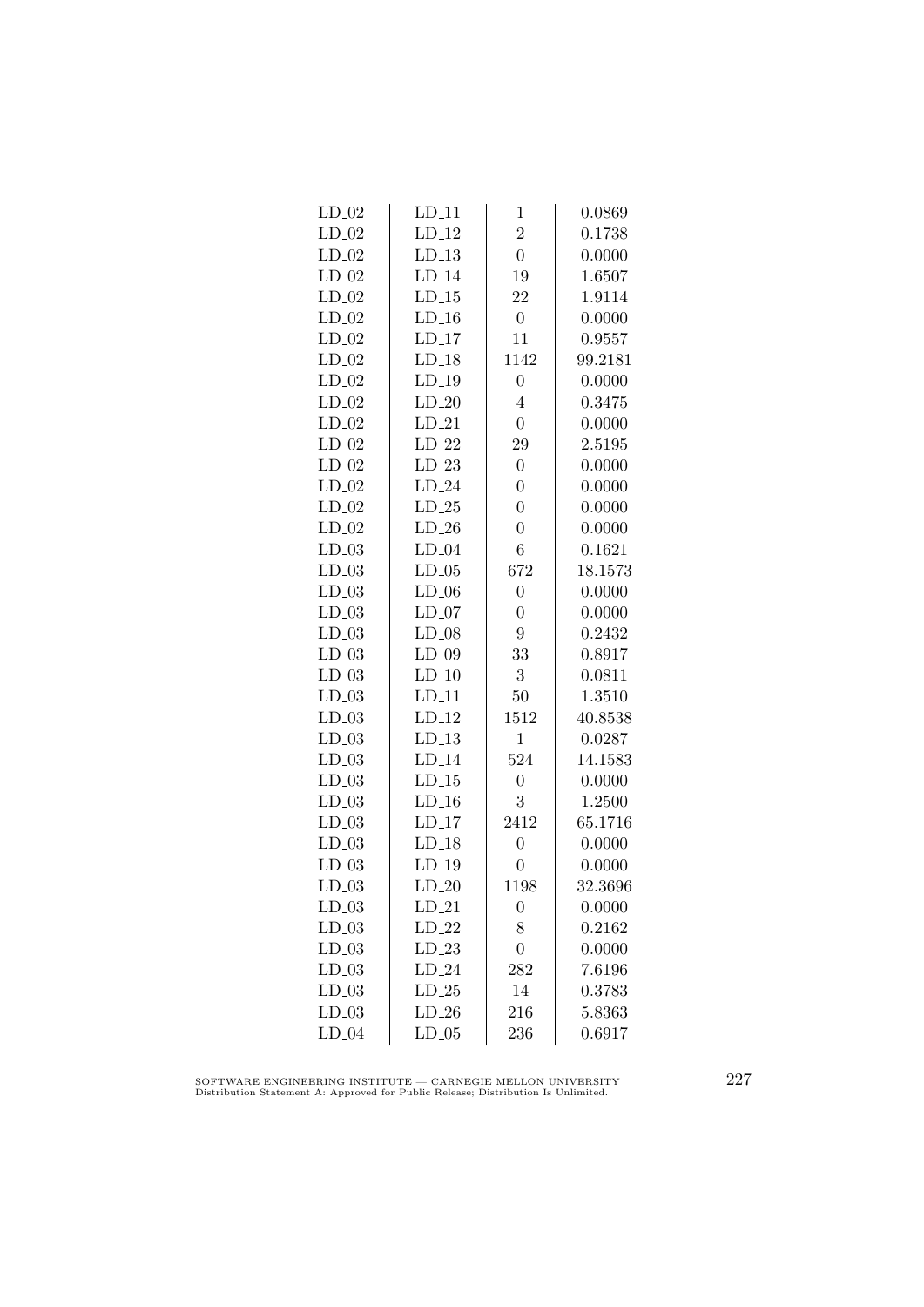| $LD_04$ | $LD_06$  | 9                | 0.1107  |
|---------|----------|------------------|---------|
| $LD_04$ | $LD_07$  | 15               | 0.8134  |
| $LD_04$ | $LD_08$  | 26               | 0.4229  |
| $LD_04$ | $LD_09$  | 60               | 0.1758  |
| $LD_04$ | $LD_10$  | 118              | 0.3458  |
| $LD_04$ | $LD_11$  | 15               | 0.0440  |
| $LD_04$ | $LD_12$  | 418              | 1.2251  |
| $LD_04$ | $LD-13$  | 16               | 0.4586  |
| $LD_04$ | $LD_14$  | 741              | 2.1717  |
| $LD_04$ | $LD_15$  | 33               | 0.0967  |
| $LD_04$ | $LD_16$  | $\boldsymbol{0}$ | 0.0000  |
| $LD_04$ | $LD_17$  | 2188             | 6.4127  |
| $LD_04$ | $LD_18$  | $\sqrt{3}$       | 0.2595  |
| $LD_04$ | $LD_19$  | $\overline{4}$   | 1.0256  |
| $LD_04$ | $LD_20$  | 999              | 2.9279  |
| $LD_04$ | $LD_21$  | $\boldsymbol{0}$ | 0.0000  |
| $LD_04$ | $LD_22$  | 5297             | 15.5246 |
| $LD_04$ | $LD_23$  | $\mathbf{1}$     | 0.1012  |
| $LD_04$ | $LD_24$  | $\overline{0}$   | 0.0000  |
| $LD_04$ | $LD_25$  | 27               | 0.6117  |
| $LD_04$ | $LD_26$  | 71               | 0.2081  |
| $LD_05$ | $LD_06$  | 134              | 1.6486  |
| $LD_05$ | $LD_07$  | 561              | 30.4230 |
| $LD_05$ | $LD_08$  | 3636             | 59.1412 |
| $LD_05$ | $LD_09$  | 162              | 0.0644  |
| $LD_05$ | $LD_10$  | 180              | 0.2851  |
| $LD_05$ | $LD_11$  | 10083            | 12.1489 |
| $LD_05$ | $LD_12$  | 16622            | 13.8947 |
| $LD_05$ | $LD-13$  | 1909             | 54.7148 |
| $LD_05$ | $LD_14$  | 42012            | 16.7057 |
| $LD_05$ | $LD_15$  | 361              | 0.1435  |
| $LD_05$ | $LD_16$  | 17               | 7.0833  |
| $LD_05$ | $LD_117$ | 150283           | 59.7587 |
| $LD_05$ | $LD_18$  | $\boldsymbol{0}$ | 0.0000  |
| $LD_05$ | $LD_19$  | $\overline{0}$   | 0.0000  |
| $LD_05$ | $LD_20$  | 72450            | 28.8091 |
| $LD_05$ | $LD_21$  | $\boldsymbol{0}$ | 0.0000  |
| $LD_05$ | $LD_22$  | 296              | 0.6277  |
| $LD_05$ | $LD_23$  | $\mathbf 1$      | 0.1012  |
| $LD_05$ | $LD_24$  | 3762             | 17.9262 |
|         |          |                  |         |

SOFTWARE ENGINEERING INSTITUTE — CARNEGIE MELLON UNIVERSITY Distribution Statement A: Approved for Public Release; Distribution Is Unlimited.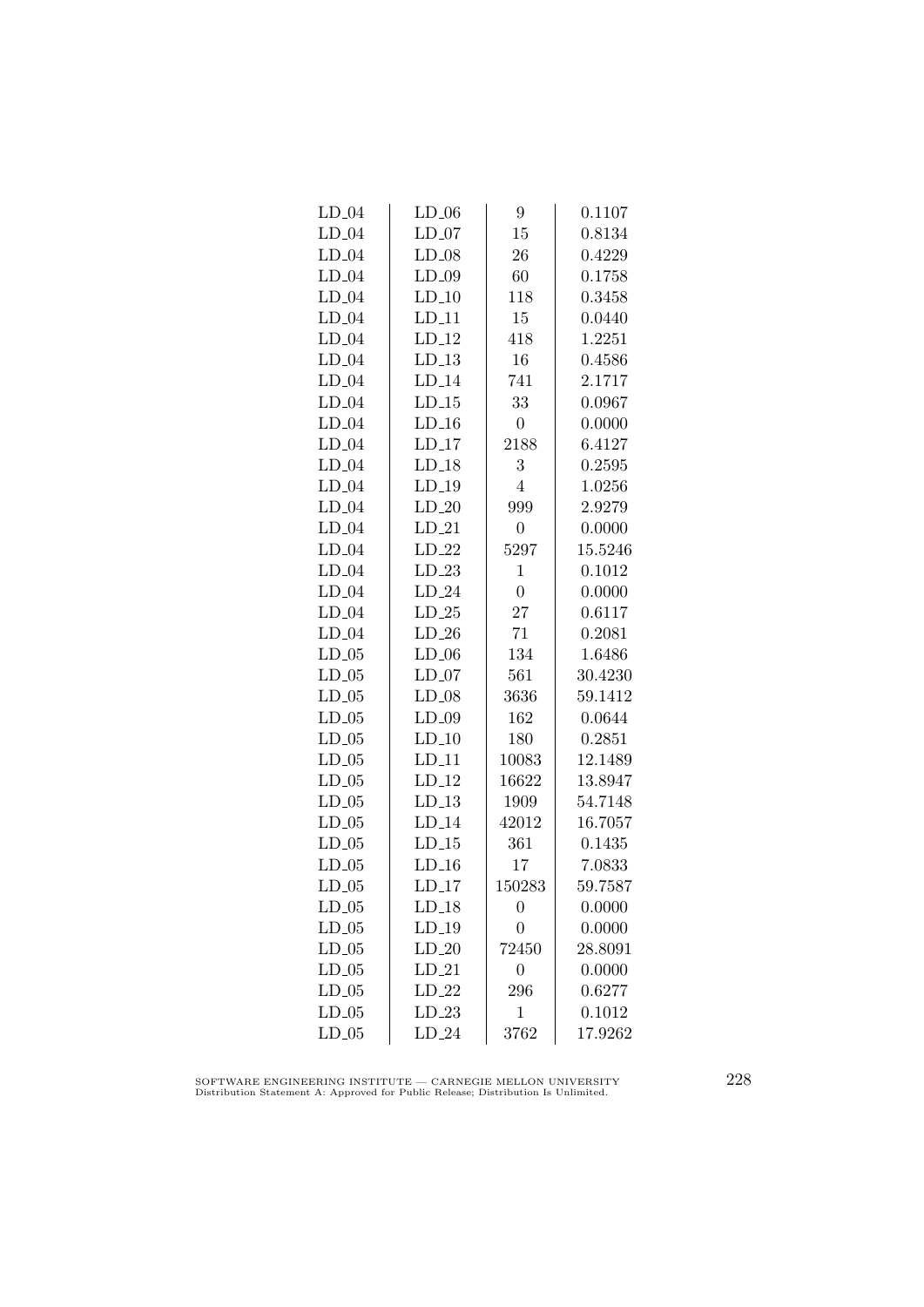| $LD_05$ | $LD_25$  | 2577             | 58.3824 |
|---------|----------|------------------|---------|
| $LD_05$ | $LD_26$  | 17723            | 23.4518 |
| $LD_06$ | $LD_07$  | $\overline{0}$   | 0.0000  |
| $LD_06$ | $LD_08$  | $\overline{0}$   | 0.0000  |
| $LD_06$ | $LD_09$  | 132              | 1.6240  |
| $LD_06$ | $LD_10$  | 337              | 4.1462  |
| $LD_06$ | $LD_11$  | $\overline{4}$   | 0.0492  |
| $LD_06$ | $LD-12$  | 451              | 5.5487  |
| $LD_06$ | $LD_13$  | $\overline{0}$   | 0.0000  |
| $LD_06$ | $LD_114$ | 430              | 5.2904  |
| $LD_06$ | $LD_15$  | 84               | 1.0335  |
| $LD_06$ | $LD_16$  | $\overline{0}$   | 0.0000  |
| $LD_06$ | $LD_17$  | 472              | 5.8071  |
| $LD_06$ | $LD_18$  | 11               | 0.9516  |
| $LD_06$ | $LD-19$  | $\boldsymbol{0}$ | 0.0000  |
| $LD_06$ | $LD_20$  | 277              | 3.4080  |
| $LD_06$ | $LD_21$  | $\boldsymbol{0}$ | 0.0000  |
| $LD_06$ | $LD_22$  | 906              | 11.1467 |
| $LD_06$ | $LD_23$  | $\overline{0}$   | 0.0000  |
| $LD_06$ | $LD_24$  | $\overline{0}$   | 0.0000  |
| $LD_06$ | $LD_25$  | $\overline{0}$   | 0.0000  |
| $LD_06$ | $LD_26$  | 66               | 0.8120  |
| $LD_07$ | $LD_08$  | 190              | 10.3037 |
| $LD_07$ | $LD_09$  | $\overline{0}$   | 0.0000  |
| $LD_07$ | $LD_10$  | 8                | 0.4338  |
| $LD_07$ | $LD_11$  | 78               | 4.2299  |
| $LD_07$ | $LD_12$  | 18               | 0.9761  |
| $LD_07$ | $LD_13$  | 273              | 14.8048 |
| $LD_07$ | $LD_114$ | 263              | 14.2625 |
| $LD_07$ | $LD_15$  | 16               | 0.8677  |
| $LD_07$ | $LD_16$  | $\boldsymbol{0}$ | 0.0000  |
| $LD_07$ | $LD_17$  | 1134             | 61.4967 |
| $LD_07$ | $LD_18$  | $\overline{0}$   | 0.0000  |
| $LD_07$ | $LD_19$  | 0                | 0.0000  |
| $LD_07$ | $LD_20$  | 1043             | 56.5618 |
| $LD_07$ | $LD_21$  | $\overline{0}$   | 0.0000  |
| $LD_07$ | $LD_22$  | $\overline{2}$   | 0.1085  |
| $LD_07$ | $LD_23$  | $\overline{0}$   | 0.0000  |
| $LD_07$ | $LD_24$  | $\overline{0}$   | 0.0000  |
| $LD_07$ | $LD_25$  | 203              | 11.0087 |

SOFTWARE ENGINEERING INSTITUTE — CARNEGIE MELLON UNIVERSITY Distribution Statement A: Approved for Public Release; Distribution Is Unlimited.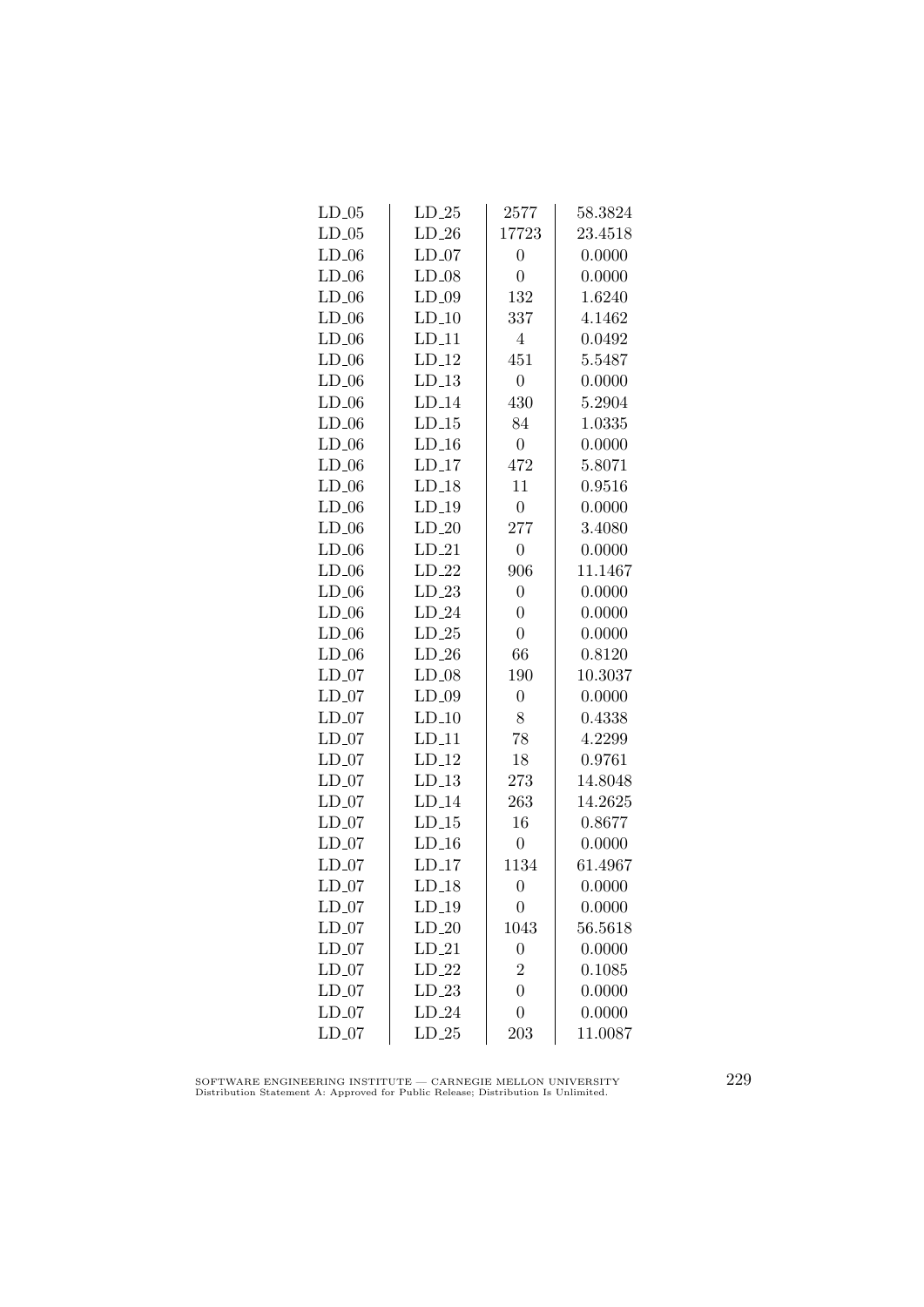| $LD_07$ | $LD_26$  | 335              | 18.1670 |
|---------|----------|------------------|---------|
| $LD_08$ | $LD_09$  | $\overline{5}$   | 0.0813  |
| $LD_08$ | $LD_10$  | 11               | 0.1789  |
| $LD_08$ | $LD_11$  | 396              | 6.4411  |
| $LD_08$ | $LD_12$  | 158              | 2.5699  |
| $LD_08$ | $LD_13$  | 446              | 12.7830 |
| $LD_08$ | $LD_14$  | 833              | 13.5491 |
| $LD_08$ | $LD-15$  | 29               | 0.4717  |
| $LD_08$ | $LD-16$  | $\overline{0}$   | 0.0000  |
| $LD_08$ | $LD_17$  | 4751             | 77.2772 |
| $LD_08$ | $LD_18$  | $\overline{0}$   | 0.0000  |
| $LD_08$ | $LD_19$  | $\overline{0}$   | 0.0000  |
| $LD_08$ | $LD_20$  | 1774             | 28.8549 |
| $LD_08$ | $LD_21$  | $\overline{0}$   | 0.0000  |
| $LD_08$ | $LD-22$  | $\mathbf{1}$     | 0.0163  |
| $LD_08$ | $LD_23$  | $\overline{0}$   | 0.0000  |
| $LD_08$ | $LD_24$  | 15               | 0.2440  |
| $LD_08$ | $LD_25$  | 300              | 6.7966  |
| $LD_08$ | $LD_26$  | 1174             | 19.0956 |
| $LD_09$ | $LD_10$  | 162              | 0.2566  |
| $LD_09$ | $LD_11$  | 21               | 0.0253  |
| $LD_09$ | $LD-12$  | 1031             | 0.8618  |
| $LD_09$ | $LD-13$  | $\mathbf{1}$     | 0.0287  |
| $LD_09$ | $LD_14$  | 1580             | 0.0261  |
| $LD_09$ | $LD_15$  | 1468             | 0.0096  |
| $LD_09$ | $LD_16$  | $\boldsymbol{0}$ | 0.0000  |
| $LD_09$ | $LD_117$ | 1716             | 0.0560  |
| $LD_09$ | $LD_18$  | 18               | 1.5571  |
| $LD_09$ | $LD_19$  | 32               | 8.2051  |
| $LD_09$ | $LD_20$  | 438              | 0.0450  |
| $LD_09$ | $LD_21$  | $\boldsymbol{0}$ | 0.0000  |
| $LD_09$ | $LD_22$  | 3596             | 7.6262  |
| $LD_09$ | $LD_23$  | $\overline{0}$   | 0.0000  |
| $LD_09$ | $LD_24$  | 1                | 0.0048  |
| $LD_09$ | $LD_25$  | $\overline{5}$   | 0.1133  |
| $LD_09$ | $LD_26$  | 55               | 0.0728  |
| $LD_10$ | $LD_11$  | $\,6$            | 0.0095  |
| $LD_10$ | $LD_12$  | 356              | 0.5639  |
| $LD_10$ | $LD_13$  | 3                | 0.0860  |
| $LD_10$ | $LD_114$ | 473              | 0.7492  |

SOFTWARE ENGINEERING INSTITUTE — CARNEGIE MELLON UNIVERSITY Distribution Statement A: Approved for Public Release; Distribution Is Unlimited.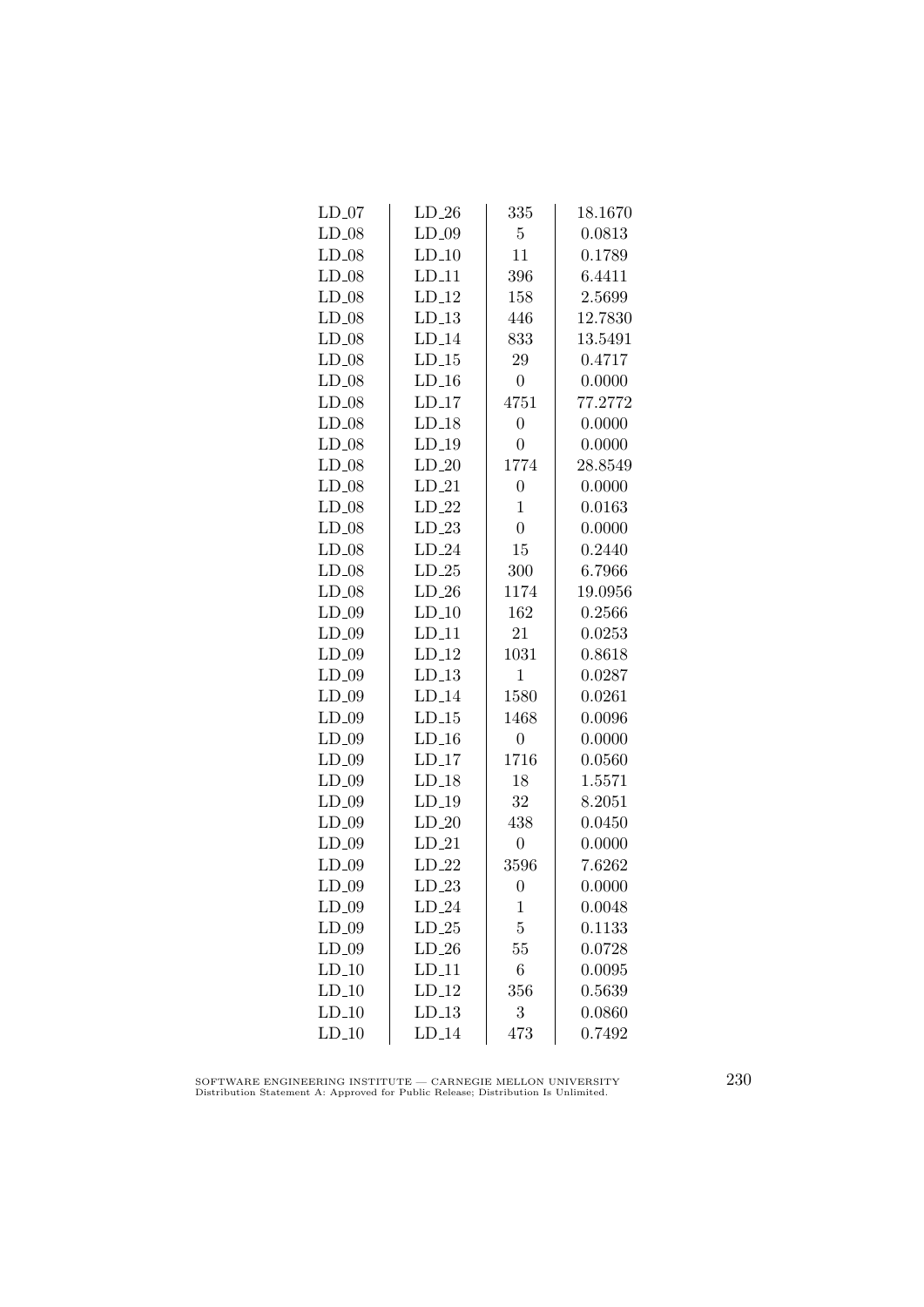| $LD_10$ | $LD_15$ | 6                | 0.0095  |
|---------|---------|------------------|---------|
| $LD_10$ | $LD-16$ | $\overline{0}$   | 0.0000  |
| $LD_10$ | $LD_17$ | 777              | 1.2308  |
| $LD_10$ | $LD_18$ | 15               | 1.2976  |
| $LD_10$ | $LD_19$ | $\,6$            | 1.5385  |
| $LD_10$ | $LD_20$ | 358              | 0.5671  |
| $LD_10$ | $LD_21$ | $\boldsymbol{0}$ | 0.0000  |
| $LD-10$ | $LD_22$ | 367              | 0.7783  |
| $LD_10$ | $LD-23$ | $\overline{0}$   | 0.0000  |
| $LD_10$ | $LD_24$ | $\overline{0}$   | 0.0000  |
| $LD_10$ | $LD_25$ | 6                | 0.1359  |
| $LD_10$ | $LD_26$ | 85               | 0.1346  |
| $LD_11$ | $LD_12$ | 442              | 0.5326  |
| $LD_11$ | $LD_13$ | 229              | 6.5635  |
| $LD-11$ | $LD-14$ | 24885            | 29.9837 |
| $LD_11$ | $LD-15$ | 1069             | 1.2880  |
| $LD_11$ | $LD_16$ | $\overline{0}$   | 0.0000  |
| $LD_11$ | $LD_17$ | 29077            | 35.0346 |
| $LD_11$ | $LD_18$ | $\mathbf{1}$     | 0.0865  |
| $LD_11$ | $LD_19$ | $\boldsymbol{0}$ | 0.0000  |
| $LD_11$ | $LD_20$ | 8878             | 10.6970 |
| $LD_11$ | $LD_21$ | $\overline{0}$   | 0.0000  |
| $LD_11$ | $LD_22$ | 13               | 0.0276  |
| $LD_11$ | $LD_23$ | $\boldsymbol{0}$ | 0.0000  |
| $LD_11$ | $LD_24$ | $\overline{4}$   | 0.0191  |
| $LD_11$ | $LD_25$ | 304              | 6.8872  |
| $LD_11$ | $LD_26$ | 8377             | 11.0848 |
| $LD_12$ | $LD_13$ | 40               | 1.1465  |
| $LD-12$ | $LD_14$ | 25054            | 20.9433 |
| $LD_12$ | $LD-15$ | 201              | 0.1680  |
| $LD_12$ | $LD_16$ | 70               | 29.1667 |
| $LD_12$ | $LD_17$ | 67904            | 56.7626 |
| $LD_12$ | $LD_18$ | $\overline{2}$   | 0.1730  |
| $LD_12$ | $LD_19$ | 43               | 11.0256 |
| $LD_12$ | $LD_20$ | 39999            | 33.4362 |
| $LD_12$ | $LD_21$ | $\overline{0}$   | 0.0000  |
| $LD_12$ | $LD_22$ | 3156             | 6.6931  |
| $LD_12$ | $LD_23$ | $\mathbf 1$      | 0.1012  |
| $LD_12$ | $LD_24$ | 13701            | 65.2864 |
| $LD_12$ | $LD_25$ | 759              | 17.1953 |

SOFTWARE ENGINEERING INSTITUTE — CARNEGIE MELLON UNIVERSITY Distribution Statement A: Approved for Public Release; Distribution Is Unlimited.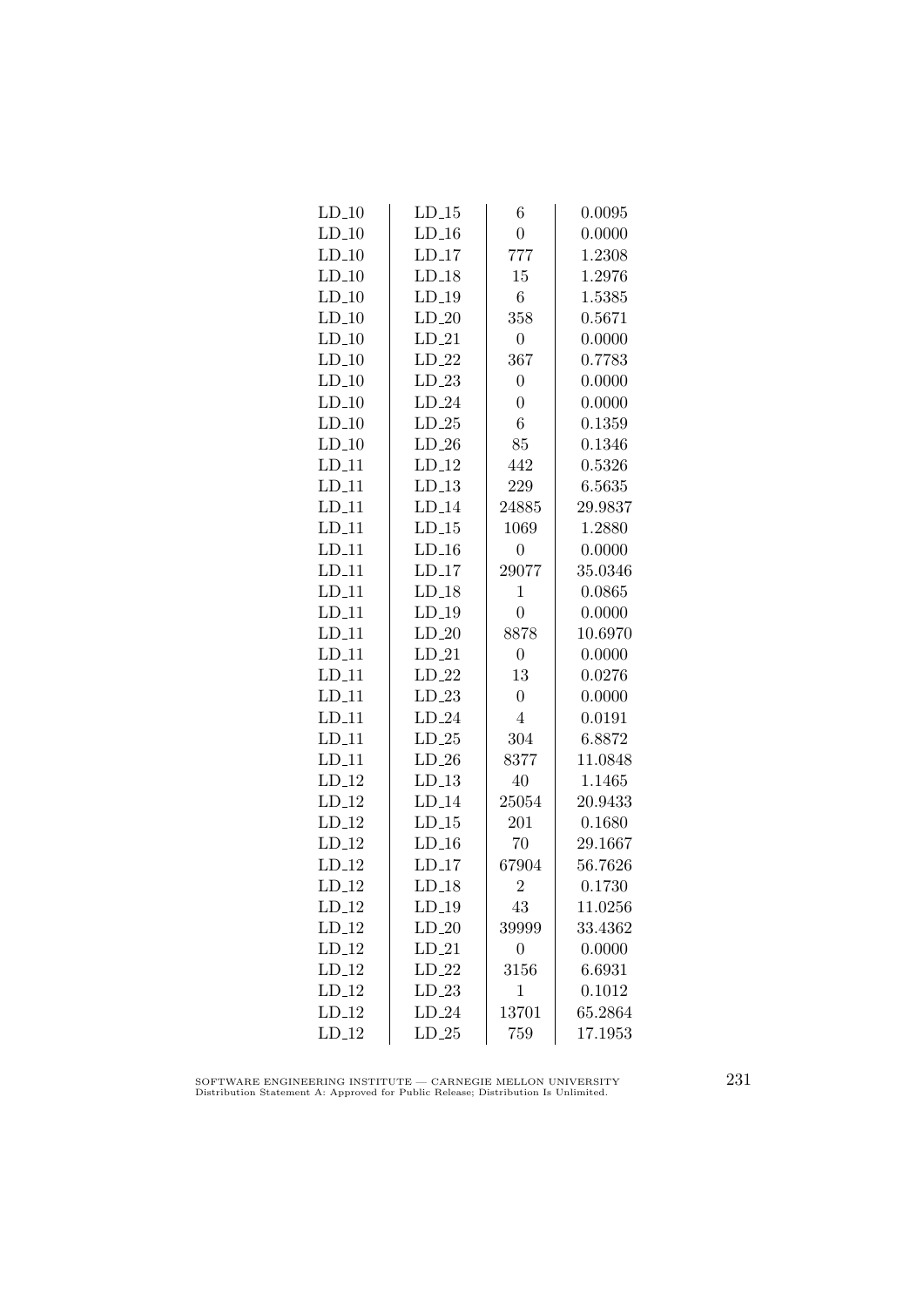| $LD_12$  | $LD_26$  | 5139             | 6.8001  |
|----------|----------|------------------|---------|
| $LD_13$  | $LD_14$  | 604              | 17.3116 |
| $LD_13$  | $LD_15$  | 17               | 0.4872  |
| $LD_13$  | $LD_16$  | $\boldsymbol{0}$ | 0.0000  |
| $LD_13$  | $LD_17$  | 3001             | 86.0132 |
| $LD_13$  | $LD_18$  | $\overline{0}$   | 0.0000  |
| $LD_13$  | $LD_19$  | $\overline{0}$   | 0.0000  |
| $LD-13$  | $LD_20$  | 3145             | 90.1404 |
| $LD-13$  | $LD_21$  | $\overline{0}$   | 0.0000  |
| $LD_13$  | $LD_22$  | $\overline{2}$   | 0.0573  |
| $LD_13$  | $LD_23$  | $\overline{1}$   | 0.1012  |
| $LD_13$  | $LD_24$  | $\overline{0}$   | 0.0000  |
| $LD_13$  | $LD_25$  | 418              | 11.9805 |
| $LD_13$  | $LD_26$  | 1138             | 32.6168 |
| $LD_114$ | $LD-15$  | 26289            | 0.4336  |
| $LD_14$  | $LD-16$  | 25               | 10.4167 |
| $LD_14$  | $LD_17$  | 279577           | 9.1175  |
| $LD_14$  | $LD_18$  | 19               | 1.6436  |
| $LD_114$ | $LD_19$  | $\overline{2}$   | 0.5128  |
| $LD_114$ | $LD_20$  | 81303            | 8.3612  |
| $LD_14$  | $LD_21$  | $\overline{0}$   | 0.0000  |
| $LD_114$ | $LD_22$  | 925              | 1.9617  |
| $LD_14$  | $LD_23$  | $\mathbf{1}$     | 0.1012  |
| $LD_14$  | $LD_24$  | 9296             | 44.2962 |
| $LD_14$  | $LD_25$  | 1495             | 33.8695 |
| $LD_14$  | $LD_26$  | 16346            | 21.6297 |
| $LD_15$  | $LD_16$  | $\overline{0}$   | 0.0000  |
| $LD_15$  | $LD_117$ | 4174             | 0.1361  |
| $LD-15$  | $LD_18$  | 22               | 1.9031  |
| $LD-15$  | $LD_19$  | $\mathbf{1}$     | 0.2564  |
| $LD-15$  | $LD_20$  | 1150             | 0.1183  |
| $LD_15$  | $LD_21$  | $\overline{0}$   | 0.0000  |
| $LD_15$  | $LD_22$  | 367              | 0.7783  |
| $LD_15$  | $LD_23$  | $\boldsymbol{0}$ | 0.0000  |
| $LD_15$  | $LD_24$  | 3                | 0.0143  |
| $LD-15$  | $LD_25$  | 19               | 0.4304  |
| $LD-15$  | $LD_26$  | 233              | 0.3083  |
| $LD_16$  | $LD_17$  | 76               | 31.6667 |
| $LD_16$  | $LD_18$  | $\overline{0}$   | 0.0000  |
| $LD_16$  | $LD_19$  | $\overline{0}$   | 0.0000  |
|          |          |                  |         |

SOFTWARE ENGINEERING INSTITUTE — CARNEGIE MELLON UNIVERSITY Distribution Statement A: Approved for Public Release; Distribution Is Unlimited.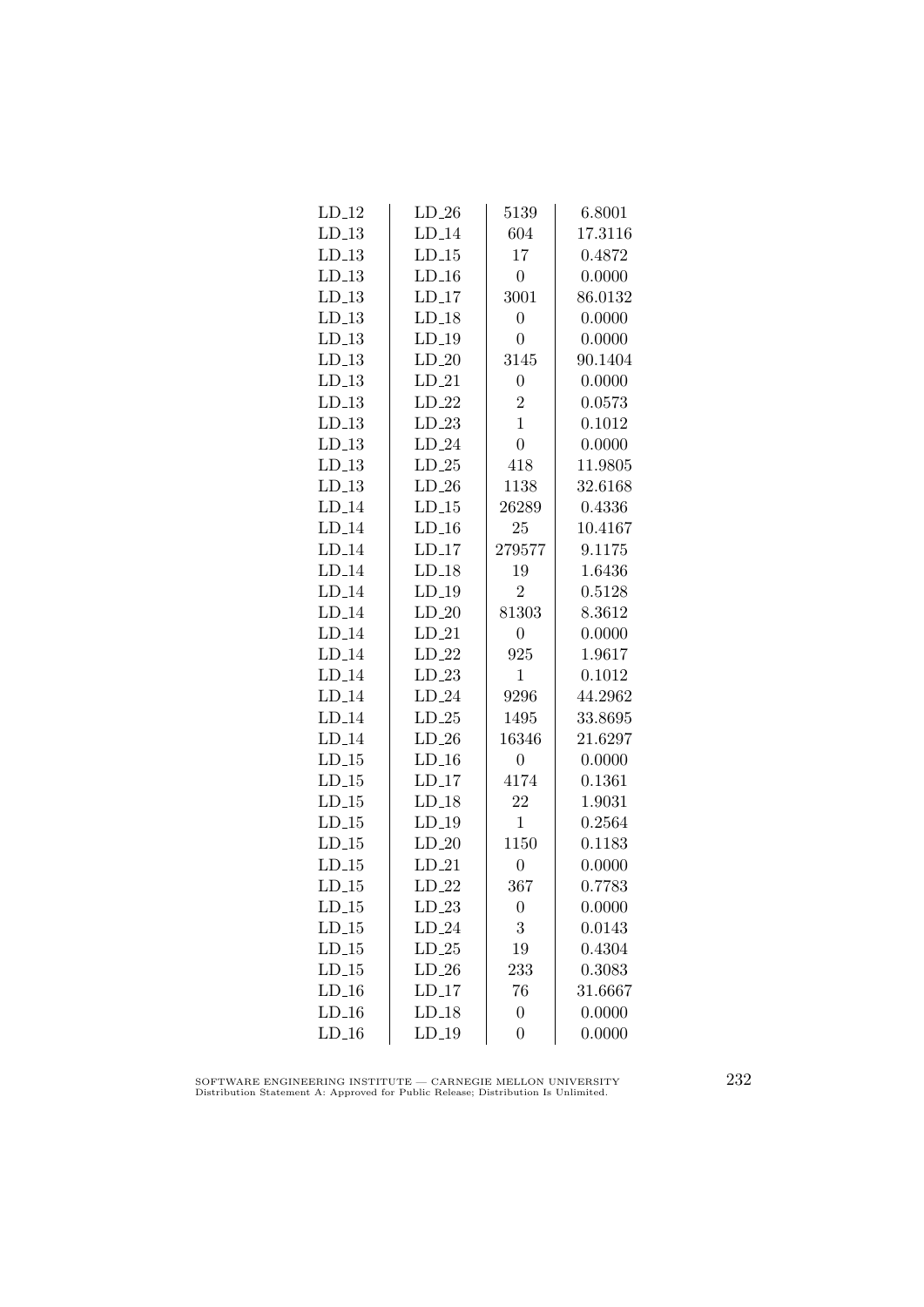| $LD_16$  | $LD_20$ | 64               | 26.6667 |
|----------|---------|------------------|---------|
| $LD-16$  | $LD_21$ | $\overline{0}$   | 0.0000  |
| $LD_16$  | $LD_22$ | $\overline{0}$   | 0.0000  |
| $LD_16$  | $LD_23$ | $\overline{0}$   | 0.0000  |
| $LD_16$  | $LD_24$ | 8                | 3.3333  |
| $LD_16$  | $LD_25$ | $\overline{0}$   | 0.0000  |
| $LD_16$  | $LD_26$ | $\overline{6}$   | 2.5000  |
| $LD-17$  | $LD-18$ | 11               | 0.9516  |
| $LD_17$  | $LD-19$ | $\boldsymbol{6}$ | 1.5385  |
| $LD_17$  | $LD_20$ | 421462           | 43.3429 |
| $LD_17$  | $LD_21$ | $\overline{0}$   | 0.0000  |
| $LD_17$  | $LD_22$ | 2725             | 5.7791  |
| $LD_117$ | $LD_23$ | $\overline{2}$   | 0.2024  |
| $LD_17$  | $LD_24$ | 5915             | 28.1855 |
| $LD-17$  | $LD-25$ | 4320             | 97.8704 |
| $LD_17$  | $LD_26$ | 32739            | 43.3216 |
| $LD_18$  | $LD_19$ | $\overline{0}$   | 0.0000  |
| $LD_18$  | $LD_20$ | $\overline{4}$   | 0.3460  |
| $LD_18$  | $LD_21$ | $\boldsymbol{0}$ | 0.0000  |
| $LD_18$  | $LD_22$ | 27               | 2.3356  |
| $LD_18$  | $LD_23$ | $\boldsymbol{0}$ | 0.0000  |
| $LD-18$  | $LD_24$ | $\overline{0}$   | 0.0000  |
| $LD-18$  | $LD_25$ | $\overline{0}$   | 0.0000  |
| $LD_18$  | $LD_26$ | $\overline{0}$   | 0.0000  |
| $LD_19$  | $LD_20$ | $\mathbf{1}$     | 0.2564  |
| $LD_19$  | $LD_21$ | $\boldsymbol{0}$ | 0.0000  |
| $LD_19$  | $LD_22$ | 46               | 11.7949 |
| $LD_19$  | $LD_23$ | $\boldsymbol{0}$ | 0.0000  |
| $LD-19$  | $LD_24$ | $\overline{0}$   | 0.0000  |
| $LD-19$  | $LD_25$ | $\overline{0}$   | 0.0000  |
| $LD_19$  | $LD_26$ | $\overline{0}$   | 0.0000  |
| $LD_20$  | $LD_21$ | $\overline{0}$   | 0.0000  |
| $LD_20$  | $LD_22$ | 1487             | 3.1536  |
| $LD_20$  | $LD_23$ | 2                | 0.2024  |
| $LD_20$  | $LD_24$ | 5627             | 26.8131 |
| $LD_20$  | $LD-25$ | 3470             | 78.6135 |
| $LD_20$  | $LD_26$ | 18077            | 23.9202 |
| $LD_21$  | $LD_22$ | $\boldsymbol{0}$ | 0.0000  |
| $LD_21$  | $LD_23$ | $\overline{0}$   | 0.0000  |
| $LD_21$  | $LD_24$ | $\overline{0}$   | 0.0000  |

SOFTWARE ENGINEERING INSTITUTE — CARNEGIE MELLON UNIVERSITY Distribution Statement A: Approved for Public Release; Distribution Is Unlimited.